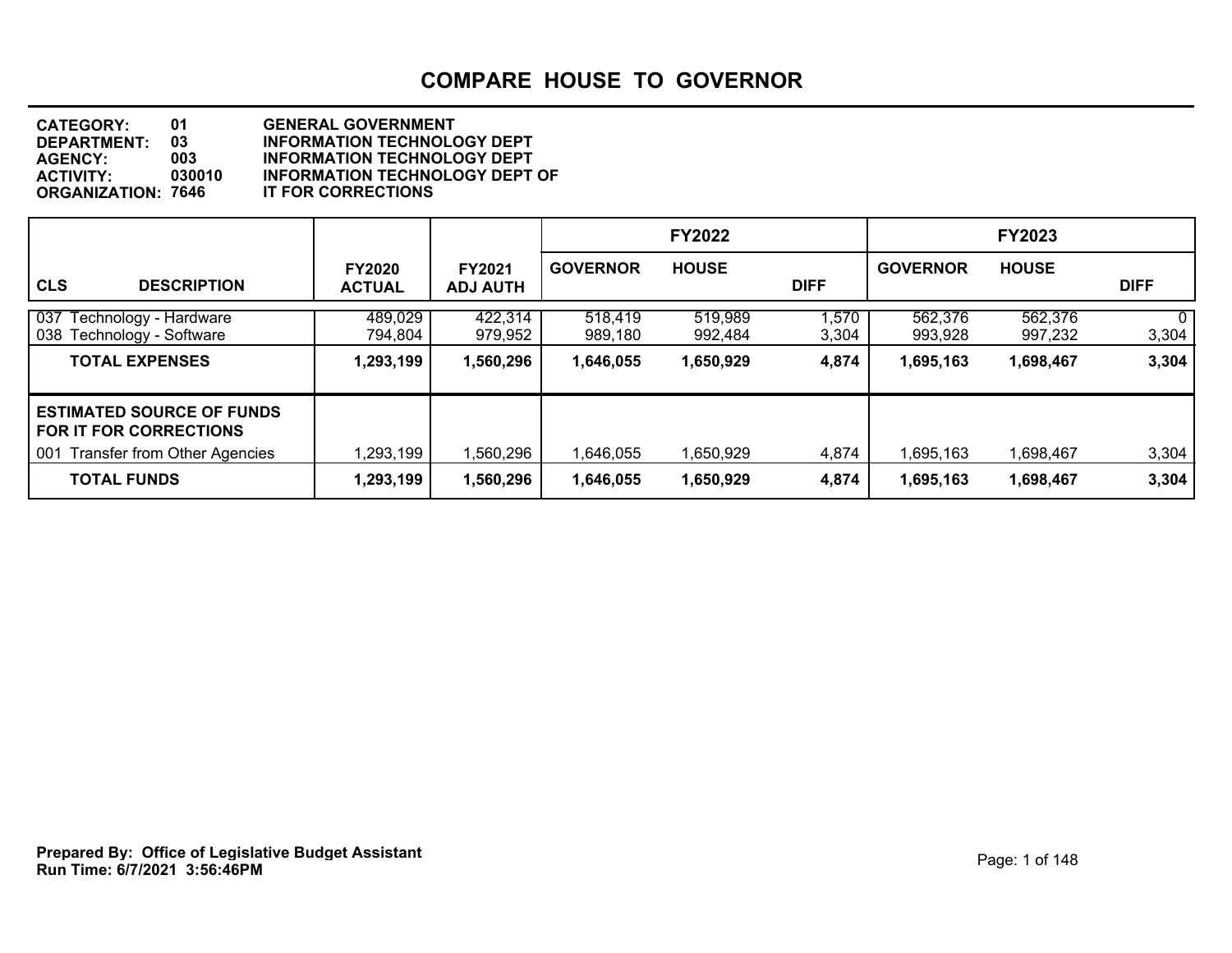| <b>CATEGORY:</b>          | 01     | <b>GENERAL GOVERNMENT</b>             |
|---------------------------|--------|---------------------------------------|
| <b>DEPARTMENT:</b>        | 03     | <b>INFORMATION TECHNOLOGY DEPT</b>    |
| <b>AGENCY:</b>            | 003    | <b>INFORMATION TECHNOLOGY DEPT</b>    |
| <b>ACTIVITY:</b>          | 030010 | <b>INFORMATION TECHNOLOGY DEPT OF</b> |
| <b>ORGANIZATION: 7652</b> |        | IT FOR DEPT OF ENERGY                 |

|                                                                                                                            |                                |                                  |                 | <b>FY2022</b>                                  |                                                |                 | <b>FY2023</b>                                |                                              |
|----------------------------------------------------------------------------------------------------------------------------|--------------------------------|----------------------------------|-----------------|------------------------------------------------|------------------------------------------------|-----------------|----------------------------------------------|----------------------------------------------|
| <b>CLS</b><br><b>DESCRIPTION</b>                                                                                           | <b>FY2020</b><br><b>ACTUAL</b> | <b>FY2021</b><br><b>ADJ AUTH</b> | <b>GOVERNOR</b> | <b>HOUSE</b>                                   | <b>DIFF</b>                                    | <b>GOVERNOR</b> | <b>HOUSE</b>                                 | <b>DIFF</b>                                  |
| 020 Current Expenses<br>037 Technology - Hardware<br>038 Technology - Software<br>046 Consultants<br><b>TOTAL EXPENSES</b> |                                | 0                                | 0               | 310<br>58,036<br>146,593<br>130,001<br>334,940 | 310<br>58,036<br>146,593<br>130,001<br>334,940 | 0<br>0          | 310<br>35,239<br>37,202<br>90,001<br>162,752 | 310<br>35,239<br>37,202<br>90,001<br>162,752 |
| <b>ESTIMATED SOURCE OF FUNDS</b><br>FOR IT FOR DEPT OF ENERGY<br>001 Transfer from Other Agencies<br><b>TOTAL FUNDS</b>    |                                | 0                                | $\Omega$<br>0   | 334,940<br>334,940                             | 334,940<br>334,940                             | 0<br>0          | 162,752<br>162,752                           | 162,752<br>162,752                           |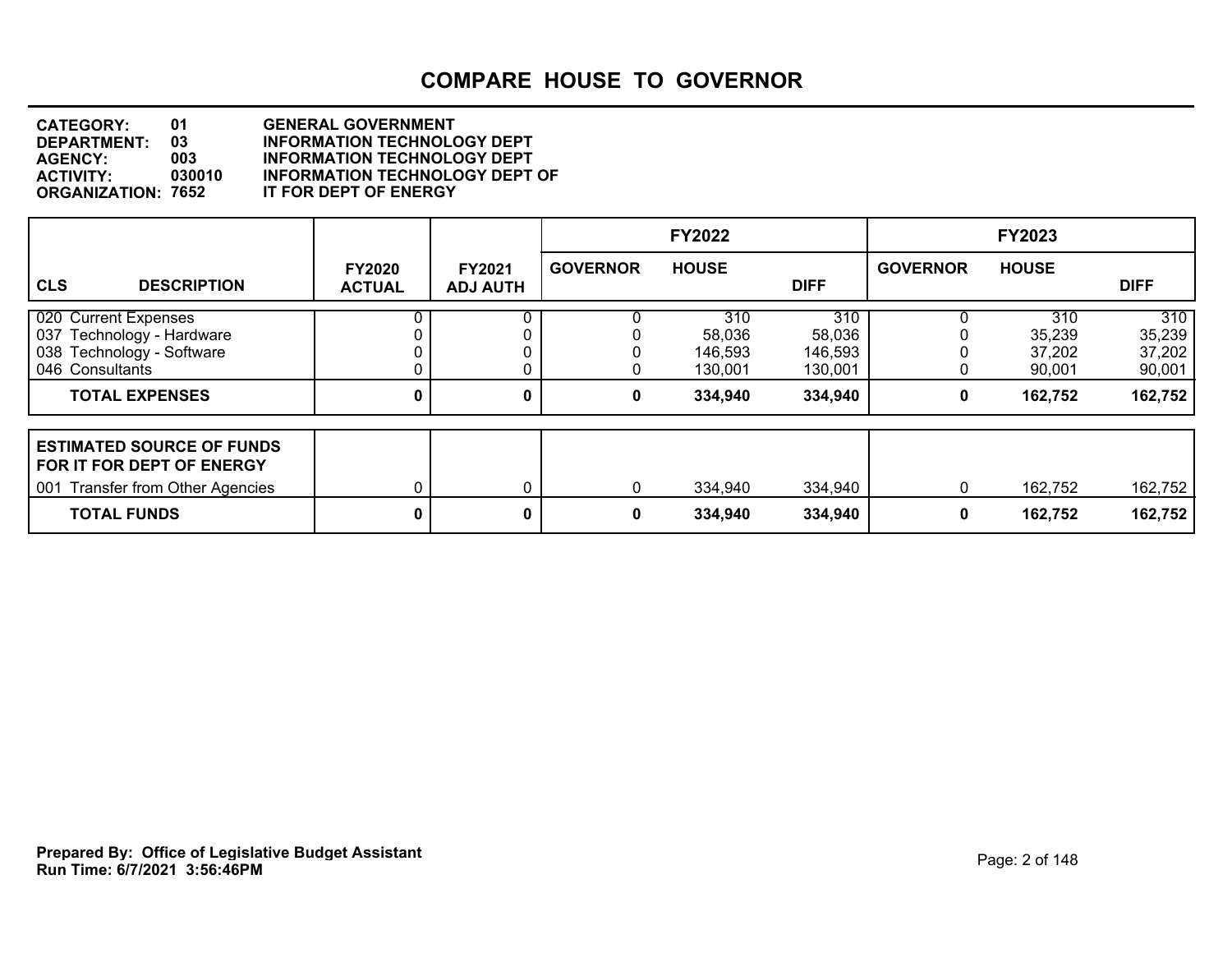**DEPARTMENT: 03 INFORMATION TECHNOLOGY DEPT CATEGORY: 01 GENERAL GOVERNMENT AGENCY: 003 INFORMATION TECHNOLOGY DEPT ACTIVITY: 030010 INFORMATION TECHNOLOGY DEPT OF ORGANIZATION: 7703 CENTRAL IT SERVICES & OPS**

|                                                                                                 |                                       |                           |                 | <b>FY2022</b> |             |                 | <b>FY2023</b> |             |
|-------------------------------------------------------------------------------------------------|---------------------------------------|---------------------------|-----------------|---------------|-------------|-----------------|---------------|-------------|
| <b>CLS</b><br><b>DESCRIPTION</b>                                                                | <b>FY2020</b><br><b>ACTUAL</b>        | FY2021<br><b>ADJ AUTH</b> | <b>GOVERNOR</b> | <b>HOUSE</b>  | <b>DIFF</b> | <b>GOVERNOR</b> | <b>HOUSE</b>  | <b>DIFF</b> |
| 049 Transfer to Other State Agenci                                                              | 10,763                                | 11,500                    | 11,500          | 318,222       | 306,722     | 11,500          | 410,239       | 398,739     |
| <b>TOTAL EXPENSES</b>                                                                           | 8,164,444                             | 7,462,430                 | 12,028,490      | 12,335,212    | 306,722     | 11,920,161      | 12,318,900    | 398,739     |
| <b>ESTIMATED SOURCE OF FUNDS</b><br>FOR CENTRAL IT SERVICES & OPS                               |                                       |                           |                 |               |             |                 |               |             |
| 001 Transfer from Other Agencies                                                                | 8,156,251                             | 7,462,430                 | 12,028,490      | 12,335,212    | 306,722     | 11,920,161      | 12,318,900    | 398,739     |
| <b>TOTAL FUNDS</b>                                                                              | 8,164,444                             | 7,462,430                 | 12,028,490      | 12,335,212    | 306,722     | 11,920,161      | 12,318,900    | 398,739     |
| ACTIVITY 030010                                                                                 | <b>INFORMATION TECHNOLOGY DEPT OF</b> |                           |                 |               |             |                 |               |             |
| <b>TOTAL EXPENSES</b>                                                                           | 84,653,945                            | 96,806,338                | 101,088,754     | 101,735,290   | 646,536     | 102,224,851     | 102,789,646   | 564,795     |
| <b>ESTIMATED SOURCE OF FUNDS</b><br>FOR INFORMATION TECHNOLOGY<br><b>DEPT OF</b><br>OTHER FUNDS | 84,576,047                            | 96,806,338                | 101,088,754     | 101,735,290   | 646,536     | 102,224,851     | 102,789,646   | 564,795     |
| <b>TOTAL FUNDS</b>                                                                              | 84,653,945                            | 96,806,338                | 101,088,754     | 101,735,290   | 646,536     | 102,224,851     | 102,789,646   | 564,795     |
|                                                                                                 |                                       |                           |                 |               |             |                 |               |             |
|                                                                                                 |                                       |                           |                 |               |             |                 |               |             |
|                                                                                                 |                                       |                           |                 |               |             |                 |               |             |
|                                                                                                 |                                       |                           |                 |               |             |                 |               |             |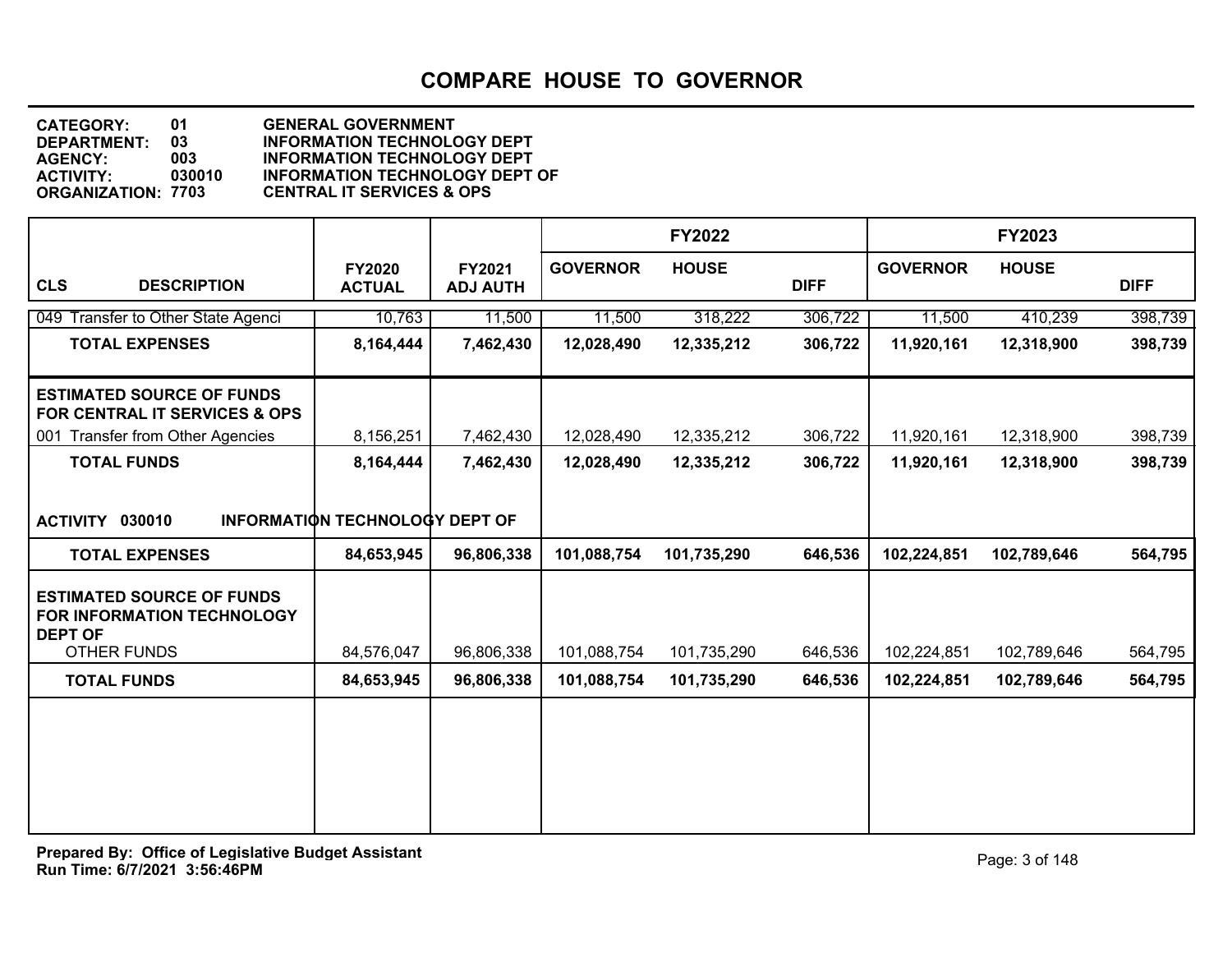| <b>CATEGORY:</b>          | 01     | <b>GENERAL GOVERNMENT</b>             |
|---------------------------|--------|---------------------------------------|
| <b>DEPARTMENT:</b>        | 03     | <b>INFORMATION TECHNOLOGY DEPT</b>    |
| <b>AGENCY:</b>            | 003    | <b>INFORMATION TECHNOLOGY DEPT</b>    |
| <b>ACTIVITY:</b>          | 030010 | <b>INFORMATION TECHNOLOGY DEPT OF</b> |
| <b>ORGANIZATION: 7703</b> |        | <b>CENTRAL IT SERVICES &amp; OPS</b>  |

|                                                                               |                                |                           |                 | <b>FY2022</b> |             |                 | <b>FY2023</b> |             |
|-------------------------------------------------------------------------------|--------------------------------|---------------------------|-----------------|---------------|-------------|-----------------|---------------|-------------|
| <b>CLS</b><br><b>DESCRIPTION</b>                                              | <b>FY2020</b><br><b>ACTUAL</b> | FY2021<br><b>ADJ AUTH</b> | <b>GOVERNOR</b> | <b>HOUSE</b>  | <b>DIFF</b> | <b>GOVERNOR</b> | <b>HOUSE</b>  | <b>DIFF</b> |
| 003<br><b>INFORMATION TECHNOLOGY DEPT</b><br><b>AGENCY</b>                    |                                |                           |                 |               |             |                 |               |             |
| <b>TOTAL EXPENSES</b>                                                         | 90,991,565                     | 102,010,125               | 106,690,999     | 107,337,535   | 646,536     | 108,131,121     | 108,695,916   | 564,795     |
| <b>ESTIMATED SOURCE OF FUNDS</b><br>FOR INFORMATION TECHNOLOGY<br><b>DEPT</b> |                                |                           |                 |               |             |                 |               |             |
| OTHER FUNDS                                                                   | 90,913,667                     | 102,010,125               | 106,690,999     | 107,337,535   | 646,536     | 108,131,121     | 108,695,916   | 564,795     |
| <b>TOTAL FUNDS</b>                                                            | 90,991,565                     | 102,010,125               | 106,690,999     | 107,337,535   | 646,536     | 108,131,121     | 108,695,916   | 564,795     |
|                                                                               |                                |                           |                 |               |             |                 |               |             |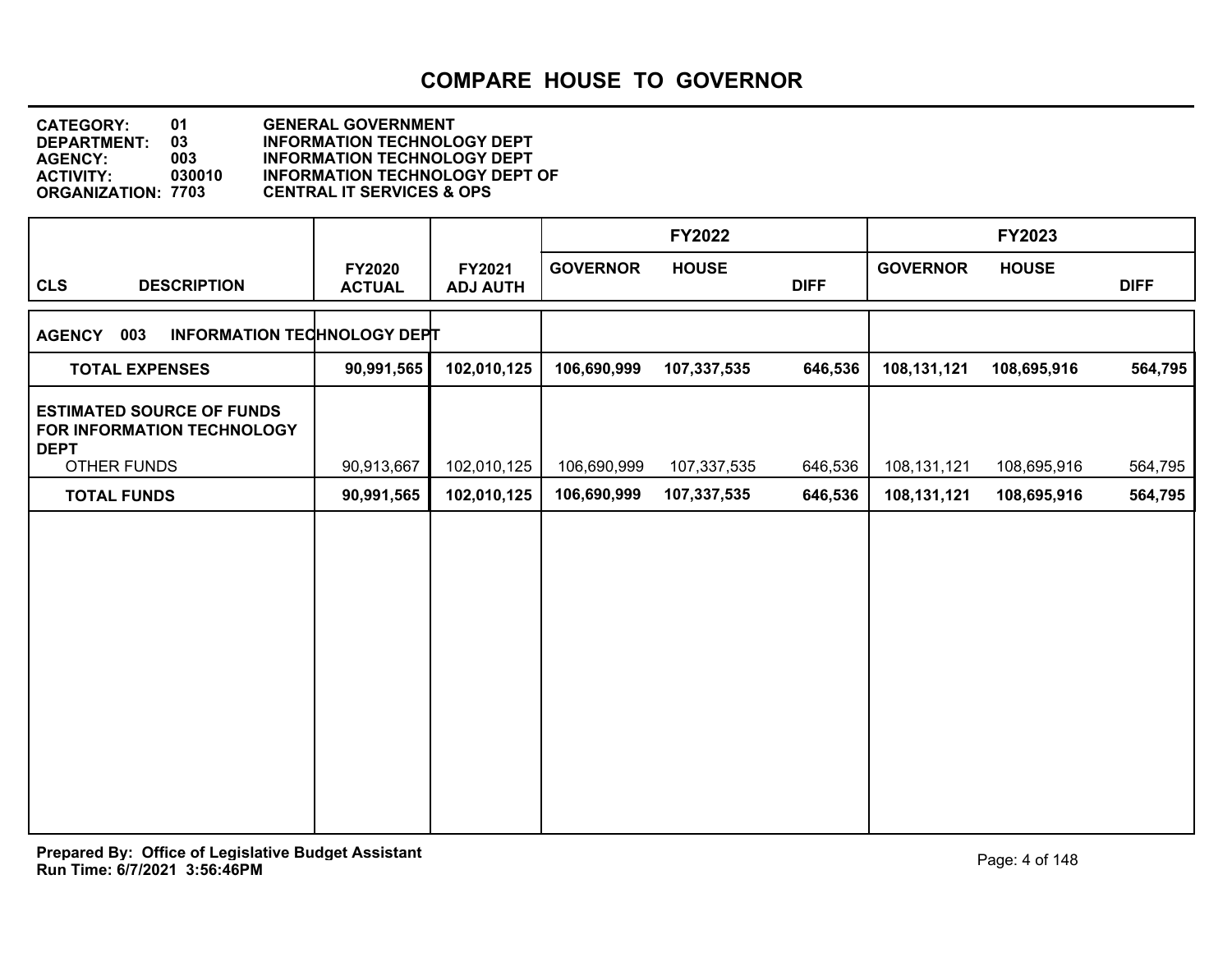| <b>CATEGORY:</b>          | 01     | <b>GENERAL GOVERNMENT</b>           |
|---------------------------|--------|-------------------------------------|
| DEPARTMENT:               | 14     | <b>ADMINISTRATIVE SERVICES DEPT</b> |
| <b>AGENCY:</b>            | 014    | <b>ADMINISTRATIVE SERVICES DEPT</b> |
| <b>ACTIVITY:</b>          | 140010 | <b>COMMISSIONERS OFFICE</b>         |
| <b>ORGANIZATION: 1042</b> |        | <b>COMMISSIONER-ADMINISTRATION</b>  |

|                                                                                                             |                                |                                  |                    | <b>FY2022</b>      |                  |                    | <b>FY2023</b>      |                  |
|-------------------------------------------------------------------------------------------------------------|--------------------------------|----------------------------------|--------------------|--------------------|------------------|--------------------|--------------------|------------------|
| <b>CLS</b><br><b>DESCRIPTION</b>                                                                            | <b>FY2020</b><br><b>ACTUAL</b> | <b>FY2021</b><br><b>ADJ AUTH</b> | <b>GOVERNOR</b>    | <b>HOUSE</b>       | <b>DIFF</b>      | <b>GOVERNOR</b>    | <b>HOUSE</b>       | <b>DIFF</b>      |
| 010 Personal Services-Perm. Classi<br>060 Benefits                                                          | 155,718<br>180,933             | 236,525<br>232,316               | 156,318<br>199,186 | 219,498<br>232,719 | 63,180<br>33,533 | 162,261<br>207,823 | 230,534<br>243,523 | 68,273<br>35,700 |
| <b>TOTAL EXPENSES</b>                                                                                       | 609,520                        | 761,026                          | 644,488            | 741,201            | 96,713           | 669,467            | 773,440            | 103,973          |
| <b>ESTIMATED SOURCE OF FUNDS</b><br><b>FOR</b><br><b>COMMISSIONER-ADMINISTRATION</b><br><b>General Fund</b> | 609,520                        | 761,026                          | 644,488            | 741,201            | 96,713           | 669,467            | 773,440            | 103,973          |
| <b>TOTAL FUNDS</b>                                                                                          | 609,520                        | 761,026                          | 644,488            | 741,201            | 96,713           | 669,467            | 773,440            | 103,973          |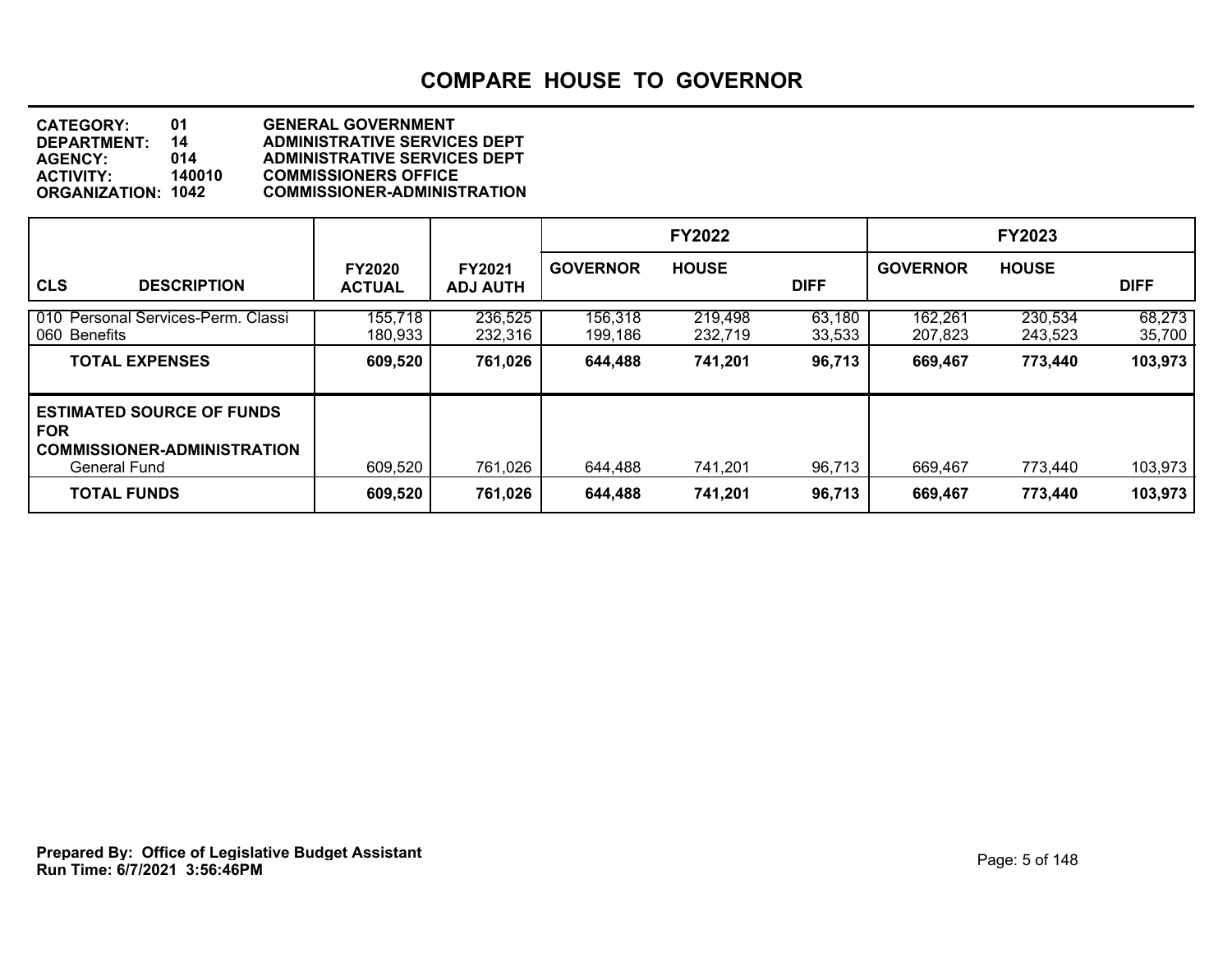| <b>CATEGORY:</b>          | 01     | <b>GENERAL GOVERNMENT</b>           |
|---------------------------|--------|-------------------------------------|
| <b>DEPARTMENT:</b>        | 14     | <b>ADMINISTRATIVE SERVICES DEPT</b> |
| <b>AGENCY:</b>            | 014    | <b>ADMINISTRATIVE SERVICES DEPT</b> |
| <b>ACTIVITY:</b>          | 140010 | <b>COMMISSIONERS OFFICE</b>         |
| <b>ORGANIZATION: 1350</b> |        | <b>BUDGET OFFICE</b>                |
|                           |        |                                     |

|                                                                                          |                                |                                  |                    | <b>FY2022</b>                |                            |                    | <b>FY2023</b>                |                            |
|------------------------------------------------------------------------------------------|--------------------------------|----------------------------------|--------------------|------------------------------|----------------------------|--------------------|------------------------------|----------------------------|
| <b>CLS</b><br><b>DESCRIPTION</b>                                                         | <b>FY2020</b><br><b>ACTUAL</b> | <b>FY2021</b><br><b>ADJ AUTH</b> | <b>GOVERNOR</b>    | <b>HOUSE</b>                 | <b>DIFF</b>                | <b>GOVERNOR</b>    | <b>HOUSE</b>                 | <b>DIFF</b>                |
| 010 Personal Services-Perm. Classi<br>012 Personal Services-Unclassified<br>060 Benefits | 618,222<br>338,946             | 798,203<br>82,504<br>453,583     | 748,446<br>435,937 | 788,148<br>77,610<br>500,995 | 39,702<br>77,610<br>65,058 | 788,586<br>460,856 | 831,371<br>85,489<br>530,423 | 42,785<br>85,489<br>69,567 |
| <b>TOTAL EXPENSES</b>                                                                    | 1,103,530                      | 1,521,112                        | 1,344,285          | 1,526,655                    | 182,370                    | 1,424,135          | 1,621,976                    | 197,841                    |
| <b>ESTIMATED SOURCE OF FUNDS</b><br><b>FOR BUDGET OFFICE</b>                             |                                |                                  |                    |                              |                            |                    |                              |                            |
| General Fund                                                                             | 1,103,530                      | 1,521,112                        | 1,344,285          | 1,526,655                    | 182,370                    | 1,424,135          | 1,621,976                    | 197,841                    |
| <b>TOTAL FUNDS</b>                                                                       | 1,103,530                      | 1,521,112                        | 1,344,285          | 1,526,655                    | 182,370                    | 1,424,135          | 1,621,976                    | 197,841                    |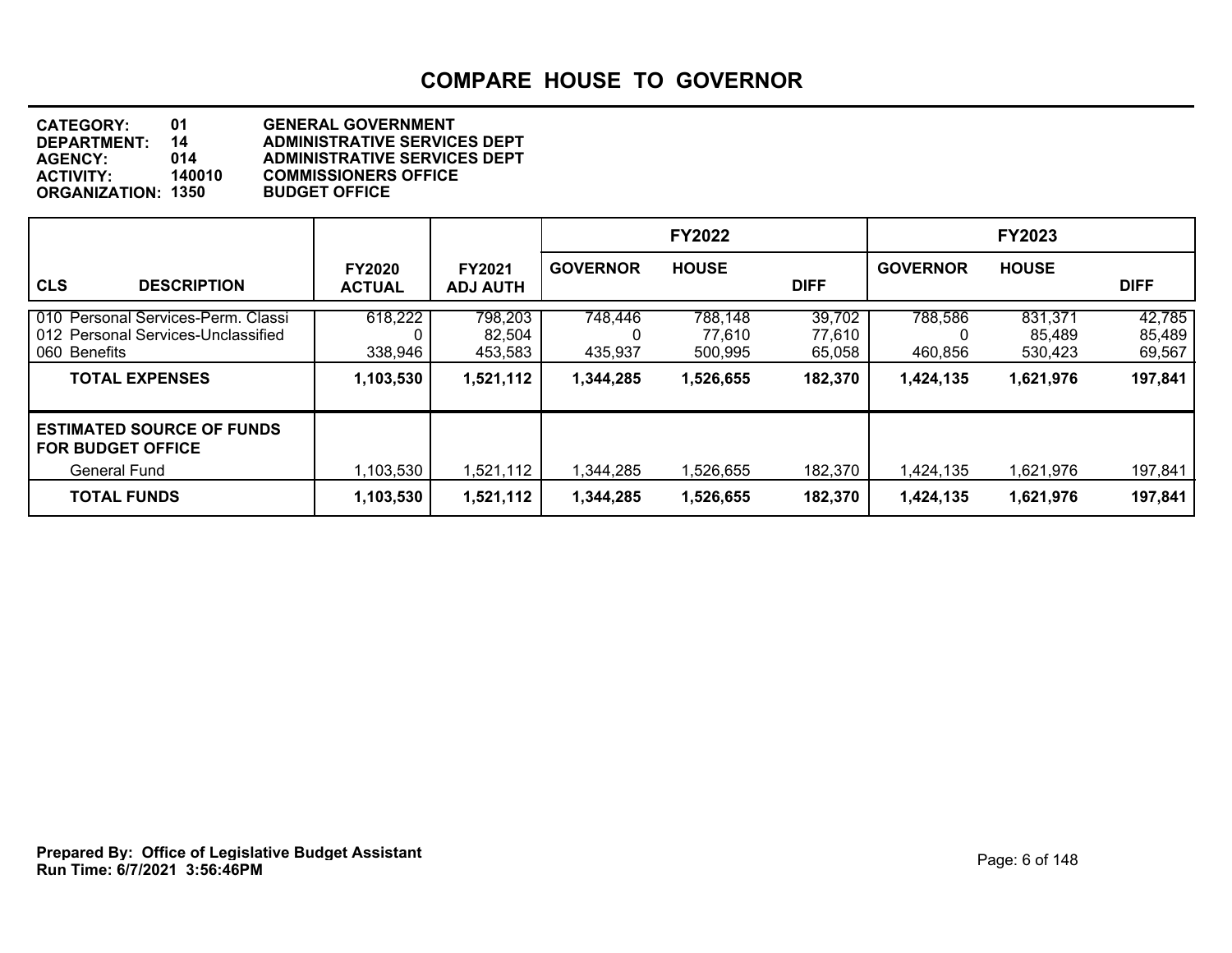| <b>CATEGORY:</b>          | O1     | <b>GENERAL GOVERNMENT</b>           |
|---------------------------|--------|-------------------------------------|
| DEPARTMENT:               | 14     | <b>ADMINISTRATIVE SERVICES DEPT</b> |
| <b>AGENCY:</b>            | 014    | <b>ADMINISTRATIVE SERVICES DEPT</b> |
| <b>ACTIVITY:</b>          | 140010 | <b>COMMISSIONERS OFFICE</b>         |
| <b>ORGANIZATION: 1360</b> |        | <b>BUSINESS OFFICE</b>              |
|                           |        |                                     |

|                                                                                     |                                |                                  |                           | <b>FY2022</b>               |                           |                           | <b>FY2023</b>             |                         |
|-------------------------------------------------------------------------------------|--------------------------------|----------------------------------|---------------------------|-----------------------------|---------------------------|---------------------------|---------------------------|-------------------------|
| <b>CLS</b><br><b>DESCRIPTION</b>                                                    | <b>FY2020</b><br><b>ACTUAL</b> | <b>FY2021</b><br><b>ADJ AUTH</b> | <b>GOVERNOR</b>           | <b>HOUSE</b>                | <b>DIFF</b>               | <b>GOVERNOR</b>           | <b>HOUSE</b>              | <b>DIFF</b>             |
| 010 Personal Services-Perm. Classi<br>030 Equipment New/Replacement<br>060 Benefits | 454,101<br>19,992<br>176,547   | 427,925<br>174,218               | 422,320<br>100<br>204,477 | 477,875<br>4,900<br>236,319 | 55,555<br>4,800<br>31,842 | 447,627<br>100<br>215,935 | 507,626<br>490<br>249,800 | 59,999<br>390<br>33,865 |
| <b>TOTAL EXPENSES</b>                                                               | 655,824                        | 609,575                          | 634,317                   | 726,514                     | 92,197                    | 671,082                   | 765,336                   | 94,254                  |
| <b>ESTIMATED SOURCE OF FUNDS</b><br><b>FOR BUSINESS OFFICE</b>                      |                                |                                  |                           |                             |                           |                           |                           |                         |
| General Fund<br><b>TOTAL FUNDS</b>                                                  | 655,824<br>655,824             | 609,575<br>609,575               | 634,317<br>634,317        | 726,514<br>726,514          | 92,197<br>92,197          | 671,082<br>671,082        | 765,336<br>765,336        | 94,254<br>94,254        |

#### **ACTIVITY 140010 COMMISSIONERS OFFICE**

| <b>TOTAL EXPENSES</b>                                                                      | 3,376,171 | 4,145,757 | 3,836,438 | 4,207,718 | 371,280 | 4.084.380 | 4,480,448 | 396.068 |
|--------------------------------------------------------------------------------------------|-----------|-----------|-----------|-----------|---------|-----------|-----------|---------|
| <b>ESTIMATED SOURCE OF FUNDS</b><br><b>FOR COMMISSIONERS OFFICE</b><br><b>GENERAL FUND</b> | 3,167,557 | 3,846,744 | 3,507,403 | 3,878,683 | 371,280 | 3.750.678 | 4.146.746 | 396.068 |
| <b>TOTAL FUNDS</b>                                                                         | 3,376,171 | 4,145,757 | 3,836,438 | 4,207,718 | 371,280 | 4,084,380 | 4,480,448 | 396,068 |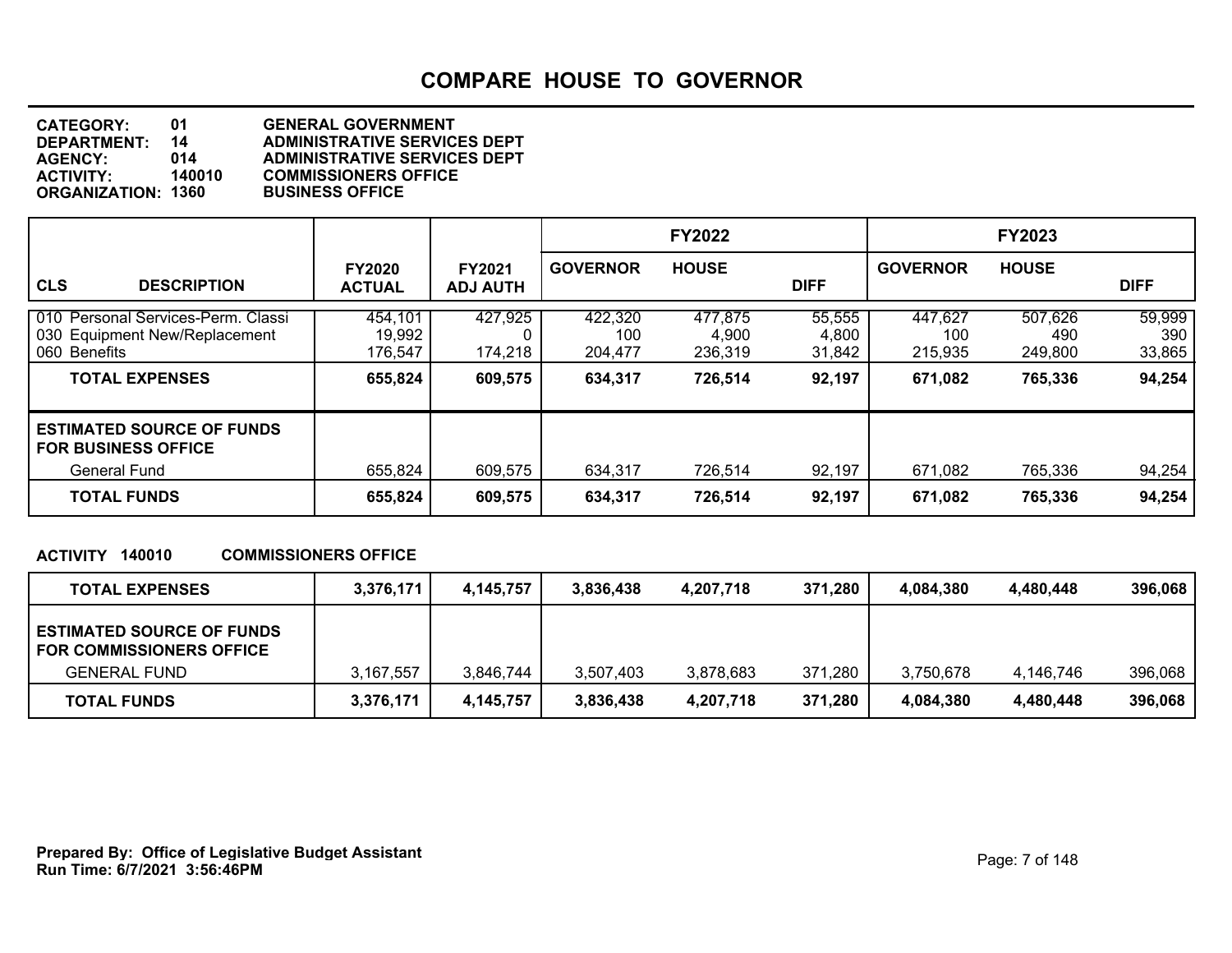| <b>CATEGORY:</b>          | 01     | <b>GENERAL GOVERNMENT</b>           |
|---------------------------|--------|-------------------------------------|
| DEPARTMENT:               | 14     | <b>ADMINISTRATIVE SERVICES DEPT</b> |
| <b>AGENCY:</b>            | 014    | <b>ADMINISTRATIVE SERVICES DEPT</b> |
| <b>ACTIVITY:</b>          | 140510 | <b>DIVISION OF ACCOUNTING SVCS</b>  |
| <b>ORGANIZATION: 1330</b> |        | <b>FINANCIAL REPORTING</b>          |
|                           |        |                                     |

|                                                                    |                                |                                  | <b>FY2022</b>      |                    |                  | <b>FY2023</b>      |                    |                  |
|--------------------------------------------------------------------|--------------------------------|----------------------------------|--------------------|--------------------|------------------|--------------------|--------------------|------------------|
| <b>CLS</b><br><b>DESCRIPTION</b>                                   | <b>FY2020</b><br><b>ACTUAL</b> | <b>FY2021</b><br><b>ADJ AUTH</b> | <b>GOVERNOR</b>    | <b>HOUSE</b>       | <b>DIFF</b>      | <b>GOVERNOR</b>    | <b>HOUSE</b>       | <b>DIFF</b>      |
| 010 Personal Services-Perm. Classi<br>060 Benefits                 | 461,943<br>239.669             | 535,317<br>279,413               | 482,179<br>269.096 | 540,133<br>301.470 | 57,954<br>32,374 | 513,655<br>284.243 | 576,257<br>318.686 | 62,602<br>34,443 |
| <b>TOTAL EXPENSES</b>                                              | 848,739                        | 982,805                          | 936,628            | 1,026,956          | 90,328           | 990,425            | 1,087,470          | 97,045           |
| <b>ESTIMATED SOURCE OF FUNDS</b><br><b>FOR FINANCIAL REPORTING</b> |                                |                                  |                    |                    |                  |                    |                    |                  |
| <b>General Fund</b>                                                | 848,739                        | 982,805                          | 936,628            | 1,026,956          | 90,328           | 990,425            | 1,087,470          | 97,045           |
| <b>TOTAL FUNDS</b>                                                 | 848,739                        | 982,805                          | 936,628            | 1,026,956          | 90,328           | 990,425            | 1,087,470          | 97,045           |

#### **ACTIVITY 140510 DIVISION OF ACCOUNTING SVCS**

| <b>TOTAL EXPENSES</b>                                                         | 2,478,523 | 2,672,459 | 2.654.922 | 2.745.250 | 90,328 | 2.802.179 | 2.899.224 | 97.045 |
|-------------------------------------------------------------------------------|-----------|-----------|-----------|-----------|--------|-----------|-----------|--------|
| <b>ESTIMATED SOURCE OF FUNDS</b><br>FOR DIVISION OF ACCOUNTING<br><b>SVCS</b> |           |           |           |           |        |           |           |        |
| <b>GENERAL FUND</b>                                                           | 2,478,523 | 2,672,459 | 2,654,922 | 2,745,250 | 90,328 | 2,802,179 | 2.899.224 | 97,045 |
| <b>TOTAL FUNDS</b>                                                            | 2,478,523 | 2,672,459 | 2,654,922 | 2,745,250 | 90,328 | 2,802,179 | 2,899,224 | 97,045 |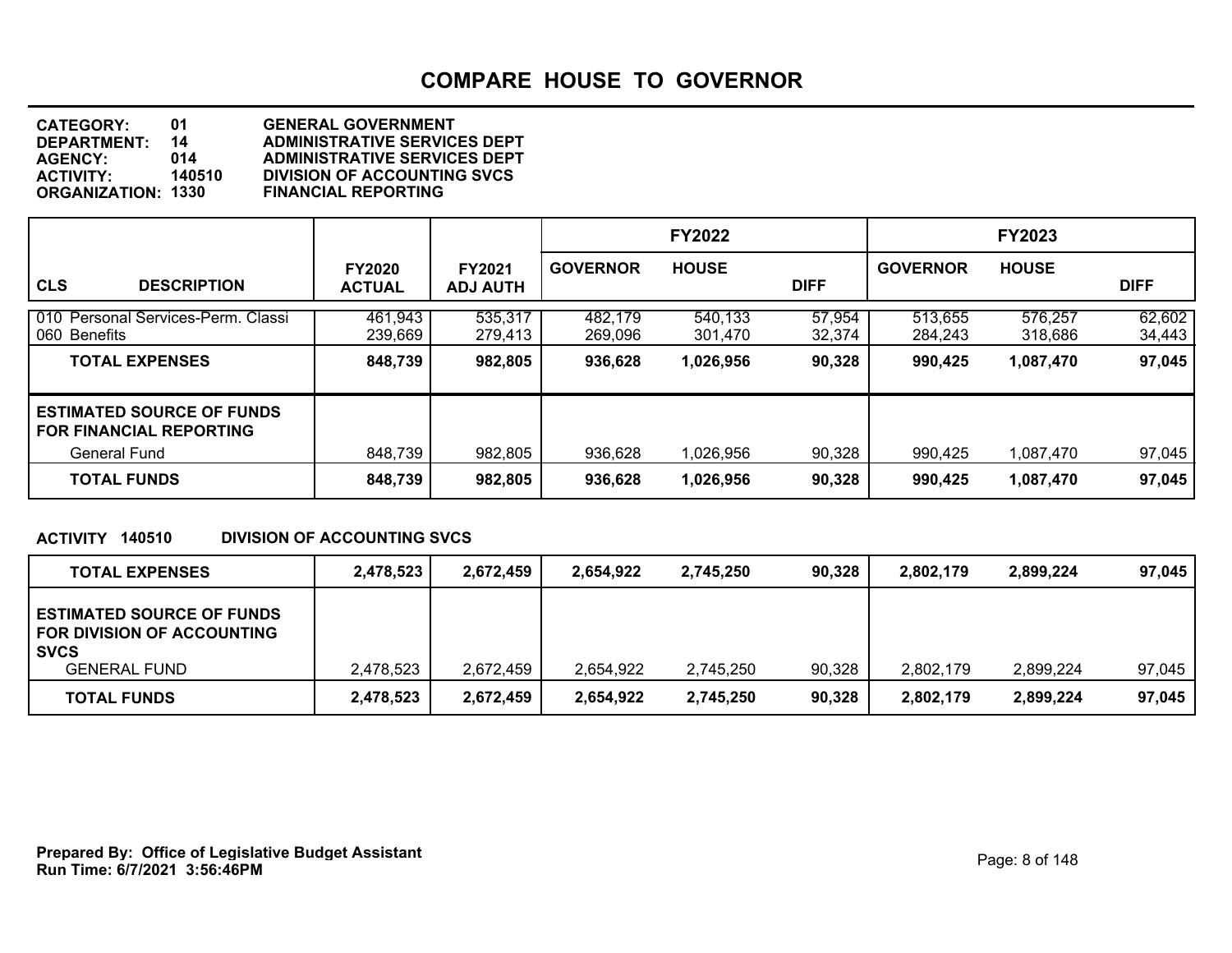| <b>CATEGORY:</b>          | 01     | <b>GENERAL GOVERNMENT</b>           |
|---------------------------|--------|-------------------------------------|
| DEPARTMENT:               | 14     | <b>ADMINISTRATIVE SERVICES DEPT</b> |
| <b>AGENCY:</b>            | 014    | <b>ADMINISTRATIVE SERVICES DEPT</b> |
| <b>ACTIVITY:</b>          | 141010 | <b>DIVISION OF PERSONNEL</b>        |
| <b>ORGANIZATION: 1044</b> |        | <b>PERSONNEL ADMIN - SUPPORT</b>    |

|                                                                                                           |                                |                                  |                                | <b>FY2022</b>                  |                             |                                | <b>FY2023</b>                  |                             |
|-----------------------------------------------------------------------------------------------------------|--------------------------------|----------------------------------|--------------------------------|--------------------------------|-----------------------------|--------------------------------|--------------------------------|-----------------------------|
| <b>CLS</b><br><b>DESCRIPTION</b>                                                                          | <b>FY2020</b><br><b>ACTUAL</b> | <b>FY2021</b><br><b>ADJ AUTH</b> | <b>GOVERNOR</b>                | <b>HOUSE</b>                   | <b>DIFF</b>                 | <b>GOVERNOR</b>                | <b>HOUSE</b>                   | <b>DIFF</b>                 |
| 010 Personal Services-Perm. Classi<br>050 Personal Service-Temp/Appointe<br>060 Benefits                  | 1,003,890<br>69,548<br>676,516 | ,125,015<br>125,292<br>720,776   | 1,001,733<br>57,194<br>763.012 | 1,143,751<br>84,128<br>855.130 | 142,018<br>26,934<br>92,118 | 1,061,186<br>61,223<br>805,161 | 1,214,461<br>91,884<br>903,176 | 153,275<br>30,661<br>98,015 |
| <b>TOTAL EXPENSES</b>                                                                                     | 2,175,822                      | 2,478,240                        | 2,372,999                      | 2,634,069                      | 261,070                     | 2,490,496                      | 2,772,447                      | 281,951                     |
| <b>ESTIMATED SOURCE OF FUNDS</b><br><b>FOR PERSONNEL ADMIN -</b><br><b>SUPPORT</b><br><b>General Fund</b> | 1,841,094                      | 2,137,906                        | 2,008,526                      | 2,269,596                      | 261.070                     | 2,102,885                      | 2,384,836                      | 281,951                     |
| <b>TOTAL FUNDS</b>                                                                                        | 2,175,822                      | 2,478,240                        | 2,372,999                      | 2,634,069                      | 261,070                     | 2,490,496                      | 2,772,447                      | 281,951                     |

#### **ACTIVITY 141010 DIVISION OF PERSONNEL**

| <b>TOTAL EXPENSES</b>                                                | 2,669,778 | 3,523,990 | 3,247,826 | 3,508,896 | 261,070 | 3.408.159 | 3,690,110 | 281,951 |
|----------------------------------------------------------------------|-----------|-----------|-----------|-----------|---------|-----------|-----------|---------|
| <b>ESTIMATED SOURCE OF FUNDS</b><br><b>FOR DIVISION OF PERSONNEL</b> |           |           |           |           |         |           |           |         |
| <b>GENERAL FUND</b>                                                  | 2,041,766 | 2,498,618 | 2.244.645 | 2,505,715 | 261,070 | 2,353,271 | 2,635,222 | 281,951 |
| <b>TOTAL FUNDS</b>                                                   | 2,669,778 | 3,523,990 | 3,247,826 | 3,508,896 | 261,070 | 3,408,159 | 3,690,110 | 281,951 |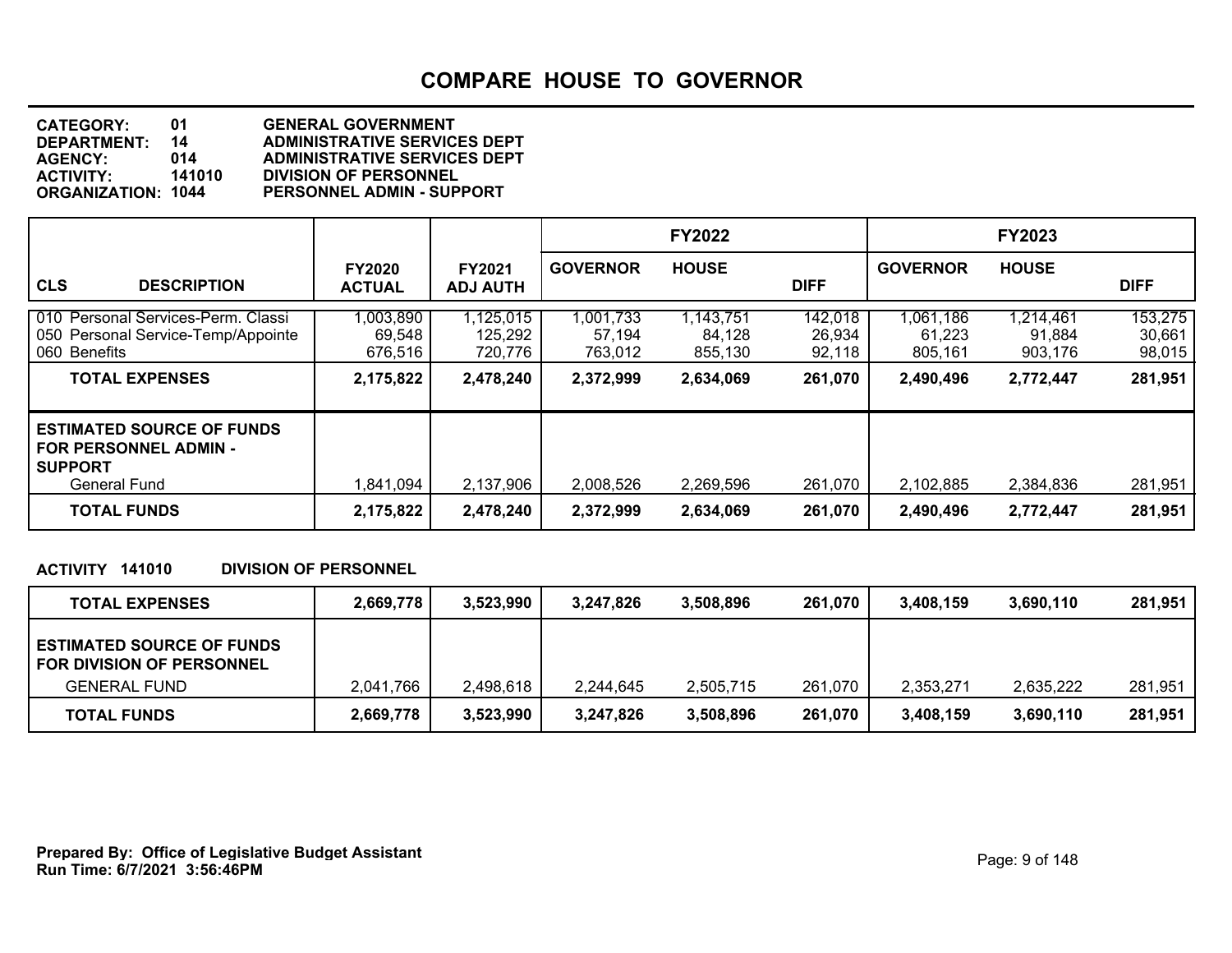| <b>CATEGORY:</b>          | 01     | <b>GENERAL GOVERNMENT</b>               |
|---------------------------|--------|-----------------------------------------|
| DEPARTMENT:               | 14     | <b>ADMINISTRATIVE SERVICES DEPT</b>     |
| <b>AGENCY:</b>            | 014    | <b>ADMINISTRATIVE SERVICES DEPT</b>     |
| <b>ACTIVITY:</b>          | 141510 | <b>DIVISION OF PLANT &amp; PROPERTY</b> |
| <b>ORGANIZATION: 5914</b> |        | <b>SHERIFF REIMBURSEMENTS</b>           |

|                                                                                              |                                |                                  | <b>FY2022</b>                                                                    |              |                 | <b>FY2023</b> |                 |              |             |
|----------------------------------------------------------------------------------------------|--------------------------------|----------------------------------|----------------------------------------------------------------------------------|--------------|-----------------|---------------|-----------------|--------------|-------------|
| <b>CLS</b><br><b>DESCRIPTION</b>                                                             | <b>FY2020</b><br><b>ACTUAL</b> | <b>FY2021</b><br><b>ADJ AUTH</b> | <b>GOVERNOR</b>                                                                  | <b>HOUSE</b> | <b>DIFF</b>     |               | <b>GOVERNOR</b> | <b>HOUSE</b> | <b>DIFF</b> |
| $\overline{201}$<br><b>Sheriff Custody Reimbursement</b>                                     | 914,149                        | 909,000                          | 772,500<br>Funds from Class 201 shall be expended<br>pursuant to RSA 104:31, XI. |              | $-772,500$      |               | 772,500         |              | $-772,500$  |
| <b>TOTAL EXPENSES</b>                                                                        | 914,149                        | 909,000                          | 772,500                                                                          |              | -772,500<br>0   |               | 772,500         | 0            | $-772,500$  |
| <b>ESTIMATED SOURCE OF FUNDS</b><br><b>FOR SHERIFF REIMBURSEMENTS</b><br><b>General Fund</b> | 914,149                        | 909,000                          | 772,500                                                                          |              | 0<br>-772,500   |               | 772,500         | 0            | $-772,500$  |
| <b>TOTAL FUNDS</b>                                                                           | 914,149                        | 909,000                          | 772,500                                                                          |              | $-772,500$<br>0 |               | 772,500         | 0            | $-772,500$  |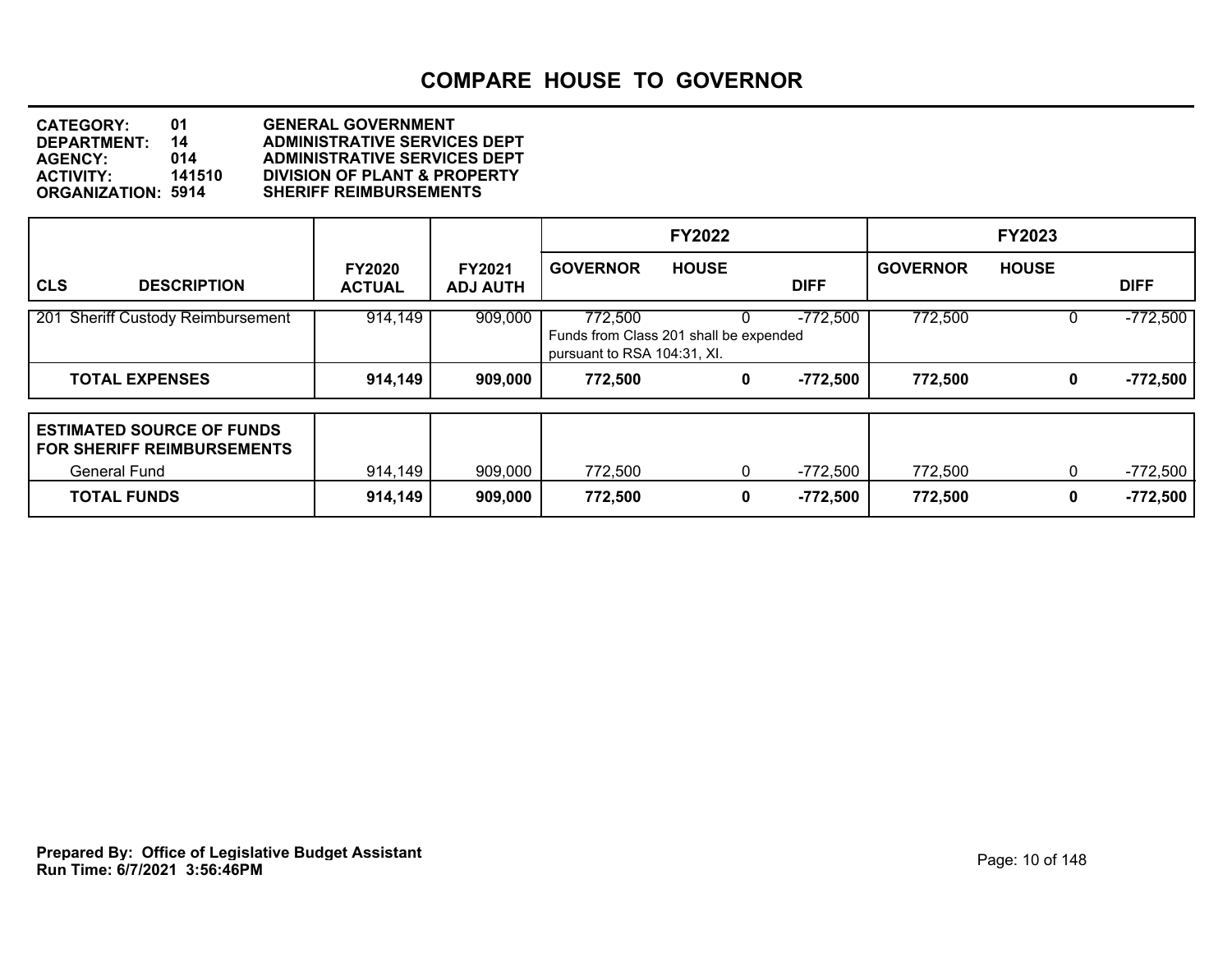| <b>CATEGORY:</b>          | 01     | <b>GENERAL GOVERNMENT</b>               |
|---------------------------|--------|-----------------------------------------|
| <b>DEPARTMENT:</b>        | 14     | <b>ADMINISTRATIVE SERVICES DEPT</b>     |
| <b>AGENCY:</b>            | 014    | <b>ADMINISTRATIVE SERVICES DEPT</b>     |
| <b>ACTIVITY:</b>          | 141510 | <b>DIVISION OF PLANT &amp; PROPERTY</b> |
| <b>ORGANIZATION: 2145</b> |        | <b>STATE LIBRARY</b>                    |
|                           |        |                                         |

|            |                                                              |                                |                           |                    | FY2022                 |                       |                    | FY2023                 |                       |
|------------|--------------------------------------------------------------|--------------------------------|---------------------------|--------------------|------------------------|-----------------------|--------------------|------------------------|-----------------------|
| <b>CLS</b> | <b>DESCRIPTION</b>                                           | <b>FY2020</b><br><b>ACTUAL</b> | FY2021<br><b>ADJ AUTH</b> | <b>GOVERNOR</b>    | <b>HOUSE</b>           | <b>DIFF</b>           | <b>GOVERNOR</b>    | <b>HOUSE</b>           | <b>DIFF</b>           |
|            | <b>ESTIMATED SOURCE OF FUNDS</b><br><b>FOR STATE LIBRARY</b> |                                |                           |                    |                        |                       |                    |                        |                       |
|            | 001 Transfer from Other Agencies<br>General Fund             | 284,275<br>0                   | 311,620<br>$\Omega$       | 157,104<br>153,770 | 310,874<br>$\mathbf 0$ | 153,770<br>$-153,770$ | 157,104<br>159,789 | 316,893<br>$\mathbf 0$ | 159,789<br>$-159,789$ |
|            |                                                              |                                |                           |                    |                        |                       |                    |                        |                       |
|            |                                                              |                                |                           |                    |                        |                       |                    |                        |                       |
|            |                                                              |                                |                           |                    |                        |                       |                    |                        |                       |
|            |                                                              |                                |                           |                    |                        |                       |                    |                        |                       |
|            |                                                              |                                |                           |                    |                        |                       |                    |                        |                       |
|            |                                                              |                                |                           |                    |                        |                       |                    |                        |                       |
|            |                                                              |                                |                           |                    |                        |                       |                    |                        |                       |
|            |                                                              |                                |                           |                    |                        |                       |                    |                        |                       |
|            |                                                              |                                |                           |                    |                        |                       |                    |                        |                       |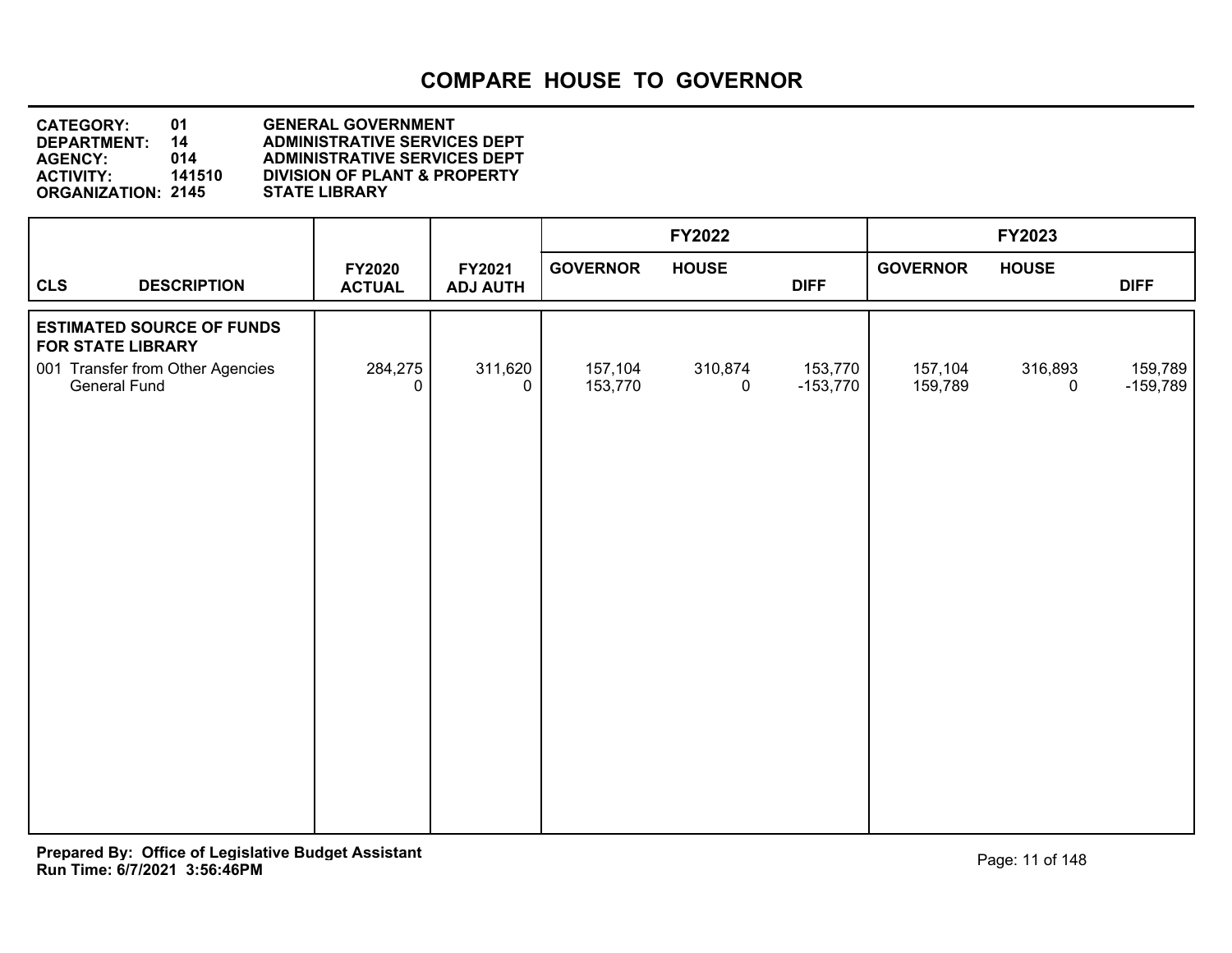**DEPARTMENT: 14 ADMINISTRATIVE SERVICES DEPT CATEGORY: 01 GENERAL GOVERNMENT AGENCY: 014 ADMINISTRATIVE SERVICES DEPT ACTIVITY: 141510 DIVISION OF PLANT & PROPERTY ORGANIZATION: 2146 ARCHIVES & RECORD MGMT BLDG**

|                                                                                                                                   |                                |                           |                    | FY2022                    |                       |                    | FY2023                 |                       |
|-----------------------------------------------------------------------------------------------------------------------------------|--------------------------------|---------------------------|--------------------|---------------------------|-----------------------|--------------------|------------------------|-----------------------|
| <b>CLS</b><br><b>DESCRIPTION</b>                                                                                                  | <b>FY2020</b><br><b>ACTUAL</b> | FY2021<br><b>ADJ AUTH</b> | <b>GOVERNOR</b>    | <b>HOUSE</b>              | <b>DIFF</b>           | <b>GOVERNOR</b>    | <b>HOUSE</b>           | <b>DIFF</b>           |
| <b>ESTIMATED SOURCE OF FUNDS</b><br>FOR ARCHIVES & RECORD MGMT<br><b>BLDG</b><br>001 Transfer from Other Agencies<br>General Fund | 261,326<br>$\mathbf 0$         | 278,002<br>$\mathbf 0$    | 198,402<br>139,791 | 338,193<br>$\overline{0}$ | 139,791<br>$-139,791$ | 199,352<br>145,263 | 344,615<br>$\mathbf 0$ | 145,263<br>$-145,263$ |
|                                                                                                                                   |                                |                           |                    |                           |                       |                    |                        |                       |
|                                                                                                                                   |                                |                           |                    |                           |                       |                    |                        |                       |
|                                                                                                                                   |                                |                           |                    |                           |                       |                    |                        |                       |
|                                                                                                                                   |                                |                           |                    |                           |                       |                    |                        |                       |
|                                                                                                                                   |                                |                           |                    |                           |                       |                    |                        |                       |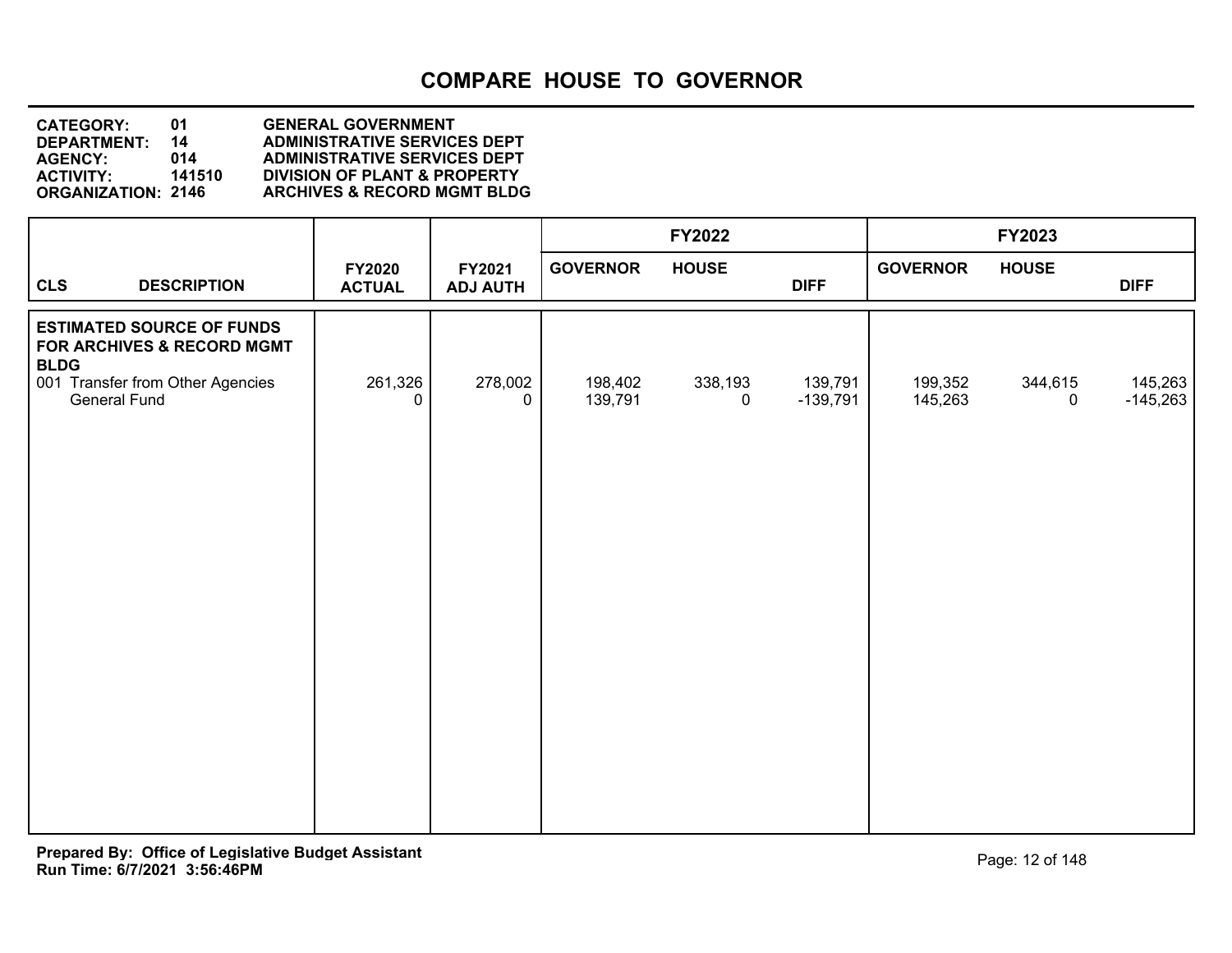**DEPARTMENT: 14 ADMINISTRATIVE SERVICES DEPT CATEGORY: 01 GENERAL GOVERNMENT AGENCY: 014 ADMINISTRATIVE SERVICES DEPT ACTIVITY: 141510 DIVISION OF PLANT & PROPERTY M&S BUILDING - DEPT OF REVENUE** 

|                                                                                             |                                |                                  |                    | <b>FY2022</b> |                       |                    | <b>FY2023</b> |                       |
|---------------------------------------------------------------------------------------------|--------------------------------|----------------------------------|--------------------|---------------|-----------------------|--------------------|---------------|-----------------------|
| <b>CLS</b><br><b>DESCRIPTION</b>                                                            | <b>FY2020</b><br><b>ACTUAL</b> | <b>FY2021</b><br><b>ADJ AUTH</b> | <b>GOVERNOR</b>    | <b>HOUSE</b>  | <b>DIFF</b>           | <b>GOVERNOR</b>    | <b>HOUSE</b>  | <b>DIFF</b>           |
| <b>ESTIMATED SOURCE OF FUNDS</b><br><b>FOR M&amp;S BUILDING - DEPT OF</b><br><b>REVENUE</b> |                                |                                  |                    |               |                       |                    |               |                       |
| <b>Transfer from Other Agencies</b><br>001<br>General Fund                                  | 528,113                        | 653,493                          | 345,399<br>314.531 | 659,930       | 314,531<br>$-314,531$ | 345,400<br>326,842 | 672,242       | 326,842<br>$-326,842$ |

**ACTIVITY 141510 DIVISION OF PLANT & PROPERTY**

| <b>TOTAL EXPENSES</b>                                                                                                  | 34,267,788              | 38,294,506              | 38,185,550              | 37.413.050              | -772,500                | 38.714.286              | 37.941.786              | -772.500              |
|------------------------------------------------------------------------------------------------------------------------|-------------------------|-------------------------|-------------------------|-------------------------|-------------------------|-------------------------|-------------------------|-----------------------|
| <b>ESTIMATED SOURCE OF FUNDS</b><br>I FOR DIVISION OF PLANT &<br><b>PROPERTY</b><br><b>GENERAL FUND</b><br>OTHER FUNDS | 5,037,025<br>29,230,763 | 6,203,717<br>32,090,789 | 6,736,008<br>31.449.542 | 5,355,416<br>32.057.634 | $-1,380,592$<br>608,092 | 6,712,619<br>32,001,667 | 5.308.225<br>32,633,561 | -1.404.394<br>631,894 |
| <b>TOTAL FUNDS</b>                                                                                                     | 34,267,788              | 38,294,506              | 38,185,550              | 37,413,050              | -772,500                | 38,714,286              | 37,941,786              | $-772,500$            |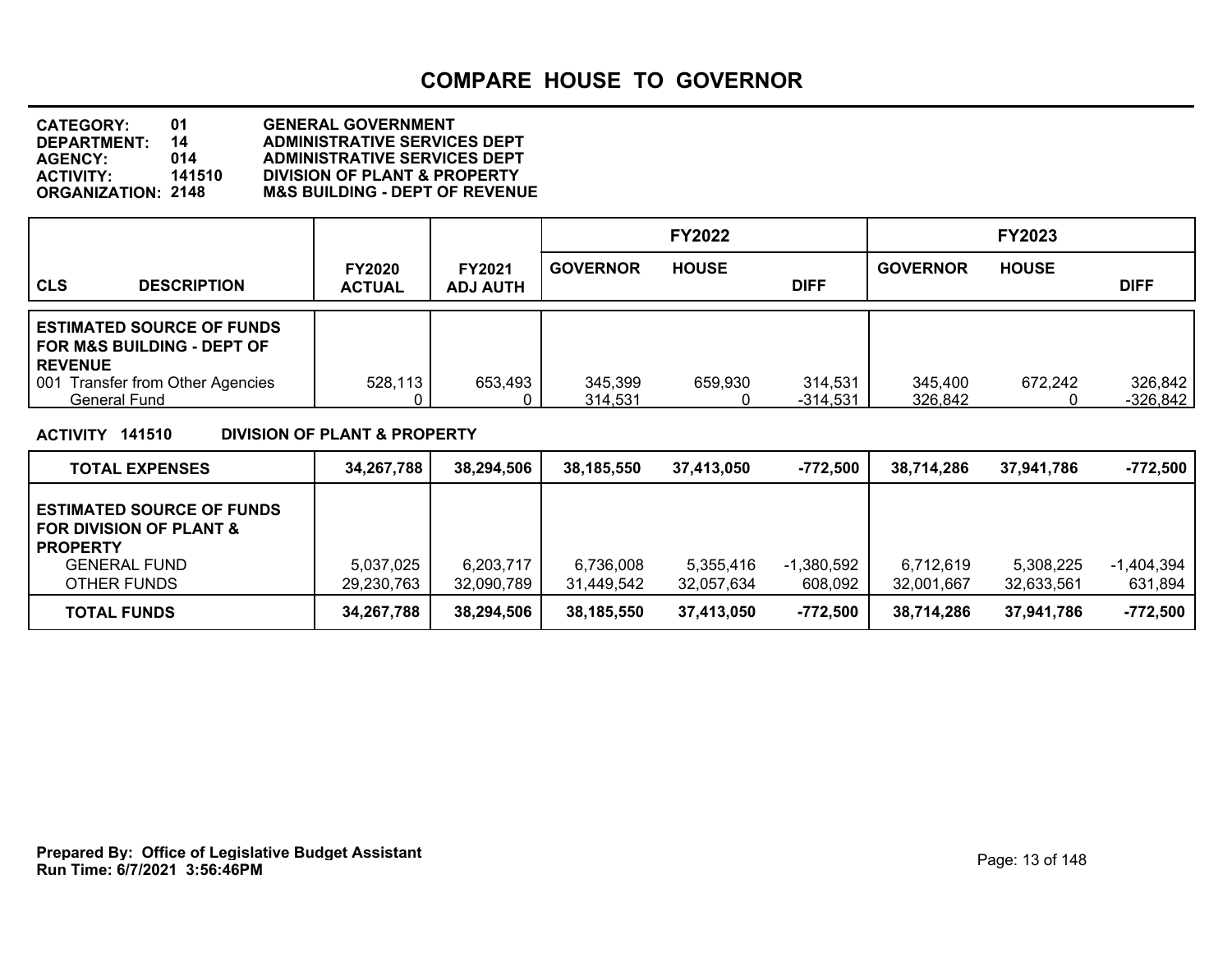| 01                        | <b>GENERAL GOVERNMENT</b>           |
|---------------------------|-------------------------------------|
| 14                        | <b>ADMINISTRATIVE SERVICES DEPT</b> |
| 014                       | <b>ADMINISTRATIVE SERVICES DEPT</b> |
| 141710                    | DIV PROCUREMENT & SUPPORT SVCS      |
| <b>ORGANIZATION: 5114</b> | <b>PURCHASING ADMINISTRATION</b>    |
|                           |                                     |

|                                                                                                                                 |                                           |                                           |                                 | <b>FY2022</b>                             |                                      |                                 | <b>FY2023</b>                             |                                       |
|---------------------------------------------------------------------------------------------------------------------------------|-------------------------------------------|-------------------------------------------|---------------------------------|-------------------------------------------|--------------------------------------|---------------------------------|-------------------------------------------|---------------------------------------|
| <b>CLS</b><br><b>DESCRIPTION</b>                                                                                                | <b>FY2020</b><br><b>ACTUAL</b>            | <b>FY2021</b><br><b>ADJ AUTH</b>          | <b>GOVERNOR</b>                 | <b>HOUSE</b>                              | <b>DIFF</b>                          | <b>GOVERNOR</b>                 | <b>HOUSE</b>                              | <b>DIFF</b>                           |
| 010 Personal Services-Perm. Classi<br>050 Personal Service-Temp/Appointe<br>060 Benefits<br><b>TOTAL EXPENSES</b>               | 770,179<br>20,544<br>424.713<br>1,339,995 | 832,242<br>25,634<br>483,150<br>1,476,483 | 809,916<br>495,762<br>1,443,707 | 846,634<br>29,590<br>525,690<br>1,539,943 | 36,718<br>29,590<br>29,928<br>96,236 | 859,041<br>523,083<br>1,524,684 | 898,597<br>30,728<br>554,765<br>1,626,650 | 39,556<br>30,728<br>31,682<br>101,966 |
| <b>ESTIMATED SOURCE OF FUNDS</b><br><b>FOR PURCHASING</b><br><b>ADMINISTRATION</b><br><b>General Fund</b><br><b>TOTAL FUNDS</b> | 1,301,444<br>1,339,995                    | 1,429,330<br>1,476,483                    | 1,402,328<br>1,443,707          | 1.498.564<br>1,539,943                    | 96,236<br>96,236                     | 1.480.464<br>1,524,684          | 1,582,430<br>1,626,650                    | 101,966<br>101,966                    |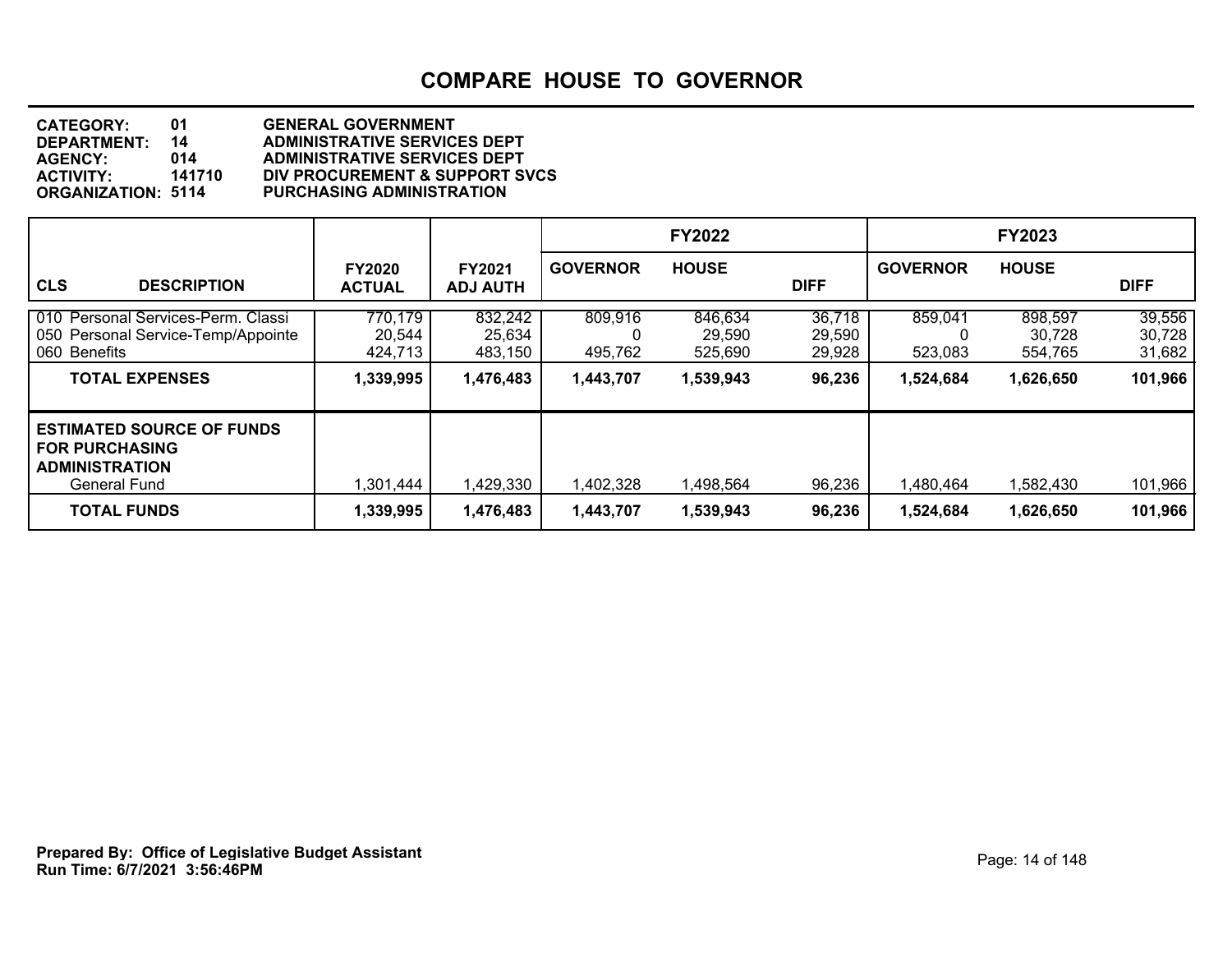**DEPARTMENT: 14 ADMINISTRATIVE SERVICES DEPT CATEGORY: 01 GENERAL GOVERNMENT AGENCY: 014 ADMINISTRATIVE SERVICES DEPT ACTIVITY: 141710 DIV PROCUREMENT & SUPPORT SVCS ORGANIZATION: 5120 GRAPHIC SERVICES ADMINISTRATIO**

|                                                                                                         |                                |                                  |                  | <b>FY2022</b>     |                  |                  | <b>FY2023</b>     |                  |
|---------------------------------------------------------------------------------------------------------|--------------------------------|----------------------------------|------------------|-------------------|------------------|------------------|-------------------|------------------|
| <b>CLS</b><br><b>DESCRIPTION</b>                                                                        | <b>FY2020</b><br><b>ACTUAL</b> | <b>FY2021</b><br><b>ADJ AUTH</b> | <b>GOVERNOR</b>  | <b>HOUSE</b>      | <b>DIFF</b>      | <b>GOVERNOR</b>  | <b>HOUSE</b>      | <b>DIFF</b>      |
| 010 Personal Services-Perm. Classi<br>060 Benefits                                                      | 225,240<br>95,833              | 206,538<br>100,093               | 90,772<br>29.934 | 171,950<br>86.978 | 81,178<br>57.044 | 94,263<br>31.228 | 181,770<br>91.753 | 87,507<br>60,525 |
| <b>TOTAL EXPENSES</b>                                                                                   | 323,379                        | 310,627                          | 124,207          | 262,429           | 138,222          | 128,992          | 277,024           | 148,032          |
| <b>ESTIMATED SOURCE OF FUNDS</b><br><b>FOR GRAPHIC SERVICES</b><br><b>ADMINISTRATIO</b><br>General Fund | 323,379                        | 310,627                          | 124,207          | 262,429           | 138,222          | 128,992          | 277,024           | 148,032          |
| <b>TOTAL FUNDS</b>                                                                                      | 323,379                        | 310,627                          | 124,207          | 262,429           | 138,222          | 128,992          | 277,024           | 148,032          |

#### **ACTIVITY 141710 DIV PROCUREMENT & SUPPORT SVCS**

| <b>TOTAL EXPENSES</b>                                                                                              | 4.674.922 | 5,307,611 | 5.544.645 | 5,779,103 | 234.458 | 5,775,001 | 6.024.999 | 249,998 |
|--------------------------------------------------------------------------------------------------------------------|-----------|-----------|-----------|-----------|---------|-----------|-----------|---------|
| <b>ESTIMATED SOURCE OF FUNDS</b><br><b>FOR DIV PROCUREMENT &amp;</b><br><b>SUPPORT SVCS</b><br><b>GENERAL FUND</b> | 2,096,243 | 2,112,699 | ,908,002  | 2,142,460 | 234.458 | 2,011,545 | 2.261.543 | 249,998 |
| <b>TOTAL FUNDS</b>                                                                                                 | 4.674.922 | 5,307,611 | 5.544.645 | 5,779,103 | 234,458 | 5,775,001 | 6.024.999 | 249,998 |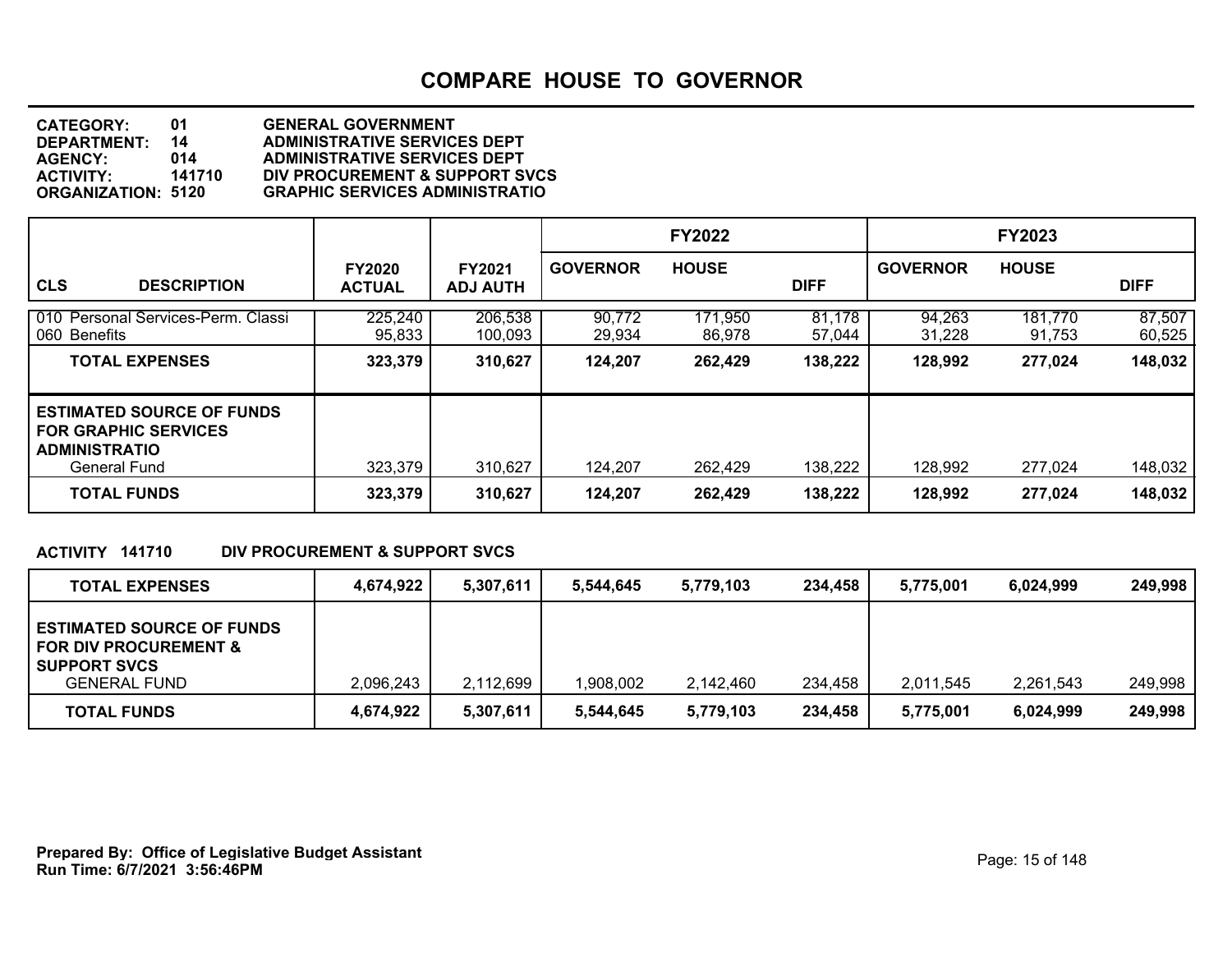| <b>CATEGORY:</b>          | 01     | <b>GENERAL GOVERNMENT</b>                |
|---------------------------|--------|------------------------------------------|
| <b>DEPARTMENT:</b>        | 14     | <b>ADMINISTRATIVE SERVICES DEPT</b>      |
| <b>AGENCY:</b>            | 014    | <b>ADMINISTRATIVE SERVICES DEPT</b>      |
| <b>ACTIVITY:</b>          | 141910 | DIV PUBLIC WORKS DESIGN & CONS           |
| <b>ORGANIZATION: 5141</b> |        | <b>PUBLIC WORKS DESIGN &amp; CONSTRC</b> |
|                           |        |                                          |

|                                                                                                                                        |                                |                                  |                                | <b>FY2022</b>                   |                              |                                | <b>FY2023</b>                     |                              |
|----------------------------------------------------------------------------------------------------------------------------------------|--------------------------------|----------------------------------|--------------------------------|---------------------------------|------------------------------|--------------------------------|-----------------------------------|------------------------------|
| <b>CLS</b><br><b>DESCRIPTION</b>                                                                                                       | <b>FY2020</b><br><b>ACTUAL</b> | <b>FY2021</b><br><b>ADJ AUTH</b> | <b>GOVERNOR</b>                | <b>HOUSE</b>                    | <b>DIFF</b>                  | <b>GOVERNOR</b>                | <b>HOUSE</b>                      | <b>DIFF</b>                  |
| 010 Personal Services-Perm. Classi<br>050 Personal Service-Temp/Appointe<br>060 Benefits                                               | ,548,961<br>156,075<br>803,626 | 1,717,922<br>246,913<br>850,831  | ,506,237<br>165,956<br>846,610 | 1,691,526<br>246,902<br>971,977 | 185,289<br>80,946<br>125,367 | ,584,073<br>167,934<br>890,428 | 1,783,969<br>246,900<br>1,023,037 | 199,896<br>78,966<br>132,609 |
| <b>TOTAL EXPENSES</b>                                                                                                                  | 2,838,153                      | 3,240,750                        | 2,980,533                      | 3,372,135                       | 391,602                      | 3,074,893                      | 3,486,364                         | 411,471                      |
| <b>ESTIMATED SOURCE OF FUNDS</b><br><b>FOR PUBLIC WORKS DESIGN &amp;</b><br><b>CONSTRC</b><br>009 Agency Income<br><b>General Fund</b> | 694,529<br>2.143.624           | 1,202,289<br>2,038,461           | 1,105,079<br>1,875,454         | 1,250,277<br>2,121,858          | 145,198<br>246,404           | 1,140,107<br>1,934,786         | 1,292,678<br>2,193,686            | 152,571<br>258,900           |
| <b>TOTAL FUNDS</b>                                                                                                                     | 2,838,153                      | 3,240,750                        | 2,980,533                      | 3,372,135                       | 391,602                      | 3,074,893                      | 3,486,364                         | 411,471                      |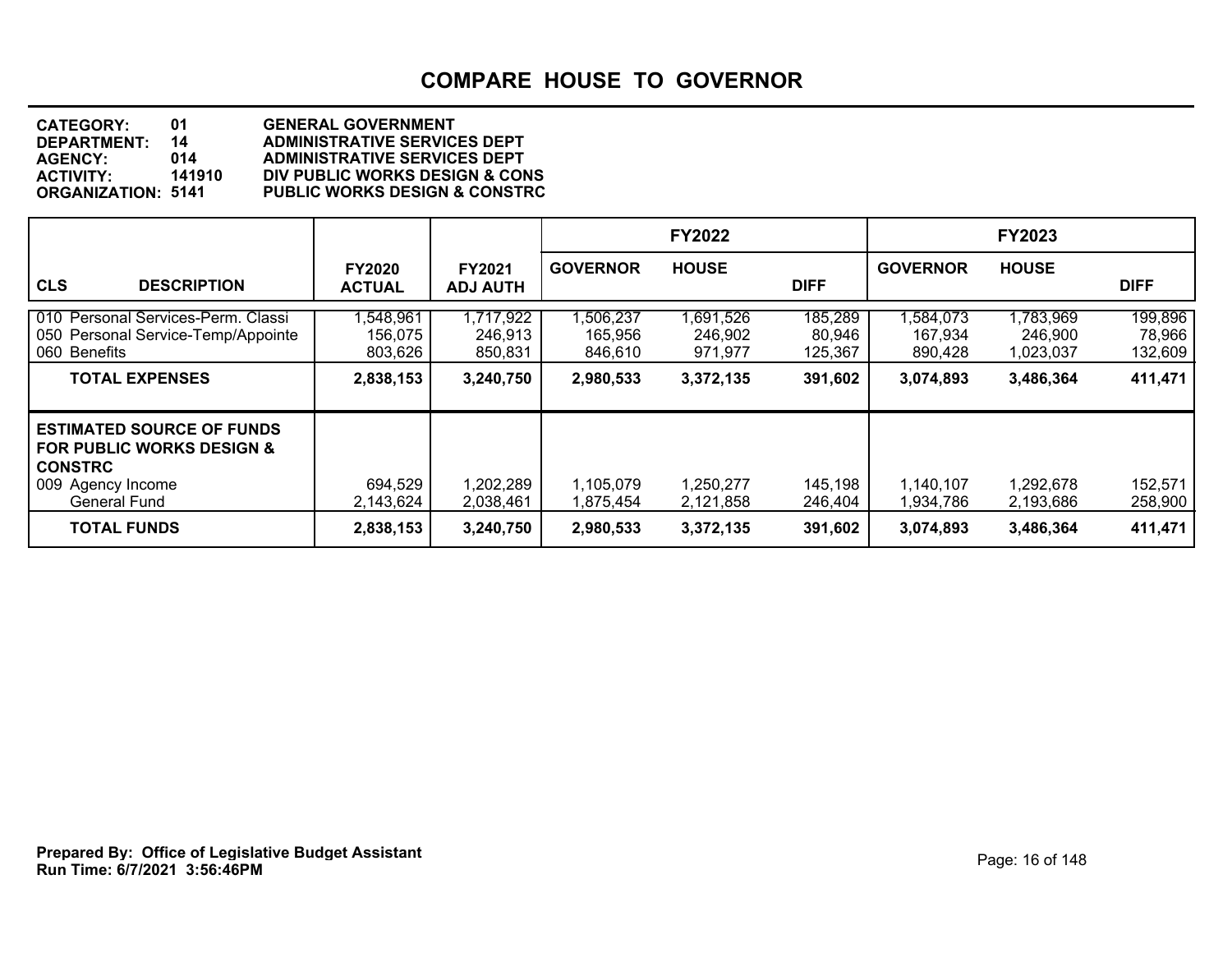| <b>CATEGORY:</b>          | O1     | <b>GENERAL GOVERNMENT</b>           |
|---------------------------|--------|-------------------------------------|
| <b>DEPARTMENT:</b>        | 14     | <b>ADMINISTRATIVE SERVICES DEPT</b> |
| <b>AGENCY:</b>            | 014    | <b>ADMINISTRATIVE SERVICES DEPT</b> |
| <b>ACTIVITY:</b>          | 142010 | <b>FINANCIAL DATA MANAGEMENT</b>    |
| <b>ORGANIZATION: 1370</b> |        | <b>FINANCIAL DATA MGT</b>           |
|                           |        |                                     |

|                                                                   |                                |                                  |                        | <b>FY2022</b>          |                  |                        | <b>FY2023</b>          |                  |
|-------------------------------------------------------------------|--------------------------------|----------------------------------|------------------------|------------------------|------------------|------------------------|------------------------|------------------|
| <b>CLS</b><br><b>DESCRIPTION</b>                                  | <b>FY2020</b><br><b>ACTUAL</b> | <b>FY2021</b><br><b>ADJ AUTH</b> | <b>GOVERNOR</b>        | <b>HOUSE</b>           | <b>DIFF</b>      | <b>GOVERNOR</b>        | <b>HOUSE</b>           | <b>DIFF</b>      |
| 010 Personal Services-Perm. Classi<br>060 Benefits                | 2,190,929<br>1,018,255         | 2,409,717<br>l,165,317           | 2,358,675<br>1,206,678 | 2,421,855<br>1,240,211 | 63,180<br>33,533 | 2,500,755<br>1,270,071 | 2,569,028<br>1,305,771 | 68,273<br>35,700 |
| <b>TOTAL EXPENSES</b>                                             | 6,150,448                      | 6,600,309                        | 7,123,509              | 7,220,222              | 96,713           | 7,031,995              | 7,135,968              | 103,973          |
| <b>ESTIMATED SOURCE OF FUNDS</b><br><b>FOR FINANCIAL DATA MGT</b> |                                |                                  |                        |                        |                  |                        |                        |                  |
| <b>General Fund</b>                                               | 6,073,650                      | 6,520,059                        | 7,038,598              | 7,135,311              | 96,713           | 6,940,749              | 7,044,722              | 103,973          |
| <b>TOTAL FUNDS</b>                                                | 6,150,448                      | 6,600,309                        | 7,123,509              | 7,220,222              | 96,713           | 7,031,995              | 7,135,968              | 103,973          |

#### **ACTIVITY 142010 FINANCIAL DATA MANAGEMENT**

| <b>TOTAL EXPENSES</b>                                                                                     | 6,150,448 | 6,600,559 | 7.123.759 | 7.220.472 | 96,713 | 7,032,245 | 7,136,218 | 103,973 |
|-----------------------------------------------------------------------------------------------------------|-----------|-----------|-----------|-----------|--------|-----------|-----------|---------|
| <b>ESTIMATED SOURCE OF FUNDS</b><br><b>FOR FINANCIAL DATA</b><br><b>MANAGEMENT</b><br><b>GENERAL FUND</b> | 6,073,650 | 6,520,309 | 7,038,848 | 7,135,561 | 96,713 | 6,940,999 | 7,044,972 | 103,973 |
| <b>TOTAL FUNDS</b>                                                                                        | 6,150,448 | 6,600,559 | 7,123,759 | 7,220,472 | 96,713 | 7,032,245 | 7,136,218 | 103,973 |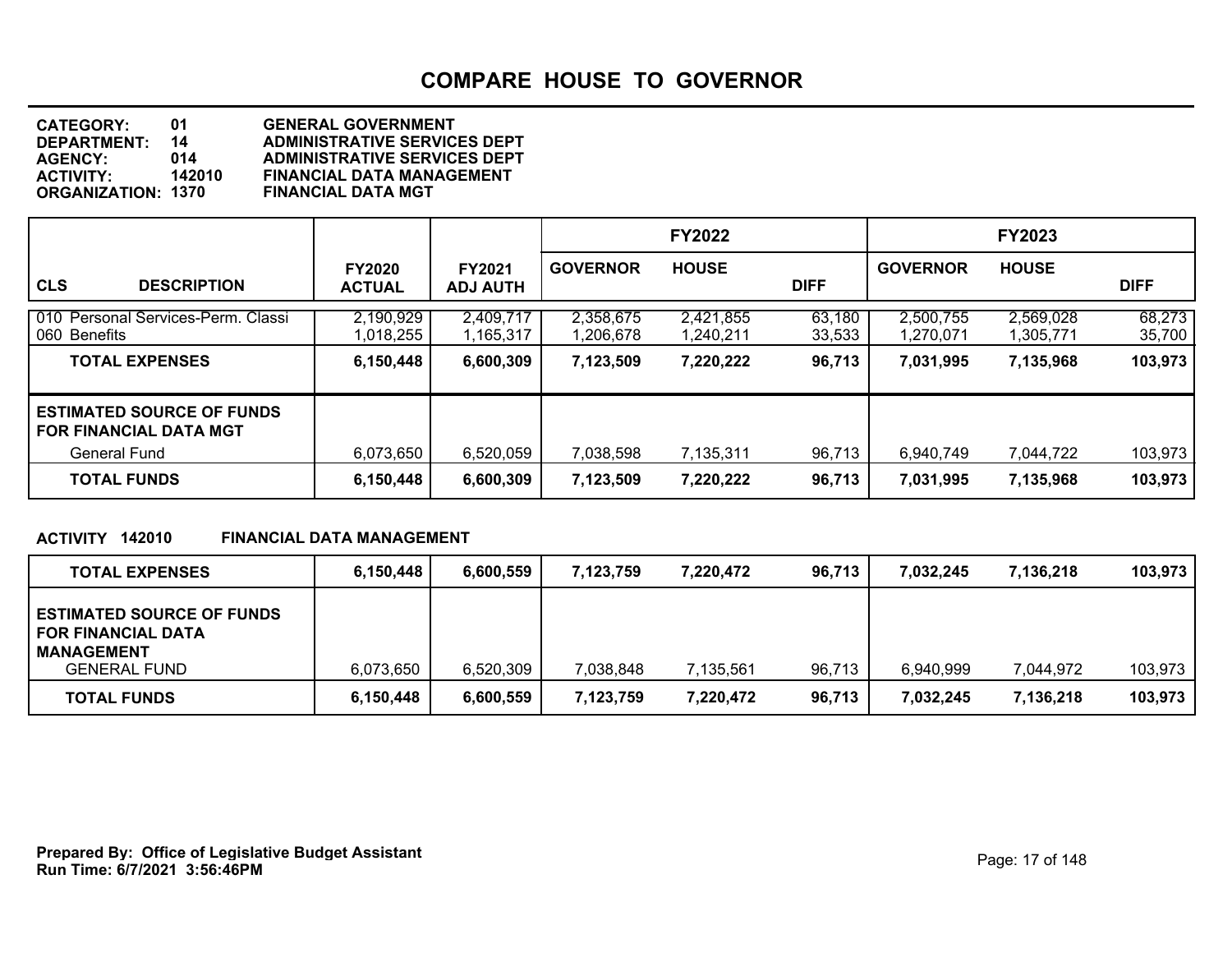**DEPARTMENT: 14 ADMINISTRATIVE SERVICES DEPT CATEGORY: 01 GENERAL GOVERNMENT AGENCY: 014 ADMINISTRATIVE SERVICES DEPT ACTIVITY: 143510 DIVISION OF RISK AND BENEFITS PROPERTY & CASUALTY INSURANCE** 

|                                                                                                                                                       |                                |                                  |                          | <b>FY2022</b>            |                       |                          | <b>FY2023</b>            |                       |
|-------------------------------------------------------------------------------------------------------------------------------------------------------|--------------------------------|----------------------------------|--------------------------|--------------------------|-----------------------|--------------------------|--------------------------|-----------------------|
| <b>CLS</b><br><b>DESCRIPTION</b>                                                                                                                      | <b>FY2020</b><br><b>ACTUAL</b> | <b>FY2021</b><br><b>ADJ AUTH</b> | <b>GOVERNOR</b>          | <b>HOUSE</b>             | <b>DIFF</b>           | <b>GOVERNOR</b>          | <b>HOUSE</b>             | <b>DIFF</b>           |
| <b>ESTIMATED SOURCE OF FUNDS</b><br><b>FOR PROPERTY &amp; CASUALTY</b><br><b>INSURANCE</b><br>001 Transfer from Other Agencies<br><b>General Fund</b> | 831,238                        | 872,000                          | 1,554,080<br>705.920     | 1,860,802<br>399.198     | 306,722<br>-306.722   | 1.680.150<br>817.150     | 2,078,889<br>418,411     | 398,739<br>-398,739   |
| <b>ESTIMATED SOURCE OF FUNDS</b><br><b>FOR DIVISION OF RISK AND</b><br><b>BENEFITS</b><br><b>GENERAL FUND</b><br>OTHER FUNDS                          | 31,442,498<br>39,477,135       | 37,234,594<br>46,315,050         | 27,810,521<br>38,747,172 | 27,503,799<br>39,053,894 | $-306,722$<br>306,722 | 31,078,084<br>41,574,979 | 30,679,345<br>41,973,718 | $-398,739$<br>398,739 |

#### **AGENCY 014 ADMINISTRATIVE SERVICES DEPT**

| <b>TOTAL EXPENSES</b>                                                                                                       | 127,548,910              | 147,508,770              | 130,304,860              | 130,977,811              | 672,951                 | 137.717.700              | 138,485,706              | 768.006                 |
|-----------------------------------------------------------------------------------------------------------------------------|--------------------------|--------------------------|--------------------------|--------------------------|-------------------------|--------------------------|--------------------------|-------------------------|
| <b>ESTIMATED SOURCE OF FUNDS</b><br><b>FOR ADMINISTRATIVE SERVICES</b><br><b>DEPT</b><br><b>GENERAL FUND</b><br>OTHER FUNDS | 54,480,886<br>72,590,079 | 63,127,601<br>84,140,198 | 53,775,803<br>75,686,233 | 53.388.742<br>76.746.245 | $-387.061$<br>1,060,012 | 57,584,161<br>79.284.231 | 57,168,963<br>80.467.435 | $-415,198$<br>1,183,204 |
| <b>TOTAL FUNDS</b>                                                                                                          | 127,548,910              | 147,508,770              | 130,304,860              | 130,977,811              | 672,951                 | 137,717,700              | 138,485,706              | 768,006                 |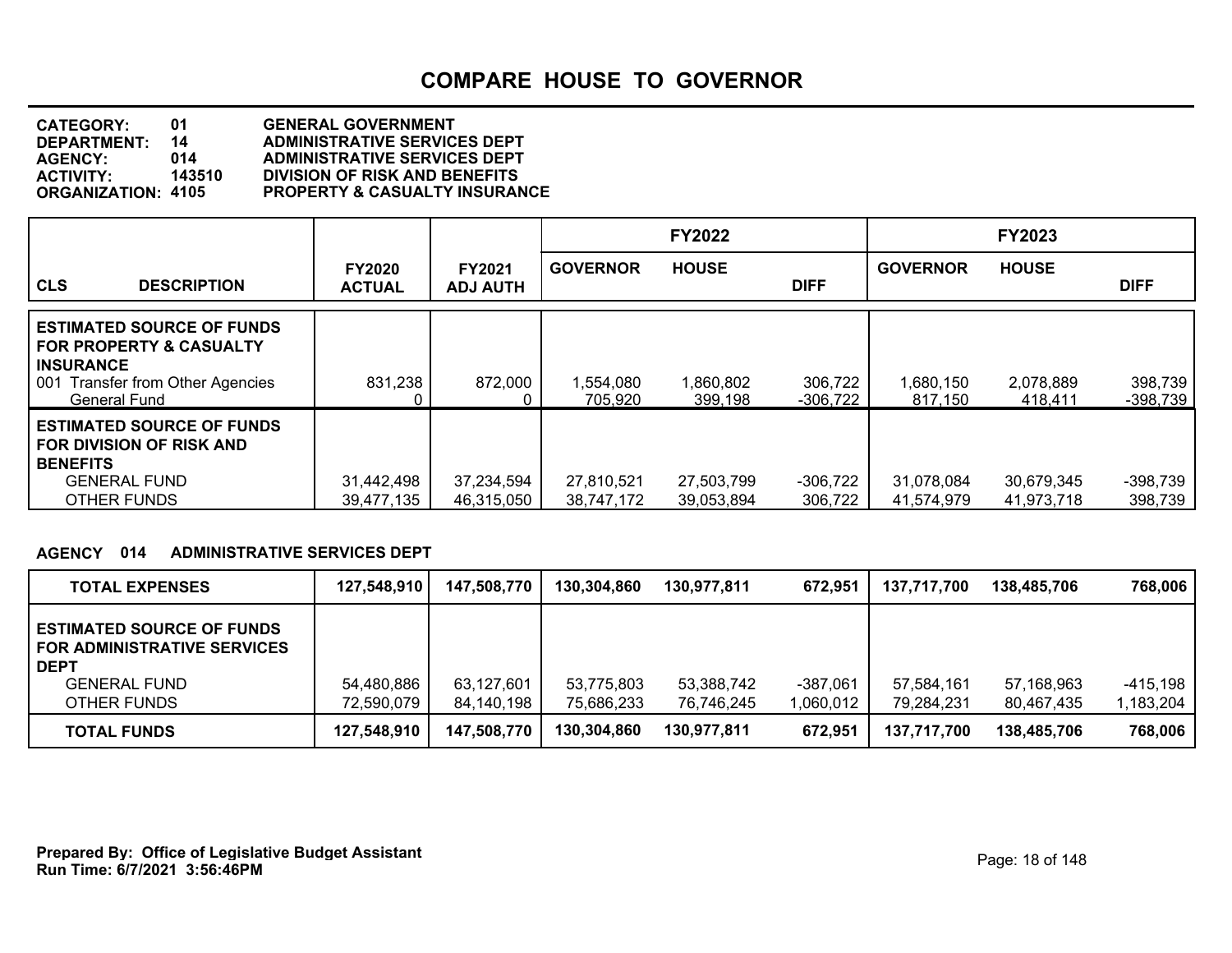| <b>CATEGORY:</b>          | 01     | <b>GENERAL GOVERNMENT</b>           |
|---------------------------|--------|-------------------------------------|
| DEPARTMENT:               | 14     | <b>ADMINISTRATIVE SERVICES DEPT</b> |
| <b>AGENCY:</b>            | 063    | <b>HOUSING APPEALS BOARD</b>        |
| <b>ACTIVITY:</b>          | 630010 | <b>HOUSING APPEALS BOARD</b>        |
| <b>ORGANIZATION: 5584</b> |        | <b>NH HOUSING APPEALS BOARD</b>     |

|                                                                                                                   |                                |                                         |                                        | <b>FY2022</b>      |                                                 |                                        | <b>FY2023</b>      |                                                   |
|-------------------------------------------------------------------------------------------------------------------|--------------------------------|-----------------------------------------|----------------------------------------|--------------------|-------------------------------------------------|----------------------------------------|--------------------|---------------------------------------------------|
| <b>CLS</b><br><b>DESCRIPTION</b>                                                                                  | <b>FY2020</b><br><b>ACTUAL</b> | <b>FY2021</b><br><b>ADJ AUTH</b>        | <b>GOVERNOR</b>                        | <b>HOUSE</b>       | <b>DIFF</b>                                     | <b>GOVERNOR</b>                        | <b>HOUSE</b>       | <b>DIFF</b>                                       |
| 010 Personal Services-Perm. Classi<br>050 Personal Service-Temp/Appointe<br>060 Benefits<br><b>TOTAL EXPENSES</b> | 0<br>0                         | 205,000<br>10,000<br>100,400<br>415,000 | 89,154<br>30,000<br>144,537<br>557,301 | 83,429<br>377,039  | $-89,154$<br>$-30,000$<br>-61,108<br>$-180,262$ | 96,258<br>30,000<br>153,941<br>590,648 | 89,181<br>399,630  | $-96,258$<br>$-30,000$<br>$-64,760$<br>$-191,018$ |
| <b>ESTIMATED SOURCE OF FUNDS</b><br>FOR NH HOUSING APPEALS BOARD<br>General Fund<br><b>TOTAL FUNDS</b>            | 0<br>0                         | 415,000<br>415,000                      | 557,301<br>557,301                     | 377,039<br>377,039 | -180,262<br>-180,262                            | 590,648<br>590,648                     | 399,630<br>399,630 | $-191,018$<br>$-191,018$                          |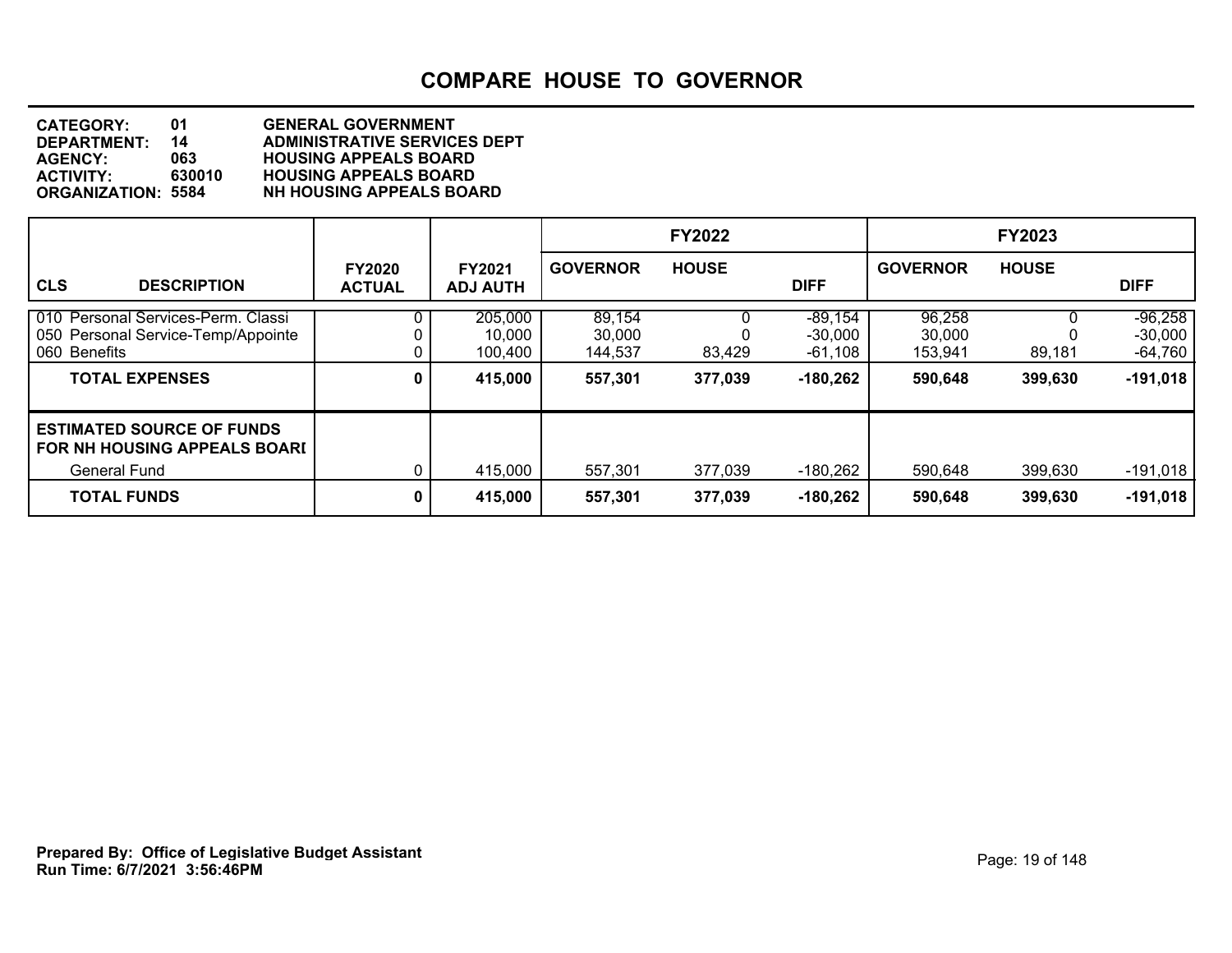#### **DEPARTMENT: 14 ADMINISTRATIVE SERVICES DEPT CATEGORY: 01 GENERAL GOVERNMENT AGENCY: 069 LAW ENF ACCT CMTY & TRANS COMM ACTIVITY: 690010 LAW ENF ACCT CMTY & TRANS COMM** LAW ENF ACCT CMTY & TRANS COMM

|                                              |                                |                           |                 | <b>FY2022</b> |             |                 | <b>FY2023</b> |             |
|----------------------------------------------|--------------------------------|---------------------------|-----------------|---------------|-------------|-----------------|---------------|-------------|
| <b>CLS</b><br><b>DESCRIPTION</b>             | <b>FY2020</b><br><b>ACTUAL</b> | FY2021<br><b>ADJ AUTH</b> | <b>GOVERNOR</b> | <b>HOUSE</b>  | <b>DIFF</b> | <b>GOVERNOR</b> | <b>HOUSE</b>  | <b>DIFF</b> |
|                                              |                                |                           |                 |               |             |                 |               |             |
| 010 Personal Services-Perm. Classi           |                                | 0                         |                 |               |             | 133,372         |               | $-133,372$  |
| 011 Personal Services-Unclassified           |                                |                           |                 |               |             | 153,255         |               | $-153,255$  |
| 020 Current Expenses                         |                                |                           |                 |               |             | 20,000          |               | $-20,000$   |
| 027 Transfers To Oit                         |                                |                           |                 |               |             | 20,000          |               | $-20,000$   |
| 028 Transfers To General Services            |                                |                           |                 |               |             | 10,000          |               | $-10,000$   |
| 039 Telecommunications                       |                                |                           |                 |               |             | 7,500           |               | $-7,500$    |
| 057 Books, Periodicals, Subscripti           |                                |                           |                 |               |             | 1,000           |               | $-1,000$    |
| 060 Benefits                                 |                                |                           |                 |               |             | 166,393         |               | $-166,393$  |
| 070 In-State Travel Reimbursement            |                                |                           |                 |               |             | 2,000           |               | $-2,000$    |
| 080 Out-Of State Travel                      |                                |                           |                 |               |             | 1,000           |               | $-1,000$    |
| 230 Interpreter Services                     |                                | 0                         |                 |               |             | 1,500           |               | $-1,500$    |
| 233 Litigation                               |                                | 0                         |                 | 0             |             | 1,250           |               | $-1,250$    |
| <b>TOTAL EXPENSES</b>                        | 0                              | 0                         | 0               | 0             | 0           | 517,270         | 0             | $-517,270$  |
| <b>ESTIMATED SOURCE OF FUNDS</b>             |                                |                           |                 |               |             |                 |               |             |
| FOR LAW ENF ACCT CMTY & TRAN!<br><b>COMM</b> |                                |                           |                 |               |             |                 |               |             |
| <b>General Fund</b>                          | 0                              | 0                         | 0               | 0             | 0           | 517,270         | 0             | $-517,270$  |
| <b>TOTAL FUNDS</b>                           | 0                              | 0                         | 0               | 0             | 0           | 517,270         | 0             | $-517,270$  |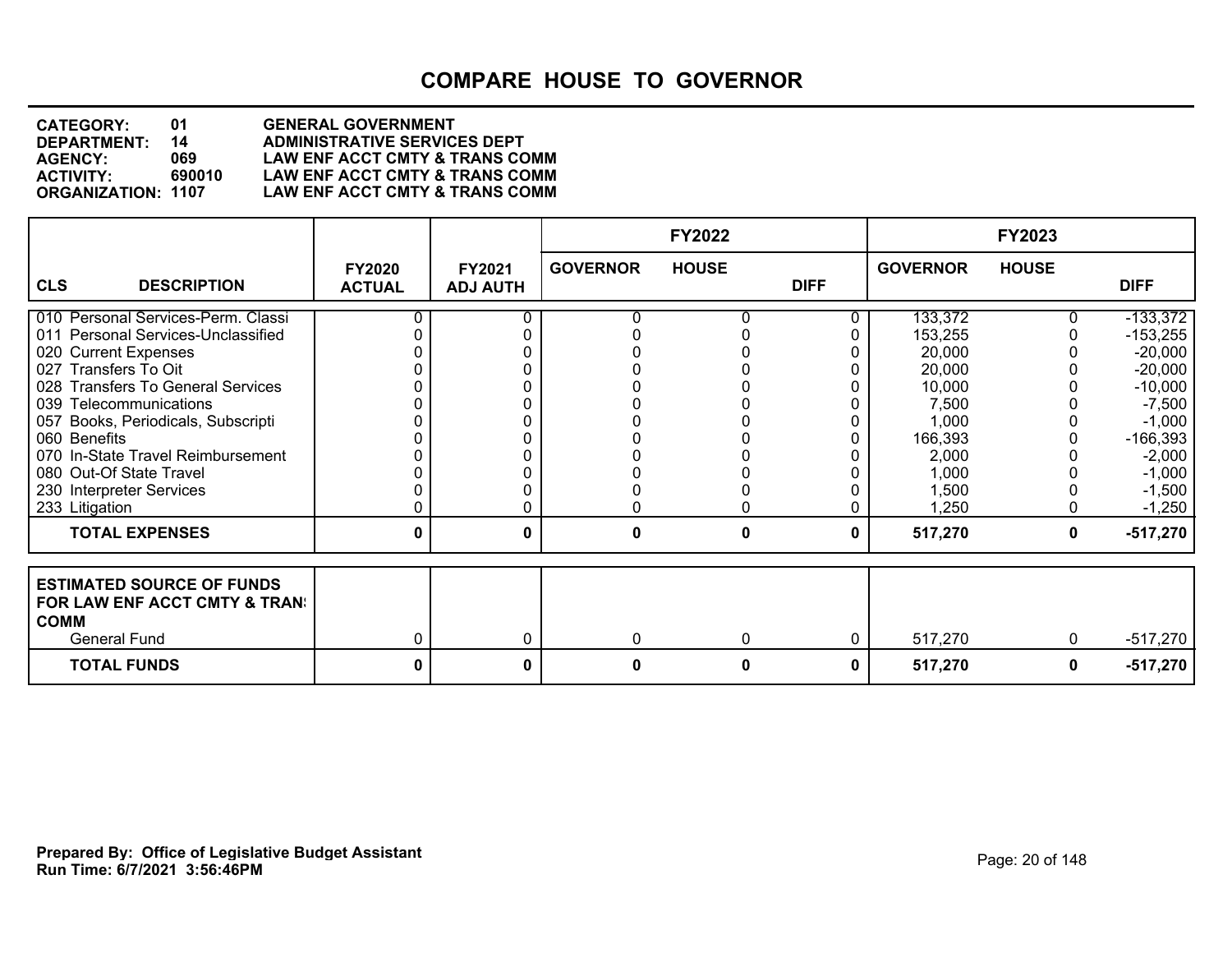| <b>CATEGORY:</b>          | 01     | <b>GENERAL GOVERNMENT</b>                 |
|---------------------------|--------|-------------------------------------------|
| <b>DEPARTMENT:</b>        | 14     | <b>ADMINISTRATIVE SERVICES DEPT</b>       |
| <b>AGENCY:</b>            | 069.   | <b>LAW ENF ACCT CMTY &amp; TRANS COMM</b> |
| <b>ACTIVITY:</b>          | 690010 | LAW ENF ACCT CMTY & TRANS COMM            |
| <b>ORGANIZATION: 1107</b> |        | LAW ENF ACCT CMTY & TRANS COMM            |

| FY2021<br><b>FY2020</b><br><b>CLS</b><br><b>DESCRIPTION</b><br><b>ACTUAL</b><br><b>ADJ AUTH</b> | <b>GOVERNOR</b> | <b>HOUSE</b> | <b>DIFF</b> | <b>GOVERNOR</b> | <b>HOUSE</b> | <b>DIFF</b> |
|-------------------------------------------------------------------------------------------------|-----------------|--------------|-------------|-----------------|--------------|-------------|

#### **DEPARTMENT 00014 ADMINISTRATIVE SERVICES DEPT**

| <b>TOTAL EXPENSES</b>                                                                                                       | 128,169,962              | 148,830,302              | 131,928,685                | 132,421,374              | 492,689               | 139,933,966              | 139.993.684              | 59,718                  |
|-----------------------------------------------------------------------------------------------------------------------------|--------------------------|--------------------------|----------------------------|--------------------------|-----------------------|--------------------------|--------------------------|-------------------------|
| <b>ESTIMATED SOURCE OF FUNDS</b><br><b>FOR ADMINISTRATIVE SERVICES</b><br><b>DEPT</b><br><b>GENERAL FUND</b><br>OTHER FUNDS | 54,904,498<br>72,787,519 | 64,219,454<br>84,369,877 | 55, 147, 308<br>75,938,553 | 54,579,985<br>76,998,565 | -567,323<br>1,060,012 | 59,526,230<br>79,558,428 | 58.402.744<br>80,741,632 | -1,123,486<br>1,183,204 |
| <b>TOTAL FUNDS</b>                                                                                                          | 128,169,962              | 148,830,302              | 131,928,685                | 132,421,374              | 492,689               | 139,933,966              | 139.993.684              | 59,718                  |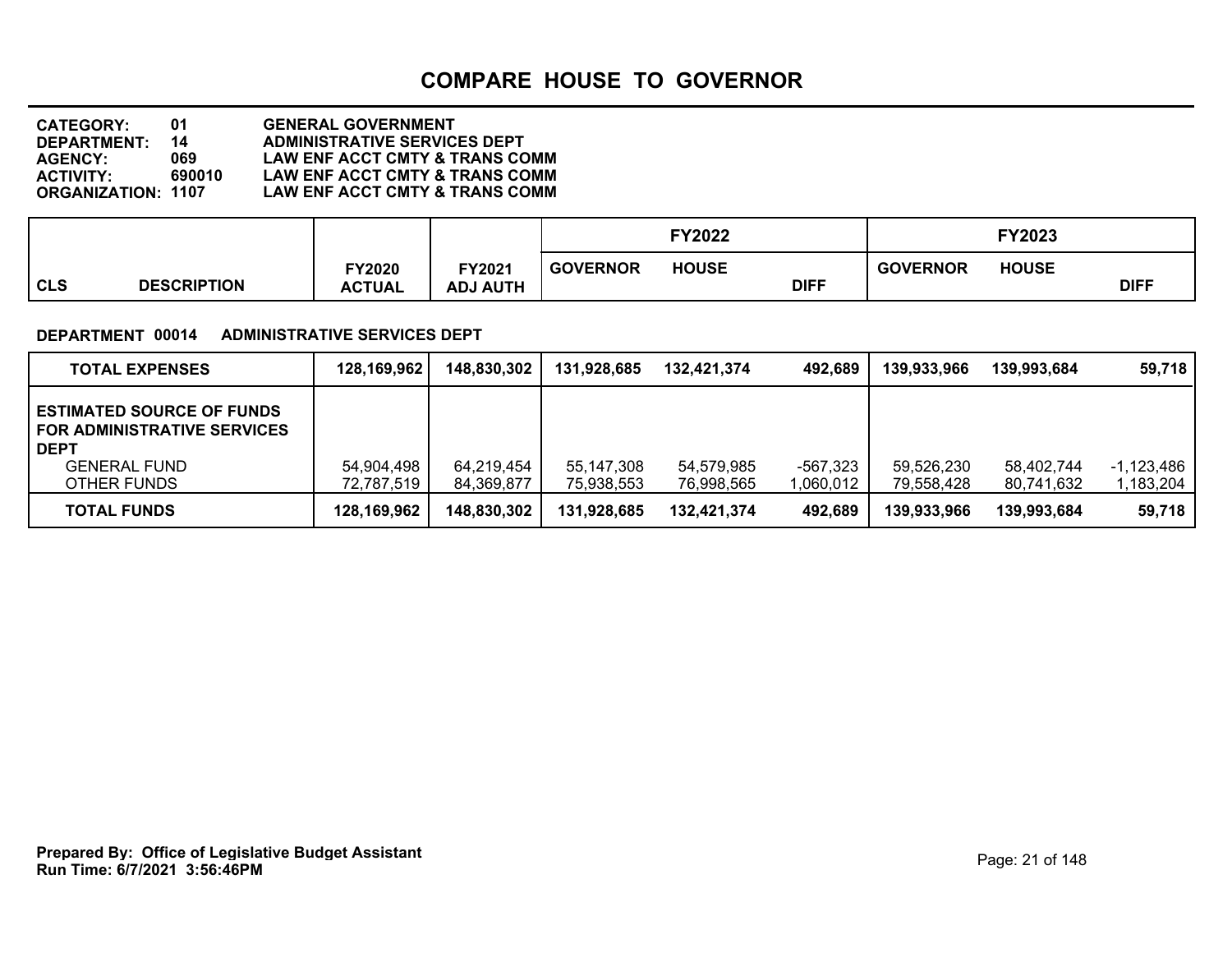| 01                        | <b>GENERAL GOVERNMENT</b>          |
|---------------------------|------------------------------------|
| 84                        | <b>REVENUE ADMINISTRATION DEPT</b> |
| 084                       | <b>REVENUE ADMINISTRATION DEPT</b> |
| 840510                    | <b>REVENUE COLLECTIONS</b>         |
| <b>ORGANIZATION: 1301</b> | <b>AUDIT DIVISION</b>              |
|                           |                                    |

|                                                                                      |                                |                                  |                        | <b>FY2022</b>          |                   |                        | <b>FY2023</b>          |                    |
|--------------------------------------------------------------------------------------|--------------------------------|----------------------------------|------------------------|------------------------|-------------------|------------------------|------------------------|--------------------|
| <b>CLS</b><br><b>DESCRIPTION</b>                                                     | <b>FY2020</b><br><b>ACTUAL</b> | <b>FY2021</b><br><b>ADJ AUTH</b> | <b>GOVERNOR</b>        | <b>HOUSE</b>           | <b>DIFF</b>       | <b>GOVERNOR</b>        | <b>HOUSE</b>           | <b>DIFF</b>        |
| 014 Personal Services-Unclassified<br>060 Benefits                                   | ,482,642<br>,407,933           | ,803,164<br>,757,134             | 1,715,195<br>1,805,969 | 1,842,183<br>1,873,174 | 126,988<br>67,205 | 1,812,206<br>1,902,886 | 1,952,056<br>1,975,020 | 139,850<br>72,134  |
| <b>TOTAL EXPENSES</b>                                                                | 4,598,808                      | 5,526,479                        | 5,427,027              | 5,621,220              | 194,193           | 5,703,397              | 5,915,381              | 211,984            |
| <b>ESTIMATED SOURCE OF FUNDS</b><br><b>FOR AUDIT DIVISION</b><br><b>General Fund</b> | 4.598.808                      | 5.526.479                        | 5.427.027              | 5.621.220              | 194,193           |                        |                        |                    |
| <b>TOTAL FUNDS</b>                                                                   | 4,598,808                      | 5,526,479                        | 5,427,027              | 5,621,220              | 194,193           | 5,703,397<br>5,703,397 | 5,915,381<br>5,915,381 | 211,984<br>211,984 |

#### **ACTIVITY 840510 REVENUE COLLECTIONS**

| <b>TOTAL EXPENSES</b>                                              | 9,149,486 | 10,557,513 | 10,172,778 | 10,366,971 | 194,193 | 10.698.640 | 10,910,624 | 211,984 |
|--------------------------------------------------------------------|-----------|------------|------------|------------|---------|------------|------------|---------|
| <b>ESTIMATED SOURCE OF FUNDS</b><br><b>FOR REVENUE COLLECTIONS</b> |           |            |            |            |         |            |            |         |
| <b>GENERAL FUND</b>                                                | 9.149.486 | 10,557,513 | 10.172.778 | 10,366,971 | 194,193 | 10,698,640 | 10.910.624 | 211.984 |
| <b>TOTAL FUNDS</b>                                                 | 9,149,486 | 10,557,513 | 10,172,778 | 10,366,971 | 194,193 | 10,698,640 | 10,910,624 | 211,984 |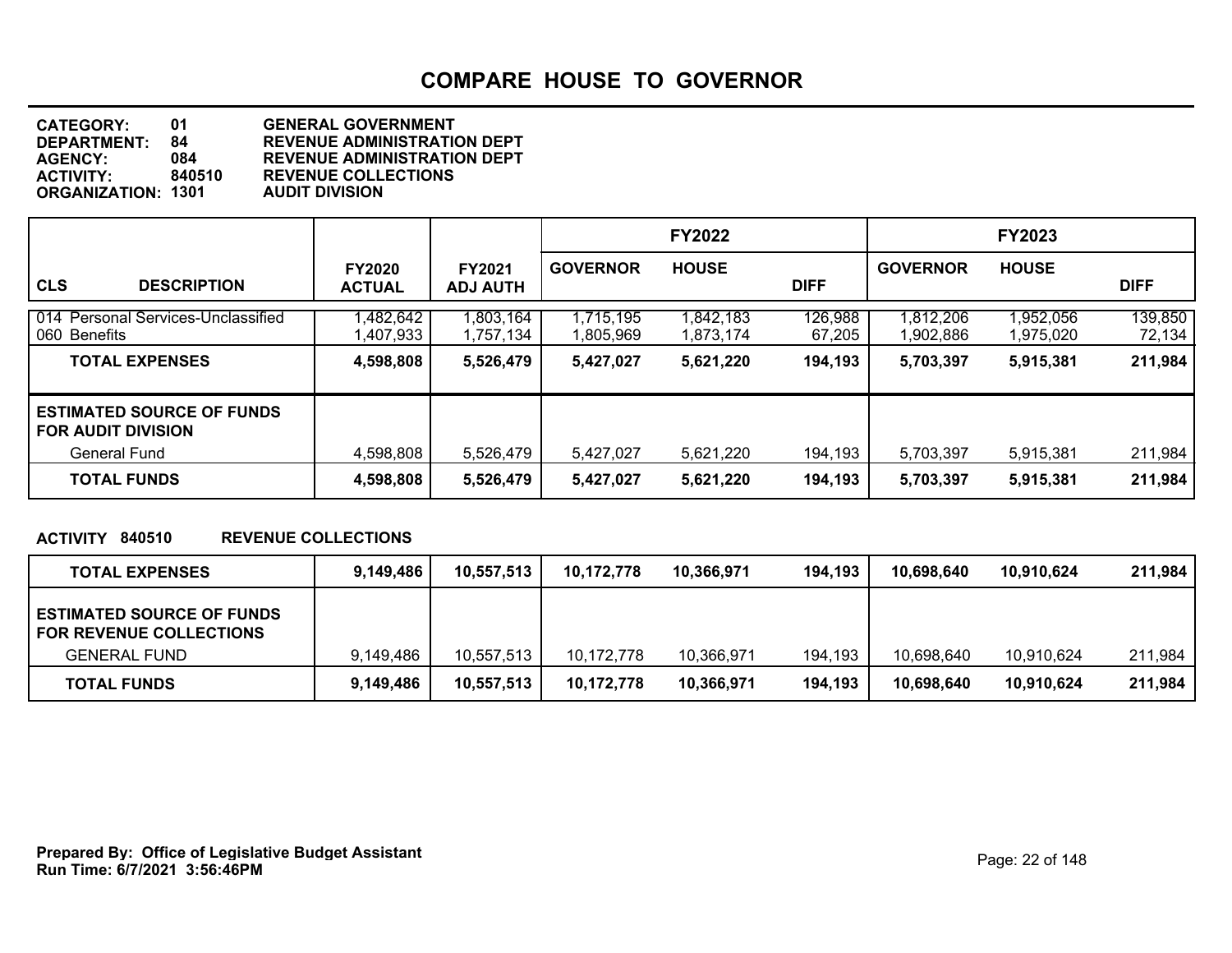| <b>CATEGORY:</b>          | 01     | <b>GENERAL GOVERNMENT</b>          |
|---------------------------|--------|------------------------------------|
| DEPARTMENT:               | 84     | <b>REVENUE ADMINISTRATION DEPT</b> |
| <b>AGENCY:</b>            | 084    | <b>REVENUE ADMINISTRATION DEPT</b> |
| <b>ACTIVITY:</b>          | 840510 | <b>REVENUE COLLECTIONS</b>         |
| <b>ORGANIZATION: 1301</b> |        | <b>AUDIT DIVISION</b>              |

|            |                    |                         |                           |                 | <b>FY2022</b> |             |                 | <b>FY2023</b> |             |
|------------|--------------------|-------------------------|---------------------------|-----------------|---------------|-------------|-----------------|---------------|-------------|
| <b>CLS</b> | <b>DESCRIPTION</b> | FY2020<br><b>ACTUAL</b> | FY2021<br><b>ADJ AUTH</b> | <b>GOVERNOR</b> | <b>HOUSE</b>  | <b>DIFF</b> | <b>GOVERNOR</b> | <b>HOUSE</b>  | <b>DIFF</b> |

#### **AGENCY 084 REVENUE ADMINISTRATION DEPT**

| <b>TOTAL EXPENSES</b>                                                                                       | 19,361,622 | 22,923,052 | 20,965,960 | 21,160,153 | 194,193 | 21,781,897 | 21,993,881 | 211,984 |
|-------------------------------------------------------------------------------------------------------------|------------|------------|------------|------------|---------|------------|------------|---------|
| <b>ESTIMATED SOURCE OF FUNDS</b><br><b>FOR REVENUE ADMINISTRATION</b><br><b>DEPT</b><br><b>GENERAL FUND</b> | 18,645,974 | 20,542,781 | 19,535,689 | 19,729,882 | 194,193 | 20,351,626 | 20,563,610 | 211,984 |
| <b>TOTAL FUNDS</b>                                                                                          | 19,361,622 | 22,923,052 | 20,965,960 | 21,160,153 | 194,193 | 21,781,897 | 21,993,881 | 211,984 |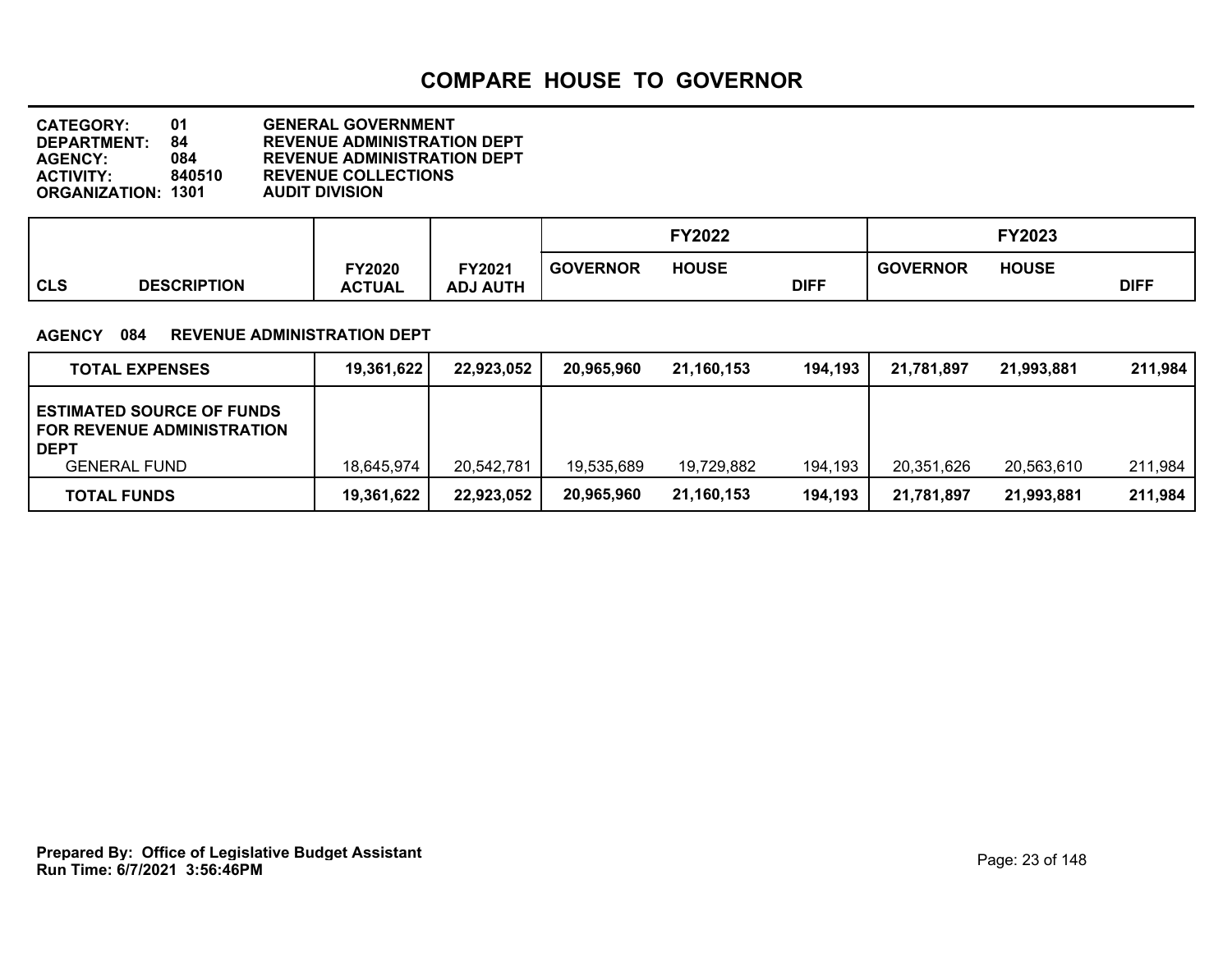| <b>CATEGORY:</b>          | 01     | <b>GENERAL GOVERNMENT</b>          |
|---------------------------|--------|------------------------------------|
| <b>DEPARTMENT:</b>        | 38     | <b>TREASURY DEPT</b>               |
| <b>AGENCY:</b>            | 038    | <b>TREASURY DEPT</b>               |
| <b>ACTIVITY:</b>          | 381010 | UNIQUE PROGRAM                     |
| <b>ORGANIZATION: 1066</b> |        | <b>GOVERNOR'S SCHOLARSHIP FUND</b> |

|                                                                                                                                                                                                                                         |                                |                                                                          |                                      | <b>FY2022</b> |                                                  |                                      | <b>FY2023</b> |                                                                        |
|-----------------------------------------------------------------------------------------------------------------------------------------------------------------------------------------------------------------------------------------|--------------------------------|--------------------------------------------------------------------------|--------------------------------------|---------------|--------------------------------------------------|--------------------------------------|---------------|------------------------------------------------------------------------|
| <b>CLS</b><br><b>DESCRIPTION</b>                                                                                                                                                                                                        | <b>FY2020</b><br><b>ACTUAL</b> | <b>FY2021</b><br><b>ADJ AUTH</b>                                         | <b>GOVERNOR</b>                      | <b>HOUSE</b>  | <b>DIFF</b>                                      | <b>GOVERNOR</b>                      | <b>HOUSE</b>  | <b>DIFF</b>                                                            |
| 010 Personal Services-Perm. Classi<br>020 Current Expenses<br>030 Equipment New/Replacement<br>037 Technology - Hardware<br>038 Technology - Software<br>060 Benefits<br>070 In-State Travel Reimbursement<br>107 Scholarships & Grants | 993,998                        | 41,321<br>1,000<br>2,000<br>2,000<br>250<br>39,185<br>1,300<br>2,893,274 | 41,320<br>603<br>28,684<br>2,929,098 |               | $-41,320$<br>$-603$<br>$-28,684$<br>$-2,929,097$ | 42,910<br>603<br>30,075<br>2,926,079 |               | $-42,910$<br>$-603$<br>$-2$<br>-1<br>$-30,075$<br>$-2$<br>$-2,926,078$ |
| <b>TOTAL EXPENSES</b>                                                                                                                                                                                                                   | 993,998                        | 3,000,000                                                                | 2,999,710                            |               | $-2,999,709$                                     | 2,999,673                            |               | $-2,999,672$                                                           |
| <b>ESTIMATED SOURCE OF FUNDS</b><br><b>FOR GOVERNOR'S SCHOLARSHIP</b><br><b>FUND</b><br><b>General Fund</b>                                                                                                                             | 867,688                        | 3,000,000                                                                | 2,999,710                            |               | $-2,999,709$                                     | 2,999,673                            |               | $-2,999,672$                                                           |
| <b>TOTAL FUNDS</b>                                                                                                                                                                                                                      | 993,998                        | 3,000,000                                                                | 2,999,710                            |               | $-2,999,709$                                     | 2,999,673                            |               | $-2,999,672$                                                           |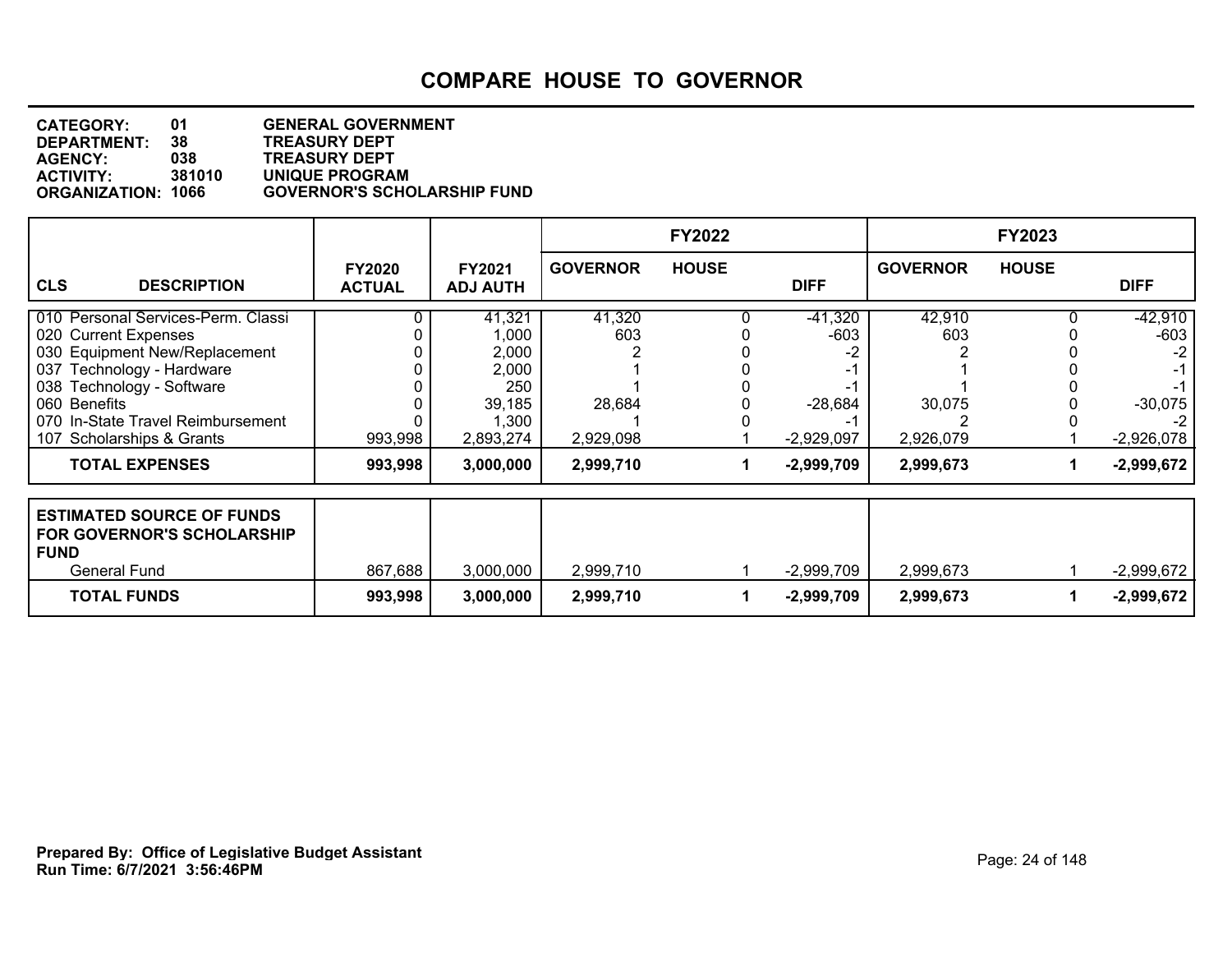| <b>CATEGORY:</b>          | 01     | <b>GENERAL GOVERNMENT</b>          |
|---------------------------|--------|------------------------------------|
| DEPARTMENT:               | 38     | <b>TREASURY DEPT</b>               |
| <b>AGENCY:</b>            | 038    | <b>TREASURY DEPT</b>               |
| <b>ACTIVITY:</b>          | 381010 | UNIQUE PROGRAM                     |
| <b>ORGANIZATION: 1066</b> |        | <b>GOVERNOR'S SCHOLARSHIP FUND</b> |

|                |                    |               |                 | FY2022          |              |             |                 | FY2023       |             |
|----------------|--------------------|---------------|-----------------|-----------------|--------------|-------------|-----------------|--------------|-------------|
|                |                    | TY2020        | FY2021          | <b>GOVERNOR</b> | <b>HOUSE</b> |             | <b>GOVERNOR</b> | <b>HOUSE</b> |             |
| <sub>cls</sub> | <b>DESCRIPTION</b> | <b>ACTUAL</b> | <b>ADJ AUTH</b> |                 |              | <b>DIFF</b> |                 |              | <b>DIFF</b> |

#### **ACTIVITY 381010 UNIQUE PROGRAM**

| <b>TOTAL EXPENSES</b>                                         | 16,541,720 | 19,891,118 | 18,930,834 | 15.931.125 | $-2,999,709$ | 18.992.244 | 15,992,572 | -2,999,672   |
|---------------------------------------------------------------|------------|------------|------------|------------|--------------|------------|------------|--------------|
| <b>ESTIMATED SOURCE OF FUNDS</b><br><b>FOR UNIQUE PROGRAM</b> |            |            |            |            |              |            |            |              |
| <b>GENERAL FUND</b>                                           | 867,688    | 3,000,000  | 2.999.710  |            | -2,999,709   | 2,999,673  |            | -2,999,672   |
| <b>TOTAL FUNDS</b>                                            | 16,541,720 | 19,891,118 | 18,930,834 | 15,931,125 | $-2,999,709$ | 18,992,244 | 15,992,572 | $-2,999,672$ |

#### **AGENCY 038 TREASURY DEPT**

| <b>TOTAL EXPENSES</b>                                        | 219,598,328 | 199,221,554 | 203,944,660 | 200,944,951 | $-2,999,709$ | 205.372.954 | 202,373,282 | -2,999,672   |
|--------------------------------------------------------------|-------------|-------------|-------------|-------------|--------------|-------------|-------------|--------------|
| <b>ESTIMATED SOURCE OF FUNDS</b><br><b>FOR TREASURY DEPT</b> |             |             |             |             |              |             |             |              |
| <b>GENERAL FUND</b>                                          | 181.234.687 | 160,816,024 | 168,652,050 | 165,652,341 | $-2,999,709$ | 171.224.299 | 168,224,627 | $-2,999,672$ |
| <b>TOTAL FUNDS</b>                                           | 219,598,328 | 199,221,554 | 203,944,660 | 200.944.951 | $-2,999,709$ | 205,372,954 | 202,373,282 | $-2,999,672$ |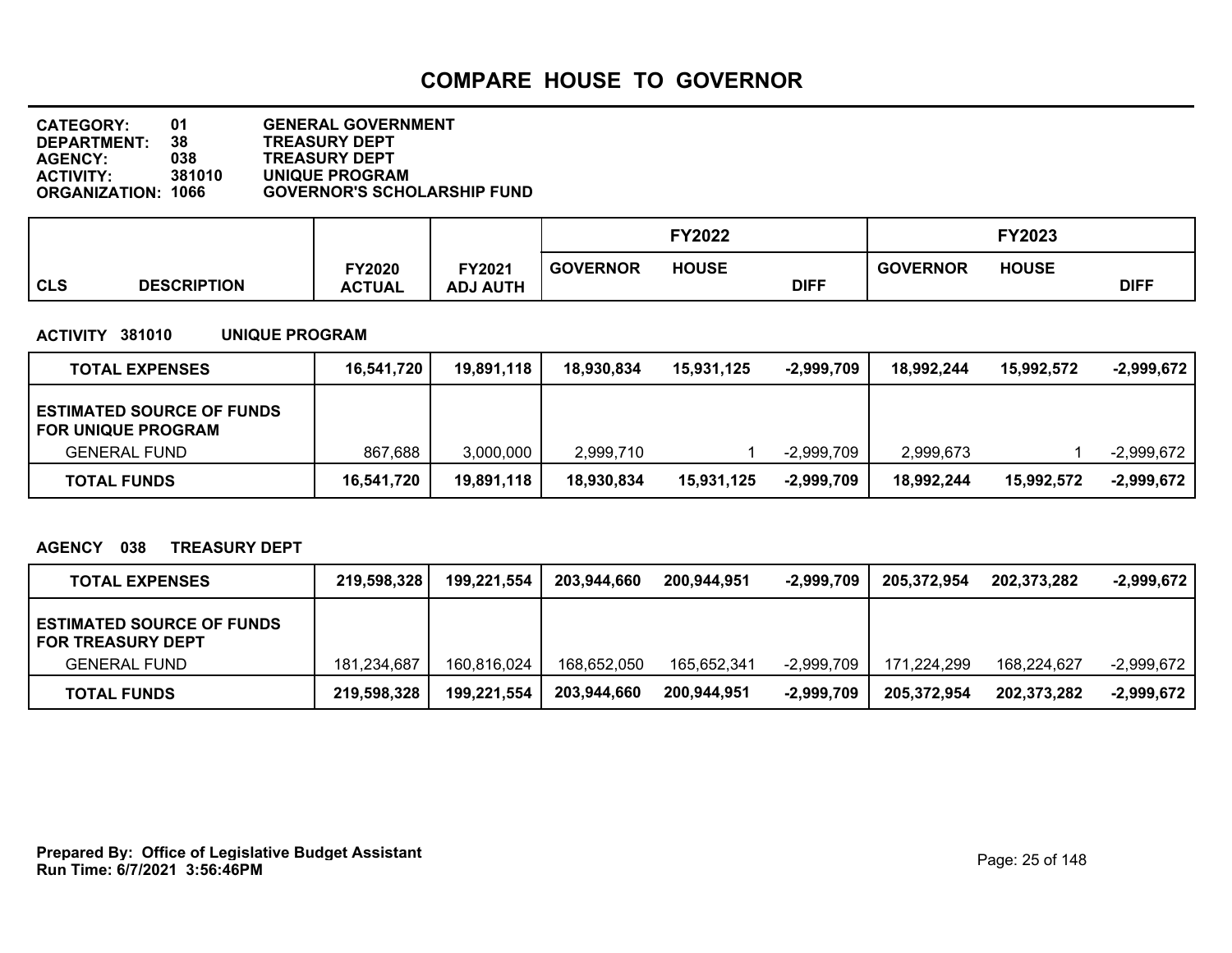| <b>CATEGORY:</b>          | 01     | <b>GENERAL GOVERNMENT</b>          |
|---------------------------|--------|------------------------------------|
| DEPARTMENT:               | 38     | <b>TREASURY DEPT</b>               |
| <b>AGENCY:</b>            | 038    | <b>TREASURY DEPT</b>               |
| <b>ACTIVITY:</b>          | 381010 | UNIQUE PROGRAM                     |
| <b>ORGANIZATION: 1066</b> |        | <b>GOVERNOR'S SCHOLARSHIP FUND</b> |

|            |                    |               |                 |                 | FY2022       |             |                 | FY2023       |             |  |
|------------|--------------------|---------------|-----------------|-----------------|--------------|-------------|-----------------|--------------|-------------|--|
|            |                    | FY2020        | FY2021          | <b>GOVERNOR</b> | <b>HOUSE</b> |             | <b>GOVERNOR</b> | <b>HOUSE</b> |             |  |
| <b>CLS</b> | <b>DESCRIPTION</b> | <b>ACTUAL</b> | <b>ADJ AUTH</b> |                 |              | <b>DIFF</b> |                 |              | <b>DIFF</b> |  |

#### **DEPARTMENT 00038 TREASURY DEPT**

| <b>TOTAL EXPENSES</b>                                        | 220,794,328 | 199,417,554 | 204,144,660 | 201,144,951 | -2.999.709   | 205.572.954 | 202,573,282 | $-2,999,672$ |
|--------------------------------------------------------------|-------------|-------------|-------------|-------------|--------------|-------------|-------------|--------------|
| <b>ESTIMATED SOURCE OF FUNDS</b><br><b>FOR TREASURY DEPT</b> |             |             |             |             |              |             |             |              |
| <b>GENERAL FUND</b>                                          | 182.430.687 | 161,012,024 | 168,852,050 | 165,852,341 | $-2,999,709$ | 171.424.299 | 168.424.627 | $-2,999,672$ |
| <b>TOTAL FUNDS</b>                                           | 220,794,328 | 199,417,554 | 204,144,660 | 201.144.951 | $-2,999,709$ | 205,572,954 | 202,573,282 | $-2.999.672$ |

#### **CATEGORY 01 GENERAL GOVERNMENT**

| <b>TOTAL EXPENSES</b>                                             | 513,393,805                | 535,504,330                | 524,980,138                | 523,313,847                | $-1,666,291$              | 537,357,140                | 535.193.965                | $-2.163.175$              |
|-------------------------------------------------------------------|----------------------------|----------------------------|----------------------------|----------------------------|---------------------------|----------------------------|----------------------------|---------------------------|
| <b>ESTIMATED SOURCE OF FUNDS</b><br><b>FOR GENERAL GOVERNMENT</b> |                            |                            |                            |                            |                           |                            |                            |                           |
| <b>GENERAL FUND</b><br>OTHER FUNDS                                | 278,031,722<br>230,703,227 | 271,538,549<br>258,546,663 | 269,348,870<br>250,990,302 | 265.976.031<br>252,696,850 | $-3,372,839$<br>1,706,548 | 277.315.244<br>255,539,590 | 273,404,070<br>257,287,589 | $-3.911.174$<br>1,747,999 |
| <b>TOTAL FUNDS</b>                                                | 513,393,805                | 535,504,330                | 524,980,138                | 523.313.847                | $-1,666,291$              | 537.357.140                | 535.193.965                | $-2,163,175$              |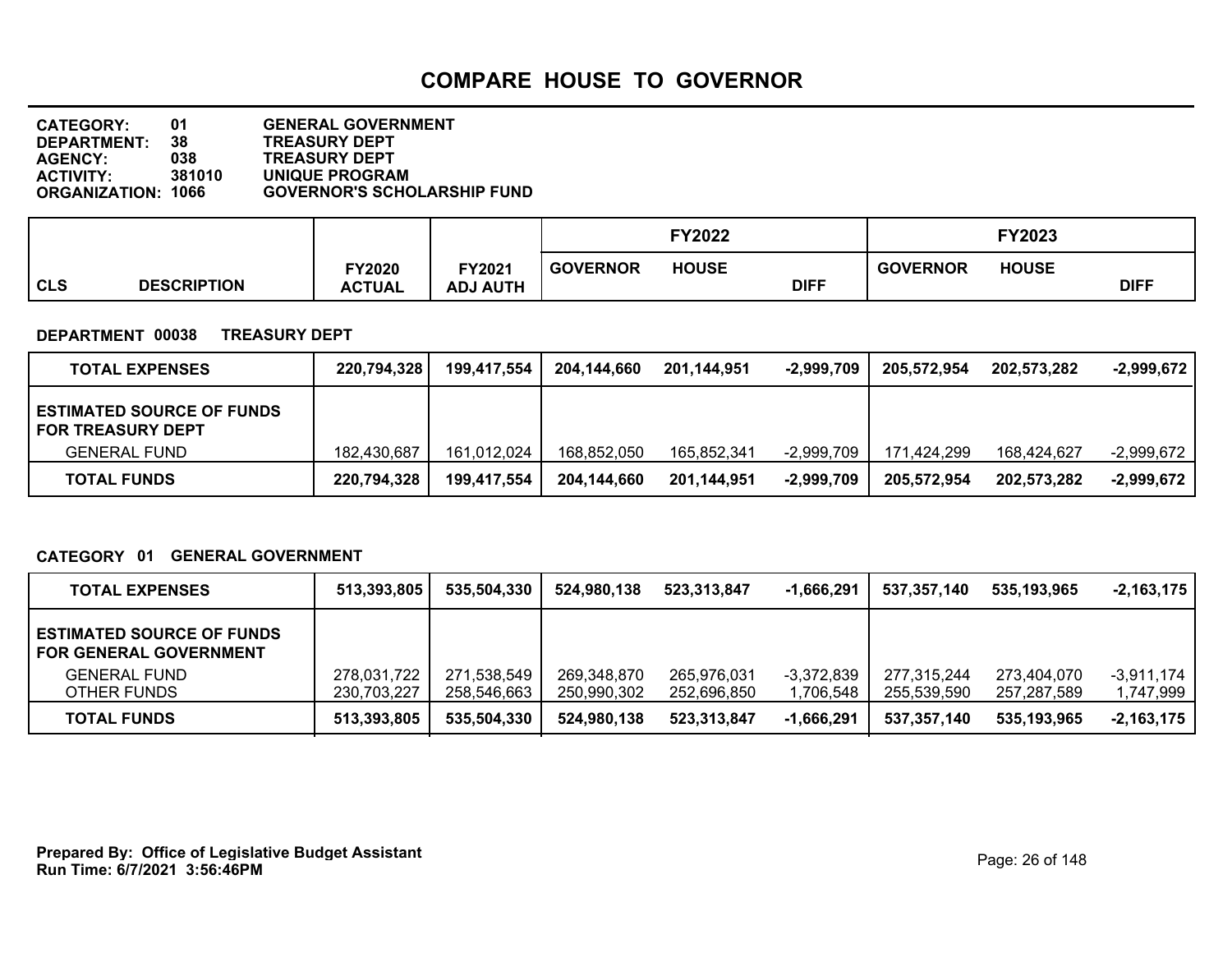**DEPARTMENT: 10 JUDICIAL BRANCH CATEGORY: 02 ADMIN OF JUSTICE AND PUBLIC PRTN AGENCY: 010 JUDICIAL BRANCH ACTIVITY: 101010 COURT SECURITY ORGANIZATION: 2034** 

|            |                           |                                |                                  | <b>FY2022</b>   |              |             | <b>FY2023</b>   |              |             |
|------------|---------------------------|--------------------------------|----------------------------------|-----------------|--------------|-------------|-----------------|--------------|-------------|
| <b>CLS</b> | <b>DESCRIPTION</b>        | <b>FY2020</b><br><b>ACTUAL</b> | <b>FY2021</b><br><b>ADJ AUTH</b> | <b>GOVERNOR</b> | <b>HOUSE</b> | <b>DIFF</b> | <b>GOVERNOR</b> | <b>HOUSE</b> | <b>DIFF</b> |
|            | 229 Sheriff Reimbursement | 2,073,812                      | 2,650,300                        | 2,857,212       | 3,629,712    | 772,500     | 2,857,212       | 3,629,712    | 772,500     |
|            | <b>TOTAL EXPENSES</b>     | 5,964,972                      | 6,935,513                        | 7,497,699       | 8,270,199    | 772,500     | 7.688.367       | 8,460,867    | 772,500     |

| <b>ESTIMATED SOURCE OF FUNDS</b><br><b>FOR COURT SECURITY</b> |           |           |           |           |         |           |           |         |
|---------------------------------------------------------------|-----------|-----------|-----------|-----------|---------|-----------|-----------|---------|
| General Fund                                                  | 5.964.972 | 6,935,513 | 497,699." | 8,270,199 | 772,500 | 7.688.367 | 8.460.867 | 772,500 |
| <b>TOTAL FUNDS</b>                                            | 5,964,972 | 6,935,513 | 7,497,699 | 8,270,199 | 772,500 | 7,688,367 | 8,460,867 | 772,500 |

**AGENCY 010 JUDICIAL BRANCH**

| <b>TOTAL EXPENSES</b>                                          | 91,475,005 | 98,904,299 | 103,297,770 | 104.070.270 | 772,500 | 107,579,049 | 108.351.549 | 772,500 |
|----------------------------------------------------------------|------------|------------|-------------|-------------|---------|-------------|-------------|---------|
| <b>ESTIMATED SOURCE OF FUNDS</b><br><b>FOR JUDICIAL BRANCH</b> |            |            |             |             |         |             |             |         |
| <b>GENERAL FUND</b>                                            | 85,936,031 | 92,535,363 | 97,235,521  | 98,008,021  | 772,500 | 101.497.688 | 102,270,188 | 772,500 |
| <b>TOTAL FUNDS</b>                                             | 91,475,005 | 98,904,299 | 103,297,770 | 104.070.270 | 772.500 | 107.579.049 | 108.351.549 | 772.500 |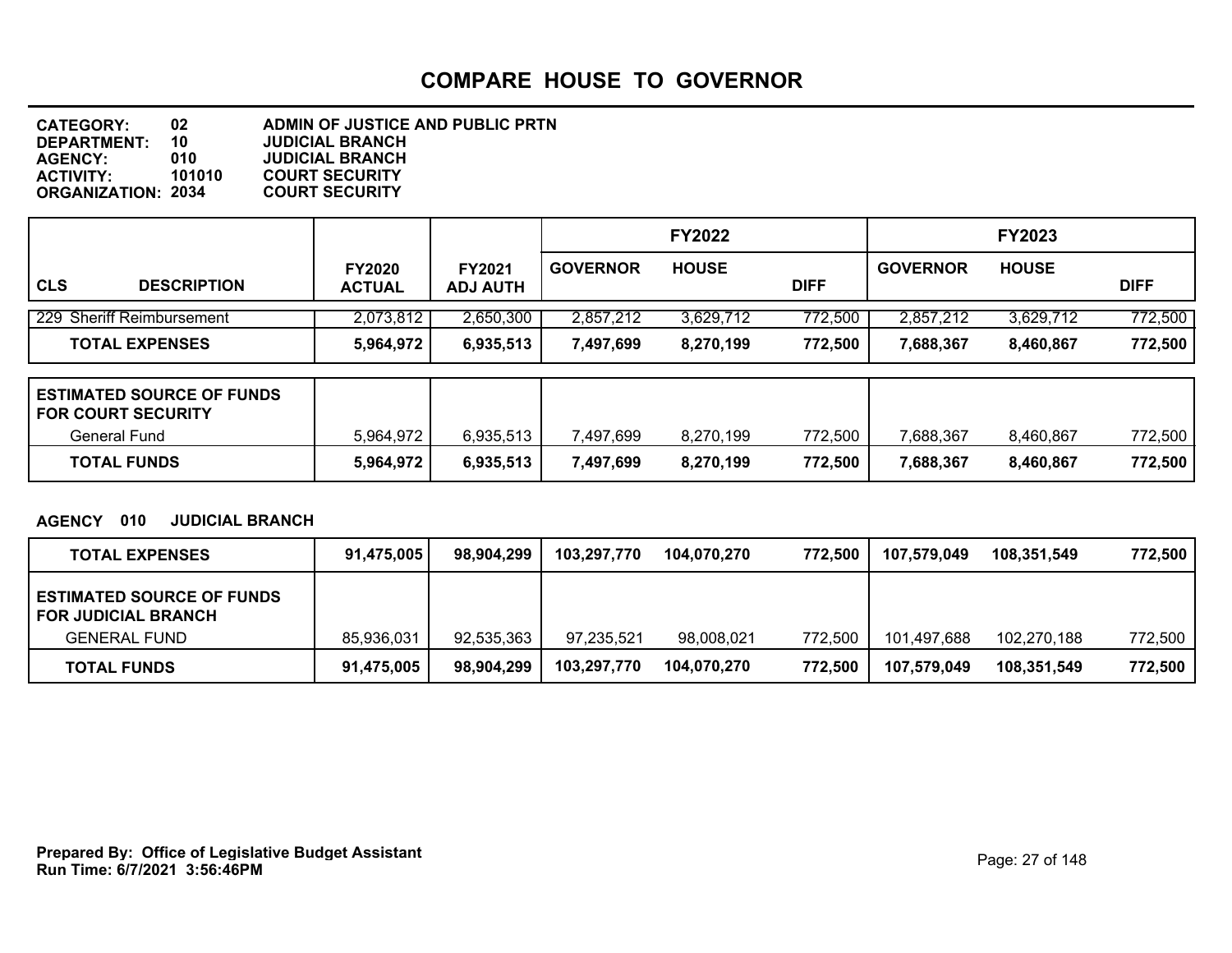| <b>CATEGORY:</b>          | 02     | ADMIN OF JUSTICE AND PUBLIC PRTN |
|---------------------------|--------|----------------------------------|
| <b>DEPARTMENT:</b>        | 20     | <b>JUSTICE DEPT</b>              |
| <b>AGENCY:</b>            | 020    | <b>JUSTICE DEPT</b>              |
| <b>ACTIVITY:</b>          | 200010 | <b>JUSTICE DEPARTMENT</b>        |
| <b>ORGANIZATION: 2601</b> |        | <b>ATTORNEY GENERAL</b>          |

|                                                                 |                                |                                  |                   | <b>FY2022</b> |                        |                   | <b>FY2023</b>     |                        |
|-----------------------------------------------------------------|--------------------------------|----------------------------------|-------------------|---------------|------------------------|-------------------|-------------------|------------------------|
| <b>CLS</b><br><b>DESCRIPTION</b>                                | <b>FY2020</b><br><b>ACTUAL</b> | <b>FY2021</b><br><b>ADJ AUTH</b> | <b>GOVERNOR</b>   | <b>HOUSE</b>  | <b>DIFF</b>            | <b>GOVERNOR</b>   | <b>HOUSE</b>      | <b>DIFF</b>            |
| 014 Personal Services-Unclassified<br>060 Benefits              | 362,879                        | 414,828                          | 75,000<br>430,527 | 394,363       | $-75,000$<br>$-36,164$ | 75,000<br>451,287 | 37,500<br>432,686 | $-37,500$<br>$-18,601$ |
| <b>TOTAL EXPENSES</b>                                           | 4,068,634                      | 2,478,584                        | 2,088,992         | 1,977,828     | $-111,164$             | 2,152,851         | 2,096,750         | $-56,101$              |
| <b>ESTIMATED SOURCE OF FUNDS</b><br><b>FOR ATTORNEY GENERAL</b> |                                |                                  |                   |               |                        |                   |                   |                        |
| <b>General Fund</b>                                             | 3,234,346                      | 2,015,258                        | 1,693,608         | 1,582,444     | $-111,164$             | ,748,335          | 1,692,234         | $-56,101$              |
| <b>TOTAL FUNDS</b>                                              | 4,068,634                      | 2,478,584                        | 2,088,992         | 1,977,828     | -111,164               | 2,152,851         | 2,096,750         | $-56,101$              |

#### **ACTIVITY 200010 JUSTICE DEPARTMENT**

| <b>TOTAL EXPENSES</b>                                             | 4,082,473 | 2,484,909 | 2,103,082 | 1.991.918 | -111,164 | 2,167,081 | 2,110,980 | -56,101 |
|-------------------------------------------------------------------|-----------|-----------|-----------|-----------|----------|-----------|-----------|---------|
| <b>ESTIMATED SOURCE OF FUNDS</b><br><b>FOR JUSTICE DEPARTMENT</b> |           |           |           |           |          |           |           |         |
| <b>GENERAL FUND</b>                                               | 3.248.185 | 2,021,583 | 1,707,698 | .596.534  | -111,164 | .762.565  | .706.464  | -56,101 |
| <b>TOTAL FUNDS</b>                                                | 4,082,473 | 2,484,909 | 2,103,082 | 1,991,918 | -111,164 | 2,167,081 | 2,110,980 | -56,101 |

**Run Time: 6/7/2021 3:56:46PM Prepared By: Office of Legislative Budget Assistant** Page: 28 of 148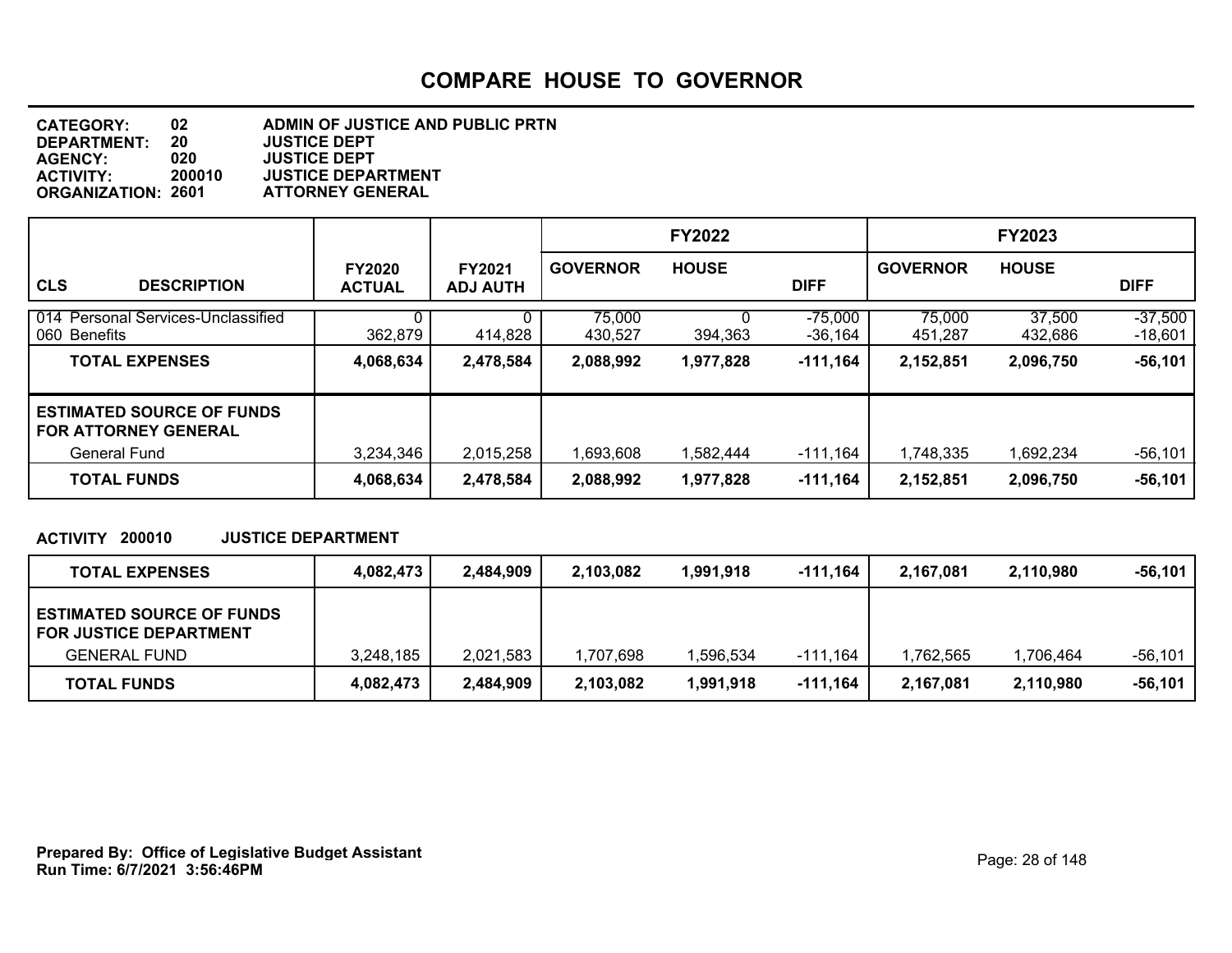| <b>CATEGORY:</b>          | 02     | ADMIN OF JUSTICE AND PUBLIC PRTN |
|---------------------------|--------|----------------------------------|
| <b>DEPARTMENT:</b>        | 20     | <b>JUSTICE DEPT</b>              |
| <b>AGENCY:</b>            | 020    | <b>JUSTICE DEPT</b>              |
| <b>ACTIVITY:</b>          | 200510 | DIV OF PUBLIC PROTECTION         |
| <b>ORGANIZATION: 2611</b> |        | <b>CONSUMER PROTECTION</b>       |

|                                                                                           |                                |                           |                      | <b>FY2022</b>        |                      |                     | <b>FY2023</b>        |                                  |
|-------------------------------------------------------------------------------------------|--------------------------------|---------------------------|----------------------|----------------------|----------------------|---------------------|----------------------|----------------------------------|
| <b>CLS</b><br><b>DESCRIPTION</b>                                                          | <b>FY2020</b><br><b>ACTUAL</b> | FY2021<br><b>ADJ AUTH</b> | <b>GOVERNOR</b>      | <b>HOUSE</b>         | <b>DIFF</b>          | <b>GOVERNOR</b>     | <b>HOUSE</b>         | <b>DIFF</b>                      |
| 013 Personal Services-Unclassified<br>060 Benefits                                        | 592,191<br>509,865             | 541,094<br>509,995        | 1,195,941<br>759,532 | 1,120,941<br>723,337 | $-75,000$<br>-36,195 | ,242,526<br>795,837 | 1,242,526<br>795,837 | 0 <sup>1</sup><br>0 <sup>1</sup> |
| <b>TOTAL EXPENSES</b>                                                                     | 1,924,077                      | 2,013,837                 | 2,896,273            | 2,785,078            | $-111,195$           | 2,987,267           | 2,987,267            | $\mathbf{0}$                     |
| <b>ESTIMATED SOURCE OF FUNDS</b><br><b>FOR CONSUMER PROTECTION</b><br><b>General Fund</b> | 705,274                        | 0                         | 0                    | $-111,195$           | $-111,195$           | 0                   | 0                    | 0 <sup>1</sup>                   |
| <b>TOTAL FUNDS</b>                                                                        | 1,924,077                      | 2,013,837                 | 2,896,273            | 2,785,078            | $-111,195$           | 2,987,267           | 2,987,267            | $\mathbf{0}$                     |

#### **ACTIVITY 200510 DIV OF PUBLIC PROTECTION**

| <b>TOTAL EXPENSES</b>                                                                   | 10,031,492 | 12,411,635 | 13.415.400 | 13,304,205 | -111,195   | 13,881,515 | 13,881,515 |             |
|-----------------------------------------------------------------------------------------|------------|------------|------------|------------|------------|------------|------------|-------------|
| <b>ESTIMATED SOURCE OF FUNDS</b><br>FOR DIV OF PUBLIC PROTECTION<br><b>GENERAL FUND</b> | 5,117,078  | 5,660,490  | 5,160,708  | 5.049.513  | -111,195   | 5.331.415  | 5,331,415  | 0           |
| <b>TOTAL FUNDS</b>                                                                      | 10,031,492 | 12,411,635 | 13,415,400 | 13,304,205 | $-111,195$ | 13,881,515 | 13,881,515 | $\mathbf 0$ |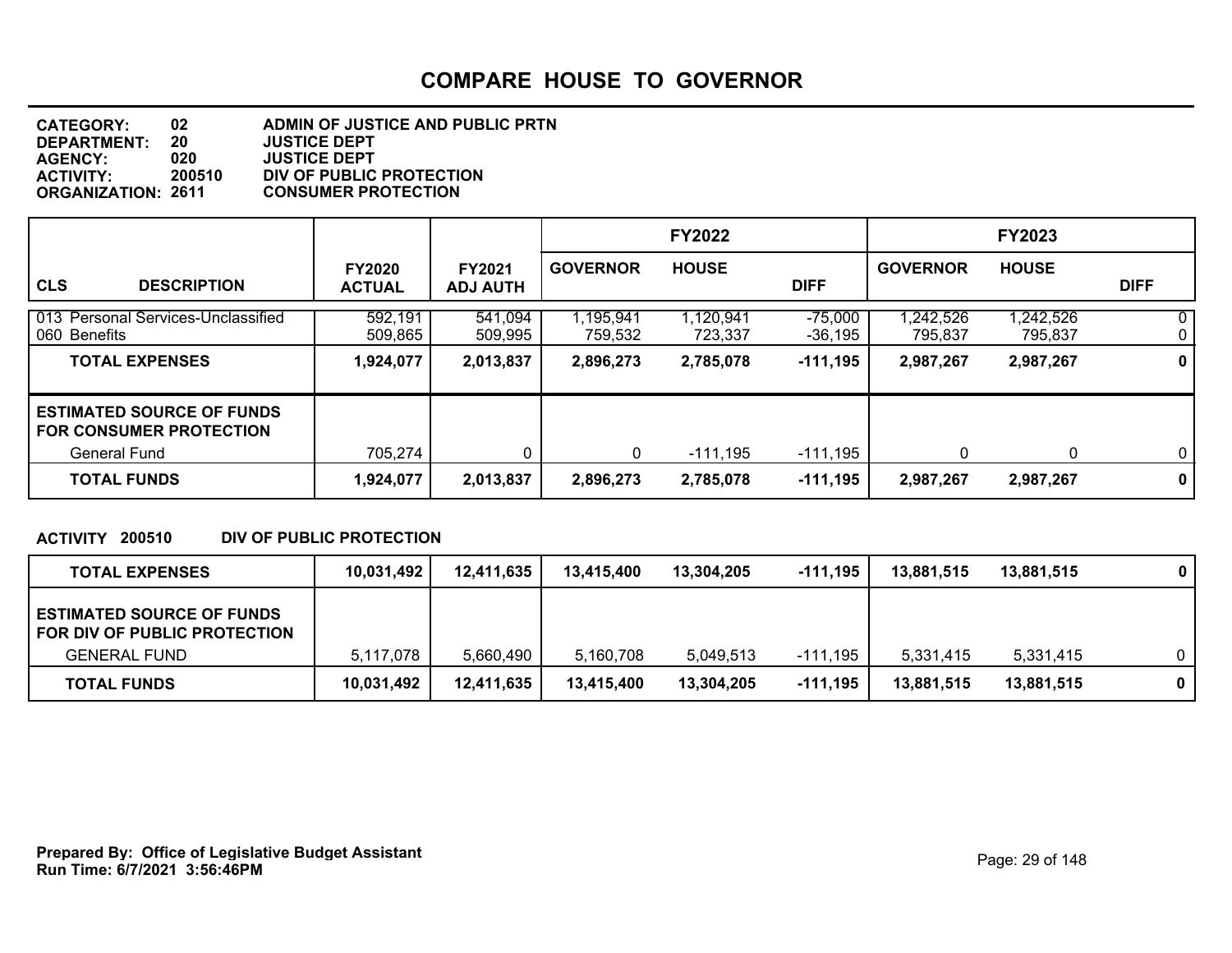#### **DEPARTMENT: 20 JUSTICE DEPT CATEGORY: 02 ADMIN OF JUSTICE AND PUBLIC PRTN AGENCY: 020 JUSTICE DEPT ACTIVITY: 202010 MEDICAL EXAMINER OPERATIONS ORGANIZATION: 1037 MEDICO-LEGAL INVESTIGATIVE FND**

|                                                                                                                                                                                                                                                    |                                                             |                                                 |                                                                            | <b>FY2022</b>                                           |                                                                                                    |                                                                         | FY2023                                                 |                                                                                       |
|----------------------------------------------------------------------------------------------------------------------------------------------------------------------------------------------------------------------------------------------------|-------------------------------------------------------------|-------------------------------------------------|----------------------------------------------------------------------------|---------------------------------------------------------|----------------------------------------------------------------------------------------------------|-------------------------------------------------------------------------|--------------------------------------------------------|---------------------------------------------------------------------------------------|
| <b>CLS</b><br><b>DESCRIPTION</b>                                                                                                                                                                                                                   | <b>FY2020</b><br><b>ACTUAL</b>                              | FY2021<br><b>ADJ AUTH</b>                       | <b>GOVERNOR</b>                                                            | <b>HOUSE</b>                                            | <b>DIFF</b>                                                                                        | <b>GOVERNOR</b>                                                         | <b>HOUSE</b>                                           | <b>DIFF</b>                                                                           |
| 014 Personal Services-Unclassified<br>030 Equipment New/Replacement<br>037 Technology - Hardware<br>038 Technology - Software<br>039 Telecommunications<br>050 Personal Service-Temp/Appointe<br>060 Benefits<br>070 In-State Travel Reimbursement | 0<br>0<br>$\Omega$<br>$\Omega$<br>405<br>0<br>27,225<br>400 | 0<br>200<br>0<br>0<br>363<br>0<br>21,233<br>400 | 260,600<br>8,250<br>6,000<br>4,800<br>5,250<br>725,000<br>327,104<br>4,500 | 0<br>250<br>1,200<br>1,000<br>550<br>0<br>32,440<br>500 | $-260,600$<br>$-8,000$<br>$-4,800$<br>$-3,800$<br>$-4,700$<br>$-725,000$<br>$-294,664$<br>$-4,000$ | 275,640<br>250<br>0<br>$\Omega$<br>5,250<br>725,000<br>336,512<br>4,500 | 0<br>250<br>0<br>$\Omega$<br>550<br>0<br>34,585<br>500 | $-275,640$<br>0<br>$\pmb{0}$<br>0<br>$-4,700$<br>$-725,000$<br>$-301,927$<br>$-4,000$ |
| 102 Contracts for program services<br><b>TOTAL EXPENSES</b>                                                                                                                                                                                        | 1,218,835<br>1,300,353                                      | 970,000<br>1,059,530                            | 1,403,263                                                                  | 1,300,000<br>1,397,698                                  | 1,299,999<br>$-5,565$                                                                              | 1,412,992                                                               | 1,300,000<br>1,401,724                                 | 1,299,999<br>$-11,268$                                                                |
| <b>ESTIMATED SOURCE OF FUNDS</b><br><b>FOR MEDICO-LEGAL</b><br><b>INVESTIGATIVE FND</b><br>005 Private Local Funds<br>009 Agency Income                                                                                                            | 406,035<br>830,889                                          | 529,765<br>529,765                              | 631,466<br>771,797                                                         | 628,962<br>768,736                                      | $-2,504$<br>$-3,061$                                                                               | 635,838<br>777,154                                                      | 630,768<br>770,956                                     | $-5,070$<br>$-6,198$                                                                  |
| <b>TOTAL FUNDS</b>                                                                                                                                                                                                                                 | 1,300,353                                                   | 1,059,530                                       | 1,403,263                                                                  | 1,397,698                                               | $-5,565$                                                                                           | 1,412,992                                                               | 1,401,724                                              | $-11,268$                                                                             |
|                                                                                                                                                                                                                                                    |                                                             |                                                 |                                                                            |                                                         |                                                                                                    |                                                                         |                                                        |                                                                                       |
|                                                                                                                                                                                                                                                    |                                                             |                                                 |                                                                            |                                                         |                                                                                                    |                                                                         |                                                        |                                                                                       |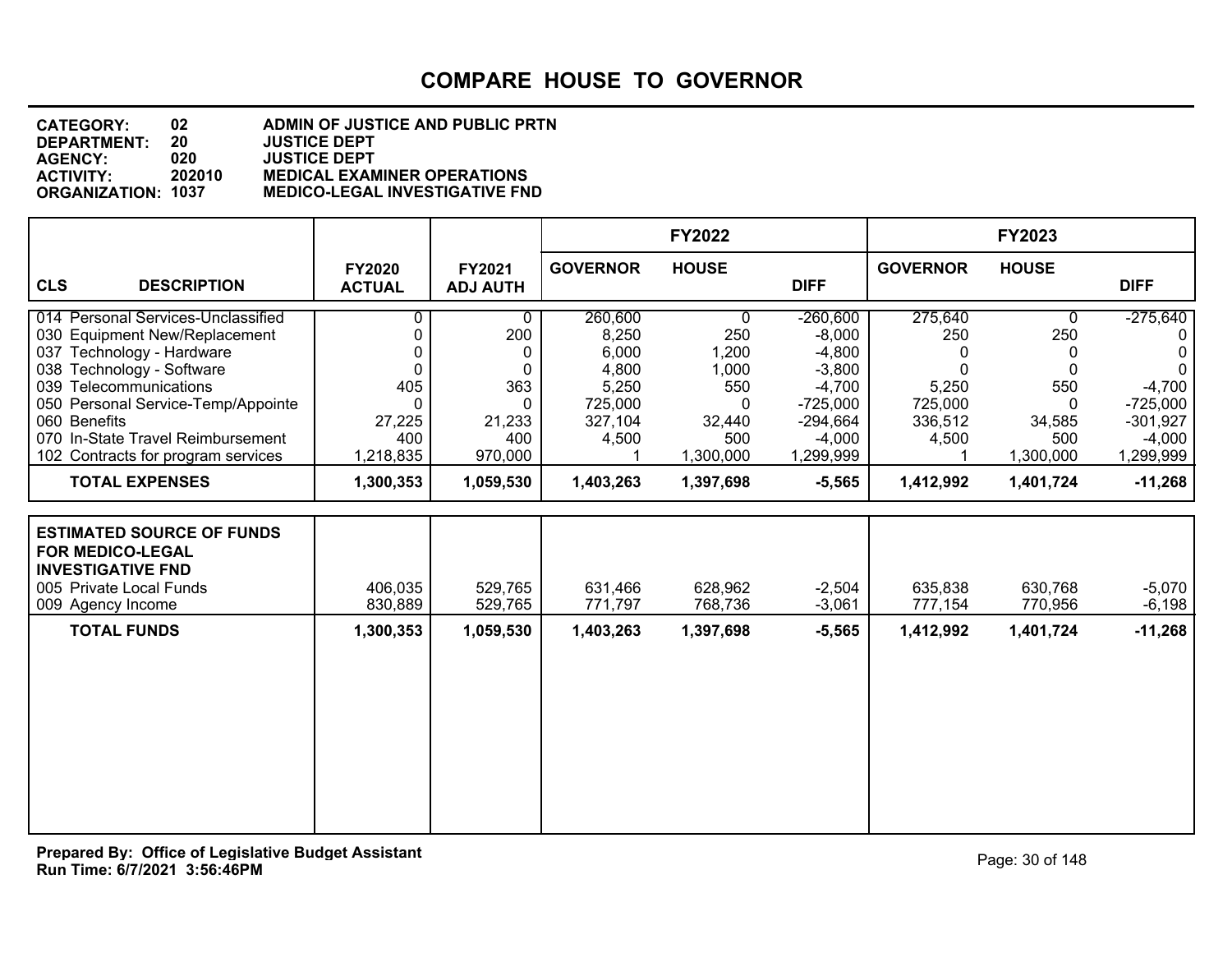| <b>CATEGORY:</b>          | 02.    | ADMIN OF JUSTICE AND PUBLIC PRTN      |
|---------------------------|--------|---------------------------------------|
| <b>DEPARTMENT:</b>        | 20     | <b>JUSTICE DEPT</b>                   |
| <b>AGENCY:</b>            | 020    | <b>JUSTICE DEPT</b>                   |
| <b>ACTIVITY:</b>          | 202010 | <b>MEDICAL EXAMINER OPERATIONS</b>    |
| <b>ORGANIZATION: 1037</b> |        | <b>MEDICO-LEGAL INVESTIGATIVE FND</b> |

|                                                                                                            |                                    |                           |                          | <b>FY2022</b>            |                        |                          | <b>FY2023</b>            |                        |
|------------------------------------------------------------------------------------------------------------|------------------------------------|---------------------------|--------------------------|--------------------------|------------------------|--------------------------|--------------------------|------------------------|
| <b>CLS</b><br><b>DESCRIPTION</b>                                                                           | <b>FY2020</b><br><b>ACTUAL</b>     | FY2021<br><b>ADJ AUTH</b> | <b>GOVERNOR</b>          | <b>HOUSE</b>             | <b>DIFF</b>            | <b>GOVERNOR</b>          | <b>HOUSE</b>             | <b>DIFF</b>            |
| 202010<br><b>ACTIVITY</b>                                                                                  | <b>MEDICAL EXAMINER OPERATIONS</b> |                           |                          |                          |                        |                          |                          |                        |
| <b>TOTAL EXPENSES</b>                                                                                      | 2,872,005                          | 3,135,548                 | 3,698,582                | 3,693,017                | $-5,565$               | 3,780,607                | 3,769,339                | $-11,268$              |
| <b>ESTIMATED SOURCE OF FUNDS</b><br><b>FOR MEDICAL EXAMINER</b><br><b>OPERATIONS</b><br><b>OTHER FUNDS</b> | 1,250,732                          | 1,292,813                 | 1,541,018                | 1,535,453                | $-5,565$               | 1,551,306                | 1,540,038                | $-11,268$              |
| <b>TOTAL FUNDS</b>                                                                                         | 2,872,005                          | 3,135,548                 | 3,698,582                | 3,693,017                | $-5,565$               | 3,780,607                | 3,769,339                | $-11,268$              |
| <b>JUSTICE DEPT</b><br><b>AGENCY</b><br>020                                                                |                                    |                           |                          |                          |                        |                          |                          |                        |
| <b>TOTAL EXPENSES</b>                                                                                      | 34, 362, 555                       | 42,442,981                | 38,656,987               | 38,429,063               | $-227,924$             | 39,579,788               | 39,512,419               | $-67,369$              |
| <b>ESTIMATED SOURCE OF FUNDS</b><br><b>FOR JUSTICE DEPT</b>                                                |                                    |                           |                          |                          |                        |                          |                          |                        |
| <b>GENERAL FUND</b><br><b>OTHER FUNDS</b>                                                                  | 12,678,192<br>8,202,611            | 12,540,613<br>9,910,869   | 12,196,941<br>11,370,016 | 11,974,582<br>11,364,451 | $-222,359$<br>$-5,565$ | 12,633,977<br>11,720,153 | 12,577,876<br>11,708,885 | $-56,101$<br>$-11,268$ |
| <b>TOTAL FUNDS</b>                                                                                         | 34,362,555                         | 42,442,981                | 38,656,987               | 38,429,063               | $-227,924$             | 39,579,788               | 39,512,419               | $-67,369$              |
|                                                                                                            |                                    |                           |                          |                          |                        |                          |                          |                        |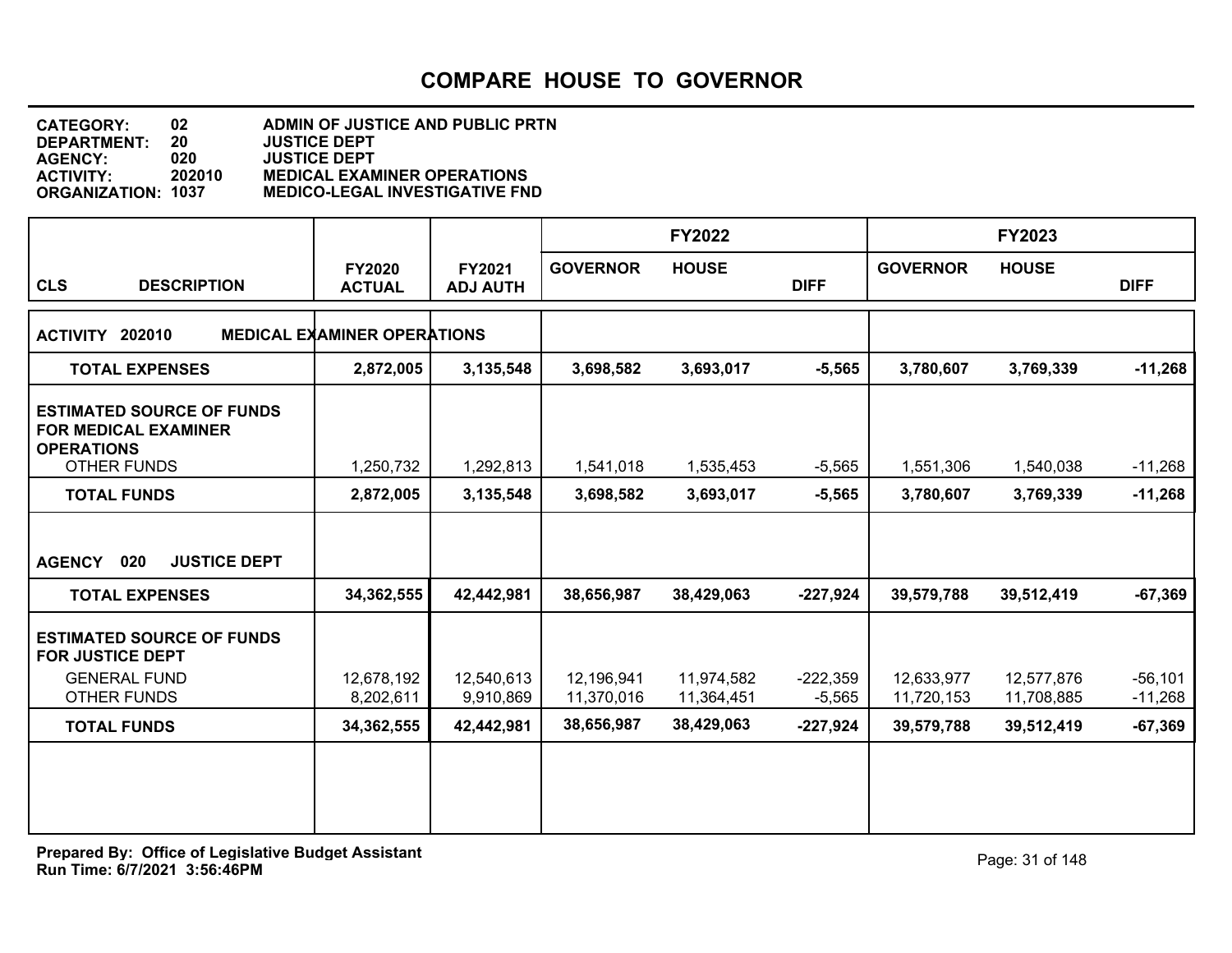#### **DEPARTMENT: 20 JUSTICE DEPT CATEGORY: 02 ADMIN OF JUSTICE AND PUBLIC PRTN AGENCY: 020 JUSTICE DEPT ACTIVITY: 202010 MEDICAL EXAMINER OPERATIONS ORGANIZATION: 1037 MEDICO-LEGAL INVESTIGATIVE FND**

|                                                             |                         |                           |                          | <b>FY2022</b>            |                        |                          | FY2023                   |                        |
|-------------------------------------------------------------|-------------------------|---------------------------|--------------------------|--------------------------|------------------------|--------------------------|--------------------------|------------------------|
| <b>CLS</b><br><b>DESCRIPTION</b>                            | FY2020<br><b>ACTUAL</b> | FY2021<br><b>ADJ AUTH</b> | <b>GOVERNOR</b>          | <b>HOUSE</b>             | <b>DIFF</b>            | <b>GOVERNOR</b>          | <b>HOUSE</b>             | <b>DIFF</b>            |
| DEPARTMENT 00020<br><b>JUSTICE DEPT</b>                     |                         |                           |                          |                          |                        |                          |                          |                        |
| <b>TOTAL EXPENSES</b>                                       | 35,060,041              | 43,372,928                | 39,554,144               | 39,326,220               | $-227,924$             | 40,527,481               | 40,460,112               | $-67,369$              |
| <b>ESTIMATED SOURCE OF FUNDS</b><br><b>FOR JUSTICE DEPT</b> |                         |                           |                          |                          |                        |                          |                          |                        |
| <b>GENERAL FUND</b><br>OTHER FUNDS                          | 13,211,809<br>8,204,230 | 13,354,360<br>9,910,869   | 12,962,098<br>11,370,016 | 12,739,739<br>11,364,451 | $-222,359$<br>$-5,565$ | 13,449,670<br>11,720,153 | 13,393,569<br>11,708,885 | $-56,101$<br>$-11,268$ |
| <b>TOTAL FUNDS</b>                                          | 35,060,041              | 43,372,928                | 39,554,144               | 39,326,220               | $-227,924$             | 40,527,481               | 40,460,112               | $-67,369$              |
|                                                             |                         |                           |                          |                          |                        |                          |                          |                        |
|                                                             |                         |                           |                          |                          |                        |                          |                          |                        |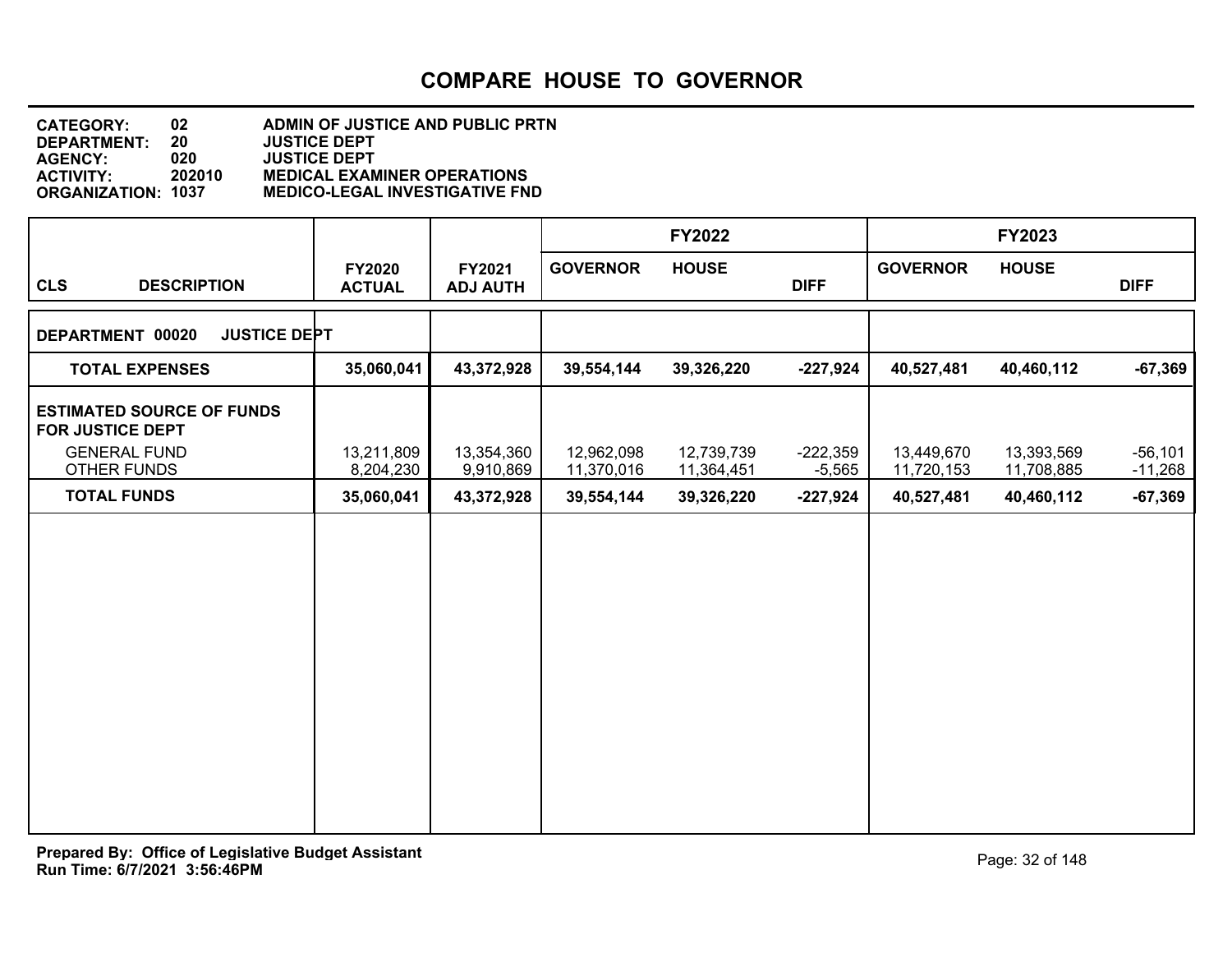| <b>CATEGORY:</b>          | 02     | ADMIN OF JUSTICE AND PUBLIC PRTN |
|---------------------------|--------|----------------------------------|
| DEPARTMENT:               | 26     | <b>LABOR DEPT</b>                |
| <b>AGENCY:</b>            | 026    | <b>LABOR DEPT</b>                |
| <b>ACTIVITY</b>           | 260010 | <b>LABOR</b>                     |
| <b>ORGANIZATION: 6000</b> |        | DEPT OF LABOR ADM - SUPPORT      |

|                   |                                                               |                                |                                  |                      | <b>FY2022</b>        |                   |                      | <b>FY2023</b>        |                     |
|-------------------|---------------------------------------------------------------|--------------------------------|----------------------------------|----------------------|----------------------|-------------------|----------------------|----------------------|---------------------|
| <b>CLS</b>        | <b>DESCRIPTION</b>                                            | <b>FY2020</b><br><b>ACTUAL</b> | <b>FY2021</b><br><b>ADJ AUTH</b> | <b>GOVERNOR</b>      | <b>HOUSE</b>         | <b>DIFF</b>       | <b>GOVERNOR</b>      | <b>HOUSE</b>         | <b>DIFF</b>         |
| SUPPORT           | <b>ESTIMATED SOURCE OF FUNDS</b><br>l FOR DEPT OF LABOR ADM - |                                |                                  |                      |                      |                   |                      |                      |                     |
| 009 Agency Income | 006 Agency Income                                             | 135,596<br>1,226,460           | 149,307<br>,349,831              | 401.417<br>3,127,382 | 352,880<br>3,175,919 | -48,537<br>48,537 | 407.476<br>3,209,119 | 361,659<br>3,254,936 | $-45.817$<br>45,817 |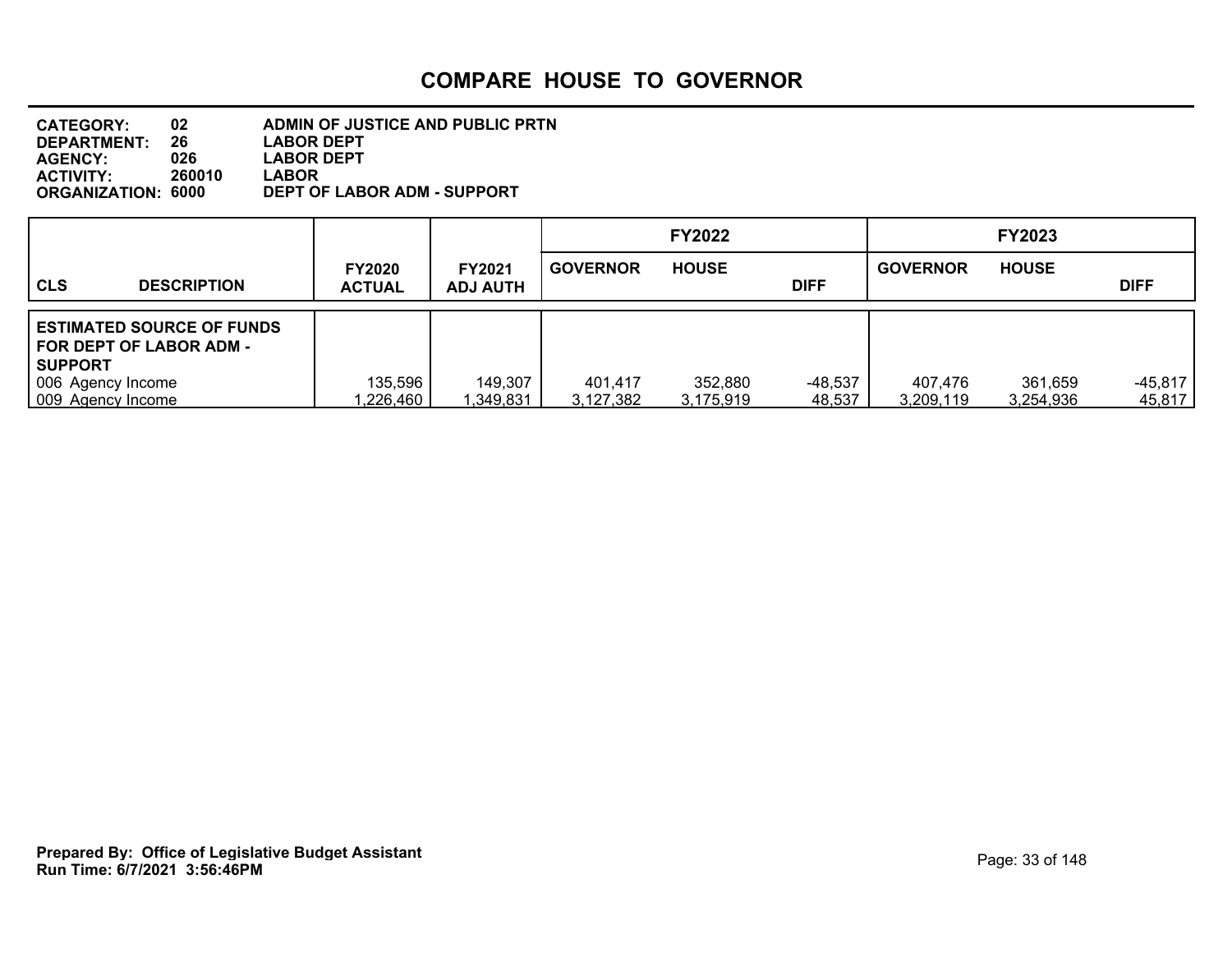| <b>CATEGORY:</b>          | 02     | ADMIN OF JUSTICE AND PUBLIC PRTN          |
|---------------------------|--------|-------------------------------------------|
| <b>DEPARTMENT:</b>        | 77     | <b>LIQUOR COMMISSION</b>                  |
| <b>AGENCY:</b>            | 077    | <b>LIQUOR COMMISSION</b>                  |
| <b>ACTIVITY:</b>          | 770512 | <b>ENFORCEMENT</b>                        |
| <b>ORGANIZATION: 7878</b> |        | <b>ENFORCEMENT, LICENSING &amp; EDUCA</b> |

|                                                                                                 |                                |                                  |                        | <b>FY2022</b>          |             |                        | <b>FY2023</b>      |                              |
|-------------------------------------------------------------------------------------------------|--------------------------------|----------------------------------|------------------------|------------------------|-------------|------------------------|--------------------|------------------------------|
| <b>CLS</b><br><b>DESCRIPTION</b>                                                                | <b>FY2020</b><br><b>ACTUAL</b> | <b>FY2021</b><br><b>ADJ AUTH</b> | <b>GOVERNOR</b>        | <b>HOUSE</b>           | <b>DIFF</b> | <b>GOVERNOR</b>        | <b>HOUSE</b>       | <b>DIFF</b>                  |
| 010 Personal Services-Perm. Classi<br>l 060 Benefits                                            | 945,792<br>1,175,442           | 2,135,625<br>1,350,523           | 2,155,918<br>1,468,127 | 2,155,918<br>1,468,127 |             | 2,284,869<br>1,549,067 | 776,129<br>504,900 | $-1,508,740$<br>$-1,044,167$ |
| <b>TOTAL EXPENSES</b>                                                                           | 3,714,017                      | 4,253,179                        | 4,289,485              | 4,289,485              | 0           | 4,521,969              | 1,969,062          | $-2,552,907$                 |
| <b>ESTIMATED SOURCE OF FUNDS</b><br>FOR ENFORCEMENT, LICENSING &<br><b>EDUCA</b><br>Liquor Fund | 3,661,345                      | 4,253,179                        | 4,289,485              | 4,289,485              |             | 4,521,969              | 1,969,062          | $-2,552,907$                 |
| <b>TOTAL FUNDS</b>                                                                              | 3,714,017                      | 4,253,179                        | 4,289,485              | 4,289,485              | 0           | 4,521,969              | 1,969,062          | $-2,552,907$                 |

#### **ACTIVITY 770512 ENFORCEMENT**

| <b>TOTAL EXPENSES</b> | 3,995,981 | 4.867.731 | 4.919.674 | 4.919.674 | 5,171,533 | 2,618,626 | $-2,552,907$ |
|-----------------------|-----------|-----------|-----------|-----------|-----------|-----------|--------------|
| LIQUOR FUND           | 3,669,634 | 4,253,179 | 4,289,485 | 4,289,485 | 4,521,969 | 0.969,062 | $-2.552.907$ |
| <b>TOTAL FUNDS</b>    | 3,995,981 | 4,867,731 | 4,919,674 | 4,919,674 | 5,171,533 | 2,618,626 | $-2,552,907$ |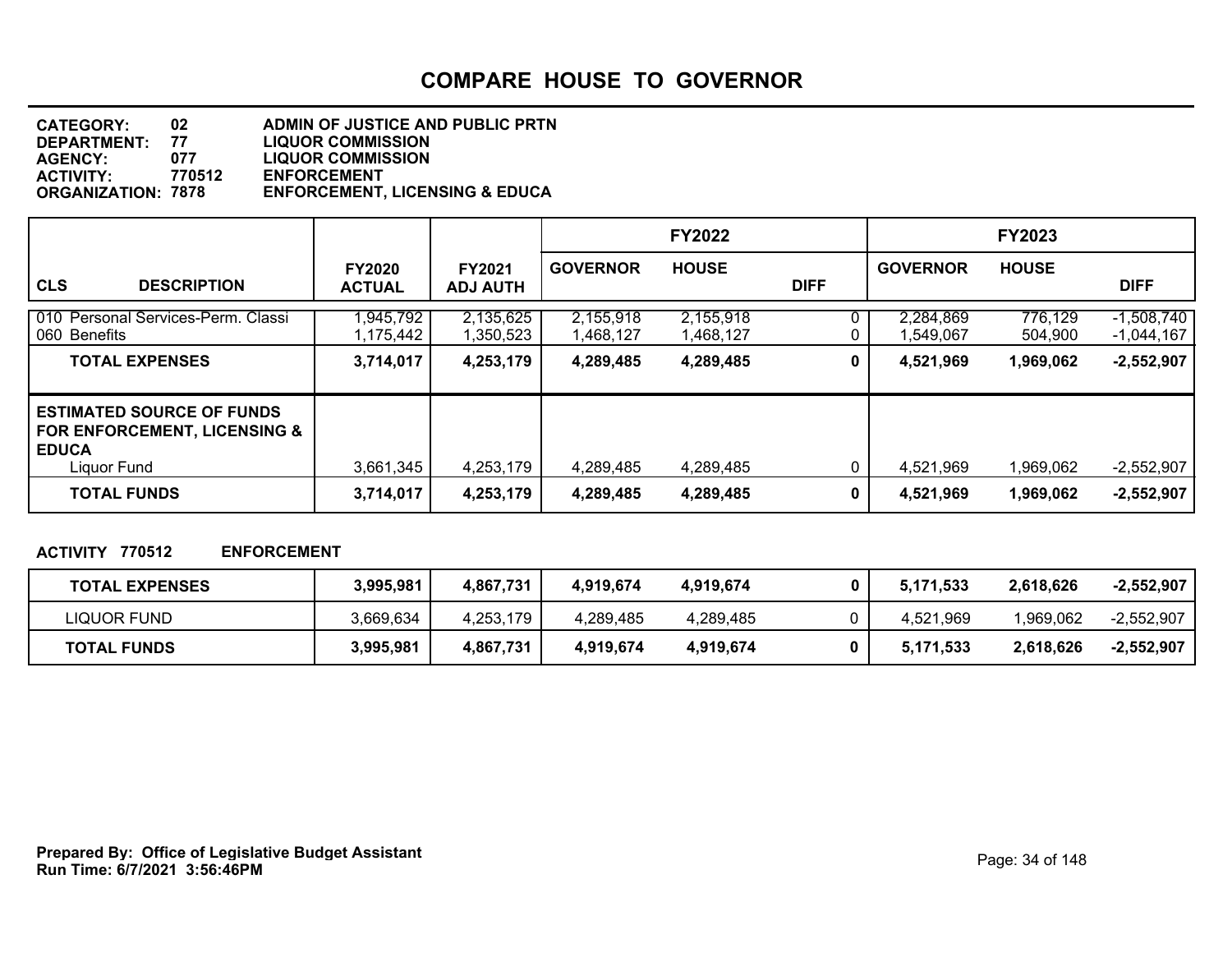| <b>CATEGORY:</b>          | 02     | ADMIN OF JUSTICE AND PUBLIC PRTN   |
|---------------------------|--------|------------------------------------|
| DEPARTMENT:               | 77     | <b>LIQUOR COMMISSION</b>           |
| <b>AGENCY:</b>            | 077    | <b>LIQUOR COMMISSION</b>           |
| <b>ACTIVITY:</b>          | 771512 | <b>MARKETING AND MERCHANDISING</b> |
| <b>ORGANIZATION: 1030</b> |        | <b>STORE OPERATIONS</b>            |

|                                                            |                                |                           |                 | <b>FY2022</b>  |             |                          | FY2023                 |                           |
|------------------------------------------------------------|--------------------------------|---------------------------|-----------------|----------------|-------------|--------------------------|------------------------|---------------------------|
| <b>CLS</b><br><b>DESCRIPTION</b>                           | <b>FY2020</b><br><b>ACTUAL</b> | FY2021<br><b>ADJ AUTH</b> | <b>GOVERNOR</b> | <b>HOUSE</b>   | <b>DIFF</b> | <b>GOVERNOR</b>          | <b>HOUSE</b>           | <b>DIFF</b>               |
| 038 Technology - Software<br>103 Contracts for Op Services | $\overline{0}$<br>4,817,335    | $\mathbf{0}$<br>3,364,000 | 0<br>4,250,000  | 0<br>4,250,000 | 0<br>0      | $\mathbf 0$<br>5,409,430 | 1,140,680<br>4,268,750 | 1,140,680<br>$-1,140,680$ |
| AGENCY 077<br><b>LIQUOR COMMISSION</b>                     |                                |                           |                 |                |             |                          |                        |                           |
| <b>TOTAL EXPENSES</b>                                      | 70,785,911                     | 77,695,064                | 78,754,889      | 78,754,889     | $\pmb{0}$   | 82, 173, 321             | 79,620,414             | $-2,552,907$              |
| <b>LIQUOR FUND</b>                                         | 70,459,564                     | 77,080,512                | 78,124,700      | 78,124,700     | $\mathbf 0$ | 81,523,757               | 78,970,850             | $-2,552,907$              |
| <b>TOTAL FUNDS</b>                                         | 70,785,911                     | 77,695,064                | 78,754,889      | 78,754,889     | $\mathbf 0$ | 82,173,321               | 79,620,414             | $-2,552,907$              |
|                                                            |                                |                           |                 |                |             |                          |                        |                           |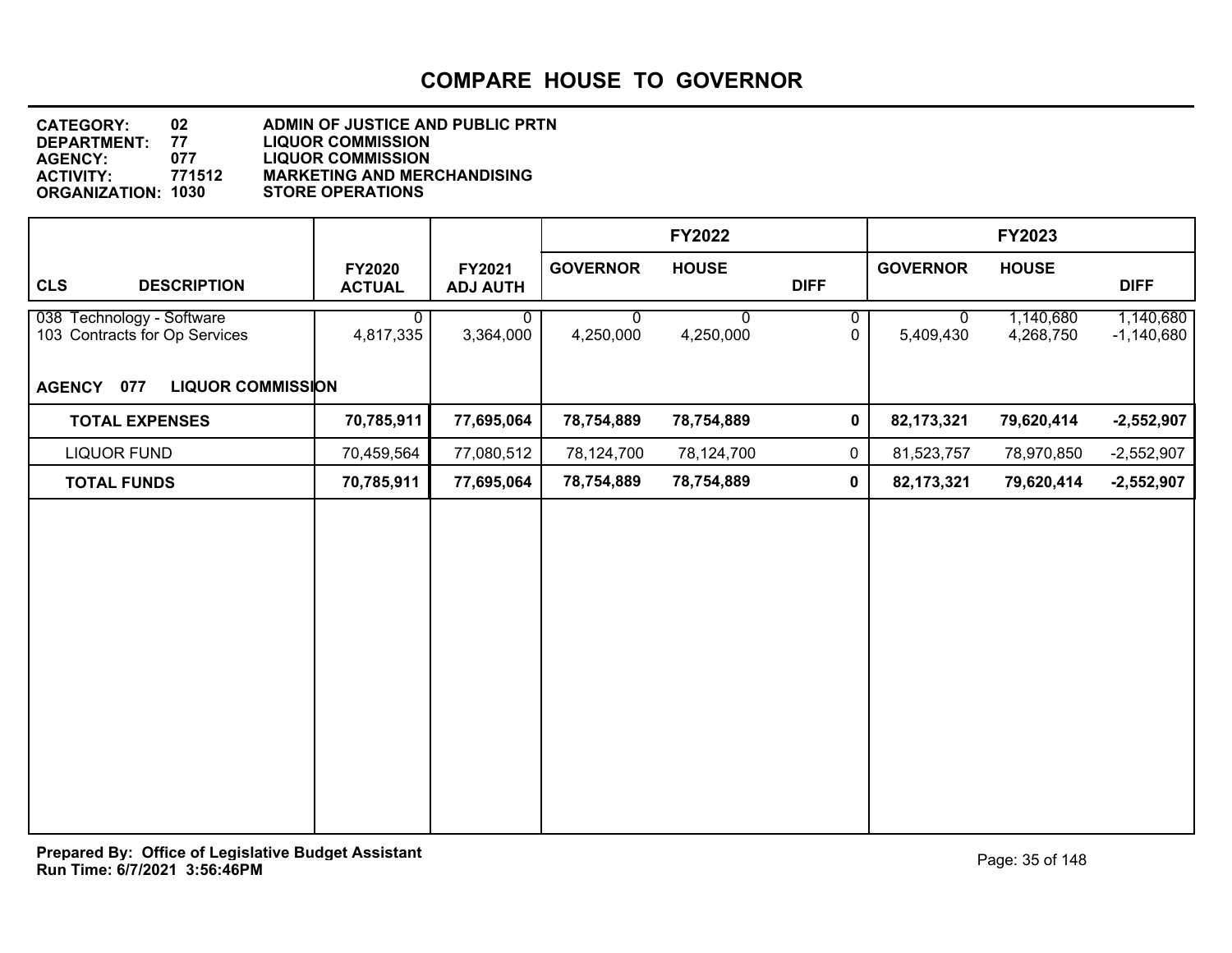| <b>CATEGORY:</b>          | 02     | ADMIN OF JUSTICE AND PUBLIC PRTN  |
|---------------------------|--------|-----------------------------------|
| <b>DEPARTMENT:</b>        | 52     | <b>DEPT OF ENERGY</b>             |
| <b>AGENCY:</b>            | 052    | <b>DEPT OF ENERGY</b>             |
| <b>ACTIVITY:</b>          | 520010 | <b>OFFICE OF THE COMMISSIONER</b> |
| <b>ORGANIZATION: 1887</b> |        | <b>POLICY AND PROGRAMS</b>        |

|                                                                               |                                |                                  |                                       | <b>FY2022</b>                         |                              |                                        | <b>FY2023</b>                         |                              |
|-------------------------------------------------------------------------------|--------------------------------|----------------------------------|---------------------------------------|---------------------------------------|------------------------------|----------------------------------------|---------------------------------------|------------------------------|
| <b>CLS</b><br><b>DESCRIPTION</b>                                              | <b>FY2020</b><br><b>ACTUAL</b> | <b>FY2021</b><br><b>ADJ AUTH</b> | <b>GOVERNOR</b>                       | <b>HOUSE</b>                          | <b>DIFF</b>                  | <b>GOVERNOR</b>                        | <b>HOUSE</b>                          | <b>DIFF</b>                  |
| 010 Personal Services-Perm. Classi<br>027<br>Transfers To Oit<br>060 Benefits | 0<br>2,789<br>84,413           | 2,848<br>98,749                  | 1,339,754<br>3,691<br>806,254         | 1,339,754<br>806,254                  | $-3,691$                     | ,339,193<br>3,240<br>807,110           | 1,421,408<br>858,525                  | 82,215<br>$-3,240$<br>51,415 |
| <b>TOTAL EXPENSES</b>                                                         | 29,231,269                     | 30,501,987                       | 56,752,765                            | 56,749,074                            | $-3,691$                     | 57,416,833                             | 57,547,223                            | 130,390                      |
| <b>ESTIMATED SOURCE OF FUNDS</b><br>FOR POLICY AND PROGRAMS                   |                                |                                  |                                       |                                       |                              |                                        |                                       |                              |
| 000 Federal Funds<br>008 Agency Income<br>009 Agency Income                   | 29,141,320<br>51,816           | 30,392,124<br>63,865             | 33,613,191<br>21,142,000<br>1,862,127 | 33,612,888<br>21,141,343<br>1,859,396 | $-303$<br>$-657$<br>$-2,731$ | 34,237,429<br>21,142,000<br>900,476. ا | 34,237,136<br>21,141,425<br>2,031,734 | $-293$<br>$-575$<br>131,258  |
| <b>TOTAL FUNDS</b>                                                            | 29,231,269                     | 30,501,987                       | 56,752,765                            | 56,749,074                            | $-3,691$                     | 57,416,833                             | 57,547,223                            | 130,390                      |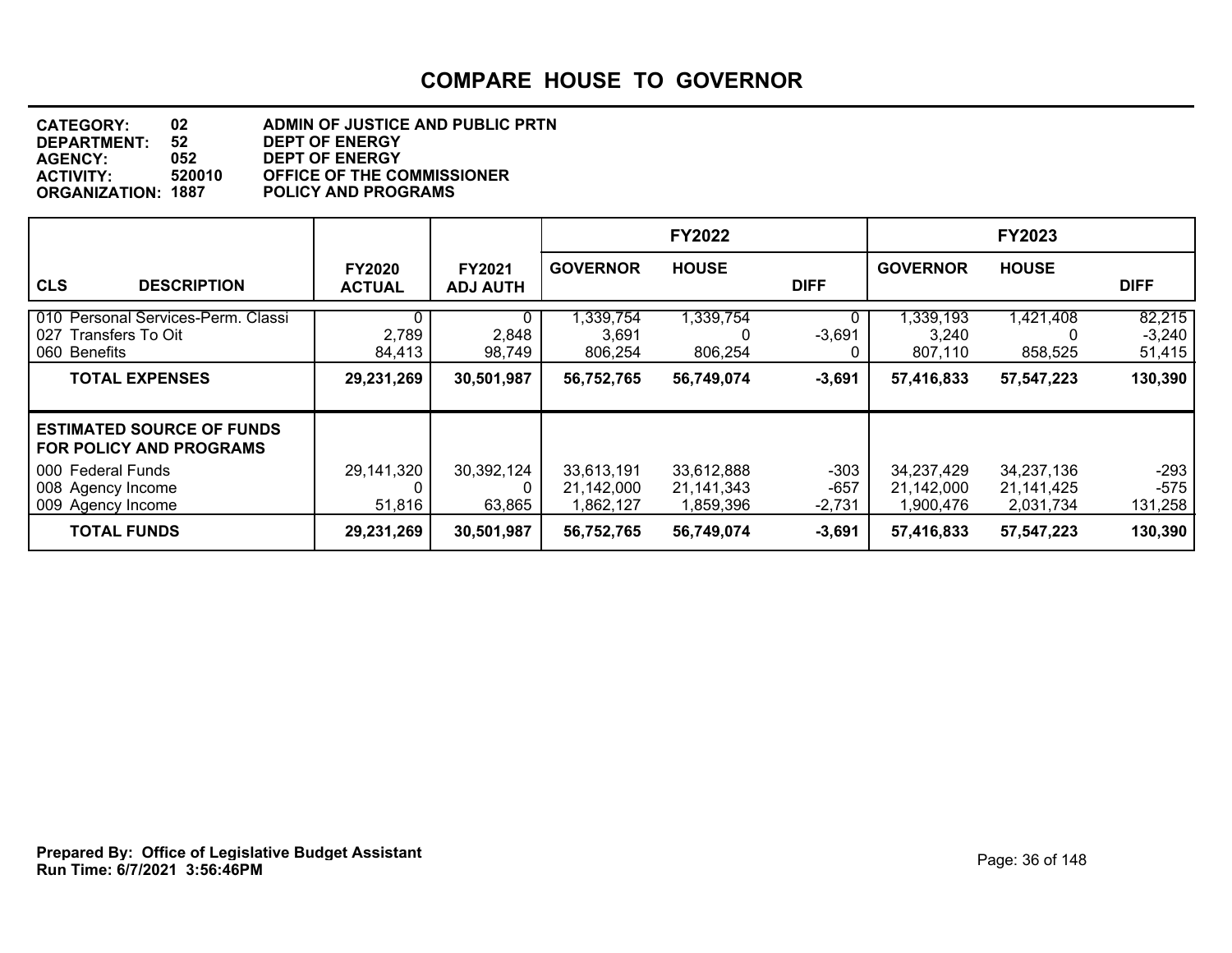| ADMIN OF JUSTICE AND PUBLIC PRTN  |
|-----------------------------------|
| <b>DEPT OF ENERGY</b>             |
| <b>DEPT OF ENERGY</b>             |
| <b>OFFICE OF THE COMMISSIONER</b> |
| <b>ENFORCEMENT</b>                |
|                                   |

|                                                                                                        |                                            |                                            |                                             | <b>FY2022</b>                          |                                           |                                            | <b>FY2023</b>                          |                                           |
|--------------------------------------------------------------------------------------------------------|--------------------------------------------|--------------------------------------------|---------------------------------------------|----------------------------------------|-------------------------------------------|--------------------------------------------|----------------------------------------|-------------------------------------------|
| <b>CLS</b><br><b>DESCRIPTION</b>                                                                       | <b>FY2020</b><br><b>ACTUAL</b>             | <b>FY2021</b><br><b>ADJ AUTH</b>           | <b>GOVERNOR</b>                             | <b>HOUSE</b>                           | <b>DIFF</b>                               | <b>GOVERNOR</b>                            | <b>HOUSE</b>                           | <b>DIFF</b>                               |
| 010 Personal Services-Perm. Classi<br>Transfers To Oit<br>027<br>060 Benefits<br><b>TOTAL EXPENSES</b> | 230,149<br>43,723<br>145,945<br>17,433,282 | 340,778<br>58,106<br>230,870<br>13,890,300 | 1,189,789<br>56,277<br>644,965<br>2,226,888 | 1,216,719<br>0<br>650,938<br>2,203,514 | 26,930<br>$-56,277$<br>5,973<br>$-23,374$ | ,262,991<br>49,296<br>681,853<br>2,323,568 | 1,293,998<br>O<br>688.730<br>2,312,156 | 31,007<br>$-49,296$<br>6,877<br>$-11,412$ |
| <b>ESTIMATED SOURCE OF FUNDS</b><br><b>FOR ENFORCEMENT</b><br>000 Federal Funds<br>009 Agency Income   | 512,110<br>144,221                         | 624,556<br>265,718                         | 579,947<br>1,646,941                        | 540,553<br>1,662,961                   | $-39,394$<br>16,020                       | 589,901<br>1,733,667                       | 555,394<br>1,756,762                   | $-34,507$<br>23,095                       |
| <b>TOTAL FUNDS</b>                                                                                     | 17,433,282                                 | 13,890,300                                 | 2,226,888                                   | 2,203,514                              | $-23,374$                                 | 2,323,568                                  | 2,312,156                              | $-11,412$                                 |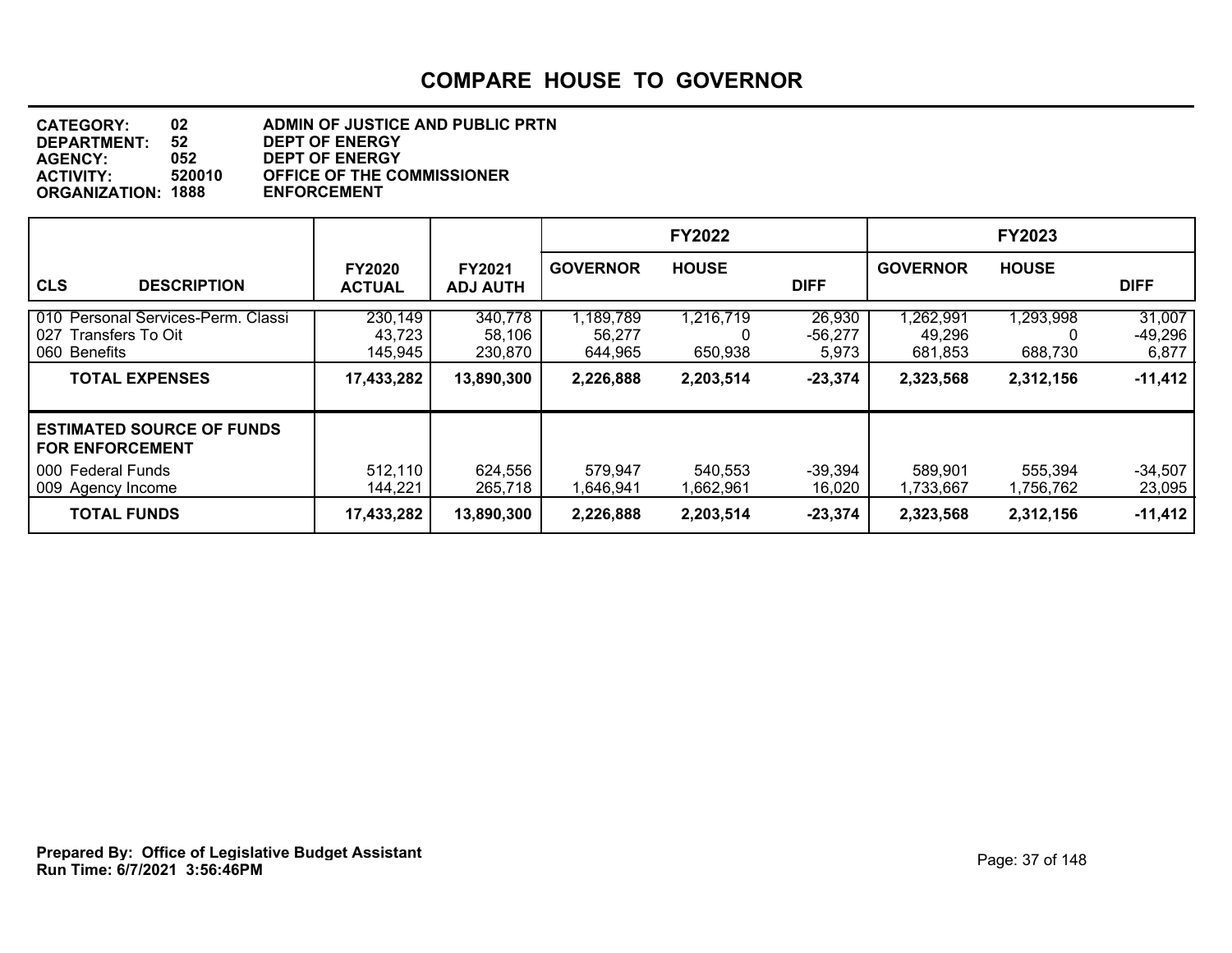| <b>CATEGORY:</b>          | 02     | ADMIN OF JUSTICE AND PUBLIC PRTN  |
|---------------------------|--------|-----------------------------------|
| <b>DEPARTMENT:</b>        | 52     | <b>DEPT OF ENERGY</b>             |
| <b>AGENCY:</b>            | 052    | <b>DEPT OF ENERGY</b>             |
| <b>ACTIVITY:</b>          | 520010 | <b>OFFICE OF THE COMMISSIONER</b> |
| <b>ORGANIZATION: 1889</b> |        | <b>REGULATORY</b>                 |

|                                                           |                                |                                  |                      | <b>FY2022</b>        |                  |                    | <b>FY2023</b>        |                     |
|-----------------------------------------------------------|--------------------------------|----------------------------------|----------------------|----------------------|------------------|--------------------|----------------------|---------------------|
| <b>CLS</b><br><b>DESCRIPTION</b>                          | <b>FY2020</b><br><b>ACTUAL</b> | <b>FY2021</b><br><b>ADJ AUTH</b> | <b>GOVERNOR</b>      | <b>HOUSE</b>         | <b>DIFF</b>      | <b>GOVERNOR</b>    | <b>HOUSE</b>         | <b>DIFF</b>         |
| 010 Personal Services-Perm. Classi<br>060 Benefits        | 0.                             |                                  | 1,104,555<br>658,777 | 1,176,861<br>694,334 | 72,306<br>35,557 | 241,258<br>745,094 | 1,237,299<br>731,593 | $-3,959$<br>-13,501 |
| <b>TOTAL EXPENSES</b>                                     | 0                              | 0                                | 1,897,541            | 2,005,404            | 107,863          | 2,128,441          | 2,110,981            | $-17,460$           |
| <b>ESTIMATED SOURCE OF FUNDS</b><br><b>FOR REGULATORY</b> |                                |                                  |                      |                      |                  |                    |                      |                     |
| 009 Agency Income                                         |                                | 0                                | 1,897,541            | 2,005,404            | 107,863          | 2,128,441          | 2,110,981            | $-17,460$           |
| <b>TOTAL FUNDS</b>                                        | 0                              | 0                                | 1,897,541            | 2,005,404            | 107,863          | 2,128,441          | 2,110,981            | $-17,460$           |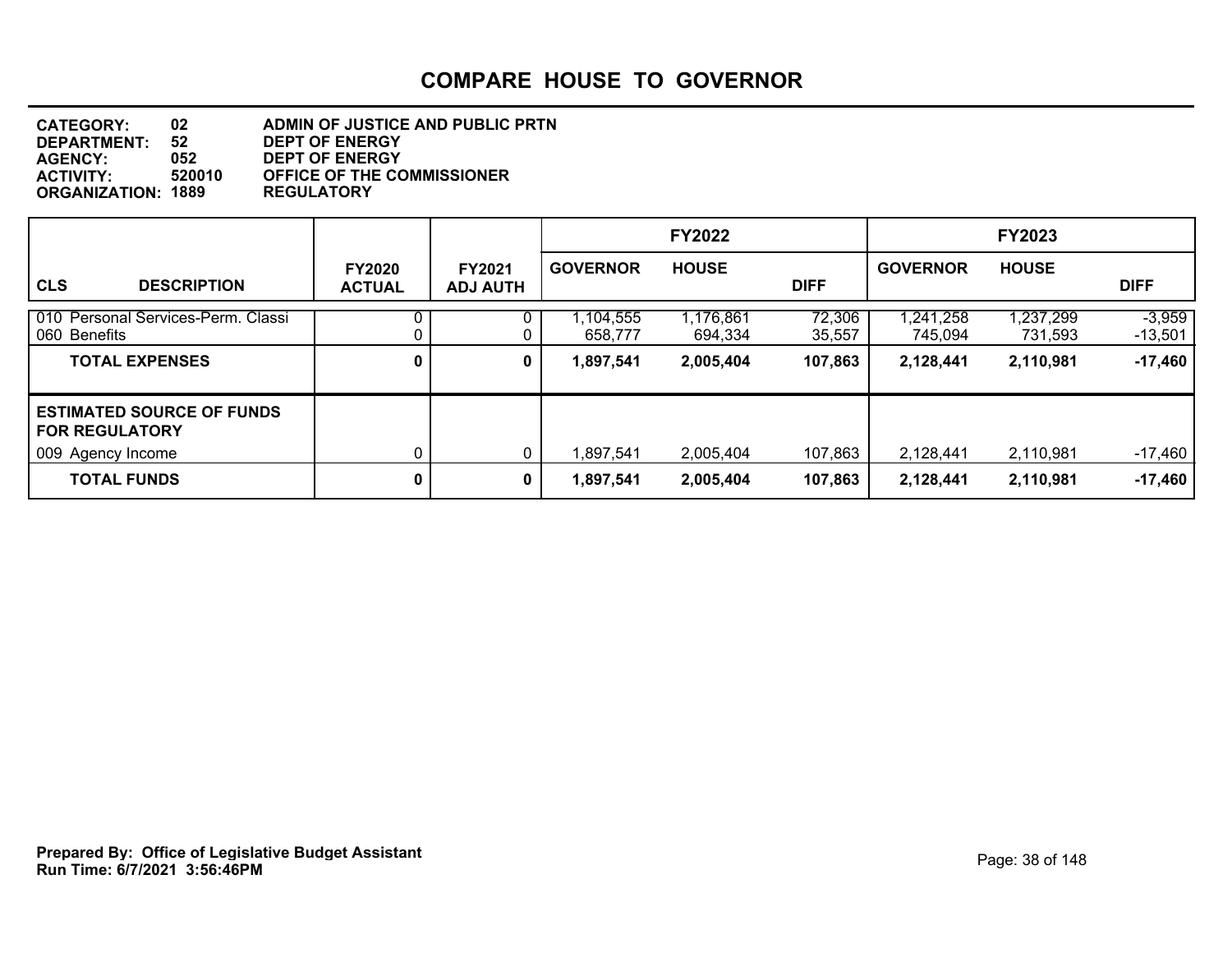| <b>CATEGORY:</b>          | 02     | ADMIN OF JUSTICE AND PUBLIC PRTN  |
|---------------------------|--------|-----------------------------------|
| <b>DEPARTMENT:</b>        | 52     | <b>DEPT OF ENERGY</b>             |
| <b>AGENCY:</b>            | 052    | <b>DEPT OF ENERGY</b>             |
| <b>ACTIVITY:</b>          | 520010 | <b>OFFICE OF THE COMMISSIONER</b> |
| <b>ORGANIZATION: 1890</b> |        | <b>RENEWABLE ENERGY FUND</b>      |

|                                                                      |                                |                                  |                 | <b>FY2022</b> |             |                 | <b>FY2023</b> |             |
|----------------------------------------------------------------------|--------------------------------|----------------------------------|-----------------|---------------|-------------|-----------------|---------------|-------------|
| <b>CLS</b><br><b>DESCRIPTION</b>                                     | <b>FY2020</b><br><b>ACTUAL</b> | <b>FY2021</b><br><b>ADJ AUTH</b> | <b>GOVERNOR</b> | <b>HOUSE</b>  | <b>DIFF</b> | <b>GOVERNOR</b> | <b>HOUSE</b>  | <b>DIFF</b> |
| 027 Transfers To Oit                                                 | 32,638                         | 46,428                           | 28,139          |               | $-28,139$   | 24,648          |               | $-24,648$   |
| <b>TOTAL EXPENSES</b>                                                | 3,494,450                      | 5,001,705                        | 2,408,768       | 2,380,629     | $-28,139$   | 2,425,864       | 2,401,216     | $-24,648$   |
| <b>ESTIMATED SOURCE OF FUNDS</b><br><b>FOR RENEWABLE ENERGY FUND</b> |                                |                                  |                 |               |             |                 |               |             |
| 009 Agency Income                                                    | 3,494,450                      | 5,001,705                        | 2,408,768       | 2,380,629     | $-28,139$   | 2,425,864       | 2,401,216     | $-24,648$   |
| <b>TOTAL FUNDS</b>                                                   | 3,494,450                      | 5,001,705                        | 2,408,768       | 2,380,629     | $-28,139$   | 2,425,864       | 2,401,216     | $-24,648$   |

#### **ACTIVITY 520010 OFFICE OF THE COMMISSIONER**

| <b>TOTAL EXPENSES</b>                                                                                        | 50,159,001               | 49,393,992               | 63.562.695                 | 63.615.354               | 52.659            | 64.600.918               | 64.677.788               | 76,870               |
|--------------------------------------------------------------------------------------------------------------|--------------------------|--------------------------|----------------------------|--------------------------|-------------------|--------------------------|--------------------------|----------------------|
| <b>ESTIMATED SOURCE OF FUNDS</b><br>FOR OFFICE OF THE<br><b>COMMISSIONER</b><br>FEDERAL FUNDS<br>OTHER FUNDS | 29,653,430<br>20,505,571 | 31,016,680<br>18,377,312 | 34, 193, 138<br>29,369,557 | 34,153,441<br>29,461,913 | -39.697<br>92,356 | 34,827,330<br>29,773,588 | 34,792,530<br>29,885,258 | $-34,800$<br>111,670 |
| <b>TOTAL FUNDS</b>                                                                                           | 50,159,001               | 49,393,992               | 63,562,695                 | 63,615,354               | 52,659            | 64,600,918               | 64.677.788               | 76,870               |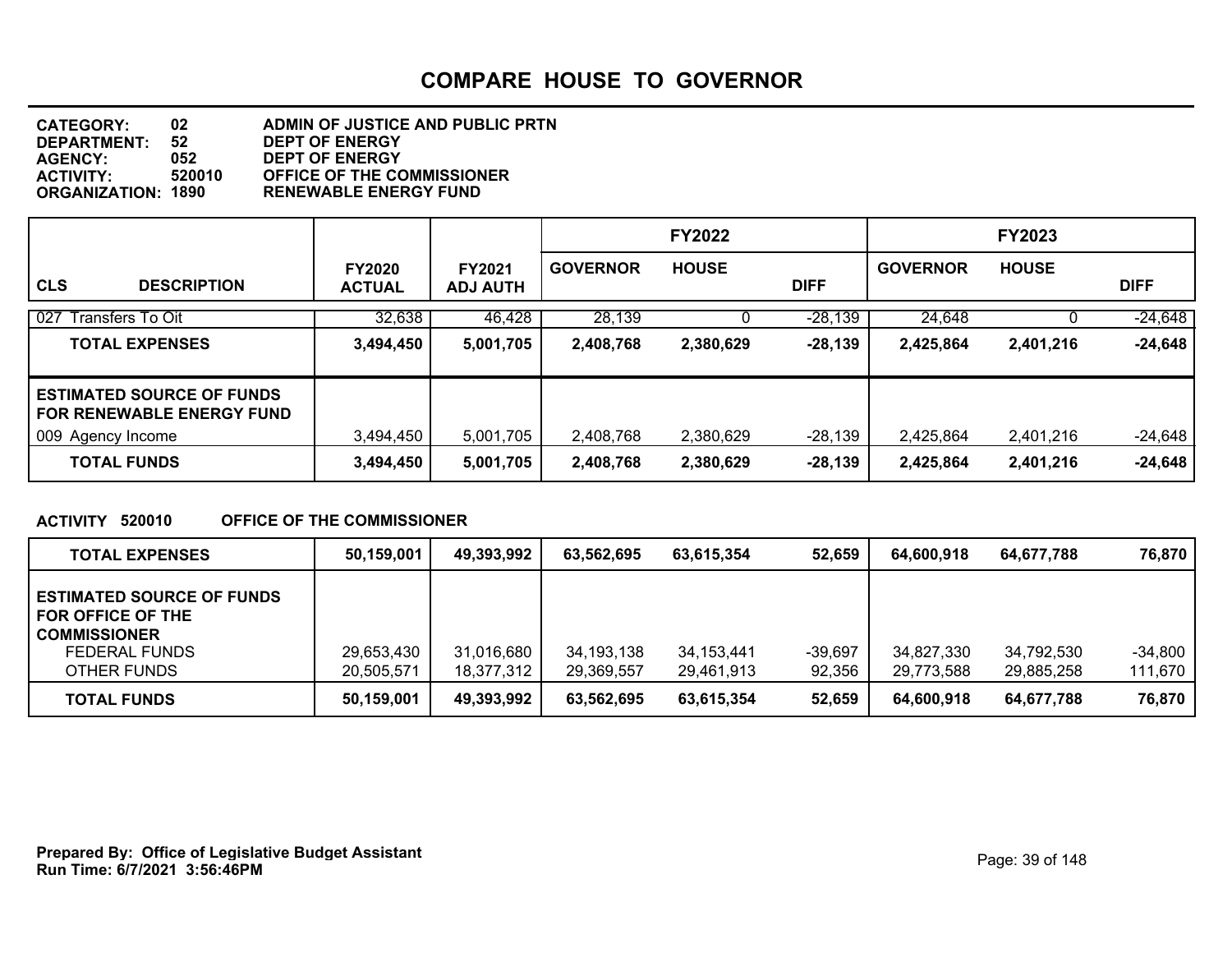| <b>CATEGORY:</b>          | 02     | ADMIN OF JUSTICE AND PUBLIC PRTN |
|---------------------------|--------|----------------------------------|
| DEPARTMENT:               | 52     | <b>DEPT OF ENERGY</b>            |
| <b>AGENCY:</b>            | 052    | <b>DEPT OF ENERGY</b>            |
| <b>ACTIVITY</b>           | 521010 | <b>DIVISION OF SUPPORT</b>       |
| <b>ORGANIZATION: 1891</b> |        | <b>ADMINISTRATIVE SUPPORT</b>    |

|                                                                                    |                                   |                                   |                                 | <b>FY2022</b>                         |                                  |                                     | <b>FY2023</b>                         |                                  |
|------------------------------------------------------------------------------------|-----------------------------------|-----------------------------------|---------------------------------|---------------------------------------|----------------------------------|-------------------------------------|---------------------------------------|----------------------------------|
| <b>CLS</b><br><b>DESCRIPTION</b>                                                   | <b>FY2020</b><br><b>ACTUAL</b>    | <b>FY2021</b><br><b>ADJ AUTH</b>  | <b>GOVERNOR</b>                 | <b>HOUSE</b>                          | <b>DIFF</b>                      | <b>GOVERNOR</b>                     | <b>HOUSE</b>                          | <b>DIFF</b>                      |
| 010 Personal Services-Perm. Classi<br>027 Transfers To Oit<br>060 Benefits         | 4,247,193<br>682,630<br>2,394,138 | 4,607,735<br>972,638<br>2,627,728 | 1,284,893<br>824,686<br>841,606 | 1,257,963<br>969,071<br>835,633       | $-26,930$<br>144,385<br>$-5,973$ | 1,375,487<br>699,276<br>831,452     | 1,344,480<br>825,755<br>824,575       | $-31,007$<br>126,479<br>$-6,877$ |
| <b>TOTAL EXPENSES</b>                                                              | 9,564,347                         | 10,755,316                        | 4,625,611                       | 4,737,093                             | 111,482                          | 4,397,412                           | 4,486,007                             | 88,595                           |
| <b>ESTIMATED SOURCE OF FUNDS</b><br><b>FOR ADMINISTRATIVE SUPPORT</b>              |                                   |                                   |                                 |                                       |                                  |                                     |                                       |                                  |
| 000 Federal Funds<br>008 Agency Income<br>009 Agency Income<br><b>General Fund</b> | 182,865<br>8,368,544<br>400,283   | 213,788<br>9,336,817<br>401,738   | 187,362<br>4,215,932<br>66,764  | 227,059<br>657<br>4,277,680<br>76,144 | 39,697<br>657<br>61,748<br>9,380 | 205,276<br>0<br>3,967,238<br>69,609 | 240,076<br>575<br>4,012,242<br>77,825 | 34,800<br>575<br>45,004<br>8,216 |
| <b>TOTAL FUNDS</b>                                                                 | 9,564,347                         | 10,755,316                        | 4,625,611                       | 4,737,093                             | 111,482                          | 4,397,412                           | 4,486,007                             | 88,595                           |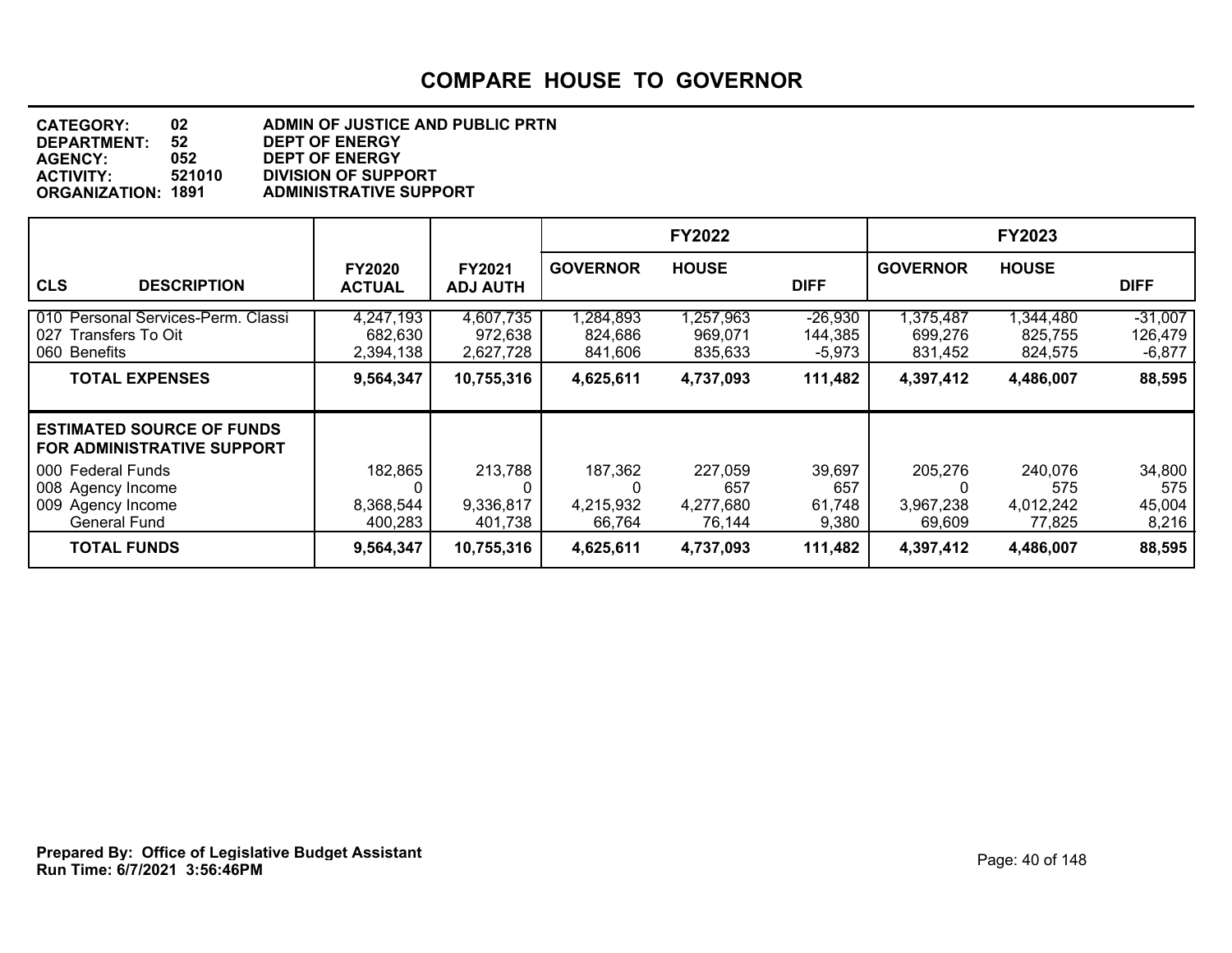| <b>CATEGORY:</b>          | 02     | ADMIN OF JUSTICE AND PUBLIC PRTN |
|---------------------------|--------|----------------------------------|
| DEPARTMENT:               | 52     | <b>DEPT OF ENERGY</b>            |
| <b>AGENCY:</b>            | 052    | <b>DEPT OF ENERGY</b>            |
| <b>ACTIVITY:</b>          | 521010 | <b>DIVISION OF SUPPORT</b>       |
| <b>ORGANIZATION: 1891</b> |        | <b>ADMINISTRATIVE SUPPORT</b>    |

|            |                    |                           |                                       |                 | <b>FY2022</b> |             |                 | FY2023       |             |
|------------|--------------------|---------------------------|---------------------------------------|-----------------|---------------|-------------|-----------------|--------------|-------------|
| <b>CLS</b> | <b>DESCRIPTION</b> | $-Y2020$<br><b>ACTUAL</b> | FY2021<br><b>HTUA U</b><br><b>ADJ</b> | <b>GOVERNOR</b> | <b>HOUSE</b>  | <b>DIFF</b> | <b>GOVERNOR</b> | <b>HOUSE</b> | <b>DIFF</b> |

#### **AGENCY 052 DEPT OF ENERGY**

| <b>TOTAL EXPENSES</b>                                         | 59,723,348 | 60,149,308 | 68,188,306 | 68,352,447 | 164,141 | 68,998,330 | 69,163,795 | 165,465 |
|---------------------------------------------------------------|------------|------------|------------|------------|---------|------------|------------|---------|
| <b>ESTIMATED SOURCE OF FUNDS</b><br><b>FOR DEPT OF ENERGY</b> |            |            |            |            |         |            |            |         |
| <b>GENERAL FUND</b>                                           | 400,283    | 401,738    | 66.764     | 76,144     | 9,380   | 69.609     | 77.825     | 8,216   |
| OTHER FUNDS                                                   | 29.486.770 | 28,517,102 | 33,741,042 | 33,895,803 | 154,761 | 33,896,115 | 34.053.364 | 157,249 |
| <b>TOTAL FUNDS</b>                                            | 59,723,348 | 60,149,308 | 68,188,306 | 68,352,447 | 164,141 | 68,998,330 | 69,163,795 | 165,465 |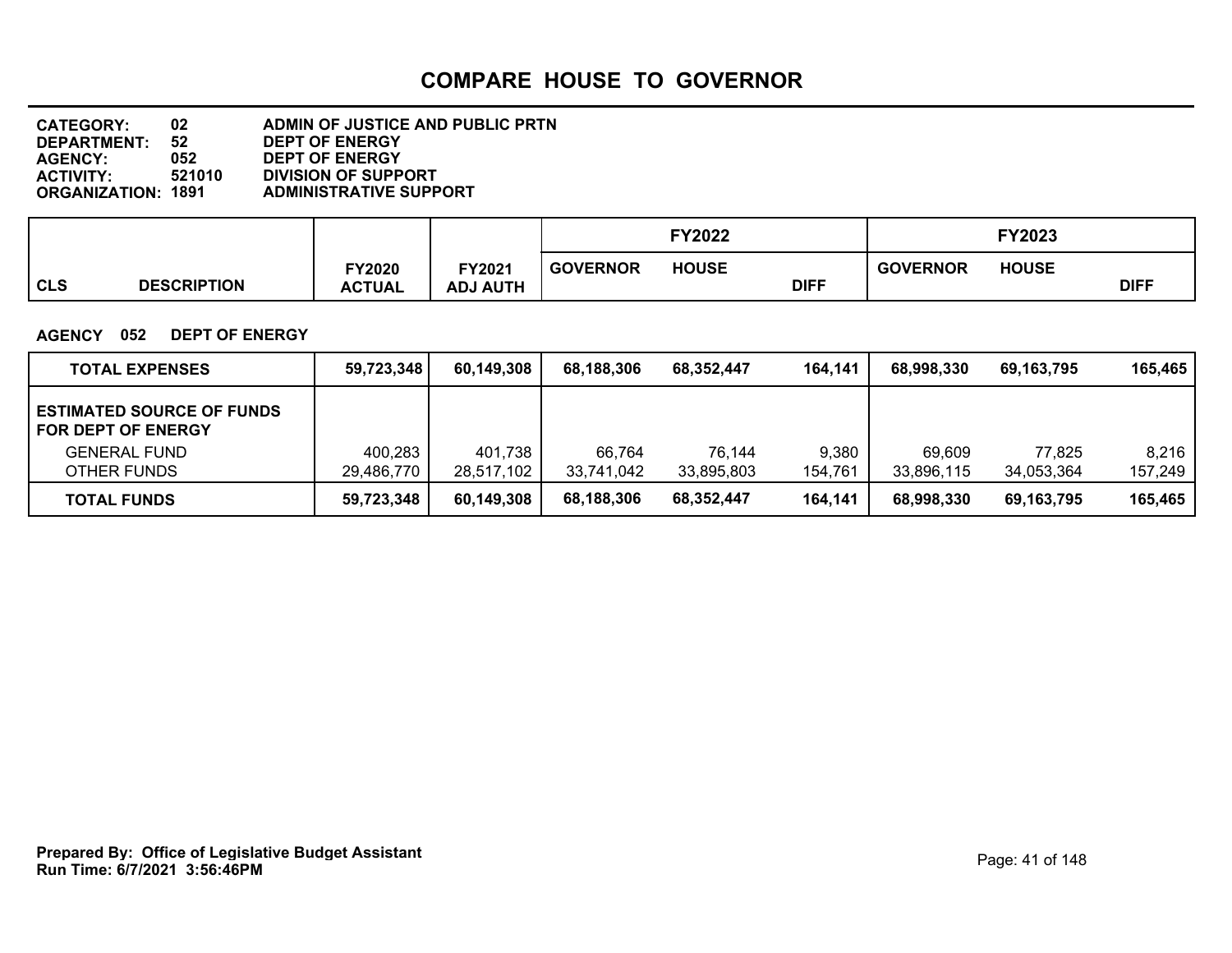| <b>CATEGORY:</b>          | 02     | ADMIN OF JUSTICE AND PUBLIC PRTN |
|---------------------------|--------|----------------------------------|
| <b>DEPARTMENT:</b>        | 52     | <b>DEPT OF ENERGY</b>            |
| <b>AGENCY:</b>            | 053    | <b>CONSUMER ADVOCATE</b>         |
| <b>ACTIVITY:</b>          | 530010 | <b>CONSUMER ADVOCATE</b>         |
| <b>ORGANIZATION: 1894</b> |        | <b>CONSUMER ADVOCATE</b>         |
|                           |        |                                  |

|                                                                  |                                |                                  |                 | <b>FY2022</b> |             |                 | <b>FY2023</b> |             |
|------------------------------------------------------------------|--------------------------------|----------------------------------|-----------------|---------------|-------------|-----------------|---------------|-------------|
| <b>CLS</b><br><b>DESCRIPTION</b>                                 | <b>FY2020</b><br><b>ACTUAL</b> | <b>FY2021</b><br><b>ADJ AUTH</b> | <b>GOVERNOR</b> | <b>HOUSE</b>  | <b>DIFF</b> | <b>GOVERNOR</b> | <b>HOUSE</b>  | <b>DIFF</b> |
| 027<br>Transfers To Oit                                          | 34,000                         | 47,863                           | 46,898          |               | $-46,898$   | 41.079          |               | $-41,079$   |
| <b>TOTAL EXPENSES</b>                                            | 885,125                        | 884,453                          | 896,843         | 849,945       | $-46,898$   | 919,063         | 877,984       | -41,079     |
| <b>ESTIMATED SOURCE OF FUNDS</b><br><b>FOR CONSUMER ADVOCATE</b> |                                |                                  |                 |               |             |                 |               |             |
| 009 Agency Income                                                | 885,125                        | 884,453                          | 896,843         | 849,945       | -46,898     | 919,063         | 877,984       | $-41,079$   |
| <b>TOTAL FUNDS</b>                                               | 885,125                        | 884,453                          | 896,843         | 849,945       | $-46,898$   | 919,063         | 877,984       | -41,079     |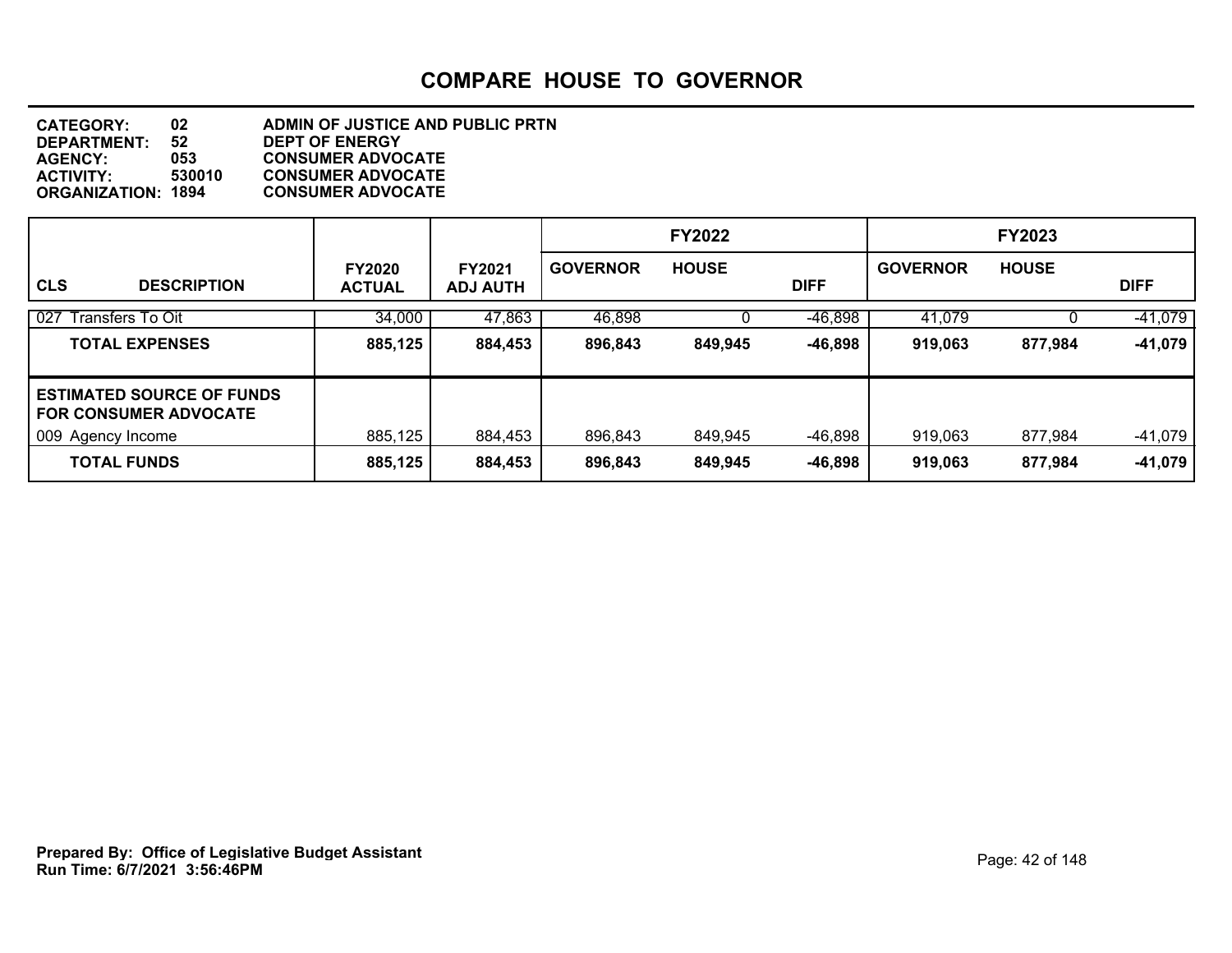#### **DEPARTMENT: 52 DEPT OF ENERGY CATEGORY: 02 ADMIN OF JUSTICE AND PUBLIC PRTN AGENCY: 054 SITE EVALUATION COMMITTEE ACTIVITY: 540010 SITE EVALUATION COMMITTEE SITE EVALUATION COMMITTEE**

|                                                                                                                       |                                        |                                       |                                      | <b>FY2022</b>     |                                                  |                                      | <b>FY2023</b>     |                                                |
|-----------------------------------------------------------------------------------------------------------------------|----------------------------------------|---------------------------------------|--------------------------------------|-------------------|--------------------------------------------------|--------------------------------------|-------------------|------------------------------------------------|
| <b>CLS</b><br><b>DESCRIPTION</b>                                                                                      | <b>FY2020</b><br><b>ACTUAL</b>         | <b>FY2021</b><br><b>ADJ AUTH</b>      | <b>GOVERNOR</b>                      | <b>HOUSE</b>      | <b>DIFF</b>                                      | <b>GOVERNOR</b>                      | <b>HOUSE</b>      | <b>DIFF</b>                                    |
| Personal Services-Unclassified<br>011<br>027<br>Transfers To Oit<br>060 Benefits<br><b>TOTAL EXPENSES</b>             | 109,049<br>13,845<br>39,318<br>254,521 | 109,049<br>8,679<br>42,046<br>286,035 | 77,609<br>9,380<br>36.734<br>285,727 | 162,005           | $-77,609$<br>$-9,380$<br>$-36,733$<br>$-123,722$ | 85,489<br>8,216<br>39.519<br>291,805 | 158,581           | $-85,489$<br>-8,216<br>$-39,519$<br>$-133,224$ |
| <b>ESTIMATED SOURCE OF FUNDS</b><br><b>FOR SITE EVALUATION COMMITTEE</b><br><b>General Fund</b><br><b>TOTAL FUNDS</b> | 254,521<br>254,521                     | 286,035<br>286,035                    | 134,997<br>285,727                   | 11,275<br>162,005 | $-123,722$<br>$-123,722$                         | 144,640<br>291,805                   | 11.416<br>158,581 | $-133,224$<br>$-133,224$                       |

|  | In the event the expenditures in either fiscal year<br>in this accounting unit are greater than<br>application fees and other filing fees (RSA<br>162-H:8-a) held in the Site Evaluation<br>Committee Fund (RSA 162-H:21), the Chairman<br>of the Site Evaluation Committee may request,<br>with prior approval of the Fiscal Committee, that<br>the Governor and Council authorize additional<br>funding from General Funds not otherwise<br>appropriated. |  |
|--|-------------------------------------------------------------------------------------------------------------------------------------------------------------------------------------------------------------------------------------------------------------------------------------------------------------------------------------------------------------------------------------------------------------------------------------------------------------|--|
|  |                                                                                                                                                                                                                                                                                                                                                                                                                                                             |  |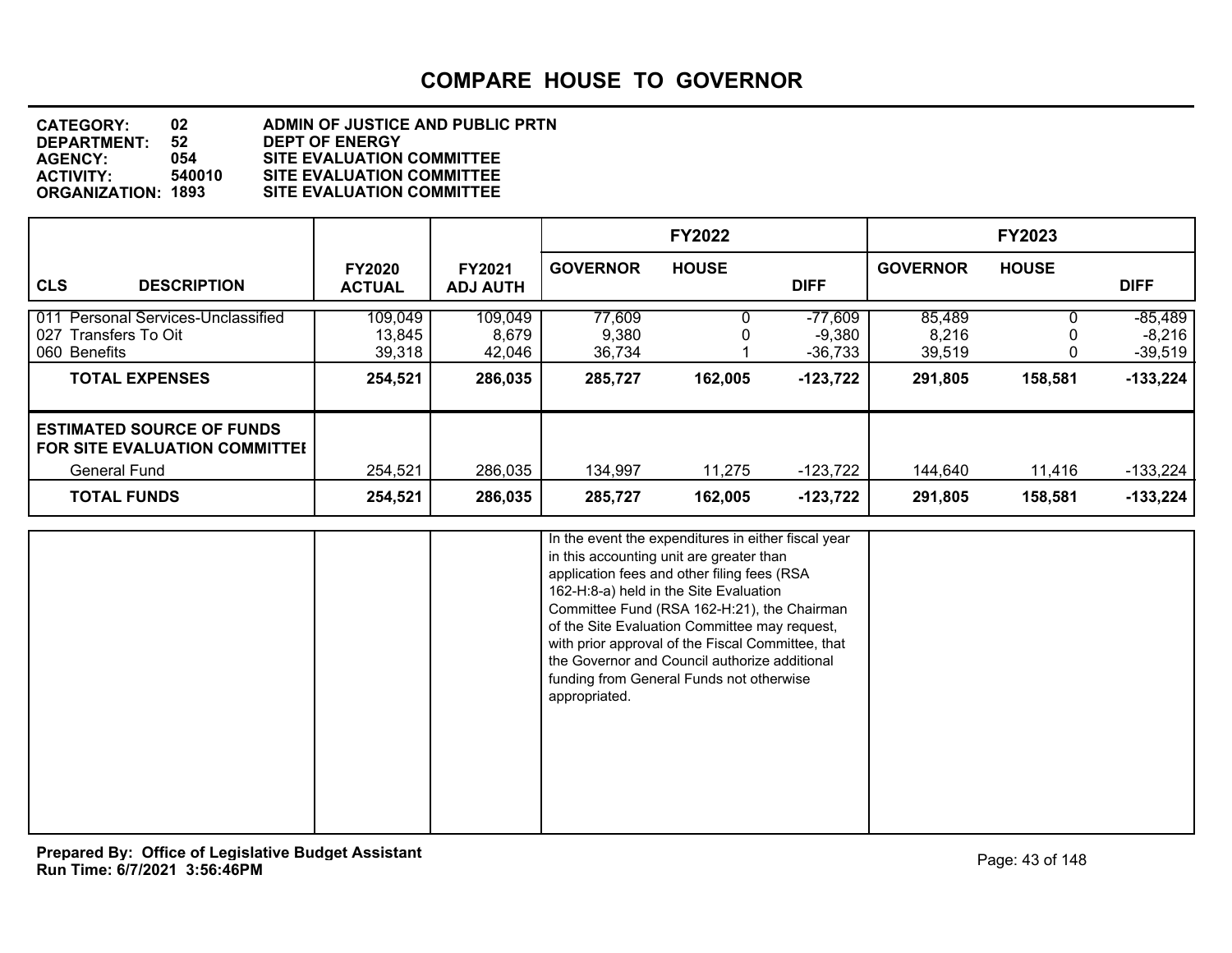#### **DEPARTMENT: 52 DEPT OF ENERGY CATEGORY: 02 ADMIN OF JUSTICE AND PUBLIC PRTN AGENCY: 054 SITE EVALUATION COMMITTEE ACTIVITY: 540010 SITE EVALUATION COMMITTEE SITE EVALUATION COMMITTEE**

|            |                    |                         |                                  |                 | <b>FY2022</b> |             |                 | FY2023       |             |
|------------|--------------------|-------------------------|----------------------------------|-----------------|---------------|-------------|-----------------|--------------|-------------|
| <b>CLS</b> | <b>DESCRIPTION</b> | FY2020<br><b>ACTUAL</b> | <b>FY2021</b><br><b>ADJ AUTH</b> | <b>GOVERNOR</b> | <b>HOUSE</b>  | <b>DIFF</b> | <b>GOVERNOR</b> | <b>HOUSE</b> | <b>DIFF</b> |

#### **DEPARTMENT 00052 DEPT OF ENERGY**

| <b>TOTAL EXPENSES</b>                                         | 61,207,546            | 61,576,639            | 71,310,233            | 71,303,754           | -6.479              | 72.264.365            | 72.255.527           | $-8,838$            |
|---------------------------------------------------------------|-----------------------|-----------------------|-----------------------|----------------------|---------------------|-----------------------|----------------------|---------------------|
| <b>ESTIMATED SOURCE OF FUNDS</b><br><b>FOR DEPT OF ENERGY</b> |                       |                       |                       |                      |                     |                       |                      |                     |
| <b>GENERAL FUND</b><br>OTHER FUNDS                            | 654,804<br>30,371,895 | 687,773<br>29,401,555 | 201.761<br>36.727.972 | 87,419<br>36,835,835 | -114,342<br>107,863 | 214.249<br>37,017,510 | 89.241<br>37,133,680 | -125.008<br>116,170 |
| <b>TOTAL FUNDS</b>                                            | 61,207,546            | 61,576,639            | 71,310,233            | 71,303,754           | $-6,479$            | 72,264,365            | 72,255,527           | $-8,838$            |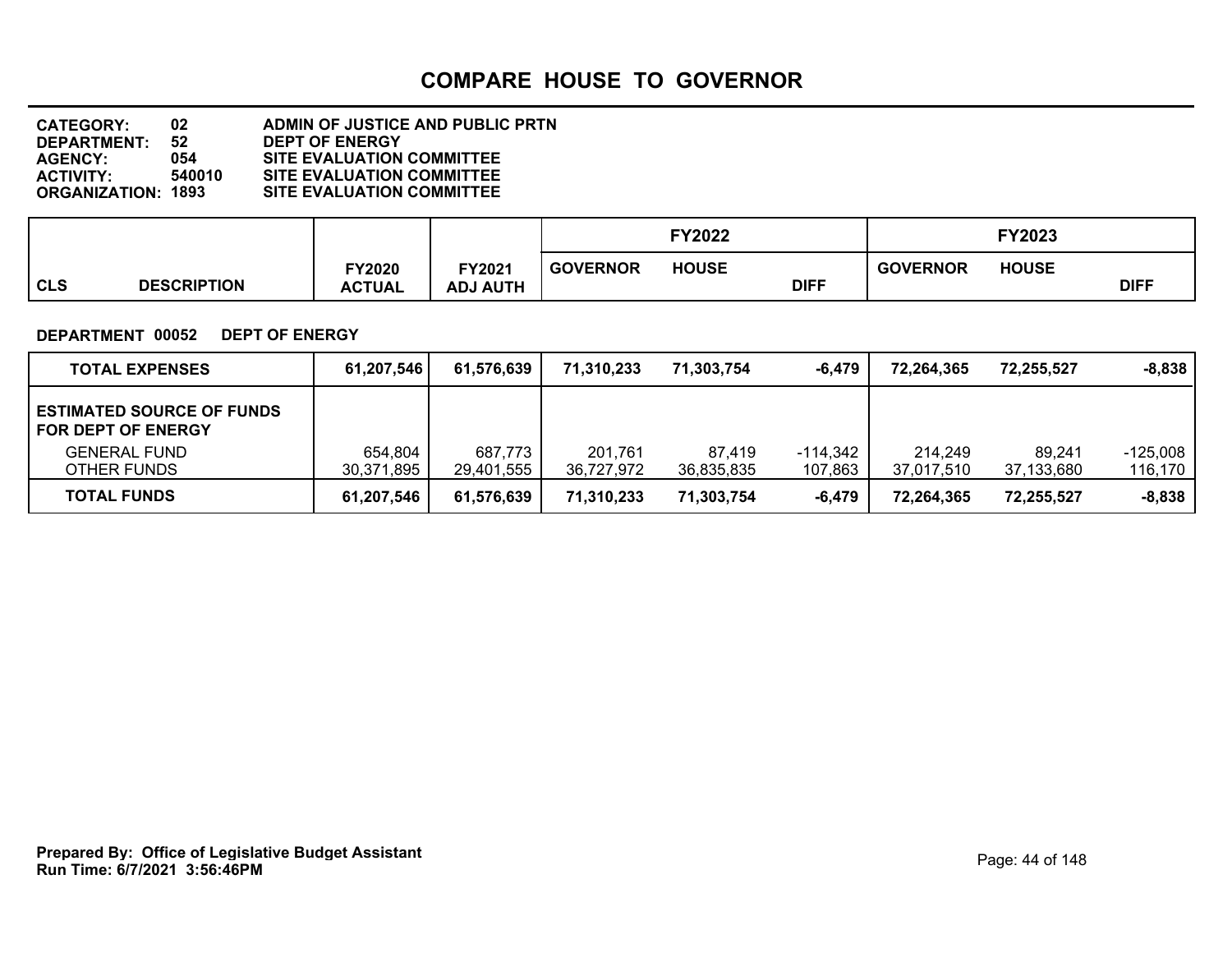| <b>CATEGORY:</b>          | 02     | <b>ADMIN OF JUSTICE AND PUBLIC PRTN</b> |
|---------------------------|--------|-----------------------------------------|
| <b>DEPARTMENT:</b>        | 23     | <b>SAFETY DEPT</b>                      |
| <b>AGENCY:</b>            | 023    | <b>SAFETY DEPT</b>                      |
| <b>ACTIVITY:</b>          | 231010 | <b>OFFICE OF COMMISSIONER</b>           |
| <b>ORGANIZATION: 5125</b> |        | <b>HEARINGS-HSA GRANTS</b>              |

|                                                                                                                |                                |                           |                           | <b>FY2022</b>          |                       |                           | FY2023                 |                       |
|----------------------------------------------------------------------------------------------------------------|--------------------------------|---------------------------|---------------------------|------------------------|-----------------------|---------------------------|------------------------|-----------------------|
| <b>CLS</b><br><b>DESCRIPTION</b>                                                                               | <b>FY2020</b><br><b>ACTUAL</b> | FY2021<br><b>ADJ AUTH</b> | <b>GOVERNOR</b>           | <b>HOUSE</b>           | <b>DIFF</b>           | <b>GOVERNOR</b>           | <b>HOUSE</b>           | <b>DIFF</b>           |
| <b>ESTIMATED SOURCE OF FUNDS</b><br>FOR HEARINGS-HSA GRANTS<br>004 Intra-Agency Transfers<br>009 Agency Income | $\mathbf 0$<br>180,105         | $\mathbf 0$<br>337,524    | $\overline{0}$<br>331,221 | 331,221<br>$\mathbf 0$ | 331,221<br>$-331,221$ | $\overline{0}$<br>347,230 | 347,230<br>$\mathbf 0$ | 347,230<br>$-347,230$ |
|                                                                                                                |                                |                           |                           |                        |                       |                           |                        |                       |
|                                                                                                                |                                |                           |                           |                        |                       |                           |                        |                       |
|                                                                                                                |                                |                           |                           |                        |                       |                           |                        |                       |
|                                                                                                                |                                |                           |                           |                        |                       |                           |                        |                       |
|                                                                                                                |                                |                           |                           |                        |                       |                           |                        |                       |
|                                                                                                                |                                |                           |                           |                        |                       |                           |                        |                       |
|                                                                                                                |                                |                           |                           |                        |                       |                           |                        |                       |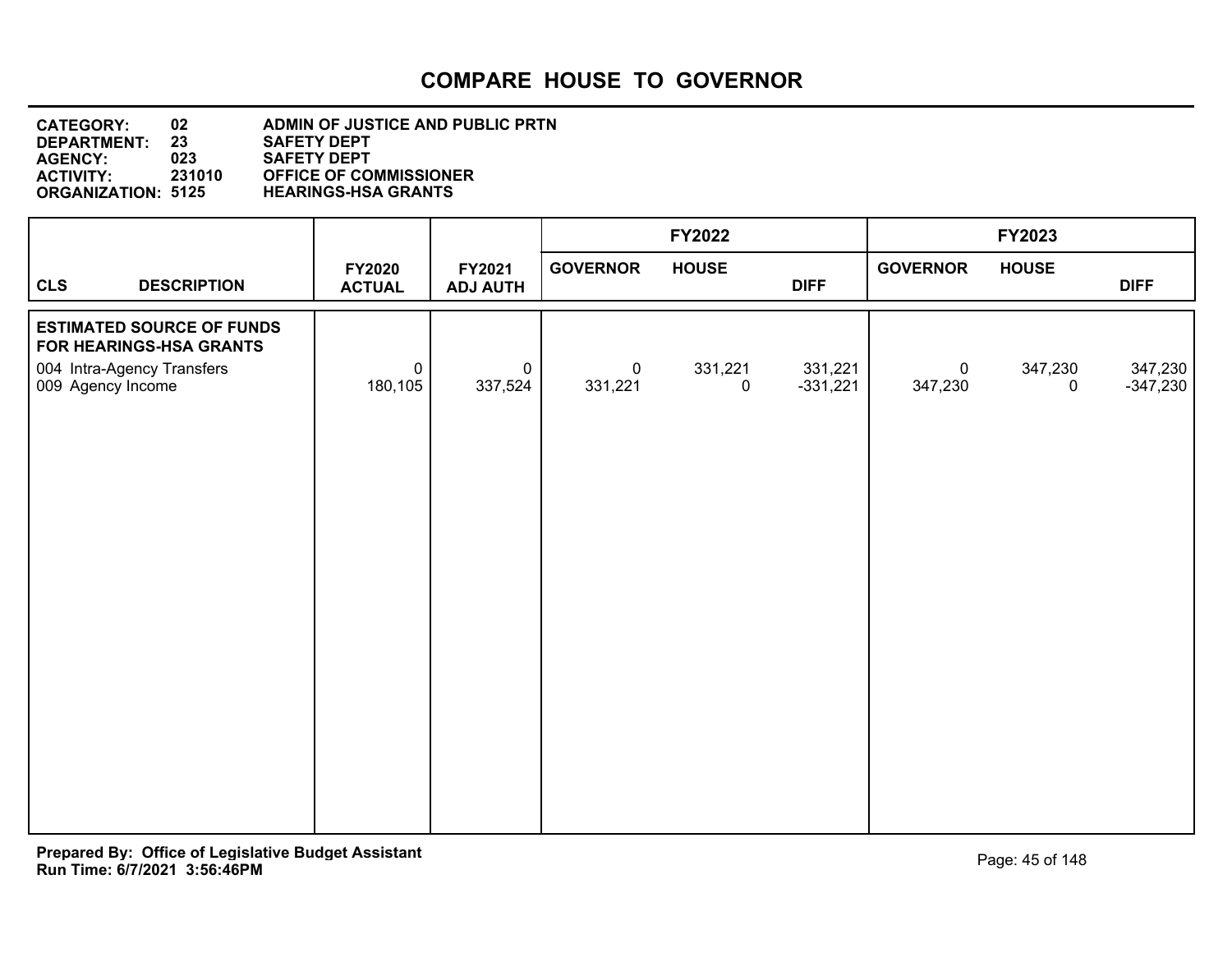#### **DEPARTMENT: 23 SAFETY DEPT CATEGORY: 02 ADMIN OF JUSTICE AND PUBLIC PRTN AGENCY: 023 SAFETY DEPT ACTIVITY: 233010 DIVISION OF MOTOR VEHICLES ORGANIZATION: 3765 FATAL ACCIDENT REPORTING SYSTM**

| <b>GOVERNOR</b><br><b>GOVERNOR</b><br><b>HOUSE</b><br><b>HOUSE</b><br><b>FY2020</b><br>FY2021<br><b>CLS</b><br><b>DESCRIPTION</b><br><b>DIFF</b><br><b>DIFF</b><br><b>ACTUAL</b><br><b>ADJ AUTH</b><br><b>ESTIMATED SOURCE OF FUNDS</b><br>FOR FATAL ACCIDENT REPORTING<br><b>SYSTM</b><br>004 Intra-Agency Transfers<br>66,408<br>66,408<br>70,130<br>$\mathbf 0$<br>$\pmb{0}$<br>$\overline{0}$<br>$\mathbf 0$<br>56,420<br>42,067<br>$-66,408$<br>009 Agency Income<br>66,408<br>70,130<br>0<br>$\mathbf 0$ |  | FY2022 | FY2023              |
|----------------------------------------------------------------------------------------------------------------------------------------------------------------------------------------------------------------------------------------------------------------------------------------------------------------------------------------------------------------------------------------------------------------------------------------------------------------------------------------------------------------|--|--------|---------------------|
|                                                                                                                                                                                                                                                                                                                                                                                                                                                                                                                |  |        |                     |
|                                                                                                                                                                                                                                                                                                                                                                                                                                                                                                                |  |        | 70,130<br>$-70,130$ |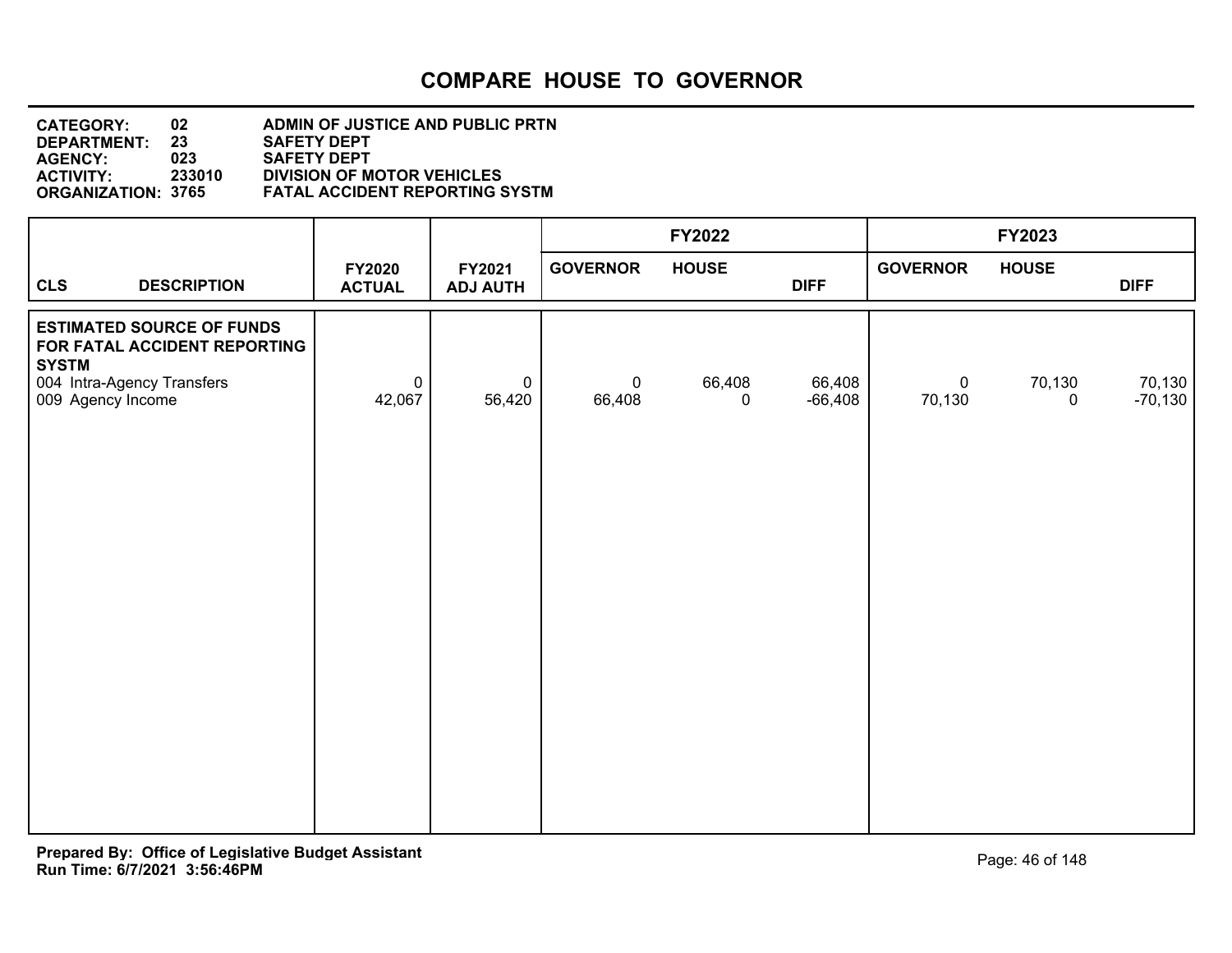#### **DEPARTMENT: 23 SAFETY DEPT CATEGORY: 02 ADMIN OF JUSTICE AND PUBLIC PRTN AGENCY: 023 SAFETY DEPT ACTIVITY: 233010 DIVISION OF MOTOR VEHICLES MOTORCYCLE SAFETY GRANT**

|                                                                 |                                |                           |                           | FY2022                 |                       |                        | FY2023                 |                       |
|-----------------------------------------------------------------|--------------------------------|---------------------------|---------------------------|------------------------|-----------------------|------------------------|------------------------|-----------------------|
| <b>CLS</b><br><b>DESCRIPTION</b>                                | <b>FY2020</b><br><b>ACTUAL</b> | FY2021<br><b>ADJ AUTH</b> | <b>GOVERNOR</b>           | <b>HOUSE</b>           | <b>DIFF</b>           | <b>GOVERNOR</b>        | <b>HOUSE</b>           | <b>DIFF</b>           |
| <b>ESTIMATED SOURCE OF FUNDS</b><br>FOR MOTORCYCLE SAFETY GRANT |                                |                           |                           |                        |                       |                        |                        |                       |
| 004 Intra-Agency Transfers<br>009 Agency Income                 | $\pmb{0}$<br>55,061            | $\mathbf 0$<br>155,040    | $\overline{0}$<br>154,665 | 154,665<br>$\mathbf 0$ | 154,665<br>$-154,665$ | $\mathbf 0$<br>154,665 | 154,665<br>$\mathbf 0$ | 154,665<br>$-154,665$ |
|                                                                 |                                |                           |                           |                        |                       |                        |                        |                       |
|                                                                 |                                |                           |                           |                        |                       |                        |                        |                       |
|                                                                 |                                |                           |                           |                        |                       |                        |                        |                       |
|                                                                 |                                |                           |                           |                        |                       |                        |                        |                       |
|                                                                 |                                |                           |                           |                        |                       |                        |                        |                       |
|                                                                 |                                |                           |                           |                        |                       |                        |                        |                       |
|                                                                 |                                |                           |                           |                        |                       |                        |                        |                       |
|                                                                 |                                |                           |                           |                        |                       |                        |                        |                       |
|                                                                 |                                |                           |                           |                        |                       |                        |                        |                       |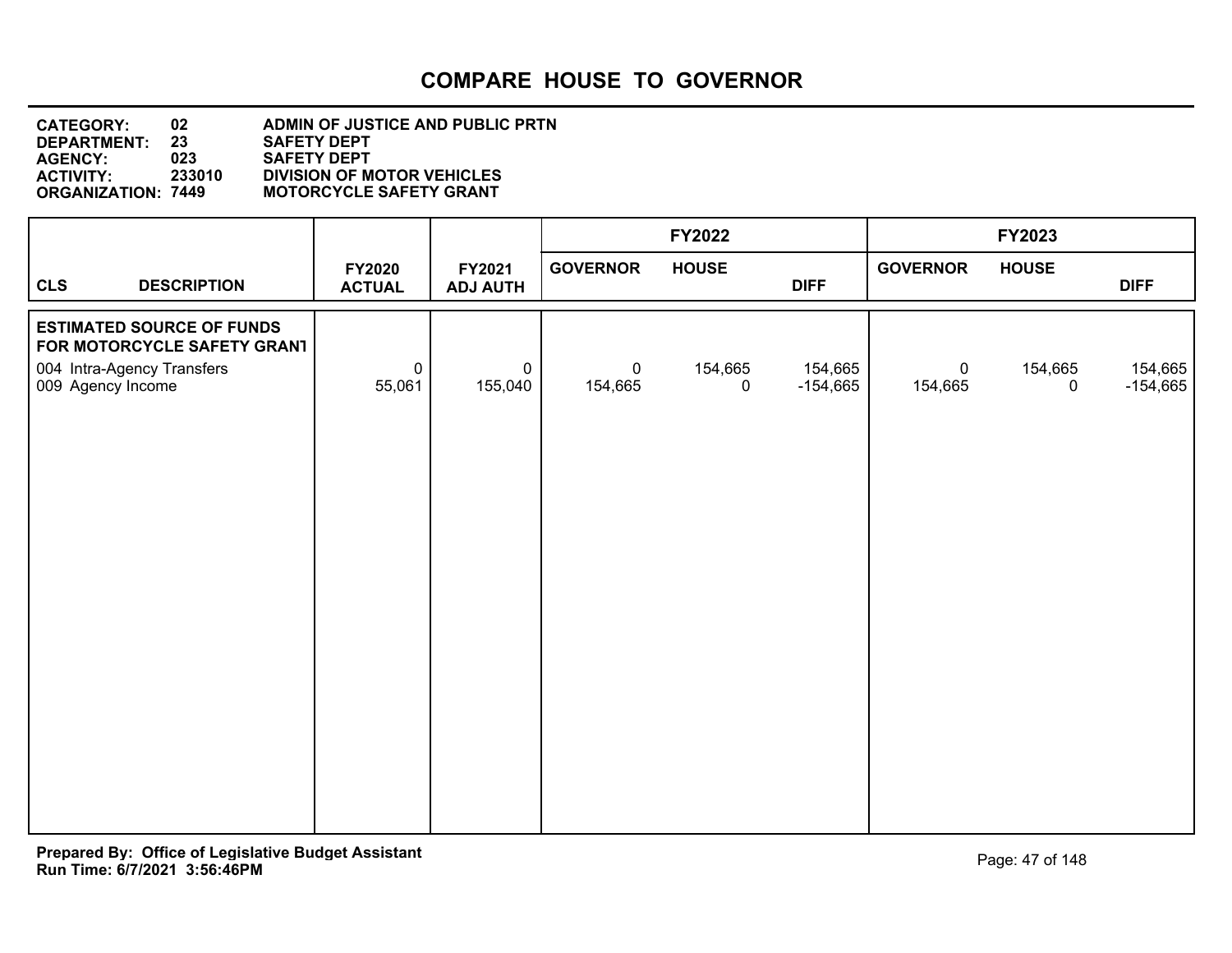| <b>CATEGORY:</b>          | 02     | ADMIN OF JUSTICE AND PUBLIC PRTN  |
|---------------------------|--------|-----------------------------------|
| <b>DEPARTMENT:</b>        | 23     | <b>SAFETY DEPT</b>                |
| <b>AGENCY:</b>            | 023    | <b>SAFETY DEPT</b>                |
| <b>ACTIVITY:</b>          | 233010 | <b>DIVISION OF MOTOR VEHICLES</b> |
| <b>ORGANIZATION: 7467</b> |        | <b>DMV CRASH DATA</b>             |

|                                                          |                                |                                  |                 | <b>FY2022</b> |                     |                 | <b>FY2023</b> |                     |
|----------------------------------------------------------|--------------------------------|----------------------------------|-----------------|---------------|---------------------|-----------------|---------------|---------------------|
| <b>CLS</b><br><b>DESCRIPTION</b>                         | <b>FY2020</b><br><b>ACTUAL</b> | <b>FY2021</b><br><b>ADJ AUTH</b> | <b>GOVERNOR</b> | <b>HOUSE</b>  | <b>DIFF</b>         | <b>GOVERNOR</b> | <b>HOUSE</b>  | <b>DIFF</b>         |
| <b>ESTIMATED SOURCE OF FUNDS</b><br>  FOR DMV CRASH DATA |                                |                                  |                 |               |                     |                 |               |                     |
| 004 Intra-Agency Transfers<br>009 Agency Income          | 62,969                         | 63,386                           | 63,221          | 63,221        | 63,221<br>$-63,221$ | 63,221          | 63,221        | 63,221<br>$-63,221$ |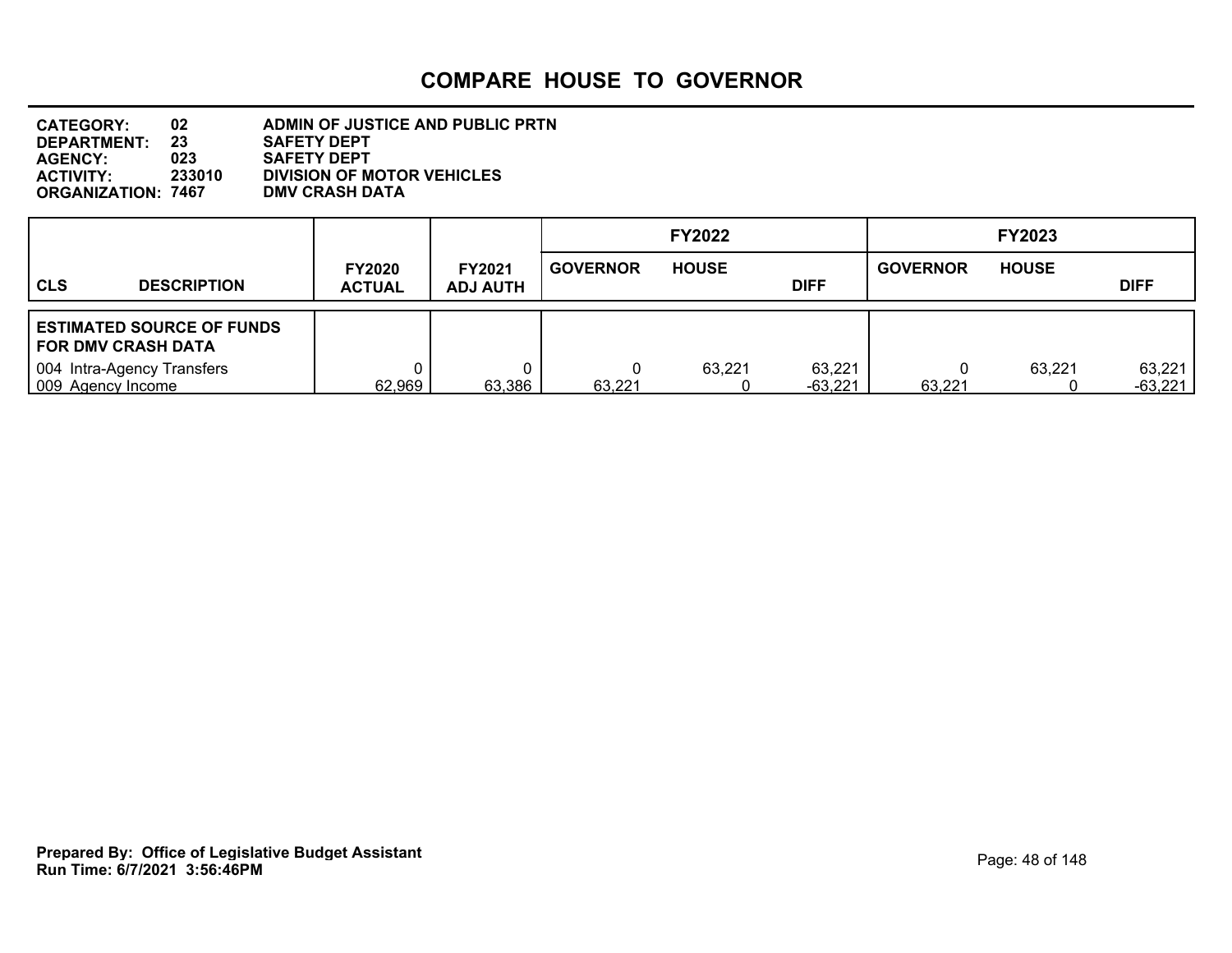#### **DEPARTMENT: 23 SAFETY DEPT CATEGORY: 02 ADMIN OF JUSTICE AND PUBLIC PRTN AGENCY: 023 SAFETY DEPT ACTIVITY: 234010 DIVISION OF STATE POLICE SEX OFFENDER SUPPORT UNIT**

|                                                                                                                                          |                                |                           |                 | FY2022                |                     |                 | FY2023                |                     |
|------------------------------------------------------------------------------------------------------------------------------------------|--------------------------------|---------------------------|-----------------|-----------------------|---------------------|-----------------|-----------------------|---------------------|
| <b>CLS</b><br><b>DESCRIPTION</b>                                                                                                         | <b>FY2020</b><br><b>ACTUAL</b> | FY2021<br><b>ADJ AUTH</b> | <b>GOVERNOR</b> | <b>HOUSE</b>          | <b>DIFF</b>         | <b>GOVERNOR</b> | <b>HOUSE</b>          | <b>DIFF</b>         |
| <b>ESTIMATED SOURCE OF FUNDS</b><br>FOR SEX OFFENDER SUPPORT<br><b>UNIT</b><br>009 Agency Income<br>00D Fed Rev Xfers from Other Agencie | 14,981<br>0                    | 64,961<br>0               | 70,779<br>0     | $\mathbf 0$<br>70,779 | $-70,779$<br>70,779 | 70,779<br>0     | $\mathbf 0$<br>70,779 | $-70,779$<br>70,779 |
|                                                                                                                                          |                                |                           |                 |                       |                     |                 |                       |                     |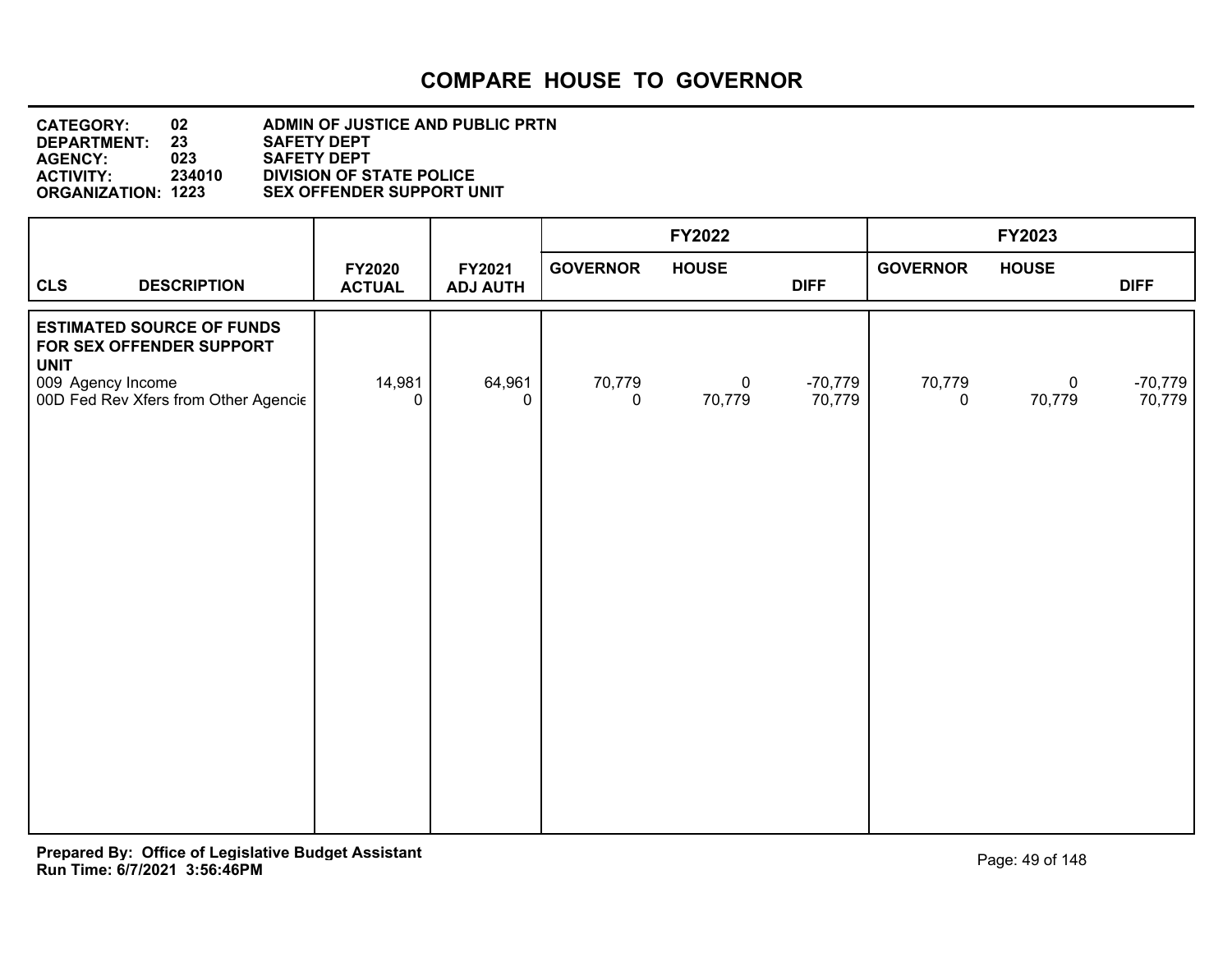#### **DEPARTMENT: 23 SAFETY DEPT CATEGORY: 02 ADMIN OF JUSTICE AND PUBLIC PRTN AGENCY: 023 SAFETY DEPT ACTIVITY: 234010 DIVISION OF STATE POLICE HWY SFTY EQUIP TRAINING GRANT**

|                                                                                                                                    |                                |                             |                        | <b>FY2022</b>          |                       |                        | FY2023                 |                       |
|------------------------------------------------------------------------------------------------------------------------------------|--------------------------------|-----------------------------|------------------------|------------------------|-----------------------|------------------------|------------------------|-----------------------|
| <b>CLS</b><br><b>DESCRIPTION</b>                                                                                                   | <b>FY2020</b><br><b>ACTUAL</b> | FY2021<br><b>ADJ AUTH</b>   | <b>GOVERNOR</b>        | <b>HOUSE</b>           | <b>DIFF</b>           | <b>GOVERNOR</b>        | <b>HOUSE</b>           | <b>DIFF</b>           |
| <b>ESTIMATED SOURCE OF FUNDS</b><br>FOR HWY SFTY EQUIP TRAINING<br><b>GRANT</b><br>004 Intra-Agency Transfers<br>009 Agency Income | $\mathsf{O}$<br>52,985         | $\mathbf 0$<br>$\mathbf{0}$ | $\mathbf 0$<br>215,664 | 215,664<br>$\mathbf 0$ | 215,664<br>$-215,664$ | $\mathbf 0$<br>215,664 | 215,664<br>$\mathbf 0$ | 215,664<br>$-215,664$ |
|                                                                                                                                    |                                |                             |                        |                        |                       |                        |                        |                       |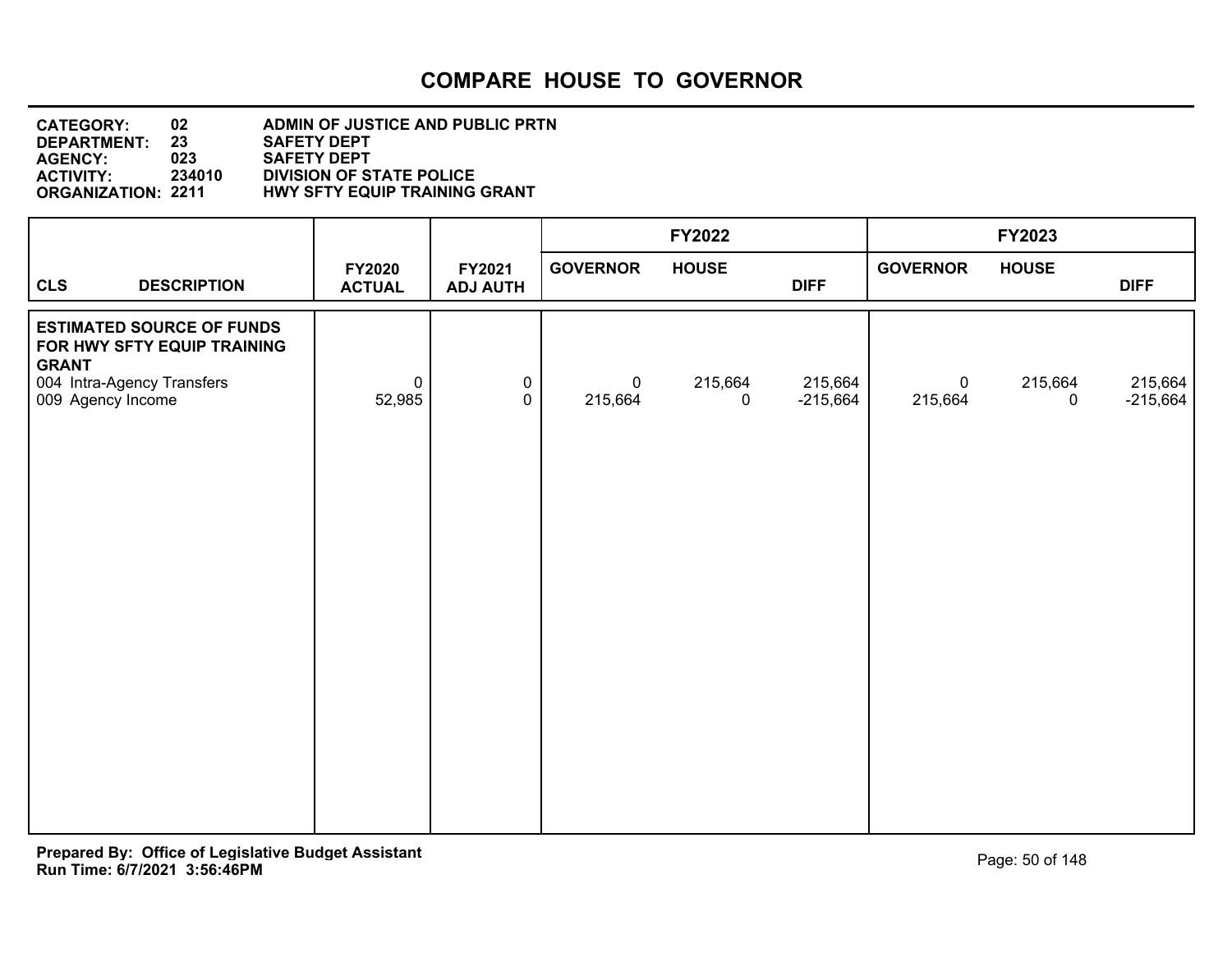| <b>CATEGORY:</b>          | 02     | ADMIN OF JUSTICE AND PUBLIC PRTN |
|---------------------------|--------|----------------------------------|
| DEPARTMENT:               | 23     | <b>SAFETY DEPT</b>               |
| <b>AGENCY:</b>            | 023    | <b>SAFETY DEPT</b>               |
| <b>ACTIVITY:</b>          | 234010 | <b>DIVISION OF STATE POLICE</b>  |
| <b>ORGANIZATION: 2368</b> |        | NH STATE POLICE SOBRIETY CHKPT   |

|                                                                                                                                     |                                |                           |                       | FY2022                |                     |                       | FY2023                     |                     |
|-------------------------------------------------------------------------------------------------------------------------------------|--------------------------------|---------------------------|-----------------------|-----------------------|---------------------|-----------------------|----------------------------|---------------------|
| <b>CLS</b><br><b>DESCRIPTION</b>                                                                                                    | <b>FY2020</b><br><b>ACTUAL</b> | FY2021<br><b>ADJ AUTH</b> | <b>GOVERNOR</b>       | <b>HOUSE</b>          | <b>DIFF</b>         | <b>GOVERNOR</b>       | <b>HOUSE</b>               | <b>DIFF</b>         |
| <b>ESTIMATED SOURCE OF FUNDS</b><br>FOR NH STATE POLICE SOBRIETY<br><b>CHKPT</b><br>004 Intra-Agency Transfers<br>009 Agency Income | $\pmb{0}$<br>11,825            | $\mathbf 0$<br>72,733     | $\mathbf 0$<br>75,406 | 75,406<br>$\mathbf 0$ | 75,406<br>$-75,406$ | $\mathbf 0$<br>75,406 | 75,406<br>$\boldsymbol{0}$ | 75,406<br>$-75,406$ |
|                                                                                                                                     |                                |                           |                       |                       |                     |                       |                            |                     |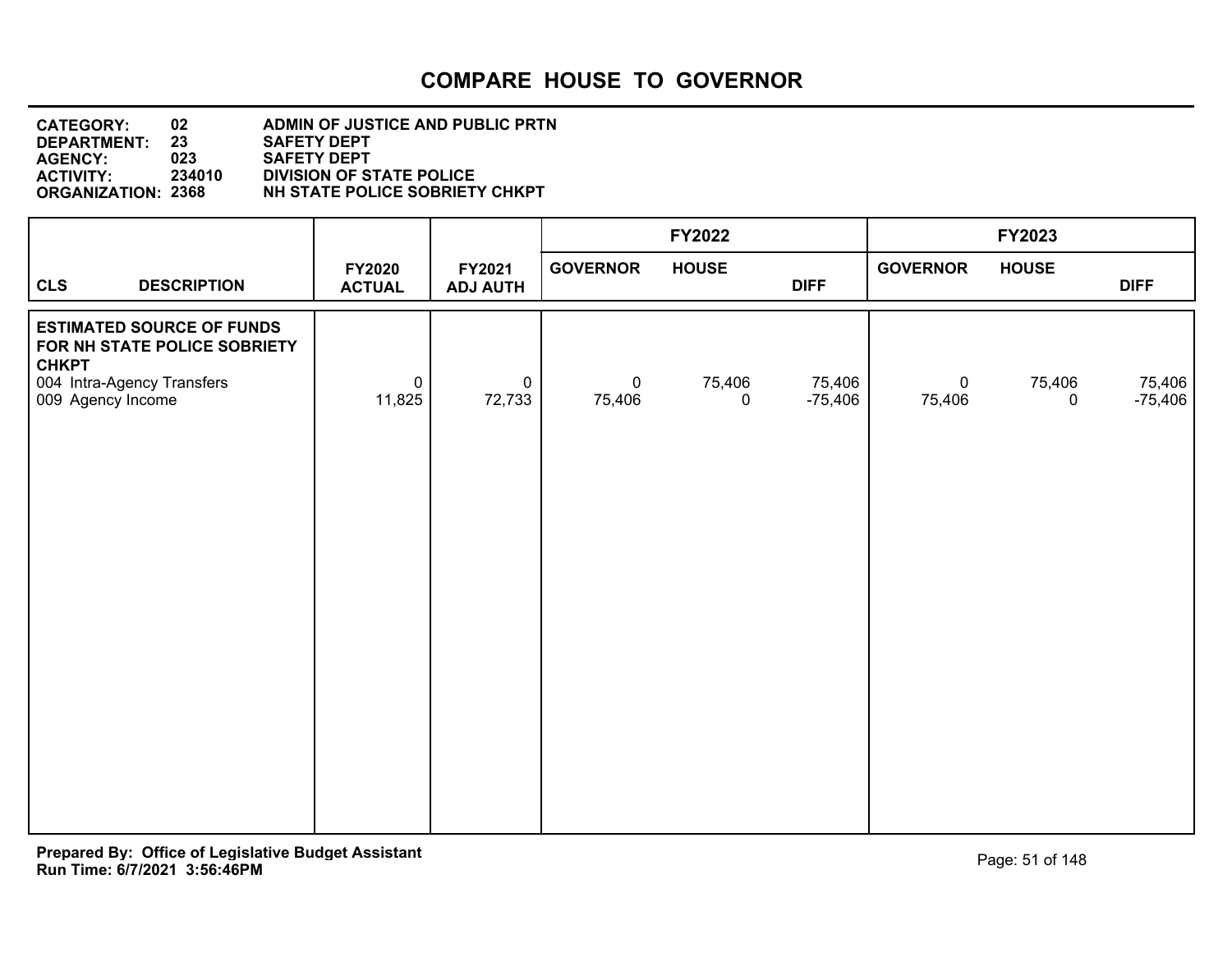| <b>CATEGORY:</b>          | 02     | ADMIN OF JUSTICE AND PUBLIC PRTN |
|---------------------------|--------|----------------------------------|
| <b>DEPARTMENT:</b>        | 23     | <b>SAFETY DEPT</b>               |
| <b>AGENCY:</b>            | 023    | <b>SAFETY DEPT</b>               |
| <b>ACTIVITY:</b>          | 234010 | <b>DIVISION OF STATE POLICE</b>  |
| <b>ORGANIZATION: 2369</b> |        | NHSP JOIN THE NH CLIQUE          |

|                                                                                                                    |                                |                           |                          | FY2022                |                     |                       | FY2023       |                     |
|--------------------------------------------------------------------------------------------------------------------|--------------------------------|---------------------------|--------------------------|-----------------------|---------------------|-----------------------|--------------|---------------------|
| <b>CLS</b><br><b>DESCRIPTION</b>                                                                                   | <b>FY2020</b><br><b>ACTUAL</b> | FY2021<br><b>ADJ AUTH</b> | <b>GOVERNOR</b>          | <b>HOUSE</b>          | <b>DIFF</b>         | <b>GOVERNOR</b>       | <b>HOUSE</b> | <b>DIFF</b>         |
| <b>ESTIMATED SOURCE OF FUNDS</b><br>FOR NHSP JOIN THE NH CLIQUE<br>004 Intra-Agency Transfers<br>009 Agency Income | $\pmb{0}$<br>7,833             | $\pmb{0}$<br>65,460       | $\overline{0}$<br>67,866 | 67,866<br>$\mathbf 0$ | 67,866<br>$-67,866$ | $\mathbf 0$<br>67,866 | 67,866<br>0  | 67,866<br>$-67,866$ |
|                                                                                                                    |                                |                           |                          |                       |                     |                       |              |                     |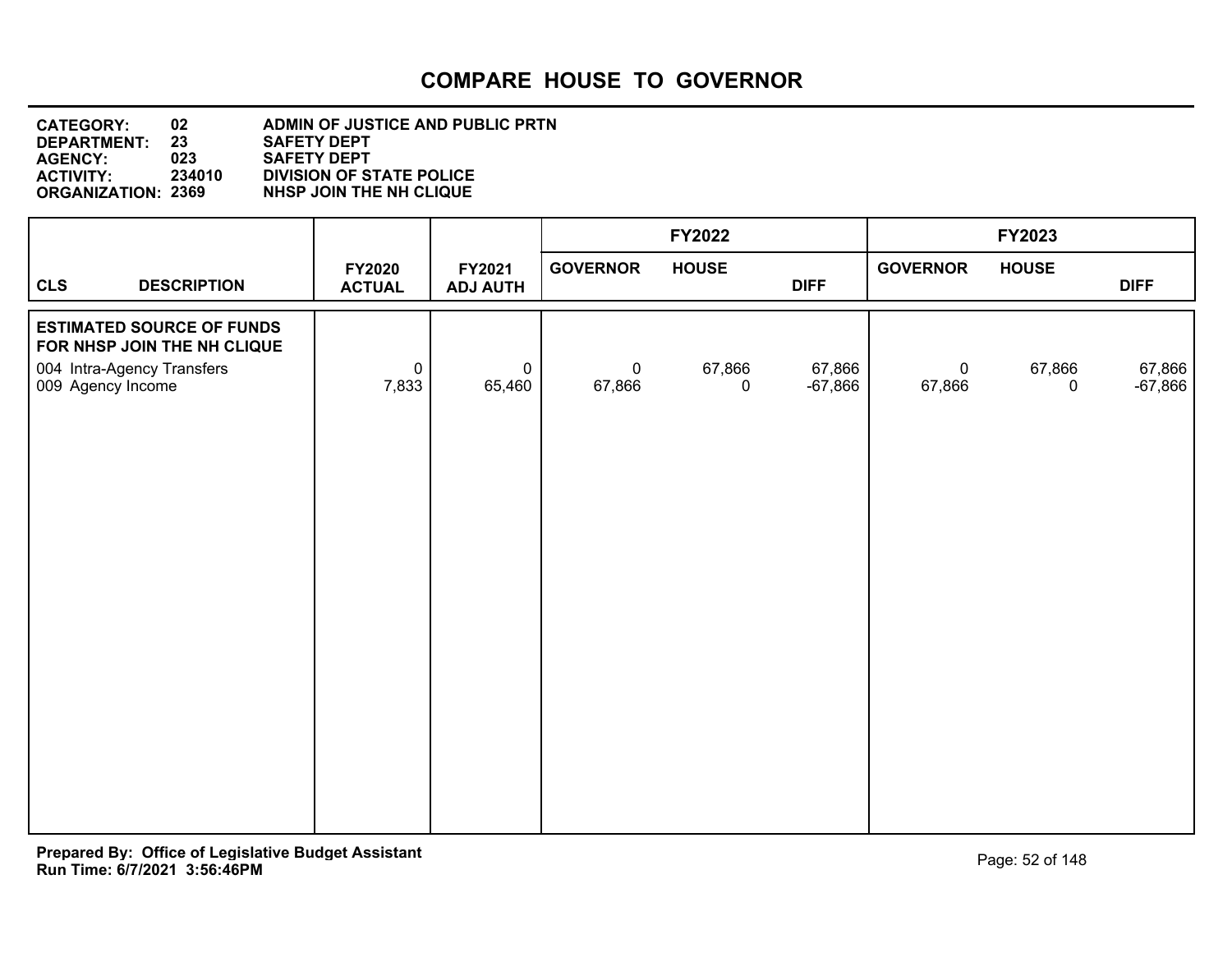| <b>CATEGORY:</b>          | 02     | ADMIN OF JUSTICE AND PUBLIC PRTN |
|---------------------------|--------|----------------------------------|
| <b>DEPARTMENT:</b>        | 23     | <b>SAFETY DEPT</b>               |
| <b>AGENCY:</b>            | 023    | <b>SAFETY DEPT</b>               |
| <b>ACTIVITY:</b>          | 234010 | <b>DIVISION OF STATE POLICE</b>  |
| <b>ORGANIZATION: 3131</b> |        | <b>COVERDELL NFSIA GRANT</b>     |

|                                                                                    |                                      |                                |                           |                 | FY2022                    |                       |                       | FY2023                |                     |
|------------------------------------------------------------------------------------|--------------------------------------|--------------------------------|---------------------------|-----------------|---------------------------|-----------------------|-----------------------|-----------------------|---------------------|
| <b>CLS</b>                                                                         | <b>DESCRIPTION</b>                   | <b>FY2020</b><br><b>ACTUAL</b> | FY2021<br><b>ADJ AUTH</b> | <b>GOVERNOR</b> | <b>HOUSE</b>              | <b>DIFF</b>           | <b>GOVERNOR</b>       | <b>HOUSE</b>          | <b>DIFF</b>         |
| <b>ESTIMATED SOURCE OF FUNDS</b><br>FOR COVERDELL NFSIA GRANT<br>009 Agency Income | 00D Fed Rev Xfers from Other Agencie | 60,271<br>0                    | 67,849<br>0               | 105,191<br>0    | $\overline{0}$<br>105,191 | $-105,191$<br>105,191 | 74,306<br>$\mathbf 0$ | $\mathbf 0$<br>74,306 | $-74,306$<br>74,306 |
|                                                                                    |                                      |                                |                           |                 |                           |                       |                       |                       |                     |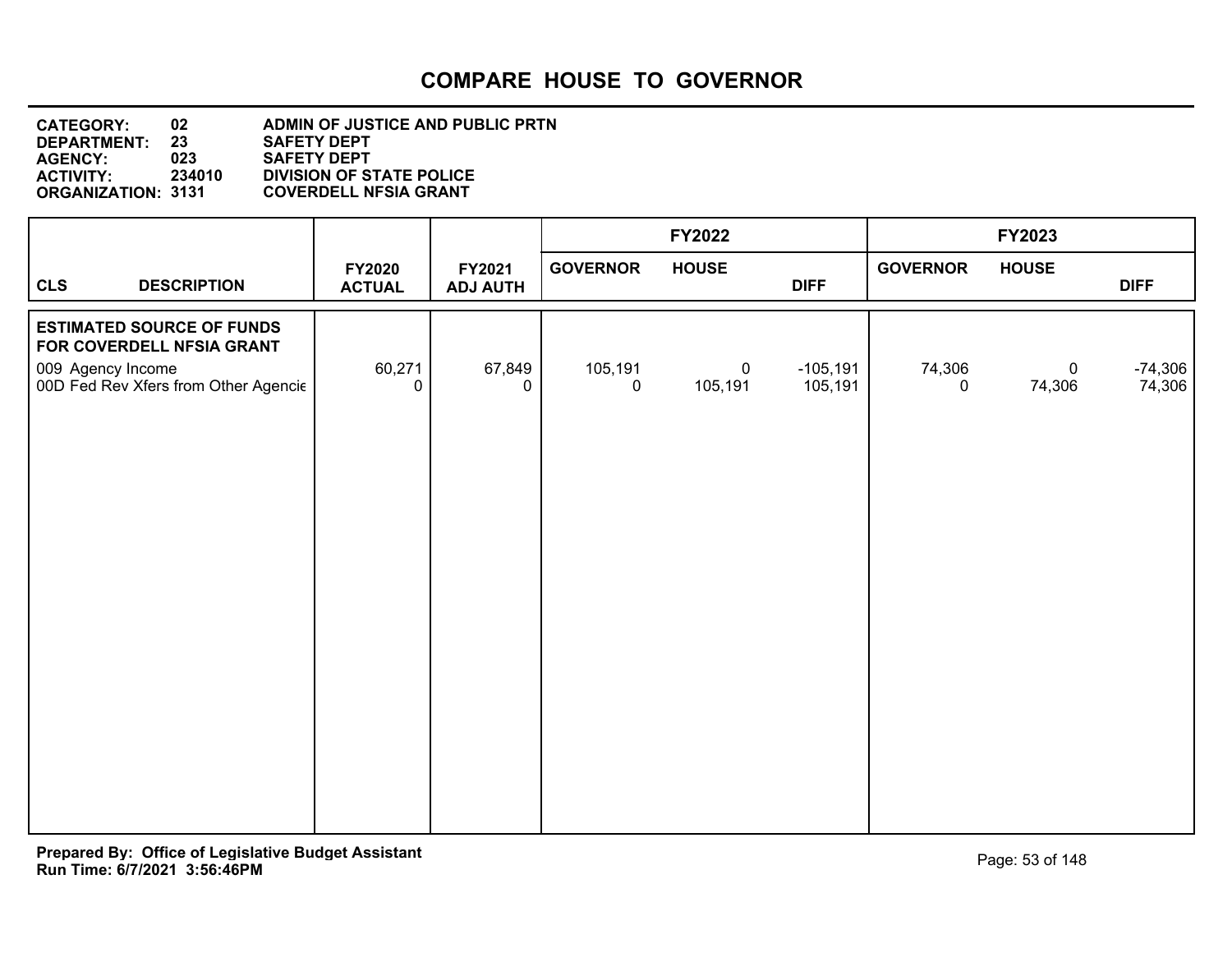| <b>CATEGORY:</b>          | 02     | ADMIN OF JUSTICE AND PUBLIC PRTN |
|---------------------------|--------|----------------------------------|
| DEPARTMENT:               | 23     | <b>SAFETY DEPT</b>               |
| <b>AGENCY:</b>            | 023    | <b>SAFETY DEPT</b>               |
| <b>ACTIVITY:</b>          | 234010 | <b>DIVISION OF STATE POLICE</b>  |
| <b>ORGANIZATION: 3345</b> |        | <b>NH DOT &amp; DOJ GRANTS</b>   |
|                           |        |                                  |

|                                                                                                                          |                                |                           |                        | <b>FY2022</b>             |                       |                        | FY2023                    |                       |
|--------------------------------------------------------------------------------------------------------------------------|--------------------------------|---------------------------|------------------------|---------------------------|-----------------------|------------------------|---------------------------|-----------------------|
| <b>CLS</b><br><b>DESCRIPTION</b>                                                                                         | <b>FY2020</b><br><b>ACTUAL</b> | FY2021<br><b>ADJ AUTH</b> | <b>GOVERNOR</b>        | <b>HOUSE</b>              | <b>DIFF</b>           | <b>GOVERNOR</b>        | <b>HOUSE</b>              | <b>DIFF</b>           |
| <b>ESTIMATED SOURCE OF FUNDS</b><br>FOR NH DOT & DOJ GRANTS<br>009 Agency Income<br>00D Fed Rev Xfers from Other Agencie | 745,993<br>0                   | $\pmb{0}$<br>$\mathbf 0$  | 153,030<br>$\mathbf 0$ | $\overline{0}$<br>153,030 | $-153,030$<br>153,030 | 153,046<br>$\mathbf 0$ | $\overline{0}$<br>153,046 | $-153,046$<br>153,046 |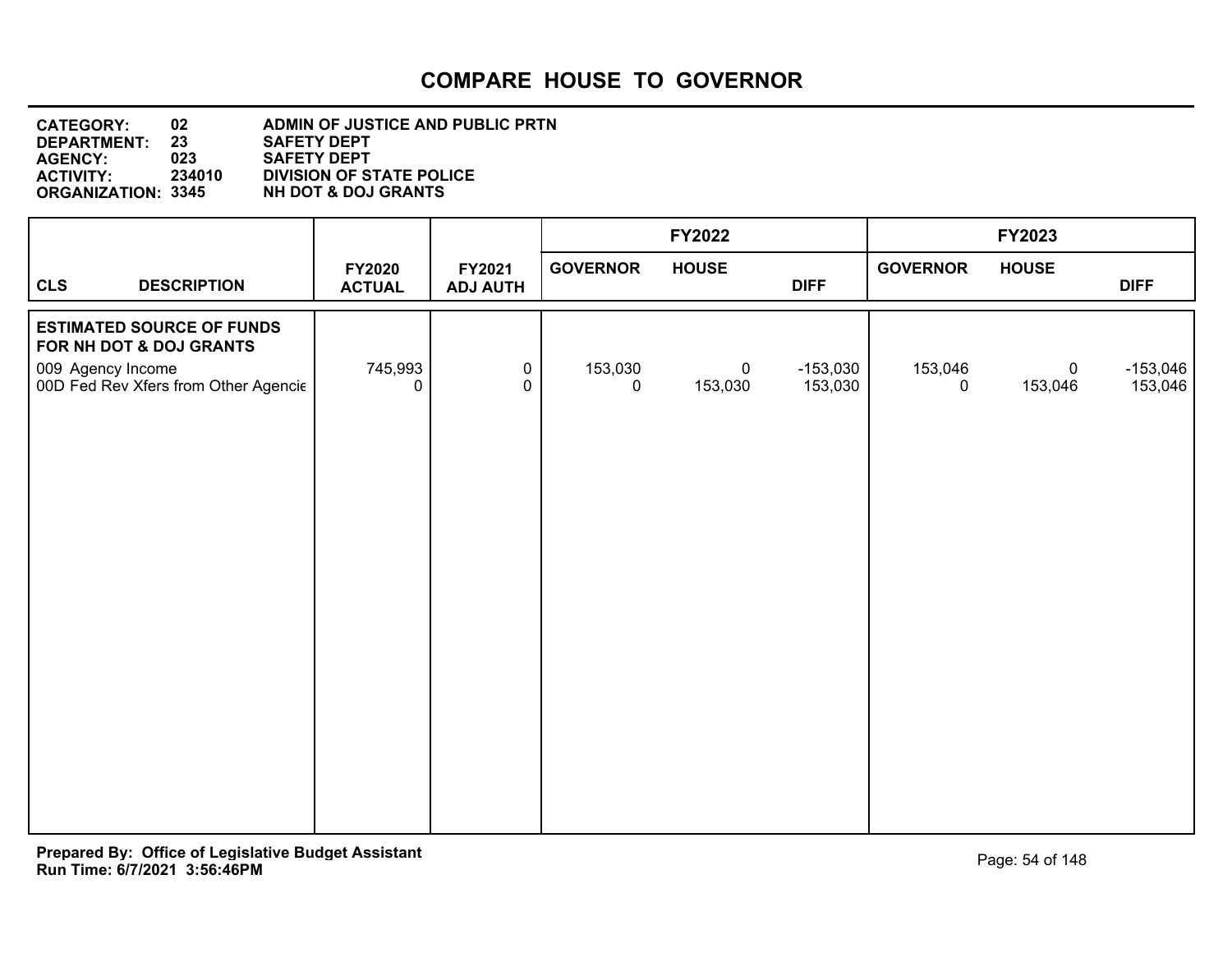| <b>CATEGORY:</b>          | 02     | ADMIN OF JUSTICE AND PUBLIC PRTN |
|---------------------------|--------|----------------------------------|
| DEPARTMENT:               | 23     | <b>SAFETY DEPT</b>               |
| <b>AGENCY:</b>            | 023    | <b>SAFETY DEPT</b>               |
| <b>ACTIVITY:</b>          | 234010 | <b>DIVISION OF STATE POLICE</b>  |
| <b>ORGANIZATION: 3894</b> |        | <b>SP AGENCY INC GRANTS</b>      |

|            |                                                                                                                           |                                |                           |                        | FY2022                    |                       |                        | FY2023                 |                       |
|------------|---------------------------------------------------------------------------------------------------------------------------|--------------------------------|---------------------------|------------------------|---------------------------|-----------------------|------------------------|------------------------|-----------------------|
| <b>CLS</b> | <b>DESCRIPTION</b>                                                                                                        | <b>FY2020</b><br><b>ACTUAL</b> | FY2021<br><b>ADJ AUTH</b> | <b>GOVERNOR</b>        | <b>HOUSE</b>              | <b>DIFF</b>           | <b>GOVERNOR</b>        | <b>HOUSE</b>           | <b>DIFF</b>           |
|            | <b>ESTIMATED SOURCE OF FUNDS</b><br>FOR SP AGENCY INC GRANTS<br>009 Agency Income<br>00D Fed Rev Xfers from Other Agencie | 245,791<br>0                   | 125,836<br>0              | 154,665<br>$\mathbf 0$ | $\overline{0}$<br>154,665 | $-154,665$<br>154,665 | 154,665<br>$\mathbf 0$ | $\mathbf 0$<br>154,665 | $-154,665$<br>154,665 |
|            |                                                                                                                           |                                |                           |                        |                           |                       |                        |                        |                       |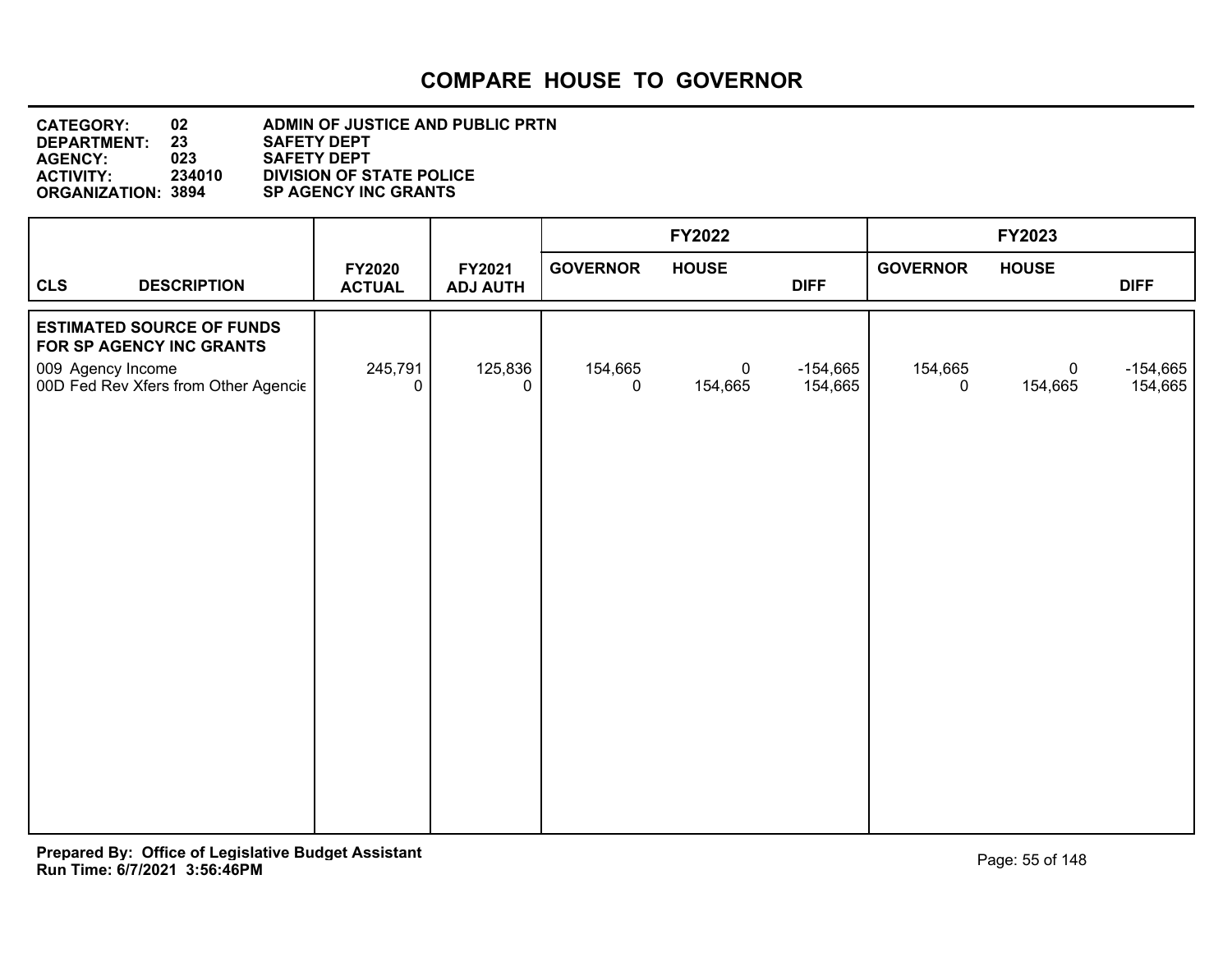| <b>CATEGORY:</b>          | 02     | ADMIN OF JUSTICE AND PUBLIC PRTN |
|---------------------------|--------|----------------------------------|
| DEPARTMENT:               | 23     | <b>SAFETY DEPT</b>               |
| <b>AGENCY:</b>            | 023    | <b>SAFETY DEPT</b>               |
| <b>ACTIVITY:</b>          | 234010 | <b>DIVISION OF STATE POLICE</b>  |
| <b>ORGANIZATION: 4215</b> |        | <b>NHH SECURITY</b>              |

|                                                                                                                       |                                           |                                          |                                          | <b>FY2022</b>                            |                                |                                          | <b>FY2023</b>                             |                                     |
|-----------------------------------------------------------------------------------------------------------------------|-------------------------------------------|------------------------------------------|------------------------------------------|------------------------------------------|--------------------------------|------------------------------------------|-------------------------------------------|-------------------------------------|
| <b>CLS</b><br><b>DESCRIPTION</b>                                                                                      | <b>FY2020</b><br><b>ACTUAL</b>            | <b>FY2021</b><br><b>ADJ AUTH</b>         | <b>GOVERNOR</b>                          | <b>HOUSE</b>                             | <b>DIFF</b>                    | <b>GOVERNOR</b>                          | <b>HOUSE</b>                              | <b>DIFF</b>                         |
| 030 Equipment New/Replacement<br>050 Personal Service-Temp/Appointe<br>060 Benefits<br><b>TOTAL EXPENSES</b>          | 31,609<br>134,843<br>422,277<br>1,367,425 | 4,200<br>150,000<br>517,807<br>1,528,848 | 2,000<br>181,135<br>509,328<br>1,542,896 | 2,000<br>230,177<br>513,390<br>1,596,000 | 0<br>49,042<br>4,062<br>53,104 | 2,000<br>176,478<br>538,687<br>1,621,893 | 37,000<br>207,976<br>541,296<br>1,691,000 | 35,000<br>31,498<br>2,609<br>69,107 |
| <b>ESTIMATED SOURCE OF FUNDS</b><br><b>FOR NHH SECURITY</b><br>001 Transfer from Other Agencies<br><b>TOTAL FUNDS</b> | 1,367,425<br>1,367,425                    | 1,528,848<br>1,528,848                   | 1,542,896<br>1,542,896                   | 1,596,000<br>1,596,000                   | 53,104<br>53,104               | 1,621,893<br>1,621,893                   | 1,691,000<br>1,691,000                    | 69,107<br>69,107                    |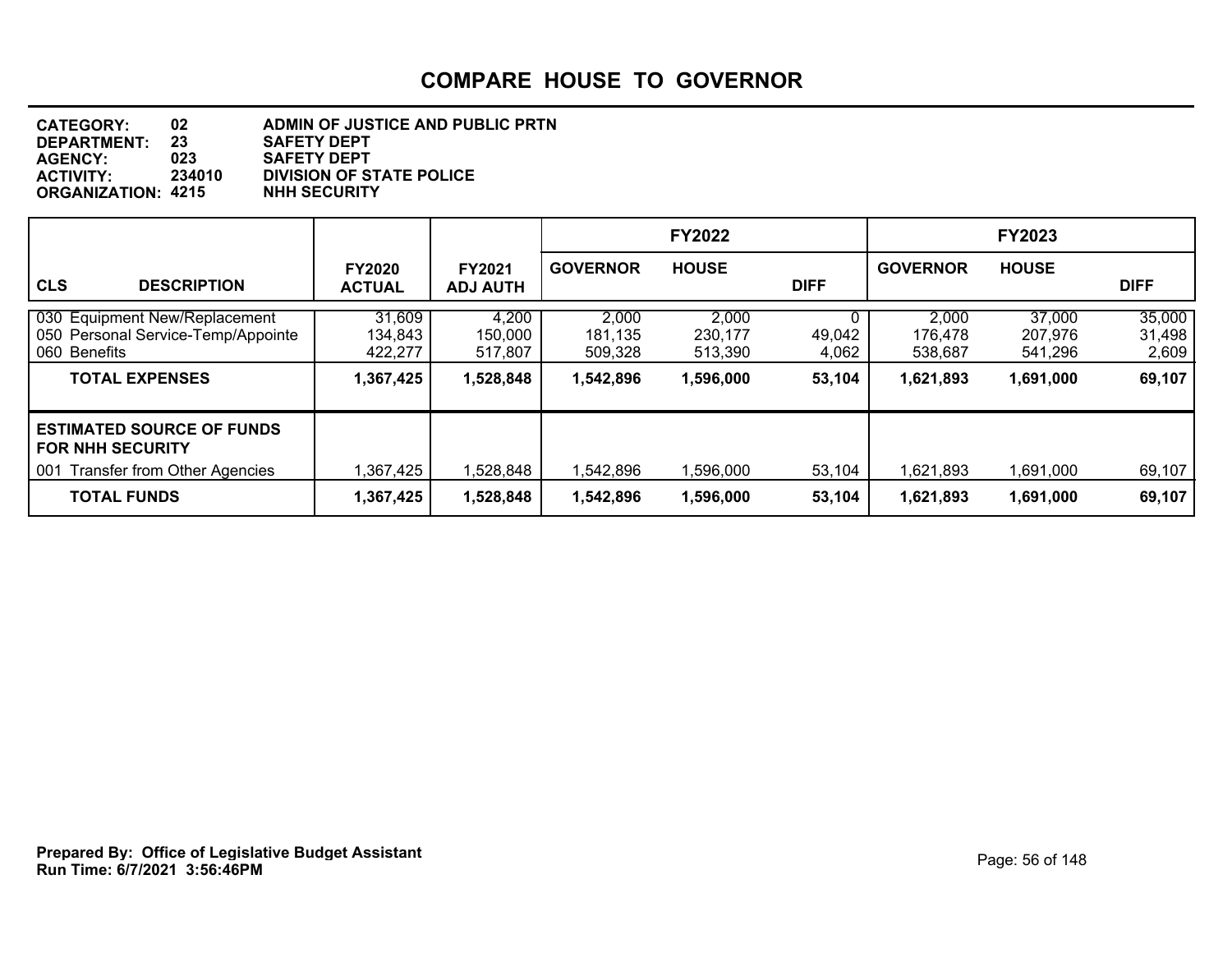| <b>CATEGORY:</b>          | 02     | ADMIN OF JUSTICE AND PUBLIC PRTN |
|---------------------------|--------|----------------------------------|
| DEPARTMENT:               | 23     | <b>SAFETY DEPT</b>               |
| <b>AGENCY:</b>            | 023    | <b>SAFETY DEPT</b>               |
| <b>ACTIVITY:</b>          | 234010 | <b>DIVISION OF STATE POLICE</b>  |
| <b>ORGANIZATION: 5070</b> |        | NHSP DISTRACTED DRIVING PATROL   |

|                                                                                                                                     |                       |                           |                       | FY2022                |                     |                          | FY2023                |                     |
|-------------------------------------------------------------------------------------------------------------------------------------|-----------------------|---------------------------|-----------------------|-----------------------|---------------------|--------------------------|-----------------------|---------------------|
| FY2020<br><b>CLS</b><br><b>DESCRIPTION</b><br><b>ACTUAL</b>                                                                         |                       | FY2021<br><b>ADJ AUTH</b> | <b>GOVERNOR</b>       | <b>HOUSE</b>          | <b>DIFF</b>         | <b>GOVERNOR</b>          | <b>HOUSE</b>          | <b>DIFF</b>         |
| <b>ESTIMATED SOURCE OF FUNDS</b><br>FOR NHSP DISTRACTED DRIVING<br><b>PATROL</b><br>004 Intra-Agency Transfers<br>009 Agency Income | $\mathbf 0$<br>65,947 | $\mathbf 0$<br>87,279     | $\mathsf 0$<br>90,487 | 90,487<br>$\mathbf 0$ | 90,487<br>$-90,487$ | $\overline{0}$<br>90,487 | 90,487<br>$\mathbf 0$ | 90,487<br>$-90,487$ |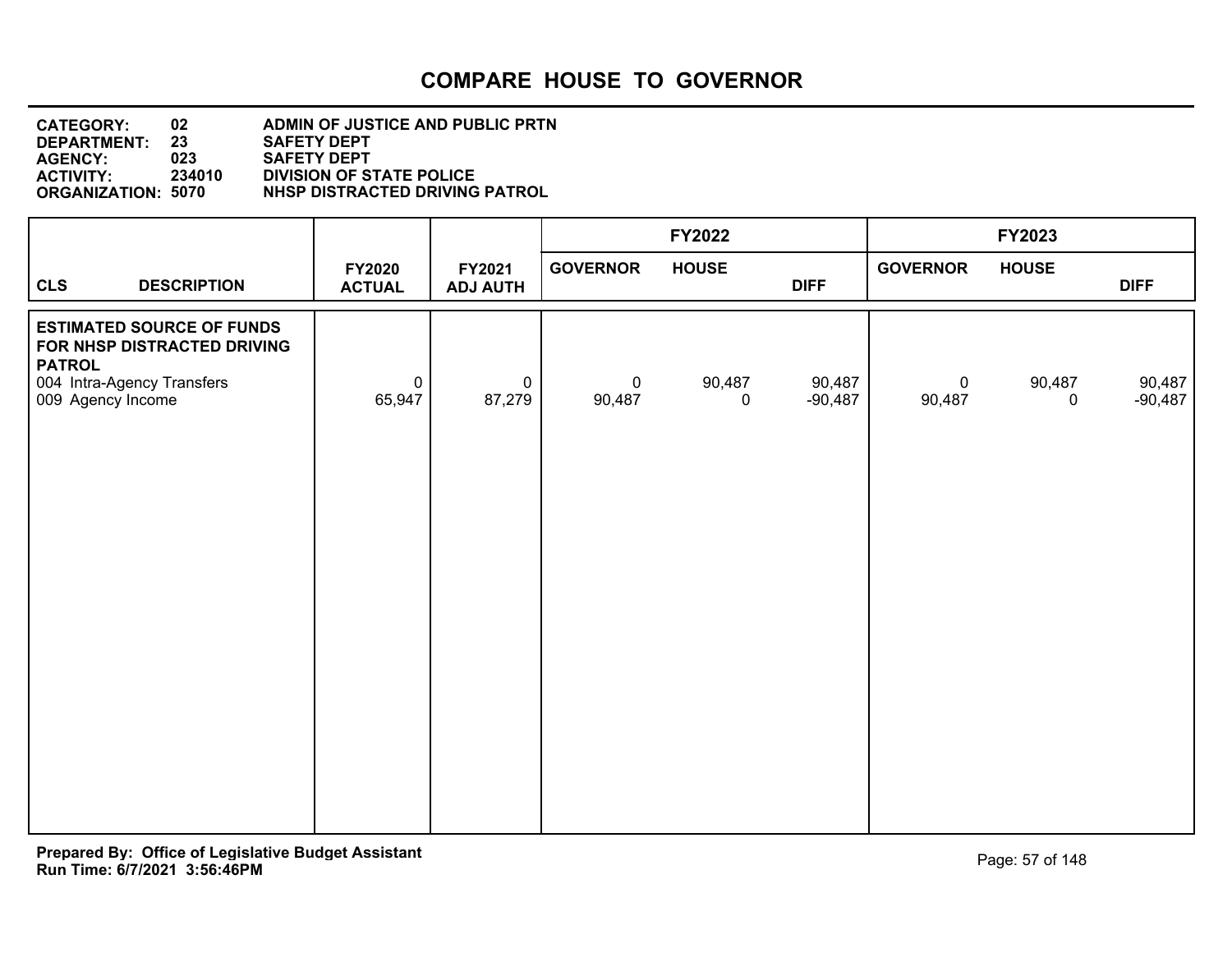#### **DEPARTMENT: 23 SAFETY DEPT CATEGORY: 02 ADMIN OF JUSTICE AND PUBLIC PRTN AGENCY: 023 SAFETY DEPT ACTIVITY: 234010 DIVISION OF STATE POLICE ORGANIZATION: 7477 OPERATION SAFE COMMUTE**

|                   |                                                                |                                |                           |                       | FY2022                |                     |                       | FY2023                |                     |
|-------------------|----------------------------------------------------------------|--------------------------------|---------------------------|-----------------------|-----------------------|---------------------|-----------------------|-----------------------|---------------------|
| <b>CLS</b>        | <b>DESCRIPTION</b>                                             | <b>FY2020</b><br><b>ACTUAL</b> | FY2021<br><b>ADJ AUTH</b> | <b>GOVERNOR</b>       | <b>HOUSE</b>          | <b>DIFF</b>         | <b>GOVERNOR</b>       | <b>HOUSE</b>          | <b>DIFF</b>         |
|                   | <b>ESTIMATED SOURCE OF FUNDS</b><br>FOR OPERATION SAFE COMMUTE |                                |                           |                       |                       |                     |                       |                       |                     |
| 009 Agency Income | 004 Intra-Agency Transfers                                     | $\pmb{0}$<br>63,564            | $\pmb{0}$<br>87,279       | $\mathbf 0$<br>90,487 | 90,487<br>$\mathbf 0$ | 90,487<br>$-90,487$ | $\mathbf 0$<br>90,487 | 90,487<br>$\mathbf 0$ | 90,487<br>$-90,487$ |
|                   |                                                                |                                |                           |                       |                       |                     |                       |                       |                     |
|                   |                                                                |                                |                           |                       |                       |                     |                       |                       |                     |
|                   |                                                                |                                |                           |                       |                       |                     |                       |                       |                     |
|                   |                                                                |                                |                           |                       |                       |                     |                       |                       |                     |
|                   |                                                                |                                |                           |                       |                       |                     |                       |                       |                     |
|                   |                                                                |                                |                           |                       |                       |                     |                       |                       |                     |
|                   |                                                                |                                |                           |                       |                       |                     |                       |                       |                     |
|                   |                                                                |                                |                           |                       |                       |                     |                       |                       |                     |
|                   |                                                                |                                |                           |                       |                       |                     |                       |                       |                     |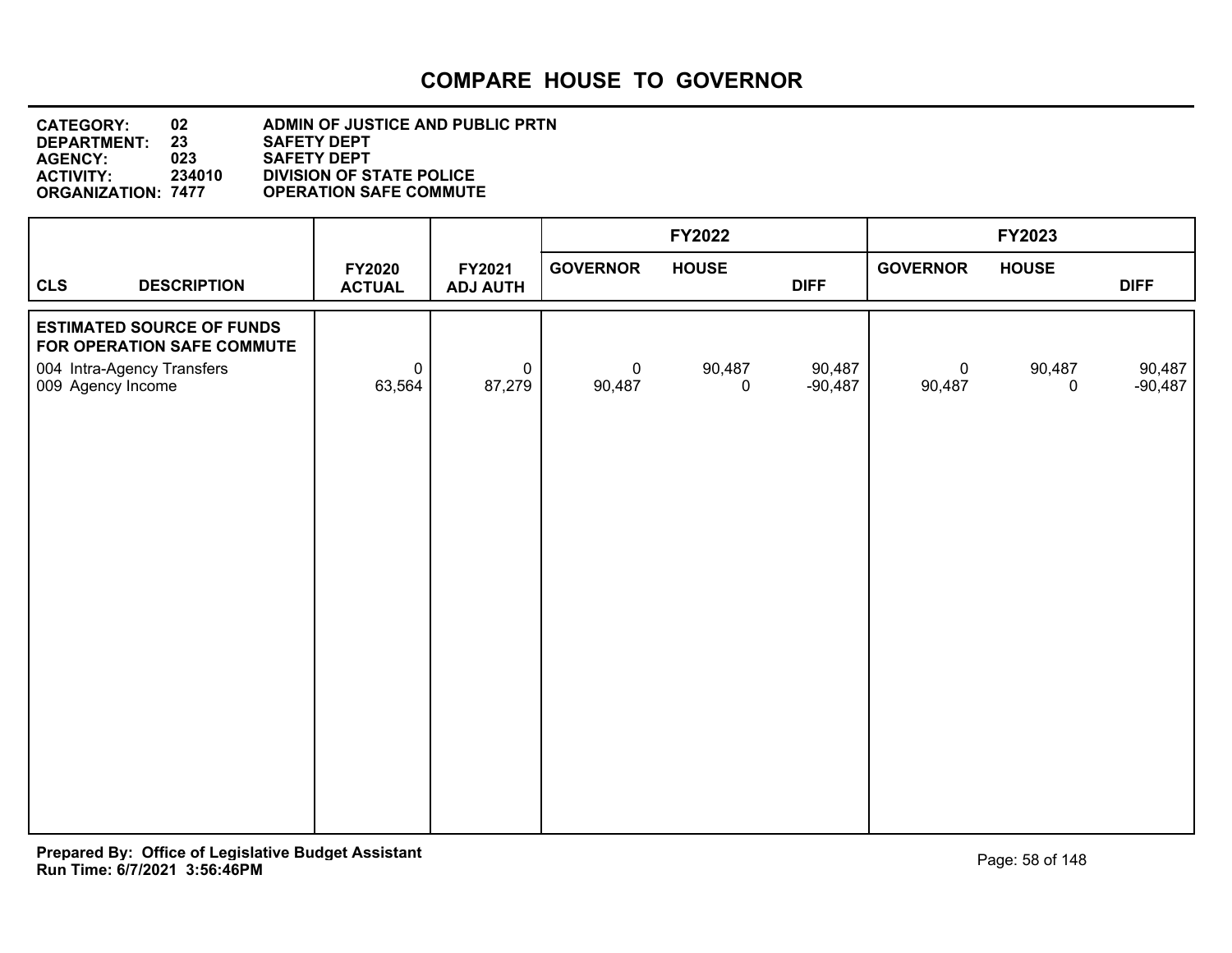| <b>CATEGORY:</b>          | 02     | <b>ADMIN OF JUSTICE AND PUBLIC PRTN</b> |
|---------------------------|--------|-----------------------------------------|
| DEPARTMENT:               | 23     | <b>SAFETY DEPT</b>                      |
| <b>AGENCY:</b>            | 023    | <b>SAFETY DEPT</b>                      |
| <b>ACTIVITY:</b>          | 234010 | <b>DIVISION OF STATE POLICE</b>         |
| <b>ORGANIZATION: 7479</b> |        | <b>ENFORCEMENT PATROLS</b>              |

|                                                             |                                |                                       |                           | <b>FY2022</b>          |                       |                           | FY2023                 |                       |
|-------------------------------------------------------------|--------------------------------|---------------------------------------|---------------------------|------------------------|-----------------------|---------------------------|------------------------|-----------------------|
| <b>CLS</b><br><b>DESCRIPTION</b>                            | <b>FY2020</b><br><b>ACTUAL</b> | FY2021<br><b>ADJ AUTH</b>             | <b>GOVERNOR</b>           | <b>HOUSE</b>           | <b>DIFF</b>           | <b>GOVERNOR</b>           | <b>HOUSE</b>           | <b>DIFF</b>           |
| <b>ESTIMATED SOURCE OF FUNDS</b><br>FOR ENFORCEMENT PATROLS |                                |                                       |                           |                        |                       |                           |                        |                       |
| 004 Intra-Agency Transfers<br>009 Agency Income             | 166,287                        | $\mathbf 0$<br>$\mathbf 0$<br>145,466 | $\overline{0}$<br>150,812 | 150,812<br>$\mathbf 0$ | 150,812<br>$-150,812$ | $\overline{0}$<br>150,812 | 150,812<br>$\mathbf 0$ | 150,812<br>$-150,812$ |
|                                                             |                                |                                       |                           |                        |                       |                           |                        |                       |
|                                                             |                                |                                       |                           |                        |                       |                           |                        |                       |
|                                                             |                                |                                       |                           |                        |                       |                           |                        |                       |
|                                                             |                                |                                       |                           |                        |                       |                           |                        |                       |
|                                                             |                                |                                       |                           |                        |                       |                           |                        |                       |
|                                                             |                                |                                       |                           |                        |                       |                           |                        |                       |
|                                                             |                                |                                       |                           |                        |                       |                           |                        |                       |
|                                                             |                                |                                       |                           |                        |                       |                           |                        |                       |
|                                                             |                                |                                       |                           |                        |                       |                           |                        |                       |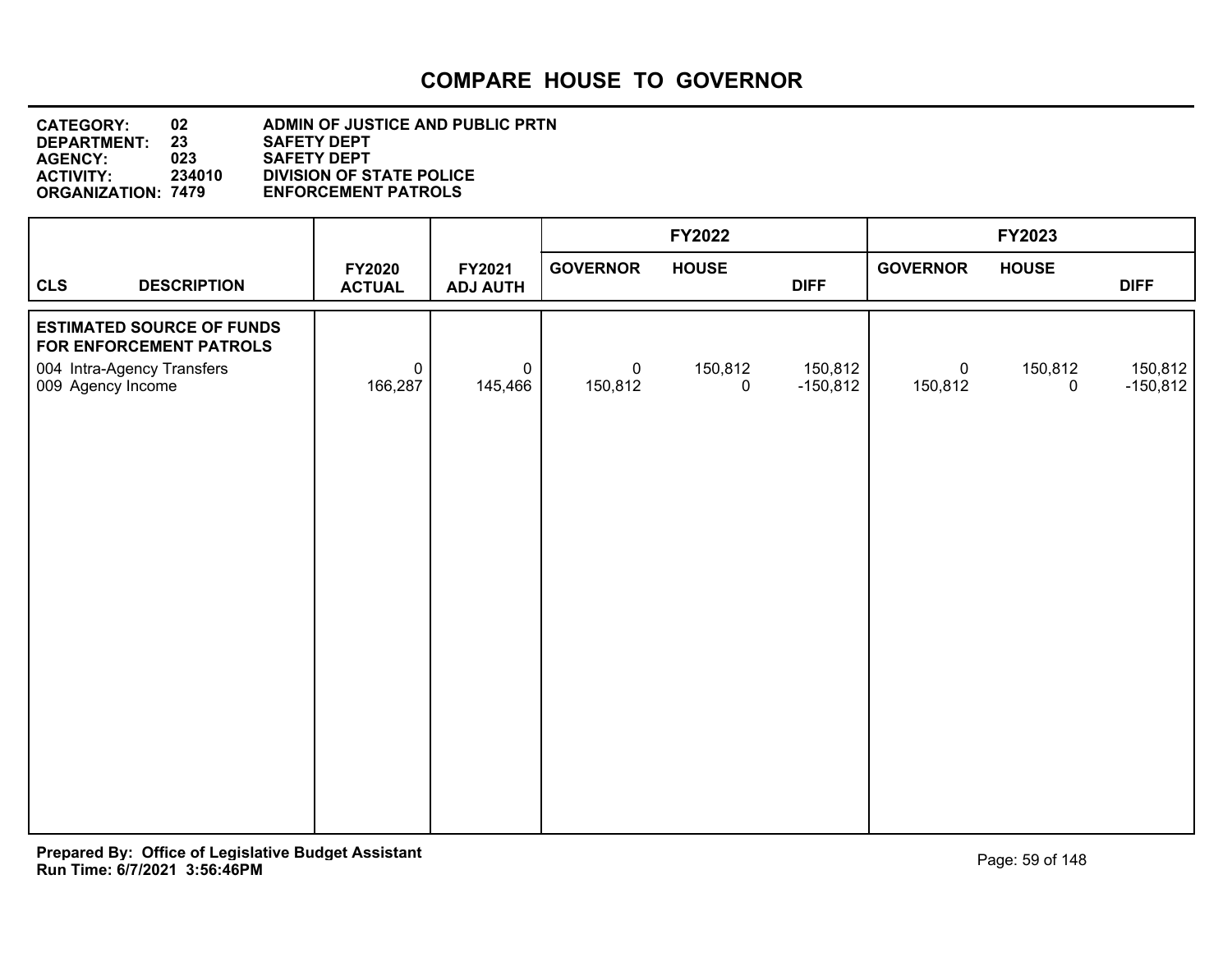| <b>CATEGORY:</b>          | 02     | ADMIN OF JUSTICE AND PUBLIC PRTN |
|---------------------------|--------|----------------------------------|
| DEPARTMENT:               | 23     | <b>SAFETY DEPT</b>               |
| <b>AGENCY:</b>            | 023    | <b>SAFETY DEPT</b>               |
| <b>ACTIVITY:</b>          | 234010 | <b>DIVISION OF STATE POLICE</b>  |
| <b>ORGANIZATION: 7482</b> |        | <b>DWI PATROLS</b>               |
|                           |        |                                  |

|                                                            |                                |                           |                 | FY2022                 |                       |                           | FY2023       |                       |
|------------------------------------------------------------|--------------------------------|---------------------------|-----------------|------------------------|-----------------------|---------------------------|--------------|-----------------------|
| <b>CLS</b><br><b>DESCRIPTION</b>                           | <b>FY2020</b><br><b>ACTUAL</b> | FY2021<br><b>ADJ AUTH</b> | <b>GOVERNOR</b> | <b>HOUSE</b>           | <b>DIFF</b>           | <b>GOVERNOR</b>           | <b>HOUSE</b> | <b>DIFF</b>           |
| <b>ESTIMATED SOURCE OF FUNDS</b><br><b>FOR DWI PATROLS</b> | $\mathbf 0$                    | $\mathbf 0$               | $\mathbf 0$     |                        |                       |                           |              |                       |
| 004 Intra-Agency Transfers<br>009 Agency Income            | 390,004                        | 152,739                   | 226,218         | 226,218<br>$\mathbf 0$ | 226,218<br>$-226,218$ | $\overline{0}$<br>226,218 | 226,218<br>0 | 226,218<br>$-226,218$ |
|                                                            |                                |                           |                 |                        |                       |                           |              |                       |
|                                                            |                                |                           |                 |                        |                       |                           |              |                       |
|                                                            |                                |                           |                 |                        |                       |                           |              |                       |
|                                                            |                                |                           |                 |                        |                       |                           |              |                       |
|                                                            |                                |                           |                 |                        |                       |                           |              |                       |
|                                                            |                                |                           |                 |                        |                       |                           |              |                       |
|                                                            |                                |                           |                 |                        |                       |                           |              |                       |
|                                                            |                                |                           |                 |                        |                       |                           |              |                       |
|                                                            |                                |                           |                 |                        |                       |                           |              |                       |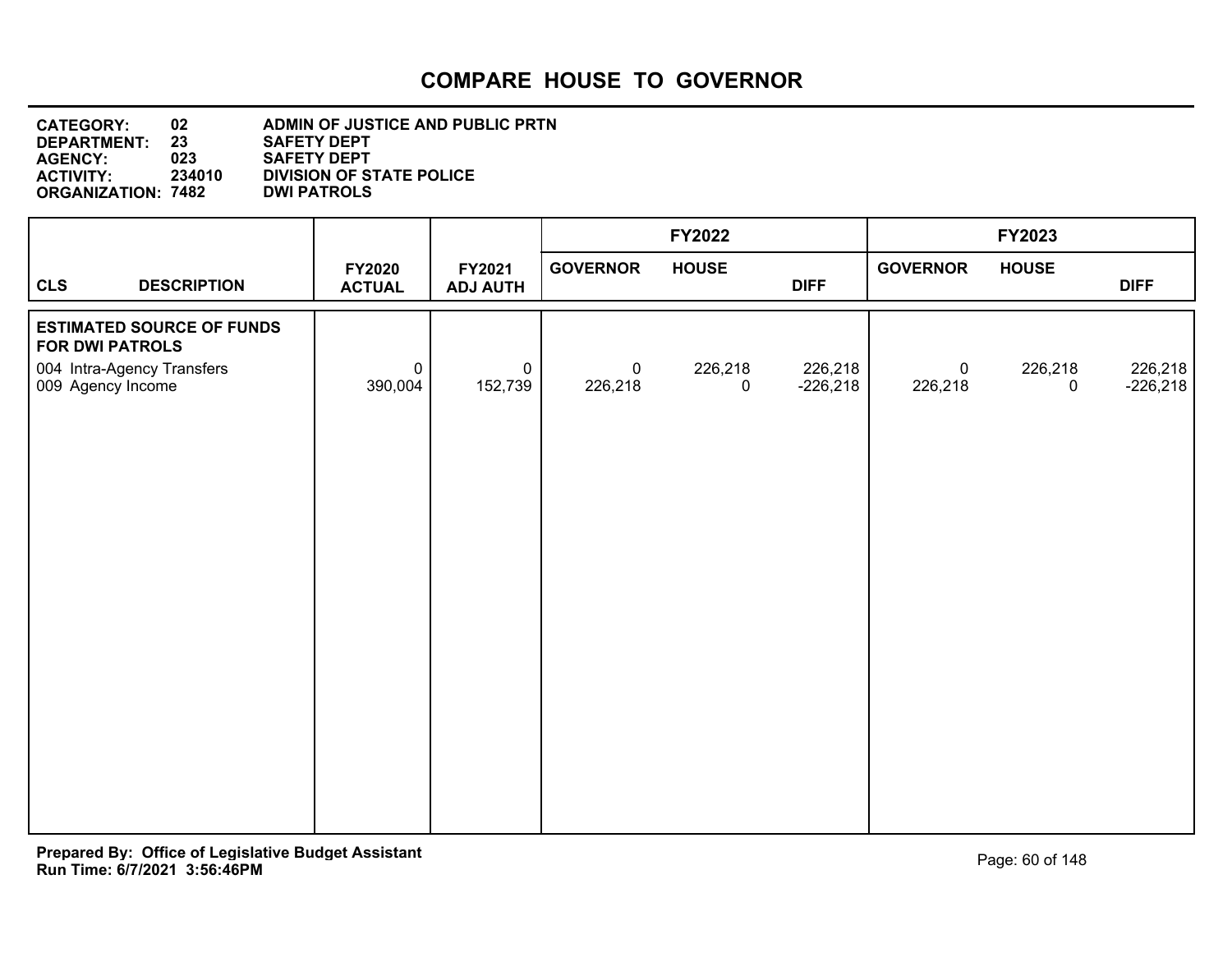| <b>CATEGORY:</b>          | 02     | ADMIN OF JUSTICE AND PUBLIC PRTN |
|---------------------------|--------|----------------------------------|
| DEPARTMENT:               | 23     | <b>SAFETY DEPT</b>               |
| <b>AGENCY:</b>            | 023    | <b>SAFETY DEPT</b>               |
| <b>ACTIVITY:</b>          | 234010 | <b>DIVISION OF STATE POLICE</b>  |
| <b>ORGANIZATION: 8045</b> |        | <b>NHSP LASER RADARS</b>         |

|                                                                                                              |                                |                           |                       | <b>FY2022</b>          |                     |                       | FY2023                |                     |
|--------------------------------------------------------------------------------------------------------------|--------------------------------|---------------------------|-----------------------|------------------------|---------------------|-----------------------|-----------------------|---------------------|
| <b>CLS</b><br><b>DESCRIPTION</b>                                                                             | <b>FY2020</b><br><b>ACTUAL</b> | FY2021<br><b>ADJ AUTH</b> | <b>GOVERNOR</b>       | <b>HOUSE</b>           | <b>DIFF</b>         | <b>GOVERNOR</b>       | <b>HOUSE</b>          | <b>DIFF</b>         |
| <b>ESTIMATED SOURCE OF FUNDS</b><br>FOR NHSP LASER RADARS<br>004 Intra-Agency Transfers<br>009 Agency Income | $\pmb{0}$<br>$\overline{0}$    | $\mathbf 0$<br>54,000     | $\mathbf 0$<br>48,000 | 48,000<br>$\mathsf{O}$ | 48,000<br>$-48,000$ | $\mathbf 0$<br>48,000 | 48,000<br>$\mathbf 0$ | 48,000<br>$-48,000$ |
|                                                                                                              |                                |                           |                       |                        |                     |                       |                       |                     |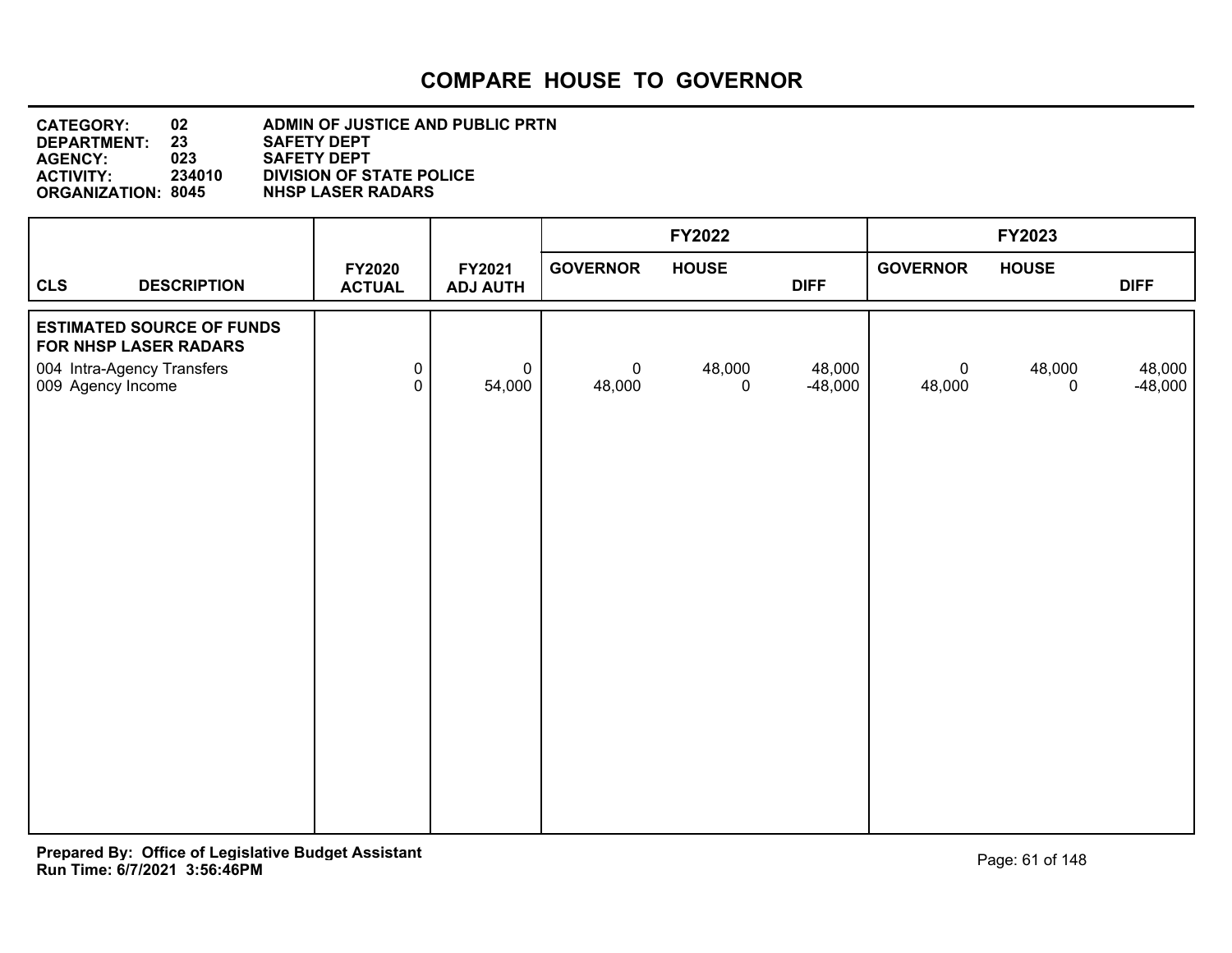| <b>CATEGORY:</b>          | 02     | ADMIN OF JUSTICE AND PUBLIC PRTN |
|---------------------------|--------|----------------------------------|
| DEPARTMENT:               | 23     | <b>SAFETY DEPT</b>               |
| <b>AGENCY:</b>            | 023    | <b>SAFETY DEPT</b>               |
| <b>ACTIVITY:</b>          | 234010 | <b>DIVISION OF STATE POLICE</b>  |
| <b>ORGANIZATION: 8239</b> |        | URINE & CODIS TESTING LAB        |

|                                                                              |                                |                                  |                   | <b>FY2022</b>      |                  |                   | <b>FY2023</b>      |                  |
|------------------------------------------------------------------------------|--------------------------------|----------------------------------|-------------------|--------------------|------------------|-------------------|--------------------|------------------|
| <b>CLS</b><br><b>DESCRIPTION</b>                                             | <b>FY2020</b><br><b>ACTUAL</b> | <b>FY2021</b><br><b>ADJ AUTH</b> | <b>GOVERNOR</b>   | <b>HOUSE</b>       | <b>DIFF</b>      | <b>GOVERNOR</b>   | <b>HOUSE</b>       | <b>DIFF</b>      |
| 010 Personal Services-Perm. Classi<br>060 Benefits                           | 164,626<br>93,663              | 193,762<br>121,960               | 131,397<br>85,749 | 185,097<br>107,608 | 53,700<br>21,859 | 140,266<br>90,422 | 198,427<br>113,809 | 58,161<br>23,387 |
| <b>TOTAL EXPENSES</b>                                                        | 380,521                        | 705,322                          | 430,700           | 506,259            | 75,559           | 445,380           | 526,928            | 81,548           |
| <b>ESTIMATED SOURCE OF FUNDS</b><br><b>FOR URINE &amp; CODIS TESTING LAB</b> |                                |                                  |                   |                    |                  |                   |                    |                  |
| General Fund                                                                 | 380,516                        | 705,322                          | 430,700           | 506,259            | 75,559           | 445,380           | 526,928            | 81,548           |
| <b>TOTAL FUNDS</b>                                                           | 380,521                        | 705,322                          | 430,700           | 506,259            | 75,559           | 445,380           | 526,928            | 81,548           |

#### **ACTIVITY 234010 DIVISION OF STATE POLICE**

| <b>TOTAL EXPENSES</b>                                            | 27,525,619 | 29,436,995 | 33,217,311   | 33.345.974 | 128,663 | 33.859.663 | 34,010,318 | 150.655 |
|------------------------------------------------------------------|------------|------------|--------------|------------|---------|------------|------------|---------|
| <b>ESTIMATED SOURCE OF FUNDS</b><br>FOR DIVISION OF STATE POLICE |            |            |              |            |         |            |            |         |
| <b>GENERAL FUND</b>                                              | 10,193,538 | 11,263,533 | 12,164,301   | 12,239,860 | 75,559  | 12,566,849 | 12,648,397 | 81,548  |
| OTHER FUNDS                                                      | 14,150,648 | 14,610,539 | 16, 122, 773 | 16,175,877 | 53,104  | 16,567,706 | 16,636,813 | 69,107  |
| <b>TOTAL FUNDS</b>                                               | 27,525,619 | 29,436,995 | 33,217,311   | 33,345,974 | 128,663 | 33,859,663 | 34,010,318 | 150,655 |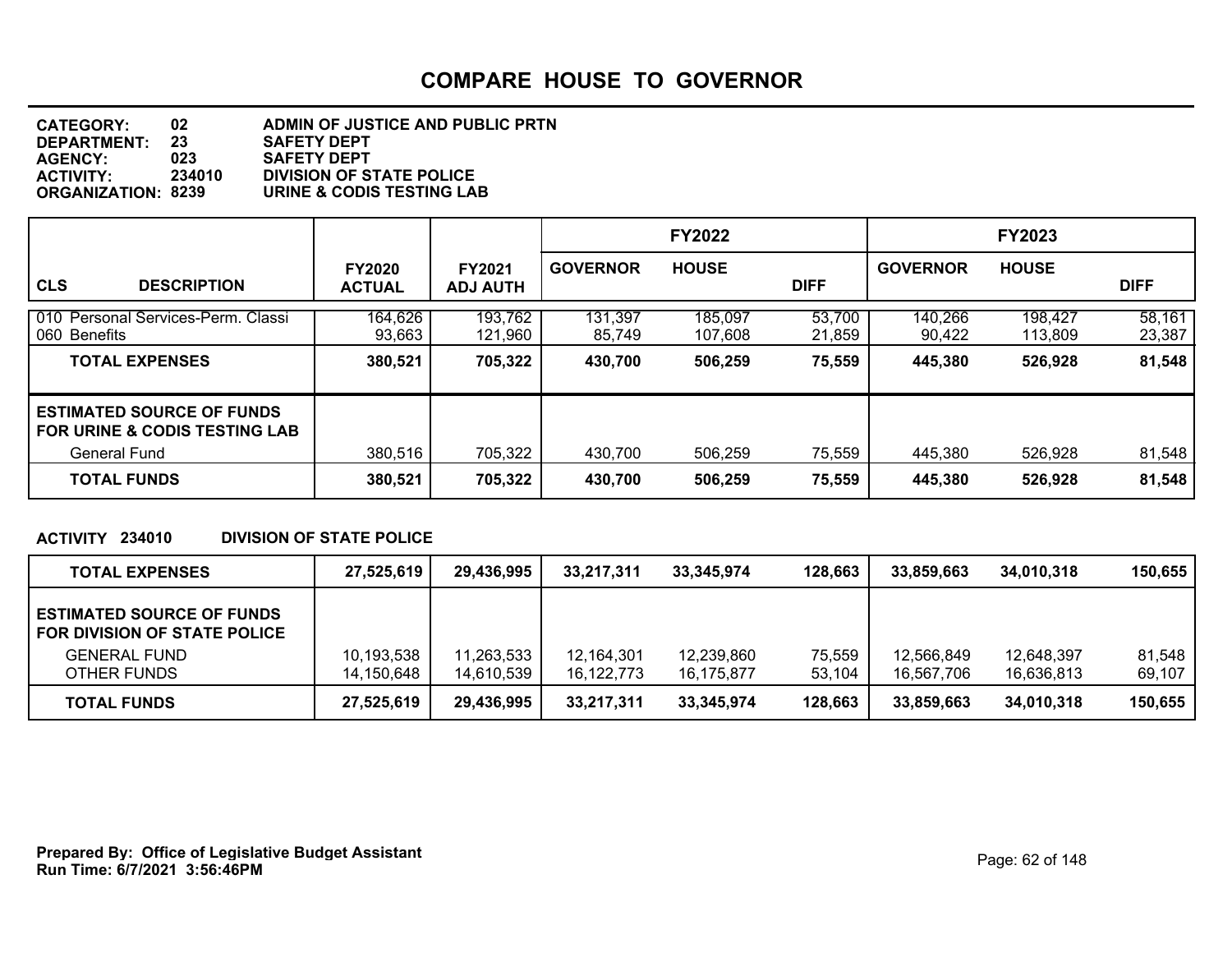| <b>CATEGORY:</b>          | 02     | ADMIN OF JUSTICE AND PUBLIC PRTN |
|---------------------------|--------|----------------------------------|
| <b>DEPARTMENT:</b>        | 23     | <b>SAFETY DEPT</b>               |
| <b>AGENCY:</b>            | 023    | <b>SAFETY DEPT</b>               |
| <b>ACTIVITY:</b>          | 236010 | <b>HOMELND SEC - EMER MGMT</b>   |
| <b>ORGANIZATION: 0859</b> |        | <b>HSEM AGENCY INCOME GRANTS</b> |

|                   |                                                                   |                                |                                  |                 | <b>FY2022</b> |                   |                 | <b>FY2023</b> |                     |
|-------------------|-------------------------------------------------------------------|--------------------------------|----------------------------------|-----------------|---------------|-------------------|-----------------|---------------|---------------------|
| <b>CLS</b>        | <b>DESCRIPTION</b>                                                | <b>FY2020</b><br><b>ACTUAL</b> | <b>FY2021</b><br><b>ADJ AUTH</b> | <b>GOVERNOR</b> | <b>HOUSE</b>  | <b>DIFF</b>       | <b>GOVERNOR</b> | <b>HOUSE</b>  | <b>DIFF</b>         |
| <b>GRANTS</b>     | <b>ESTIMATED SOURCE OF FUNDS</b><br><b>FOR HSEM AGENCY INCOME</b> |                                |                                  |                 |               |                   |                 |               |                     |
| 009 Agency Income | 004 Intra-Agency Transfers                                        | 17,452                         |                                  | 78,057          | 78,057        | 78,057<br>-78.057 | 78,057          | 78,057        | 78,057<br>$-78,057$ |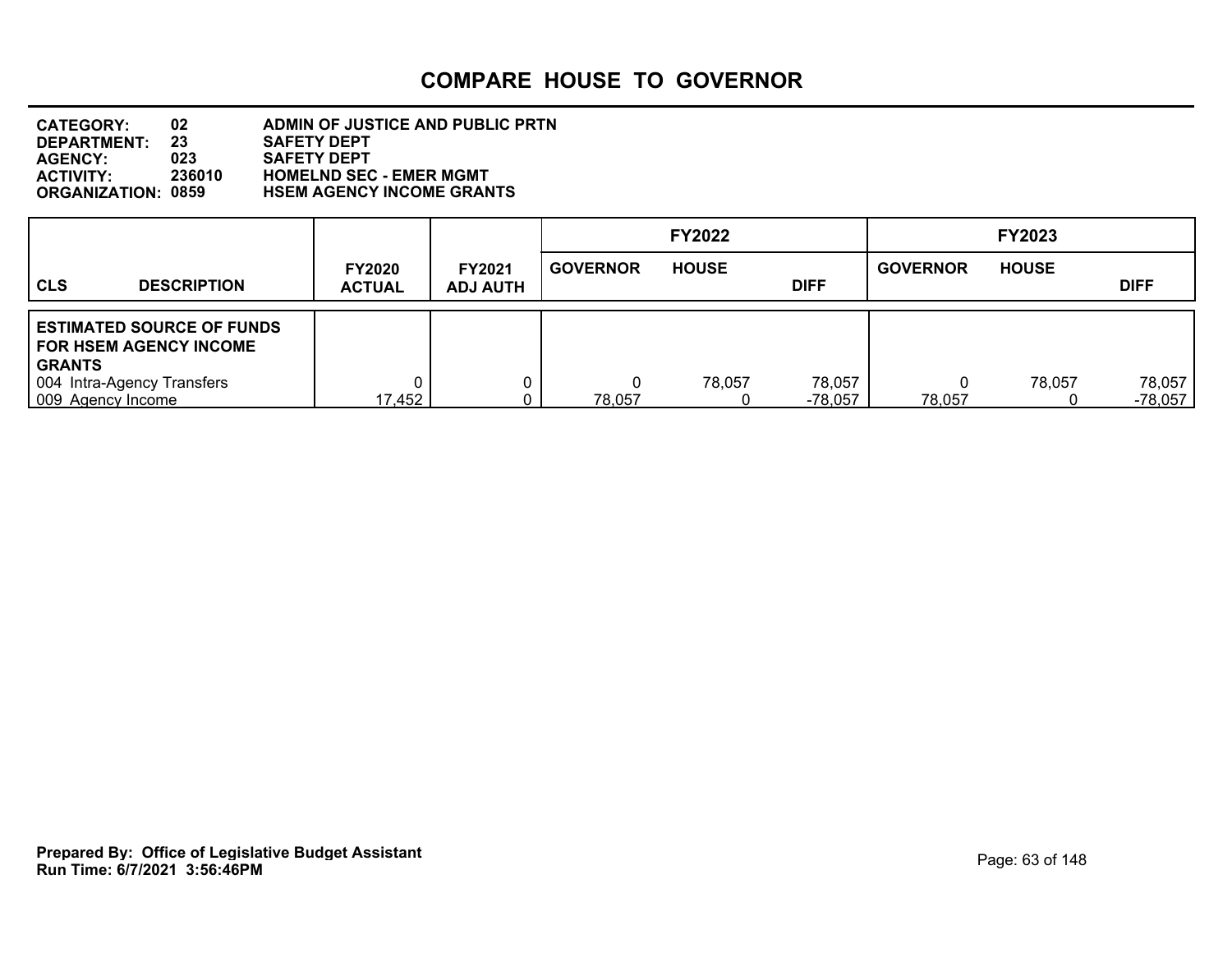#### **DEPARTMENT: 23 SAFETY DEPT CATEGORY: 02 ADMIN OF JUSTICE AND PUBLIC PRTN AGENCY: 023 SAFETY DEPT ACTIVITY: 231015 OFFICE OF COMMISSIONER ORGANIZATION: 2300 OFFICE OF THE COMMISSIONER**

|                                                                                                                             |                                |                                  |                      | <b>FY2022</b>        |             |                        | <b>FY2023</b>        |                       |
|-----------------------------------------------------------------------------------------------------------------------------|--------------------------------|----------------------------------|----------------------|----------------------|-------------|------------------------|----------------------|-----------------------|
| <b>CLS</b><br><b>DESCRIPTION</b>                                                                                            | <b>FY2020</b><br><b>ACTUAL</b> | <b>FY2021</b><br><b>ADJ AUTH</b> | <b>GOVERNOR</b>      | <b>HOUSE</b>         | <b>DIFF</b> | <b>GOVERNOR</b>        | <b>HOUSE</b>         | <b>DIFF</b>           |
| <b>ESTIMATED SOURCE OF FUNDS</b><br><b>FOR OFFICE OF THE</b><br><b>COMMISSIONER</b><br>General Fund<br><b>Highway Funds</b> | 1,335,079<br>150,732           | 1,469,875<br>146,761             | 903,819<br>.285.273  | 903,819<br>.285.273  | 0           | 1.702.744<br>322,700   | 709,718<br>1.315.726 | $-993.026$<br>993,026 |
| <b>ESTIMATED SOURCE OF FUNDS</b><br><b>FOR OFFICE OF COMMISSIONER</b><br><b>GENERAL FUND</b><br><b>HIGHWAY FUNDS</b>        | 1,335,079<br>5,754,542         | 1,469,875<br>6,823,807           | 903,819<br>4.937.882 | 903,819<br>4,937,882 |             | 1.702.744<br>4.132.515 | 709,718<br>5,125,541 | $-993,026$<br>993,026 |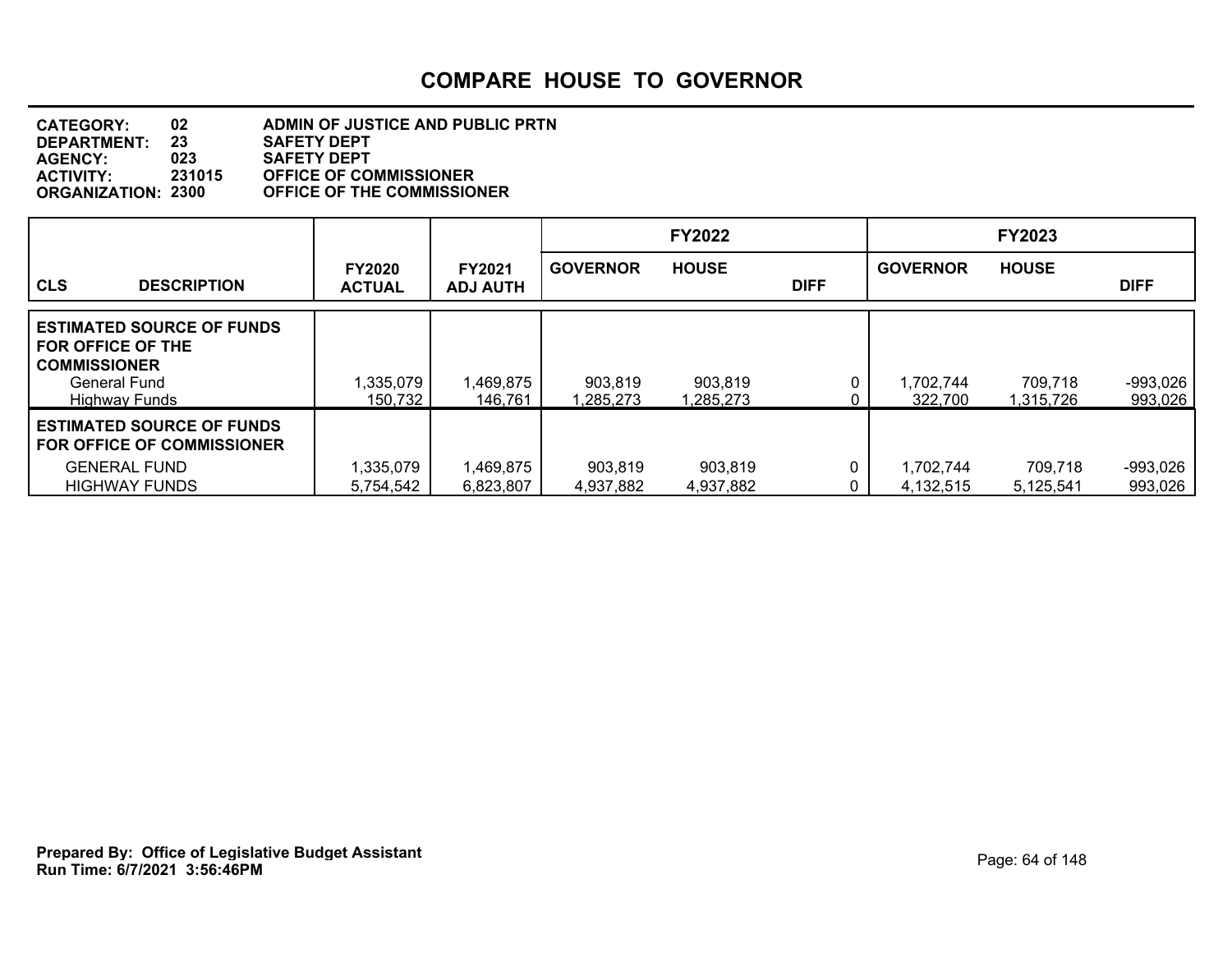| <b>CATEGORY:</b>          | 02     | ADMIN OF JUSTICE AND PUBLIC PRTN |
|---------------------------|--------|----------------------------------|
| <b>DEPARTMENT:</b>        | 23     | <b>SAFETY DEPT</b>               |
| <b>AGENCY:</b>            | 023    | <b>SAFETY DEPT</b>               |
| <b>ACTIVITY:</b>          | 234015 | <b>DIVISION OF STATE POLICE</b>  |
| <b>ORGANIZATION: 4010</b> |        | <b>ENFORCEMENT</b>               |
|                           |        |                                  |

|                        |                                             |                                |                           |                         | <b>FY2022</b>           |                            |                         | FY2023                  |                       |
|------------------------|---------------------------------------------|--------------------------------|---------------------------|-------------------------|-------------------------|----------------------------|-------------------------|-------------------------|-----------------------|
| <b>CLS</b>             | <b>DESCRIPTION</b>                          | <b>FY2020</b><br><b>ACTUAL</b> | FY2021<br><b>ADJ AUTH</b> | <b>GOVERNOR</b>         | <b>HOUSE</b>            | <b>DIFF</b>                | <b>GOVERNOR</b>         | <b>HOUSE</b>            | <b>DIFF</b>           |
| <b>FOR ENFORCEMENT</b> | <b>ESTIMATED SOURCE OF FUNDS</b>            |                                |                           |                         |                         |                            |                         |                         |                       |
|                        | <b>General Fund</b><br><b>Highway Funds</b> | 8,449,769<br>1,914,844         | 9,536,492<br>2,236,950    | 11,323,564<br>2,558,363 | 11,323,564<br>2,558,363 | $\mathbf 0$<br>$\mathbf 0$ | 10,960,004<br>3,675,519 | 11,953,030<br>2,682,493 | 993,026<br>$-993,026$ |
|                        |                                             |                                |                           |                         |                         |                            |                         |                         |                       |
|                        |                                             |                                |                           |                         |                         |                            |                         |                         |                       |
|                        |                                             |                                |                           |                         |                         |                            |                         |                         |                       |
|                        |                                             |                                |                           |                         |                         |                            |                         |                         |                       |
|                        |                                             |                                |                           |                         |                         |                            |                         |                         |                       |
|                        |                                             |                                |                           |                         |                         |                            |                         |                         |                       |
|                        |                                             |                                |                           |                         |                         |                            |                         |                         |                       |
|                        |                                             |                                |                           |                         |                         |                            |                         |                         |                       |
|                        |                                             |                                |                           |                         |                         |                            |                         |                         |                       |
|                        |                                             |                                |                           |                         |                         |                            |                         |                         |                       |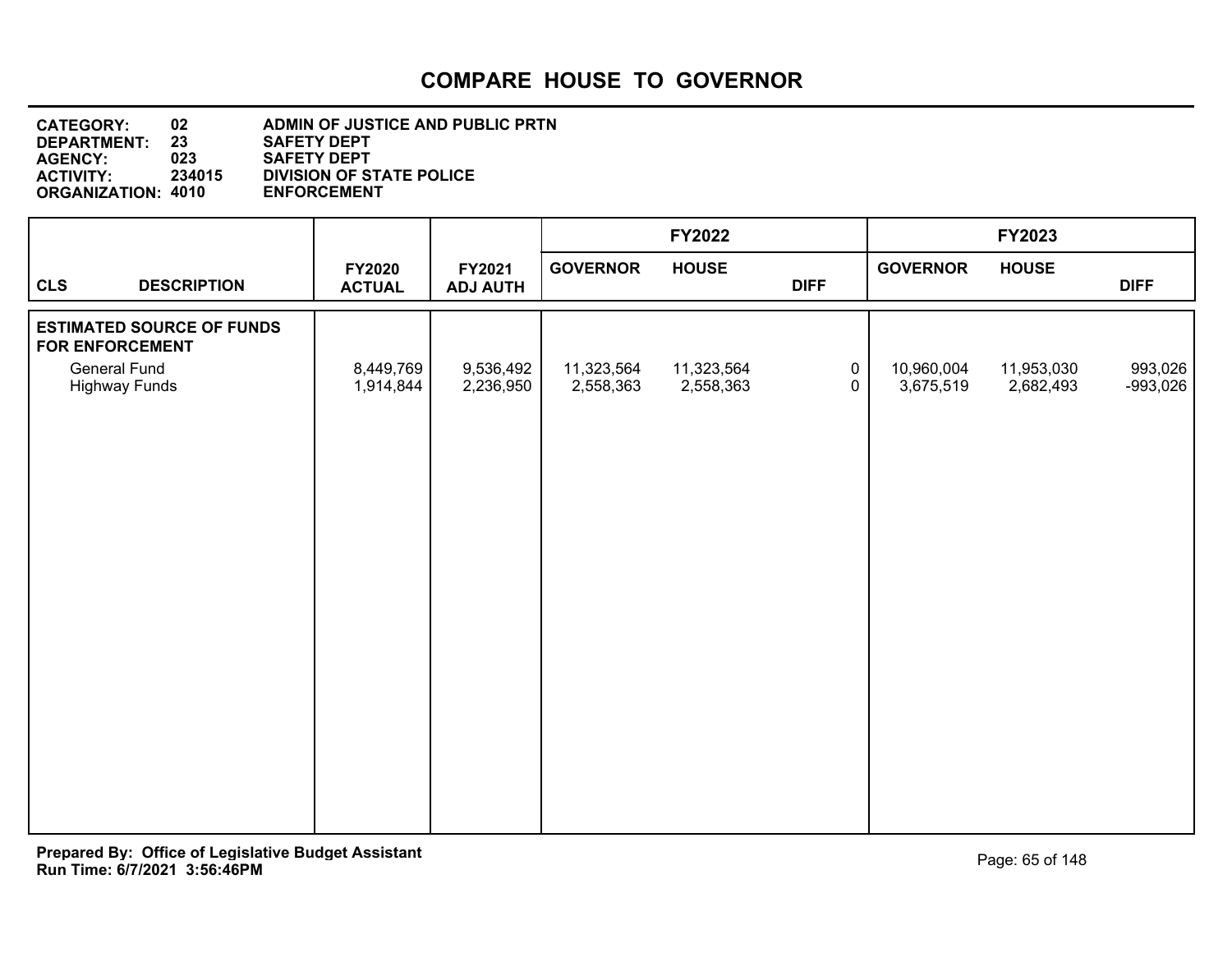| <b>CATEGORY:</b>          | 02     | ADMIN OF JUSTICE AND PUBLIC PRTN |
|---------------------------|--------|----------------------------------|
| <b>DEPARTMENT:</b>        | 23     | <b>SAFETY DEPT</b>               |
| <b>AGENCY:</b>            | 023    | <b>SAFETY DEPT</b>               |
| <b>ACTIVITY:</b>          | 234015 | <b>DIVISION OF STATE POLICE</b>  |
| <b>ORGANIZATION: 4022</b> |        | <b>STATE POLICE FORENSIC LAB</b> |

|                                                                                          |                                |                                  |                        | <b>FY2022</b>          |                  |                        | <b>FY2023</b>          |                   |
|------------------------------------------------------------------------------------------|--------------------------------|----------------------------------|------------------------|------------------------|------------------|------------------------|------------------------|-------------------|
| <b>CLS</b><br><b>DESCRIPTION</b>                                                         | <b>FY2020</b><br><b>ACTUAL</b> | <b>FY2021</b><br><b>ADJ AUTH</b> | <b>GOVERNOR</b>        | <b>HOUSE</b>           | <b>DIFF</b>      | <b>GOVERNOR</b>        | <b>HOUSE</b>           | <b>DIFF</b>       |
| 010 Personal Services-Perm. Classi<br>060 Benefits                                       | 2,257,565<br>1,093,606         | 2,456,136<br>1,239,614           | 1,886,727<br>1,095,374 | 1,949,169<br>1,129,032 | 62,442<br>33,658 | 1,988,339<br>1,150,763 | 2,055,842<br>1,186,620 | 67,503<br>35,857  |
| <b>TOTAL EXPENSES</b>                                                                    | 3,893,688                      | 4,616,546                        | 4,653,840              | 4,749,940              | 96,100           | 4,796,472              | 4,899,832              | 103,360           |
| <b>ESTIMATED SOURCE OF FUNDS</b><br><b>FOR STATE POLICE FORENSIC LAB</b><br>General Fund | 2,333,189                      | 2,769,905                        | 2,792,233              | 2,849,893              | 57,660           | 2,877,625              | 2,939,631              | 62,006            |
| Highway Funds<br><b>TOTAL FUNDS</b>                                                      | 1,560,499<br>3,893,688         | 1,846,641<br>4,616,546           | 1,861,607<br>4,653,840 | 1.900.047<br>4,749,940 | 38,440<br>96,100 | 1,918,847<br>4,796,472 | 1,960,201<br>4,899,832 | 41,354<br>103,360 |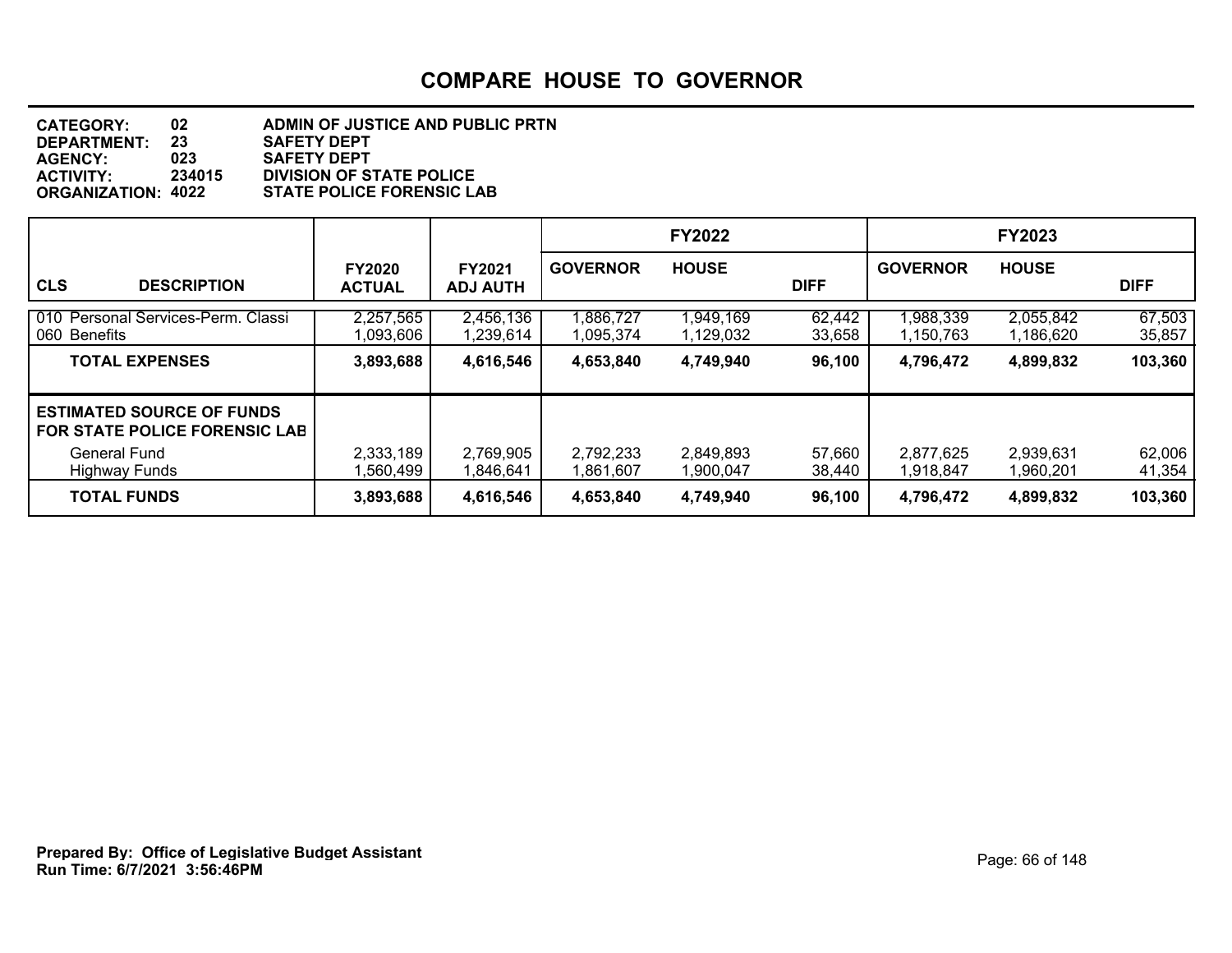| <b>CATEGORY:</b>          | 02     | ADMIN OF JUSTICE AND PUBLIC PRTN |
|---------------------------|--------|----------------------------------|
| DEPARTMENT:               | 23     | <b>SAFETY DEPT</b>               |
| <b>AGENCY:</b>            | 023    | <b>SAFETY DEPT</b>               |
| <b>ACTIVITY</b>           | 234015 | <b>DIVISION OF STATE POLICE</b>  |
| <b>ORGANIZATION: 8241</b> |        | <b>TOXICOLOGY LAB</b>            |

|                                                                               |                                |                                  |                    | <b>FY2022</b>      |                  |                    | <b>FY2023</b>      |                   |
|-------------------------------------------------------------------------------|--------------------------------|----------------------------------|--------------------|--------------------|------------------|--------------------|--------------------|-------------------|
| <b>CLS</b><br><b>DESCRIPTION</b>                                              | <b>FY2020</b><br><b>ACTUAL</b> | <b>FY2021</b><br><b>ADJ AUTH</b> | <b>GOVERNOR</b>    | <b>HOUSE</b>       | <b>DIFF</b>      | <b>GOVERNOR</b>    | <b>HOUSE</b>       | <b>DIFF</b>       |
| 010 Personal Services-Perm. Classi<br>060 Benefits                            | 660,805<br>306,288             | 764,470<br>417,949               | 656,186<br>344,657 | 753,844<br>386,136 | 97,658<br>41,479 | 697,483<br>365,373 | 798.840<br>408,749 | 101,357<br>43,376 |
| <b>TOTAL EXPENSES</b>                                                         | 1,323,183                      | 1,694,861                        | 1,543,675          | 1,682,812          | 139,137          | 1,794,029          | 1,938,762          | 144,733           |
| <b>ESTIMATED SOURCE OF FUNDS</b><br><b>FOR TOXICOLOGY LAB</b><br>General Fund | 1,072,242                      | 1,372,838                        | 1,250,375          | 1,363,076          | 112,701          | 1,453,165          | 1,570,399          | 117,234           |
| <b>Highway Funds</b>                                                          | 250,941                        | 322,023                          | 293,300            | 319.736            | 26,436           | 340,864            | 368,363            | 27,499            |
| <b>TOTAL FUNDS</b>                                                            | 1,323,183                      | 1,694,861                        | 1,543,675          | 1,682,812          | 139,137          | 1,794,029          | 1,938,762          | 144,733           |

#### **ACTIVITY 234015 DIVISION OF STATE POLICE**

| <b>TOTAL EXPENSES</b>                                            | 49,691,735 | 56,031,782 | 63,297,282 | 63.532.519 | 235,237 | 65.986.122 | 66,234,215 | 248.093   |
|------------------------------------------------------------------|------------|------------|------------|------------|---------|------------|------------|-----------|
| <b>ESTIMATED SOURCE OF FUNDS</b><br>FOR DIVISION OF STATE POLICE |            |            |            |            |         |            |            |           |
| <b>GENERAL FUND</b>                                              | 26,609,430 | 30.484.012 | 28,693,713 | 28.864.074 | 170,361 | 28,805,813 | 29,978,079 | 1,172,266 |
| <b>HIGHWAY FUNDS</b>                                             | 14.437.468 | 16,407,904 | 23.556.732 | 23.621.608 | 64,876  | 25.432.012 | 24.507.839 | -924,173  |
| <b>TOTAL FUNDS</b>                                               | 49,691,735 | 56,031,782 | 63,297,282 | 63,532,519 | 235,237 | 65.986.122 | 66,234,215 | 248.093   |

**Run Time: 6/7/2021 3:56:46PM Prepared By: Office of Legislative Budget Assistant** Page: 67 of 148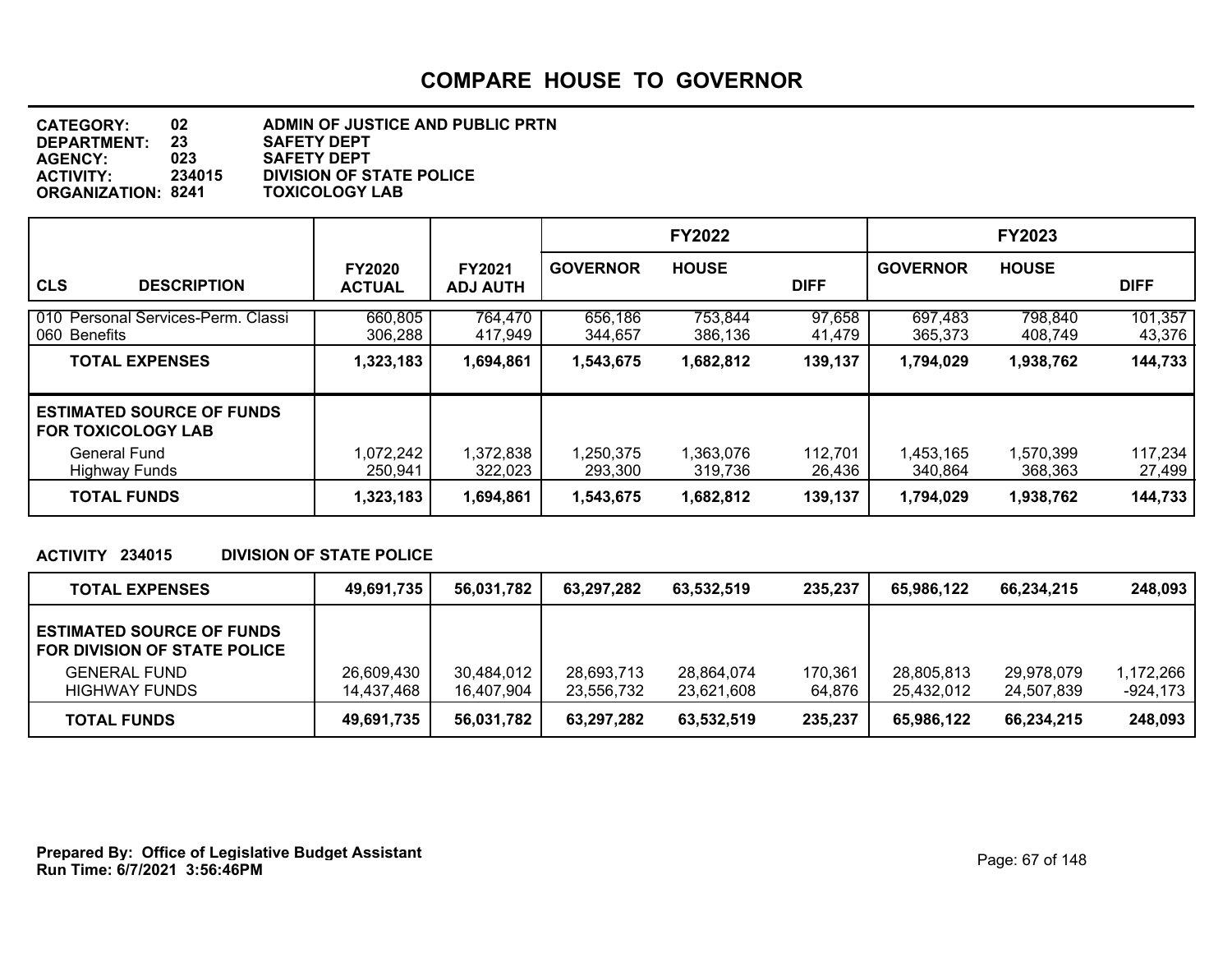| <b>CATEGORY:</b>          | 02     | ADMIN OF JUSTICE AND PUBLIC PRTN |
|---------------------------|--------|----------------------------------|
| <b>DEPARTMENT:</b>        | 23     | <b>SAFETY DEPT</b>               |
| <b>AGENCY:</b>            | 023    | <b>SAFETY DEPT</b>               |
| <b>ACTIVITY:</b>          | 234015 | <b>DIVISION OF STATE POLICE</b>  |
| <b>ORGANIZATION: 8241</b> |        | <b>TOXICOLOGY LAB</b>            |

|     |                    |                                |                                       |                 | <b>FY2022</b> |             |                 | <b>FY2023</b> |             |
|-----|--------------------|--------------------------------|---------------------------------------|-----------------|---------------|-------------|-----------------|---------------|-------------|
| CLS | <b>DESCRIPTION</b> | <b>FY2020</b><br><b>ACTUAL</b> | FY2021<br><b>J AUTH</b><br><b>ADJ</b> | <b>GOVERNOR</b> | <b>HOUSE</b>  | <b>DIFF</b> | <b>GOVERNOR</b> | <b>HOUSE</b>  | <b>DIFF</b> |

#### **AGENCY 023 SAFETY DEPT**

| <b>TOTAL EXPENSES</b>                                      | 173,968,799 | 193,503,499 | 203,528,331 | 203,892,231 | 363,900 | 209,317,982 | 209,716,730 | 398,748 |
|------------------------------------------------------------|-------------|-------------|-------------|-------------|---------|-------------|-------------|---------|
| <b>ESTIMATED SOURCE OF FUNDS</b><br><b>FOR SAFETY DEPT</b> |             |             |             |             |         |             |             |         |
| <b>GENERAL FUND</b>                                        | 42,663,237  | 48,073,867  | 44,643,230  | 44,889,150  | 245,920 | 46,086,395  | 46,347,183  | 260,788 |
| <b>HIGHWAY FUNDS</b>                                       | 30,239,104  | 34,291,268  | 34,267,007  | 34,331,883  | 64.876  | 35,670,535  | 35,739,388  | 68,853  |
| OTHER FUNDS                                                | 71,871,819  | 83,014,419  | 85,596,805  | 85,649,909  | 53,104  | 88.717.855  | 88.786.962  | 69,107  |
| <b>TOTAL FUNDS</b>                                         | 173,968,799 | 193,503,499 | 203,528,331 | 203,892,231 | 363,900 | 209,317,982 | 209,716,730 | 398,748 |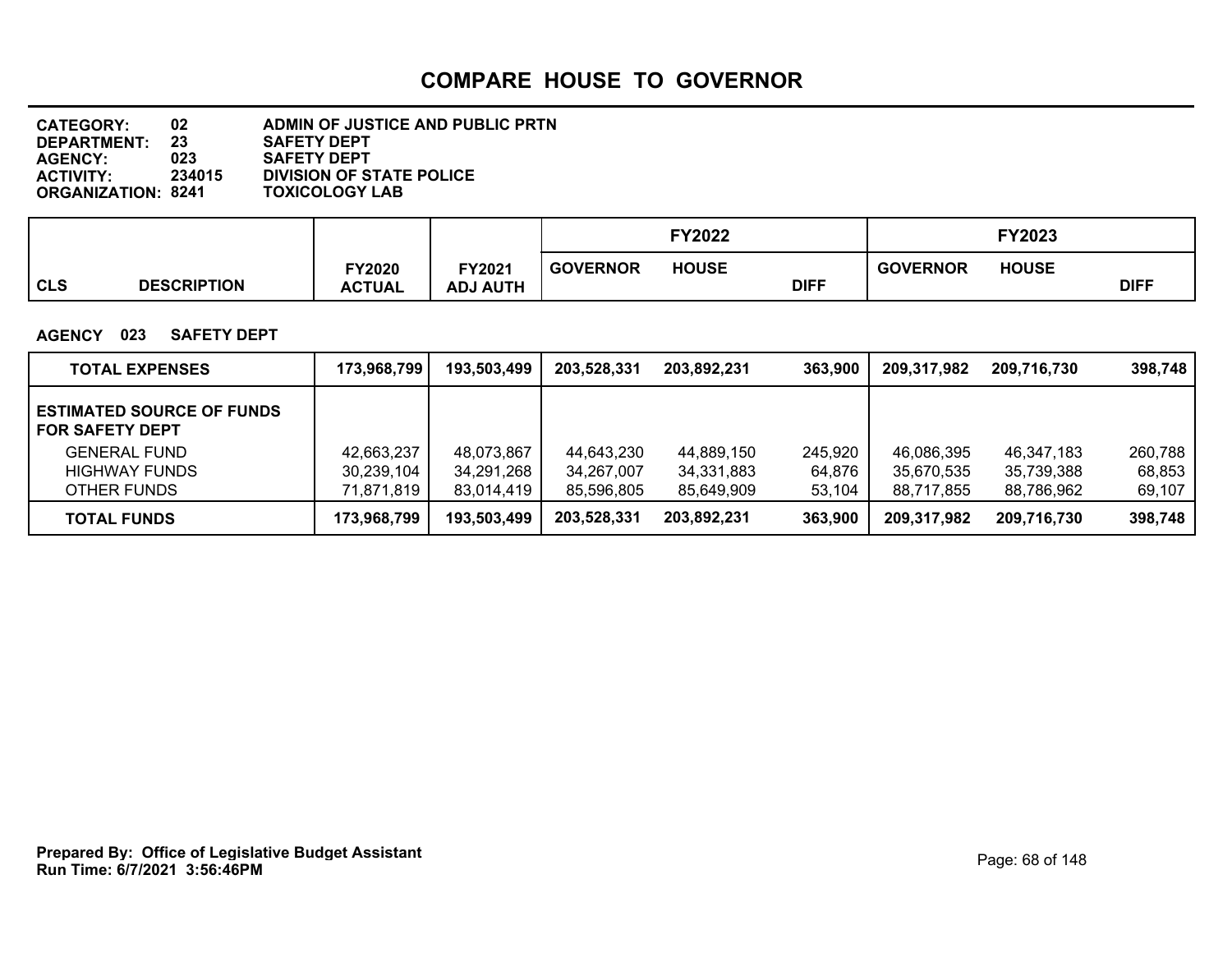| <b>CATEGORY:</b>          | 02     | ADMIN OF JUSTICE AND PUBLIC PRTN  |
|---------------------------|--------|-----------------------------------|
| DEPARTMENT:               | 46     | <b>CORRECTIONS DEPT</b>           |
| <b>AGENCY:</b>            | 046.   | <b>CORRECTIONS DEPT</b>           |
| <b>ACTIVITY:</b>          | 460010 | <b>OFFICE OF THE COMMISSIONER</b> |
| <b>ORGANIZATION: 7170</b> |        | <b>PAROLE BOARD</b>               |

|                                                                                                                                                 |                                        |                                        |                                          | <b>FY2022</b>                                    |                                                          |                                               | <b>FY2023</b>                                    |                                           |
|-------------------------------------------------------------------------------------------------------------------------------------------------|----------------------------------------|----------------------------------------|------------------------------------------|--------------------------------------------------|----------------------------------------------------------|-----------------------------------------------|--------------------------------------------------|-------------------------------------------|
| <b>CLS</b><br><b>DESCRIPTION</b>                                                                                                                | <b>FY2020</b><br><b>ACTUAL</b>         | <b>FY2021</b><br><b>ADJ AUTH</b>       | <b>GOVERNOR</b>                          | <b>HOUSE</b>                                     | <b>DIFF</b>                                              | <b>GOVERNOR</b>                               | <b>HOUSE</b>                                     | <b>DIFF</b>                               |
| 011<br>Personal Services-Unclassified<br>027<br>Transfers To Oit<br>050 Personal Service-Temp/Appointe<br>060 Benefits<br><b>TOTAL EXPENSES</b> | 74,676<br>58,899<br>143,951<br>450,194 | 78,630<br>92,941<br>192,864<br>586,836 | 167,543<br>140,891<br>214,899<br>728,293 | 126,193<br>4,874<br>90,891<br>205,466<br>632,384 | $-41,350$<br>4,874<br>$-50,000$<br>$-9,433$<br>$-95,909$ | 178,846<br>0<br>141,695<br>227,157<br>756,254 | 178,846<br>3,304<br>91,695<br>227,157<br>709,558 | 0<br>3,304<br>$-50,000$<br>0<br>$-46,696$ |
| <b>ESTIMATED SOURCE OF FUNDS</b><br><b>FOR PAROLE BOARD</b><br>General Fund                                                                     | 450,194                                | 586,836                                | 728,293                                  | 632,384                                          | $-95,909$                                                | 756,254                                       | 709,558                                          | -46,696                                   |
| <b>TOTAL FUNDS</b>                                                                                                                              | 450,194                                | 586,836                                | 728,293                                  | 632,384                                          | $-95,909$                                                | 756,254                                       | 709,558                                          | -46,696                                   |

#### **ACTIVITY 460010 OFFICE OF THE COMMISSIONER**

| <b>TOTAL EXPENSES</b>                                                                               | 3,265,498 | 4.159.472 | 4.357.549 | 4.261.640 | -95.909   | 4.519.602 | 4.472.906 | -46,696   |
|-----------------------------------------------------------------------------------------------------|-----------|-----------|-----------|-----------|-----------|-----------|-----------|-----------|
| <b>ESTIMATED SOURCE OF FUNDS</b><br>FOR OFFICE OF THE<br><b>COMMISSIONER</b><br><b>GENERAL FUND</b> | 3,265,498 | 4,159,472 | 4,357,549 | 4,261,640 | $-95,909$ | 4,519,602 | 4,472,906 | -46,696   |
| <b>TOTAL FUNDS</b>                                                                                  | 3,265,498 | 4,159,472 | 4,357,549 | 4,261,640 | -95,909   | 4,519,602 | 4,472,906 | $-46,696$ |

**Run Time: 6/7/2021 3:56:46PM Prepared By: Office of Legislative Budget Assistant** Page: 69 of 148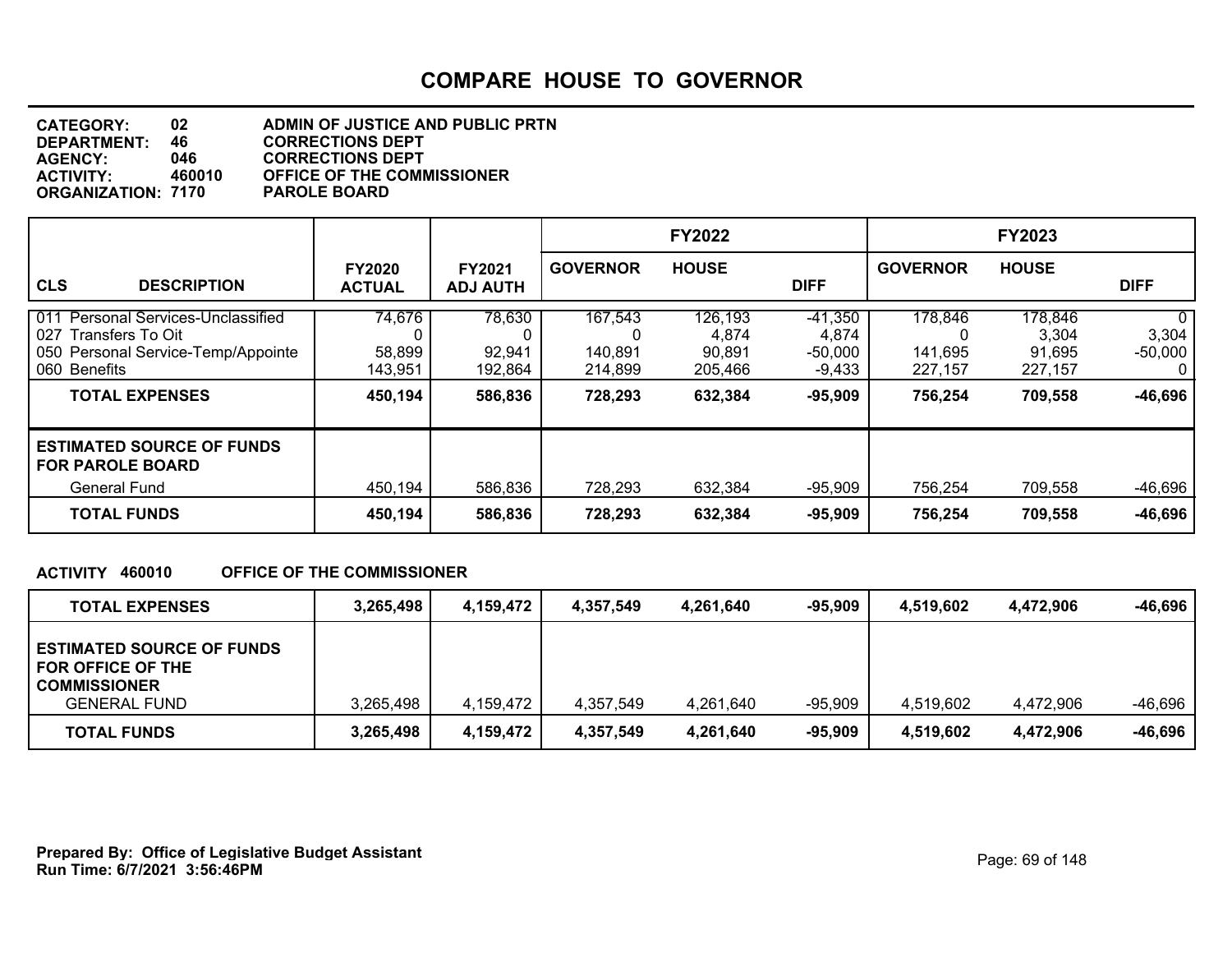| <b>CATEGORY:</b>          | 02     | <b>ADMIN OF JUSTICE AND PUBLIC PRTN</b> |
|---------------------------|--------|-----------------------------------------|
| DEPARTMENT:               | 46     | <b>CORRECTIONS DEPT</b>                 |
| <b>AGENCY:</b>            | 046    | <b>CORRECTIONS DEPT</b>                 |
| <b>ACTIVITY:</b>          | 463510 | <b>STATE PRISONS</b>                    |
| <b>ORGANIZATION: 3372</b> |        | <b>NH STATE PRISON FOR MEN</b>          |

|                                                                                                                     |                                      |                                        |                                                   | <b>FY2022</b>                                    |                                                      |                                                   | <b>FY2023</b>                                     |                                                       |
|---------------------------------------------------------------------------------------------------------------------|--------------------------------------|----------------------------------------|---------------------------------------------------|--------------------------------------------------|------------------------------------------------------|---------------------------------------------------|---------------------------------------------------|-------------------------------------------------------|
| <b>CLS</b><br><b>DESCRIPTION</b>                                                                                    | <b>FY2020</b><br><b>ACTUAL</b>       | <b>FY2021</b><br><b>ADJ AUTH</b>       | <b>GOVERNOR</b>                                   | <b>HOUSE</b>                                     | <b>DIFF</b>                                          | <b>GOVERNOR</b>                                   | <b>HOUSE</b>                                      | <b>DIFF</b>                                           |
| 010 Personal Services-Perm. Classi<br>017 FT Employees Special Payments<br>060 Benefits<br><b>TOTAL EXPENSES</b>    | 9,925,764<br>9,516,822<br>30,946,366 | 13,569,557<br>10,371,498<br>31,657,550 | 14,664,880<br>101,141<br>11,633,474<br>33,149,216 | 13,457,013<br>91,387<br>10,796,222<br>31,094,343 | $-1,207,867$<br>$-9,754$<br>-837,252<br>$-2,054,873$ | 15,527,485<br>112,313<br>12,250,597<br>34,697,568 | 14,250,676<br>102,035<br>11,367,134<br>32,527,018 | $-1,276,809$<br>$-10,278$<br>-883,463<br>$-2,170,550$ |
| <b>ESTIMATED SOURCE OF FUNDS</b><br><b>FOR NH STATE PRISON FOR MEN</b><br><b>General Fund</b><br><b>TOTAL FUNDS</b> | 30,946,366<br>30,946,366             | 31,657,550<br>31,657,550               | 33,149,216<br>33,149,216                          | 31,094,343<br>31,094,343                         | $-2,054,873$<br>$-2,054,873$                         | 34,697,568<br>34,697,568                          | 32,527,018<br>32,527,018                          | $-2,170,550$<br>$-2,170,550$                          |

**ACTIVITY 463510 STATE PRISONS**

| <b>TOTAL EXPENSES</b>                                        | 51,893,742 | 55.476.317 | 56.701.537 | 54.646.664 | $-2.054.873$ | 59.346.395 | 57.175.845 | -2,170,550   |
|--------------------------------------------------------------|------------|------------|------------|------------|--------------|------------|------------|--------------|
| <b>ESTIMATED SOURCE OF FUNDS</b><br><b>FOR STATE PRISONS</b> |            |            |            |            |              |            |            |              |
| <b>GENERAL FUND</b>                                          | 51,893,742 | 55.476.317 | 56.701.537 | 54.646.664 | $-2.054.873$ | 59.346.395 | 57.175.845 | $-2,170,550$ |
| <b>TOTAL FUNDS</b>                                           | 51,893,742 | 55,476,317 | 56,701,537 | 54,646,664 | $-2,054,873$ | 59.346.395 | 57.175.845 | $-2,170,550$ |

**Run Time: 6/7/2021 3:56:46PM Prepared By: Office of Legislative Budget Assistant** Page: 70 of 148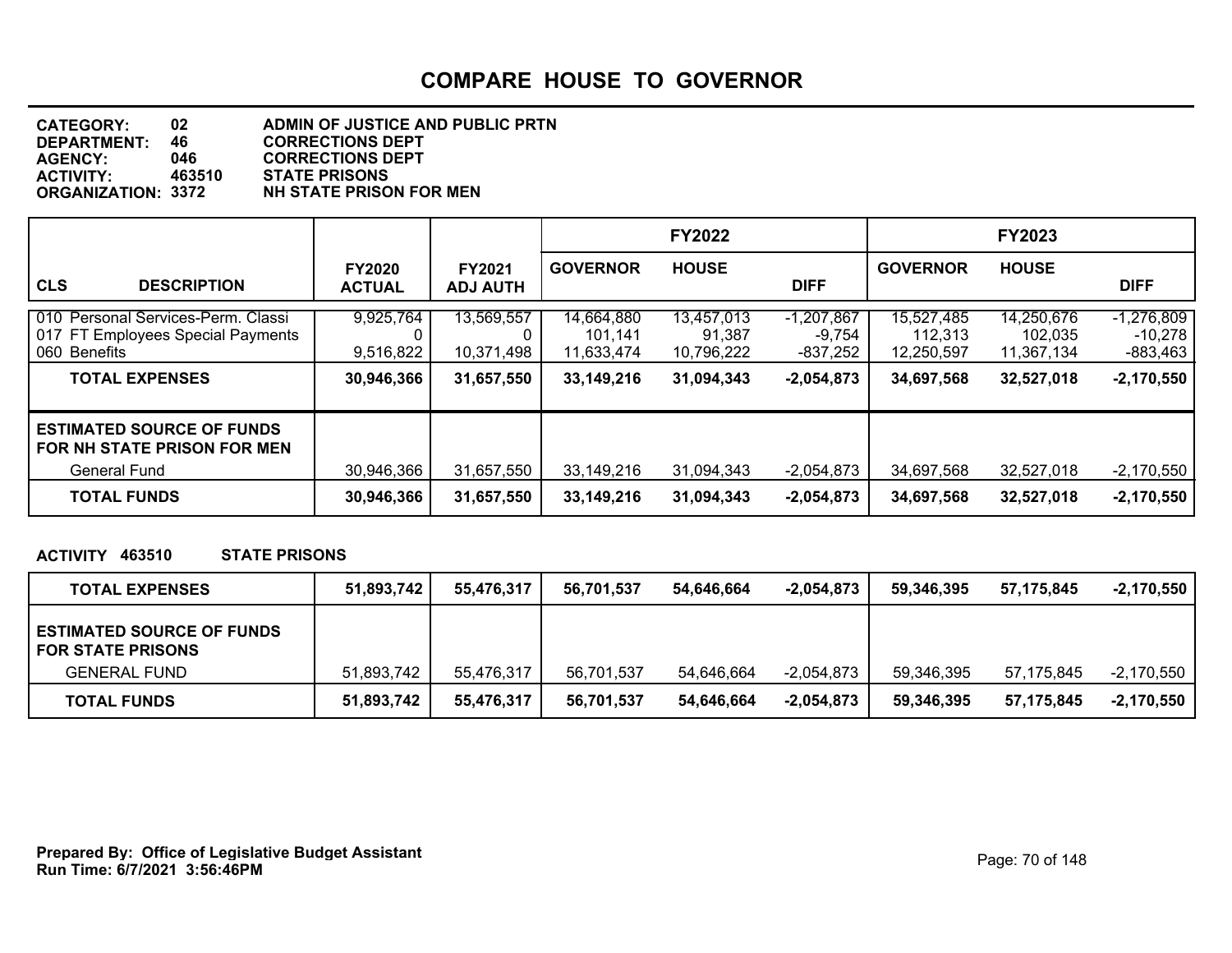| <b>CATEGORY:</b>          | 02     | ADMIN OF JUSTICE AND PUBLIC PRTN  |
|---------------------------|--------|-----------------------------------|
| <b>DEPARTMENT:</b>        | 46     | <b>CORRECTIONS DEPT</b>           |
| <b>AGENCY:</b>            | 046.   | <b>CORRECTIONS DEPT</b>           |
| <b>ACTIVITY:</b>          | 464010 | <b>DIVISION OF FIELD SERVICES</b> |
| <b>ORGANIZATION: 8302</b> |        | <b>DISTRICT OFFICES</b>           |
|                           |        |                                   |

|                                                                                                              |                                |                            |                            | <b>FY2022</b>     |                                 |                            | FY2023            |                                 |
|--------------------------------------------------------------------------------------------------------------|--------------------------------|----------------------------|----------------------------|-------------------|---------------------------------|----------------------------|-------------------|---------------------------------|
| <b>CLS</b><br><b>DESCRIPTION</b>                                                                             | <b>FY2020</b><br><b>ACTUAL</b> | FY2021<br><b>ADJ AUTH</b>  | <b>GOVERNOR</b>            | <b>HOUSE</b>      | <b>DIFF</b>                     | <b>GOVERNOR</b>            | <b>HOUSE</b>      | <b>DIFF</b>                     |
| 022 Rents-Leases Other Than State<br>028 Transfers To General Services<br>089 Transfer to DAS Maintenance Fu | 396,830<br>17,532<br>1,221     | 401,490<br>19,523<br>1,221 | 413,367<br>20,395<br>1,221 | 434,983<br>0<br>0 | 21,616<br>$-20,395$<br>$-1,221$ | 416,413<br>20,892<br>1,221 | 438,526<br>0<br>0 | 22,113<br>$-20,892$<br>$-1,221$ |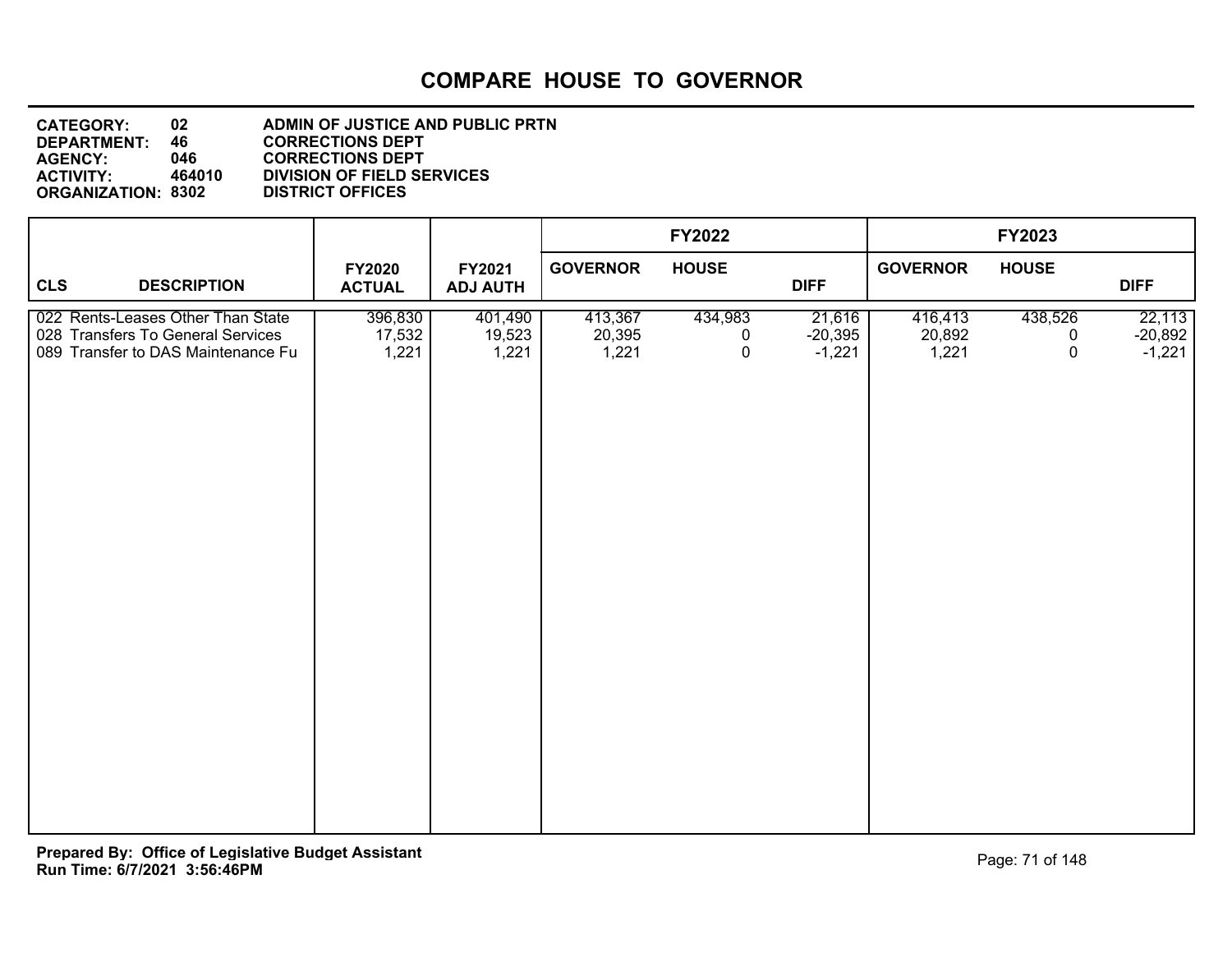| <b>CATEGORY:</b>          | 02     | ADMIN OF JUSTICE AND PUBLIC PRTN |
|---------------------------|--------|----------------------------------|
| DEPARTMENT:               | 46     | <b>CORRECTIONS DEPT</b>          |
| <b>AGENCY:</b>            | 046.   | <b>CORRECTIONS DEPT</b>          |
| <b>ACTIVITY:</b>          | 464510 | <b>COMMUNITY CORRECTIONS</b>     |
| <b>ORGANIZATION: 5172</b> |        | <b>SHEA FARM</b>                 |
|                           |        |                                  |

|                                                          |                                |                                  |                 | <b>FY2022</b> |             |                 | <b>FY2023</b> |             |
|----------------------------------------------------------|--------------------------------|----------------------------------|-----------------|---------------|-------------|-----------------|---------------|-------------|
| <b>CLS</b><br><b>DESCRIPTION</b>                         | <b>FY2020</b><br><b>ACTUAL</b> | <b>FY2021</b><br><b>ADJ AUTH</b> | <b>GOVERNOR</b> | <b>HOUSE</b>  | <b>DIFF</b> | <b>GOVERNOR</b> | <b>HOUSE</b>  | <b>DIFF</b> |
| 010 Personal Services-Perm. Classi                       | 431,811                        | 665,220                          |                 | 658,067       | 658,067     |                 | 695,836       | 695,836     |
| 017 FT Employees Special Payments                        |                                | 0                                |                 | 5,752         | 5,752       |                 | 5,839         | 5,839       |
| 018 Overtime                                             | 182,034                        | 54,239                           |                 | 34,908        | 34,908      |                 | 34,908        | 34,908      |
| 019 Holiday Pay                                          | 15,537                         | 11,955                           |                 | 16,043        | 16,043      |                 | 16,284        | 16,284      |
| 020 Current Expenses                                     | 4,351                          | 4,393                            |                 | 3,987         | 3,987       |                 | 4,067         | 4,067       |
| 022 Rents-Leases Other Than State                        | 1,524                          | 1,560                            |                 | 1,560         | 1,560       |                 | 1,560         | 1,560       |
| 023 Heat- Electricity - Water                            | 19,183                         | 38,127                           | 22,180          | 27,725        | 5,545       | 22,446          | 28,057        | 5,611       |
| 024 Maint. Other Than Build. - Grnds                     | 264                            | 264                              |                 | 264           | 264         |                 | 264           | 264         |
| 030 Equipment New/Replacement                            | 2,617                          | 1,203                            |                 | 328           | 328         |                 |               |             |
| 039 Telecommunications                                   | 4,891                          | 4,891                            |                 | 5,734         | 5,734       |                 | 5,734         | 5,734       |
| 060 Benefits                                             | 323,884                        | 467,027                          |                 | 441,067       | 441,067     |                 | 464,627       | 464,627     |
| 070 In-State Travel Reimbursement                        | 1,729                          | 2,057                            |                 | 1,912         | 1,912       |                 | 1,912         | 1,912       |
| 103 Contracts for Op Services                            | 2,854                          | 2,755                            |                 | 2,499         | 2,499       |                 | 2,499         | 2,499       |
| <b>TOTAL EXPENSES</b>                                    | 990,679                        | 1,253,691                        | 22,180          | 1,199,846     | 1,177,666   | 22,446          | 1,261,587     | 1,239,141   |
|                                                          |                                |                                  |                 |               |             |                 |               |             |
| <b>ESTIMATED SOURCE OF FUNDS</b><br><b>FOR SHEA FARM</b> |                                |                                  |                 |               |             |                 |               |             |
| <b>General Fund</b>                                      | 990,679                        | 1,253,691                        | 22,180          | 1,199,846     | 1,177,666   | 22,446          | 1,261,587     | 1,239,141   |
| <b>TOTAL FUNDS</b>                                       | 990,679                        | 1,253,691                        | 22,180          | 1,199,846     | 1,177,666   | 22,446          | 1,261,587     | 1,239,141   |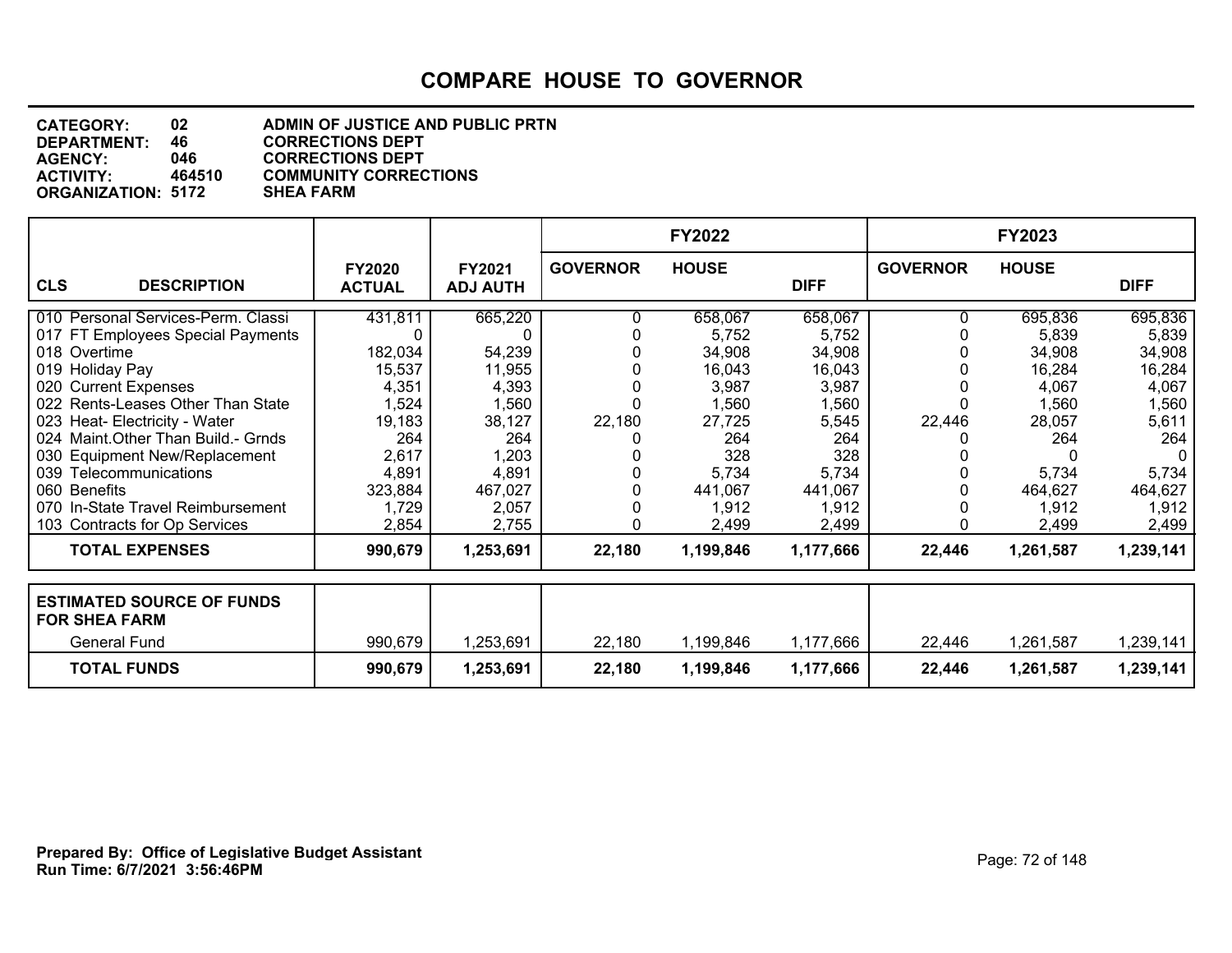| <b>CATEGORY:</b>          | 02     | ADMIN OF JUSTICE AND PUBLIC PRTN |
|---------------------------|--------|----------------------------------|
| DEPARTMENT:               | 46.    | <b>CORRECTIONS DEPT</b>          |
| <b>AGENCY:</b>            | 046    | <b>CORRECTIONS DEPT</b>          |
| <b>ACTIVITY:</b>          | 464510 | <b>COMMUNITY CORRECTIONS</b>     |
| <b>ORGANIZATION: 7874</b> |        | <b>CALUMET HOUSE</b>             |
|                           |        |                                  |

|                                      |                                |                                  |                 | <b>FY2022</b> |             |                 | <b>FY2023</b> |             |
|--------------------------------------|--------------------------------|----------------------------------|-----------------|---------------|-------------|-----------------|---------------|-------------|
| <b>CLS</b><br><b>DESCRIPTION</b>     | <b>FY2020</b><br><b>ACTUAL</b> | <b>FY2021</b><br><b>ADJ AUTH</b> | <b>GOVERNOR</b> | <b>HOUSE</b>  | <b>DIFF</b> | <b>GOVERNOR</b> | <b>HOUSE</b>  | <b>DIFF</b> |
| 010 Personal Services-Perm. Classi   | 582,133                        | 663,834                          |                 | 683,642       | 683,642     |                 | 721,201       | 721,201     |
| 017 FT Employees Special Payments    |                                |                                  |                 | 4,002         | 4,002       |                 | 4,439         | 4,439       |
| 018 Overtime                         | 197,133                        | 88,028                           |                 | 63,903        | 63,903      |                 | 63,903        | 63,903      |
| 019 Holiday Pay                      | 21,712                         | 17,943                           |                 | 22,403        | 22,403      |                 | 22,739        | 22,739      |
| 020 Current Expenses                 | 3,209                          | 3,279                            |                 | 5,880         | 5,880       |                 | 5,997         | 5,997       |
| 022 Rents-Leases Other Than State    | 1,524                          | 1,560                            |                 | 1,560         | 1,560       |                 | 1,560         | 1,560       |
| 023 Heat- Electricity - Water        | 50,134                         | 55,255                           | 41,544          | 51,930        | 10,386      | 42,068          | 52,585        | 10,517      |
| 024 Maint. Other Than Build. - Grnds | 232                            | 264                              |                 | 264           | 264         |                 | 264           | 264         |
| 030 Equipment New/Replacement        | 7,079                          | 5,096                            |                 | 656           | 656         |                 |               | 0           |
| 039 Telecommunications               | 3,852                          | 3,852                            |                 | 4,612         | 4,612       |                 | 4,612         | 4,612       |
| 060 Benefits                         | 443,629                        | 425,330                          |                 | 502,809       | 502,809     |                 | 529,965       | 529,965     |
| 070 In-State Travel Reimbursement    | 4,266                          | 4,551                            |                 | 4,717         | 4,717       |                 | 4,717         | 4,717       |
| 103 Contracts for Op Services        | 5,919                          | 5,081                            |                 | 4,215         | 4,215       | 0               | 4,215         | 4,215       |
| <b>TOTAL EXPENSES</b>                | 1,320,822                      | 1,274,073                        | 41,544          | 1,350,593     | 1,309,049   | 42,068          | 1,416,197     | 1,374,129   |
| <b>ESTIMATED SOURCE OF FUNDS</b>     |                                |                                  |                 |               |             |                 |               |             |
| <b>FOR CALUMET HOUSE</b>             |                                |                                  |                 |               |             |                 |               |             |
| General Fund                         | 1,320,822                      | 1,274,073                        | 41,544          | 1,350,593     | 1,309,049   | 42,068          | 1,416,197     | 1,374,129   |
| <b>TOTAL FUNDS</b>                   | 1,320,822                      | 1,274,073                        | 41,544          | 1,350,593     | 1,309,049   | 42,068          | 1,416,197     | 1,374,129   |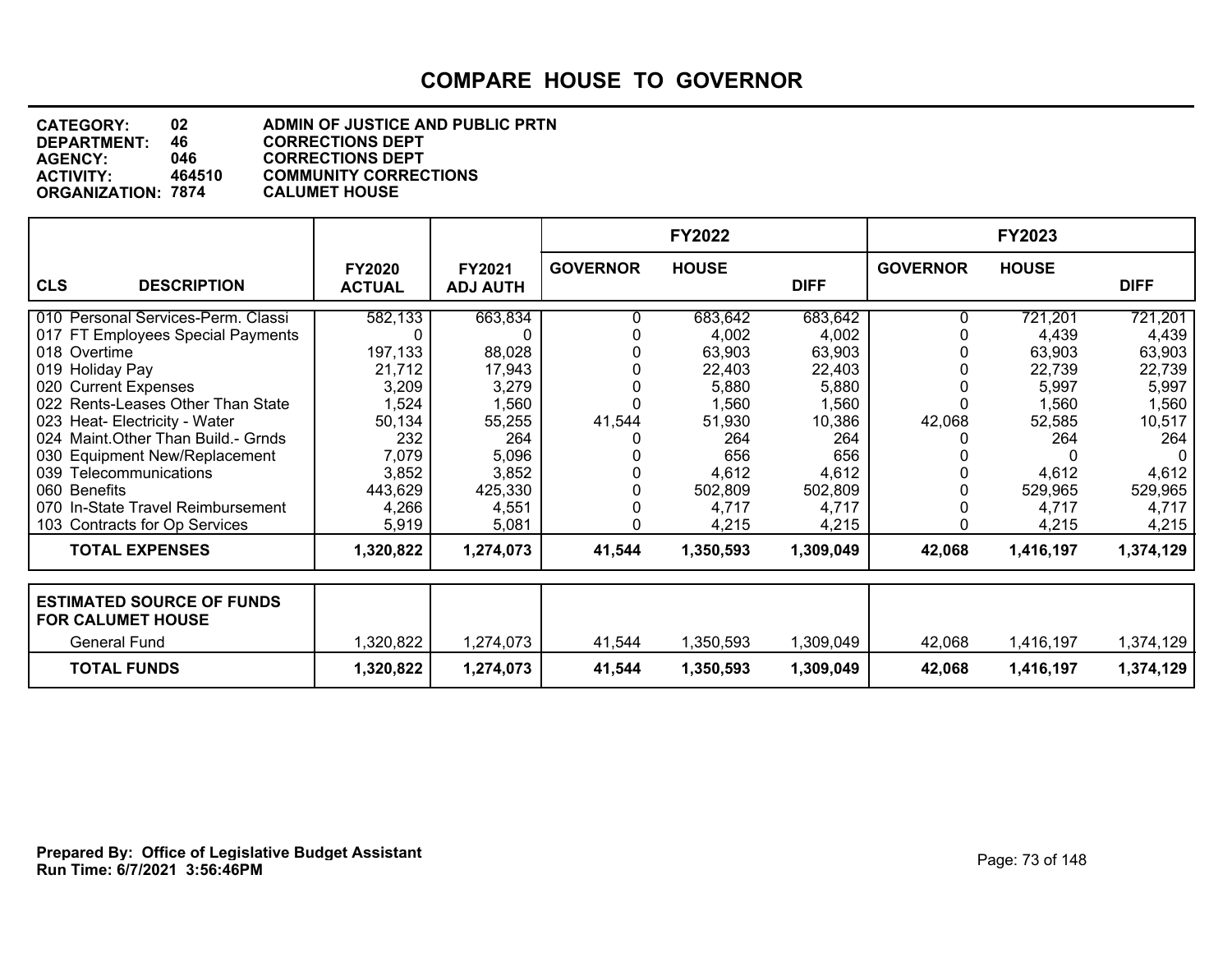| <b>CATEGORY:</b>          | 02     | ADMIN OF JUSTICE AND PUBLIC PRTN |
|---------------------------|--------|----------------------------------|
| DEPARTMENT:               | 46     | <b>CORRECTIONS DEPT</b>          |
| <b>AGENCY:</b>            | 046    | <b>CORRECTIONS DEPT</b>          |
| <b>ACTIVITY:</b>          | 464510 | <b>COMMUNITY CORRECTIONS</b>     |
| <b>ORGANIZATION: 7874</b> |        | <b>CALUMET HOUSE</b>             |
|                           |        |                                  |

|            |                    |                                |                           |                 | <b>FY2022</b> |             |                 | FY2023       |             |
|------------|--------------------|--------------------------------|---------------------------|-----------------|---------------|-------------|-----------------|--------------|-------------|
| <b>CLS</b> | <b>DESCRIPTION</b> | <b>FY2020</b><br><b>ACTUAL</b> | FY2021<br><b>ADJ AUTH</b> | <b>GOVERNOR</b> | <b>HOUSE</b>  | <b>DIFF</b> | <b>GOVERNOR</b> | <b>HOUSE</b> | <b>DIFF</b> |

### **ACTIVITY 464510 COMMUNITY CORRECTIONS**

| <b>TOTAL EXPENSES</b>                                                                       | 5,625,544 | 6,030,591 | 3.549.069 | 6,035,784 | 2.486.715 | 3.685.843 | 6.299.113 | 2,613,270 |
|---------------------------------------------------------------------------------------------|-----------|-----------|-----------|-----------|-----------|-----------|-----------|-----------|
| <b>ESTIMATED SOURCE OF FUNDS</b><br><b>FOR COMMUNITY CORRECTIONS</b><br><b>GENERAL FUND</b> | 5.625.544 | 6,030,591 | 3.549.069 | 6,035,784 | 2.486.715 | 3,685,843 | 6,299,113 | 2,613,270 |
| <b>TOTAL FUNDS</b>                                                                          | 5,625,544 | 6,030,591 | 3,549,069 | 6,035,784 | 2,486,715 | 3.685.843 | 6,299,113 | 2,613,270 |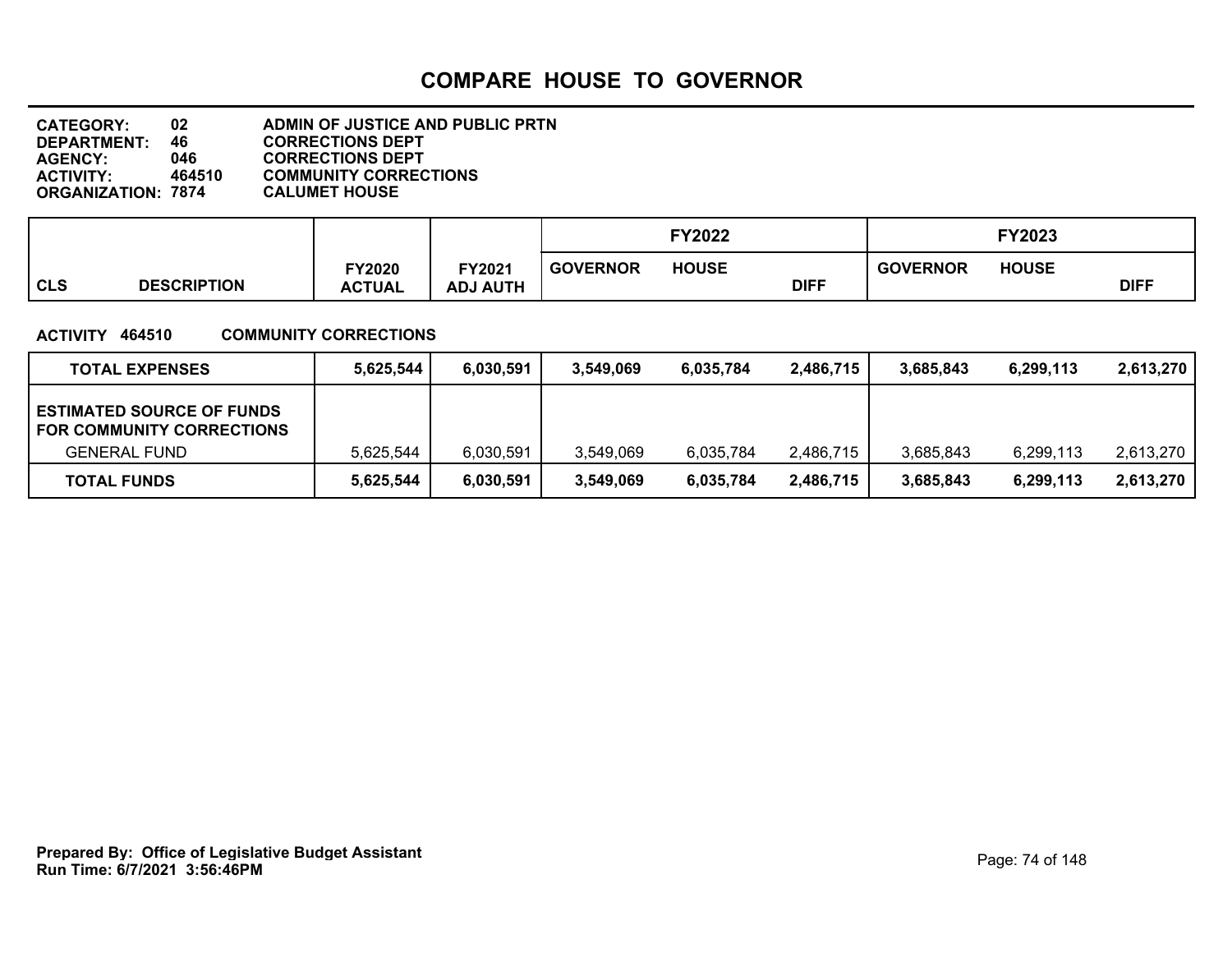| <b>CATEGORY:</b>          | 02     | <b>ADMIN OF JUSTICE AND PUBLIC PRTN</b> |
|---------------------------|--------|-----------------------------------------|
| <b>DEPARTMENT:</b>        | 46     | <b>CORRECTIONS DEPT</b>                 |
| <b>AGENCY:</b>            | 046.   | <b>CORRECTIONS DEPT</b>                 |
| <b>ACTIVITY:</b>          | 469010 | <b>INSTITUTIONAL PROGRAMS</b>           |
| <b>ORGANIZATION: 8232</b> |        | <b>PROGRAMS</b>                         |
|                           |        |                                         |

|                                                                                                                                                                                            |                                                            |                                                         |                                  | <b>FY2022</b>                                             |                                                        |                                  | <b>FY2023</b>                                             |                                                        |
|--------------------------------------------------------------------------------------------------------------------------------------------------------------------------------------------|------------------------------------------------------------|---------------------------------------------------------|----------------------------------|-----------------------------------------------------------|--------------------------------------------------------|----------------------------------|-----------------------------------------------------------|--------------------------------------------------------|
| <b>CLS</b><br><b>DESCRIPTION</b>                                                                                                                                                           | <b>FY2020</b><br><b>ACTUAL</b>                             | <b>FY2021</b><br><b>ADJ AUTH</b>                        | <b>GOVERNOR</b>                  | <b>HOUSE</b>                                              | <b>DIFF</b>                                            | <b>GOVERNOR</b>                  | <b>HOUSE</b>                                              | <b>DIFF</b>                                            |
| 010 Personal Services-Perm. Classi<br>023 Heat- Electricity - Water<br>030 Equipment New/Replacement<br>039<br>Telecommunications<br>Books, Periodicals, Subscripti<br>057<br>060 Benefits | 3,694,449<br>701<br>3,625<br>12,021<br>12,703<br>2,137,474 | 3,727,730<br>1,725<br>400<br>12,021<br>499<br>2,441,555 | 2,277,790<br>11,997<br>1,528,641 | 3,780,079<br>687<br>9,198<br>14,286<br>5,000<br>2,488,662 | 1,502,289<br>687<br>9,198<br>2,289<br>5,000<br>960,021 | 2,418,317<br>11,997<br>1,616,278 | 3,931,316<br>694<br>9,498<br>14,286<br>5,000<br>2,602,843 | 1,512,999<br>694<br>9,498<br>2,289<br>5,000<br>986,565 |
| <b>TOTAL EXPENSES</b>                                                                                                                                                                      | 5,879,900                                                  | 6,236,331                                               | 3,873,306                        | 6,352,790                                                 | 2,479,484                                              | 4,103,040                        | 6,620,085                                                 | 2,517,045                                              |
| <b>ESTIMATED SOURCE OF FUNDS</b><br><b>FOR PROGRAMS</b>                                                                                                                                    |                                                            |                                                         |                                  |                                                           |                                                        |                                  |                                                           |                                                        |
| <b>General Fund</b><br><b>TOTAL FUNDS</b>                                                                                                                                                  | 5,879,900<br>5,879,900                                     | 6,236,331<br>6,236,331                                  | 3,873,306<br>3,873,306           | 6,352,790<br>6,352,790                                    | 2,479,484<br>2,479,484                                 | 4,103,040<br>4,103,040           | 6,620,085<br>6,620,085                                    | 2,517,045<br>2,517,045                                 |

### **ACTIVITY 469010 INSTITUTIONAL PROGRAMS**

| <b>TOTAL EXPENSES</b>                                                                 | 5,990,175 | 6,587,870 | 4.224.842 | 6,704,326 | 2,479,484 | 4.454.514 | 6,971,559 | 2,517,045 |
|---------------------------------------------------------------------------------------|-----------|-----------|-----------|-----------|-----------|-----------|-----------|-----------|
| <b>ESTIMATED SOURCE OF FUNDS</b><br>FOR INSTITUTIONAL PROGRAMS<br><b>GENERAL FUND</b> | 5,879,900 | 6,236,331 | 3,873,306 | 6.352.790 | 2,479,484 | 4,103,040 | 6,620,085 | 2,517,045 |
| <b>TOTAL FUNDS</b>                                                                    | 5,990,175 | 6,587,870 | 4,224,842 | 6.704.326 | 2,479,484 | 4.454.514 | 6,971,559 | 2,517,045 |

**Run Time: 6/7/2021 3:56:46PM Prepared By: Office of Legislative Budget Assistant** Page: 75 of 148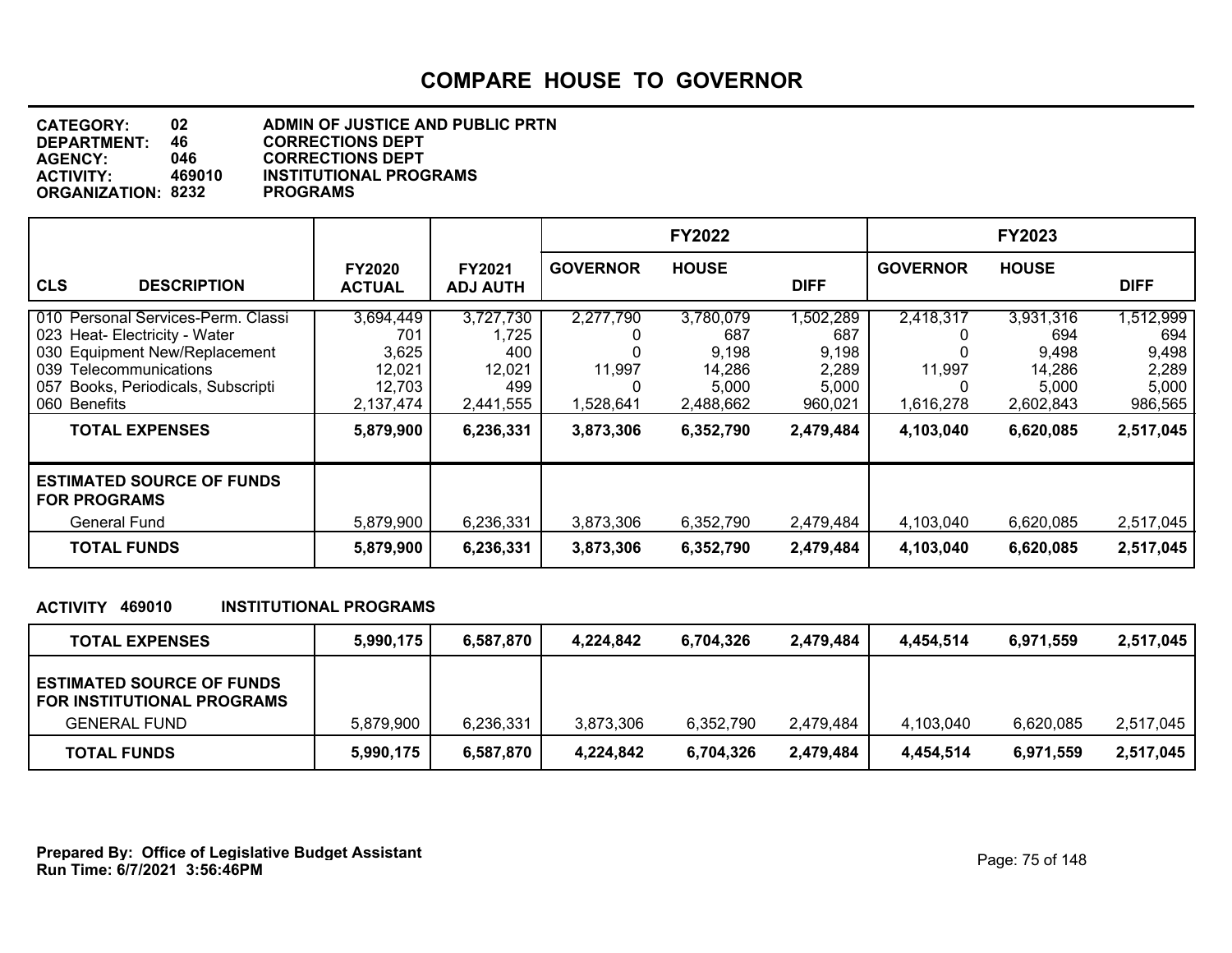**DEPARTMENT: 46 CORRECTIONS DEPT**<br>**AGENCY: 046 CORRECTIONS DEPT CATEGORY: 02 ADMIN OF JUSTICE AND PUBLIC PRTN AGENCY: 046 CORRECTIONS DEPT INSTITUTIONAL PROGRAMS<br>PROGRAMS ORGANIZATION: 8232** 

|                                  |                                |                                              |                 | <sup>=</sup> Y2022 |             |                 | FY2023       |             |
|----------------------------------|--------------------------------|----------------------------------------------|-----------------|--------------------|-------------|-----------------|--------------|-------------|
| <b>CLS</b><br><b>DESCRIPTION</b> | <b>FY2020</b><br><b>ACTUAL</b> | <b>FY2021</b><br><b>HTUA U</b><br><b>ADJ</b> | <b>GOVERNOR</b> | <b>HOUSE</b>       | <b>DIFF</b> | <b>GOVERNOR</b> | <b>HOUSE</b> | <b>DIFF</b> |

### **AGENCY 046 CORRECTIONS DEPT**

| <b>TOTAL EXPENSES</b>                                           | 133,643,274 | 142,894,623 | 141,928,668 | 144,744,085 | 2,815,417 | 144.842.930 | 147,755,999 | 2,913,069 |
|-----------------------------------------------------------------|-------------|-------------|-------------|-------------|-----------|-------------|-------------|-----------|
| <b>ESTIMATED SOURCE OF FUNDS</b><br><b>FOR CORRECTIONS DEPT</b> |             |             |             |             |           |             |             |           |
| <b>GENERAL FUND</b>                                             | 129,430,501 | 138,367,350 | 135,481,859 | 138.297.276 | 2,815,417 | 138.292.634 | 141.205.703 | 2,913,069 |
| <b>TOTAL FUNDS</b>                                              | 133,643,274 | 142,894,623 | 141,928,668 | 144.744.085 | 2,815,417 | 144.842.930 | 147,755,999 | 2,913,069 |

### **CATEGORY 02 ADMIN OF JUSTICE AND PUBLIC PRTN**

| <b>TOTAL EXPENSES</b>                                                              | 688,526,586               | 763,473,968               | 793,727,840               | 797,445,254               | 3,717,414         | 815,792,735               | 817,247,938               | 1,455,203                 |
|------------------------------------------------------------------------------------|---------------------------|---------------------------|---------------------------|---------------------------|-------------------|---------------------------|---------------------------|---------------------------|
| <b>ESTIMATED SOURCE OF FUNDS</b><br>FOR ADMIN OF JUSTICE AND<br><b>PUBLIC PRTN</b> |                           |                           |                           |                           |                   |                           |                           |                           |
| <b>GENERAL FUND</b><br>LIQUOR FUND                                                 | 312.058.577<br>70.459.564 | 334,184,390<br>77,080,512 | 331,211,455<br>78,124,700 | 334,708,591<br>78.124.700 | 3,497,136         | 340,627,501<br>81.523.757 | 344,392,749<br>78,970,850 | 3,765,248<br>$-2,552,907$ |
| <b>HIGHWAY FUNDS</b><br>OTHER FUNDS                                                | 32,239,104<br>155.853.392 | 36.291.272<br>182.625.925 | 36,267,007<br>198.538.081 | 36.331.883<br>198,693,483 | 64,876<br>155,402 | 37.670.535<br>205,393,463 | 37.739.388<br>205.567.472 | 68,853<br>174,009         |
| <b>TOTAL FUNDS</b>                                                                 | 688,526,586               | 763,473,968               | 793,727,840               | 797,445,254               | 3,717,414         | 815,792,735               | 817,247,938               | 1,455,203                 |

**Run Time: 6/7/2021 3:56:46PM Prepared By: Office of Legislative Budget Assistant** Page: 76 of 148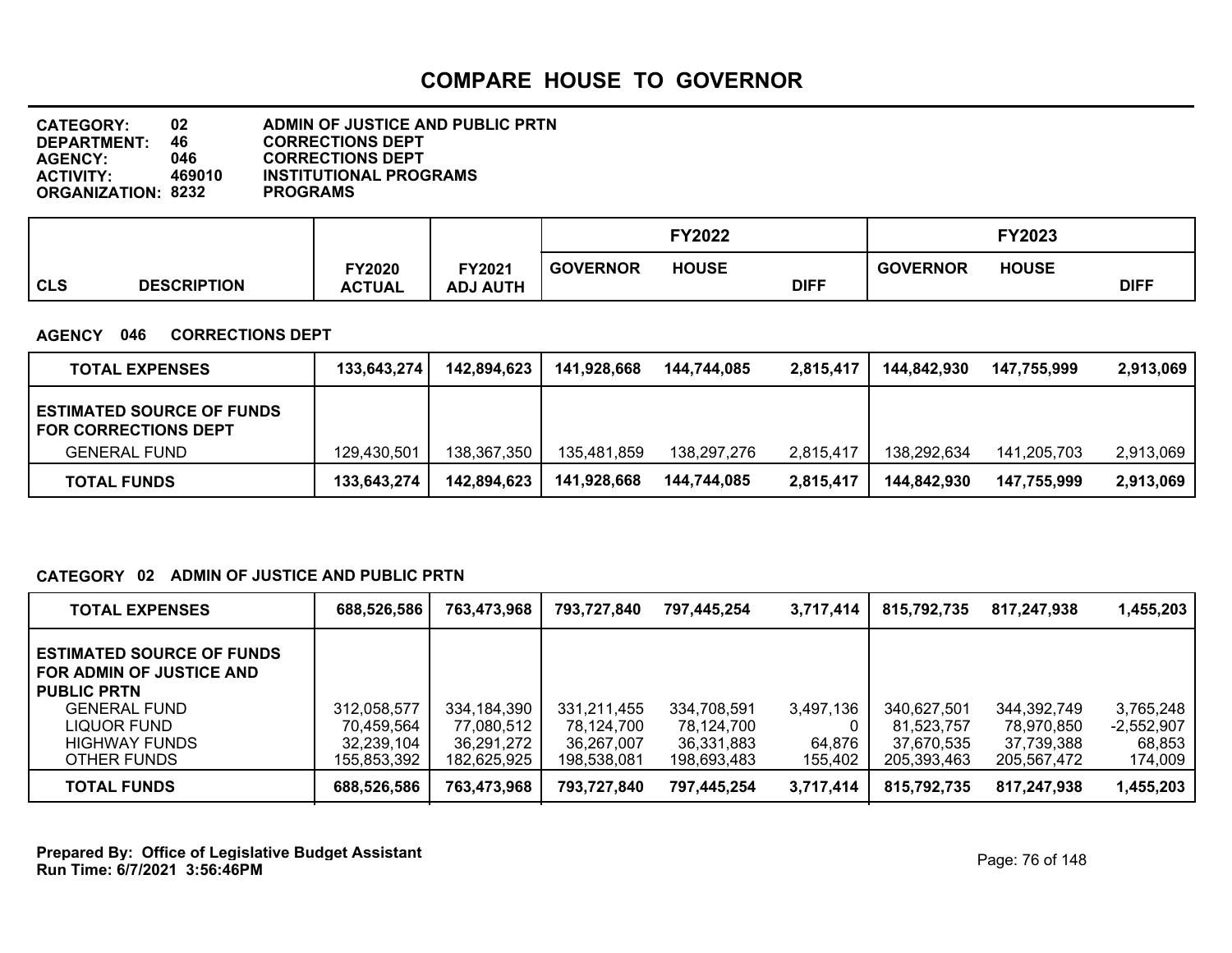| <b>CATEGORY:</b>          | 03     | <b>RESOURCE PROTECT &amp; DEVELOPMT</b> |
|---------------------------|--------|-----------------------------------------|
| <b>DEPARTMENT:</b>        | 22     | <b>BUS &amp; ECON AFFAIRS DEPT</b>      |
| <b>AGENCY:</b>            | 022    | <b>BUS &amp; ECON AFFAIRS DEPT</b>      |
| <b>ACTIVITY:</b>          | 220510 | <b>ECONOMIC DEVELOPMENT</b>             |
| <b>ORGANIZATION: 1448</b> |        | <b>ECONOMIC DEVELOPMENT ADMIN</b>       |

|                                                                                                                                          |                                |                                  |                     | <b>FY2022</b>       |                        |                     | <b>FY2023</b>       |                        |
|------------------------------------------------------------------------------------------------------------------------------------------|--------------------------------|----------------------------------|---------------------|---------------------|------------------------|---------------------|---------------------|------------------------|
| <b>CLS</b><br><b>DESCRIPTION</b>                                                                                                         | <b>FY2020</b><br><b>ACTUAL</b> | <b>FY2021</b><br><b>ADJ AUTH</b> | <b>GOVERNOR</b>     | <b>HOUSE</b>        | <b>DIFF</b>            | <b>GOVERNOR</b>     | <b>HOUSE</b>        | <b>DIFF</b>            |
| 010 Personal Services-Perm. Classi<br>060 Benefits                                                                                       | 849,913<br>428,896             | 880,700<br>455,356               | 890,997<br>500,892  | 829,276<br>455,691  | $-61,721$<br>$-45,201$ | 934,994<br>526,631  | 902,189<br>502,765  | $-32,805$<br>$-23,866$ |
| <b>TOTAL EXPENSES</b>                                                                                                                    | 1,696,401                      | 1,806,218                        | 1,645,938           | 1,539,016           | $-106,922$             | 1,695,833           | 1,639,162           | $-56,671$              |
| <b>ESTIMATED SOURCE OF FUNDS</b><br><b>FOR ECONOMIC DEVELOPMENT</b><br><b>ADMIN</b><br>004 Intra-Agency Transfers<br><b>General Fund</b> | 50,752<br>1,645,649            | 1,806,218                        | 97,222<br>1,548,716 | 91,544<br>1,447,472 | $-5,678$<br>$-101,244$ | 97,340<br>1,598,493 | 94,467<br>1,544,695 | $-2,873$<br>$-53,798$  |
| <b>TOTAL FUNDS</b>                                                                                                                       | 1,696,401                      | 1,806,218                        | 1,645,938           | 1,539,016           | $-106,922$             | 1,695,833           | 1,639,162           | $-56,671$              |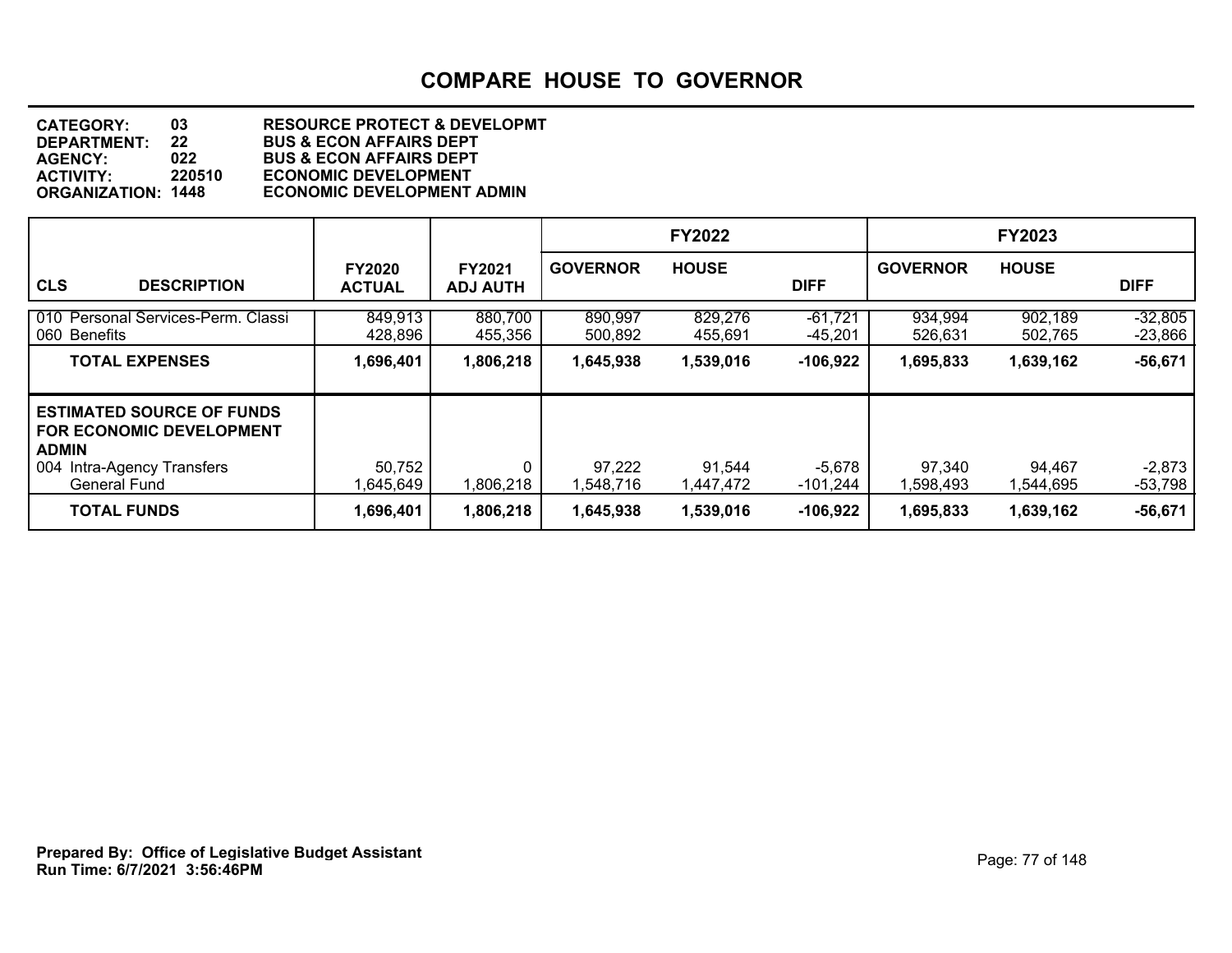**DEPARTMENT: 22 BUS & ECON AFFAIRS DEPT CATEGORY: 03 RESOURCE PROTECT & DEVELOPMT AGENCY: 022 BUS & ECON AFFAIRS DEPT ACTIVITY: 220510 ECONOMIC DEVELOPMENT SMALL BUSINESS DEV CENTER** 

|                                    |                                |                           |                 | <b>FY2022</b> |             |                 | <b>FY2023</b> |             |
|------------------------------------|--------------------------------|---------------------------|-----------------|---------------|-------------|-----------------|---------------|-------------|
| <b>CLS</b><br><b>DESCRIPTION</b>   | <b>FY2020</b><br><b>ACTUAL</b> | FY2021<br><b>ADJ AUTH</b> | <b>GOVERNOR</b> | <b>HOUSE</b>  | <b>DIFF</b> | <b>GOVERNOR</b> | <b>HOUSE</b>  | <b>DIFF</b> |
| 102 Contracts for program services | 166,254                        | 315,000                   | 50,000          | 225,000       | 175,000     |                 | 225,000       | 225,000     |
| <b>TOTAL EXPENSES</b>              | 166,254                        | 315,000                   | 50,000          | 225,000       | 175,000     | 0               | 225,000       | 225,000     |

| <b>ESTIMATED SOURCE OF FUNDS</b><br><b>FOR SMALL BUSINESS DEV</b><br><b>CENTER</b><br>General Fund | 166,254 | 315,000 | 50,000 | 225,000 | 175,000 | 225,000 | 225,000 |
|----------------------------------------------------------------------------------------------------|---------|---------|--------|---------|---------|---------|---------|
|                                                                                                    |         |         |        |         |         |         |         |
| <b>TOTAL FUNDS</b>                                                                                 | 166,254 | 315,000 | 50,000 | 225,000 | 175,000 | 225,000 | 225,000 |

### **ACTIVITY 220510 ECONOMIC DEVELOPMENT**

| <b>TOTAL EXPENSES</b>                                               | 10,109,706 | 12,023,945 | 12.216.189 | 12,284,267 | 68,078 | 12,297,277 | 12.465.606 | 168,329  |
|---------------------------------------------------------------------|------------|------------|------------|------------|--------|------------|------------|----------|
| <b>ESTIMATED SOURCE OF FUNDS</b><br><b>FOR ECONOMIC DEVELOPMENT</b> |            |            |            |            |        |            |            |          |
| <b>GENERAL FUND</b>                                                 | 2,555,522  | 2,926,113  | 2,174,517  | 2,248,273  | 73.756 | 2.207.468  | 2,378,670  | 171,202  |
| OTHER FUNDS                                                         | 77.648     |            | 97.222     | 91.544     | -5,678 | 97.340     | 94.467     | $-2,873$ |
| <b>TOTAL FUNDS</b>                                                  | 10,109,706 | 12,023,945 | 12.216.189 | 12.284.267 | 68,078 | 12.297.277 | 12,465,606 | 168,329  |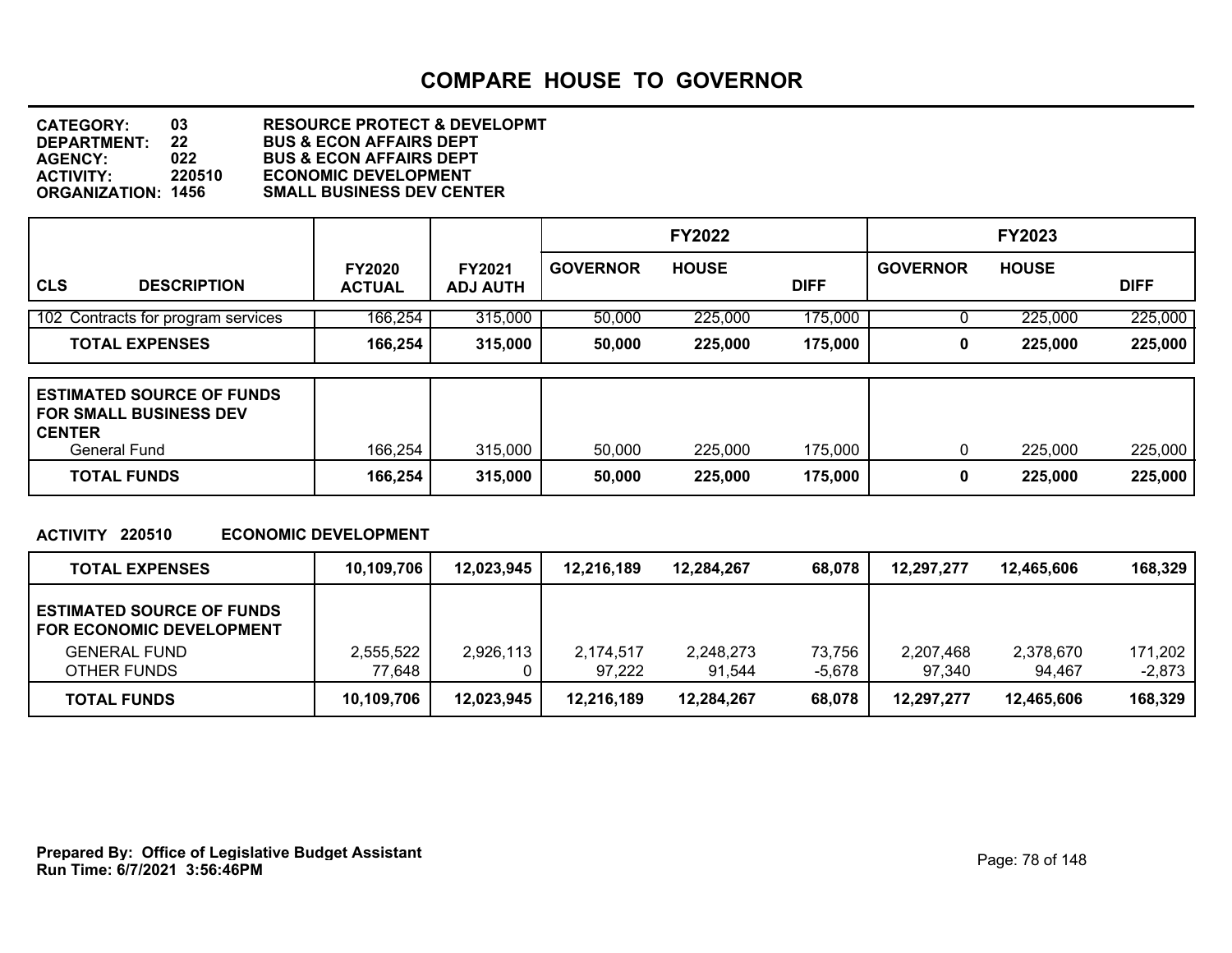**DEPARTMENT: 22 BUS & ECON AFFAIRS DEPT CATEGORY: 03 RESOURCE PROTECT & DEVELOPMT AGENCY: 022 BUS & ECON AFFAIRS DEPT ACTIVITY: 221010 TRAVEL AND TOURISM ORGANIZATION: 2013 DIVISION OF TRAVEL - TOURISM**

|                                                                                                       |                                |                                  |                 | <b>FY2022</b> |             |                 | <b>FY2023</b> |             |
|-------------------------------------------------------------------------------------------------------|--------------------------------|----------------------------------|-----------------|---------------|-------------|-----------------|---------------|-------------|
| <b>CLS</b><br><b>DESCRIPTION</b>                                                                      | <b>FY2020</b><br><b>ACTUAL</b> | <b>FY2021</b><br><b>ADJ AUTH</b> | <b>GOVERNOR</b> | <b>HOUSE</b>  | <b>DIFF</b> | <b>GOVERNOR</b> | <b>HOUSE</b>  | <b>DIFF</b> |
| 069 Promotional - Marketing Expens                                                                    | 2,831,571                      | 3,243,100                        | 2,872,160       | 2,697,160     | $-175,000$  | 2,872,160       | 2,647,160     | $-225,000$  |
| <b>TOTAL EXPENSES</b>                                                                                 | 4,409,210                      | 5,160,868                        | 4,731,080       | 4,556,080     | $-175,000$  | 4,778,431       | 4,553,431     | $-225,000$  |
| <b>ESTIMATED SOURCE OF FUNDS</b><br><b>FOR DIVISION OF TRAVEL -</b><br><b>TOURISM</b><br>General Fund | 4,409,210                      | 5,160,868                        | 4,731,080       | 4,556,080     | -175,000    | 4,778,431       | 4,553,431     | $-225,000$  |
| <b>TOTAL FUNDS</b>                                                                                    | 4,409,210                      | 5,160,868                        | 4,731,080       | 4,556,080     | $-175,000$  | 4,778,431       | 4,553,431     | $-225,000$  |

### **ACTIVITY 221010 TRAVEL AND TOURISM**

| <b>TOTAL EXPENSES</b>                                             | 7.374.446 | 10,074,263 | 8.531.080 | 8.356.080 | $-175.000$ | 8.583.431 | 8.358.431 | $-225.000$ |
|-------------------------------------------------------------------|-----------|------------|-----------|-----------|------------|-----------|-----------|------------|
| <b>ESTIMATED SOURCE OF FUNDS</b><br><b>FOR TRAVEL AND TOURISM</b> |           |            |           |           |            |           |           |            |
| <b>GENERAL FUND</b>                                               | 7.374.446 | 10,074,263 | 8,531,080 | 8,356,080 | -175.000   | 8.583.431 | 8,358,431 | $-225,000$ |
| <b>TOTAL FUNDS</b>                                                | 7,374,446 | 10,074,263 | 8,531,080 | 8,356,080 | -175,000   | 8.583.431 | 8,358,431 | $-225,000$ |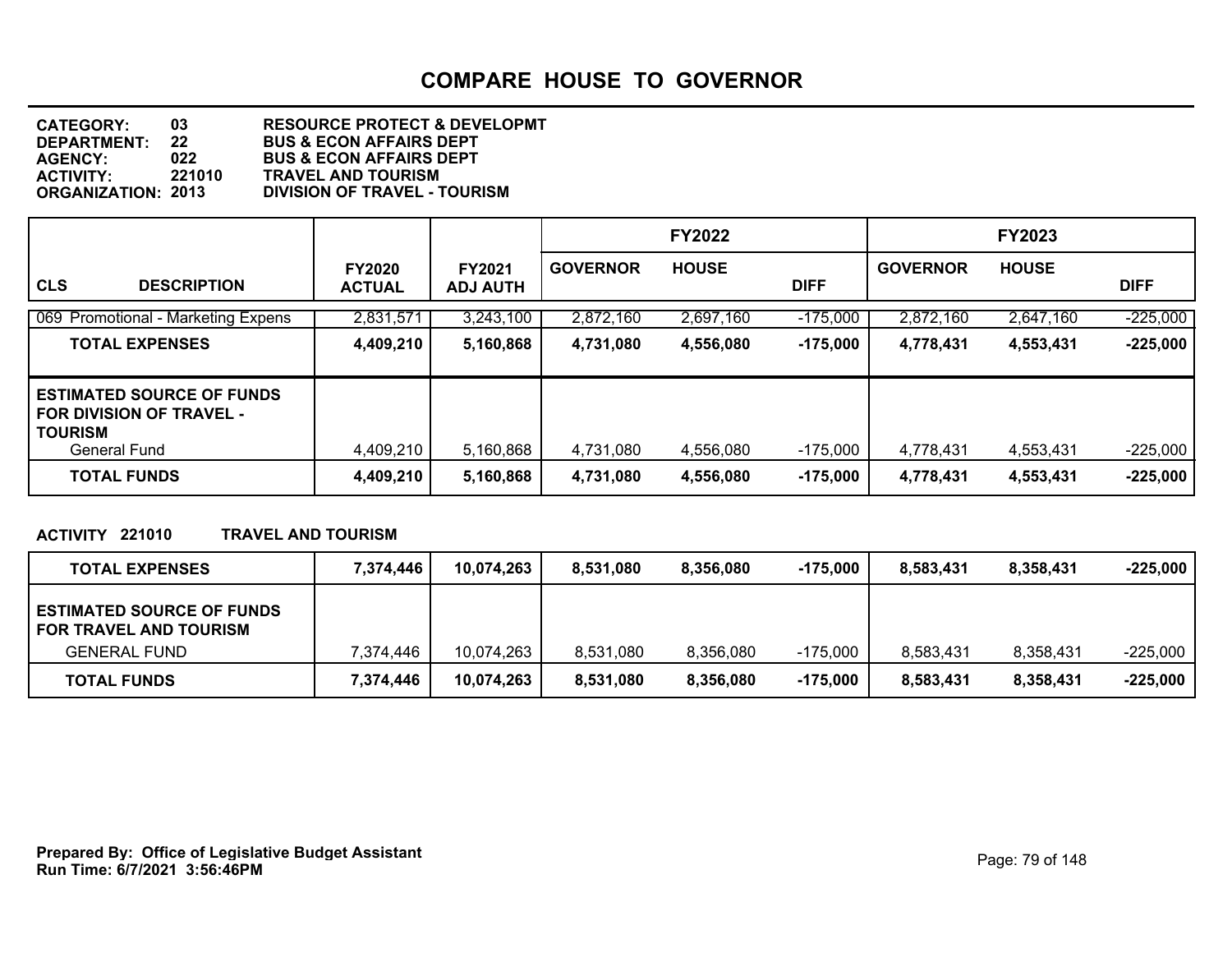**DEPARTMENT: 22 BUS & ECON AFFAIRS DEPT CATEGORY: 03 RESOURCE PROTECT & DEVELOPMT AGENCY: 022 BUS & ECON AFFAIRS DEPT ACTIVITY: 221010 TRAVEL AND TOURISM ORGANIZATION: 2013 DIVISION OF TRAVEL - TOURISM**

|            |                    |                                |                          |                 | FY2022       |             |                 | FY2023       |             |
|------------|--------------------|--------------------------------|--------------------------|-----------------|--------------|-------------|-----------------|--------------|-------------|
| <b>CLS</b> | <b>DESCRIPTION</b> | <b>FY2020</b><br><b>ACTUAL</b> | Y2021<br><b>ADJ AUTH</b> | <b>GOVERNOR</b> | <b>HOUSE</b> | <b>DIFF</b> | <b>GOVERNOR</b> | <b>HOUSE</b> | <b>DIFF</b> |

### **AGENCY 022 BUS & ECON AFFAIRS DEPT**

| <b>TOTAL EXPENSES</b>                                                      | 22, 168, 735 | 27,548,222 | 25,510,287 | 25.403.365 | -106.922   | 25,771,563 | 25.714.892 | $-56,671$ |
|----------------------------------------------------------------------------|--------------|------------|------------|------------|------------|------------|------------|-----------|
| <b>ESTIMATED SOURCE OF FUNDS</b><br><b>FOR BUS &amp; ECON AFFAIRS DEPT</b> |              |            |            |            |            |            |            |           |
| <b>GENERAL FUND</b>                                                        | 13,259,054   | 16,917,528 | 14,095,622 | 13,994,378 | -101,244   | 14.301.240 | 14,247,442 | -53,798   |
| OTHER FUNDS                                                                | 267,694      | 272.505    | 306.034    | 300,356    | -5,678     | 311,981    | 309.108    | $-2,873$  |
| <b>TOTAL FUNDS</b>                                                         | 22, 168, 735 | 27,548,222 | 25.510.287 | 25,403,365 | $-106,922$ | 25,771,563 | 25,714,892 | -56.671   |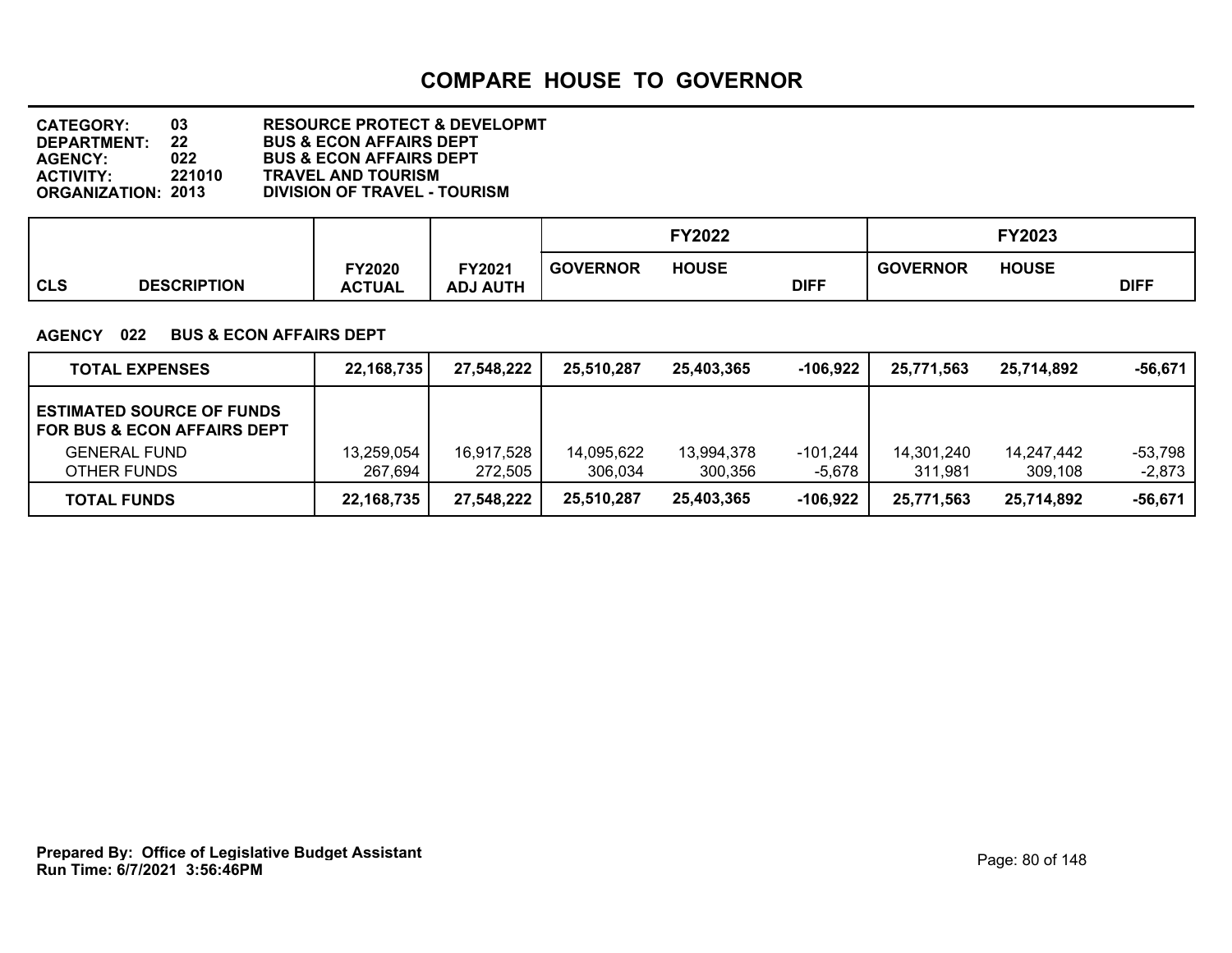| <b>CATEGORY:</b>          | 03     | <b>RESOURCE PROTECT &amp; DEVELOPMT</b> |
|---------------------------|--------|-----------------------------------------|
| <b>DEPARTMENT:</b>        | 75.    | <b>FISH AND GAME DEPT</b>               |
| <b>AGENCY:</b>            | 075    | <b>FISH AND GAME DEPT</b>               |
| <b>ACTIVITY:</b>          | 752020 | <b>INLAND FISHERIES MGMT</b>            |
| <b>ORGANIZATION: 2132</b> |        | <b>HATCHERIES</b>                       |
|                           |        |                                         |

|                                                                                          |                                |                                  |                             | <b>FY2022</b>          |                  |                        | <b>FY2023</b>          |                  |
|------------------------------------------------------------------------------------------|--------------------------------|----------------------------------|-----------------------------|------------------------|------------------|------------------------|------------------------|------------------|
| <b>CLS</b><br><b>DESCRIPTION</b>                                                         | <b>FY2020</b><br><b>ACTUAL</b> | <b>FY2021</b><br><b>ADJ AUTH</b> | <b>GOVERNOR</b>             | <b>HOUSE</b>           | <b>DIFF</b>      | <b>GOVERNOR</b>        | <b>HOUSE</b>           | <b>DIFF</b>      |
| 010 Personal Services-Perm. Classi<br>060 Benefits                                       | ,285,140<br>809,244            | 1,297,831<br>900,339             | $\sqrt{232,030}$<br>882,272 | ,287,586<br>912,286    | 55,556<br>30,014 | 1,299,020<br>926,939   | 1,359,018<br>956,953   | 59,998<br>30,014 |
| <b>TOTAL EXPENSES</b>                                                                    | 3,165,258                      | 3,264,670                        | 3,235,202                   | 3,320,772              | 85,570           | 3,346,874              | 3,436,886              | 90,012           |
| <b>ESTIMATED SOURCE OF FUNDS</b><br><b>FOR HATCHERIES</b><br><b>Federal Funds</b><br>000 | 1,135,550                      | 1,237,638                        | 1,146,878                   | 1,211,056              | 64,178           | 1,160,695              | 1,228,204              | 67,509           |
| Fish And Game Funds<br><b>TOTAL FUNDS</b>                                                | 2,029,708<br>3,165,258         | 2,027,032<br>3,264,670           | 2,088,324<br>3,235,202      | 2,109,716<br>3,320,772 | 21,392<br>85,570 | 2,186,179<br>3,346,874 | 2,208,682<br>3,436,886 | 22,503<br>90,012 |

### **ACTIVITY 752020 INLAND FISHERIES MGMT**

| <b>TOTAL EXPENSES</b>                                                | 4,315,304 | 4,603,623 | 4.622.215 | 4,707,785 | 85,570 | 4.788.321 | 4,878,333 | 90,012 |
|----------------------------------------------------------------------|-----------|-----------|-----------|-----------|--------|-----------|-----------|--------|
| <b>ESTIMATED SOURCE OF FUNDS</b><br><b>FOR INLAND FISHERIES MGMT</b> |           |           |           |           |        |           |           |        |
| <b>FEDERAL FUNDS</b>                                                 | 1,499,793 | 1,623,104 | 530,656,ا | 834,594,  | 64.178 | 1.546.397 | 1.613.906 | 67,509 |
| FISH AND GAME FUNDS                                                  | 2,711,510 | 2.847.278 | 2,792,122 | 2,813,514 | 21,392 | 2,936,692 | 2,959,195 | 22,503 |
| <b>TOTAL FUNDS</b>                                                   | 4,315,304 | 4,603,623 | 4,622,215 | 4,707,785 | 85,570 | 4,788,321 | 4,878,333 | 90,012 |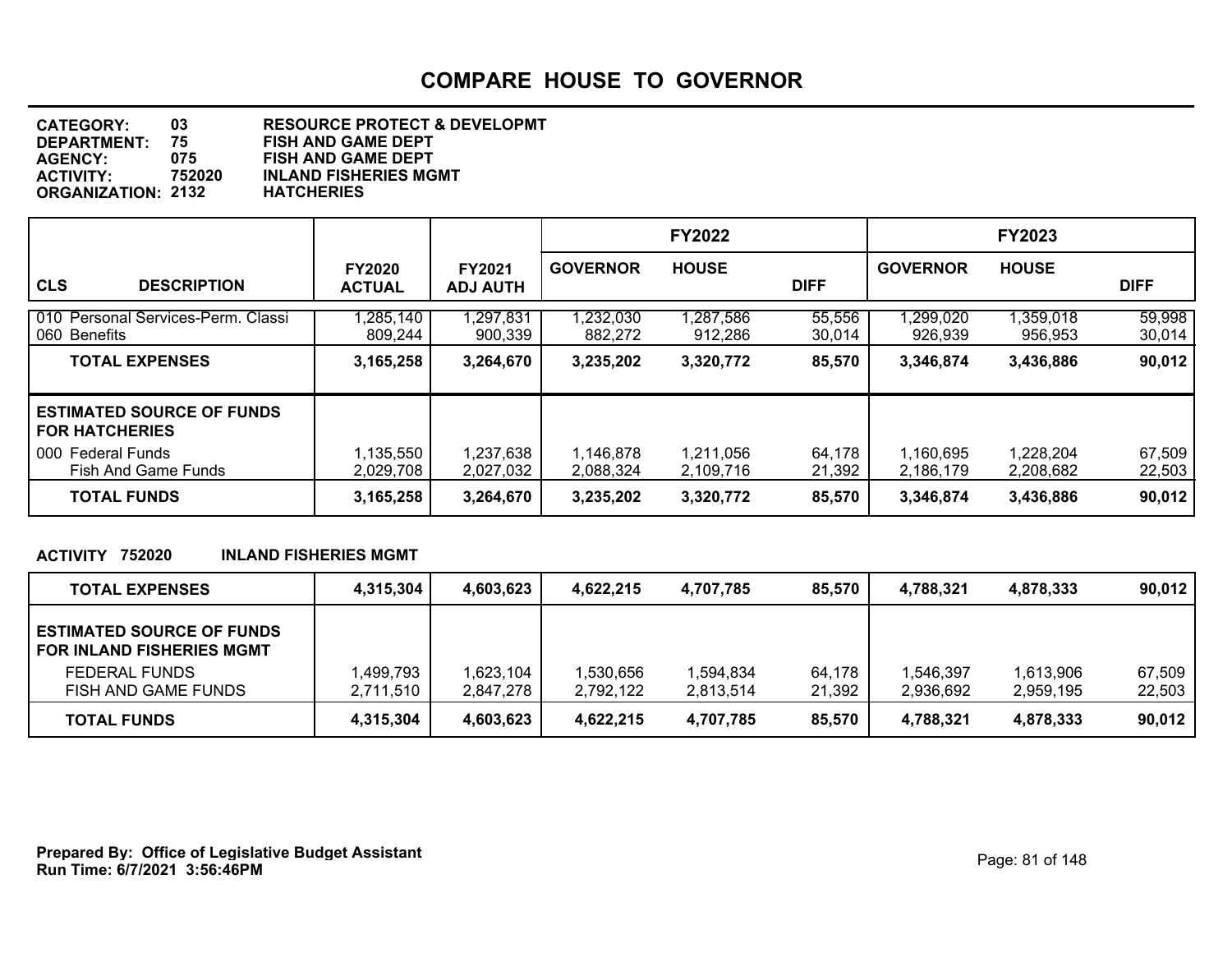**DEPARTMENT: 75 FISH AND GAME DEPT CATEGORY: 03 RESOURCE PROTECT & DEVELOPMT AGENCY: 075 FISH AND GAME DEPT INLAND FISHERIES MGMT<br>HATCHERIES ORGANIZATION: 2132** 

|            |                    |               |                 |                 | <b>FY2022</b> |             |                 | FY2023       |             |
|------------|--------------------|---------------|-----------------|-----------------|---------------|-------------|-----------------|--------------|-------------|
| <b>CLS</b> | <b>DESCRIPTION</b> | <b>FY2020</b> | FY2021          | <b>GOVERNOR</b> | <b>HOUSE</b>  | <b>DIFF</b> | <b>GOVERNOR</b> | <b>HOUSE</b> | <b>DIFF</b> |
|            |                    | <b>ACTUAL</b> | <b>ADJ AUTH</b> |                 |               |             |                 |              |             |

### **AGENCY 075 FISH AND GAME DEPT**

| <b>TOTAL EXPENSES</b>                                             | 30,202,116 | 33,715,892 | 33,852,006 | 33.937.576 | 85.570 | 35.169.861 | 35.259.873 | 90.012 |
|-------------------------------------------------------------------|------------|------------|------------|------------|--------|------------|------------|--------|
| <b>ESTIMATED SOURCE OF FUNDS</b><br><b>FOR FISH AND GAME DEPT</b> |            |            |            |            |        |            |            |        |
| <b>FEDERAL FUNDS</b>                                              | 6.624.824  | 7,600,823  | 7,602,524  | 7,666,702  | 64.178 | 7,849,510  | 7,917,019  | 67,509 |
| FISH AND GAME FUNDS                                               | 12,823,381 | 14,047,420 | 14.778.898 | 14,800,290 | 21,392 | 15,639,868 | 15,662,371 | 22,503 |
| <b>TOTAL FUNDS</b>                                                | 30,202,116 | 33,715,892 | 33,852,006 | 33,937,576 | 85,570 | 35,169,861 | 35,259,873 | 90,012 |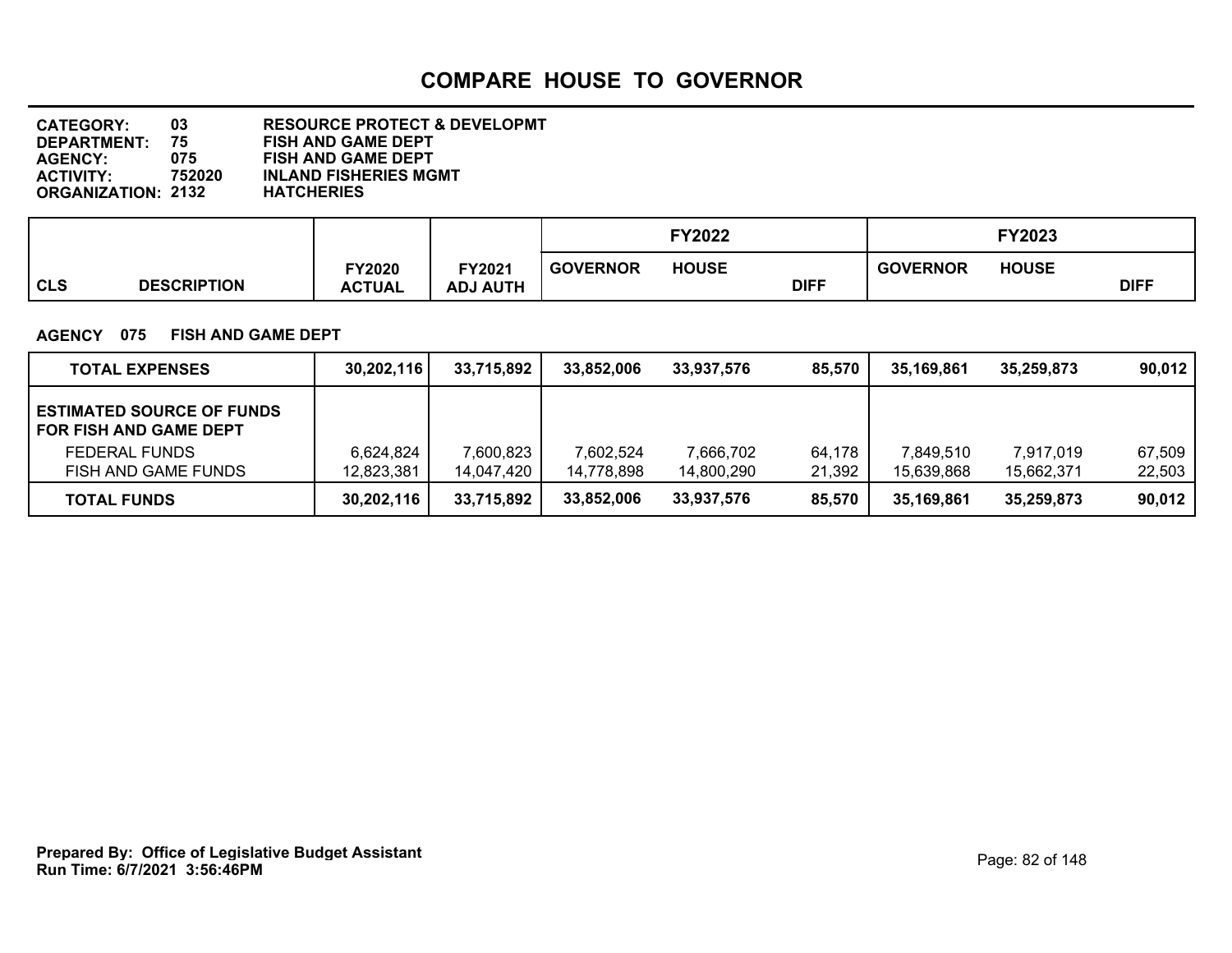**DEPARTMENT: 44 ENVIRONMENTAL SERVICES DEPT CATEGORY: 03 RESOURCE PROTECT & DEVELOPMT AGENCY: 044 ENVIRONMENTAL SERVICES DEPT WATER POLLUTION DIVISION**<br>STATE AID GRANTS **ORGANIZATION: 1003** 

|                                                                 |                                |                                  |                 | <b>FY2022</b> |              |                 | <b>FY2023</b> |              |
|-----------------------------------------------------------------|--------------------------------|----------------------------------|-----------------|---------------|--------------|-----------------|---------------|--------------|
| <b>CLS</b><br><b>DESCRIPTION</b>                                | <b>FY2020</b><br><b>ACTUAL</b> | <b>FY2021</b><br><b>ADJ AUTH</b> | <b>GOVERNOR</b> | <b>HOUSE</b>  | <b>DIFF</b>  | <b>GOVERNOR</b> | <b>HOUSE</b>  | <b>DIFF</b>  |
| 073 Grants-Non Federal                                          | 6,876,737                      | 9,307,838                        | 8,096,438       | U             | $-8,096,438$ | 7,480,501       |               | $-7,480,501$ |
| <b>TOTAL EXPENSES</b>                                           | 6,876,737                      | 9,307,838                        | 8,096,438       | 0             | $-8,096,438$ | 7,480,501       | 0             | $-7,480,501$ |
| <b>ESTIMATED SOURCE OF FUNDS</b><br><b>FOR STATE AID GRANTS</b> |                                |                                  |                 |               |              |                 |               |              |
| <b>General Fund</b>                                             | 6,876,737                      | 9,307,838                        | 8,096,438       | 0             | -8,096,438   | 7,480,501       | 0             | $-7,480,501$ |
| <b>TOTAL FUNDS</b>                                              | 6,876,737                      | 9,307,838                        | 8,096,438       | 0             | $-8,096,438$ | 7,480,501       | 0             | $-7,480,501$ |

### **ACTIVITY 442010 WATER POLLUTION DIVISION**

| <b>TOTAL EXPENSES</b>                                            | 35,990,132 | 51.514.940 | 52,321,325 | 44,224,887 | $-8,096,438$ | 52.672.761 | 45,192,260 | -7,480,501   |
|------------------------------------------------------------------|------------|------------|------------|------------|--------------|------------|------------|--------------|
| <b>ESTIMATED SOURCE OF FUNDS</b><br>FOR WATER POLLUTION DIVISION |            |            |            |            |              |            |            |              |
| <b>GENERAL FUND</b>                                              | 12.474.694 | 16.264.307 | 14.320.343 | 6,223,905  | $-8.096.438$ | 13.842.789 | 6,362,288  | $-7,480,501$ |
| <b>TOTAL FUNDS</b>                                               | 35,990,132 | 51,514,940 | 52,321,325 | 44,224,887 | $-8,096,438$ | 52,672,761 | 45,192,260 | $-7,480,501$ |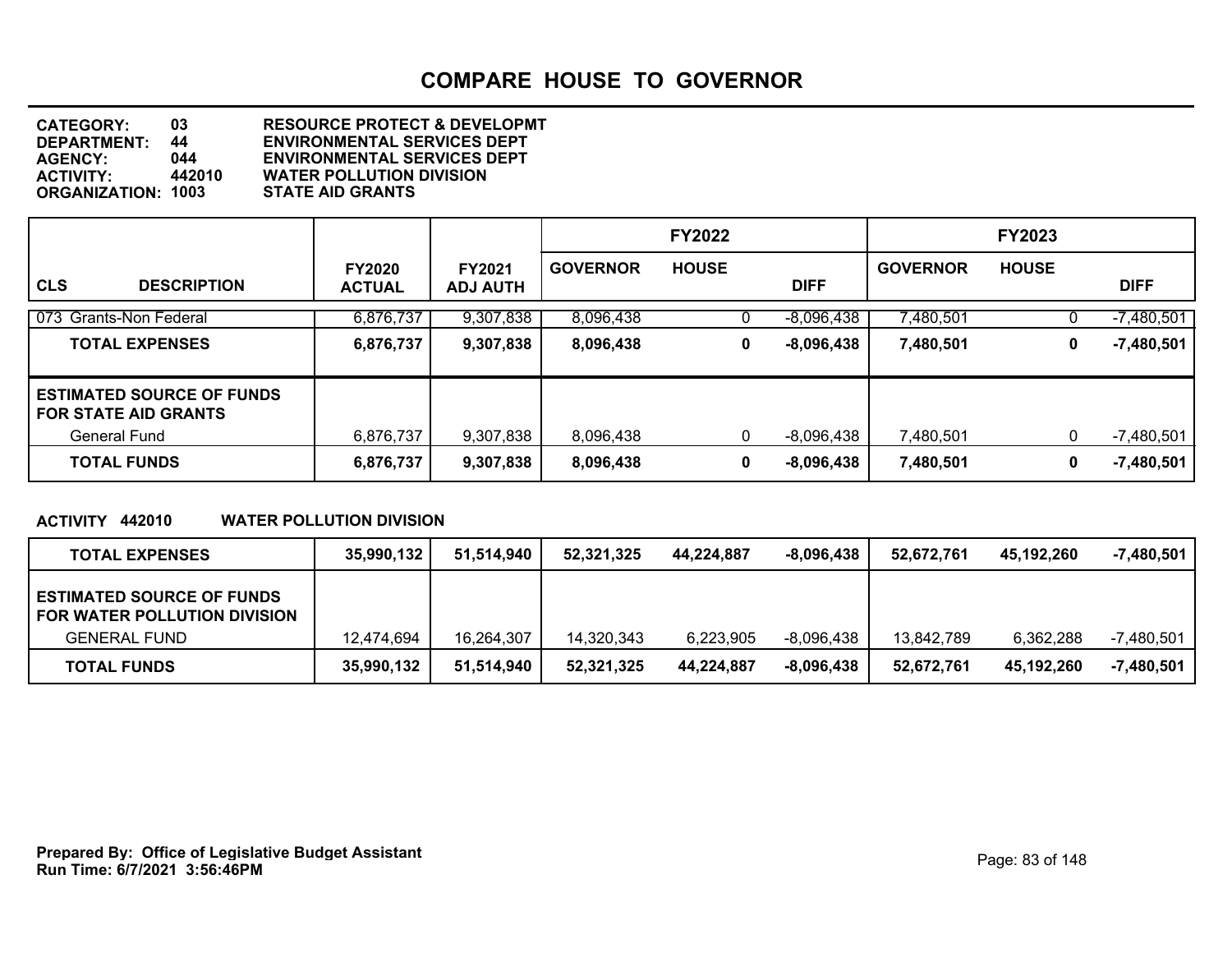**DEPARTMENT: 44 ENVIRONMENTAL SERVICES DEPT CATEGORY: 03 RESOURCE PROTECT & DEVELOPMT AGENCY: 044 ENVIRONMENTAL SERVICES DEPT WATER POLLUTION DIVISION**<br>STATE AID GRANTS **ORGANIZATION: 1003** 

|            |                    |                                |                           |                 | <b>FY2022</b> |             |                 | FY2023       |             |
|------------|--------------------|--------------------------------|---------------------------|-----------------|---------------|-------------|-----------------|--------------|-------------|
| <b>CLS</b> | <b>DESCRIPTION</b> | <b>FY2020</b><br><b>ACTUAL</b> | FY2021<br><b>ADJ AUTH</b> | <b>GOVERNOR</b> | <b>HOUSE</b>  | <b>DIFF</b> | <b>GOVERNOR</b> | <b>HOUSE</b> | <b>DIFF</b> |

### **AGENCY 044 ENVIRONMENTAL SERVICES DEPT**

| <b>TOTAL EXPENSES</b>                                                                | 208,247,823 | 240,029,103 | 254,785,386 | 246,688,948 | $-8,096,438$ | 258.290.802 | 250,810,301 | $-7,480,501$ |
|--------------------------------------------------------------------------------------|-------------|-------------|-------------|-------------|--------------|-------------|-------------|--------------|
| <b>ESTIMATED SOURCE OF FUNDS</b><br><b>FOR ENVIRONMENTAL SERVICES</b><br><b>DEPT</b> |             |             |             |             |              |             |             |              |
| <b>GENERAL FUND</b>                                                                  | 20,829,641  | 26,094,986  | 23,023,236  | 14,926,798  | $-8.096.438$ | 22.955.713  | 15.475.212  | $-7,480,501$ |
| <b>TOTAL FUNDS</b>                                                                   | 208,247,823 | 240,029,103 | 254,785,386 | 246,688,948 | $-8,096,438$ | 258.290.802 | 250.810.301 | -7,480,501   |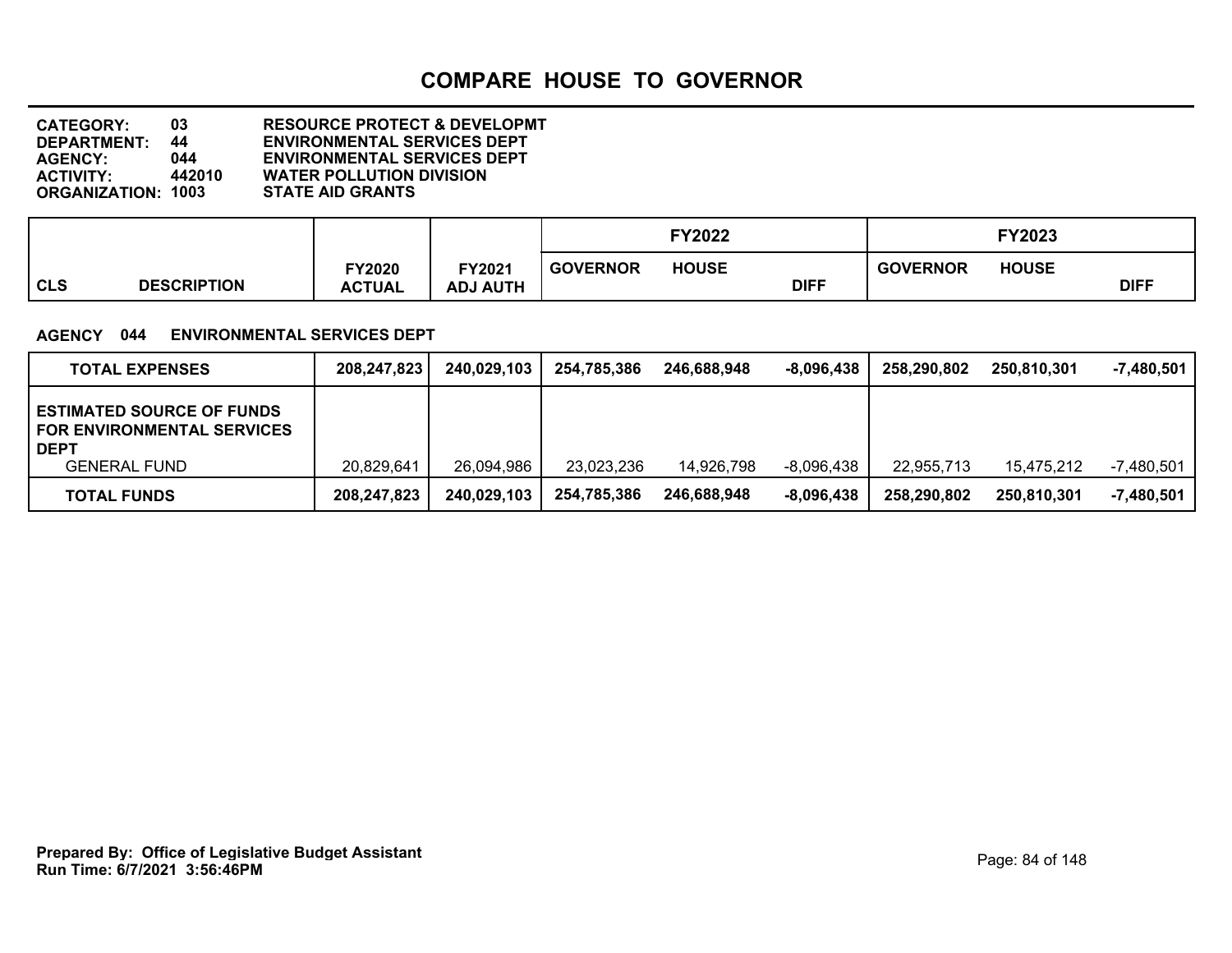**DEPARTMENT: 44 ENVIRONMENTAL SERVICES DEPT CATEGORY: 03 RESOURCE PROTECT & DEVELOPMT AGENCY: 044 ENVIRONMENTAL SERVICES DEPT WATER POLLUTION DIVISION**<br>STATE AID GRANTS **ORGANIZATION: 1003** 

|            |                    |                         |                                  |                 | <b>FY2022</b> |             |                 | FY2023       |             |
|------------|--------------------|-------------------------|----------------------------------|-----------------|---------------|-------------|-----------------|--------------|-------------|
| <b>CLS</b> | <b>DESCRIPTION</b> | FY2020<br><b>ACTUAL</b> | <b>FY2021</b><br><b>ADJ AUTH</b> | <b>GOVERNOR</b> | <b>HOUSE</b>  | <b>DIFF</b> | <b>GOVERNOR</b> | <b>HOUSE</b> | <b>DIFF</b> |

### **CATEGORY 03 RESOURCE PROTECT & DEVELOPMT**

| <b>TOTAL EXPENSES</b>                                                                                             | 305,722,336                             | 356,630,395                             | 371,379,864                             | 363,262,074                             | $-8,117,790$                     | 377,708,151                             | 370,260,991                             | $-7,447,160$                   |
|-------------------------------------------------------------------------------------------------------------------|-----------------------------------------|-----------------------------------------|-----------------------------------------|-----------------------------------------|----------------------------------|-----------------------------------------|-----------------------------------------|--------------------------------|
| <b>ESTIMATED SOURCE OF FUNDS</b><br><b>FOR RESOURCE PROTECT &amp;</b><br><b>DEVELOPMT</b><br><b>FEDERAL FUNDS</b> | 55,168,488                              | 85,784,169                              | 86,016,455                              | 86,080,633                              | 64,178                           | 88.116.548                              | 88.184.057                              | 67,509                         |
| <b>GENERAL FUND</b><br>FISH AND GAME FUNDS<br>OTHER FUNDS                                                         | 44.301.701<br>12,823,381<br>192,375,237 | 53,288,292<br>14,047,420<br>202,364,497 | 45.994.949<br>14.778.898<br>223,534,038 | 37.797.267<br>14.800.290<br>223,528,360 | -8,197,682<br>21,392<br>$-5,678$ | 46.536.388<br>15,639,868<br>226,358,108 | 39.002.089<br>15.662.371<br>226,355,235 | -7,534,299<br>22,503<br>-2,873 |
| <b>TOTAL FUNDS</b>                                                                                                | 305,722,336                             | 356,630,395                             | 371,379,864                             | 363,262,074                             | $-8,117,790$                     | 377,708,151                             | 370,260,991                             | $-7,447,160$                   |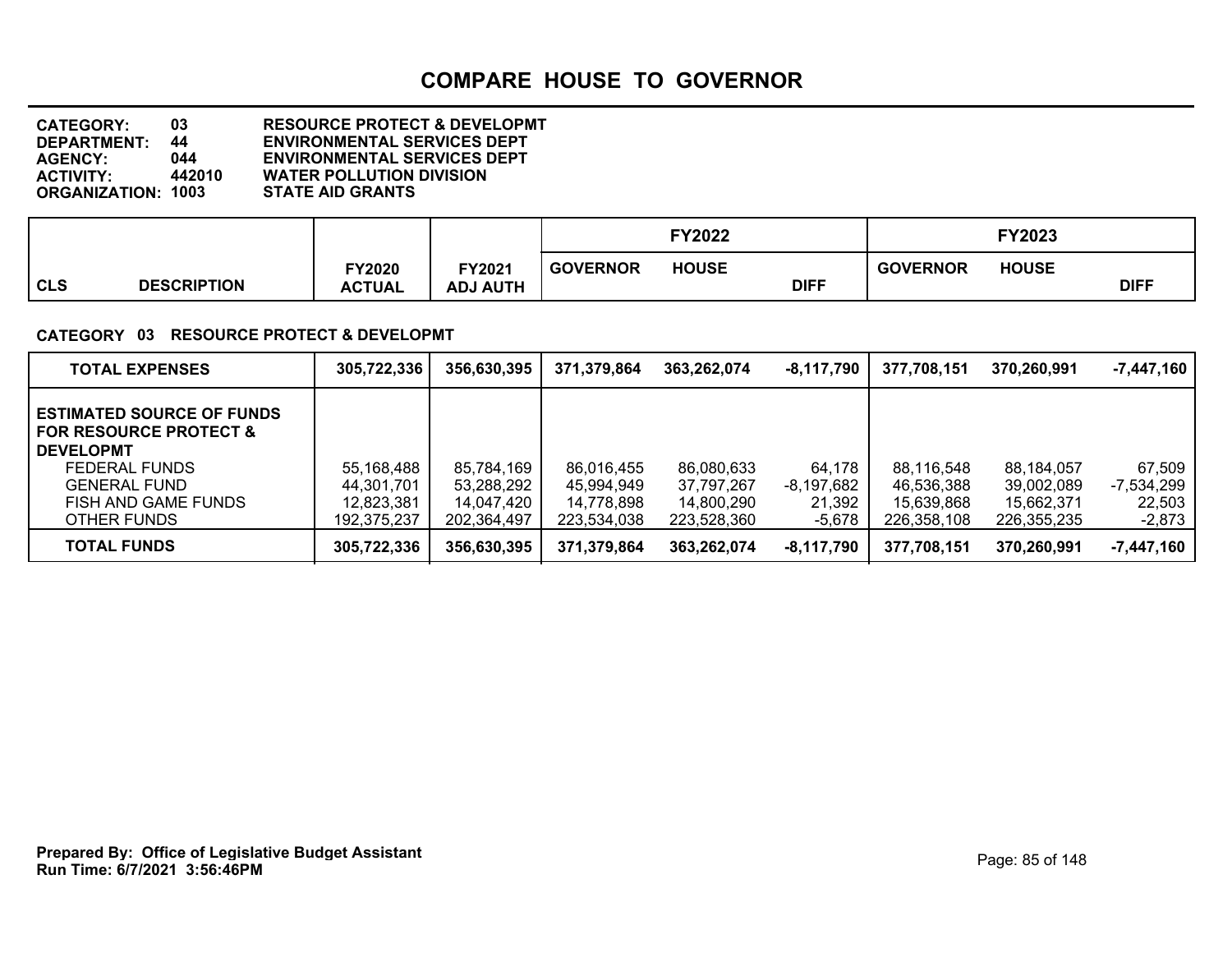| <b>CATEGORY:</b>          | 04     | <b>TRANSPORTATION</b>                  |
|---------------------------|--------|----------------------------------------|
| <b>DEPARTMENT:</b>        | 96     | <b>TRANSPORTATION DEPT</b>             |
| <b>AGENCY:</b>            | 096    | <b>TRANSPORTATION DEPT</b>             |
| <b>ACTIVITY:</b>          | 964010 | AERO, RAIL & TRANSIT FND 10            |
| <b>ORGANIZATION: 2050</b> |        | <b>STATE BUS SVCS &amp; FACILITIES</b> |
|                           |        |                                        |

|                                                                                                                                        |                                                       |                                                         |                                                         | <b>FY2022</b>                                              |                                                         |                                                         | <b>FY2023</b>                                           |                               |
|----------------------------------------------------------------------------------------------------------------------------------------|-------------------------------------------------------|---------------------------------------------------------|---------------------------------------------------------|------------------------------------------------------------|---------------------------------------------------------|---------------------------------------------------------|---------------------------------------------------------|-------------------------------|
| <b>CLS</b><br><b>DESCRIPTION</b>                                                                                                       | <b>FY2020</b><br><b>ACTUAL</b>                        | FY2021<br><b>ADJ AUTH</b>                               | <b>GOVERNOR</b>                                         | <b>HOUSE</b>                                               | <b>DIFF</b>                                             | <b>GOVERNOR</b>                                         | <b>HOUSE</b>                                            | <b>DIFF</b>                   |
| 037 Technology - Hardware<br>038 Technology - Software<br>072 Grants-Federal<br>103 Contracts for Op Services<br><b>TOTAL EXPENSES</b> | 26,183<br>9,422<br>$\Omega$<br>1,365,314<br>5,534,749 | 130,000<br>7,650<br>2,889,636<br>3,000,000<br>8,120,231 | 67,300<br>16,000<br>1,500,000<br>5,500,000<br>9,019,300 | 167,300<br>116,000<br>1,985,801<br>8,000,000<br>12,205,101 | 100,000<br>100,000<br>485,801<br>2,500,000<br>3,185,801 | 63,500<br>26,000<br>1,500,000<br>5,000,000<br>9,320,500 | 63,500<br>26,000<br>1,500,000<br>5,000,000<br>9,320,500 | 0<br>0<br>0<br>$\pmb{0}$<br>0 |
| <b>ESTIMATED SOURCE OF FUNDS</b><br><b>FOR STATE BUS SVCS &amp;</b><br><b>FACILITIES</b><br>000 Federal Funds                          | 5,534,749                                             | 8,060,232                                               | 8,985,900                                               | 12,171,701                                                 | 3,185,801                                               | 9,265,500                                               | 9,265,500                                               | 0                             |
| <b>TOTAL FUNDS</b><br>ACTIVITY 964010                                                                                                  | 5,534,749<br>AERO, RAIL & TRANSIT FND 10              | 8,120,231                                               | 9,019,300                                               | 12,205,101                                                 | 3,185,801                                               | 9,320,500                                               | 9,320,500                                               | 0                             |
| <b>TOTAL EXPENSES</b>                                                                                                                  | 17,291,779                                            | 28,924,032                                              | 29,307,461                                              | 32,493,262                                                 | 3,185,801                                               | 30,280,033                                              | 30,280,033                                              | 0                             |
| <b>ESTIMATED SOURCE OF FUNDS</b><br>FOR AERO, RAIL & TRANSIT FND 10<br><b>FEDERAL FUNDS</b>                                            | 14,960,236                                            | 25,453,169                                              | 25,531,669                                              | 28,717,470                                                 | 3,185,801                                               | 26,421,228                                              | 26,421,228                                              | 0                             |
| <b>TOTAL FUNDS</b>                                                                                                                     | 17,291,779                                            | 28,924,032                                              | 29,307,461                                              | 32,493,262                                                 | 3,185,801                                               | 30,280,033                                              | 30,280,033                                              | 0                             |
|                                                                                                                                        |                                                       |                                                         |                                                         |                                                            |                                                         |                                                         |                                                         |                               |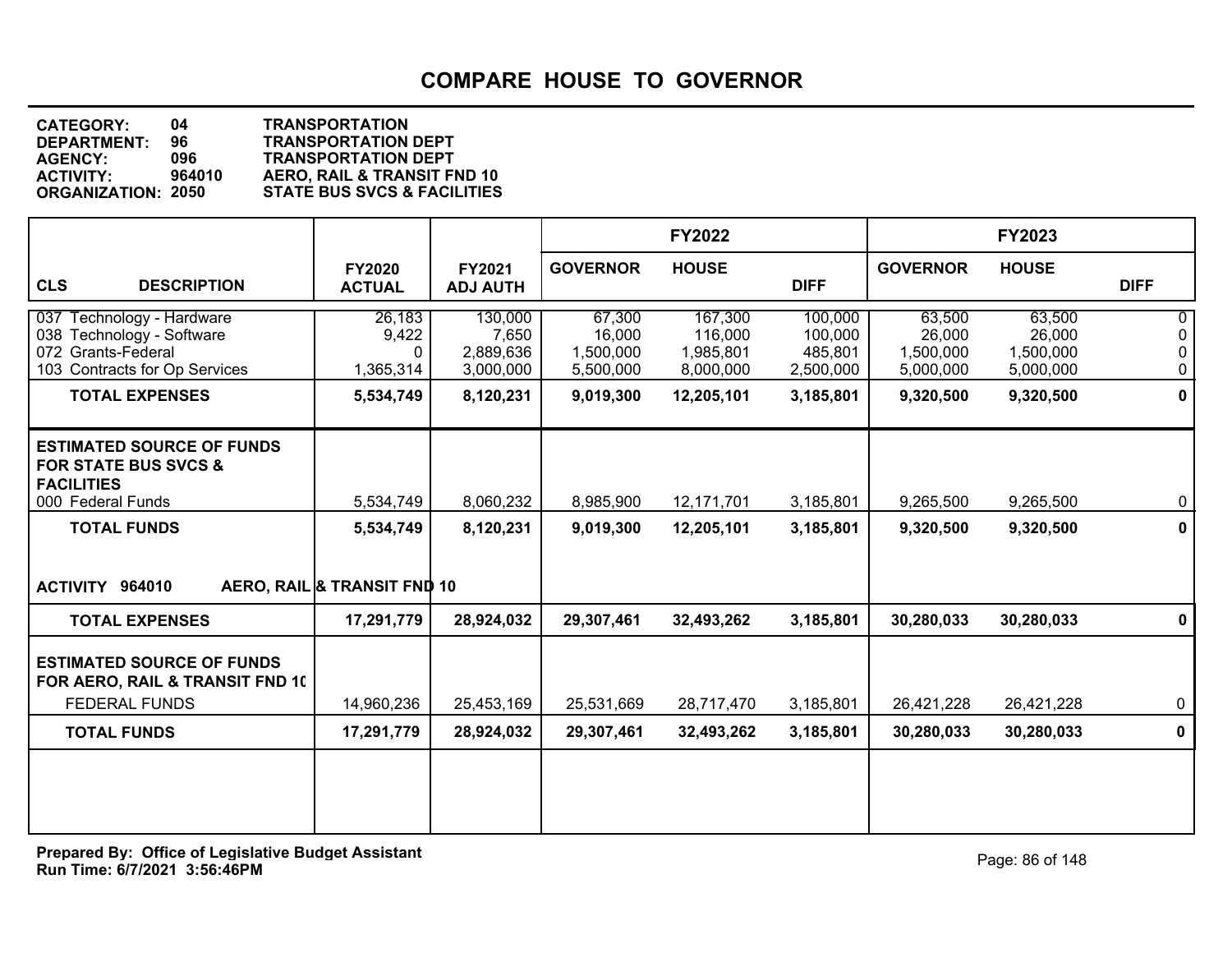| <b>CATEGORY:</b>          | 04     | <b>TRANSPORTATION</b>       |
|---------------------------|--------|-----------------------------|
| DEPARTMENT:               | 96     | <b>TRANSPORTATION DEPT</b>  |
| <b>AGENCY:</b>            | 096    | <b>TRANSPORTATION DEPT</b>  |
| <b>ACTIVITY:</b>          | 960515 | <b>OPS DIVISION HIGHWAY</b> |
| <b>ORGANIZATION: 2928</b> |        | <b>WINTER MAINTENANCE</b>   |
|                           |        |                             |

|                                                                   |                                |                                  |                 | <b>FY2022</b> |             |                 | <b>FY2023</b> |             |
|-------------------------------------------------------------------|--------------------------------|----------------------------------|-----------------|---------------|-------------|-----------------|---------------|-------------|
| <b>CLS</b><br><b>DESCRIPTION</b>                                  | <b>FY2020</b><br><b>ACTUAL</b> | <b>FY2021</b><br><b>ADJ AUTH</b> | <b>GOVERNOR</b> | <b>HOUSE</b>  | <b>DIFF</b> | <b>GOVERNOR</b> | <b>HOUSE</b>  | <b>DIFF</b> |
| 020 Current Expenses                                              | 10,489,121                     | 10,365,134                       | 14,136,993      | 13,261,993    | $-875,000$  | 14,136,993      | 13,261,993    | $-875,000$  |
| <b>TOTAL EXPENSES</b>                                             | 28, 175, 597                   | 26,334,713                       | 32,150,679      | 31,275,679    | $-875,000$  | 32,237,079      | 31,362,079    | $-875,000$  |
| <b>ESTIMATED SOURCE OF FUNDS</b><br><b>FOR WINTER MAINTENANCE</b> |                                |                                  |                 |               |             |                 |               |             |
| <b>Highway Funds</b>                                              | 28.175.446                     | 26,334,713                       | 32,150,679      | 31,275,679    | $-875,000$  | 32,237,079      | 31,362,079    | $-875,000$  |
| <b>TOTAL FUNDS</b>                                                | 28, 175, 597                   | 26,334,713                       | 32,150,679      | 31,275,679    | $-875,000$  | 32,237,079      | 31,362,079    | $-875,000$  |

### **ACTIVITY 960515 OPS DIVISION HIGHWAY**

| <b>TOTAL EXPENSES</b>                                               | 126,403,198 | 152,538,395 | 147,674,177 | 146.799.177 | -875.000   | 151,823,549 | 150.948.549 | $-875.000$ |
|---------------------------------------------------------------------|-------------|-------------|-------------|-------------|------------|-------------|-------------|------------|
| <b>ESTIMATED SOURCE OF FUNDS</b><br><b>FOR OPS DIVISION HIGHWAY</b> |             |             |             |             |            |             |             |            |
| <b>HIGHWAY FUNDS</b>                                                | 105,570,506 | 131,388,320 | 87,073,075  | 86,198,075  | $-875,000$ | 131.944.119 | 131.069.119 | $-875.000$ |
| <b>TOTAL FUNDS</b>                                                  | 126,403,198 | 152,538,395 | 147,674,177 | 146,799,177 | -875,000   | 151,823,549 | 150,948,549 | $-875,000$ |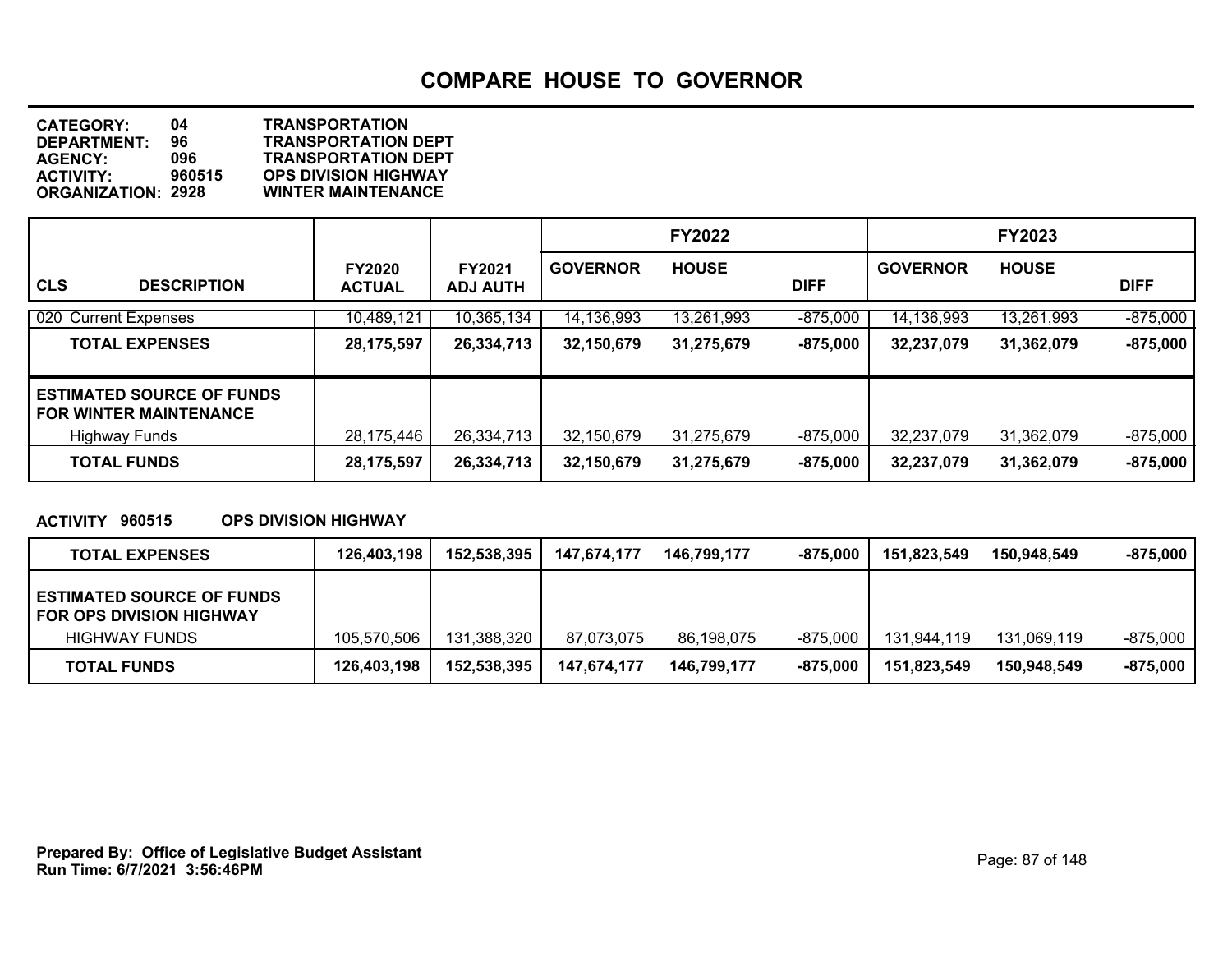**DEPARTMENT: 96 TRANSPORTATION DEPT CATEGORY: 04 TRANSPORTATION AGENCY: 096 TRANSPORTATION DEPT ACTIVITY: 962015 PROJECT DEVELOPMENT ORGANIZATION: 3028 RIGHT-OF-WAY BUREAU**

|                                                                                   |                                |                           |                 | <b>FY2022</b> |             |                 | <b>FY2023</b> |             |
|-----------------------------------------------------------------------------------|--------------------------------|---------------------------|-----------------|---------------|-------------|-----------------|---------------|-------------|
| <b>CLS</b><br><b>DESCRIPTION</b>                                                  | <b>FY2020</b><br><b>ACTUAL</b> | FY2021<br><b>ADJ AUTH</b> | <b>GOVERNOR</b> | <b>HOUSE</b>  | <b>DIFF</b> | <b>GOVERNOR</b> | <b>HOUSE</b>  | <b>DIFF</b> |
| 401 Land - Interest                                                               | 1,928                          | 2,425                     | 2,425           | 65,425        | 63,000      | 2,425           | 65,425        | 63,000      |
| <b>TOTAL EXPENSES</b>                                                             | 4,609,489                      | 5,420,109                 | 5,483,985       | 5,546,985     | 63,000      | 5,790,369       | 5,853,369     | 63,000      |
| <b>ESTIMATED SOURCE OF FUNDS</b><br>FOR RIGHT-OF-WAY BUREAU                       |                                |                           |                 |               |             |                 |               |             |
| 009 Agency Income                                                                 | 273,230                        | 341,356                   | $\mathbf{0}$    | 63,000        | 63,000      | 0               | 63,000        | 63,000      |
| <b>TOTAL FUNDS</b>                                                                | 4,609,489                      | 5,420,109                 | 5,483,985       | 5,546,985     | 63,000      | 5,790,369       | 5,853,369     | 63,000      |
| ACTIVITY 962015                                                                   | PROJECT DEVELOPMENT            |                           |                 |               |             |                 |               |             |
| <b>TOTAL EXPENSES</b>                                                             | 37,821,613                     | 42,626,482                | 42,651,468      | 42,714,468    | 63,000      | 44,728,527      | 44,791,527    | 63,000      |
| <b>ESTIMATED SOURCE OF FUNDS</b><br>FOR PROJECT DEVELOPMENT<br><b>OTHER FUNDS</b> | 2,949,746                      | 4,252,471                 | 2,994,120       | 3,057,120     | 63,000      | 2,997,450       | 3,060,450     | 63,000      |
| <b>TOTAL FUNDS</b>                                                                | 37,821,613                     | 42,626,482                | 42,651,468      | 42,714,468    | 63,000      | 44,728,527      | 44,791,527    | 63,000      |
|                                                                                   |                                |                           |                 |               |             |                 |               |             |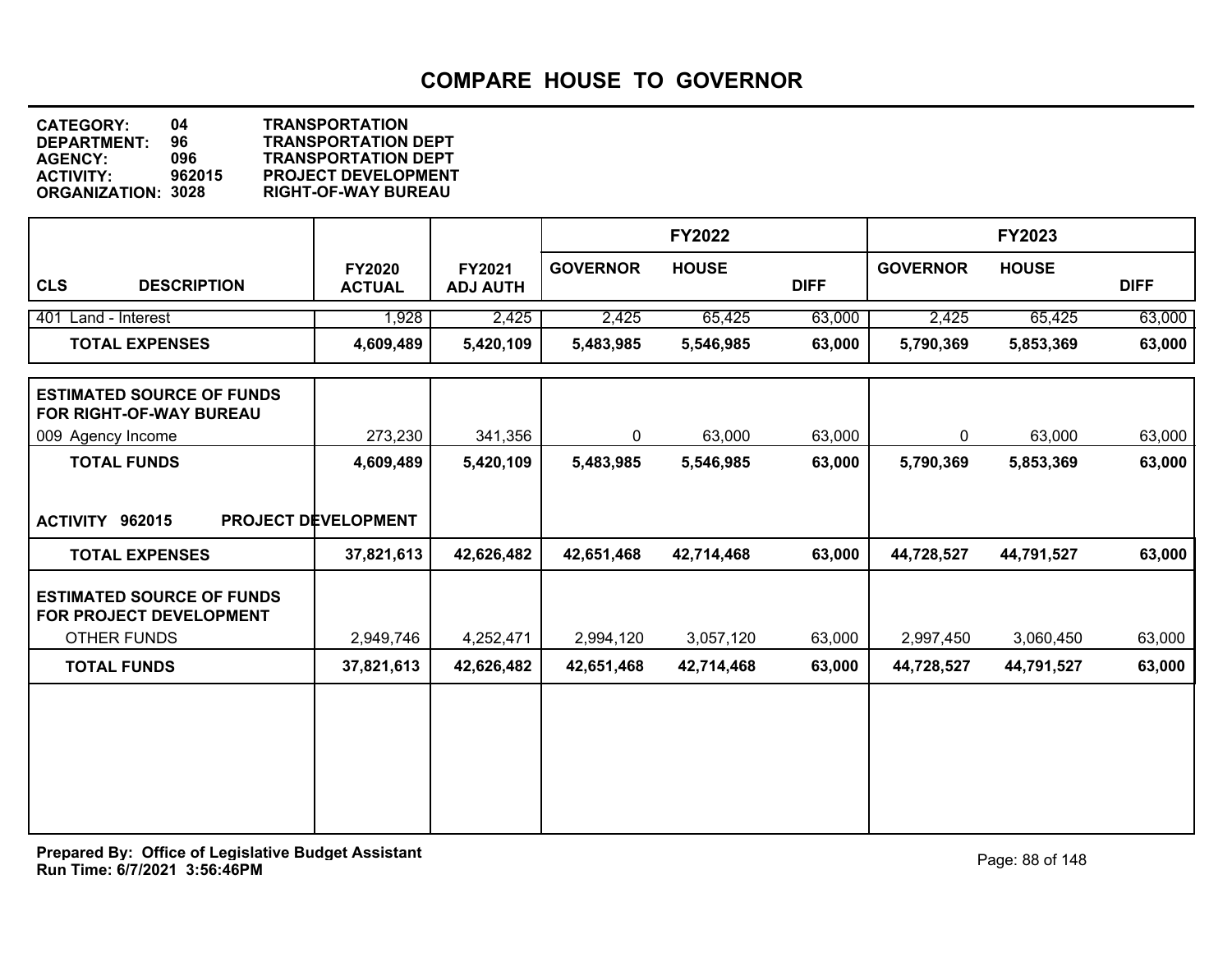**DEPARTMENT: 96 TRANSPORTATION DEPT CATEGORY: 04 TRANSPORTATION AGENCY: 096 TRANSPORTATION DEPT ACTIVITY: 962515 MUNICIPAL AID APPORTIONMENT A - B** 

|            |                                 |               |                 |                 | <b>FY2022</b> |             |                 | <b>FY2023</b> |             |
|------------|---------------------------------|---------------|-----------------|-----------------|---------------|-------------|-----------------|---------------|-------------|
|            |                                 | <b>FY2020</b> | <b>FY2021</b>   | <b>GOVERNOR</b> | <b>HOUSE</b>  |             | <b>GOVERNOR</b> | <b>HOUSE</b>  |             |
| <b>CLS</b> | <b>DESCRIPTION</b>              | <b>ACTUAL</b> | <b>ADJ AUTH</b> |                 |               | <b>DIFF</b> |                 |               | <b>DIFF</b> |
|            | 414 Block Grant Apportionment A | 32,214,570    | 32, 162, 748    | 29,516,608      | 29,541,759    | 25,151      | 31,306,831      | 30,891,787    | $-415,044$  |
|            | <b>TOTAL EXPENSES</b>           | 32,614,570    | 32,562,748      | 29,916,608      | 29,941,759    | 25,151      | 31,706,831      | 31,291,787    | $-415,044$  |

| <b>ESTIMATED SOURCE OF FUNDS</b><br><b>FOR APPORTIONMENT A - B</b> |            |            |            |            |        |            |            |          |
|--------------------------------------------------------------------|------------|------------|------------|------------|--------|------------|------------|----------|
| Highway Funds                                                      | 32,614,570 | 32,562,748 | 29,916,608 | 29,941,759 | 25.151 | 31,706,831 | 31.291.787 | -415.044 |
| <b>TOTAL FUNDS</b>                                                 | 32,614,570 | 32,562,748 | 29,916,608 | 29,941,759 | 25,151 | 31,706,831 | 31,291,787 | -415,044 |

### **ACTIVITY 962515 MUNICIPAL AID**

| <b>TOTAL EXPENSES</b>                                        | 47,652,470 | 67,454,007 | 64.631.736 | 64.656.887 | 25,151 | 65.360.959 | 64.945.915 | -415,044 |
|--------------------------------------------------------------|------------|------------|------------|------------|--------|------------|------------|----------|
| <b>ESTIMATED SOURCE OF FUNDS</b><br><b>FOR MUNICIPAL AID</b> |            |            |            |            |        |            |            |          |
| <b>HIGHWAY FUNDS</b>                                         | 32.614.570 | 32,562,748 | 29,916,608 | 29,941,759 | 25,151 | 31.706.831 | 31,291,787 | -415.044 |
| <b>TOTAL FUNDS</b>                                           | 47,652,470 | 67,454,007 | 64,631,736 | 64,656,887 | 25,151 | 65,360,959 | 64,945,915 | -415,044 |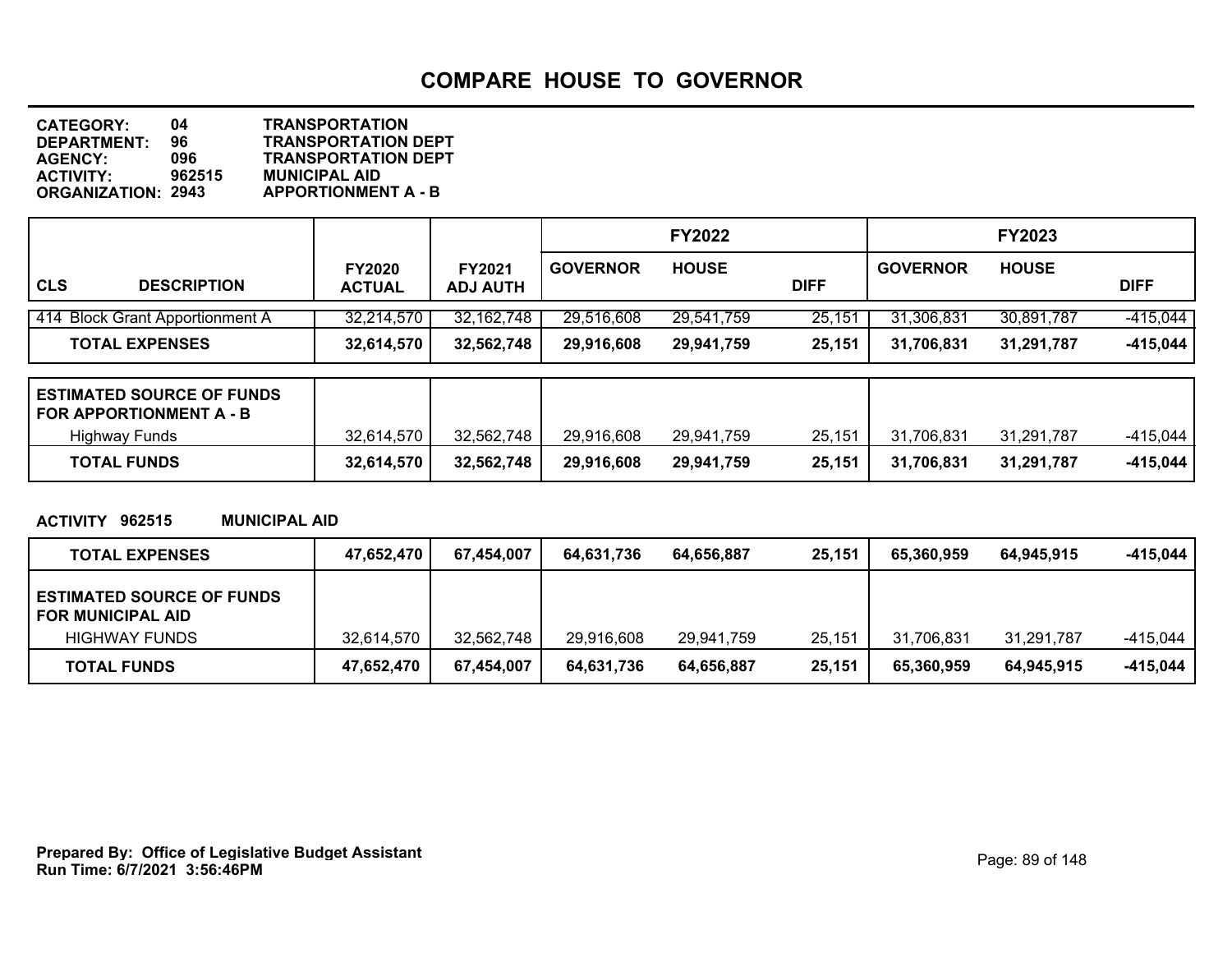| <b>CATEGORY:</b>          | 04.    | <b>TRANSPORTATION</b>             |
|---------------------------|--------|-----------------------------------|
| DEPARTMENT:               | 96     | <b>TRANSPORTATION DEPT</b>        |
| <b>AGENCY:</b>            | 096    | <b>TRANSPORTATION DEPT</b>        |
| <b>ACTIVITY:</b>          | 963015 | <b>CONSTRUCTION PROGRAM FUNDS</b> |
| <b>ORGANIZATION: 3039</b> |        | <b>BETTERMENT</b>                 |

|                                   |                                |                                  |                 | <b>FY2022</b> |             |                 | <b>FY2023</b> |             |
|-----------------------------------|--------------------------------|----------------------------------|-----------------|---------------|-------------|-----------------|---------------|-------------|
| <b>CLS</b><br><b>DESCRIPTION</b>  | <b>FY2020</b><br><b>ACTUAL</b> | <b>FY2021</b><br><b>ADJ AUTH</b> | <b>GOVERNOR</b> | <b>HOUSE</b>  | <b>DIFF</b> | <b>GOVERNOR</b> | <b>HOUSE</b>  | <b>DIFF</b> |
| 400 Construction Repair Materials | 21,241,235                     | 17,147,480                       | 15,714,998      | 15,120,990    | $-594,008$  | 15,927,188      | 15,338,133    | $-589,055$  |
| <b>TOTAL EXPENSES</b>             | 24,784,016                     | 22,687,500                       | 21,219,008      | 20,625,000    | $-594,008$  | 21,431,198      | 20,842,143    | $-589,055$  |

| <b>ESTIMATED SOURCE OF FUNDS</b><br><b>FOR BETTERMENT</b> |            |            |            |            |          |            |            |            |
|-----------------------------------------------------------|------------|------------|------------|------------|----------|------------|------------|------------|
| 009 Agency Income                                         | 20,501,586 | 22,687,500 | 21,219,008 | 20,625,000 | -594,008 | 21,431,198 | 20,842,143 | $-589,055$ |
| <b>TOTAL FUNDS</b>                                        | 24,784,016 | 22,687,500 | 21,219,008 | 20,625,000 | -594,008 | 21,431,198 | 20,842,143 | $-589,055$ |
|                                                           |            |            |            |            |          |            |            |            |
|                                                           |            |            |            |            |          |            |            |            |
|                                                           |            |            |            |            |          |            |            |            |
|                                                           |            |            |            |            |          |            |            |            |
|                                                           |            |            |            |            |          |            |            |            |
|                                                           |            |            |            |            |          |            |            |            |
|                                                           |            |            |            |            |          |            |            |            |
|                                                           |            |            |            |            |          |            |            |            |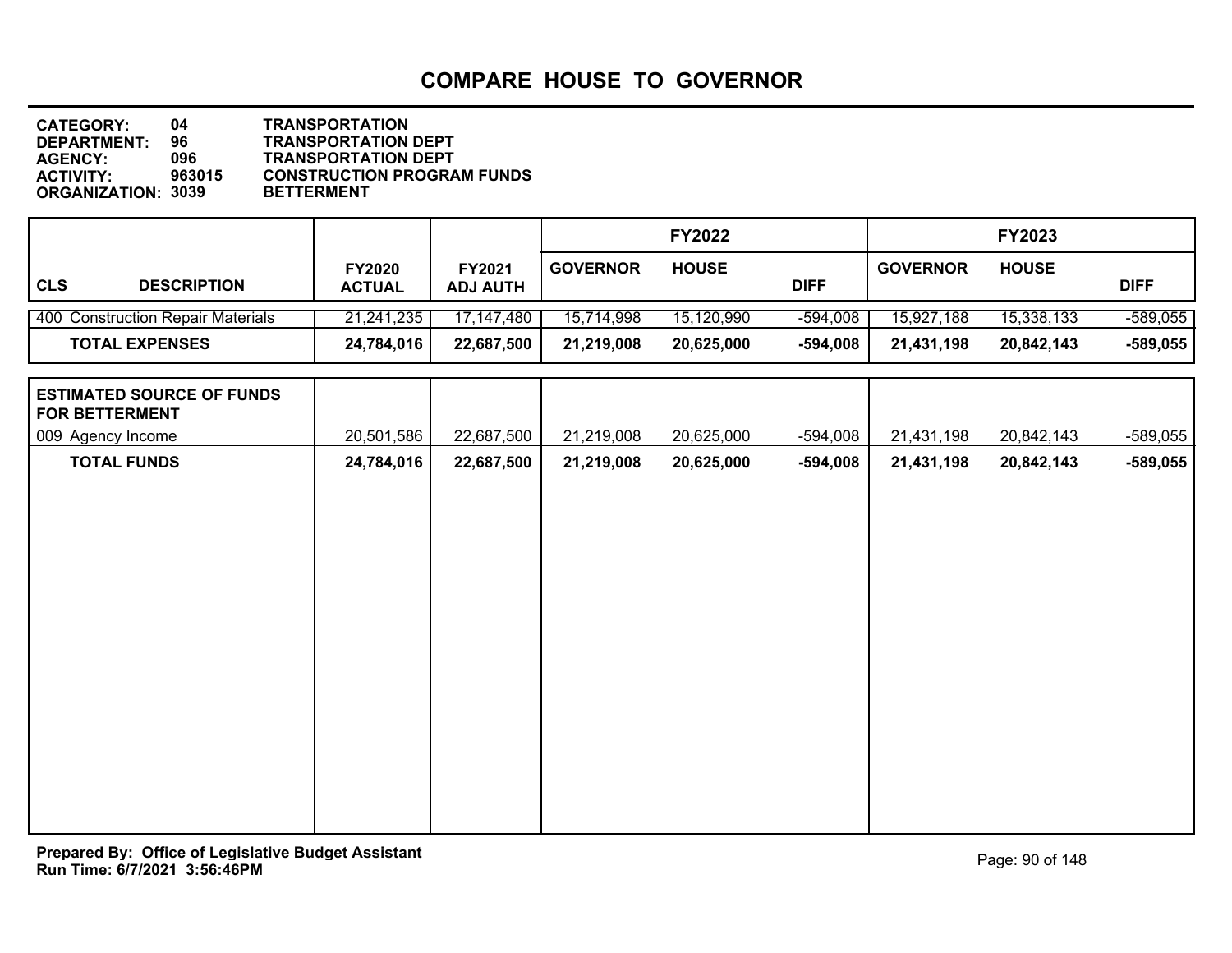| <b>CATEGORY:</b>          | 04     | <b>TRANSPORTATION</b>             |
|---------------------------|--------|-----------------------------------|
| <b>DEPARTMENT:</b>        | 96     | <b>TRANSPORTATION DEPT</b>        |
| <b>AGENCY:</b>            | 096    | <b>TRANSPORTATION DEPT</b>        |
| <b>ACTIVITY:</b>          | 963015 | <b>CONSTRUCTION PROGRAM FUNDS</b> |
| <b>ORGANIZATION: 8910</b> |        | <b>SB367 CAPITAL INVESTMENT</b>   |

|                                                                      |                                |                                  |                         | <b>FY2022</b>           |             |                         | <b>FY2023</b>           |                          |
|----------------------------------------------------------------------|--------------------------------|----------------------------------|-------------------------|-------------------------|-------------|-------------------------|-------------------------|--------------------------|
| <b>CLS</b><br><b>DESCRIPTION</b>                                     | <b>FY2020</b><br><b>ACTUAL</b> | <b>FY2021</b><br><b>ADJ AUTH</b> | <b>GOVERNOR</b>         | <b>HOUSE</b>            | <b>DIFF</b> | <b>GOVERNOR</b>         | <b>HOUSE</b>            | <b>DIFF</b>              |
| 400 Construction Repair Materials<br>414 Block Grant Apportionment A | 18,331,303<br>4,297,005        | 22,338,550<br>4,262,344          | 20,447,461<br>3,745,051 | 19,502,449<br>3,745,051 | $-945.012$  | 20,479,187<br>4.050.901 | 19,638,126<br>3,937,500 | $-841,061$<br>$-113,401$ |
| <b>TOTAL EXPENSES</b>                                                | 28,867,224                     | 36,093,750                       | 33,757,512              | 32,812,500              | $-945.012$  | 34,095,088              | 33,140,626              | $-954,462$               |

| <b>ESTIMATED SOURCE OF FUNDS</b><br><b>FOR SB367 CAPITAL INVESTMENT</b> |            |            |            |            |            |            |            |            |
|-------------------------------------------------------------------------|------------|------------|------------|------------|------------|------------|------------|------------|
| 009 Agency Income                                                       | 28,867,224 | 36,093,750 | 33.757.512 | 32.812.500 | -945,012 ' | 34.095.088 | 33.140.626 | $-954,462$ |
| <b>TOTAL FUNDS</b>                                                      | 28,867,224 | 36,093,750 | 33,757,512 | 32,812,500 | $-945.012$ | 34,095,088 | 33,140,626 | -954,462   |

### **ACTIVITY 963015 CONSTRUCTION PROGRAM FUNDS**

| <b>TOTAL EXPENSES</b>                                                               | 53,755,719 | 59,231,250 | 55.426.520 | 53,887,500 | $-1,539,020$ | 55.976.286 | 54.432.769 | $-1,543,517$ |
|-------------------------------------------------------------------------------------|------------|------------|------------|------------|--------------|------------|------------|--------------|
| <b>ESTIMATED SOURCE OF FUNDS</b><br><b>FOR CONSTRUCTION PROGRAM</b><br><b>FUNDS</b> |            |            |            |            |              |            |            |              |
| OTHER FUNDS                                                                         | 49,462,512 | 58,781,250 | 54,976,520 | 53.437.500 | $-1,539,020$ | 55,526,286 | 53.982.769 | $-1,543,517$ |
| <b>TOTAL FUNDS</b>                                                                  | 53,755,719 | 59,231,250 | 55.426.520 | 53,887,500 | $-1,539,020$ | 55,976,286 | 54,432,769 | $-1,543,517$ |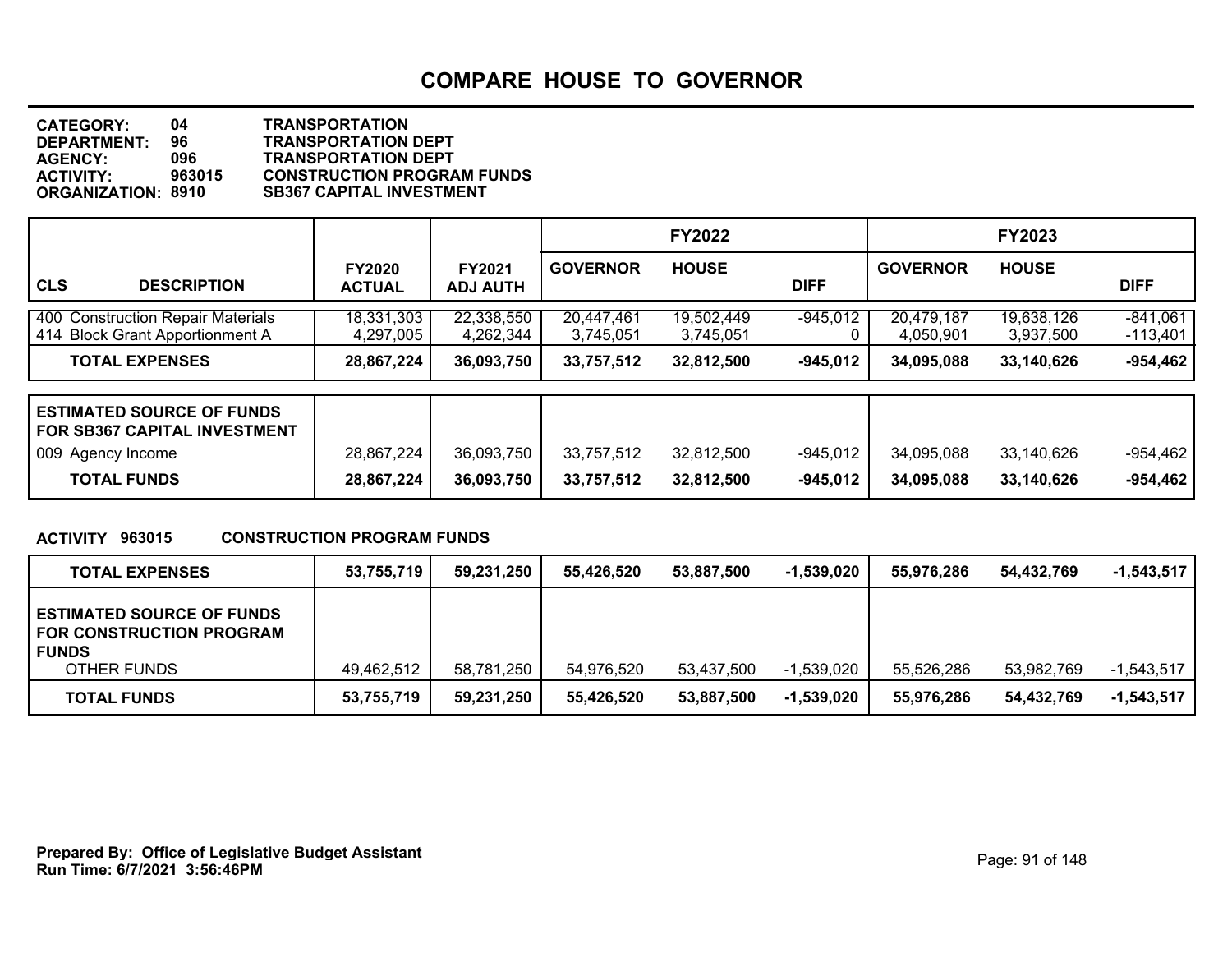**DEPARTMENT: 96 TRANSPORTATION DEPT CATEGORY: 04 TRANSPORTATION AGENCY: 096 TRANSPORTATION DEPT ACTIVITY: 963015 CONSTRUCTION PROGRAM FUNDS SB367 CAPITAL INVESTMENT** 

|            |                    |                                |                           |                 | <b>FY2022</b> |             |                 | FY2023       |             |
|------------|--------------------|--------------------------------|---------------------------|-----------------|---------------|-------------|-----------------|--------------|-------------|
| <b>CLS</b> | <b>DESCRIPTION</b> | <b>FY2020</b><br><b>ACTUAL</b> | FY2021<br><b>ADJ AUTH</b> | <b>GOVERNOR</b> | <b>HOUSE</b>  | <b>DIFF</b> | <b>GOVERNOR</b> | <b>HOUSE</b> | <b>DIFF</b> |

#### **AGENCY 096 TRANSPORTATION DEPT**

| <b>TOTAL EXPENSES</b>                                              | 606,363,163 | 697,615,314 | 673,831,419 | 674.691.351 | 859,932      | 683,125,958 | 680,355,397 | $-2,770,561$ |
|--------------------------------------------------------------------|-------------|-------------|-------------|-------------|--------------|-------------|-------------|--------------|
| <b>ESTIMATED SOURCE OF FUNDS</b><br><b>FOR TRANSPORTATION DEPT</b> |             |             |             |             |              |             |             |              |
| FEDERAL FUNDS                                                      | 202,464,846 | 207,739,877 | 248,500,092 | 251,685,893 | 3,185,801    | 207.105.152 | 207,105,152 | $\Omega$     |
| <b>HIGHWAY FUNDS</b>                                               | 194,261,413 | 230,031,674 | 182,341,486 | 181,491,637 | -849,849     | 232,707,356 | 231,417,312 | $-1,290,044$ |
| OTHER FUNDS                                                        | 77,573,937  | 88,575,660  | 84,404,886  | 82,928,866  | $-1,476,020$ | 83,459,520  | 81,979,003  | $-1,480,517$ |
| <b>TOTAL FUNDS</b>                                                 | 606,363,163 | 697,615,314 | 673,831,419 | 674,691,351 | 859,932      | 683,125,958 | 680,355,397 | $-2,770,561$ |

### **CATEGORY 04 TRANSPORTATION**

| <b>TOTAL EXPENSES</b>                                         | 606,363,163                | 697,615,314                | 673,831,419                | 674.691.351                | 859,932               | 683,125,958                  | 680,355,397                  | $-2,770,561$                 |
|---------------------------------------------------------------|----------------------------|----------------------------|----------------------------|----------------------------|-----------------------|------------------------------|------------------------------|------------------------------|
| <b>ESTIMATED SOURCE OF FUNDS</b><br><b>FOR TRANSPORTATION</b> |                            |                            |                            |                            |                       |                              |                              |                              |
| FEDERAL FUNDS<br><b>HIGHWAY FUNDS</b>                         | 202,464,846<br>194,261,413 | 207,739,877<br>230,031,674 | 248,500,092<br>182,341,486 | 251,685,893<br>181.491.637 | 3,185,801<br>-849.849 | 207, 105, 152<br>232,707,356 | 207, 105, 152<br>231,417,312 | $\mathbf{0}$<br>$-1,290,044$ |
| OTHER FUNDS                                                   | 77.573.937                 | 88,575,660                 | 84,404,886                 | 82,928,866                 | -1,476,020            | 83,459,520                   | 81,979,003                   | $-1,480,517$                 |
| <b>TOTAL FUNDS</b>                                            | 606,363,163                | 697,615,314                | 673,831,419                | 674.691.351                | 859,932               | 683,125,958                  | 680.355.397                  | $-2,770,561$                 |

**Run Time: 6/7/2021 3:56:46PM Prepared By: Office of Legislative Budget Assistant** Page: 92 of 148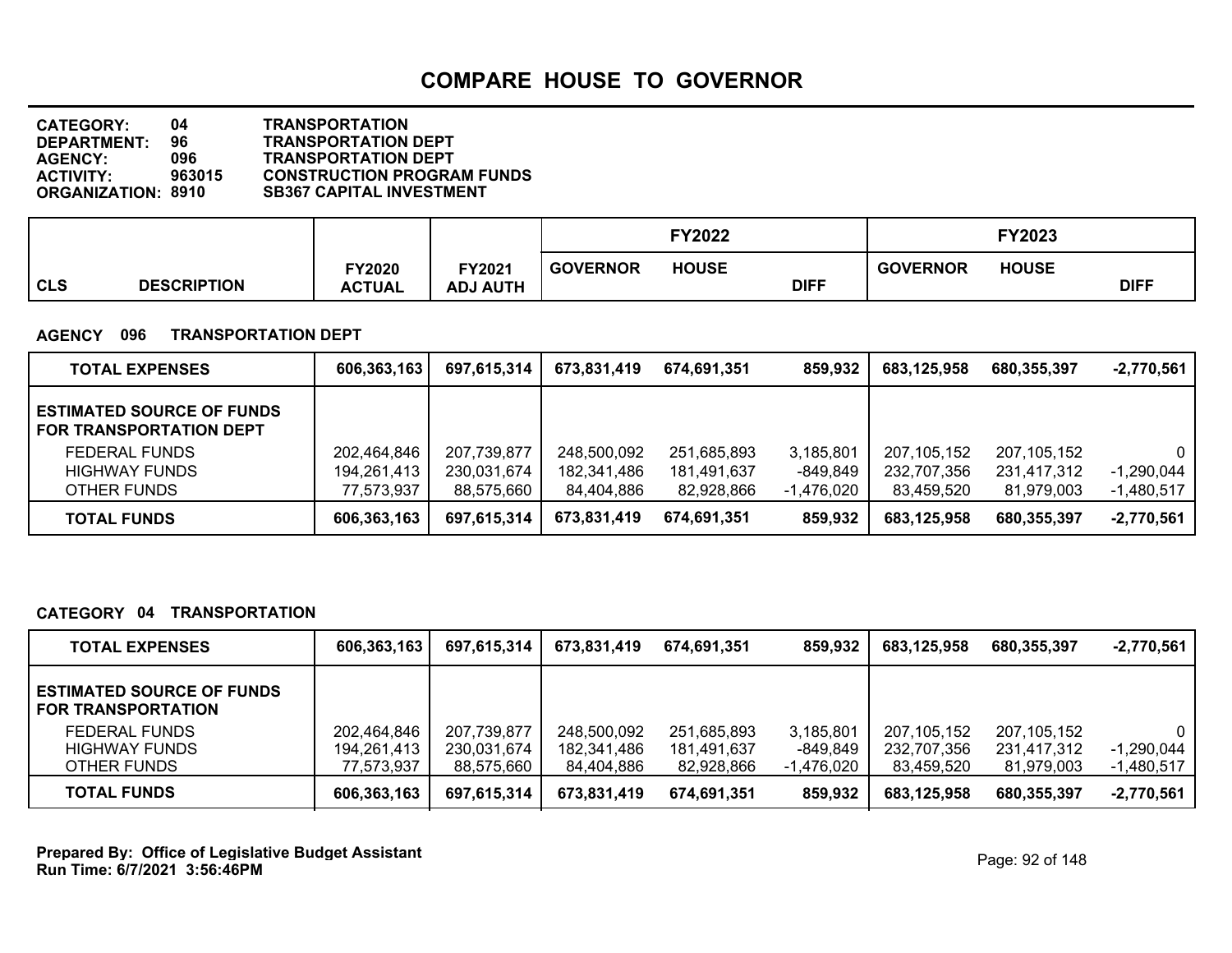**DEPARTMENT: 95 HEALTH AND HUMAN SVCS DEPT CATEGORY: 05 HEALTH AND SOCIAL SERVICES AGENCY: 042 HHS: HUMAN SERVICES DIV ACTIVITY: 421010 CHILD PROTECTION ORGANIZATION: 2957** 

|                                                          |                            |                           |                 | <b>FY2022</b>         |                   |                            | FY2023                |                   |
|----------------------------------------------------------|----------------------------|---------------------------|-----------------|-----------------------|-------------------|----------------------------|-----------------------|-------------------|
| <b>CLS</b><br><b>DESCRIPTION</b>                         | FY2020<br><b>ACTUAL</b>    | FY2021<br><b>ADJ AUTH</b> | <b>GOVERNOR</b> | <b>HOUSE</b>          | <b>DIFF</b>       | <b>GOVERNOR</b>            | <b>HOUSE</b>          | <b>DIFF</b>       |
| 059 Temp Full Time<br>060 Benefits                       | $\mathbf{0}$<br>10,055,576 | 0<br>14,168,924           | 0<br>13,820,833 | 103,788<br>13,879,427 | 103,788<br>58,594 | $\mathbf{0}$<br>14,620,129 | 103,788<br>14,678,723 | 103,788<br>58,594 |
| <b>TOTAL EXPENSES</b>                                    | 32,300,111                 | 41,975,565                | 40,854,504      | 41,016,886            | 162,382           | 42,775,682                 | 42,938,064            | 162,382           |
| <b>ESTIMATED SOURCE OF FUNDS</b><br>FOR CHILD PROTECTION |                            |                           |                 |                       |                   |                            |                       |                   |
| 000 Federal Funds                                        | 12,859,598                 | 15,978,857                | 12,563,129      | 12,725,511            | 162,382           | 12,708,139                 | 12,870,521            | 162,382           |
| <b>TOTAL FUNDS</b>                                       | 32,300,111                 | 41,975,565                | 40,854,504      | 41,016,886            | 162,382           | 42,775,682                 | 42,938,064            | 162,382           |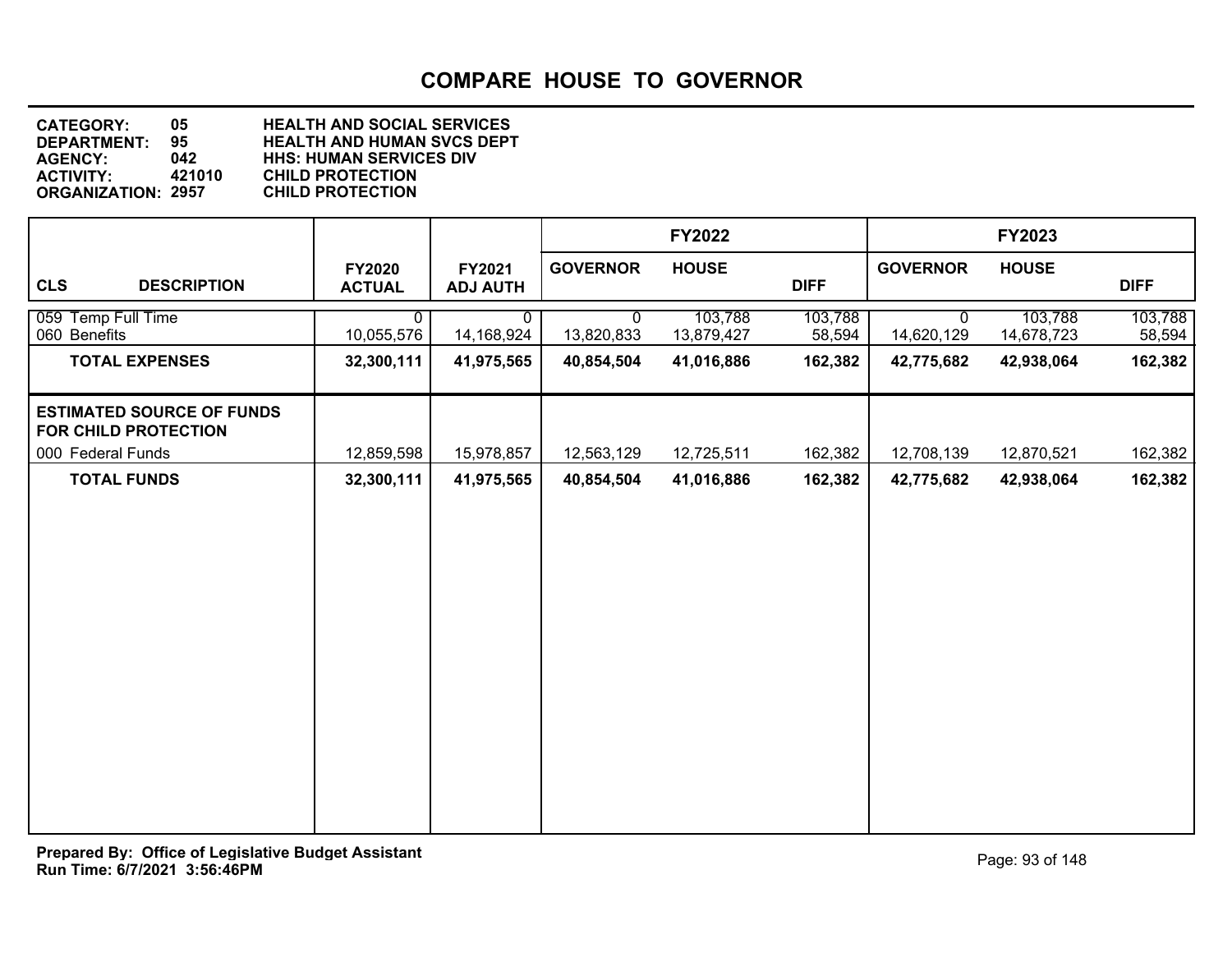| <b>CATEGORY:</b>          | 05.    | <b>HEALTH AND SOCIAL SERVICES</b> |
|---------------------------|--------|-----------------------------------|
| <b>DEPARTMENT:</b>        | 95.    | <b>HEALTH AND HUMAN SVCS DEPT</b> |
| <b>AGENCY:</b>            | 042    | <b>HHS: HUMAN SERVICES DIV</b>    |
| <b>ACTIVITY:</b>          | 421010 | <b>CHILD PROTECTION</b>           |
| <b>ORGANIZATION: 2959</b> |        | DOMESTIC VIOLENCE PROGRAMS        |

|                                                                                                          |                                |                           |                 | <b>FY2022</b> |             |                 | FY2023       |             |
|----------------------------------------------------------------------------------------------------------|--------------------------------|---------------------------|-----------------|---------------|-------------|-----------------|--------------|-------------|
| <b>CLS</b><br><b>DESCRIPTION</b>                                                                         | <b>FY2020</b><br><b>ACTUAL</b> | FY2021<br><b>ADJ AUTH</b> | <b>GOVERNOR</b> | <b>HOUSE</b>  | <b>DIFF</b> | <b>GOVERNOR</b> | <b>HOUSE</b> | <b>DIFF</b> |
| 102 Contracts for program services                                                                       | 2,093,170                      | 1,963,193                 | 2,057,508       | 2,087,508     | 30,000      | 2,057,508       | 2,087,508    | 30,000      |
| <b>TOTAL EXPENSES</b>                                                                                    | 2,549,935                      | 2,544,900                 | 2,730,723       | 2,760,723     | 30,000      | 2,730,723       | 2,760,723    | 30,000      |
| <b>ESTIMATED SOURCE OF FUNDS</b><br><b>FOR DOMESTIC VIOLENCE</b><br><b>PROGRAMS</b><br>000 Federal Funds | 1,010,874                      | 892,067                   | 933,223         | 963,223       | 30,000      | 933,223         | 963,223      | 30,000      |
| <b>TOTAL FUNDS</b>                                                                                       | 2,549,935                      | 2,544,900                 | 2,730,723       | 2,760,723     | 30,000      | 2,730,723       | 2,760,723    | 30,000      |
|                                                                                                          |                                |                           |                 |               |             |                 |              |             |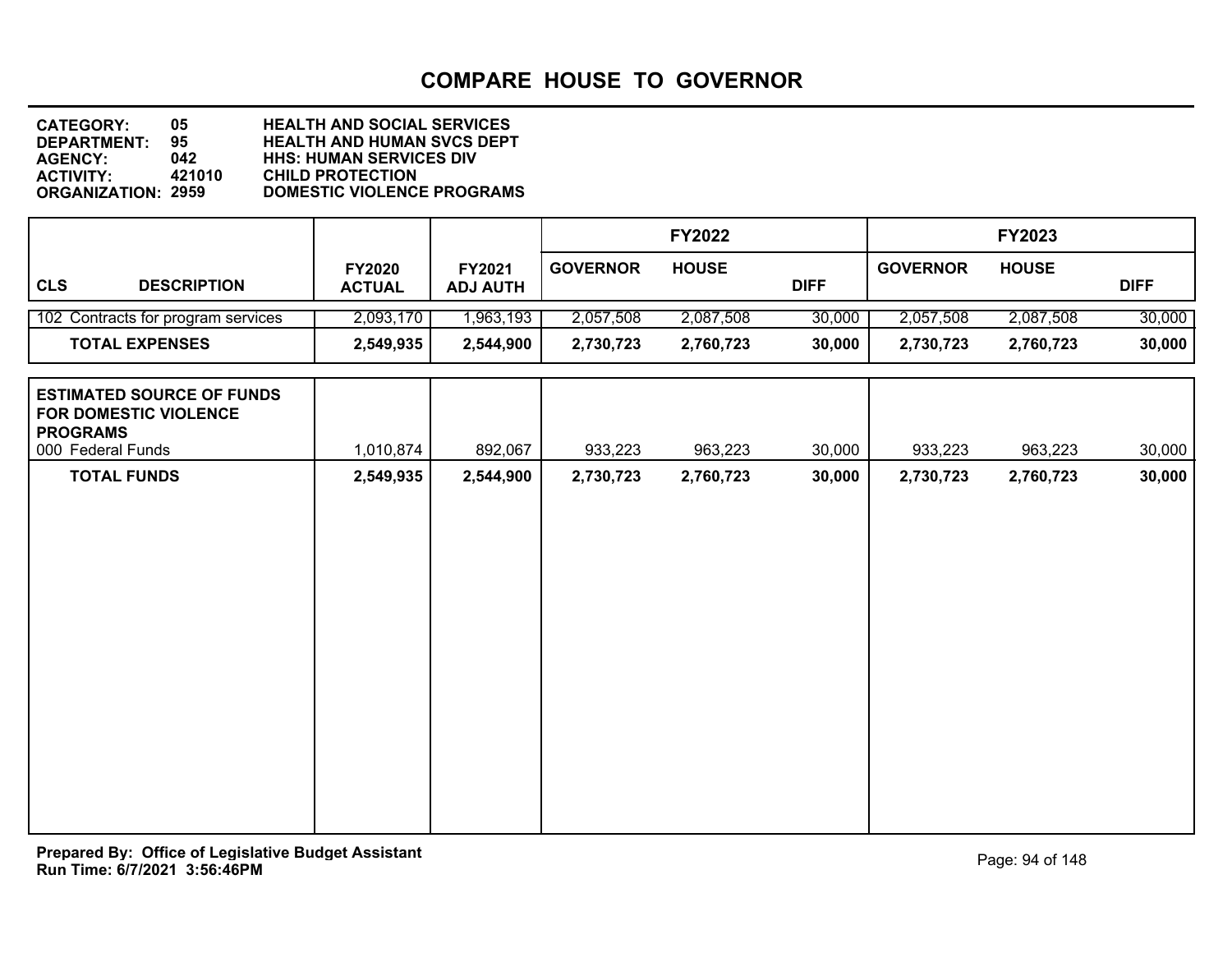| <b>CATEGORY:</b>          | 05     | <b>HEALTH AND SOCIAL SERVICES</b> |
|---------------------------|--------|-----------------------------------|
| DEPARTMENT:               | 95     | <b>HEALTH AND HUMAN SVCS DEPT</b> |
| <b>AGENCY:</b>            | 042    | <b>HHS: HUMAN SERVICES DIV</b>    |
| <b>ACTIVITY:</b>          | 421010 | <b>CHILD PROTECTION</b>           |
| <b>ORGANIZATION: 2960</b> |        | ORG'L LEARNING&QUALITY IMPRVMT    |

|                                                                                  |                                |                                  |                        | <b>FY2022</b>          |                       |                        | <b>FY2023</b>          |                       |
|----------------------------------------------------------------------------------|--------------------------------|----------------------------------|------------------------|------------------------|-----------------------|------------------------|------------------------|-----------------------|
| <b>CLS</b><br><b>DESCRIPTION</b>                                                 | <b>FY2020</b><br><b>ACTUAL</b> | <b>FY2021</b><br><b>ADJ AUTH</b> | <b>GOVERNOR</b>        | <b>HOUSE</b>           | <b>DIFF</b>           | <b>GOVERNOR</b>        | <b>HOUSE</b>           | <b>DIFF</b>           |
| <b>ESTIMATED SOURCE OF FUNDS</b><br>FOR ORG'L LEARNING&QUALITY<br><b>IMPRVMT</b> |                                |                                  |                        |                        |                       |                        |                        |                       |
| 000 Federal Funds<br><b>General Fund</b>                                         | 2,490,230<br>2,065,178         | 2,698,573<br>2,489,052           | 3,053,503<br>1,871,277 | 2,900,173<br>2,024,607 | $-153,330$<br>153,330 | 3,174,550<br>1.971.188 | 3,021,220<br>2.124.518 | $-153,330$<br>153,330 |

**ACTIVITY 421010 CHILD PROTECTION**

| <b>TOTAL EXPENSES</b>                                       | 126,308,962 | 138,674,178 | 107,360,059 | 107.552.441 | 192.382 | 112,165,336 | 112,357,718 | 192,382 |
|-------------------------------------------------------------|-------------|-------------|-------------|-------------|---------|-------------|-------------|---------|
| <b>LESTIMATED SOURCE OF FUNDS</b><br>I FOR CHILD PROTECTION |             |             |             |             |         |             |             |         |
| FEDERAL FUNDS                                               | 54,601,126  | 57,425,425  | 37,787,646  | 37,826,698  | 39,052  | 39,007,996  | 39,047,048  | 39,052  |
| <b>GENERAL FUND</b>                                         | 69,634,162  | 80,145,919  | 68.042.878  | 68,196,208  | 153,330 | 71.627.825  | 71.781.155  | 153,330 |
| <b>TOTAL FUNDS</b>                                          | 126,308,962 | 138,674,178 | 107,360,059 | 107.552.441 | 192,382 | 112,165,336 | 112.357.718 | 192,382 |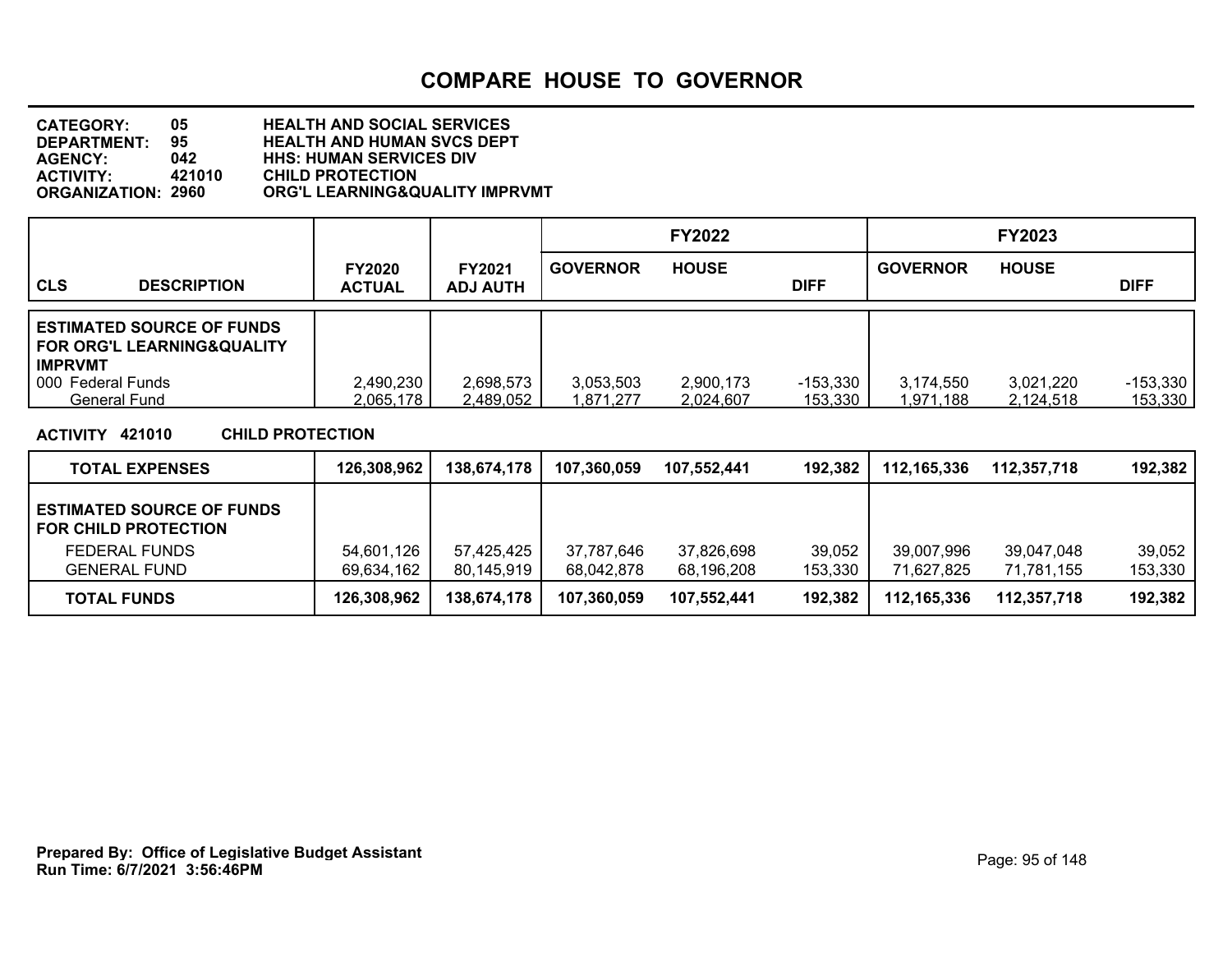| <b>CATEGORY:</b>          | 05.    | <b>HEALTH AND SOCIAL SERVICES</b>  |
|---------------------------|--------|------------------------------------|
| <b>DEPARTMENT:</b>        | 95.    | <b>HEALTH AND HUMAN SVCS DEPT</b>  |
| <b>AGENCY:</b>            | 042    | <b>HHS: HUMAN SERVICES DIV</b>     |
| <b>ACTIVITY:</b>          | 421510 | <b>SUNUNU YOUTH SERVICE CENTER</b> |
| <b>ORGANIZATION: 7909</b> |        | <b>DIRECTOR'S OFFICE</b>           |

|                                                                                                                                                                                                                       |                                                              |                                                          |                                                                 | <b>FY2022</b>                                                   |             |                                                                 | <b>FY2023</b> |                                                                                    |
|-----------------------------------------------------------------------------------------------------------------------------------------------------------------------------------------------------------------------|--------------------------------------------------------------|----------------------------------------------------------|-----------------------------------------------------------------|-----------------------------------------------------------------|-------------|-----------------------------------------------------------------|---------------|------------------------------------------------------------------------------------|
| <b>CLS</b><br><b>DESCRIPTION</b>                                                                                                                                                                                      | <b>FY2020</b><br><b>ACTUAL</b>                               | <b>FY2021</b><br><b>ADJ AUTH</b>                         | <b>GOVERNOR</b>                                                 | <b>HOUSE</b>                                                    | <b>DIFF</b> | <b>GOVERNOR</b>                                                 | <b>HOUSE</b>  | <b>DIFF</b>                                                                        |
| 010 Personal Services-Perm. Classi<br>012 Personal Services-Unclassified<br>020 Current Expenses<br>022 Rents-Leases Other Than State<br>039 Telecommunications<br>050 Personal Service-Temp/Appointe<br>060 Benefits | 116,968<br>84,835<br>3,351<br>200<br>250<br>31,879<br>97,920 | 248,779<br>71,477<br>6,000<br>1,956<br>45,029<br>164,163 | 126,043<br>93,369<br>3,500<br>700<br>6,400<br>44,884<br>110,740 | 126,043<br>93,369<br>3,500<br>700<br>6,400<br>44,884<br>110,740 |             | 133,253<br>98,157<br>3,500<br>700<br>6,400<br>45,781<br>116,585 |               | $-133,253$<br>$-98,157$<br>$-3,500$<br>-700 l<br>$-6,400$<br>-45,781<br>$-116,585$ |
| <b>TOTAL EXPENSES</b>                                                                                                                                                                                                 | 335,403                                                      | 537,404                                                  | 385,636                                                         | 385,636                                                         | 0           | 404,376                                                         | 0             | $-404,376$                                                                         |
| <b>ESTIMATED SOURCE OF FUNDS</b><br><b>FOR DIRECTOR'S OFFICE</b><br><b>General Fund</b>                                                                                                                               | 335,403                                                      | 537,404                                                  | 385,636                                                         | 385,636                                                         |             | 404,376                                                         | 0             | -404,376                                                                           |
| <b>TOTAL FUNDS</b>                                                                                                                                                                                                    | 335,403                                                      | 537,404                                                  | 385,636                                                         | 385,636                                                         | 0           | 404,376                                                         | 0             | $-404,376$                                                                         |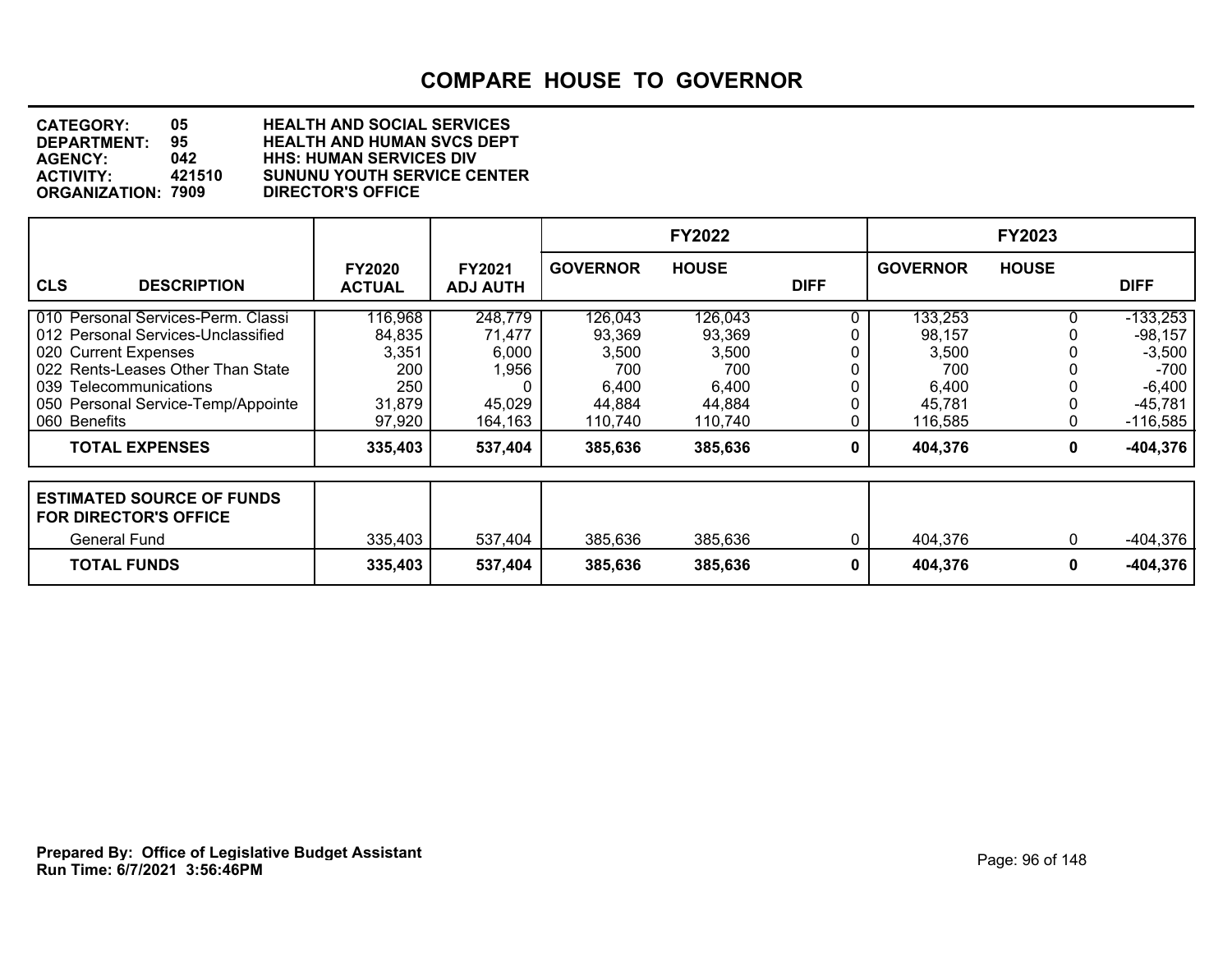**DEPARTMENT: 95 HEALTH AND HUMAN SVCS DEPT CATEGORY: 05 HEALTH AND SOCIAL SERVICES AGENCY: 042 HHS: HUMAN SERVICES DIV ACTIVITY: 421510 SUNUNU YOUTH SERVICE CENTER ORGANIZATION: 7911 WORKERS COMPENSATION**

|                                                                                             |                                |                                  |                 | <b>FY2022</b> |             |                 | <b>FY2023</b> |             |
|---------------------------------------------------------------------------------------------|--------------------------------|----------------------------------|-----------------|---------------|-------------|-----------------|---------------|-------------|
| <b>CLS</b><br><b>DESCRIPTION</b>                                                            | <b>FY2020</b><br><b>ACTUAL</b> | <b>FY2021</b><br><b>ADJ AUTH</b> | <b>GOVERNOR</b> | <b>HOUSE</b>  | <b>DIFF</b> | <b>GOVERNOR</b> | <b>HOUSE</b>  | <b>DIFF</b> |
| 062 Workers Compensation                                                                    | 30,176                         | 218,448                          | 310,000         | 310,000       |             | 313,100         |               | $-313,100$  |
| <b>TOTAL EXPENSES</b>                                                                       | 30,176                         | 218,448                          | 310,000         | 310,000       | 0           | 313,100         | 0             | $-313,100$  |
| <b>LESTIMATED SOURCE OF FUNDS</b><br><b>FOR WORKERS COMPENSATION</b><br><b>General Fund</b> | 30,176                         | 218,448                          | 310,000         | 310,000       |             | 313,100         | 0             | $-313,100$  |
| <b>TOTAL FUNDS</b>                                                                          | 30,176                         | 218,448                          | 310,000         | 310,000       | 0           | 313,100         | 0             | $-313,100$  |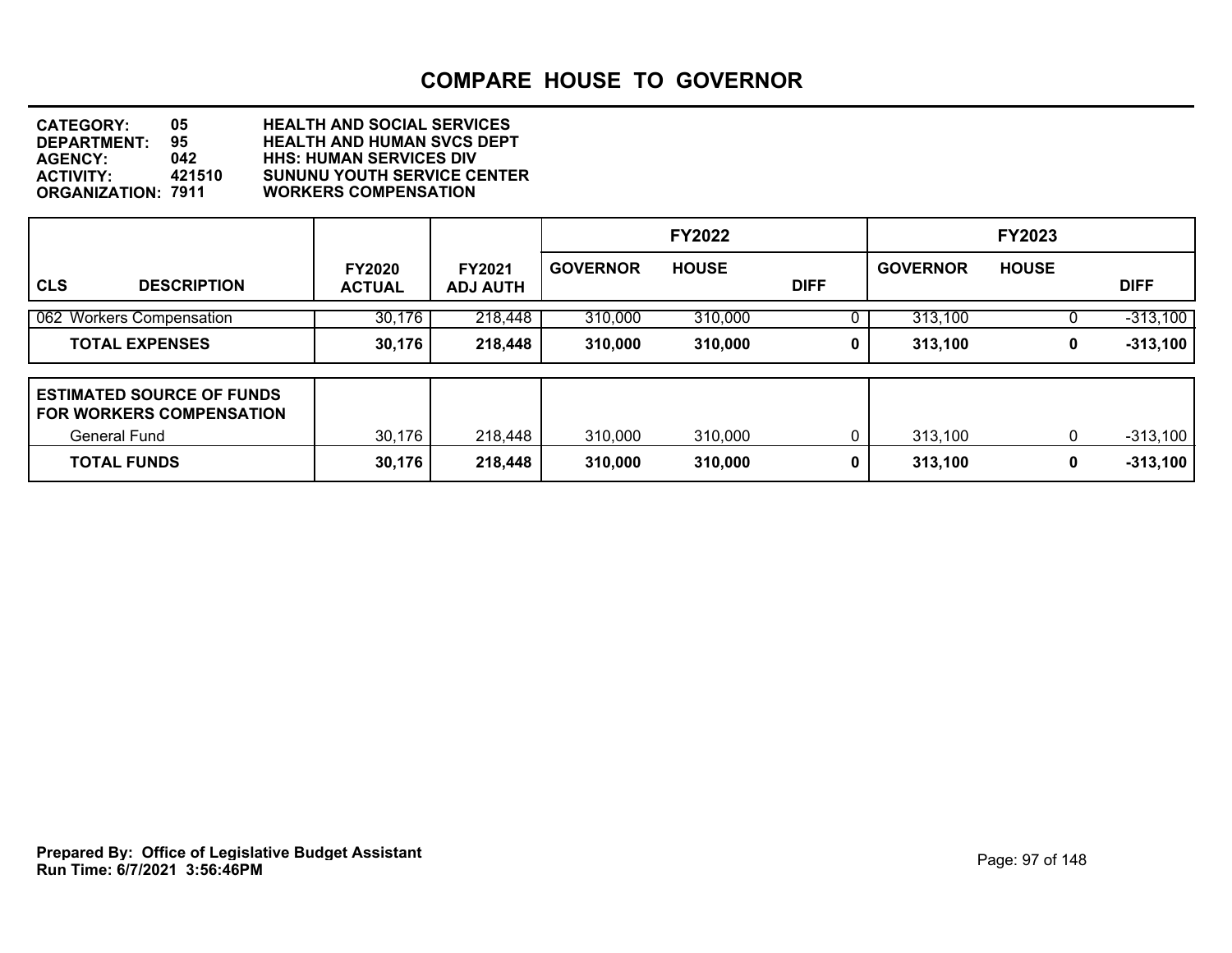| <b>CATEGORY:</b>          | 05     | <b>HEALTH AND SOCIAL SERVICES</b>  |
|---------------------------|--------|------------------------------------|
| DEPARTMENT:               | 95.    | <b>HEALTH AND HUMAN SVCS DEPT</b>  |
| <b>AGENCY:</b>            | 042    | <b>HHS: HUMAN SERVICES DIV</b>     |
| <b>ACTIVITY:</b>          | 421510 | <b>SUNUNU YOUTH SERVICE CENTER</b> |
| <b>ORGANIZATION: 7912</b> |        | UNEMPLOYMENT COMPENSATION          |

|                                                                                                                          |                                |                                  |                  | <b>FY2022</b>    |             |                  | <b>FY2023</b> |                        |
|--------------------------------------------------------------------------------------------------------------------------|--------------------------------|----------------------------------|------------------|------------------|-------------|------------------|---------------|------------------------|
| <b>CLS</b><br><b>DESCRIPTION</b>                                                                                         | <b>FY2020</b><br><b>ACTUAL</b> | <b>FY2021</b><br><b>ADJ AUTH</b> | <b>GOVERNOR</b>  | <b>HOUSE</b>     | <b>DIFF</b> | <b>GOVERNOR</b>  | <b>HOUSE</b>  | <b>DIFF</b>            |
| 061 Unemployment Compensation                                                                                            |                                | 108,038                          | 20,000           | 20,000           |             | 20,000           |               | $-20,000$              |
| <b>TOTAL EXPENSES</b>                                                                                                    | 0                              | 108,038                          | 20,000           | 20,000           | 0           | 20,000           | 0             | $-20,000$              |
| <b>ESTIMATED SOURCE OF FUNDS</b><br><b>FOR UNEMPLOYMENT</b><br><b>COMPENSATION</b><br>General Fund<br><b>TOTAL FUNDS</b> | 0                              | 108,038<br>108,038               | 20,000<br>20,000 | 20,000<br>20,000 | 0<br>0      | 20,000<br>20,000 | $\Omega$<br>0 | $-20,000$<br>$-20,000$ |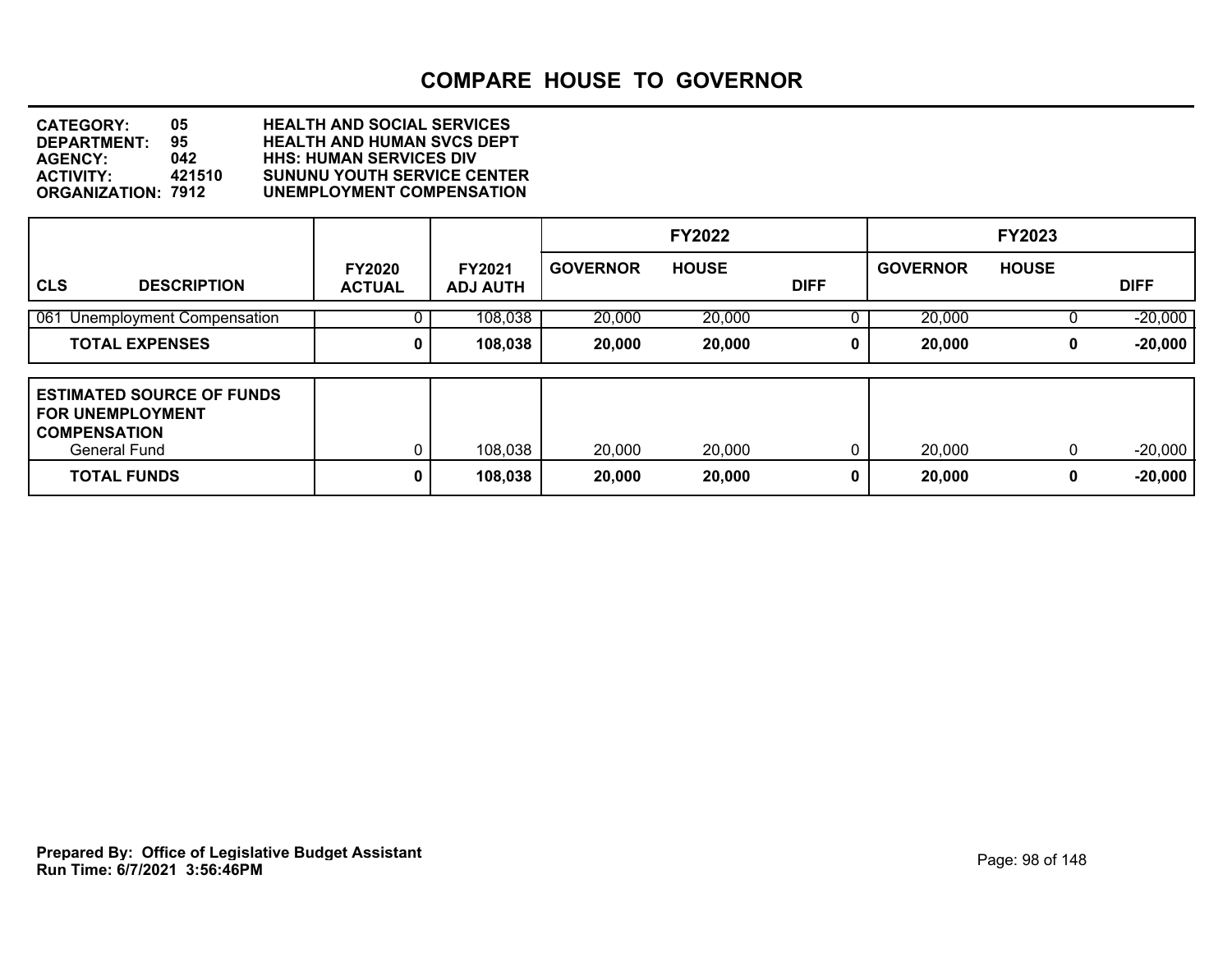| <b>CATEGORY:</b>          | 05.    | <b>HEALTH AND SOCIAL SERVICES</b>  |
|---------------------------|--------|------------------------------------|
| <b>DEPARTMENT:</b>        | 95.    | <b>HEALTH AND HUMAN SVCS DEPT</b>  |
| <b>AGENCY:</b>            | 042    | <b>HHS: HUMAN SERVICES DIV</b>     |
| <b>ACTIVITY:</b>          | 421510 | <b>SUNUNU YOUTH SERVICE CENTER</b> |
| <b>ORGANIZATION: 7913</b> |        | <b>MATERIAL MGT</b>                |

|                                                             |                                |                                  |                 | <b>FY2022</b> |             |                 | <b>FY2023</b> |             |
|-------------------------------------------------------------|--------------------------------|----------------------------------|-----------------|---------------|-------------|-----------------|---------------|-------------|
| <b>CLS</b><br><b>DESCRIPTION</b>                            | <b>FY2020</b><br><b>ACTUAL</b> | <b>FY2021</b><br><b>ADJ AUTH</b> | <b>GOVERNOR</b> | <b>HOUSE</b>  | <b>DIFF</b> | <b>GOVERNOR</b> | <b>HOUSE</b>  | <b>DIFF</b> |
| 020 Current Expenses                                        | 35,222                         | 40,000                           | 37,000          | 37,000        |             | 37,000          |               | $-37,000$   |
| <b>TOTAL EXPENSES</b>                                       | 35,222                         | 40,619                           | 37,000          | 37,000        | 0           | 37,000          | 0             | $-37,000$   |
| <b>ESTIMATED SOURCE OF FUNDS</b><br><b>FOR MATERIAL MGT</b> |                                |                                  |                 |               |             |                 |               |             |
| <b>General Fund</b>                                         | 35,222                         | 40,619                           | 37,000          | 37,000        | 0           | 37,000          | 0             | $-37,000$   |
| <b>TOTAL FUNDS</b>                                          | 35,222                         | 40,619                           | 37,000          | 37,000        | 0           | 37,000          | 0             | $-37,000$   |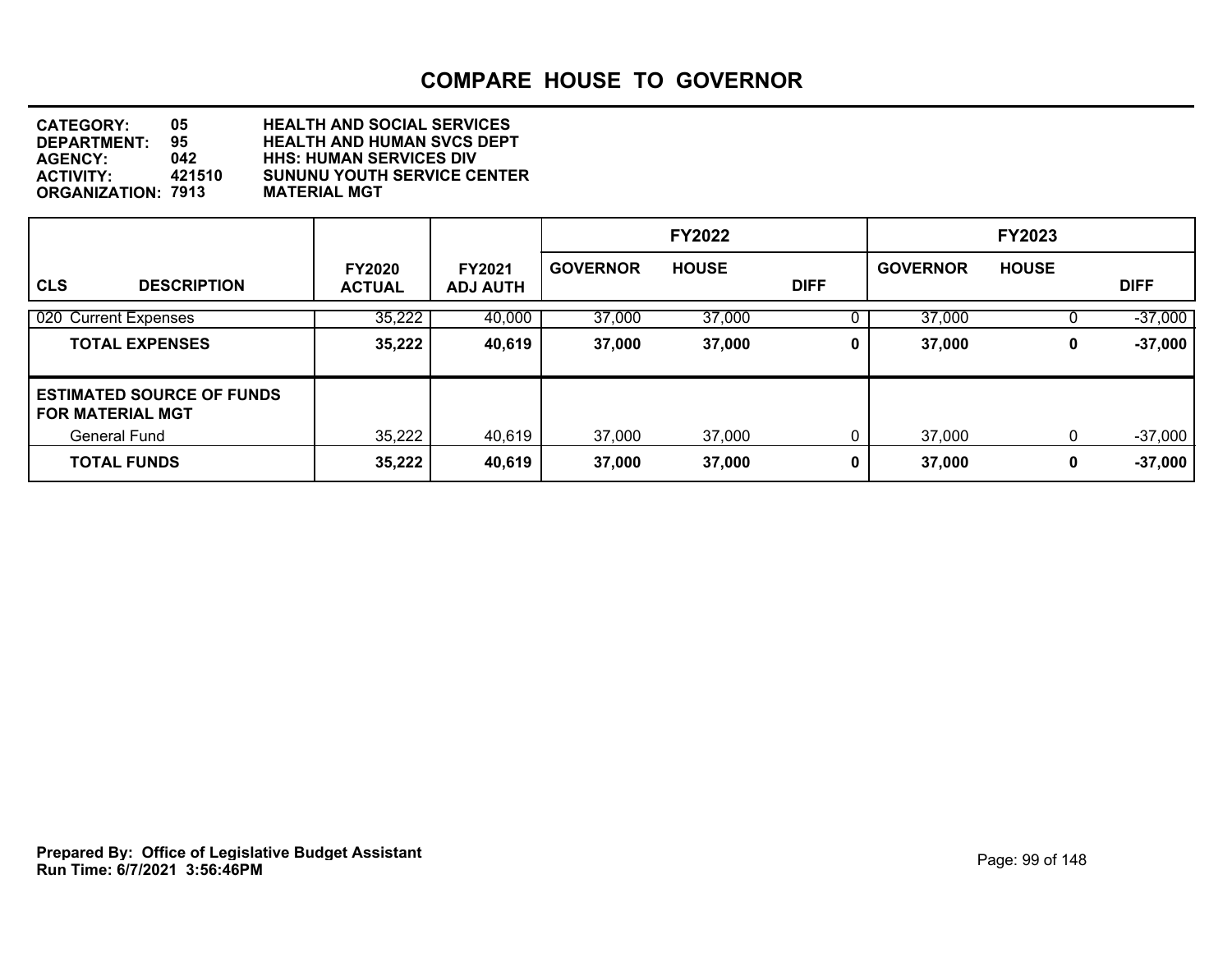| <b>CATEGORY:</b>          | 05.    | <b>HEALTH AND SOCIAL SERVICES</b>  |
|---------------------------|--------|------------------------------------|
| <b>DEPARTMENT:</b>        | 95.    | <b>HEALTH AND HUMAN SVCS DEPT</b>  |
| <b>AGENCY:</b>            | 042    | <b>HHS: HUMAN SERVICES DIV</b>     |
| <b>ACTIVITY:</b>          | 421510 | <b>SUNUNU YOUTH SERVICE CENTER</b> |
| <b>ORGANIZATION: 1203</b> |        | <b>FOOD PREP</b>                   |

|                                                                                                                         |                                                |                                       |                                                  | <b>FY2022</b>                                    |             |                                                  | <b>FY2023</b> |                                                                 |
|-------------------------------------------------------------------------------------------------------------------------|------------------------------------------------|---------------------------------------|--------------------------------------------------|--------------------------------------------------|-------------|--------------------------------------------------|---------------|-----------------------------------------------------------------|
| <b>CLS</b><br><b>DESCRIPTION</b>                                                                                        | <b>FY2020</b><br><b>ACTUAL</b>                 | <b>FY2021</b><br><b>ADJ AUTH</b>      | <b>GOVERNOR</b>                                  | <b>HOUSE</b>                                     | <b>DIFF</b> | <b>GOVERNOR</b>                                  | <b>HOUSE</b>  | <b>DIFF</b>                                                     |
| 010 Personal Services-Perm. Classi<br>019 Holiday Pay<br>020 Current Expenses<br>021 Food Institutions<br>060 Benefits  | 148,067<br>3,926<br>4,786<br>110,345<br>75,842 | 193,727<br>4,550<br>180,000<br>98,670 | 179,763<br>4,000<br>10,000<br>120,000<br>110,531 | 179,763<br>4,000<br>10,000<br>120,000<br>110,531 |             | 190,768<br>4,100<br>12,000<br>130,000<br>116,704 |               | $-190,768$<br>$-4,100$<br>$-12,000$<br>$-130,000$<br>$-116,704$ |
| <b>TOTAL EXPENSES</b>                                                                                                   | 350,466                                        | 484,594                               | 424,294                                          | 424,294                                          | 0           | 453,572                                          | 0             | $-453,572$                                                      |
| <b>ESTIMATED SOURCE OF FUNDS</b><br><b>FOR FOOD PREP</b><br>00D Fed Rev Xfers from Other Agencie<br><b>General Fund</b> | 37,964<br>312,502                              | 110,000<br>374,594                    | 40,000<br>384,294                                | 40,000<br>384,294                                |             | 40,000<br>413,572                                |               | $-40,000$<br>$-413,572$                                         |
| <b>TOTAL FUNDS</b>                                                                                                      | 350,466                                        | 484,594                               | 424,294                                          | 424,294                                          | 0           | 453,572                                          | 0             | $-453,572$                                                      |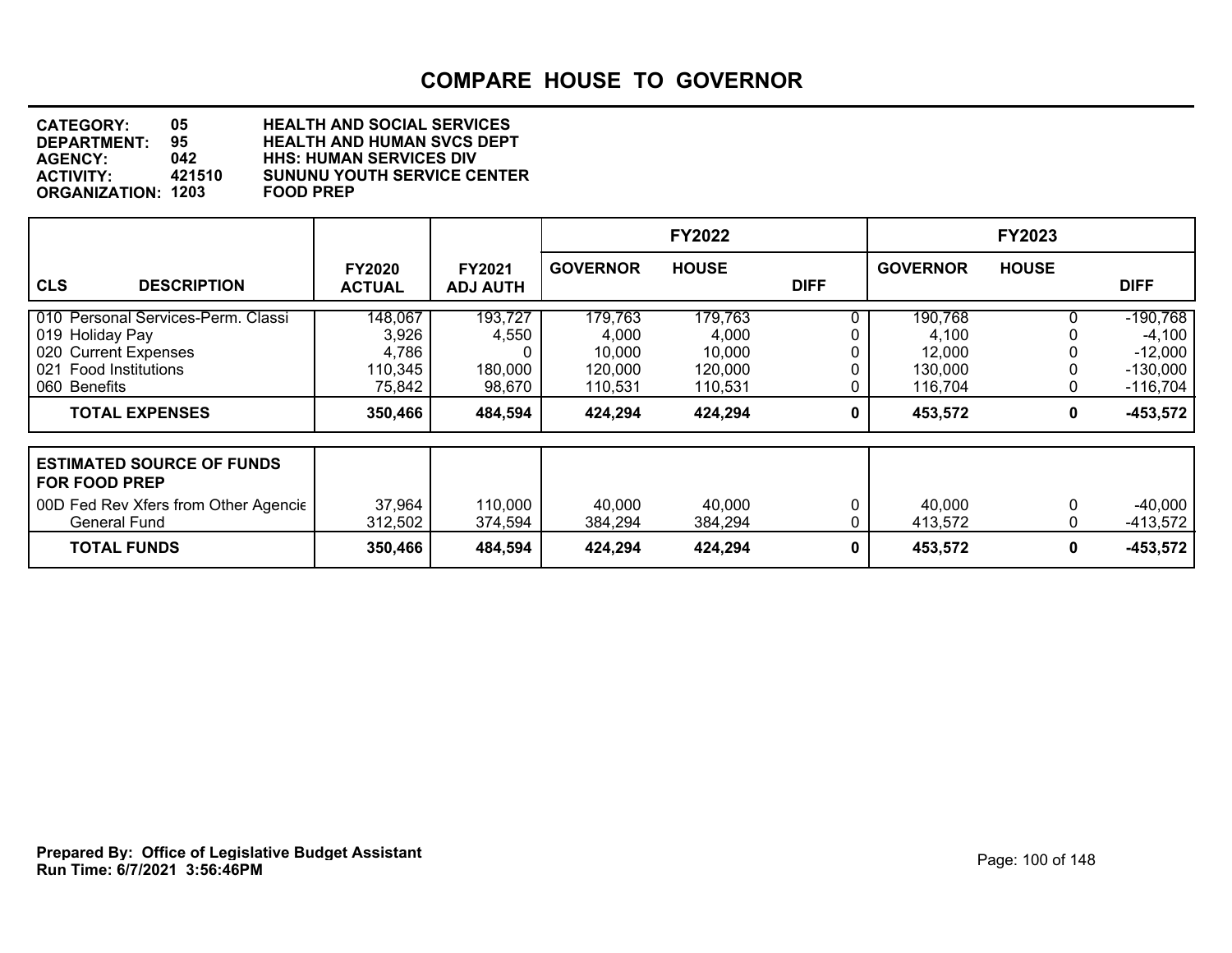| <b>CATEGORY:</b>          | 05     | <b>HEALTH AND SOCIAL SERVICES</b>  |
|---------------------------|--------|------------------------------------|
| DEPARTMENT:               | 95     | <b>HEALTH AND HUMAN SVCS DEPT</b>  |
| <b>AGENCY:</b>            | 042    | <b>HHS: HUMAN SERVICES DIV</b>     |
| <b>ACTIVITY:</b>          | 421510 | <b>SUNUNU YOUTH SERVICE CENTER</b> |
| <b>ORGANIZATION: 7914</b> |        | <b>MAINTENANCE</b>                 |

|                                                                                                                                                                                                                                                      |                                                                           |                                                           |                                                                                        | <b>FY2022</b>                                                                          |             |                                                                                        | <b>FY2023</b> |                                                                                                                   |
|------------------------------------------------------------------------------------------------------------------------------------------------------------------------------------------------------------------------------------------------------|---------------------------------------------------------------------------|-----------------------------------------------------------|----------------------------------------------------------------------------------------|----------------------------------------------------------------------------------------|-------------|----------------------------------------------------------------------------------------|---------------|-------------------------------------------------------------------------------------------------------------------|
| <b>CLS</b><br><b>DESCRIPTION</b>                                                                                                                                                                                                                     | <b>FY2020</b><br><b>ACTUAL</b>                                            | <b>FY2021</b><br><b>ADJ AUTH</b>                          | <b>GOVERNOR</b>                                                                        | <b>HOUSE</b>                                                                           | <b>DIFF</b> | <b>GOVERNOR</b>                                                                        | <b>HOUSE</b>  | <b>DIFF</b>                                                                                                       |
| 010 Personal Services-Perm. Classi<br>018 Overtime<br>019 Holiday Pay<br>020 Current Expenses<br>039 Telecommunications<br>048 Contractual Maint.-Build-Grnds<br>050 Personal Service-Temp/Appointe<br>060 Benefits<br>103 Contracts for Op Services | 393,123<br>14,000<br>276<br>52,080<br>449<br>220,000<br>27,097<br>176,520 | 369,059<br>14,000<br>99,237<br>3,099<br>24,647<br>184,548 | 333,222<br>6,701<br>3,000<br>162,000<br>350<br>230,000<br>26,537<br>217,092<br>200,000 | 333,222<br>6,701<br>3,000<br>162,000<br>350<br>230,000<br>26,537<br>217,092<br>200,000 |             | 354,271<br>6,835<br>3,200<br>162,000<br>350<br>240,000<br>27,068<br>229,254<br>225,000 |               | $-354,271$<br>$-6,835$<br>$-3,200$<br>$-162,000$<br>$-350$<br>$-240,000$<br>$-27,068$<br>$-229,254$<br>$-225,000$ |
| <b>TOTAL EXPENSES</b>                                                                                                                                                                                                                                | 883,545                                                                   | 694,590                                                   | 1,178,902                                                                              | 1,178,902                                                                              | 0           | 1,247,978                                                                              | 0             | $-1,247,978$                                                                                                      |
| <b>ESTIMATED SOURCE OF FUNDS</b><br><b>FOR MAINTENANCE</b><br>009 Agency Income<br>General Fund                                                                                                                                                      | 883,545                                                                   | 694,590                                                   | 230,000<br>948,902                                                                     | 230,000<br>948,902                                                                     |             | 240,000<br>1,007,978                                                                   | 0<br>0        | $-240,000$<br>$-1,007,978$                                                                                        |
| <b>TOTAL FUNDS</b>                                                                                                                                                                                                                                   | 883,545                                                                   | 694,590                                                   | 1,178,902                                                                              | 1,178,902                                                                              | 0           | 1,247,978                                                                              | 0             | $-1,247,978$                                                                                                      |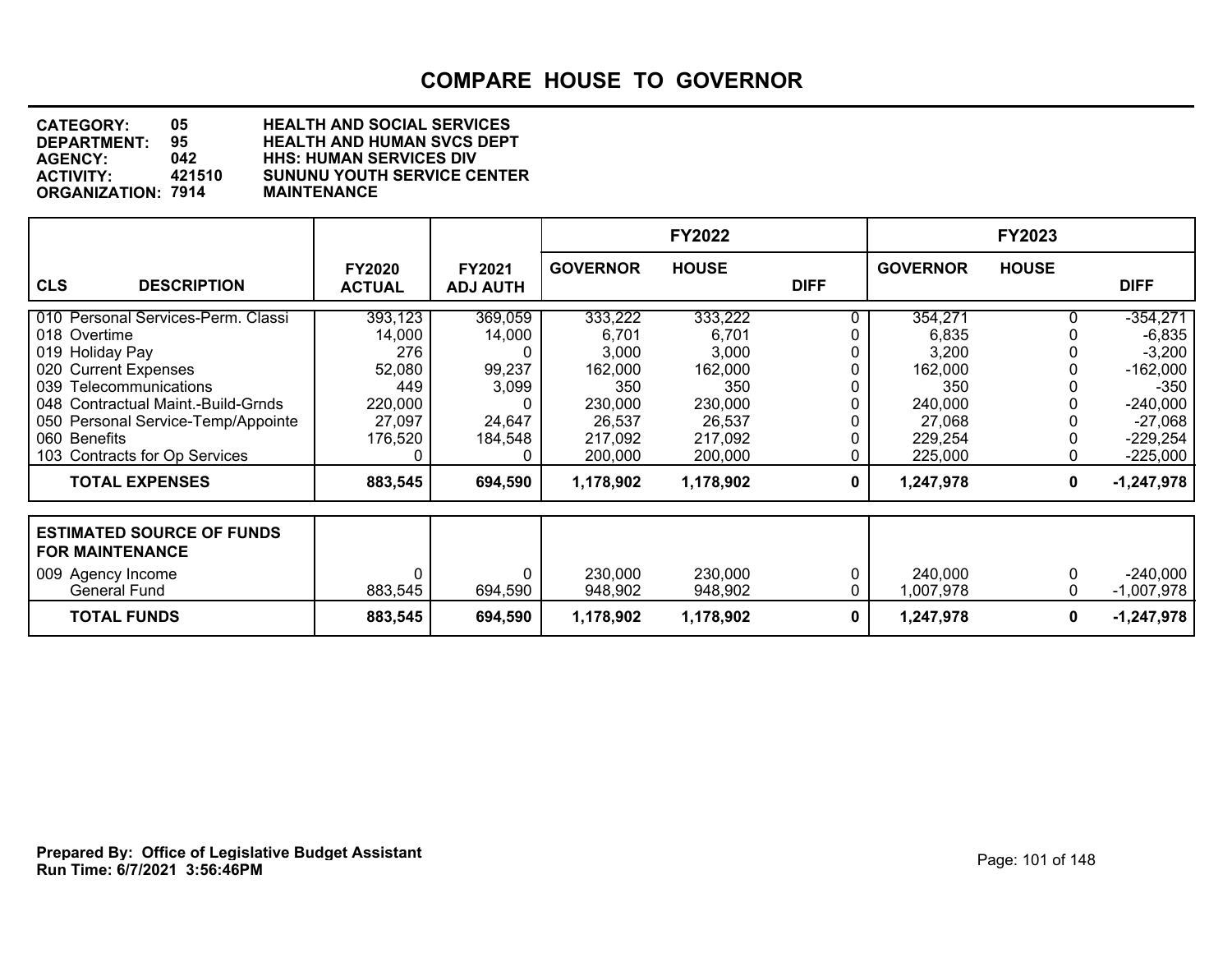| <b>CATEGORY:</b>          | 05     | <b>HEALTH AND SOCIAL SERVICES</b>  |
|---------------------------|--------|------------------------------------|
| DEPARTMENT:               | 95     | <b>HEALTH AND HUMAN SVCS DEPT</b>  |
| <b>AGENCY:</b>            | 042    | <b>HHS: HUMAN SERVICES DIV</b>     |
| <b>ACTIVITY:</b>          | 421510 | <b>SUNUNU YOUTH SERVICE CENTER</b> |
| <b>ORGANIZATION: 7915</b> |        | <b>HEALTH SERVICES</b>             |

|                                                                                                                                                                                                                                                                                                     |                                                                                      |                                                                                                  |                                                                                           | <b>FY2022</b>                                                                             |             |                                                                                           | <b>FY2023</b> |                                                                                                                      |
|-----------------------------------------------------------------------------------------------------------------------------------------------------------------------------------------------------------------------------------------------------------------------------------------------------|--------------------------------------------------------------------------------------|--------------------------------------------------------------------------------------------------|-------------------------------------------------------------------------------------------|-------------------------------------------------------------------------------------------|-------------|-------------------------------------------------------------------------------------------|---------------|----------------------------------------------------------------------------------------------------------------------|
| <b>CLS</b><br><b>DESCRIPTION</b>                                                                                                                                                                                                                                                                    | <b>FY2020</b><br><b>ACTUAL</b>                                                       | <b>FY2021</b><br><b>ADJ AUTH</b>                                                                 | <b>GOVERNOR</b>                                                                           | <b>HOUSE</b>                                                                              | <b>DIFF</b> | <b>GOVERNOR</b>                                                                           | <b>HOUSE</b>  | <b>DIFF</b>                                                                                                          |
| 010 Personal Services-Perm. Classi<br>018 Overtime<br>019 Holiday Pay<br>020 Current Expenses<br>022 Rents-Leases Other Than State<br>039 Telecommunications<br>050 Personal Service-Temp/Appointe<br>060 Benefits<br>100 Prescription Drug Expenses<br><b>Medical Payments to Providers</b><br>101 | 677,898<br>46,000<br>19,547<br>3,664<br>381<br>30,752<br>279,819<br>7,739<br>235,593 | 721,833<br>18,000<br>15,500<br>9,752<br>1,476<br>4,087<br>89,074<br>324,056<br>60,000<br>482,002 | 728,644<br>41,599<br>22,000<br>10,000<br>1,525<br>118,506<br>343,244<br>25,000<br>508,907 | 728,644<br>41,599<br>22,000<br>10,000<br>1,525<br>118,506<br>343,244<br>25,000<br>508,907 |             | 765,633<br>42,431<br>24,000<br>12,000<br>1,525<br>119,475<br>360,567<br>25,000<br>533,907 |               | $-765,633$<br>$-42,431$<br>$-24,000$<br>$-12,000$<br>$-1,525$<br>$-119,475$<br>$-360,567$<br>$-25,000$<br>$-533,907$ |
| <b>TOTAL EXPENSES</b>                                                                                                                                                                                                                                                                               | 1,301,393                                                                            | 1,725,780                                                                                        | 1,799,426                                                                                 | 1,799,426                                                                                 | 0           | 1,884,539                                                                                 | 0             | $-1,884,539$                                                                                                         |
| <b>ESTIMATED SOURCE OF FUNDS</b><br><b>FOR HEALTH SERVICES</b><br>009 Agency Income<br><b>General Fund</b>                                                                                                                                                                                          | $\Omega$<br>1,301,393                                                                | 0<br>1,725,780                                                                                   | 508,907<br>,290,519                                                                       | 508,907<br>,290,519                                                                       |             | 533,907<br>,350,632                                                                       |               | $-533,907$<br>$-1,350,632$                                                                                           |
| <b>TOTAL FUNDS</b>                                                                                                                                                                                                                                                                                  | 1,301,393                                                                            | 1,725,780                                                                                        | 1,799,426                                                                                 | 1,799,426                                                                                 | 0           | 1,884,539                                                                                 | 0             | $-1,884,539$                                                                                                         |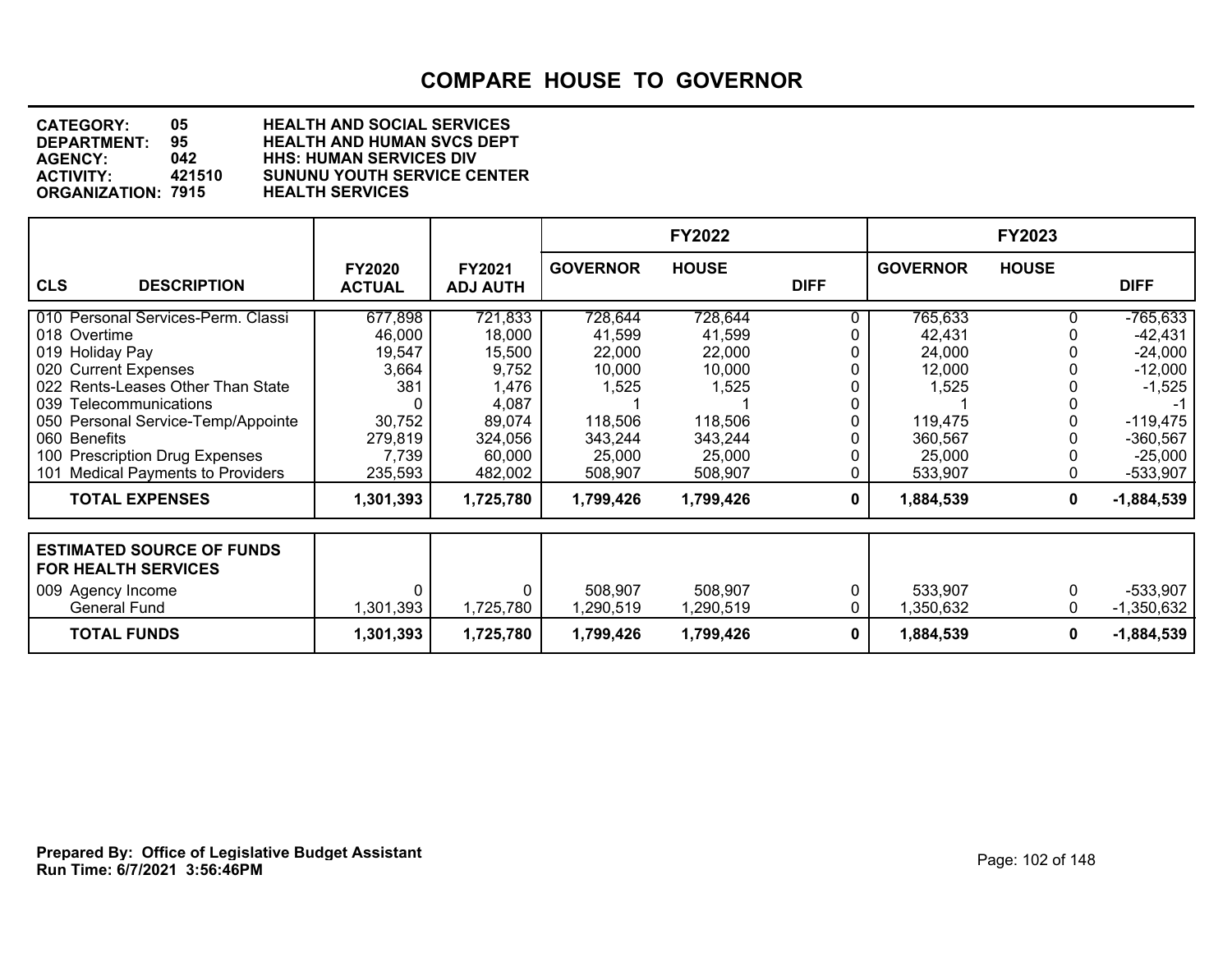| <b>CATEGORY:</b>          | 05     | <b>HEALTH AND SOCIAL SERVICES</b>  |
|---------------------------|--------|------------------------------------|
| <b>DEPARTMENT:</b>        | 95     | <b>HEALTH AND HUMAN SVCS DEPT</b>  |
| <b>AGENCY:</b>            | 042    | <b>HHS: HUMAN SERVICES DIV</b>     |
| <b>ACTIVITY:</b>          | 421510 | <b>SUNUNU YOUTH SERVICE CENTER</b> |
| <b>ORGANIZATION: 7916</b> |        | <b>REHABILITATIVE PROGRAMS</b>     |

|                                                                                 |                                |                                  |                 | <b>FY2022</b> |             |                 | <b>FY2023</b> |              |
|---------------------------------------------------------------------------------|--------------------------------|----------------------------------|-----------------|---------------|-------------|-----------------|---------------|--------------|
| <b>CLS</b><br><b>DESCRIPTION</b>                                                | <b>FY2020</b><br><b>ACTUAL</b> | <b>FY2021</b><br><b>ADJ AUTH</b> | <b>GOVERNOR</b> | <b>HOUSE</b>  | <b>DIFF</b> | <b>GOVERNOR</b> | <b>HOUSE</b>  | <b>DIFF</b>  |
| 010 Personal Services-Perm. Classi                                              | 3,178,885                      | 3,454,735                        | 3,808,202       | 3,808,202     |             | 4,046,184       |               | $-4,046,184$ |
| 018 Overtime                                                                    | 360,000                        | 200,000                          | 393,435         | 393,435       |             | 401,304         |               | $-401,304$   |
| 019 Holiday Pay                                                                 | 80,987                         | 100,000                          | 83,000          | 83,000        |             | 85,000          |               | $-85,000$    |
| 020 Current Expenses                                                            | 29,744                         | 24,866                           | 30,000          | 30,000        |             | 35,000          |               | $-35,000$    |
| 022 Rents-Leases Other Than State                                               | 4,140                          | 5,268                            | 5,004           | 5,004         |             | 5,004           |               | $-5,004$     |
| 039 Telecommunications                                                          | 1,477                          | 7,173                            | 3,625           | 3,625         |             | 3,625           |               | $-3,625$     |
| 050 Personal Service-Temp/Appointe                                              | 120,155                        | 124,623                          | 225,657         | 225,657       |             | 230,170         |               | $-230,170$   |
| 060 Benefits                                                                    | 1,930,705                      | 2,313,178                        | 2,615,353       | 2,615,353     |             | 2,758,119       |               | $-2,758,119$ |
| 523 Client Benefits                                                             | 7,519                          | 15,000                           | 15,000          | 15,000        |             | 15,000          |               | $-15,000$    |
| <b>TOTAL EXPENSES</b>                                                           | 5,836,877                      | 6,418,110                        | 7,179,276       | 7,179,276     | 0           | 7,579,406       | 0             | $-7,579,406$ |
| <b>ESTIMATED SOURCE OF FUNDS</b><br>FOR REHABILITATIVE PROGRAMS<br>General Fund | 5,613,377                      | 6,418,110                        | 7,179,276       | 7,179,276     | 0           | 7,579,406       | 0             | -7,579,406   |
| <b>TOTAL FUNDS</b>                                                              | 5,836,877                      | 6,418,110                        | 7,179,276       | 7,179,276     | 0           | 7,579,406       | 0             | -7,579,406   |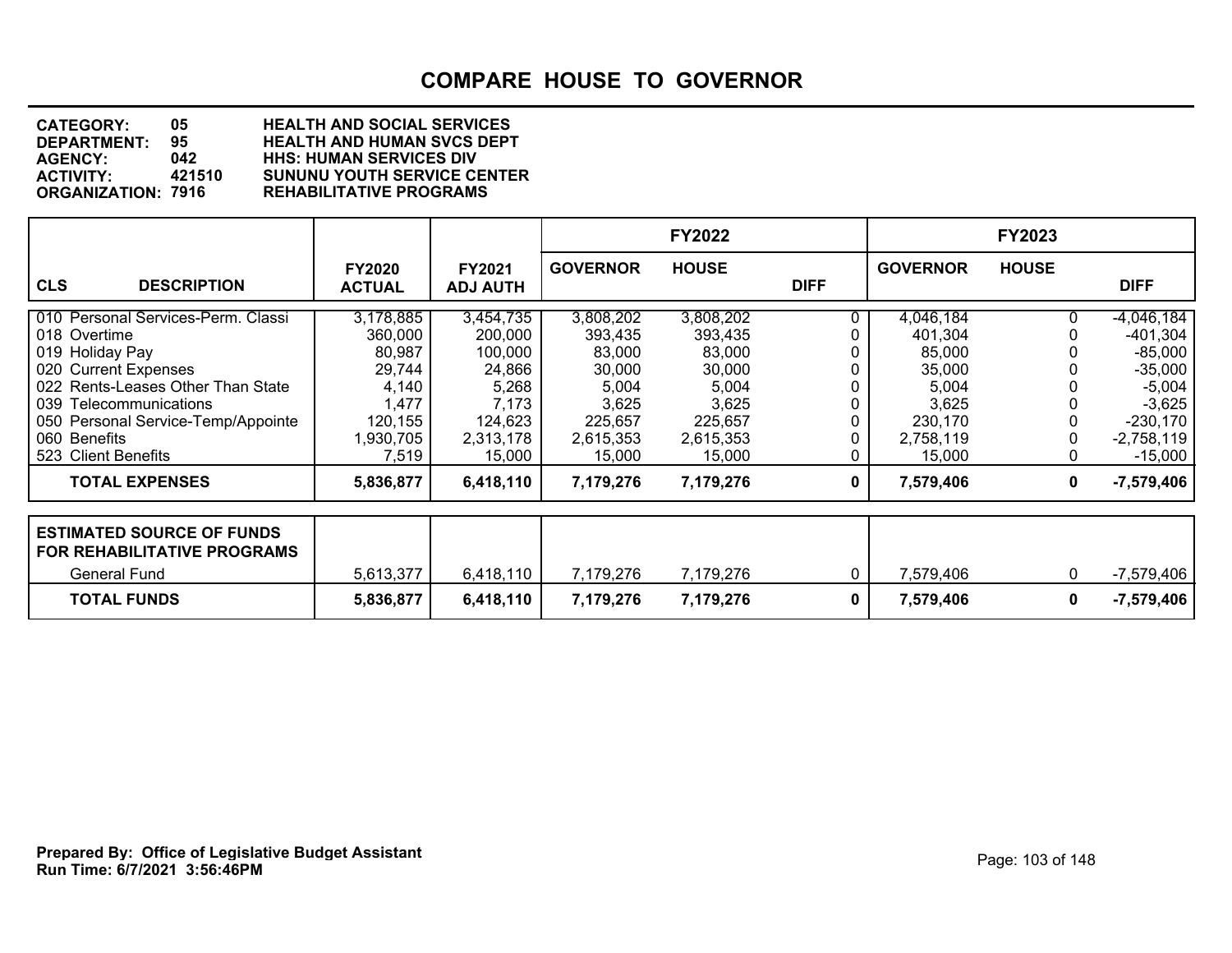| <b>CATEGORY:</b>          | 05.    | <b>HEALTH AND SOCIAL SERVICES</b>  |
|---------------------------|--------|------------------------------------|
| <b>DEPARTMENT:</b>        | 95.    | <b>HEALTH AND HUMAN SVCS DEPT</b>  |
| <b>AGENCY:</b>            | 042    | <b>HHS: HUMAN SERVICES DIV</b>     |
| <b>ACTIVITY:</b>          | 421510 | <b>SUNUNU YOUTH SERVICE CENTER</b> |
| <b>ORGANIZATION: 7917</b> |        | <b>REHABILITATIVE EDUCATION</b>    |

|                                                                                                                                                           |                                |                                                    |                                                  | <b>FY2022</b>                                    |             |                                                  | <b>FY2023</b> |                                                                 |
|-----------------------------------------------------------------------------------------------------------------------------------------------------------|--------------------------------|----------------------------------------------------|--------------------------------------------------|--------------------------------------------------|-------------|--------------------------------------------------|---------------|-----------------------------------------------------------------|
| <b>CLS</b><br><b>DESCRIPTION</b>                                                                                                                          | <b>FY2020</b><br><b>ACTUAL</b> | FY2021<br><b>ADJ AUTH</b>                          | <b>GOVERNOR</b>                                  | <b>HOUSE</b>                                     | <b>DIFF</b> | <b>GOVERNOR</b>                                  | <b>HOUSE</b>  | <b>DIFF</b>                                                     |
| 010 Personal Services-Perm. Classi<br>022 Rents-Leases Other Than State<br>050 Personal Service-Temp/Appointe<br>060 Benefits<br>537 Educational Supplies | 815,268<br>406,637<br>4,281    | 1,173,517<br>2,023<br>194,403<br>643,244<br>10,442 | 1,097,152<br>1,525<br>28,801<br>558,281<br>2,500 | 1,097,152<br>1,525<br>28,801<br>558,281<br>2,500 |             | 1,139,930<br>1,525<br>29,377<br>584,400<br>2,800 |               | $-1,139,930$<br>$-1,525$<br>$-29,377$<br>$-584,400$<br>$-2,800$ |
| <b>TOTAL EXPENSES</b>                                                                                                                                     | 1,256,186                      | 2,026,244                                          | 1,688,259                                        | 1,688,259                                        | 0           | 1,758,032                                        | 0             | $-1,758,032$                                                    |
| <b>ESTIMATED SOURCE OF FUNDS</b><br>FOR REHABILITATIVE EDUCATION<br>009 Agency Income<br><b>General Fund</b>                                              | 343,254<br>912,932             | 577,480<br>1,448,764                               | 511,675<br>1,176,584                             | 511,675<br>1,176,584                             |             | 532,985<br>,225,047                              |               | $-532,985$<br>$-1,225,047$                                      |
| <b>TOTAL FUNDS</b>                                                                                                                                        | 1,256,186                      | 2,026,244                                          | 1,688,259                                        | 1,688,259                                        | 0           | 1,758,032                                        | 0             | $-1,758,032$                                                    |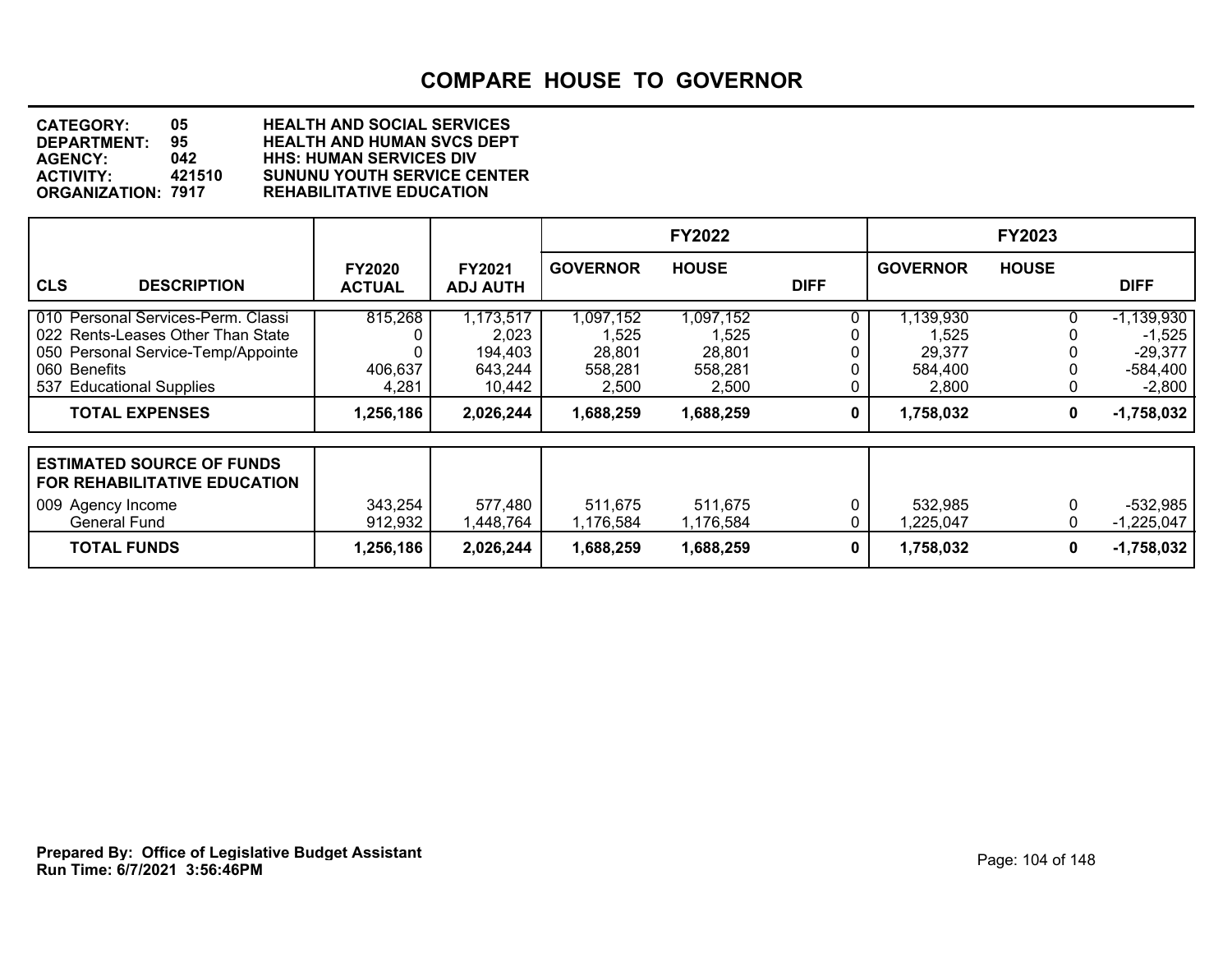| <b>CATEGORY:</b>          | 05     | <b>HEALTH AND SOCIAL SERVICES</b>  |
|---------------------------|--------|------------------------------------|
| <b>DEPARTMENT:</b>        | 95.    | <b>HEALTH AND HUMAN SVCS DEPT</b>  |
| <b>AGENCY:</b>            | 042    | <b>HHS: HUMAN SERVICES DIV</b>     |
| <b>ACTIVITY:</b>          | 421510 | <b>SUNUNU YOUTH SERVICE CENTER</b> |
| <b>ORGANIZATION: 7919</b> |        | <b>CHAPTER 1 NEGLECTED - DISAD</b> |

|                                                                                                                                                                 |                                |                                  |                                               | <b>FY2022</b>                                 |             |                                               | <b>FY2023</b> |                                                            |
|-----------------------------------------------------------------------------------------------------------------------------------------------------------------|--------------------------------|----------------------------------|-----------------------------------------------|-----------------------------------------------|-------------|-----------------------------------------------|---------------|------------------------------------------------------------|
| <b>CLS</b><br><b>DESCRIPTION</b>                                                                                                                                | <b>FY2020</b><br><b>ACTUAL</b> | <b>FY2021</b><br><b>ADJ AUTH</b> | <b>GOVERNOR</b>                               | <b>HOUSE</b>                                  | <b>DIFF</b> | <b>GOVERNOR</b>                               | <b>HOUSE</b>  | <b>DIFF</b>                                                |
| 020 Current Expenses<br>026 Organizational Dues<br>030 Equipment New/Replacement<br>050 Personal Service-Temp/Appointe<br>060 Benefits<br><b>TOTAL EXPENSES</b> | 28,380                         | 23,235<br>16,265<br>120,000      | 40,000<br>5,000<br>57,602<br>4,407<br>107,010 | 40,000<br>5,000<br>57,602<br>4,407<br>107,010 | $\mathbf 0$ | 40,000<br>5,000<br>58,754<br>4,495<br>108,250 | 0             | $-40,000$<br>$-5,000$<br>$-58,754$<br>-4,495<br>$-108,250$ |
| <b>ESTIMATED SOURCE OF FUNDS</b><br><b>FOR CHAPTER 1 NEGLECTED -</b><br><b>DISAD</b><br>00D Fed Rev Xfers from Other Agencie<br><b>TOTAL FUNDS</b>              | 28,380<br>28,380               | 120,000<br>120,000               | 107,010<br>107,010                            | 107,010<br>107,010                            | 0<br>0      | 108,250<br>108,250                            | 0<br>0        | $-108,250$<br>$-108,250$                                   |

### **ACTIVITY 421510 SUNUNU YOUTH SERVICE CENTER**

| <b>TOTAL EXPENSES</b>                                                                                                      | 10,057,648           | 12,373,827           | 13,129,803             | 13,129,803              | 0 | 13,806,253              | $-13,806,253$                          |
|----------------------------------------------------------------------------------------------------------------------------|----------------------|----------------------|------------------------|-------------------------|---|-------------------------|----------------------------------------|
| <b>ESTIMATED SOURCE OF FUNDS</b><br><b>FOR SUNUNU YOUTH SERVICE</b><br><b>CENTER</b><br><b>GENERAL FUND</b><br>OTHER FUNDS | 9,424,550<br>633,098 | 566,347.ا<br>807,480 | 11,732,211<br>,397,592 | 11,732,211<br>1,397,592 |   | 12,351,111<br>1,455,142 | $-12,351,111$<br>0.<br>-1,455,142<br>0 |
| <b>TOTAL FUNDS</b>                                                                                                         | 10,057,648           | 12,373,827           | 13,129,803             | 13,129,803              |   | 13,806,253              | $-13,806,253$<br>0                     |

**Run Time: 6/7/2021 3:56:46PM Prepared By: Office of Legislative Budget Assistant** Page: 105 of 148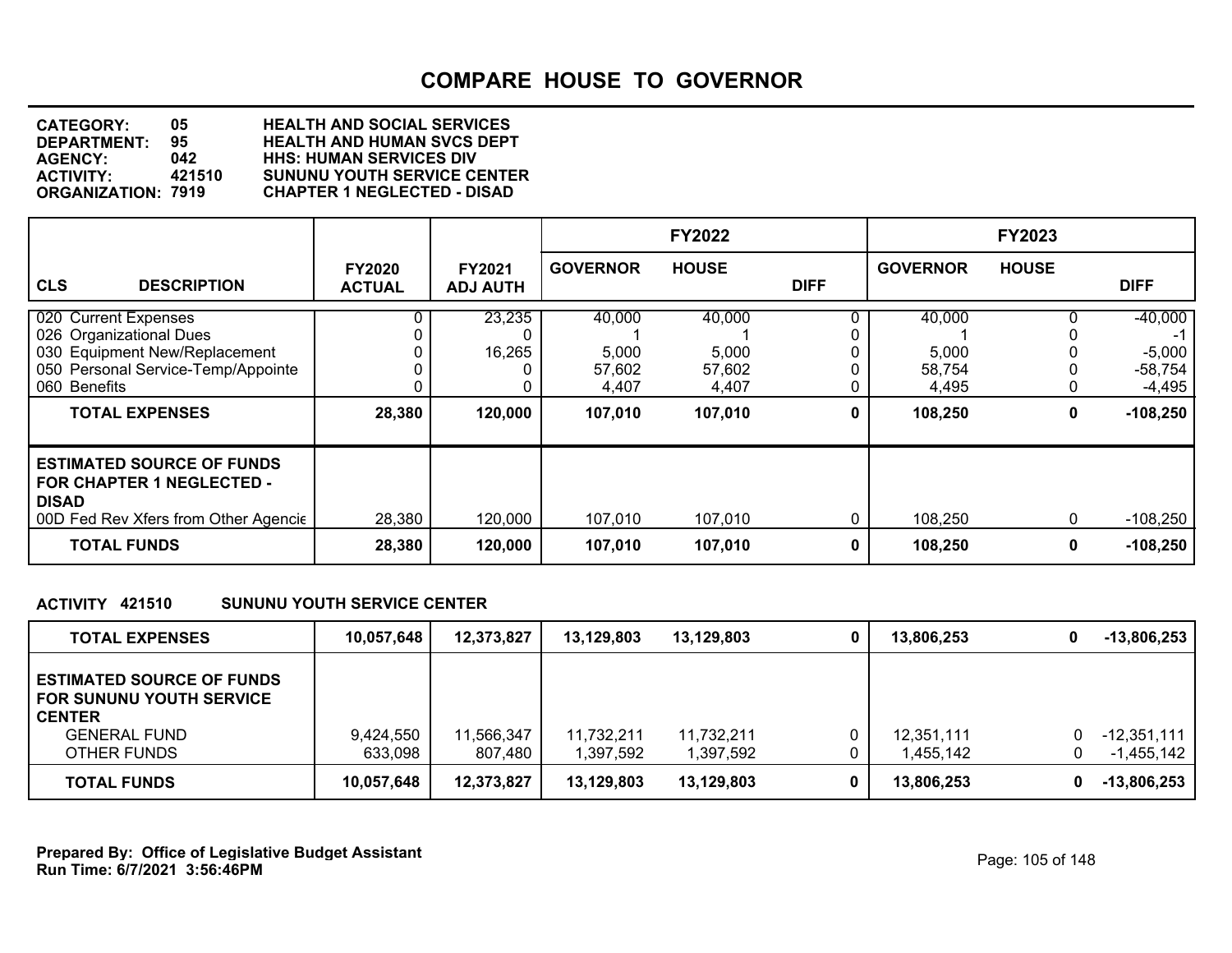**DEPARTMENT: 95 HEALTH AND HUMAN SVCS DEPT CATEGORY: 05 HEALTH AND SOCIAL SERVICES AGENCY: 042 HHS: HUMAN SERVICES DIV ACTIVITY: 421510 SUNUNU YOUTH SERVICE CENTER ORGANIZATION: 7919 CHAPTER 1 NEGLECTED - DISAD**

|            |                    |                                |                                  |                 | FY2022       |             |                 | FY2023       |             |
|------------|--------------------|--------------------------------|----------------------------------|-----------------|--------------|-------------|-----------------|--------------|-------------|
| <b>CLS</b> | <b>DESCRIPTION</b> | <b>FY2020</b><br><b>ACTUAL</b> | <b>FY2021</b><br><b>ADJ AUTH</b> | <b>GOVERNOR</b> | <b>HOUSE</b> | <b>DIFF</b> | <b>GOVERNOR</b> | <b>HOUSE</b> | <b>DIFF</b> |

### **AGENCY 042 HHS: HUMAN SERVICES DIV**

| <b>TOTAL EXPENSES</b>                                                  | 207,166,619 | 230,565,044 | 191,772,155 | 191,964,537 | 192,382 | 198,352,295 | 184,738,424 | $-13,613,871$ |
|------------------------------------------------------------------------|-------------|-------------|-------------|-------------|---------|-------------|-------------|---------------|
| <b>ESTIMATED SOURCE OF FUNDS</b><br><b>FOR HHS: HUMAN SERVICES DIV</b> |             |             |             |             |         |             |             |               |
| <b>FEDERAL FUNDS</b>                                                   | 99,914,390  | 101,015,889 | 79,950,082  | 79,989,134  | 39,052  | 81,631,064  | 81.670.116  | 39,052        |
| <b>GENERAL FUND</b>                                                    | 104,545,457 | 126,688,841 | 108,519,696 | 108,673,026 | 153,330 | 113,361,324 | 101,163,543 | -12,197,781   |
| OTHER FUNDS                                                            | 2,706,772   | 2,860,314   | 3,302,377   | 3,302,377   |         | 3,359,907   | 1.904.765   | $-1,455,142$  |
| <b>TOTAL FUNDS</b>                                                     | 207,166,619 | 230,565,044 | 191,772,155 | 191,964,537 | 192,382 | 198,352,295 | 184,738,424 | $-13,613,871$ |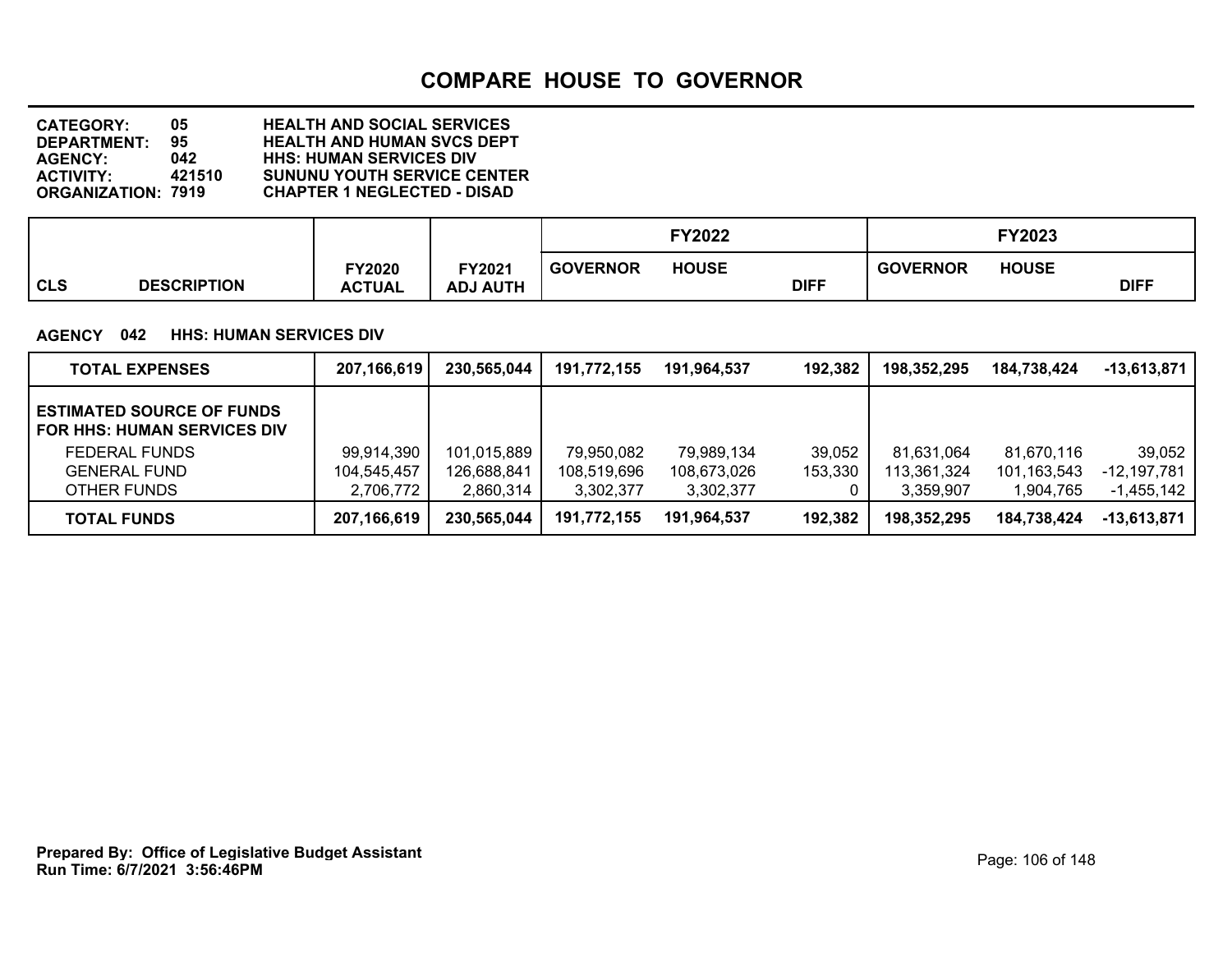**DEPARTMENT: 95 HEALTH AND HUMAN SVCS DEPT CATEGORY: 05 HEALTH AND SOCIAL SERVICES AGENCY: 045 HHS: HUMAN SERVICES-DEHS ACTIVITY: 450010 BUREAU OF FAMILY ASSISTANCE ORGANIZATION: 6127 EMPLOYMENT SUPPORT**

|                                                                                                                |                                |                           |                      | <b>FY2022</b>            |                           |                      | FY2023                 |                           |
|----------------------------------------------------------------------------------------------------------------|--------------------------------|---------------------------|----------------------|--------------------------|---------------------------|----------------------|------------------------|---------------------------|
| <b>CLS</b><br><b>DESCRIPTION</b>                                                                               | <b>FY2020</b><br><b>ACTUAL</b> | FY2021<br><b>ADJ AUTH</b> | <b>GOVERNOR</b>      | <b>HOUSE</b>             | <b>DIFF</b>               | <b>GOVERNOR</b>      | <b>HOUSE</b>           | <b>DIFF</b>               |
| 074 Grants for Pub Asst and Relief<br>102 Contracts for program services                                       | 0<br>7,021,397                 | $\mathbf{0}$<br>9,750,000 | 135,000<br>6,100,000 | 4,735,000<br>1,500,000   | 4,600,000<br>$-4,600,000$ | 135,000<br>6,100,000 | 4,735,000<br>1,500,000 | 4,600,000<br>$-4,600,000$ |
| <b>ESTIMATED SOURCE OF FUNDS</b><br>FOR EMPLOYMENT SUPPORT<br>001 Transfer from Other Agencies<br>General Fund | 0<br>3,479,896                 | 1,345,354<br>4,643,191    | 11,120<br>4,820,252  | $\mathbf 0$<br>4,831,372 | $-11,120$<br>11,120       | 11,582<br>4,886,956  | 0<br>4,898,538         | $-11,582$<br>11,582       |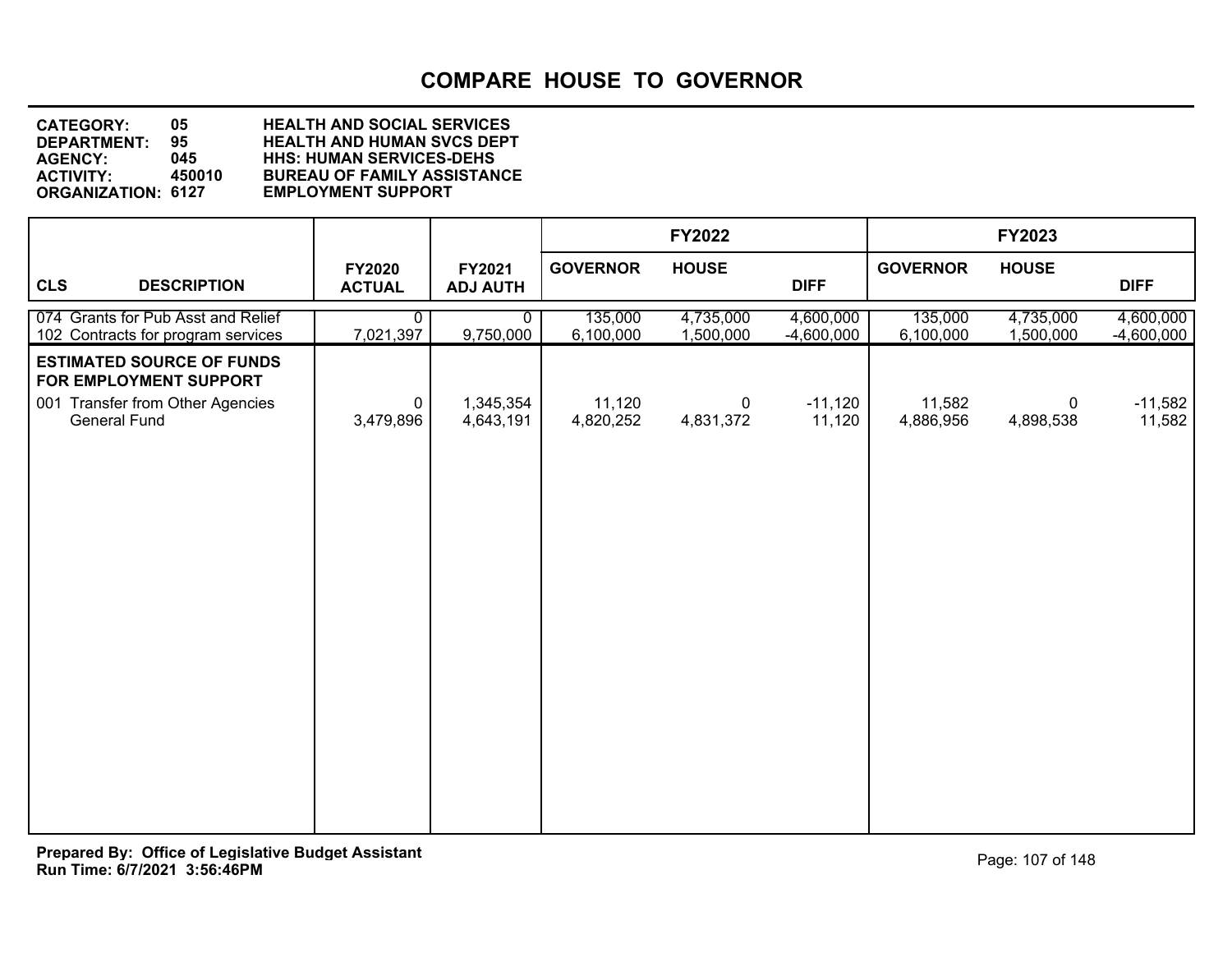| <b>CATEGORY:</b>              | 05.        | <b>HEALTH AND SOCIAL SERVICES</b>                                    |
|-------------------------------|------------|----------------------------------------------------------------------|
| DEPARTMENT:<br><b>AGENCY:</b> | 95.<br>045 | <b>HEALTH AND HUMAN SVCS DEPT</b><br><b>HHS: HUMAN SERVICES-DEHS</b> |
| <b>ACTIVITY:</b>              | 450010     | <b>BUREAU OF FAMILY ASSISTANCE</b>                                   |
| <b>ORGANIZATION: 6146</b>     |            | <b>TEMP ASSISTNC TO NEEDY FAMILYS</b>                                |

|                                                                 |                                   |                           |                      | FY2022               |                       |                      | FY2023               |                       |
|-----------------------------------------------------------------|-----------------------------------|---------------------------|----------------------|----------------------|-----------------------|----------------------|----------------------|-----------------------|
| <b>CLS</b><br><b>DESCRIPTION</b>                                | <b>FY2020</b><br><b>ACTUAL</b>    | FY2021<br><b>ADJ AUTH</b> | <b>GOVERNOR</b>      | <b>HOUSE</b>         | <b>DIFF</b>           | <b>GOVERNOR</b>      | <b>HOUSE</b>         | <b>DIFF</b>           |
| 074 Grants for Pub Asst and Relief<br>502 Payments To Providers | $\overline{\bullet}$<br>1,923,168 | $\overline{0}$<br>800,000 | 1,900,000<br>400,000 | 2,150,000<br>150,000 | 250,000<br>$-250,000$ | 1,900,000<br>400,000 | 2,150,000<br>150,000 | 250,000<br>$-250,000$ |
|                                                                 |                                   |                           |                      |                      |                       |                      |                      |                       |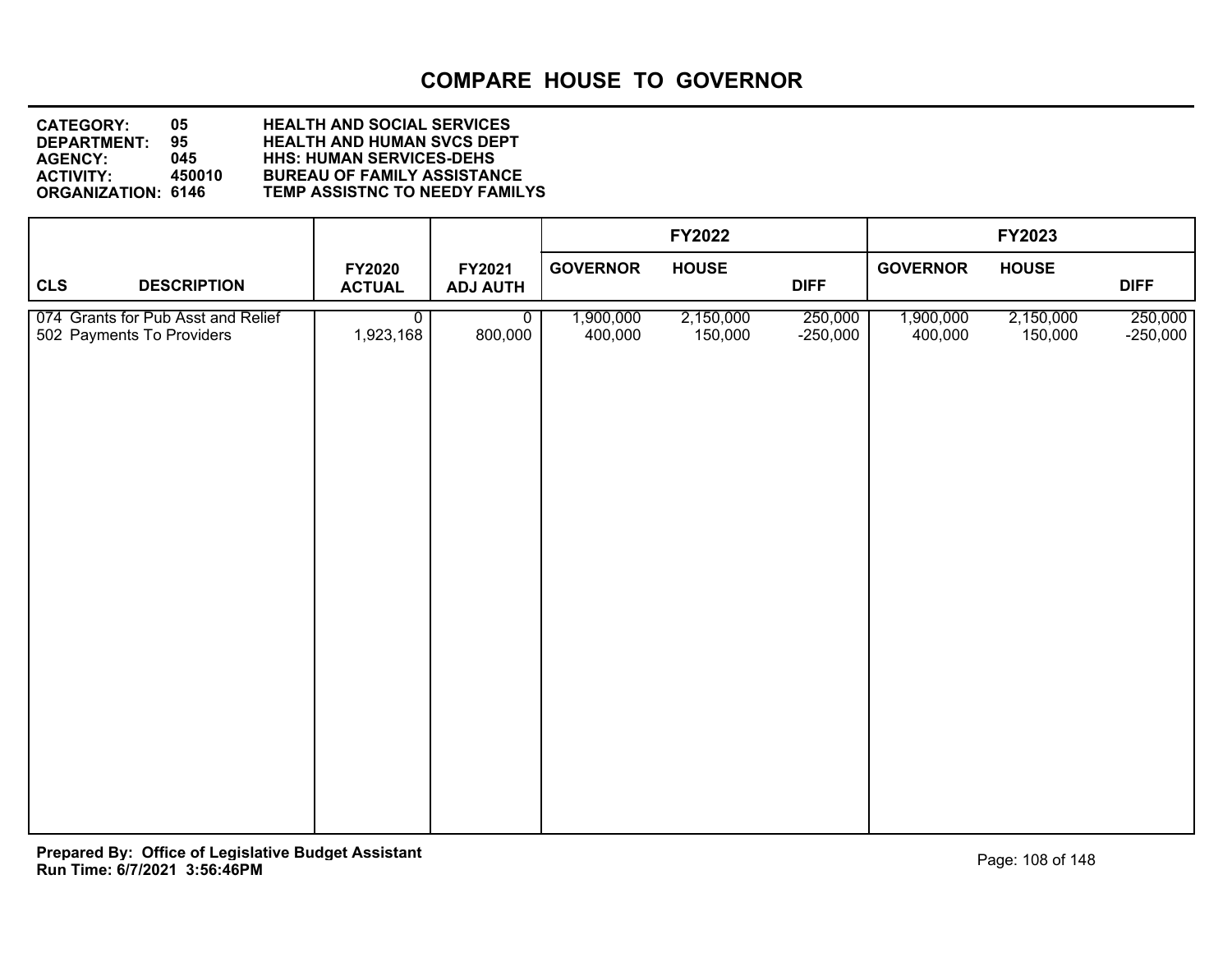**DEPARTMENT: 95 HEALTH AND HUMAN SVCS DEPT CATEGORY: 05 HEALTH AND SOCIAL SERVICES AGENCY: 045 HHS: HUMAN SERVICES-DEHS BUREAU OF FAMILY ASSISTANCE<br>APTD GRANTS ORGANIZATION: 6174** 

|            |                         |                                |                           |                 | <b>FY2022</b> |             |                 | <b>FY2023</b> |             |
|------------|-------------------------|--------------------------------|---------------------------|-----------------|---------------|-------------|-----------------|---------------|-------------|
| <b>CLS</b> | <b>DESCRIPTION</b>      | <b>FY2020</b><br><b>ACTUAL</b> | FY2021<br><b>ADJ AUTH</b> | <b>GOVERNOR</b> | <b>HOUSE</b>  | <b>DIFF</b> | <b>GOVERNOR</b> | <b>HOUSE</b>  | <b>DIFF</b> |
|            | 501 Payments To Clients | 10,661,418                     | 9,132,300                 | 10,655,970      | 10,855,970    | 200,000     | 10,655,970      | 10,855,970    | 200,000     |
|            | <b>TOTAL EXPENSES</b>   | 10,661,418                     | 9,132,300                 | 10,655,970      | 10,855,970    | 200,000     | 10,655,970      | 10,855,970    | 200,000     |

| <b>ESTIMATED SOURCE OF FUNDS</b> |            |           |             |            |         |             |            |         |
|----------------------------------|------------|-----------|-------------|------------|---------|-------------|------------|---------|
| <b>FOR APTD GRANTS</b>           |            |           |             |            |         |             |            |         |
| 009 Agency Income                | 312,982    | 200,000   | $\mathbf 0$ | 200,000    | 200,000 | $\mathbf 0$ | 200,000    | 200,000 |
| <b>TOTAL FUNDS</b>               | 10,661,418 | 9,132,300 | 10,655,970  | 10,855,970 | 200,000 | 10,655,970  | 10,855,970 | 200,000 |
|                                  |            |           |             |            |         |             |            |         |
|                                  |            |           |             |            |         |             |            |         |
|                                  |            |           |             |            |         |             |            |         |
|                                  |            |           |             |            |         |             |            |         |
|                                  |            |           |             |            |         |             |            |         |
|                                  |            |           |             |            |         |             |            |         |
|                                  |            |           |             |            |         |             |            |         |
|                                  |            |           |             |            |         |             |            |         |
|                                  |            |           |             |            |         |             |            |         |
|                                  |            |           |             |            |         |             |            |         |
|                                  |            |           |             |            |         |             |            |         |
|                                  |            |           |             |            |         |             |            |         |
|                                  |            |           |             |            |         |             |            |         |
|                                  |            |           |             |            |         |             |            |         |
|                                  |            |           |             |            |         |             |            |         |
|                                  |            |           |             |            |         |             |            |         |
|                                  |            |           |             |            |         |             |            |         |
|                                  |            |           |             |            |         |             |            |         |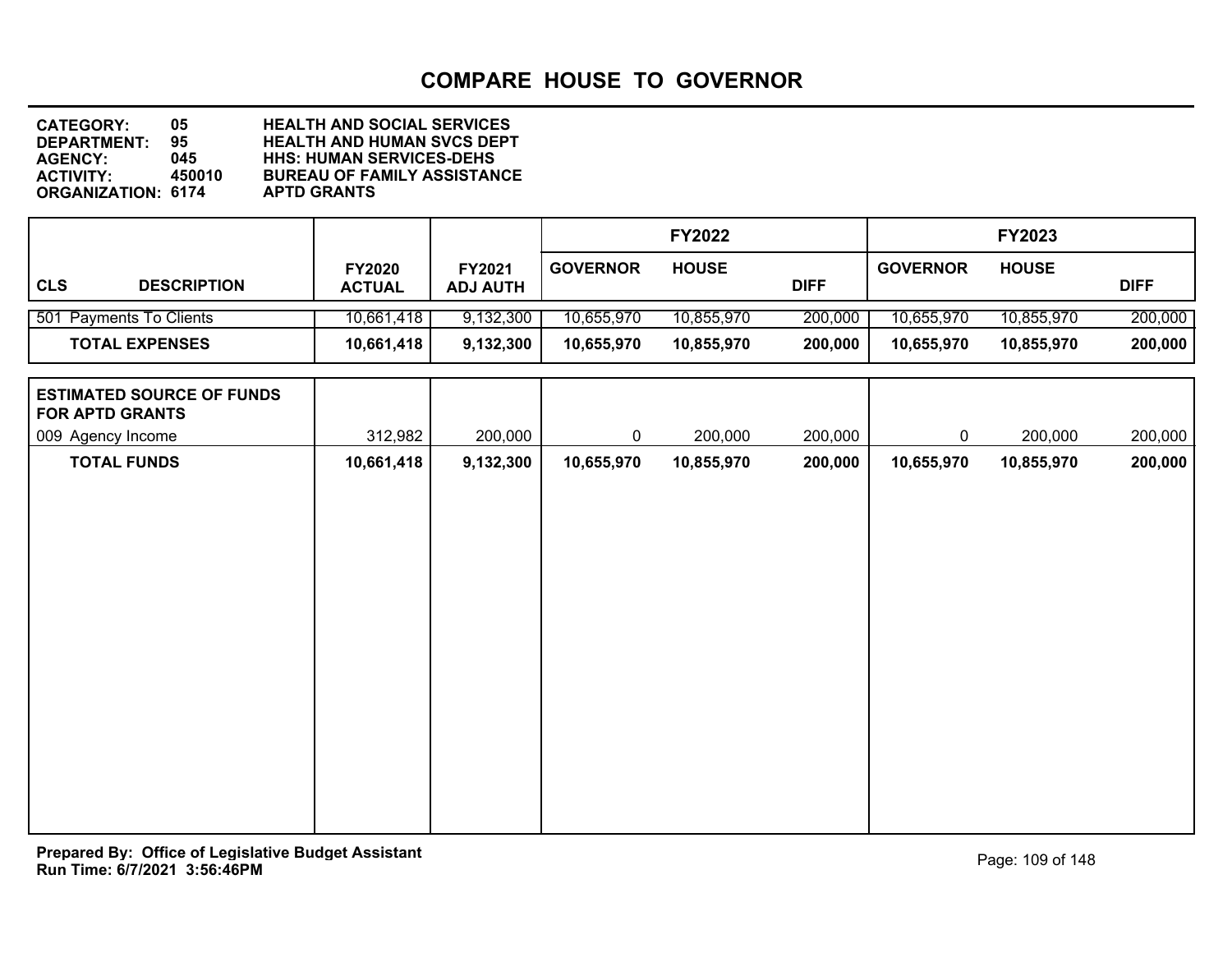| <b>CATEGORY:</b>          | 05     | <b>HEALTH AND SOCIAL SERVICES</b>    |
|---------------------------|--------|--------------------------------------|
| <b>DEPARTMENT:</b>        | 95     | <b>HEALTH AND HUMAN SVCS DEPT</b>    |
| <b>AGENCY:</b>            | 045    | <b>HHS: HUMAN SERVICES-DEHS</b>      |
| <b>ACTIVITY:</b>          | 450010 | <b>BUREAU OF FAMILY ASSISTANCE</b>   |
| <b>ORGANIZATION: 7148</b> |        | <b>COMMUNITY SERVICE BLOCK GRANT</b> |

|                                                                                                                              |                                    |                           |                          | <b>FY2022</b>            |                      |                          | FY2023                   |                      |
|------------------------------------------------------------------------------------------------------------------------------|------------------------------------|---------------------------|--------------------------|--------------------------|----------------------|--------------------------|--------------------------|----------------------|
| <b>CLS</b><br><b>DESCRIPTION</b>                                                                                             | <b>FY2020</b><br><b>ACTUAL</b>     | FY2021<br><b>ADJ AUTH</b> | <b>GOVERNOR</b>          | <b>HOUSE</b>             | <b>DIFF</b>          | <b>GOVERNOR</b>          | <b>HOUSE</b>             | <b>DIFF</b>          |
| 102 Contracts for program services                                                                                           | 3,612,087                          | 4,500,000                 | 4,500,000                | 3,900,000                | $-600,000$           | 4,500,000                | 3,900,000                | $-600,000$           |
| <b>TOTAL EXPENSES</b>                                                                                                        | 3,737,786                          | 4,629,932                 | 4,638,522                | 4,038,522                | $-600,000$           | 4,642,887                | 4,042,887                | $-600,000$           |
| <b>ESTIMATED SOURCE OF FUNDS</b><br>FOR COMMUNITY SERVICE BLOCK<br><b>GRANT</b><br>000 Federal Funds                         | 3,718,279                          | 4,584,882                 | 4,631,437                | 4,031,437                | $-600,000$           | 4,635,516                | 4,035,516                | $-600,000$           |
| <b>TOTAL FUNDS</b>                                                                                                           | 3,737,786                          | 4,629,932                 | 4,638,522                | 4,038,522                | $-600,000$           | 4,642,887                | 4,042,887                | $-600,000$           |
| ACTIVITY 450010                                                                                                              | <b>BUREAU OF FAMILY ASSISTANCE</b> |                           |                          |                          |                      |                          |                          |                      |
| <b>TOTAL EXPENSES</b>                                                                                                        | 70,178,386                         | 84,067,937                | 76,599,084               | 76,199,084               | $-400,000$           | 76,883,895               | 76,483,895               | $-400,000$           |
| <b>ESTIMATED SOURCE OF FUNDS</b><br>FOR BUREAU OF FAMILY<br><b>ASSISTANCE</b><br><b>FEDERAL FUNDS</b><br><b>GENERAL FUND</b> | 29,653,746<br>37,124,579           | 40,960,147<br>38,203,034  | 35,577,590<br>37,909,910 | 34,977,590<br>37,921,030 | $-600,000$<br>11,120 | 35,745,856<br>38,025,993 | 35,145,856<br>38,037,575 | $-600,000$<br>11,582 |
| <b>OTHER FUNDS</b>                                                                                                           | 3,400,061                          | 4,904,756                 | 3,111,584                | 3,300,464                | 188,880              | 3,112,046                | 3,300,464                | 188,418              |
| <b>TOTAL FUNDS</b>                                                                                                           | 70,178,386                         | 84,067,937                | 76,599,084               | 76,199,084               | $-400,000$           | 76,883,895               | 76,483,895               | $-400,000$           |
|                                                                                                                              |                                    |                           |                          |                          |                      |                          |                          |                      |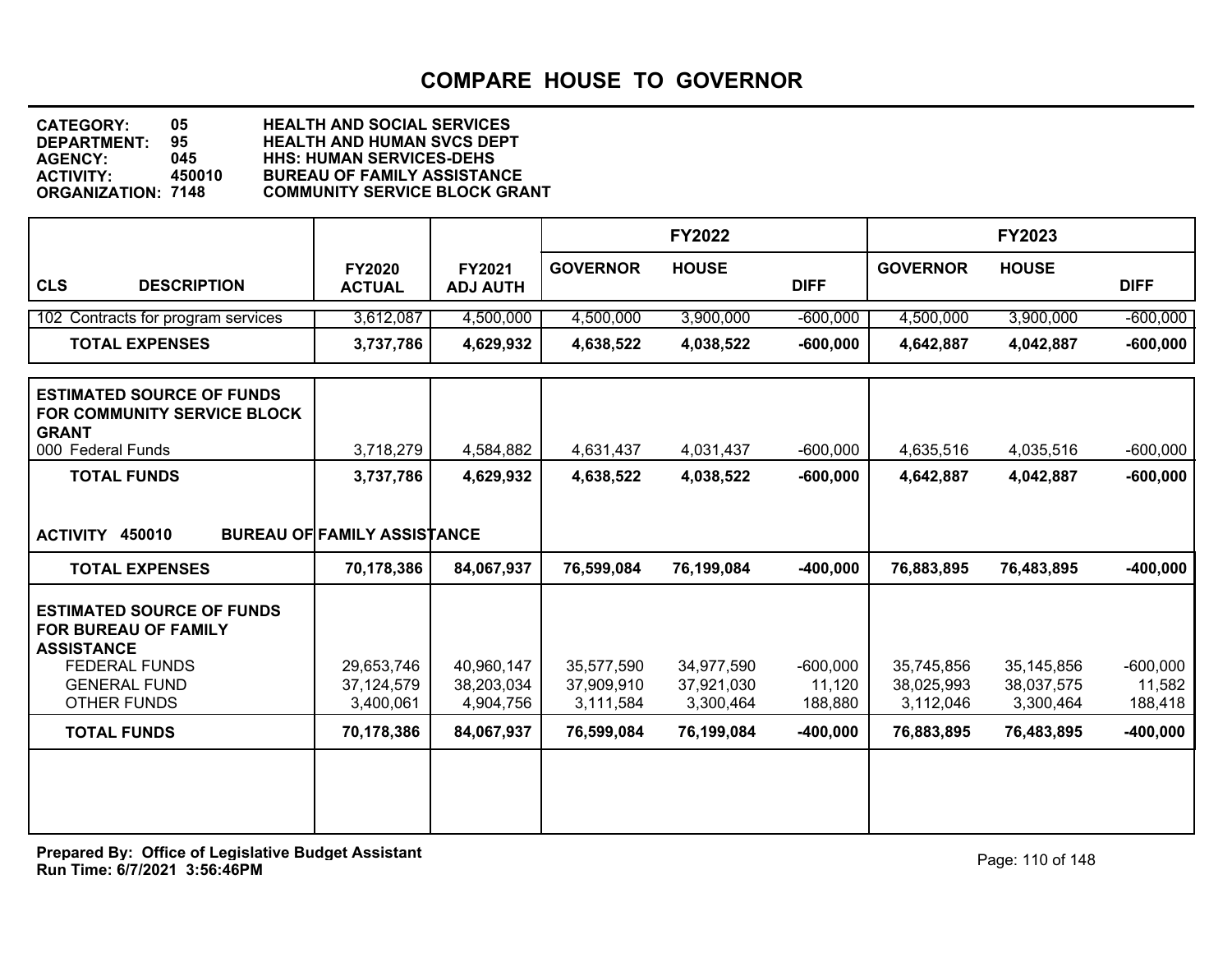| <b>CATEGORY:</b>          | 05     | <b>HEALTH AND SOCIAL SERVICES</b>    |
|---------------------------|--------|--------------------------------------|
| DEPARTMENT:               | 95     | <b>HEALTH AND HUMAN SVCS DEPT</b>    |
| <b>AGENCY:</b>            | 045    | <b>HHS: HUMAN SERVICES-DEHS</b>      |
| <b>ACTIVITY:</b>          | 450010 | <b>BUREAU OF FAMILY ASSISTANCE</b>   |
| <b>ORGANIZATION: 7148</b> |        | <b>COMMUNITY SERVICE BLOCK GRANT</b> |
|                           |        |                                      |

|                                                                                                                                       |                                       |                                       |                                       | <b>FY2022</b>                         |                                 |                                       | FY2023                                |                                 |
|---------------------------------------------------------------------------------------------------------------------------------------|---------------------------------------|---------------------------------------|---------------------------------------|---------------------------------------|---------------------------------|---------------------------------------|---------------------------------------|---------------------------------|
| <b>CLS</b><br><b>DESCRIPTION</b>                                                                                                      | FY2020<br><b>ACTUAL</b>               | FY2021<br><b>ADJ AUTH</b>             | <b>GOVERNOR</b>                       | <b>HOUSE</b>                          | <b>DIFF</b>                     | <b>GOVERNOR</b>                       | <b>HOUSE</b>                          | <b>DIFF</b>                     |
| <b>HHS: HUMAN SERVICES-DEHS</b><br>045<br><b>AGENCY</b>                                                                               |                                       |                                       |                                       |                                       |                                 |                                       |                                       |                                 |
| <b>TOTAL EXPENSES</b>                                                                                                                 | 106,558,577                           | 120,955,689                           | 111,945,774                           | 111,545,774                           | $-400,000$                      | 114,219,320                           | 113,819,320                           | $-400,000$                      |
| <b>ESTIMATED SOURCE OF FUNDS</b><br><b>FOR HHS: HUMAN SERVICES-DEHS</b><br><b>FEDERAL FUNDS</b><br><b>GENERAL FUND</b><br>OTHER FUNDS | 53,194,444<br>49,964,072<br>3,400,061 | 62,473,000<br>53,577,933<br>4,904,756 | 56,363,487<br>52,470,703<br>3,111,584 | 55,763,487<br>52,481,823<br>3,300,464 | $-600,000$<br>11,120<br>188,880 | 57,682,545<br>53,424,729<br>3,112,046 | 57,082,545<br>53,436,311<br>3,300,464 | $-600,000$<br>11,582<br>188,418 |
| <b>TOTAL FUNDS</b>                                                                                                                    | 106,558,577                           | 120,955,689                           | 111,945,774                           | 111,545,774                           | $-400,000$                      | 114,219,320                           | 113,819,320                           | $-400,000$                      |
|                                                                                                                                       |                                       |                                       |                                       |                                       |                                 |                                       |                                       |                                 |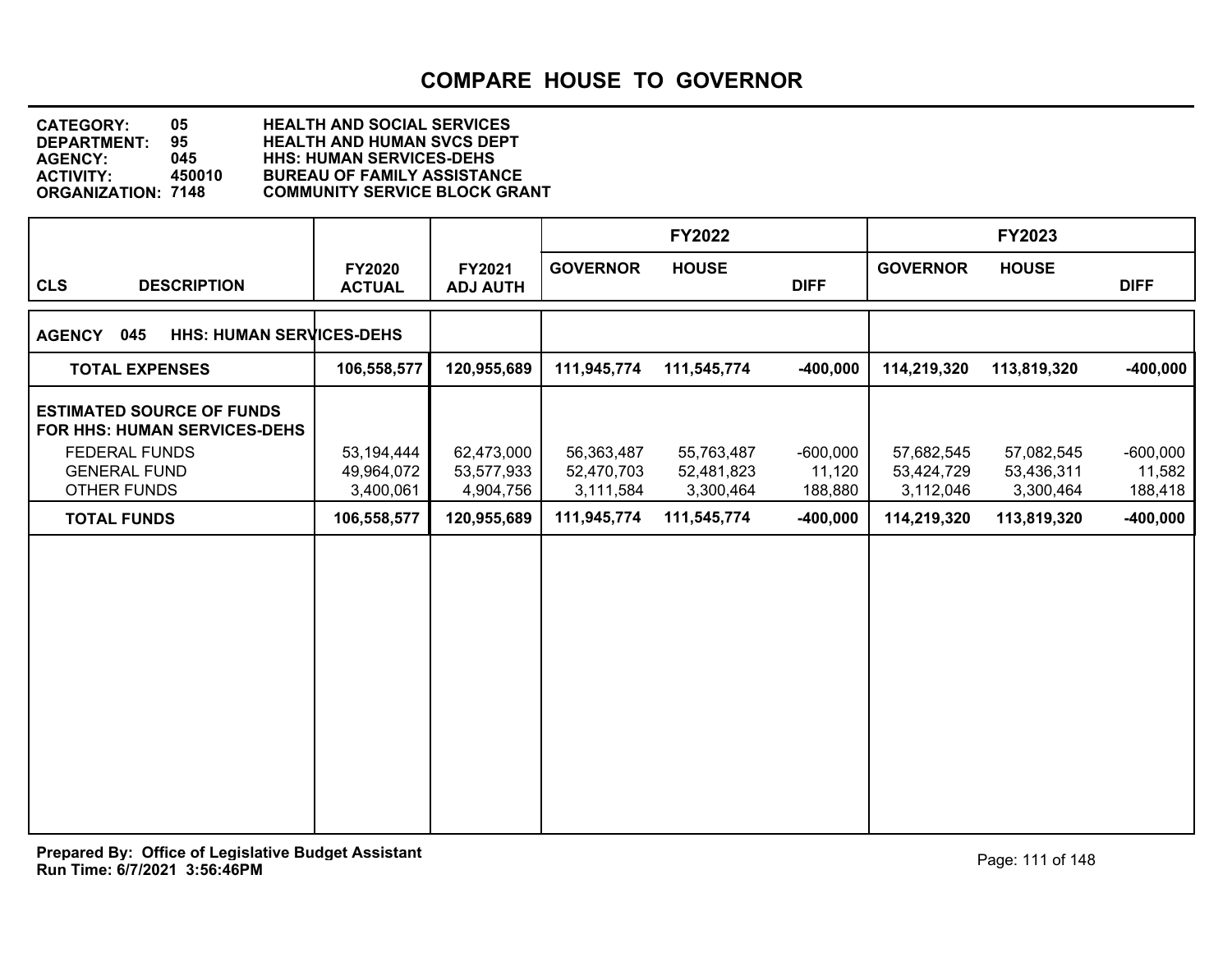**DEPARTMENT: 95 HEALTH AND HUMAN SVCS DEPT CATEGORY: 05 HEALTH AND SOCIAL SERVICES AGENCY: 047 HHS: OFC MEDICAID SERVICES ACTIVITY: 470010 DIVISION OF MEDICAID SERVICES MATERNAL OPIOID MISUSE MODEL** 

|                                                                          |                                  |                           |                        | FY2022            |                       |                             | FY2023             |                       |
|--------------------------------------------------------------------------|----------------------------------|---------------------------|------------------------|-------------------|-----------------------|-----------------------------|--------------------|-----------------------|
| <b>CLS</b><br><b>DESCRIPTION</b>                                         | <b>FY2020</b><br><b>ACTUAL</b>   | FY2021<br><b>ADJ AUTH</b> | <b>GOVERNOR</b>        | <b>HOUSE</b>      | <b>DIFF</b>           | <b>GOVERNOR</b>             | <b>HOUSE</b>       | <b>DIFF</b>           |
| 074 Grants for Pub Asst and Relief<br>102 Contracts for program services | $\overline{0}$<br>$\overline{0}$ | $\mathbf 0$<br>336,838    | $\mathbf 0$<br>656,496 | 620,000<br>36,496 | 620,000<br>$-620,000$ | $\overline{0}$<br>1,003,238 | 900,000<br>103,238 | 900,000<br>$-900,000$ |
|                                                                          |                                  |                           |                        |                   |                       |                             |                    |                       |
|                                                                          |                                  |                           |                        |                   |                       |                             |                    |                       |
|                                                                          |                                  |                           |                        |                   |                       |                             |                    |                       |
|                                                                          |                                  |                           |                        |                   |                       |                             |                    |                       |
|                                                                          |                                  |                           |                        |                   |                       |                             |                    |                       |
|                                                                          |                                  |                           |                        |                   |                       |                             |                    |                       |
|                                                                          |                                  |                           |                        |                   |                       |                             |                    |                       |
|                                                                          |                                  |                           |                        |                   |                       |                             |                    |                       |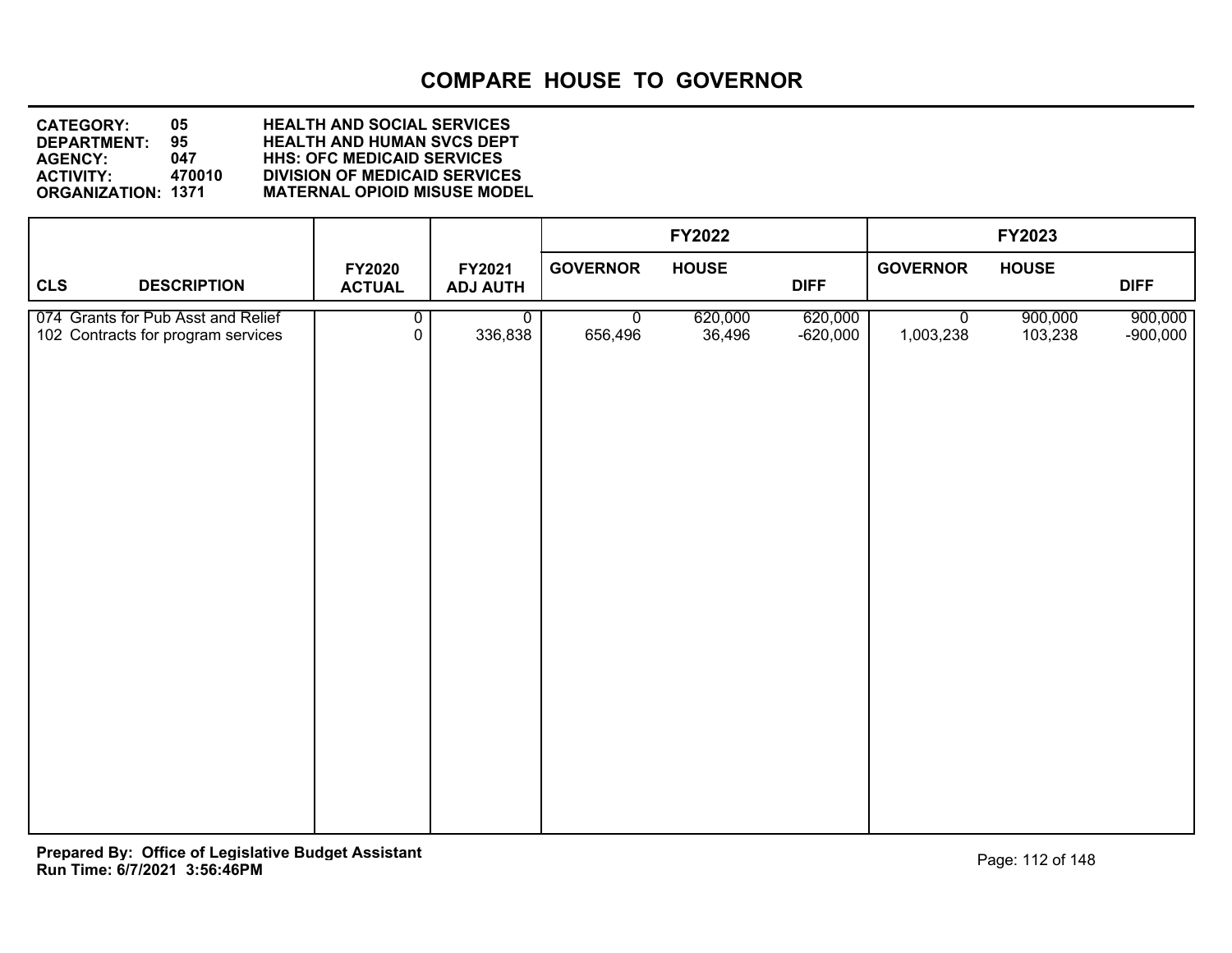**DEPARTMENT: 95 HEALTH AND HUMAN SVCS DEPT CATEGORY: 05 HEALTH AND SOCIAL SERVICES AGENCY: 047 HHS: OFC MEDICAID SERVICES ACTIVITY: 470010 DIVISION OF MEDICAID SERVICES ORGANIZATION: 7937 MEDICAID ADMINISTRATION**

|                                                                                                                               |                                                 |                                                 |                                                  | <b>FY2022</b>                                    |                                                    |                                                  | <b>FY2023</b>                                    |                                                    |
|-------------------------------------------------------------------------------------------------------------------------------|-------------------------------------------------|-------------------------------------------------|--------------------------------------------------|--------------------------------------------------|----------------------------------------------------|--------------------------------------------------|--------------------------------------------------|----------------------------------------------------|
| <b>CLS</b><br><b>DESCRIPTION</b>                                                                                              | <b>FY2020</b><br><b>ACTUAL</b>                  | <b>FY2021</b><br><b>ADJ AUTH</b>                | <b>GOVERNOR</b>                                  | <b>HOUSE</b>                                     | <b>DIFF</b>                                        | <b>GOVERNOR</b>                                  | <b>HOUSE</b>                                     | <b>DIFF</b>                                        |
| 041 Audit Fund Set Aside<br>049 Transfer to Other State Agenci<br>102 Contracts for program services<br><b>TOTAL EXPENSES</b> | 30,873<br>23,786,795<br>5,761,392<br>34,033,682 | 28,381<br>20,036,796<br>7,878,431<br>33,612,525 | 44,779<br>34,294,200<br>12,755,006<br>52,736,619 | 38,301<br>27,781,592<br>12,823,006<br>46,285,533 | $-6,478$<br>$-6,512,608$<br>68,000<br>$-6,451,086$ | 45,585<br>36,181,985<br>12,866,980<br>54,990,352 | 38,963<br>29,525,697<br>12,934,980<br>48,395,442 | $-6,622$<br>$-6,656,288$<br>68,000<br>$-6,594,910$ |
| <b>ESTIMATED SOURCE OF FUNDS</b><br><b>FOR MEDICAID ADMINISTRATION</b><br>000 Federal Funds<br><b>General Fund</b>            | 30,330,337<br>3,703,345                         | 28,585,939<br>5,026,586                         | 44,998,432<br>7,738,187                          | 38,513,346<br>7,772,187                          | -6,485,086<br>34,000                               | 47,101,767<br>7,888,585                          | 40,472,857<br>7,922,585                          | $-6,628,910$<br>34,000                             |
| <b>TOTAL FUNDS</b>                                                                                                            | 34,033,682                                      | 33,612,525                                      | 52,736,619                                       | 46,285,533                                       | $-6,451,086$                                       | 54,990,352                                       | 48,395,442                                       | $-6,594,910$                                       |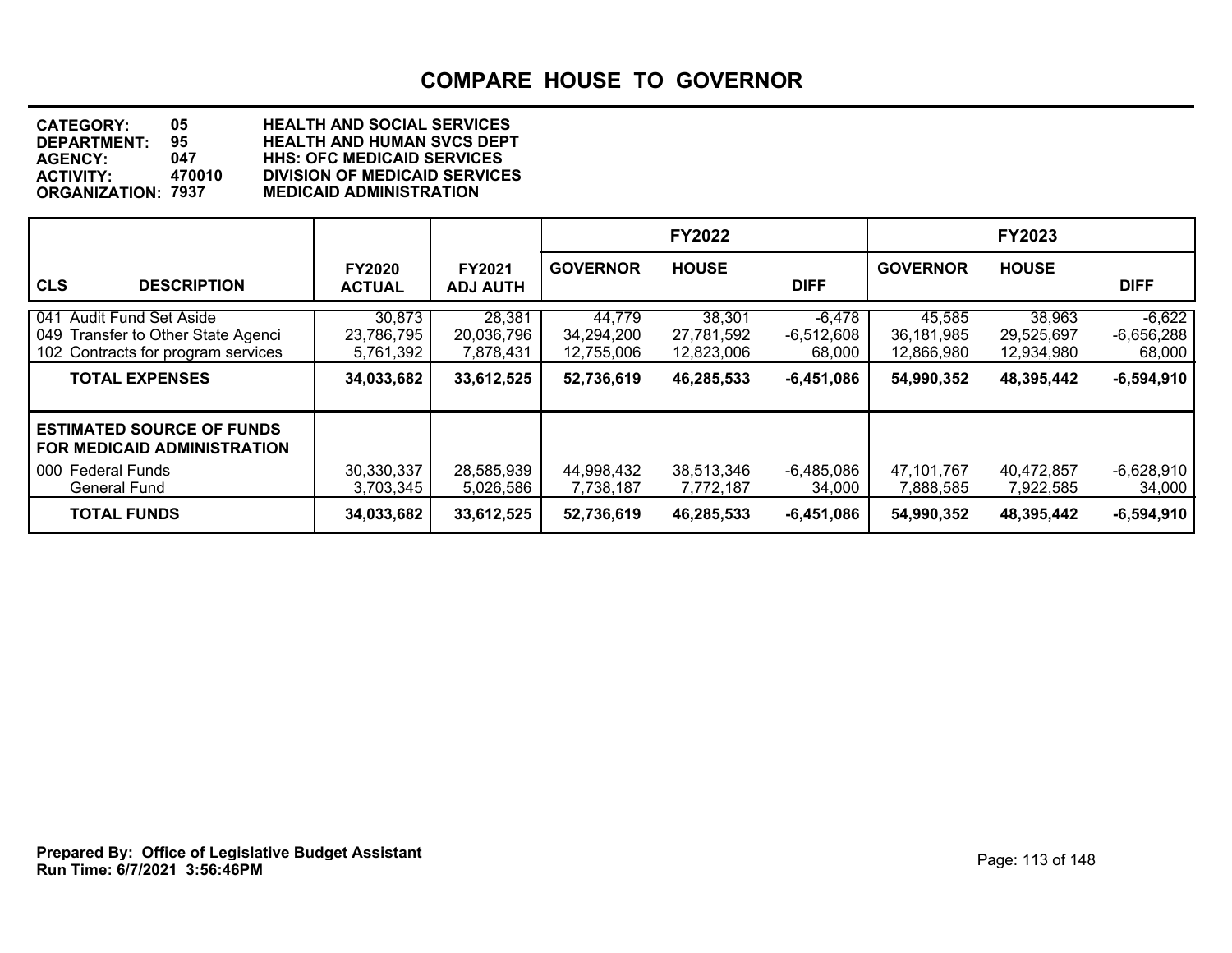| <b>CATEGORY:</b>          | 05     | <b>HEALTH AND SOCIAL SERVICES</b>     |
|---------------------------|--------|---------------------------------------|
| <b>DEPARTMENT:</b>        | 95     | <b>HEALTH AND HUMAN SVCS DEPT</b>     |
| <b>AGENCY:</b>            | 047    | <b>HHS: OFC MEDICAID SERVICES</b>     |
| <b>ACTIVITY:</b>          | 470010 | <b>DIVISION OF MEDICAID SERVICES</b>  |
| <b>ORGANIZATION: 7051</b> |        | <b>CHILD HEALTH INSURANCE PROGRAM</b> |
|                           |        |                                       |

|                                                                                                                       |                                |                           |                          | FY2022                   |                           |                          | FY2023                   |                           |
|-----------------------------------------------------------------------------------------------------------------------|--------------------------------|---------------------------|--------------------------|--------------------------|---------------------------|--------------------------|--------------------------|---------------------------|
| <b>CLS</b><br><b>DESCRIPTION</b>                                                                                      | <b>FY2020</b><br><b>ACTUAL</b> | FY2021<br><b>ADJ AUTH</b> | <b>GOVERNOR</b>          | <b>HOUSE</b>             | <b>DIFF</b>               | <b>GOVERNOR</b>          | <b>HOUSE</b>             | <b>DIFF</b>               |
| <b>ESTIMATED SOURCE OF FUNDS</b><br>FOR CHILD HEALTH INSURANCE<br><b>PROGRAM</b><br>000 Federal Funds<br>General Fund | 67,821,329<br>17,195,233       | 51,076,653<br>23,928,671  | 73,165,794<br>37,757,190 | 75,532,069<br>35,390,915 | 2,366,275<br>$-2,366,275$ | 73,402,387<br>37,885,197 | 73,402,387<br>37,885,197 | $\overline{0}$<br>$\circ$ |
|                                                                                                                       |                                |                           |                          |                          |                           |                          |                          |                           |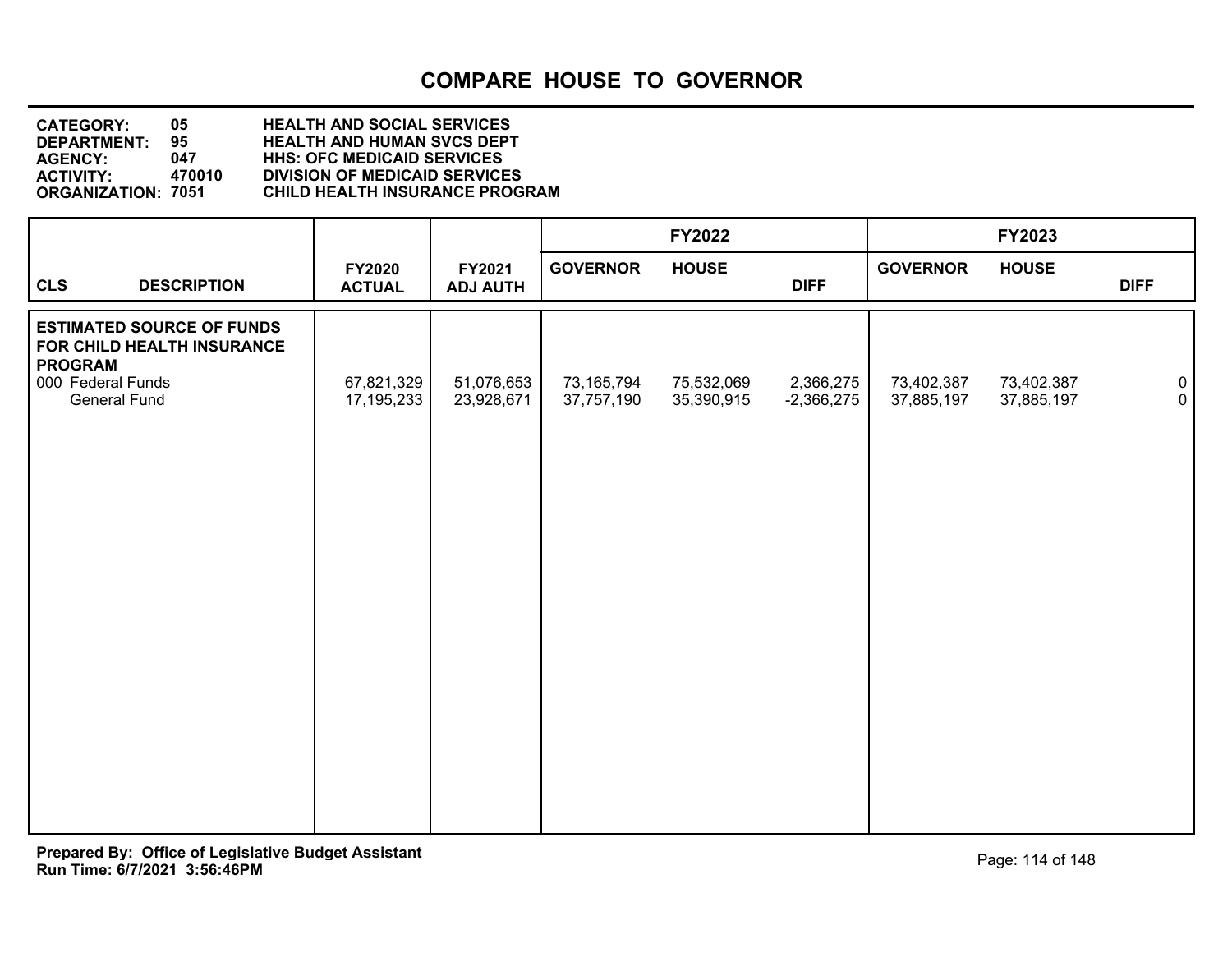**DEPARTMENT: 95 HEALTH AND HUMAN SVCS DEPT CATEGORY: 05 HEALTH AND SOCIAL SERVICES AGENCY: 047 HHS: OFC MEDICAID SERVICES ACTIVITY: 470010 DIVISION OF MEDICAID SERVICES MEDICAID MGMT INFO SYSTEM** 

|                                                                   |                                |                                  |                          | <b>FY2022</b>     |                              |                          | <b>FY2023</b>     |                                |
|-------------------------------------------------------------------|--------------------------------|----------------------------------|--------------------------|-------------------|------------------------------|--------------------------|-------------------|--------------------------------|
| <b>CLS</b><br><b>DESCRIPTION</b>                                  | <b>FY2020</b><br><b>ACTUAL</b> | <b>FY2021</b><br><b>ADJ AUTH</b> | <b>GOVERNOR</b>          | <b>HOUSE</b>      | <b>DIFF</b>                  | <b>GOVERNOR</b>          | <b>HOUSE</b>      | <b>DIFF</b>                    |
| 102 Contracts for program services                                | 25,546,517                     | 20,012,835                       | 45.291.789               |                   | -45.291.789                  | 47,812,641               |                   | $-47,812,641$                  |
| <b>TOTAL EXPENSES</b>                                             | 25,721,347                     | 20,199,927                       | 45,494,802               | 203,013           | $-45,291,789$                | 48,017,545               | 204,904           | -47,812,641                    |
| <b>ESTIMATED SOURCE OF FUNDS</b><br>FOR MEDICAID MGMT INFO SYSTEM |                                |                                  |                          |                   |                              |                          |                   |                                |
| 000 Federal Funds<br>General Fund                                 | 17,369,799<br>8,351,548        | 17,109,088<br>3,090,839          | 33,008,250<br>12,486,552 | 118,013<br>85,000 | $-32,890,237$<br>-12,401,552 | 34,900,780<br>13,116,765 | 119,904<br>85,000 | $-34,780,876$<br>$-13,031,765$ |
| <b>TOTAL FUNDS</b>                                                | 25,721,347                     | 20,199,927                       | 45,494,802               | 203,013           | $-45,291,789$                | 48,017,545               | 204,904           | -47,812,641                    |

#### **ACTIVITY 470010 DIVISION OF MEDICAID SERVICES**

| <b>TOTAL EXPENSES</b>                                                                                                   |                            | 1,104,434,172  1,229,802,916  1,288,515,056 1,236,772,181 |                            |                            |                            | -51,742,875  1,311,980,305 1,257,572,754 |                                          | $-54,407,551$              |
|-------------------------------------------------------------------------------------------------------------------------|----------------------------|-----------------------------------------------------------|----------------------------|----------------------------|----------------------------|------------------------------------------|------------------------------------------|----------------------------|
| <b>ESTIMATED SOURCE OF FUNDS</b><br>FOR DIVISION OF MEDICAID<br><b>SERVICES</b><br>FEDERAL FUNDS<br><b>GENERAL FUND</b> | 599,861,418<br>196,164,438 | 658,402,953<br>257,051,587                                | 698,946,445<br>295,700,233 | 661,937,397<br>280,966,406 | -37,009,048<br>-14,733,827 | 703,502,415<br>314.609.512               | 662,092,629<br>301.611.747               | -41,409,786<br>-12,997,765 |
| <b>TOTAL FUNDS</b>                                                                                                      |                            |                                                           |                            | 1,236,772,181              |                            |                                          | -51,742,875  1,311,980,305 1,257,572,754 | -54,407,551                |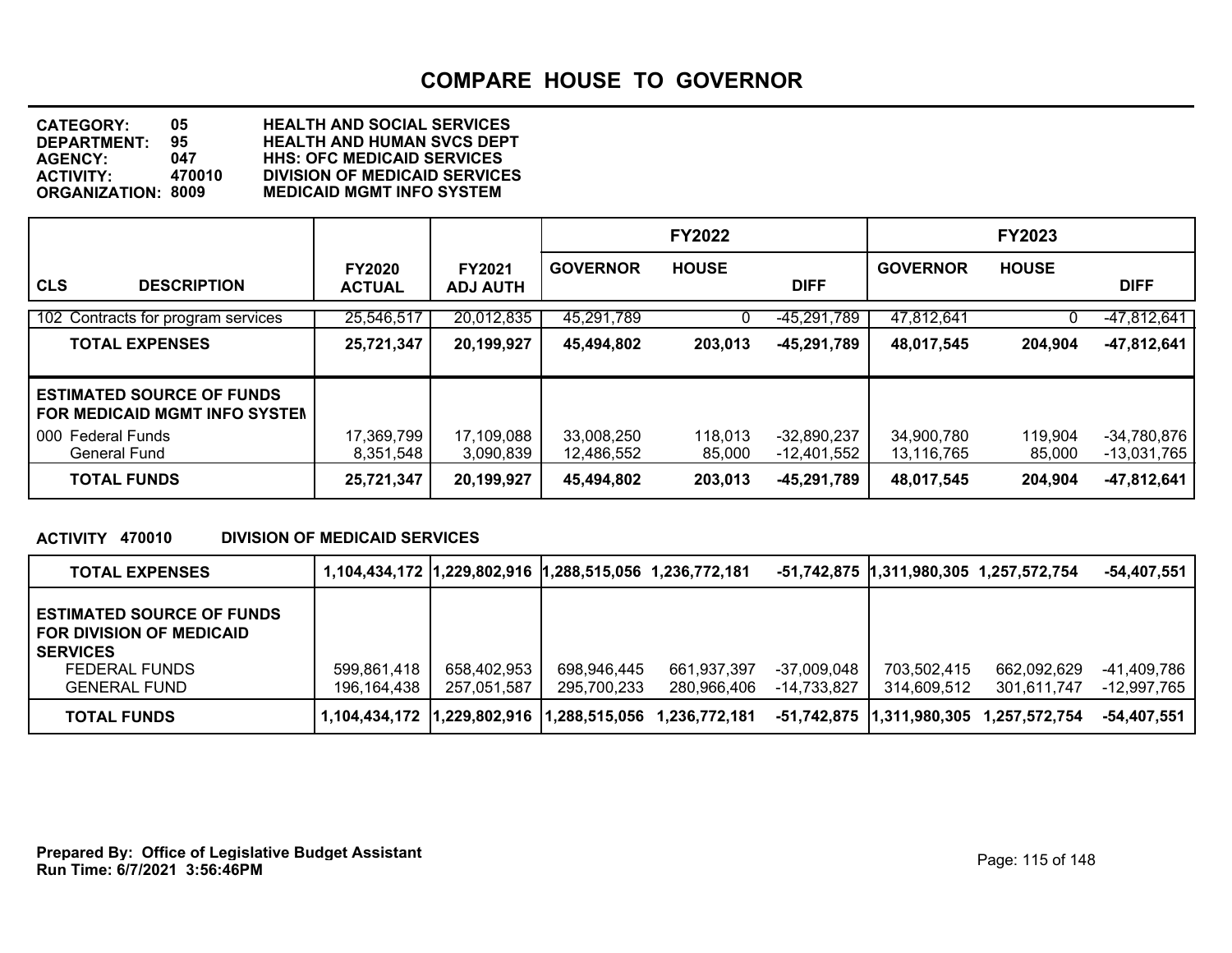**DEPARTMENT: 95 HEALTH AND HUMAN SVCS DEPT CATEGORY: 05 HEALTH AND SOCIAL SERVICES AGENCY: 048 HHS: DLTSS-ELDERLY&ADULT SVCS ACTIVITY: 481010 GRANTS FOR SOCIAL SVC PROG SOCIAL SERVICES BLOCK GRANT** 

|                                                                                                    |                                |                           |                 | <b>FY2022</b> |              |                 | <b>FY2023</b> |              |
|----------------------------------------------------------------------------------------------------|--------------------------------|---------------------------|-----------------|---------------|--------------|-----------------|---------------|--------------|
| <b>CLS</b><br><b>DESCRIPTION</b>                                                                   | <b>FY2020</b><br><b>ACTUAL</b> | FY2021<br><b>ADJ AUTH</b> | <b>GOVERNOR</b> | <b>HOUSE</b>  | <b>DIFF</b>  | <b>GOVERNOR</b> | <b>HOUSE</b>  | <b>DIFF</b>  |
| 543 Adult In Home Care                                                                             | 4,415,012                      | 6,516,138                 | 6,516,138       | 5,316,138     | $-1,200,000$ | 6,516,138       | 5,316,138     | $-1,200,000$ |
| <b>TOTAL EXPENSES</b>                                                                              | 7,757,021                      | 10,301,018                | 10,318,926      | 9,118,926     | $-1,200,000$ | 10,318,926      | 9,118,926     | $-1,200,000$ |
| <b>ESTIMATED SOURCE OF FUNDS</b><br>FOR SOCIAL SERVICES BLOCK<br><b>GRANT</b><br>000 Federal Funds | 3,511,306                      | 5,532,226                 | 6,201,279       | 5,001,279     | $-1,200,000$ | 6,201,279       | 5,001,279     | $-1,200,000$ |
| <b>TOTAL FUNDS</b>                                                                                 | 7,757,021                      | 10,301,018                | 10,318,926      | 9,118,926     | $-1,200,000$ | 10,318,926      | 9,118,926     | $-1,200,000$ |
|                                                                                                    |                                |                           |                 |               |              |                 |               |              |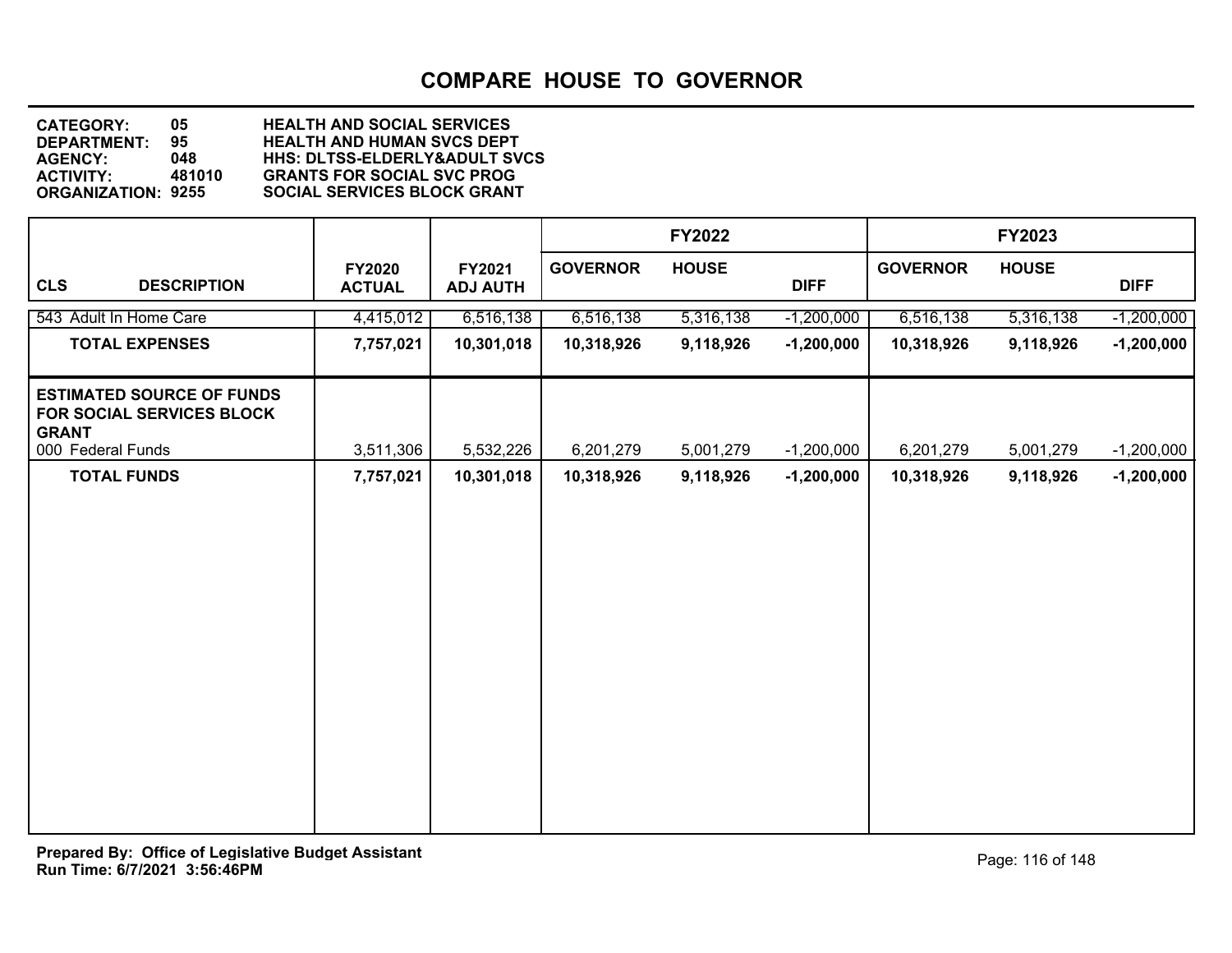**DEPARTMENT: 95 HEALTH AND HUMAN SVCS DEPT CATEGORY: 05 HEALTH AND SOCIAL SERVICES AGENCY: 048 HHS: DLTSS-ELDERLY&ADULT SVCS ACTIVITY: 481010 GRANTS FOR SOCIAL SVC PROG ORGANIZATION: 8920 MONEY FOLLOWS THE PERSON**

|                                                                                                 |                                |                                  |                 | <b>FY2022</b> |             |                 | <b>FY2023</b> |             |
|-------------------------------------------------------------------------------------------------|--------------------------------|----------------------------------|-----------------|---------------|-------------|-----------------|---------------|-------------|
| <b>CLS</b><br><b>DESCRIPTION</b>                                                                | <b>FY2020</b><br><b>ACTUAL</b> | <b>FY2021</b><br><b>ADJ AUTH</b> | <b>GOVERNOR</b> | <b>HOUSE</b>  | <b>DIFF</b> | <b>GOVERNOR</b> | <b>HOUSE</b>  | <b>DIFF</b> |
| 041 Audit Fund Set Aside<br>102 Contracts for program services                                  | 1,000<br>846,585               |                                  |                 |               | -1          |                 |               | -1          |
| <b>TOTAL EXPENSES</b>                                                                           | 847,585                        | 2                                | 2               | 0             | $-2$        |                 | 0             | $-2$        |
| <b>ESTIMATED SOURCE OF FUNDS</b><br>FOR MONEY FOLLOWS THE<br><b>PERSON</b><br>000 Federal Funds | 847,585                        | $\mathbf{2}$                     | $\mathcal{P}$   | 0             | $-2$        | $\mathcal{P}$   |               | $-2$        |
| <b>TOTAL FUNDS</b>                                                                              | 847,585                        | 2                                | ◠               | 0             | $-2$        |                 |               | $-2$        |

#### **ACTIVITY 481010 GRANTS FOR SOCIAL SVC PROG**

| <b>TOTAL EXPENSES</b>                                                               | 25,531,539 | 29,219,510 | 28,359,125 | 27.159.123 | $-1,200,002$ | 28.450.704 | 27,250,702 | $-1,200,002$ |
|-------------------------------------------------------------------------------------|------------|------------|------------|------------|--------------|------------|------------|--------------|
| <b>ESTIMATED SOURCE OF FUNDS</b><br><b>FOR GRANTS FOR SOCIAL SVC</b><br><b>PROG</b> |            |            |            |            |              |            |            |              |
| FEDERAL FUNDS                                                                       | 14,698,882 | 15,349,847 | 16,581,476 | 15,381,474 | $-1,200,002$ | 16,625,159 | 15,425,157 | $-1,200,002$ |
| <b>TOTAL FUNDS</b>                                                                  | 25,531,539 | 29,219,510 | 28,359,125 | 27,159,123 | $-1,200,002$ | 28,450,704 | 27,250,702 | $-1,200,002$ |

**Run Time: 6/7/2021 3:56:46PM Prepared By: Office of Legislative Budget Assistant** Prepared By: 0ffice of Legislative Budget Assistant Page: 117 of 148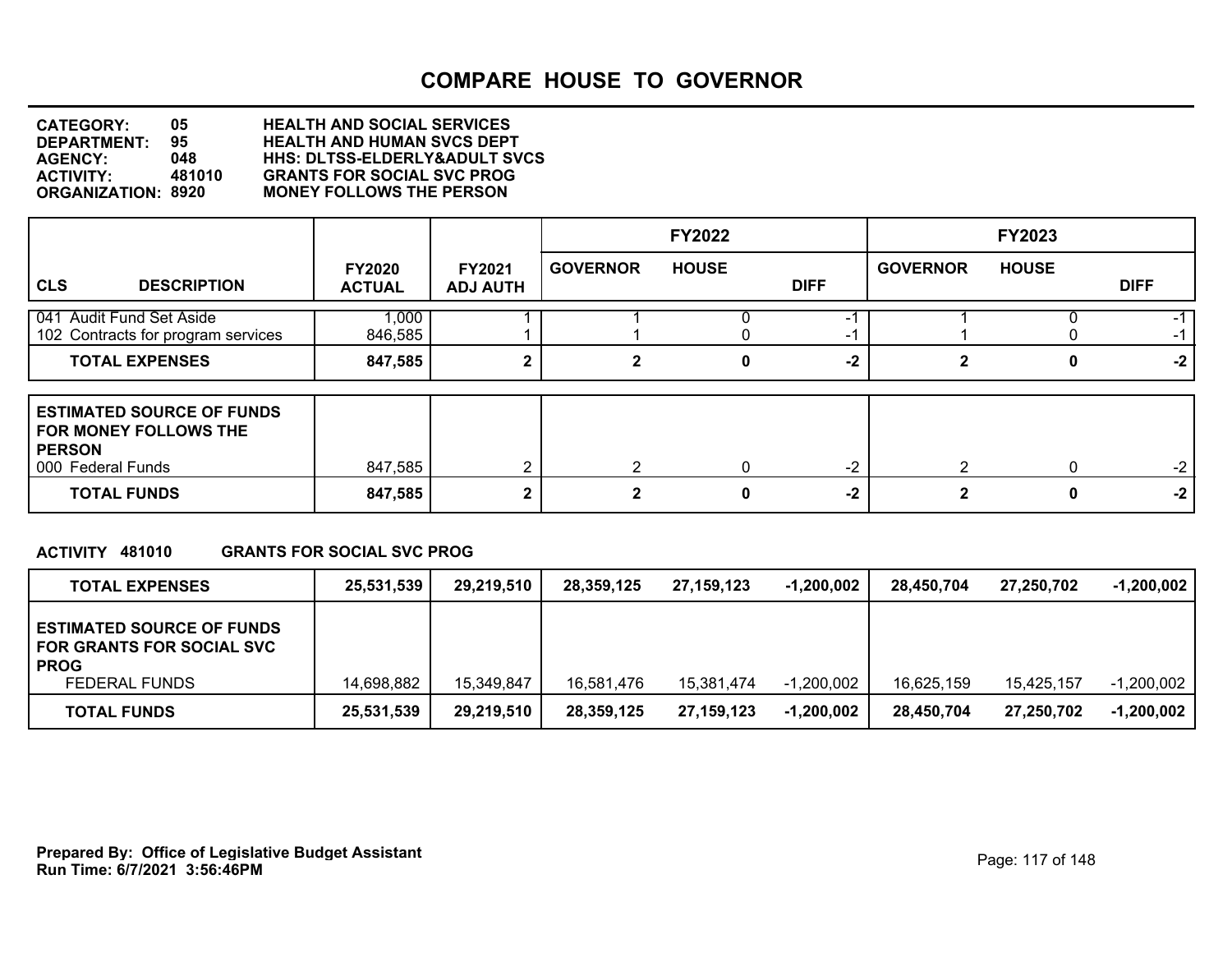**DEPARTMENT: 95 HEALTH AND HUMAN SVCS DEPT CATEGORY: 05 HEALTH AND SOCIAL SERVICES AGENCY: 048 HHS: DLTSS-ELDERLY&ADULT SVCS ACTIVITY: 482010 WAIVER AND NURSING FACILITIES WAIVER/NF PMTS-COUNTY PARTIC** 

|                                                                                                                                       |                                |                                  |                            | <b>FY2022</b>              |                             |                            | <b>FY2023</b>              |                               |
|---------------------------------------------------------------------------------------------------------------------------------------|--------------------------------|----------------------------------|----------------------------|----------------------------|-----------------------------|----------------------------|----------------------------|-------------------------------|
| <b>CLS</b><br><b>DESCRIPTION</b>                                                                                                      | <b>FY2020</b><br><b>ACTUAL</b> | <b>FY2021</b><br><b>ADJ AUTH</b> | <b>GOVERNOR</b>            | <b>HOUSE</b>               | <b>DIFF</b>                 | <b>GOVERNOR</b>            | <b>HOUSE</b>               | <b>DIFF</b>                   |
| 504 Nursing Home Payments                                                                                                             | 201,830,825                    | 204,322,126                      | 221,547,432                | 211,547,432                | $-10,000,000$               | 221,547,432                | 216,547,432                | $-5,000,000$                  |
| <b>TOTAL EXPENSES</b>                                                                                                                 | 267,563,653                    | 282,833,055                      | 297,978,621                | 287,978,621                | $-10,000,000$               | 297,978,621                | 292,978,621                | $-5,000,000$                  |
|                                                                                                                                       |                                |                                  |                            |                            |                             |                            |                            |                               |
| <b>ESTIMATED SOURCE OF FUNDS</b><br><b>FOR WAIVER/NF PMTS-COUNTY</b><br><b>PARTIC</b><br>000 Federal Funds<br>005 Private Local Funds | 137,574,535<br>118,318,780     | 143,533,207<br>121,923,933       | 149,065,736<br>143,912,885 | 144,065,736<br>124,362,411 | $-5,000,000$<br>-19,550,474 | 149,065,736<br>143,912,885 | 146,565,736<br>126,849,659 | $-2,500,000$<br>$-17,063,226$ |
| General Fund                                                                                                                          | 11,670,338                     | 17,375,915                       | 5,000,000                  | 19,550,474                 | 14,550,474                  | 5,000,000                  | 19,563,226                 | 14,563,226                    |
| <b>TOTAL FUNDS</b>                                                                                                                    | 267,563,653                    | 282,833,055                      | 297,978,621                | 287,978,621                | $-10,000,000$               | 297,978,621                | 292,978,621                | $-5,000,000$                  |

|  |  | <p>The appropriation in class 504 reflects a<br/>caseload assumption of 3900 nursing home<br/>beds in FY 2022.</p> |
|--|--|--------------------------------------------------------------------------------------------------------------------|
|  |  |                                                                                                                    |
|  |  |                                                                                                                    |
|  |  |                                                                                                                    |
|  |  |                                                                                                                    |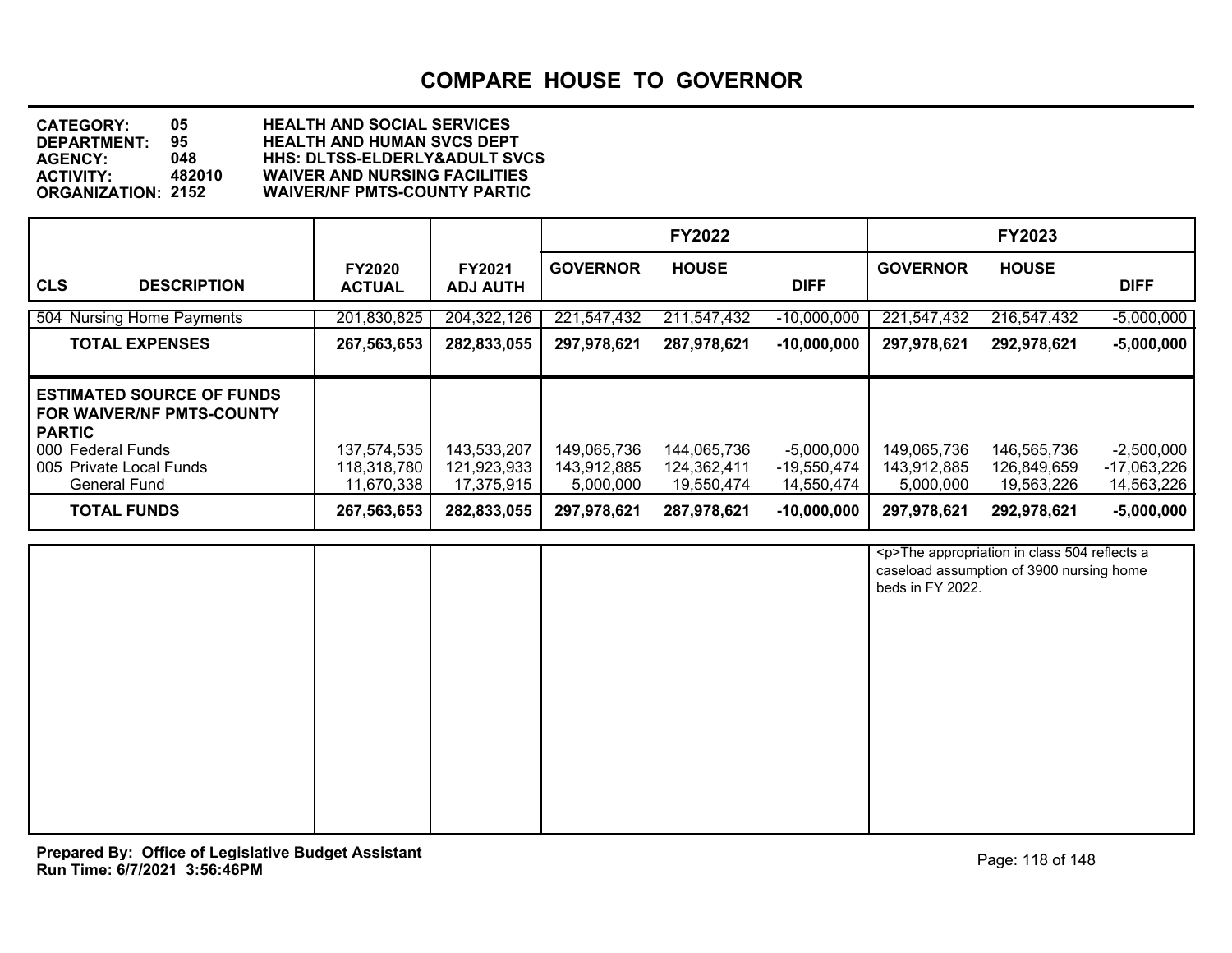**DEPARTMENT: 95 HEALTH AND HUMAN SVCS DEPT CATEGORY: 05 HEALTH AND SOCIAL SERVICES AGENCY: 048 HHS: DLTSS-ELDERLY&ADULT SVCS ACTIVITY: 482010 WAIVER AND NURSING FACILITIES WAIVER/NF PMTS-COUNTY PARTIC** 

|                                                                                                         |                                      |                           |                          | <b>FY2022</b>             |                           |                          | <b>FY2023</b>             |                             |
|---------------------------------------------------------------------------------------------------------|--------------------------------------|---------------------------|--------------------------|---------------------------|---------------------------|--------------------------|---------------------------|-----------------------------|
| <b>CLS</b><br><b>DESCRIPTION</b>                                                                        | <b>FY2020</b><br><b>ACTUAL</b>       | FY2021<br><b>ADJ AUTH</b> | <b>GOVERNOR</b>          | <b>HOUSE</b>              | <b>DIFF</b>               | <b>GOVERNOR</b>          | <b>HOUSE</b>              | <b>DIFF</b>                 |
| ACTIVITY 482010                                                                                         | <b>WAIVER AND NURSING FACILITIES</b> |                           |                          |                           |                           |                          |                           |                             |
| <b>TOTAL EXPENSES</b>                                                                                   | 426,016,291                          | 455,414,572               | 462,563,579              | 452,563,579               | $-10,000,000$             | 462,608,038              | 457,608,038               | $-5,000,000$                |
| <b>ESTIMATED SOURCE OF FUNDS</b><br>FOR WAIVER AND NURSING<br><b>FACILITIES</b><br><b>FEDERAL FUNDS</b> | 217,768,877                          | 230,856,253               | 253,385,648              | 248,385,648               | $-5,000,000$              | 253,412,194              | 250,912,194               | $-2,500,000$                |
| <b>GENERAL FUND</b><br><b>OTHER FUNDS</b>                                                               | 20,553,064<br>187,694,350            | 26,943,649<br>197,614,670 | 9,606,524<br>199,571,407 | 24,156,998<br>180,020,933 | 14,550,474<br>-19,550,474 | 9,624,437<br>199,571,407 | 24,187,663<br>182,508,181 | 14,563,226<br>$-17,063,226$ |
| <b>TOTAL FUNDS</b>                                                                                      | 426,016,291                          | 455,414,572               | 462,563,579              | 452,563,579               | $-10,000,000$             | 462,608,038              | 457,608,038               | $-5,000,000$                |
|                                                                                                         |                                      |                           |                          |                           |                           |                          |                           |                             |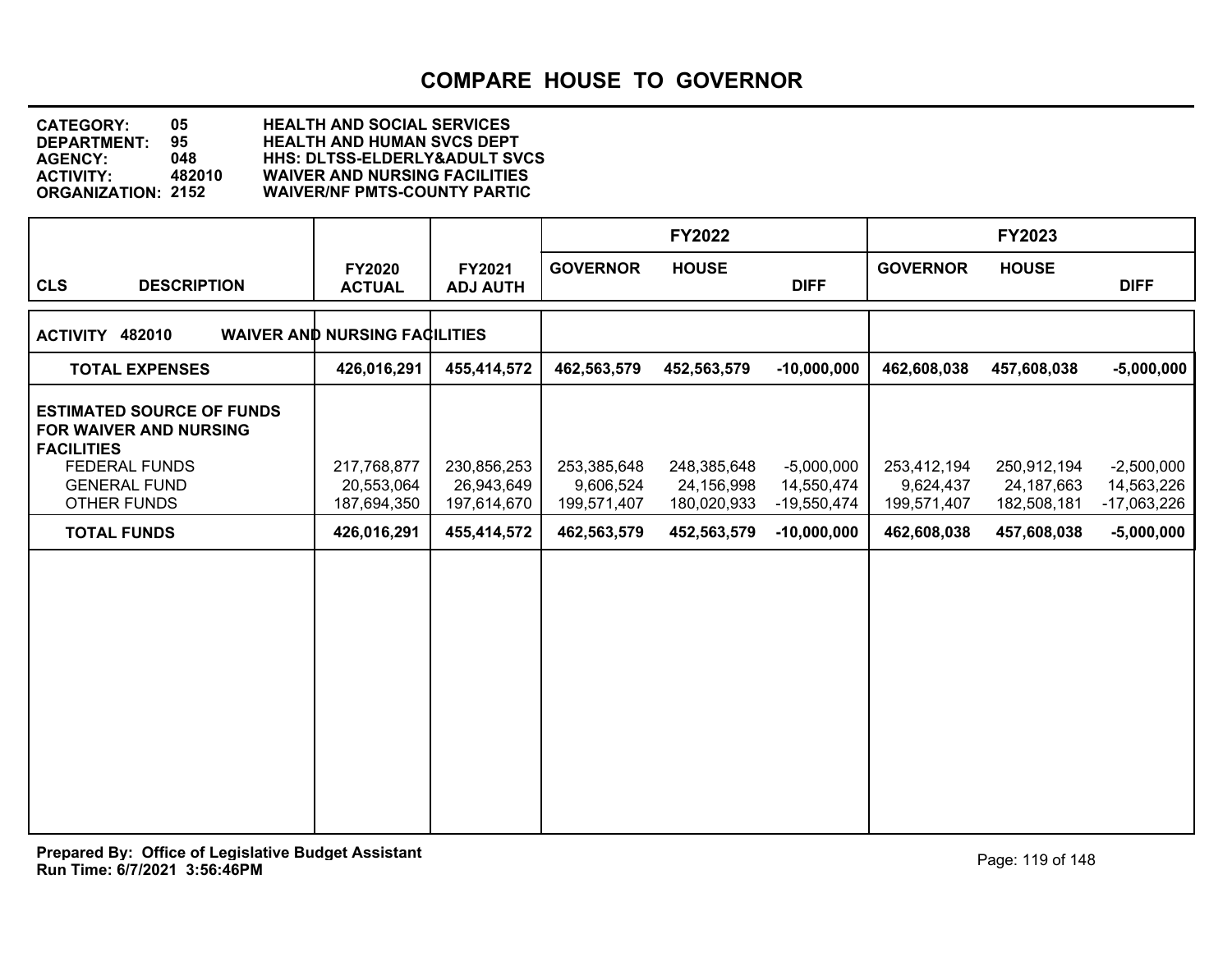**DEPARTMENT: 95 HEALTH AND HUMAN SVCS DEPT CATEGORY: 05 HEALTH AND SOCIAL SERVICES AGENCY: 048 HHS: DLTSS-ELDERLY&ADULT SVCS ACTIVITY: 482010 WAIVER AND NURSING FACILITIES WAIVER/NF PMTS-COUNTY PARTIC** 

|                                                                                 |                                          |                                          |                                          | <b>FY2022</b>                            |                                             |                                          | <b>FY2023</b>                            |                                             |
|---------------------------------------------------------------------------------|------------------------------------------|------------------------------------------|------------------------------------------|------------------------------------------|---------------------------------------------|------------------------------------------|------------------------------------------|---------------------------------------------|
| <b>CLS</b><br><b>DESCRIPTION</b>                                                | <b>FY2020</b><br><b>ACTUAL</b>           | FY2021<br><b>ADJ AUTH</b>                | <b>GOVERNOR</b>                          | <b>HOUSE</b>                             | <b>DIFF</b>                                 | <b>GOVERNOR</b>                          | <b>HOUSE</b>                             | <b>DIFF</b>                                 |
| 048<br><b>HHS: DLTSS-ELDERLY&amp;ADULT SVCS</b><br><b>AGENCY</b>                |                                          |                                          |                                          |                                          |                                             |                                          |                                          |                                             |
| <b>TOTAL EXPENSES</b>                                                           | 457,499,392                              | 490,778,219                              | 497,318,019                              | 486,118,017                              | $-11,200,002$                               | 497,768,993                              | 491,568,991                              | $-6,200,002$                                |
| <b>ESTIMATED SOURCE OF FUNDS</b><br>FOR HHS: DLTSS-ELDERLY&ADULT<br><b>SVCS</b> |                                          |                                          |                                          |                                          |                                             |                                          |                                          |                                             |
| <b>FEDERAL FUNDS</b><br><b>GENERAL FUND</b><br><b>OTHER FUNDS</b>               | 233,447,172<br>36,357,870<br>187,694,350 | 247,210,663<br>45,952,886<br>197,614,670 | 270,614,997<br>27,131,615<br>199,571,407 | 264,414,995<br>41,682,089<br>180,020,933 | $-6,200,002$<br>14,550,474<br>$-19,550,474$ | 270,713,571<br>27,484,015<br>199,571,407 | 267,013,569<br>42,047,241<br>182,508,181 | $-3,700,002$<br>14,563,226<br>$-17,063,226$ |
| <b>TOTAL FUNDS</b>                                                              | 457,499,392                              | 490,778,219                              | 497,318,019                              | 486,118,017                              | $-11,200,002$                               | 497,768,993                              | 491,568,991                              | $-6,200,002$                                |
|                                                                                 |                                          |                                          |                                          |                                          |                                             |                                          |                                          |                                             |
|                                                                                 |                                          |                                          |                                          |                                          |                                             |                                          |                                          |                                             |
|                                                                                 |                                          |                                          |                                          |                                          |                                             |                                          |                                          |                                             |
|                                                                                 |                                          |                                          |                                          |                                          |                                             |                                          |                                          |                                             |
|                                                                                 |                                          |                                          |                                          |                                          |                                             |                                          |                                          |                                             |
|                                                                                 |                                          |                                          |                                          |                                          |                                             |                                          |                                          |                                             |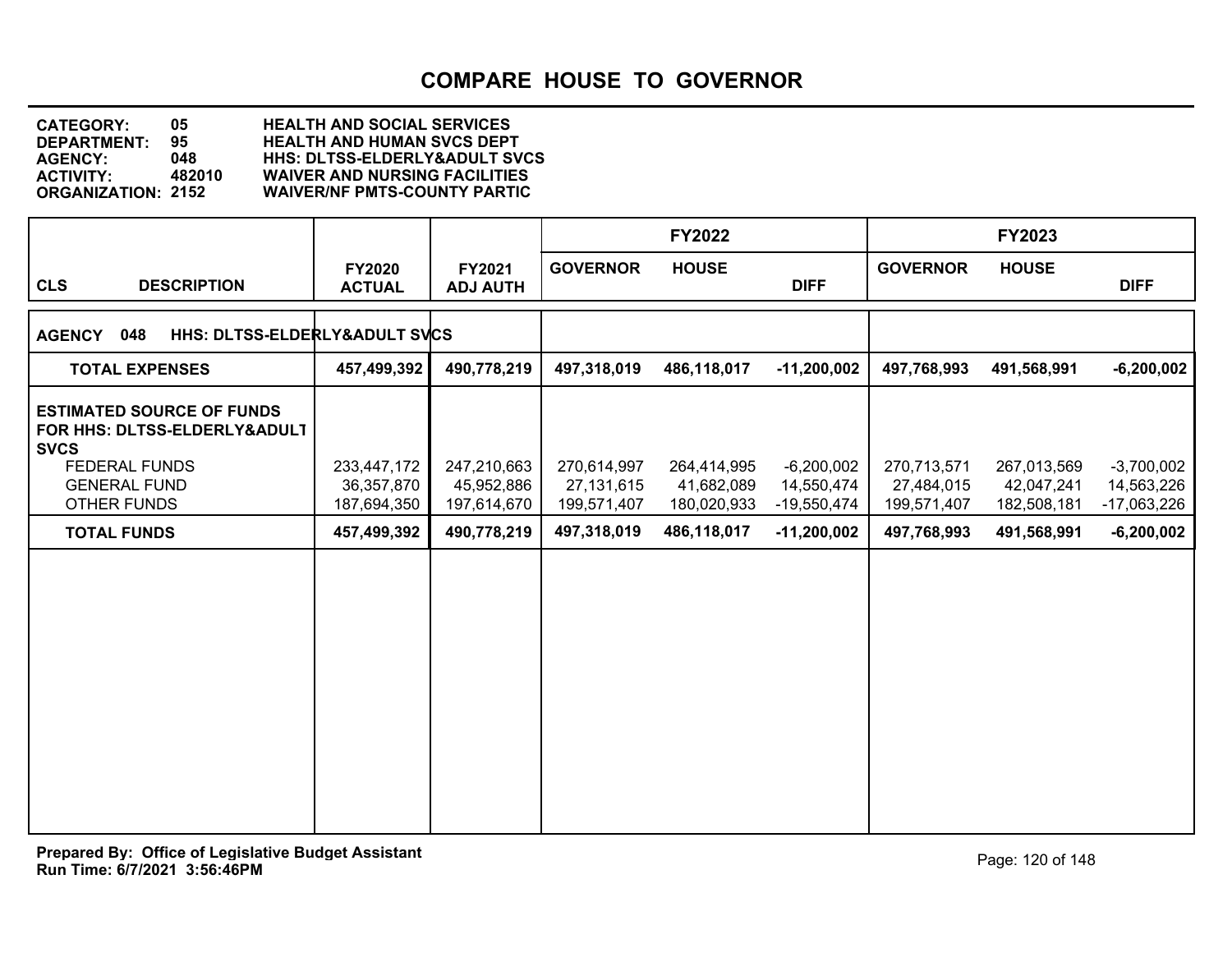| <b>CATEGORY:</b>          | 05.    | <b>HEALTH AND SOCIAL SERVICES</b>       |
|---------------------------|--------|-----------------------------------------|
| DEPARTMENT:               | 95.    | <b>HEALTH AND HUMAN SVCS DEPT</b>       |
| <b>AGENCY:</b>            | 090    | <b>HHS: PUBLIC HEALTH DIV</b>           |
| <b>ACTIVITY:</b>          | 902010 | <b>BUREAU OF COMM &amp; HEALTH SERV</b> |
| <b>ORGANIZATION: 5530</b> |        | <b>FAMILY PLANNING PROGRAM</b>          |

|                                                                                        |                                |                                  |                 | <b>FY2022</b> |             |                 | <b>FY2023</b> |                |
|----------------------------------------------------------------------------------------|--------------------------------|----------------------------------|-----------------|---------------|-------------|-----------------|---------------|----------------|
| <b>CLS</b><br><b>DESCRIPTION</b>                                                       | <b>FY2020</b><br><b>ACTUAL</b> | <b>FY2021</b><br><b>ADJ AUTH</b> | <b>GOVERNOR</b> | <b>HOUSE</b>  | <b>DIFF</b> | <b>GOVERNOR</b> | <b>HOUSE</b>  | <b>DIFF</b>    |
| 103 Contracts for Op Services                                                          | 1,374,025                      |                                  | 00,000,000,     | 1,650,000     | 50,000      | 1,600,000       | 1,600,000     | $\overline{0}$ |
| <b>TOTAL EXPENSES</b>                                                                  | 1,827,421                      | 3,498,234                        | 2,977,581       | 3,027,581     | 50,000      | 2,989,355       | 2,989,355     | $\mathbf{0}$   |
| <b>ESTIMATED SOURCE OF FUNDS</b><br><b>FOR FAMILY PLANNING PROGRAM</b><br>General Fund | 1,453,142                      | 2,254,370                        | 811,805         | 861,805       | 50,000      | 813,014         | 813,014       | 0 <sup>1</sup> |
| <b>TOTAL FUNDS</b>                                                                     | 1,827,421                      | 3,498,234                        | 2,977,581       | 3,027,581     | 50,000      | 2,989,355       | 2,989,355     | $\mathbf{0}$   |

|  | <p>Of the amount appropriated in class 103 for<br/>FY 2022, \$50,000 shall be used for the purpose<br/>of providing incentive funds to first-time contract<br/>awardees, not to exceed \$10,000 per<br/>awardee.<br/><br/><p>The funds in account 05-95-90-902010-5530<br/>shall not lapse until June 30, 2023.</p></p> |
|--|-------------------------------------------------------------------------------------------------------------------------------------------------------------------------------------------------------------------------------------------------------------------------------------------------------------------------|
|  |                                                                                                                                                                                                                                                                                                                         |
|  |                                                                                                                                                                                                                                                                                                                         |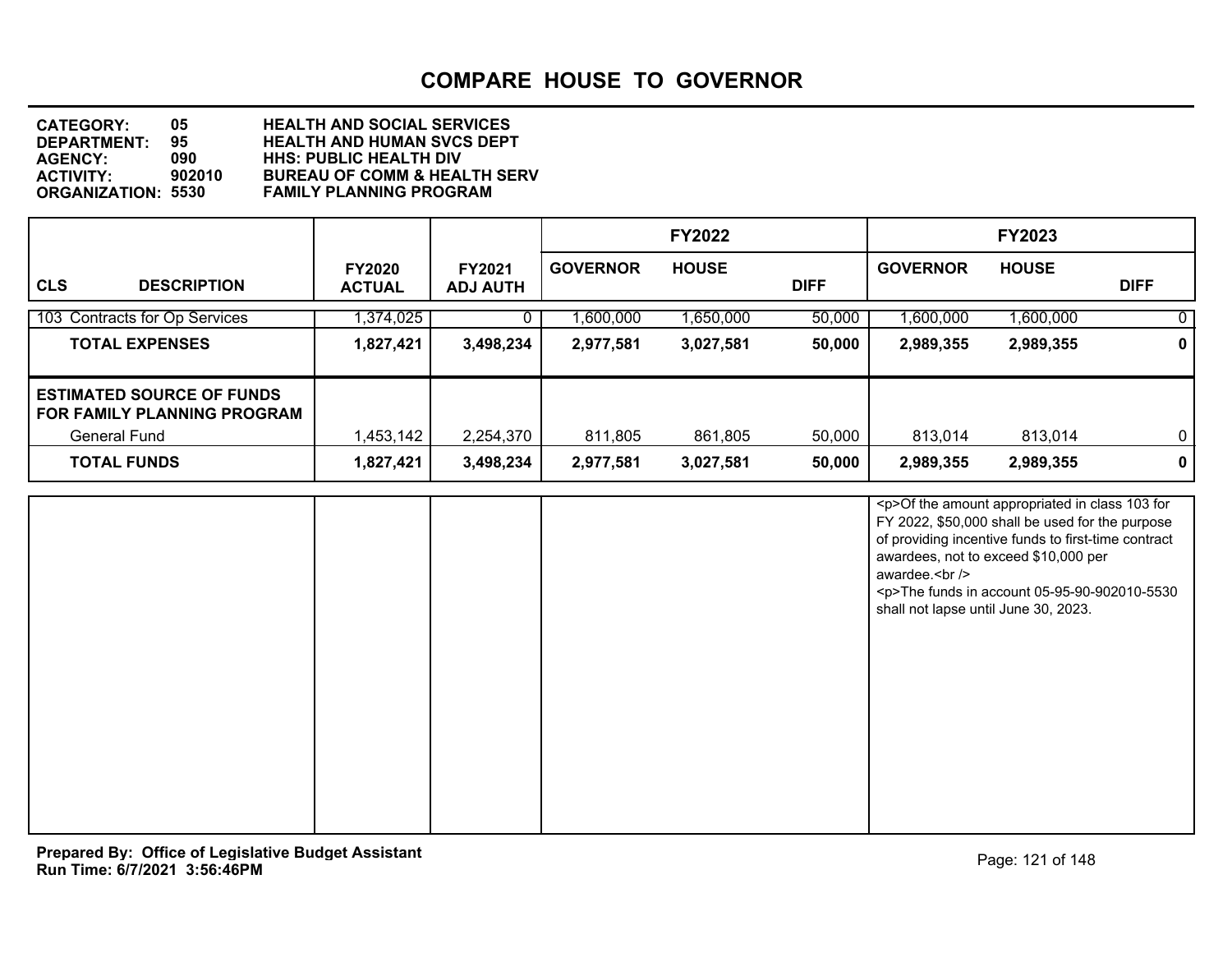**DEPARTMENT: 95 HEALTH AND HUMAN SVCS DEPT CATEGORY: 05 HEALTH AND SOCIAL SERVICES AGENCY: 090 HHS: PUBLIC HEALTH DIV ACTIVITY: 902010 BUREAU OF COMM & HEALTH SERV FAMILY PLANNING PROGRAM** 

|                           |                         |                          |                 | <b>FY2022</b> |             |                 | <b>FY2023</b> |             |
|---------------------------|-------------------------|--------------------------|-----------------|---------------|-------------|-----------------|---------------|-------------|
| CLS<br><b>DESCRIPTION</b> | TY2020<br><b>ACTUAL</b> | Y2021<br><b>ADJ AUTH</b> | <b>GOVERNOR</b> | <b>HOUSE</b>  | <b>DIFF</b> | <b>GOVERNOR</b> | <b>HOUSE</b>  | <b>DIFF</b> |

#### **ACTIVITY 902010 BUREAU OF COMM & HEALTH SERV**

| <b>TOTAL EXPENSES</b>                                                             | 30,867,025 | 46,353,807 | 43.874.148 | 43,924,148 | 50,000 | 44,851,570 | 44,851,570 | $\mathbf{0}$ |
|-----------------------------------------------------------------------------------|------------|------------|------------|------------|--------|------------|------------|--------------|
| <b>ESTIMATED SOURCE OF FUNDS</b><br>I FOR BUREAU OF COMM & HEALTH_<br><b>SERV</b> |            |            |            |            |        |            |            |              |
| <b>GENERAL FUND</b>                                                               | 4,020,400  | 7,311,657  | 5,657,794  | 5.707.794  | 50,000 | 5.883.837  | 5.883.837  |              |
| <b>TOTAL FUNDS</b>                                                                | 30,867,025 | 46,353,807 | 43,874,148 | 43,924,148 | 50,000 | 44,851,570 | 44,851,570 | 0            |

#### **AGENCY 090 HHS: PUBLIC HEALTH DIV**

| <b>TOTAL EXPENSES</b>                                                                        | 91,464,276 | 119,378,747 | 115,965,898 | 116,015,898 | 50,000 | 117,398,032 | 117,398,032 | $\mathbf{0}$ |
|----------------------------------------------------------------------------------------------|------------|-------------|-------------|-------------|--------|-------------|-------------|--------------|
| <b>ESTIMATED SOURCE OF FUNDS</b><br><b>FOR HHS: PUBLIC HEALTH DIV</b><br><b>GENERAL FUND</b> | 17.388.341 | 18,396,632  | 18.100.954  | 18,150,954  | 50,000 | 18.788.048  | 18,788,048  | n.           |
| <b>TOTAL FUNDS</b>                                                                           | 91,464,276 | 119,378,747 | 115,965,898 | 116,015,898 | 50,000 | 117,398,032 | 117,398,032 | 0            |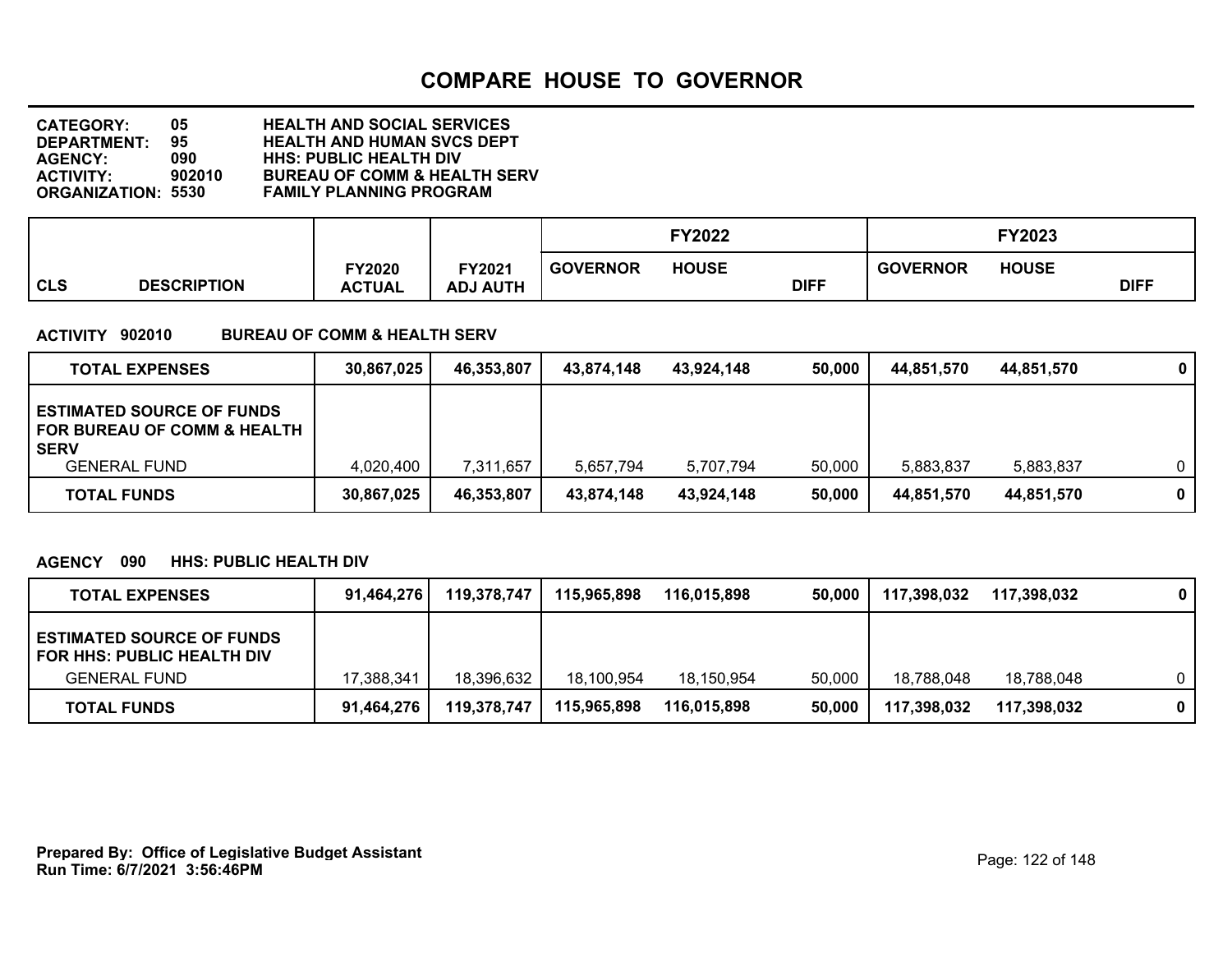**DEPARTMENT: 95 HEALTH AND HUMAN SVCS DEPT CATEGORY: 05 HEALTH AND SOCIAL SERVICES AGENCY: 092 HHS: BEHAVIORAL HEALTH DIV BUR FOR CHILDRENS BEHAVRL HLTH**<br>SYSTEM OF CARE **ORGANIZATION: 2053** 

|                                                               |                                |                                  |                 | <b>FY2022</b> |              |                 | <b>FY2023</b> |              |
|---------------------------------------------------------------|--------------------------------|----------------------------------|-----------------|---------------|--------------|-----------------|---------------|--------------|
| <b>CLS</b><br><b>DESCRIPTION</b>                              | <b>FY2020</b><br><b>ACTUAL</b> | <b>FY2021</b><br><b>ADJ AUTH</b> | <b>GOVERNOR</b> | <b>HOUSE</b>  | <b>DIFF</b>  | <b>GOVERNOR</b> | <b>HOUSE</b>  | <b>DIFF</b>  |
| 102 Contracts for program services                            | 781,981                        | 11,838,163                       | 11,079,110      | 7,079,110     | $-4,000,000$ | 11,021,000      | 7,021,000     | $-4,000,000$ |
| <b>TOTAL EXPENSES</b>                                         | 1,772,739                      | 13,339,013                       | 14,495,241      | 10,495,241    | $-4,000,000$ | 15,186,433      | 11,186,433    | $-4,000,000$ |
| <b>ESTIMATED SOURCE OF FUNDS</b><br><b>FOR SYSTEM OF CARE</b> |                                |                                  |                 |               |              |                 |               |              |
| General Fund                                                  | 1,144,910                      | 12,488,163                       | 12,944,491      | 8,944,491     | $-4,000,000$ | 13,635,683      | 9,635,683     | $-4,000,000$ |
| <b>TOTAL FUNDS</b>                                            | 1,772,739                      | 13,339,013                       | 14,495,241      | 10,495,241    | $-4,000,000$ | 15,186,433      | 11,186,433    | $-4,000,000$ |

#### **ACTIVITY 921010 BUR FOR CHILDRENS BEHAVRL HLTH**

| <b>TOTAL EXPENSES</b>                                                                                          | 2,923,516 | 14,862,193 | 15,741,294 | 11.741.294 | $-4,000,000$ | 16,330,790 | 12,330,790 | $-4,000,000$ |
|----------------------------------------------------------------------------------------------------------------|-----------|------------|------------|------------|--------------|------------|------------|--------------|
| <b>ESTIMATED SOURCE OF FUNDS</b><br><b>FOR BUR FOR CHILDRENS</b><br><b>BEHAVRL HLTH</b><br><b>GENERAL FUND</b> | .508.456  | 13,095,074 | 13.649.746 | 9,649,746  | $-4,000,000$ | 14.383.035 | 10.383.035 | $-4,000,000$ |
| <b>TOTAL FUNDS</b>                                                                                             | 2,923,516 | 14,862,193 | 15,741,294 | 11,741,294 | $-4,000,000$ | 16,330,790 | 12,330,790 | $-4,000,000$ |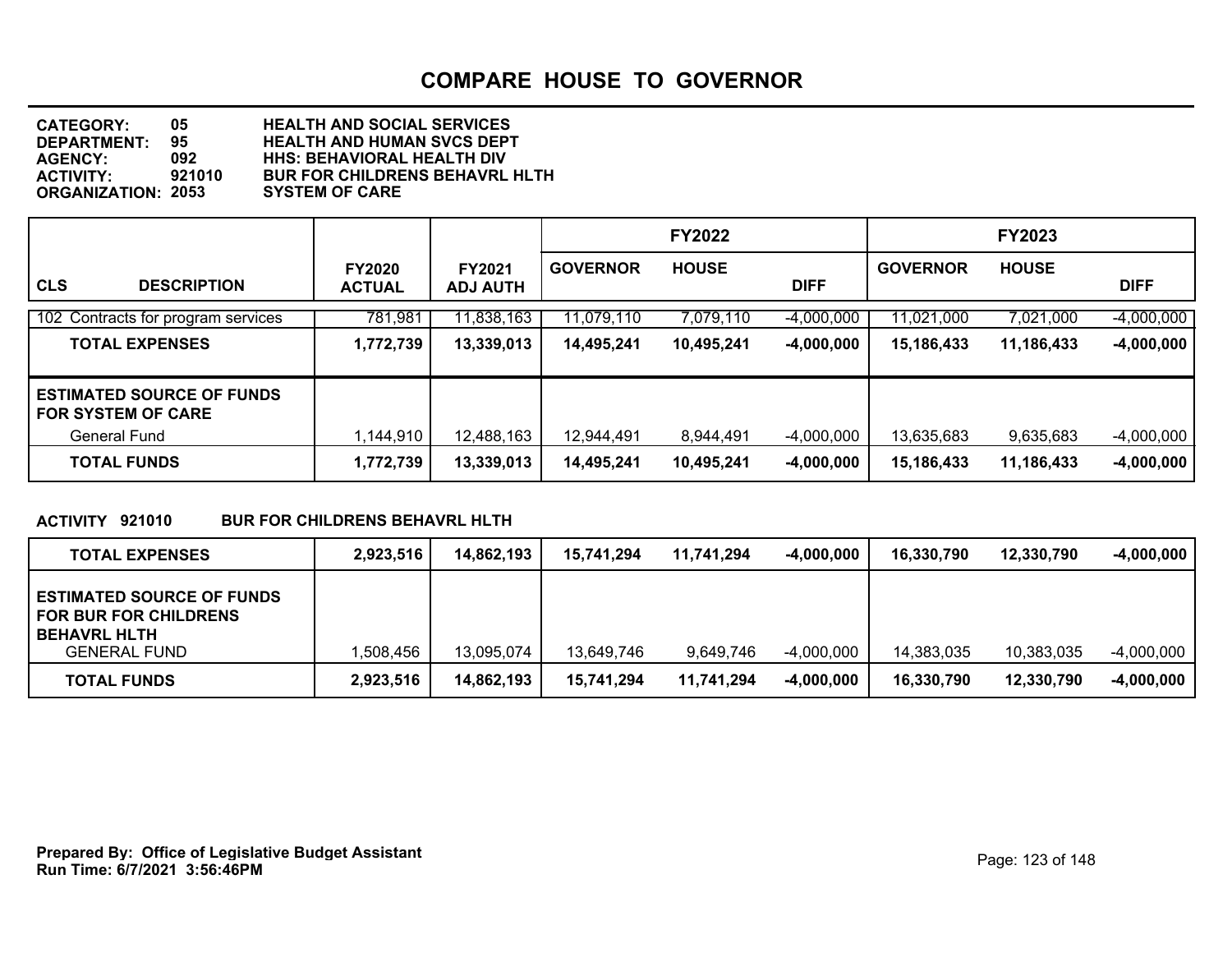**DEPARTMENT: 95 HEALTH AND HUMAN SVCS DEPT CATEGORY: 05 HEALTH AND SOCIAL SERVICES AGENCY: 092 HHS: BEHAVIORAL HEALTH DIV ACTIVITY: 922010 BUREAU OF MENTAL HEALTH SERVICES ORGANIZATION: 4117 CMH PROGRAM SUPPORT**

|                                                                    |                                |                                  |                 | <b>FY2022</b> |             |                 | <b>FY2023</b> |             |
|--------------------------------------------------------------------|--------------------------------|----------------------------------|-----------------|---------------|-------------|-----------------|---------------|-------------|
| <b>CLS</b><br><b>DESCRIPTION</b>                                   | <b>FY2020</b><br><b>ACTUAL</b> | <b>FY2021</b><br><b>ADJ AUTH</b> | <b>GOVERNOR</b> | <b>HOUSE</b>  | <b>DIFF</b> | <b>GOVERNOR</b> | <b>HOUSE</b>  | <b>DIFF</b> |
| 102 Contracts for program services                                 | 16,741,597                     | 27,132,065                       | 28,050,189      | 32,050,189    | 4,000,000   | 28,050,189      | 32,050,189    | 4,000,000   |
| <b>TOTAL EXPENSES</b>                                              | 17,787,146                     | 28,261,264                       | 29,329,626      | 33,329,626    | 4,000,000   | 29,403,917      | 33,403,917    | 4,000,000   |
| <b>ESTIMATED SOURCE OF FUNDS</b><br><b>FOR CMH PROGRAM SUPPORT</b> |                                |                                  |                 |               |             |                 |               |             |
| General Fund                                                       | 16,003,732                     | 26,876,986                       | 28,893,973      | 32,893,973    | 4,000,000   | 28,943,197      | 32,943,197    | 4,000,000   |
| <b>TOTAL FUNDS</b>                                                 | 17,787,146                     | 28,261,264                       | 29,329,626      | 33,329,626    | 4,000,000   | 29,403,917      | 33,403,917    | 4,000,000   |

#### **ACTIVITY 922010 BUREAU OF MENTAL HEALTH SERVICES**

| <b>TOTAL EXPENSES</b>                                                              | 26.445.322 | 38,159,793 | 40.051.740 | 44.051.740 | 4,000,000 | 40.047.722 | 44.047.722 | 4,000,000 |
|------------------------------------------------------------------------------------|------------|------------|------------|------------|-----------|------------|------------|-----------|
| <b>ESTIMATED SOURCE OF FUNDS</b><br>FOR BUREAU OF MENTAL HEALTH<br><b>SERVICES</b> |            |            |            |            |           |            |            |           |
| <b>GENERAL FUND</b>                                                                | 20,651,795 | 31,982,783 | 34,952,978 | 38,952,978 | 4,000,000 | 34,963,561 | 38,963,561 | 4,000,000 |
| <b>TOTAL FUNDS</b>                                                                 | 26,445,322 | 38,159,793 | 40,051,740 | 44.051.740 | 4,000,000 | 40.047.722 | 44.047.722 | 4,000,000 |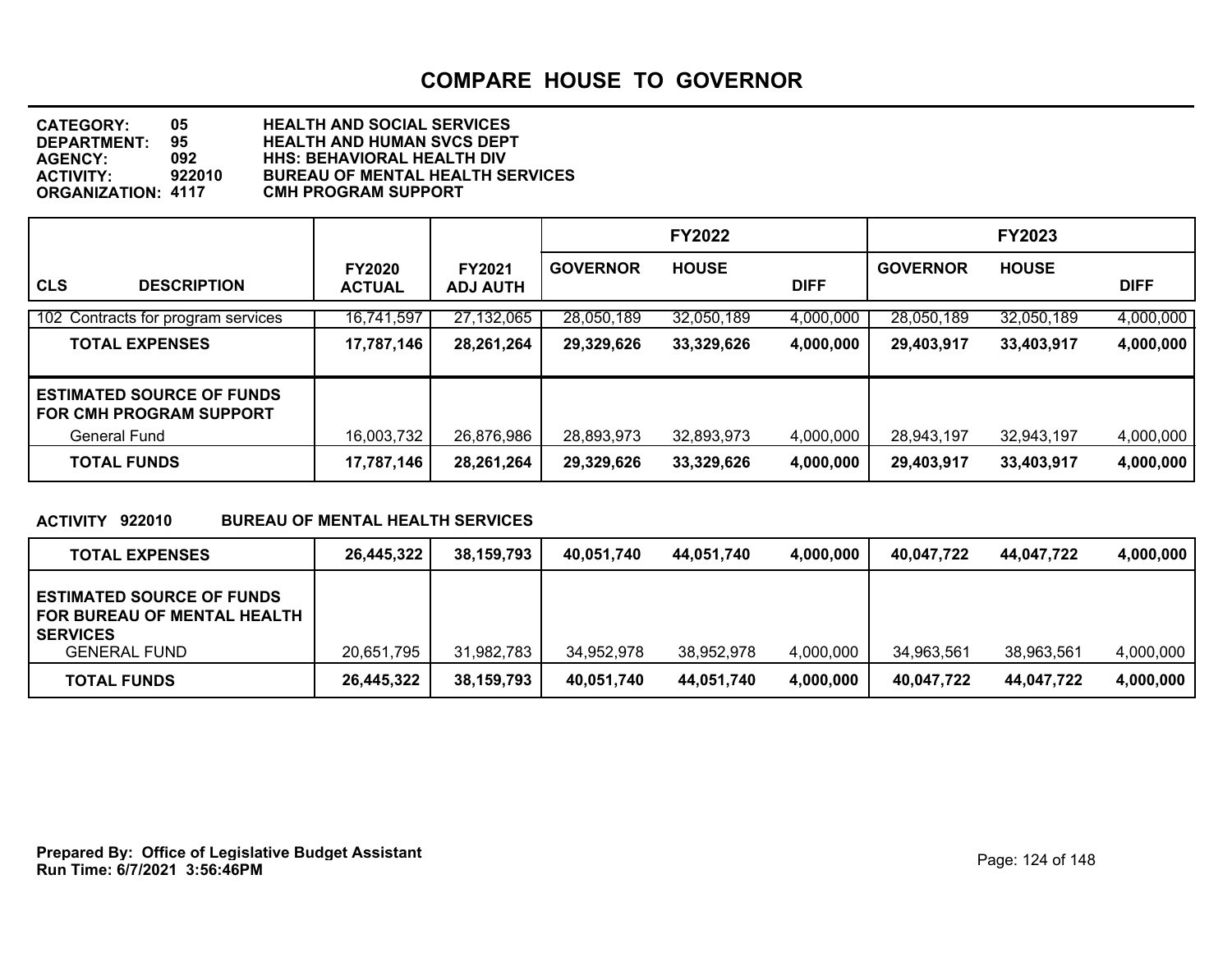**DEPARTMENT: 95 HEALTH AND HUMAN SVCS DEPT CATEGORY: 05 HEALTH AND SOCIAL SERVICES AGENCY: 093 HHS: DLTSS-DEVELOPMENTAL SVCS ACTIVITY: 930010 DIV OF DEVELOPMENTAL SVCS ORGANIZATION: 7100 DEVELOPMENTAL SERVICES**

|                                                                       |                                |                                  |                            | <b>FY2022</b>              |                         |                            | <b>FY2023</b>              |                            |
|-----------------------------------------------------------------------|--------------------------------|----------------------------------|----------------------------|----------------------------|-------------------------|----------------------------|----------------------------|----------------------------|
| <b>CLS</b><br><b>DESCRIPTION</b>                                      | <b>FY2020</b><br><b>ACTUAL</b> | <b>FY2021</b><br><b>ADJ AUTH</b> | <b>GOVERNOR</b>            | <b>HOUSE</b>               | <b>DIFF</b>             | <b>GOVERNOR</b>            | <b>HOUSE</b>               | <b>DIFF</b>                |
| 041 Audit Fund Set Aside                                              | 138,507                        | 172,278                          | 157,657                    | 166,405                    | 8,748                   | 172,672                    | 172,672                    | $\mathbf 0$                |
| <b>TOTAL EXPENSES</b>                                                 | 283,983,280                    | 330,954,313                      | 317,758,032                | 317,766,780                | 8,748                   | 347,773,047                | 347,773,047                | $\mathbf{0}$               |
| <b>ESTIMATED SOURCE OF FUNDS</b><br><b>FOR DEVELOPMENTAL SERVICES</b> |                                |                                  |                            |                            |                         |                            |                            |                            |
| 000 Federal Funds<br>General Fund                                     | 145,370,565<br>138.612.715     | 166,363,247<br>164,591,066       | 157,657,657<br>160,100,375 | 166,406,080<br>151.360.700 | 8,748,423<br>-8,739,675 | 172,672,672<br>175,100,375 | 172,672,672<br>175,100,375 | $\mathbf 0$<br>$\mathbf 0$ |
| <b>TOTAL FUNDS</b>                                                    | 283,983,280                    | 330,954,313                      | 317,758,032                | 317,766,780                | 8,748                   | 347,773,047                | 347,773,047                | $\mathbf 0$                |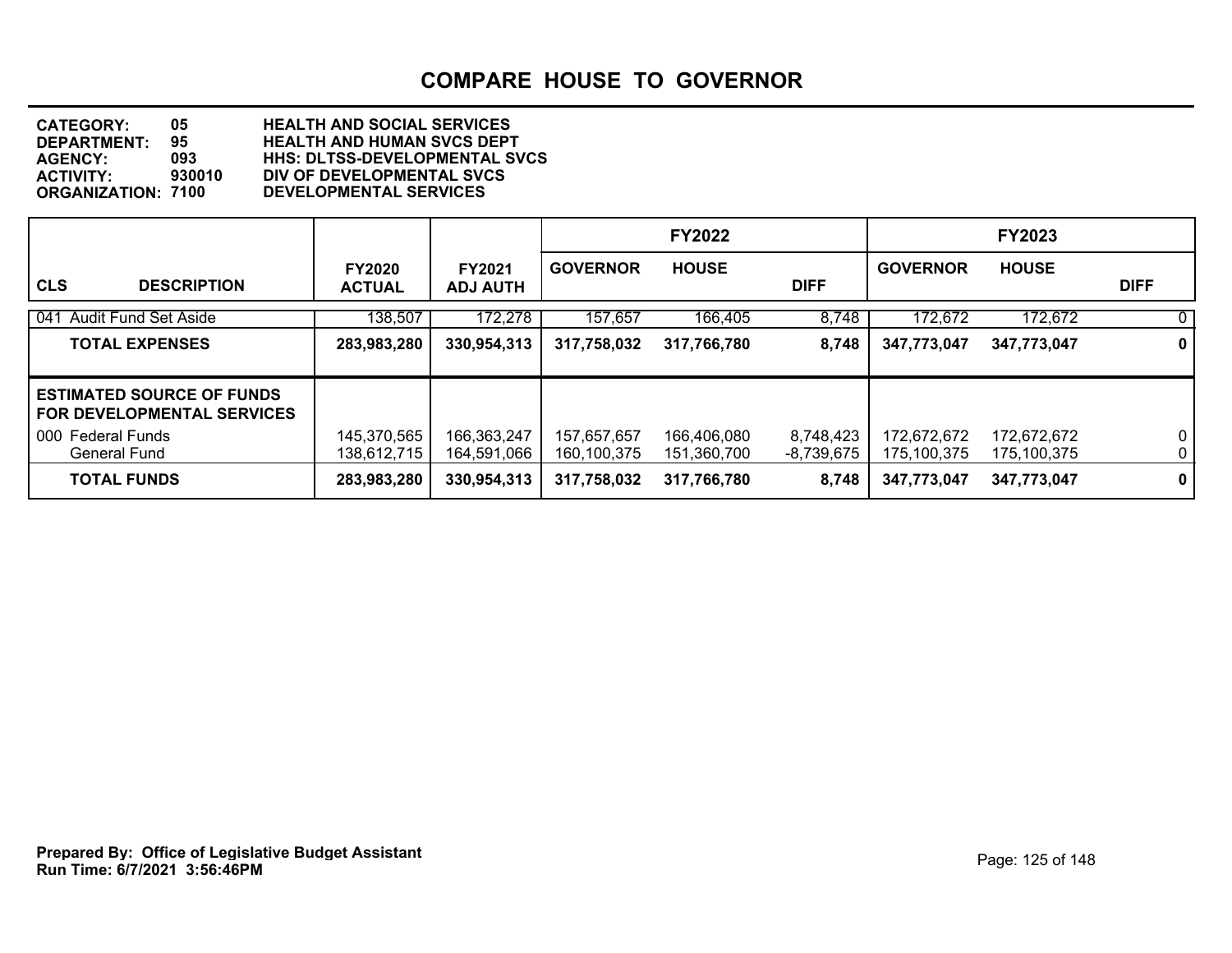**DEPARTMENT: 95 HEALTH AND HUMAN SVCS DEPT CATEGORY: 05 HEALTH AND SOCIAL SERVICES AGENCY: 093 HHS: DLTSS-DEVELOPMENTAL SVCS ACTIVITY: 930010 DIV OF DEVELOPMENTAL SVCS ORGANIZATION: 7016 ACQUIRED BRAIN DISORDER SERVIC**

|                                                                                                                                     |                                |                                  |                          | <b>FY2022</b>            |                     |                          | <b>FY2023</b>            |                            |
|-------------------------------------------------------------------------------------------------------------------------------------|--------------------------------|----------------------------------|--------------------------|--------------------------|---------------------|--------------------------|--------------------------|----------------------------|
| <b>CLS</b><br><b>DESCRIPTION</b>                                                                                                    | <b>FY2020</b><br><b>ACTUAL</b> | <b>FY2021</b><br><b>ADJ AUTH</b> | <b>GOVERNOR</b>          | <b>HOUSE</b>             | <b>DIFF</b>         | <b>GOVERNOR</b>          | <b>HOUSE</b>             | <b>DIFF</b>                |
| 041 Audit Fund Set Aside                                                                                                            | 11,785                         | 15,201                           | 10,829                   | 11,409                   | 580                 | 13,429                   | 13,429                   | $\mathbf 0$                |
| <b>TOTAL EXPENSES</b>                                                                                                               | 24,951,338                     | 30,103,252                       | 22,521,253               | 22,521,833               | 580                 | 27,719,351               | 27,719,351               | $\mathbf 0$                |
| <b>ESTIMATED SOURCE OF FUNDS</b><br><b>FOR ACQUIRED BRAIN DISORDER</b><br><b>SERVIC</b><br>000 Federal Funds<br><b>General Fund</b> | 12,825,073<br>12,126,265       | 15,051,519<br>15,051,733         | 10,828,216<br>11,693,037 | 11,408,932<br>11,112,901 | 580,716<br>-580,136 | 13,428,565<br>14.290.786 | 13,428,565<br>14,290,786 | $\mathbf 0$<br>$\mathbf 0$ |
| <b>TOTAL FUNDS</b>                                                                                                                  | 24,951,338                     | 30,103,252                       | 22,521,253               | 22,521,833               | 580                 | 27,719,351               | 27,719,351               | $\mathbf 0$                |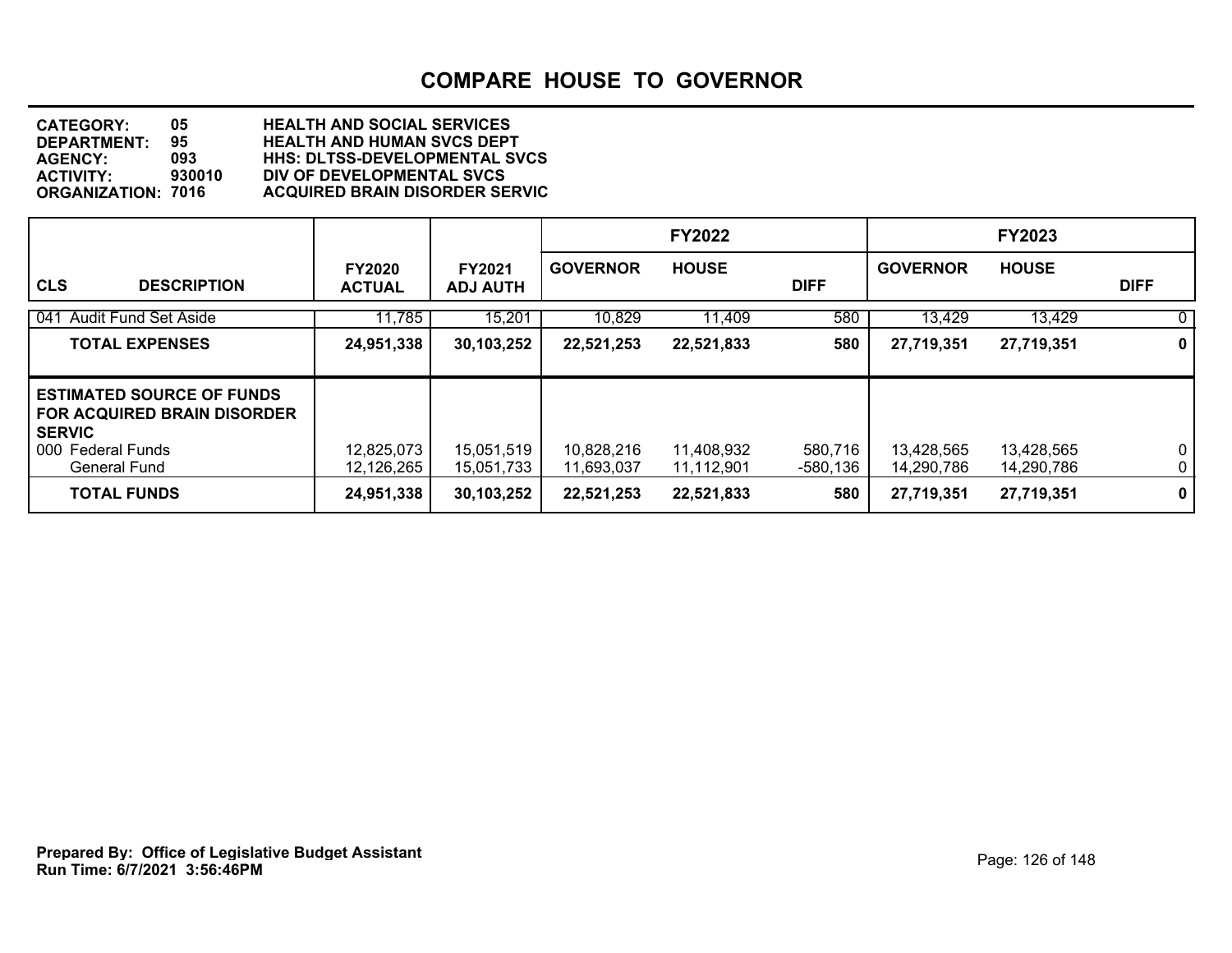**DEPARTMENT: 95 HEALTH AND HUMAN SVCS DEPT CATEGORY: 05 HEALTH AND SOCIAL SERVICES AGENCY: 093 HHS: DLTSS-DEVELOPMENTAL SVCS ACTIVITY: 930010 DIV OF DEVELOPMENTAL SVCS ORGANIZATION: 7110 CHILDREN IHS WAIVER**

|                                                                    |                                |                                  |                        | <b>FY2022</b>          |                     |                        | FY2023                 |                            |
|--------------------------------------------------------------------|--------------------------------|----------------------------------|------------------------|------------------------|---------------------|------------------------|------------------------|----------------------------|
| <b>CLS</b><br><b>DESCRIPTION</b>                                   | <b>FY2020</b><br><b>ACTUAL</b> | <b>FY2021</b><br><b>ADJ AUTH</b> | <b>GOVERNOR</b>        | <b>HOUSE</b>           | <b>DIFF</b>         | <b>GOVERNOR</b>        | <b>HOUSE</b>           | <b>DIFF</b>                |
| 041 Audit Fund Set Aside                                           | 2,773                          | 3,880                            | 3,742                  | 3,922                  | 180                 | 4,469                  | 4,469                  | $\mathbf 0$                |
| <b>TOTAL EXPENSES</b>                                              | 5,698,331                      | 7,788,312                        | 7,479,442              | 7,479,622              | 180                 | 8,932,767              | 8,932,767              | $\mathbf 0$                |
| <b>ESTIMATED SOURCE OF FUNDS</b><br><b>FOR CHILDREN IHS WAIVER</b> |                                |                                  |                        |                        |                     |                        |                        |                            |
| 000 Federal Funds<br>General Fund                                  | 2,918,450<br>2,779,881         | 3,940,154<br>3,848,158           | 3,741,592<br>3,737,850 | 3,921,376<br>3,558,246 | 179,784<br>-179,604 | 4,468,618<br>4,464,149 | 4,468,618<br>4,464,149 | $\mathbf 0$<br>$\mathbf 0$ |
| <b>TOTAL FUNDS</b>                                                 | 5,698,331                      | 7,788,312                        | 7,479,442              | 7,479,622              | 180                 | 8,932,767              | 8,932,767              | $\mathbf 0$                |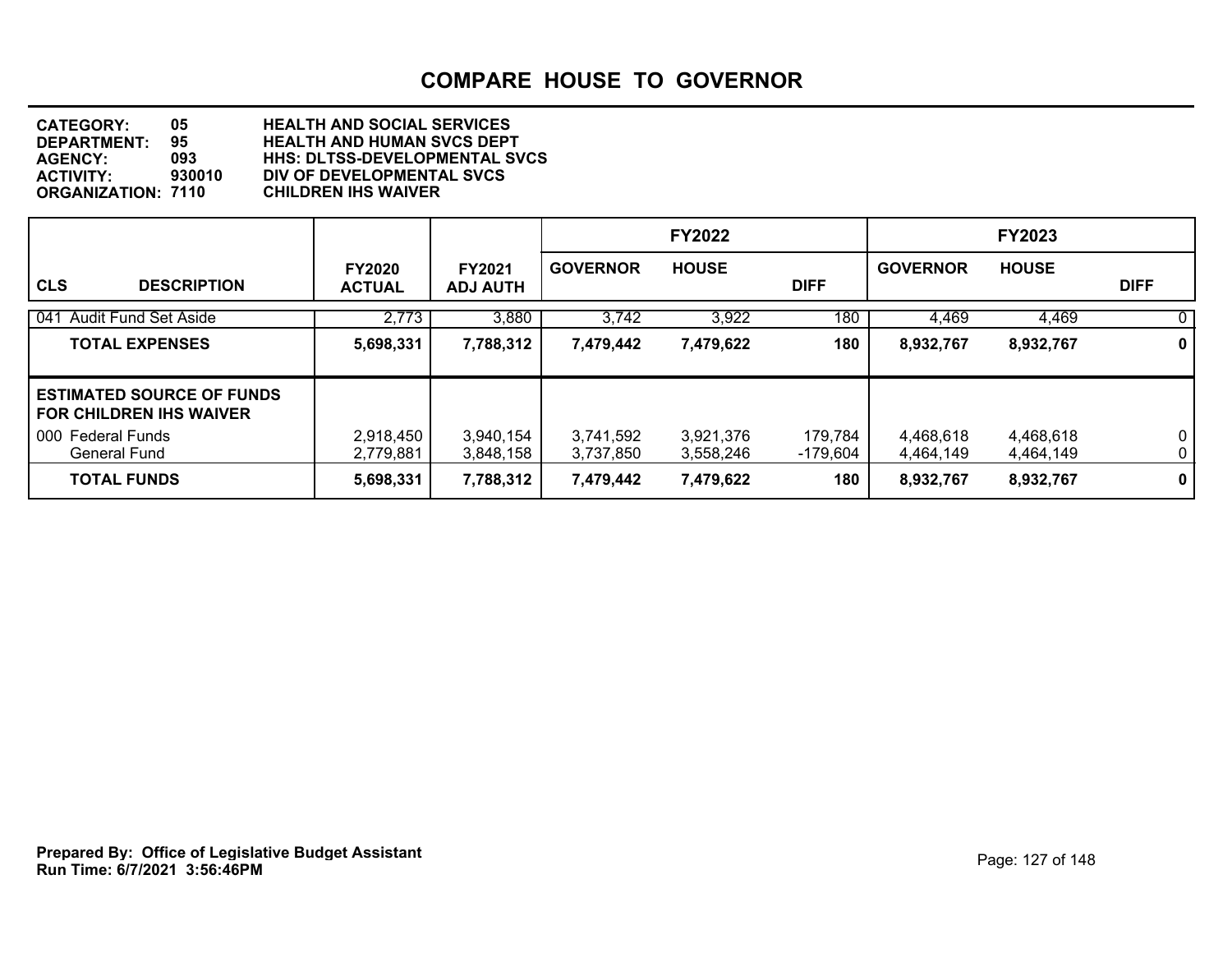**DEPARTMENT: 95 HEALTH AND HUMAN SVCS DEPT CATEGORY: 05 HEALTH AND SOCIAL SERVICES AGENCY: 093 HHS: DLTSS-DEVELOPMENTAL SVCS DIV OF DEVELOPMENTAL SVCS**<br>EARLY INTERVENTION **ORGANIZATION: 7014** 

|                                                                   |                                |                                  |                        | <b>FY2022</b>          |                     |                        | <b>FY2023</b>          |                   |
|-------------------------------------------------------------------|--------------------------------|----------------------------------|------------------------|------------------------|---------------------|------------------------|------------------------|-------------------|
| <b>CLS</b><br><b>DESCRIPTION</b>                                  | <b>FY2020</b><br><b>ACTUAL</b> | <b>FY2021</b><br><b>ADJ AUTH</b> | <b>GOVERNOR</b>        | <b>HOUSE</b>           | <b>DIFF</b>         | <b>GOVERNOR</b>        | <b>HOUSE</b>           | <b>DIFF</b>       |
| 041 Audit Fund Set Aside                                          | 3,395                          | 3,938                            | 4,080                  | 4,290                  | 210                 | 4,080                  | 4,080                  | $\mathbf{0}$      |
| <b>TOTAL EXPENSES</b>                                             | 9,367,528                      | 11,092,957                       | 11,052,592             | 11,052,802             | 210                 | 11,052,592             | 11,052,592             | 0                 |
| <b>ESTIMATED SOURCE OF FUNDS</b><br><b>FOR EARLY INTERVENTION</b> |                                |                                  |                        |                        |                     |                        |                        |                   |
| 000 Federal Funds<br><b>General Fund</b>                          | 3,498,956<br>5,868,572         | 4,223,217<br>6.869.740           | 4,079,837<br>6,972,755 | 4,289,785<br>6,763,017 | 209,948<br>-209,738 | 4,079,837<br>6,972,755 | 4,079,837<br>6,972,755 | $\mathbf{0}$<br>0 |
| <b>TOTAL FUNDS</b>                                                | 9,367,528                      | 11,092,957                       | 11,052,592             | 11,052,802             | 210                 | 11,052,592             | 11,052,592             | $\mathbf{0}$      |

#### **ACTIVITY 930010 DIV OF DEVELOPMENTAL SVCS**

| <b>TOTAL EXPENSES</b>                                                                                                      | 338,582,750                  | 396,899,807                | 374,090,820                | 374.100.538                | 9,718                   | 410.959.609                | 410,959,609                | $\mathbf{0}$         |
|----------------------------------------------------------------------------------------------------------------------------|------------------------------|----------------------------|----------------------------|----------------------------|-------------------------|----------------------------|----------------------------|----------------------|
| <b>ESTIMATED SOURCE OF FUNDS</b><br>FOR DIV OF DEVELOPMENTAL<br><b>SVCS</b><br><b>FEDERAL FUNDS</b><br><b>GENERAL FUND</b> | 169, 157, 568<br>169,276,345 | 195,401,347<br>201,232,365 | 182,047,989<br>191,807,831 | 191,766,860<br>182,098,678 | 9,718,871<br>-9,709,153 | 200,498,387<br>210,226,222 | 200,498,387<br>210,226,222 | $\Omega$<br>$\Omega$ |
| <b>TOTAL FUNDS</b>                                                                                                         | 338,582,750                  | 396,899,807                | 374.090.820                | 374,100,538                | 9,718                   | 410.959.609                | 410.959.609                | $\mathbf{0}$         |

**Run Time: 6/7/2021 3:56:46PM Prepared By: Office of Legislative Budget Assistant** Prepared By: 0138 of 148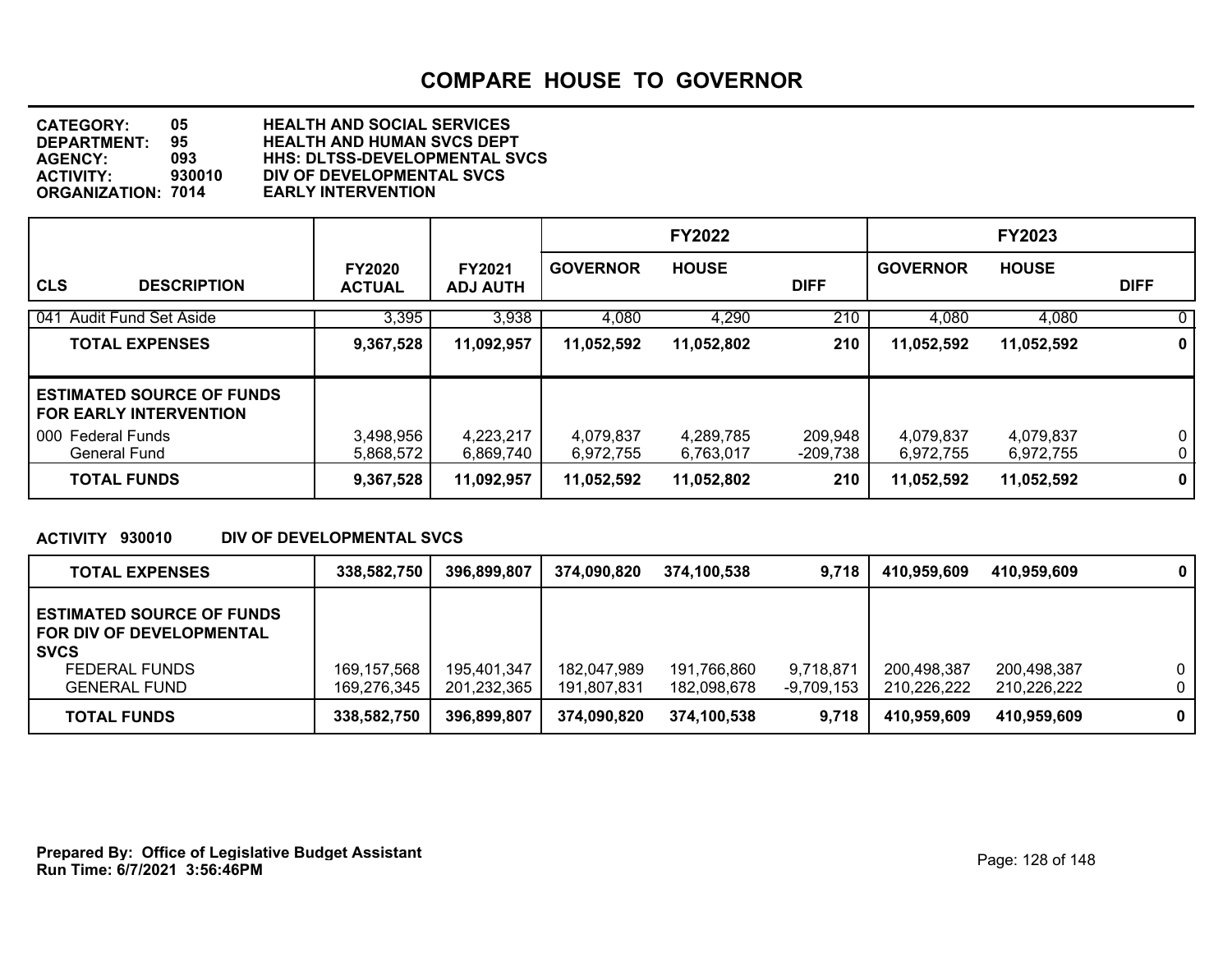| <b>CATEGORY:</b>          | 05.    | <b>HEALTH AND SOCIAL SERVICES</b> |
|---------------------------|--------|-----------------------------------|
| <b>DEPARTMENT:</b>        | 95.    | <b>HEALTH AND HUMAN SVCS DEPT</b> |
| <b>AGENCY:</b>            | 094    | <b>HHS: NH HOSPITAL</b>           |
| <b>ACTIVITY:</b>          | 940010 | <b>NEW HAMPSHIRE HOSPITAL</b>     |
| <b>ORGANIZATION: 8750</b> |        | <b>ACUTE PSYCHIATRIC SERVICES</b> |

|                                                                                                                                  |                                |                                  |                          | <b>FY2022</b>            |                           |                          | <b>FY2023</b>            |                           |
|----------------------------------------------------------------------------------------------------------------------------------|--------------------------------|----------------------------------|--------------------------|--------------------------|---------------------------|--------------------------|--------------------------|---------------------------|
| <b>CLS</b><br><b>DESCRIPTION</b>                                                                                                 | <b>FY2020</b><br><b>ACTUAL</b> | <b>FY2021</b><br><b>ADJ AUTH</b> | <b>GOVERNOR</b>          | <b>HOUSE</b>             | <b>DIFF</b>               | <b>GOVERNOR</b>          | <b>HOUSE</b>             | <b>DIFF</b>               |
| <b>LESTIMATED SOURCE OF FUNDS</b><br><b>FOR ACUTE PSYCHIATRIC</b><br><b>SERVICES</b><br>009 Agency Income<br><b>General Fund</b> | 19,057,296<br>18.993.291       | 25,051,810<br>21,500,337         | 27,262,511<br>24,731,085 | 22,980,183<br>29,013,413 | $-4,282,328$<br>4,282,328 | 29,054,702<br>26,454,706 | 24,195,836<br>31,313,572 | $-4,858,866$<br>4,858,866 |
| <b>LESTIMATED SOURCE OF FUNDS</b><br><b>FOR NEW HAMPSHIRE HOSPITAL</b><br><b>GENERAL FUND</b><br>OTHER FUNDS                     | 32,854,790<br>40,769,157       | 38,795,089<br>47,741,894         | 45,236,922<br>56,565,643 | 49,519,250<br>52,283,315 | 4,282,328<br>-4,282,328   | 47,761,169<br>60.160.413 | 52,620,035<br>55,301,547 | 4,858,866<br>-4,858,866   |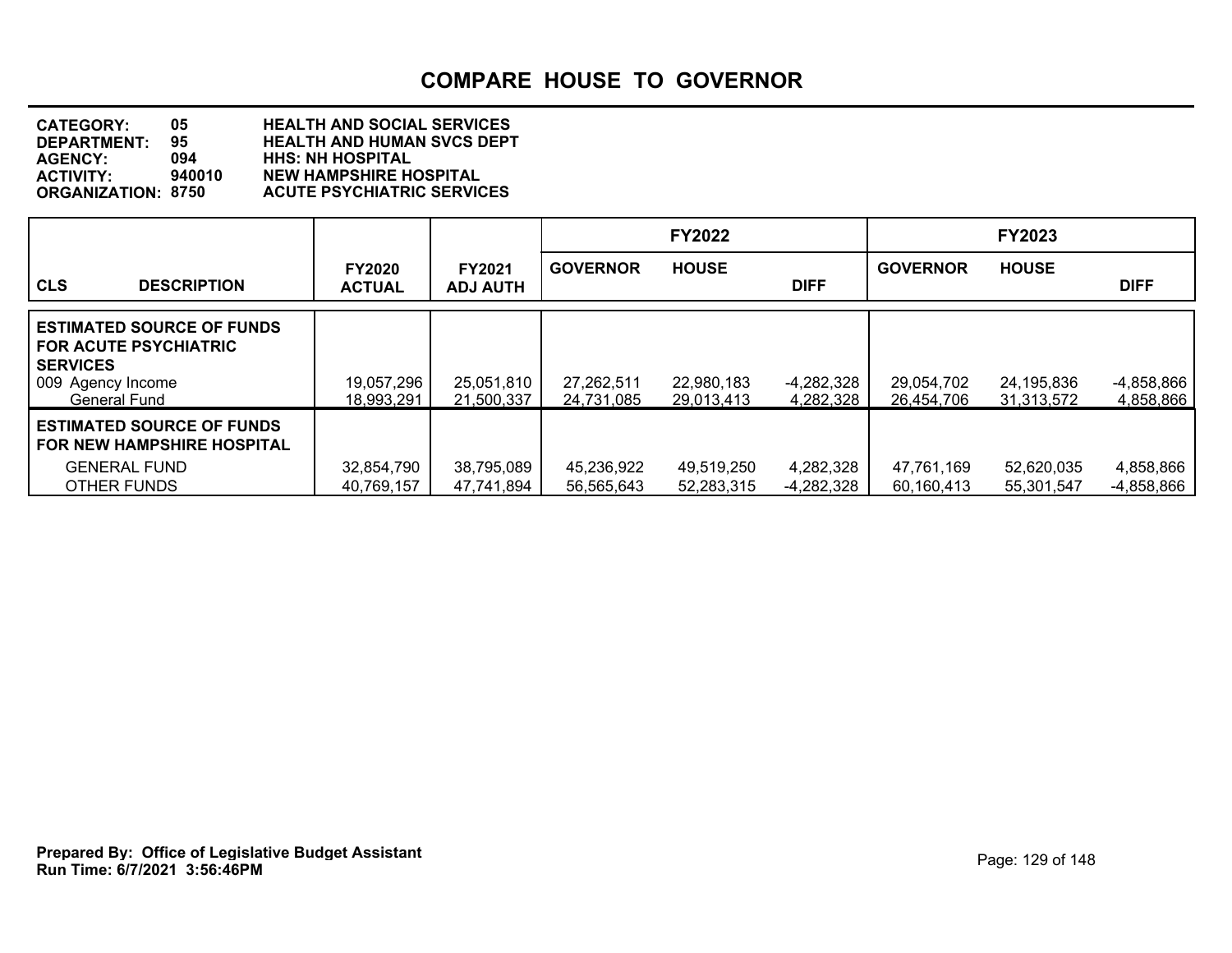**DEPARTMENT: 95 HEALTH AND HUMAN SVCS DEPT CATEGORY: 05 HEALTH AND SOCIAL SERVICES AGENCY: 095 HHS: COMMISSIONER'S OFFICE ACTIVITY: 950010 OFFICE OF THE COMMISSIONER ORGANIZATION: 5676 OFFICE OF BUSINESS OPERATIONS**

|                                                                                                                                                         |                                     |                           |                                  | <b>FY2022</b>                    |                                   |                                  | <b>FY2023</b>                    |                                   |
|---------------------------------------------------------------------------------------------------------------------------------------------------------|-------------------------------------|---------------------------|----------------------------------|----------------------------------|-----------------------------------|----------------------------------|----------------------------------|-----------------------------------|
| <b>CLS</b><br><b>DESCRIPTION</b>                                                                                                                        | <b>FY2020</b><br><b>ACTUAL</b>      | FY2021<br><b>ADJ AUTH</b> | <b>GOVERNOR</b>                  | <b>HOUSE</b>                     | <b>DIFF</b>                       | <b>GOVERNOR</b>                  | <b>HOUSE</b>                     | <b>DIFF</b>                       |
| 010 Personal Services-Perm. Classi<br>059 Temp Full Time<br><b>Benefits</b><br>060                                                                      | 6,461,341<br>3,543,312              | 7,267,261<br>4,126,566    | 7,961,034<br>4,798,365           | 7,820,418<br>47,302<br>4,737,016 | $-140,616$<br>47,302<br>$-61,349$ | 8,470,488<br>5,071,202           | 8,318,615<br>49,358<br>5,004,644 | $-151,873$<br>49,358<br>$-66,558$ |
| <b>TOTAL EXPENSES</b>                                                                                                                                   | 29,567,921                          | 13,946,326                | 16,062,142                       | 15,907,479                       | $-154,663$                        | 16,909,086                       | 16,740,013                       | $-169,073$                        |
| <b>ESTIMATED SOURCE OF FUNDS</b><br><b>FOR OFFICE OF BUSINESS</b><br><b>OPERATIONS</b><br>000 Federal Funds<br>009 Agency Income<br><b>General Fund</b> | 4,463,877<br>7,599,400<br>8,096,282 | 4,938,589<br>9,007,737    | 6,694,601<br>17,054<br>9,350,487 | 6,681,106<br>12,100<br>9,214,273 | $-13,495$<br>$-4,954$<br>-136,214 | 7,043,999<br>17,054<br>9,848,033 | 6,974,442<br>11,735<br>9,753,836 | $-69,557$<br>$-5,319$<br>-94,197  |
| <b>TOTAL FUNDS</b>                                                                                                                                      | 29,567,921                          | 13,946,326                | 16,062,142                       | 15,907,479                       | $-154,663$                        | 16,909,086                       | 16,740,013                       | $-169,073$                        |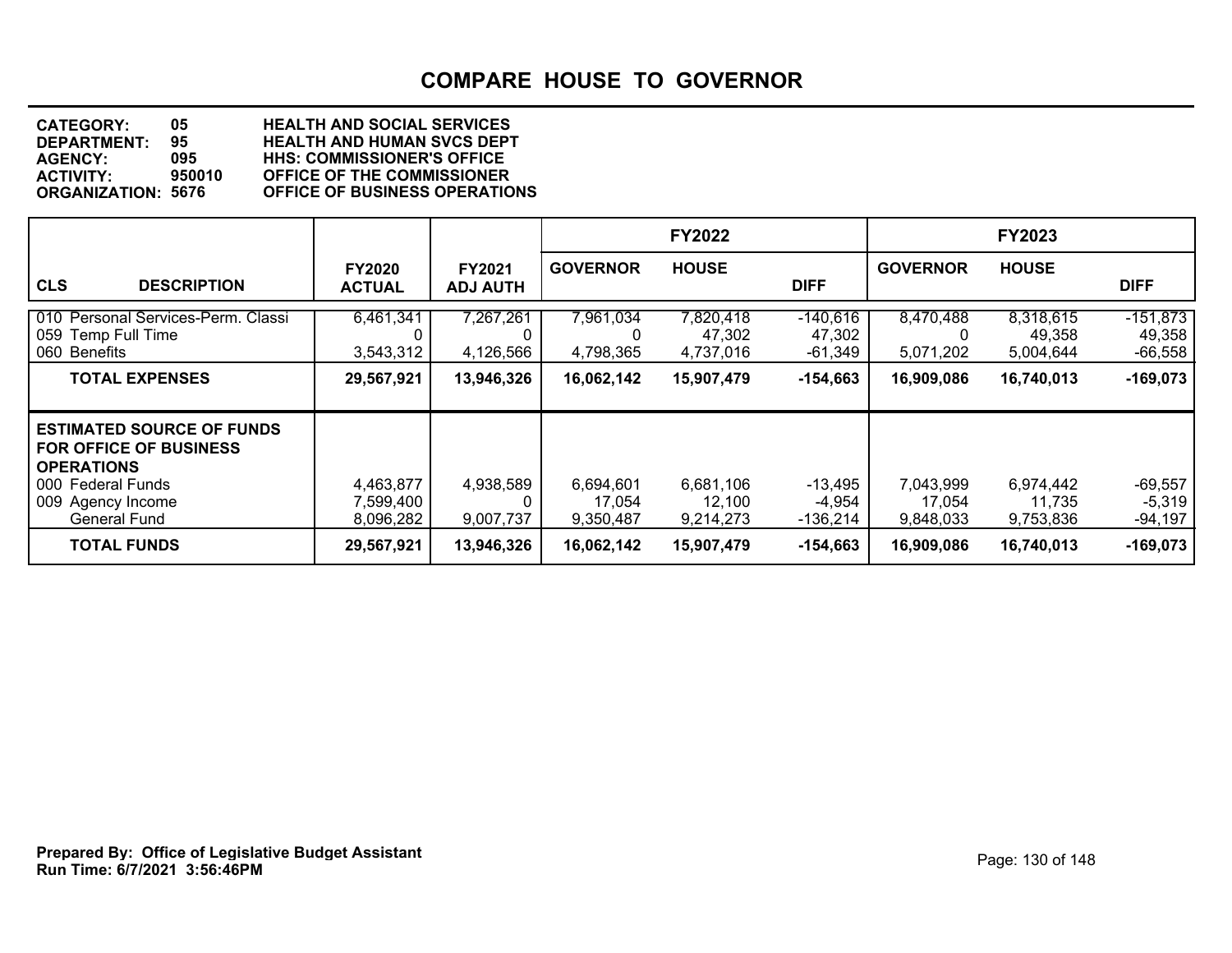**DEPARTMENT: 95 HEALTH AND HUMAN SVCS DEPT CATEGORY: 05 HEALTH AND SOCIAL SERVICES AGENCY: 095 HHS: COMMISSIONER'S OFFICE ACTIVITY: 950010 OFFICE OF THE COMMISSIONER MINORITY HLTH/REFUGEE AFFAIRS** 

|                                                                                                        |                                |                                  |                 | <b>FY2022</b> |             |                 | <b>FY2023</b> |             |
|--------------------------------------------------------------------------------------------------------|--------------------------------|----------------------------------|-----------------|---------------|-------------|-----------------|---------------|-------------|
| <b>CLS</b><br><b>DESCRIPTION</b>                                                                       | <b>FY2020</b><br><b>ACTUAL</b> | <b>FY2021</b><br><b>ADJ AUTH</b> | <b>GOVERNOR</b> | <b>HOUSE</b>  | <b>DIFF</b> | <b>GOVERNOR</b> | <b>HOUSE</b>  | <b>DIFF</b> |
| 102 Contracts for program services                                                                     | 637,721                        | 692,985                          | 762,283         | 812,283       | 50,000      | 762,283         | 812,283       | 50,000      |
| <b>TOTAL EXPENSES</b>                                                                                  | 1,283,889                      | 1,358,574                        | 1,519,241       | 1,569,241     | 50,000      | 1,556,447       | 1,606,447     | 50,000      |
| <b>ESTIMATED SOURCE OF FUNDS</b><br><b>FOR MINORITY HLTH/REFUGEE</b><br><b>AFFAIRS</b><br>General Fund | 631,437                        | 669,013                          | 944,292         | 994,292       | 50,000      | 965,118         | 1,015,118     | 50,000      |
| <b>TOTAL FUNDS</b>                                                                                     | 1,283,889                      | 1,358,574                        | 1,519,241       | 1,569,241     | 50,000      | 1,556,447       | 1,606,447     | 50,000      |

#### **ACTIVITY 950010 OFFICE OF THE COMMISSIONER**

| <b>TOTAL EXPENSES</b>                                                                                                               | 35,938,545                            | 21,117,798                         | 24.645.180                          | 24.540.517                          | -104.663                       | 25,803,515                          | 25,684,442                          | $-119,073$                     |
|-------------------------------------------------------------------------------------------------------------------------------------|---------------------------------------|------------------------------------|-------------------------------------|-------------------------------------|--------------------------------|-------------------------------------|-------------------------------------|--------------------------------|
| <b>ESTIMATED SOURCE OF FUNDS</b><br>FOR OFFICE OF THE<br><b>COMMISSIONER</b><br>FEDERAL FUNDS<br><b>GENERAL FUND</b><br>OTHER FUNDS | 7,741,909<br>10,894,341<br>17,302,295 | 8,546,999<br>12,251,010<br>319.789 | 10,680,986<br>13,483,708<br>480.486 | 10,667,491<br>13,397,494<br>475.532 | $-13,495$<br>-86,214<br>-4,954 | 11.147.015<br>14,138,388<br>518,112 | 11,077,458<br>14,094,191<br>512.793 | -69.557<br>-44,197<br>$-5,319$ |
| <b>TOTAL FUNDS</b>                                                                                                                  | 35,938,545                            | 21,117,798                         | 24.645.180                          | 24,540,517                          | $-104,663$                     | 25,803,515                          | 25,684,442                          | $-119,073$                     |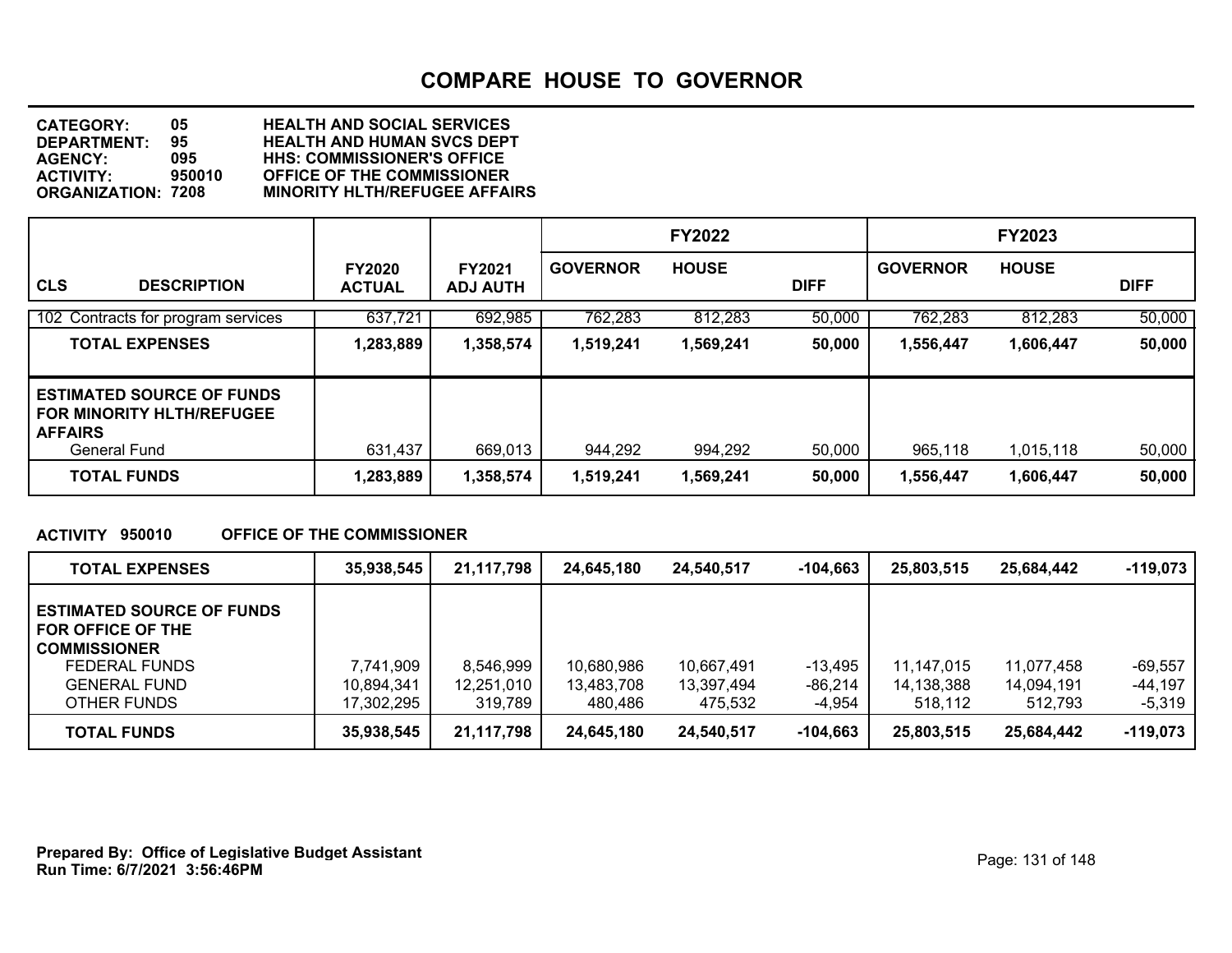| <b>CATEGORY:</b>          | 05.    | <b>HEALTH AND SOCIAL SERVICES</b>     |
|---------------------------|--------|---------------------------------------|
| DEPARTMENT:               | 95     | <b>HEALTH AND HUMAN SVCS DEPT</b>     |
| <b>AGENCY:</b>            | 095    | <b>HHS: COMMISSIONER'S OFFICE</b>     |
| <b>ACTIVITY:</b>          | 951010 | <b>OFFICE OF IMPROVEMENT, INTEGRI</b> |
| <b>ORGANIZATION: 7935</b> |        | <b>IMPROVEMT/INTEGRITY/INFO/REIMB</b> |
|                           |        |                                       |

|                                                                                                                                                                        |                                  |                                  |                                 | <b>FY2022</b>                   |                          |                                 | <b>FY2023</b>                   |                          |
|------------------------------------------------------------------------------------------------------------------------------------------------------------------------|----------------------------------|----------------------------------|---------------------------------|---------------------------------|--------------------------|---------------------------------|---------------------------------|--------------------------|
| <b>CLS</b><br><b>DESCRIPTION</b>                                                                                                                                       | <b>FY2020</b><br>ACTUAL          | <b>FY2021</b><br><b>ADJ AUTH</b> | <b>GOVERNOR</b>                 | <b>HOUSE</b>                    | <b>DIFF</b>              | <b>GOVERNOR</b>                 | <b>HOUSE</b>                    | <b>DIFF</b>              |
| 010 Personal Services-Perm. Classi<br>060 Benefits                                                                                                                     | 3,440,673<br>1,928,009           | 3,998,197<br>2,322,796           | 3,669,481<br>2,299,426          | 3,810,097<br>2,389,173          | 140,616<br>89,747        | 3,883,593<br>2,425,050          | 4,035,466<br>2,520,408          | 151,873<br>95,358        |
| <b>TOTAL EXPENSES</b>                                                                                                                                                  | 6,242,517                        | 7,469,365                        | 7,034,029                       | 7,264,392                       | 230,363                  | 7,415,780                       | 7,663,011                       | 247,231                  |
| <b>ESTIMATED SOURCE OF FUNDS</b><br><b>FOR</b><br><b>IMPROVEMT/INTEGRITY/INFO/REIM</b><br>B<br>000<br><b>Federal Funds</b><br>007 Agency Income<br><b>General Fund</b> | 2,984,917<br>46,380<br>3,211,220 | 3,523,123<br>49,484<br>3,896,758 | 3,508,975<br>3,649<br>3,521,405 | 3,622,014<br>3,718<br>3,638,660 | 113,039<br>69<br>117,255 | 3,698,472<br>3,835<br>3,713,473 | 3,819,789<br>3,909<br>3,839,313 | 121,317<br>74<br>125,840 |
| <b>TOTAL FUNDS</b>                                                                                                                                                     | 6,242,517                        | 7,469,365                        | 7,034,029                       | 7,264,392                       | 230,363                  | 7,415,780                       | 7,663,011                       | 247,231                  |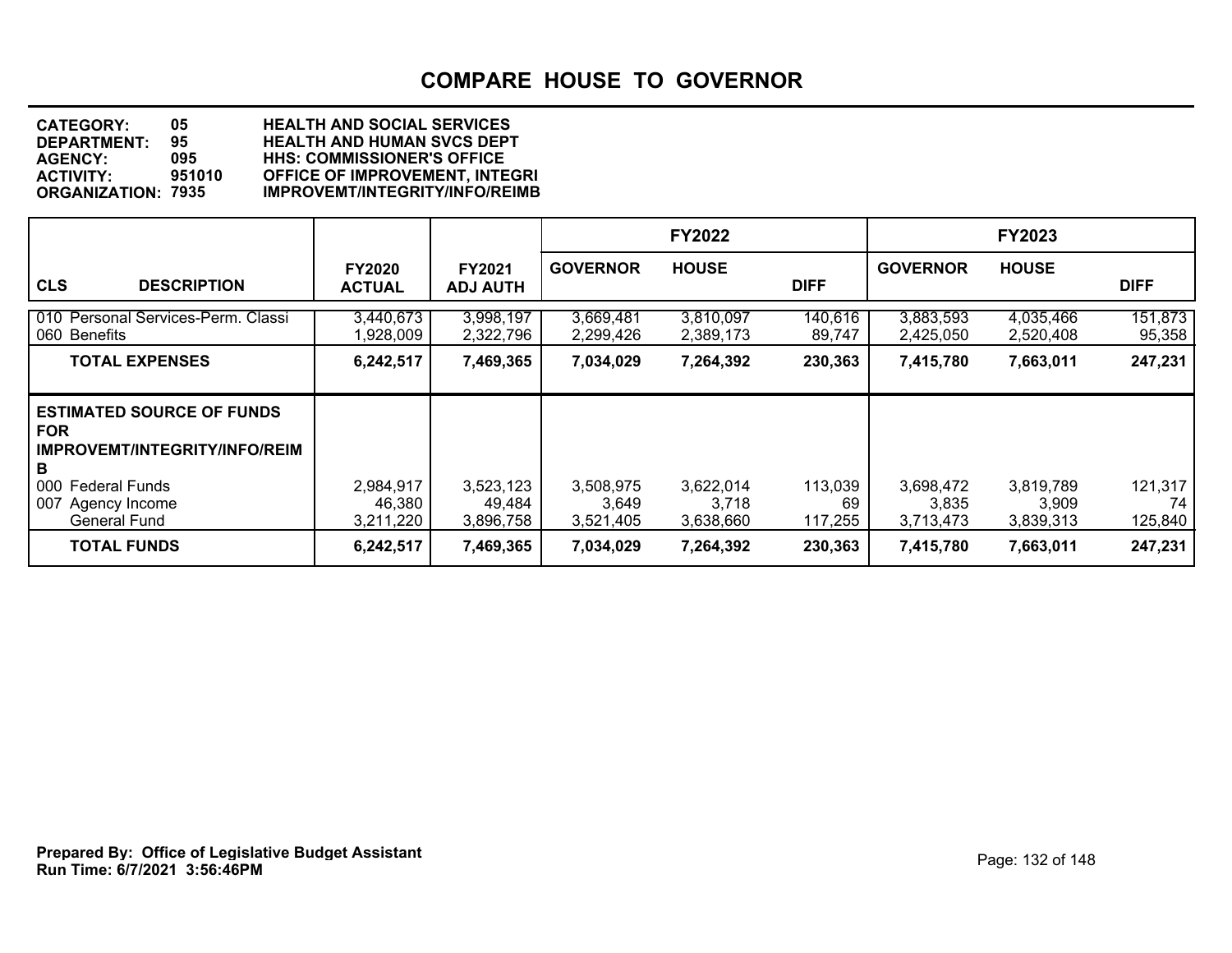**DEPARTMENT: 95 HEALTH AND HUMAN SVCS DEPT CATEGORY: 05 HEALTH AND SOCIAL SERVICES AGENCY: 095 HHS: COMMISSIONER'S OFFICE ACTIVITY: 952010 LEGAL & REGULATORY SERVICES ORGANIZATION: 5146 HEALTH FACILITIES ADMINISTRN**

|                                                                                                                          |                         |                           |                      | <b>FY2022</b>        |                            |                      | <b>FY2023</b>        |                           |
|--------------------------------------------------------------------------------------------------------------------------|-------------------------|---------------------------|----------------------|----------------------|----------------------------|----------------------|----------------------|---------------------------|
| <b>CLS</b><br><b>DESCRIPTION</b>                                                                                         | FY2020<br><b>ACTUAL</b> | FY2021<br><b>ADJ AUTH</b> | <b>GOVERNOR</b>      | <b>HOUSE</b>         | <b>DIFF</b>                | <b>GOVERNOR</b>      | <b>HOUSE</b>         | <b>DIFF</b>               |
| <b>ESTIMATED SOURCE OF FUNDS</b><br>FOR HEALTH FACILITIES<br><b>ADMINISTRN</b><br>000 Federal Funds<br>007 Agency Income | 2,100,908<br>519,120    | 2,541,098<br>421,148      | 1,878,719<br>503,615 | 1,878,719<br>503,615 | $\mathbf 0$<br>$\mathbf 0$ | 834,651<br>1,672,963 | 1,976,566<br>531,048 | 1,141,915<br>$-1,141,915$ |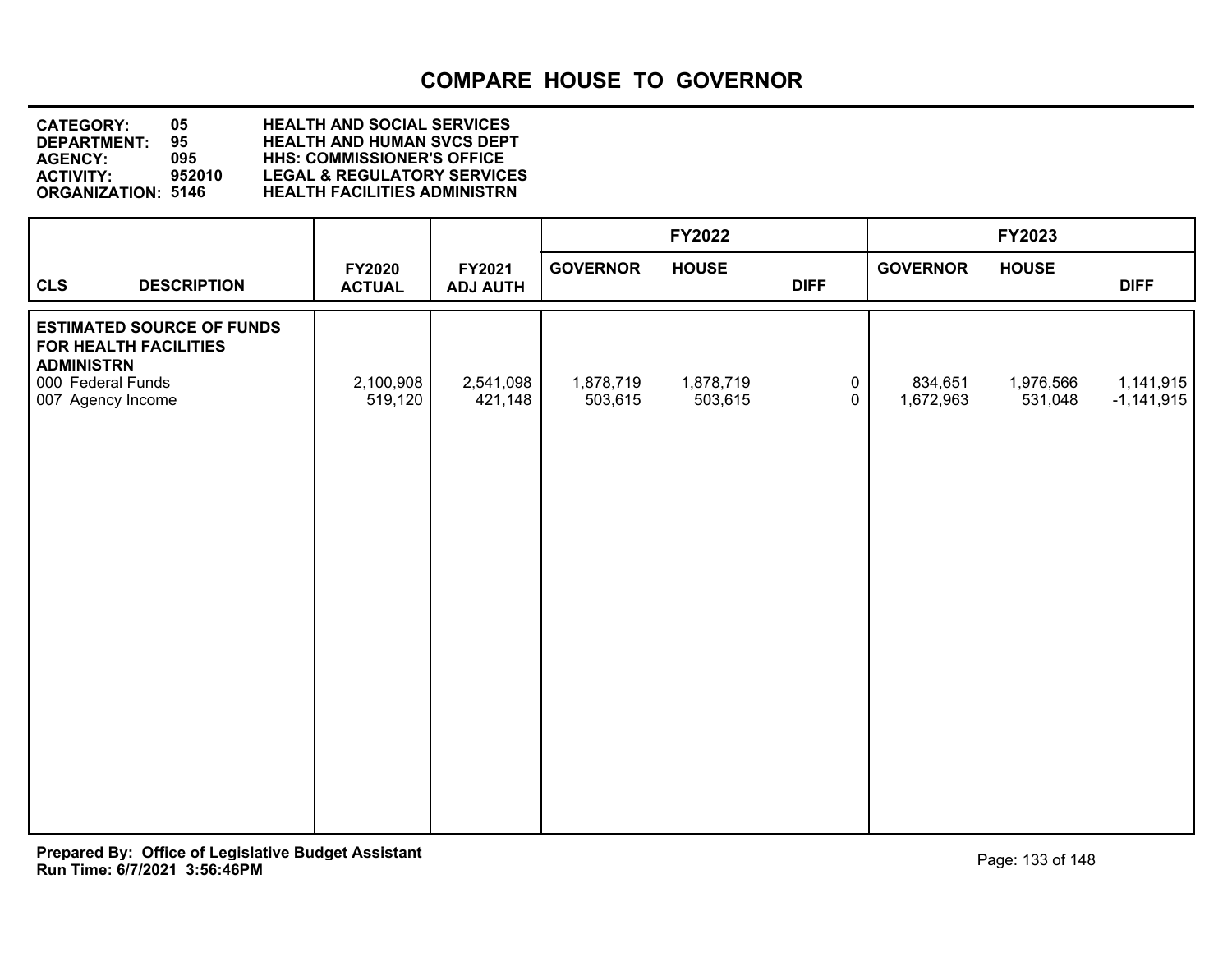**DEPARTMENT: 95 HEALTH AND HUMAN SVCS DEPT CATEGORY: 05 HEALTH AND SOCIAL SERVICES AGENCY: 095 HHS: COMMISSIONER'S OFFICE** LEGAL & REGULATORY SERVICES<br>GENERAL COUNSEL **ORGANIZATION: 5680** 

|                                                                                 |                                |                                  |                     | <b>FY2022</b>        |                     |                     | <b>FY2023</b>        |                       |
|---------------------------------------------------------------------------------|--------------------------------|----------------------------------|---------------------|----------------------|---------------------|---------------------|----------------------|-----------------------|
| <b>CLS</b><br><b>DESCRIPTION</b>                                                | <b>FY2020</b><br><b>ACTUAL</b> | <b>FY2021</b><br><b>ADJ AUTH</b> | <b>GOVERNOR</b>     | <b>HOUSE</b>         | <b>DIFF</b>         | <b>GOVERNOR</b>     | <b>HOUSE</b>         | <b>DIFF</b>           |
| <b>ESTIMATED SOURCE OF FUNDS</b><br><b>I FOR GENERAL COUNSEL</b>                |                                |                                  |                     |                      |                     |                     |                      |                       |
| 007 Agency Income<br><b>General Fund</b>                                        | 516,228<br>4,600,304           | 432,214<br>5,687,099             | 63,461<br>6,407,428 | 563,461<br>5,907,428 | 500,000<br>-500,000 | 67,084<br>6.750.631 | 567,084<br>6,250,631 | 500,000<br>$-500,000$ |
| <b>ESTIMATED SOURCE OF FUNDS</b><br>l FOR LEGAL & REGULATORY<br><b>SERVICES</b> |                                |                                  |                     |                      |                     |                     |                      |                       |
| <b>FEDERAL FUNDS</b>                                                            | 8,324,866                      | 9,386,871                        | 8,567,541           | 8,567,541            | 0                   | 7,871,616           | 9,013,531            | 1,141,915             |
| <b>GENERAL FUND</b>                                                             | 7,129,680                      | 8,718,882                        | 10,352,029          | 9,852,029            | $-500,000$          | 10,901,798          | 10,401,798           | $-500,000$            |
| OTHER FUNDS                                                                     | 1,205,298                      | 862,306                          | 585,426             | 1,085,426            | 500,000             | 1.759.318           | 1,117,403            | $-641,915$            |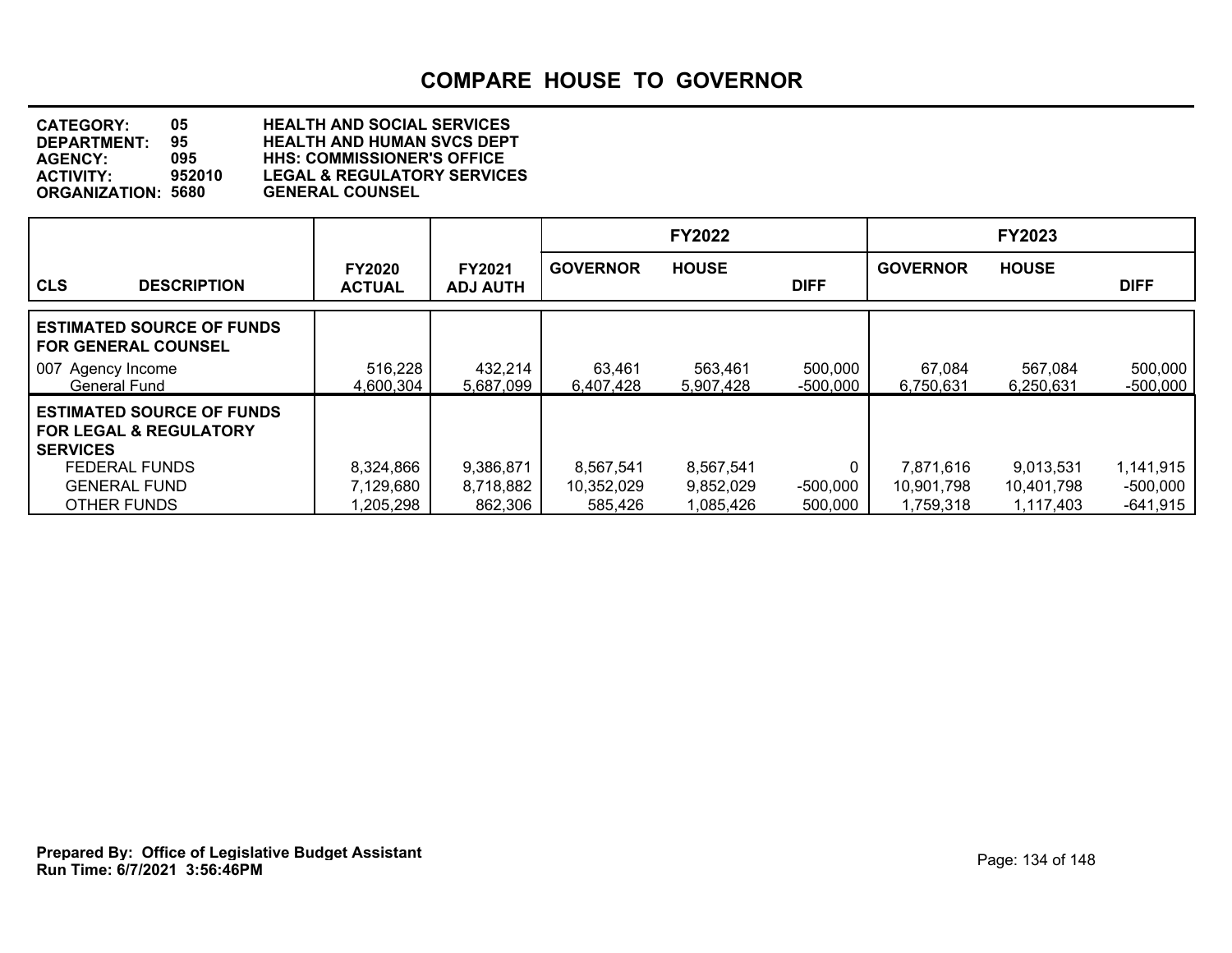**DEPARTMENT: 95 HEALTH AND HUMAN SVCS DEPT CATEGORY: 05 HEALTH AND SOCIAL SERVICES AGENCY: 095 HHS: COMMISSIONER'S OFFICE ACTIVITY: 954010 OFFICE OF INFORMATION SERVICES OFFICE OF INFORMATION SERVICES** 

|                                                                                                                                                   |                                |                                  |                                 | <b>FY2022</b>            |                            |                                 | FY2023                   |                                 |
|---------------------------------------------------------------------------------------------------------------------------------------------------|--------------------------------|----------------------------------|---------------------------------|--------------------------|----------------------------|---------------------------------|--------------------------|---------------------------------|
| <b>CLS</b><br><b>DESCRIPTION</b>                                                                                                                  | <b>FY2020</b><br><b>ACTUAL</b> | <b>FY2021</b><br><b>ADJ AUTH</b> | <b>GOVERNOR</b>                 | <b>HOUSE</b>             | <b>DIFF</b>                | <b>GOVERNOR</b>                 | <b>HOUSE</b>             | <b>DIFF</b>                     |
| 102 Contracts for program services                                                                                                                | 3,608,893                      | 0                                |                                 | 800,000                  | 800,000                    |                                 | $\mathbf{U}$             | $\Omega$                        |
| <b>TOTAL EXPENSES</b>                                                                                                                             | 40,754,058                     | 43,066,647                       | 44,864,110                      | 45,664,110               | 800,000                    | 46,035,685                      | 46,035,685               | $\mathbf 0$                     |
| <b>ESTIMATED SOURCE OF FUNDS</b><br><b>FOR OFFICE OF INFORMATION</b><br><b>SERVICES</b><br>000 Federal Funds<br>009 Agency Income<br>General Fund | 20,447,901<br>20,306,157       | 19,333,651<br>23,732,996         | 18,792,431<br>804<br>26,070,875 | 19,392,431<br>26,271,679 | 600,000<br>-804<br>200,804 | 19,281,247<br>804<br>26,753,634 | 19,281,247<br>26,754,438 | $\overline{0}$<br>$-804$<br>804 |
| <b>TOTAL FUNDS</b>                                                                                                                                | 40,754,058                     | 43,066,647                       | 44,864,110                      | 45,664,110               | 800,000                    | 46,035,685                      | 46,035,685               | $\mathbf 0$                     |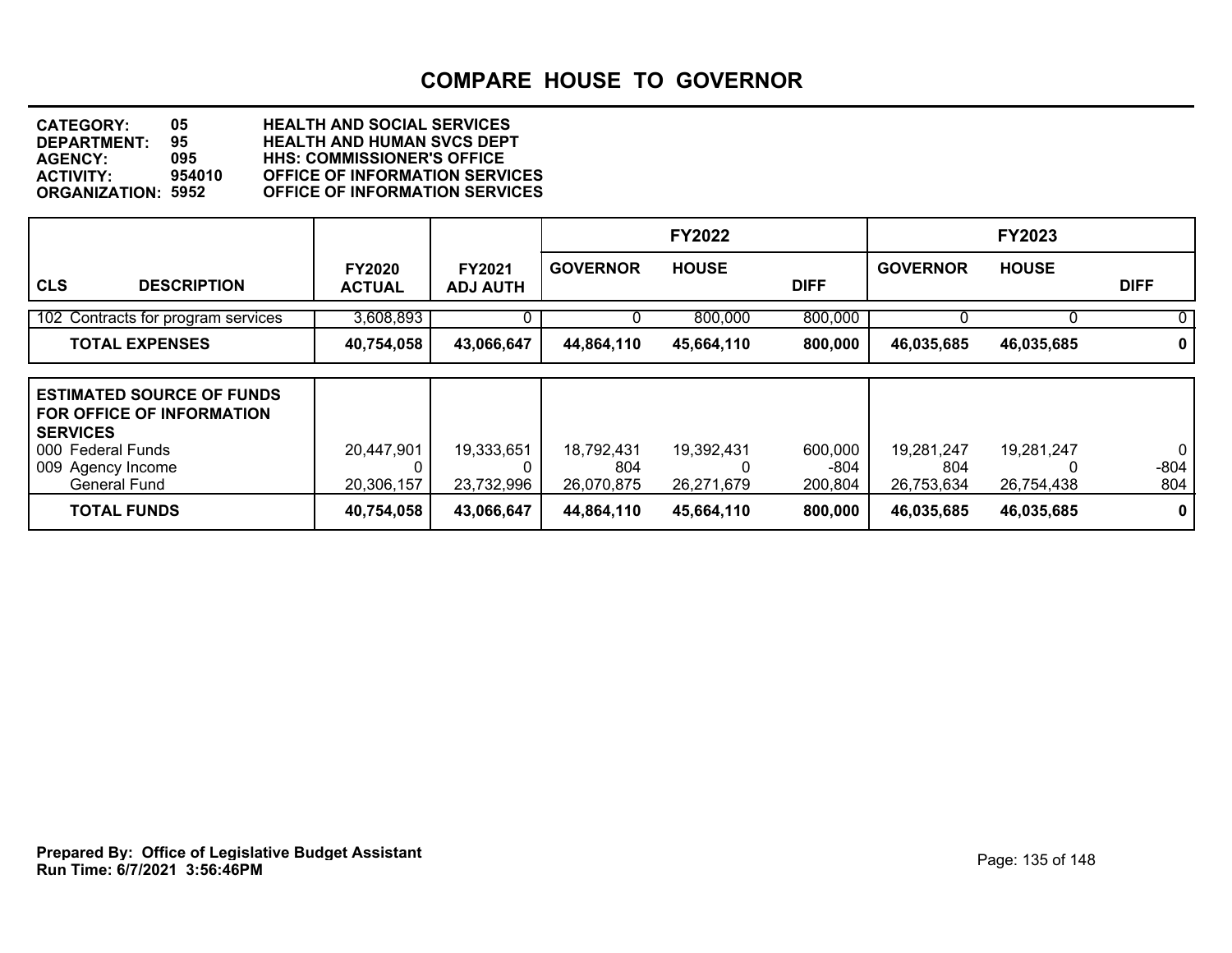**DEPARTMENT: 95 HEALTH AND HUMAN SVCS DEPT CATEGORY: 05 HEALTH AND SOCIAL SERVICES AGENCY: 095 HHS: COMMISSIONER'S OFFICE ACTIVITY: 954010 OFFICE OF INFORMATION SERVICES OFFICE OF INFORMATION SERVICES** 

|                                  |                                |                           |                 | FY2022       |             |                 | FY2023       |             |
|----------------------------------|--------------------------------|---------------------------|-----------------|--------------|-------------|-----------------|--------------|-------------|
| <b>CLS</b><br><b>DESCRIPTION</b> | <b>FY2020</b><br><b>ACTUAL</b> | FY2021<br><b>ADJ AUTH</b> | <b>GOVERNOR</b> | <b>HOUSE</b> | <b>DIFF</b> | <b>GOVERNOR</b> | <b>HOUSE</b> | <b>DIFF</b> |

#### **AGENCY 095 HHS: COMMISSIONER'S OFFICE**

| <b>TOTAL EXPENSES</b>                                                                                                                      | 122,522,200                            | 116,071,366                           | 122,892,849                           | 123.818.549                           | 925,700                          | 127,126,371                           | 127.254.529                           | 128,158                             |
|--------------------------------------------------------------------------------------------------------------------------------------------|----------------------------------------|---------------------------------------|---------------------------------------|---------------------------------------|----------------------------------|---------------------------------------|---------------------------------------|-------------------------------------|
| <b>ESTIMATED SOURCE OF FUNDS</b><br>FOR HHS: COMMISSIONER'S<br><b>OFFICE</b><br><b>FEDERAL FUNDS</b><br><b>GENERAL FUND</b><br>OTHER FUNDS | 47,873,005<br>55,662,457<br>18,986,738 | 50,165,201<br>64,209,587<br>1,696,578 | 50,120,101<br>71,547,833<br>1.224.915 | 50,819,645<br>71,279,678<br>1,719,226 | 699,544<br>$-268,155$<br>494,311 | 50,797,316<br>73.894.711<br>2,434,344 | 51,990,991<br>73,477,158<br>1,786,380 | 1,193,675<br>-417,553<br>$-647,964$ |
| <b>TOTAL FUNDS</b>                                                                                                                         | 122,522,200                            | 116,071,366                           | 122,892,849                           | 123.818.549                           | 925,700                          | 127.126.371                           | 127,254,529                           | 128,158                             |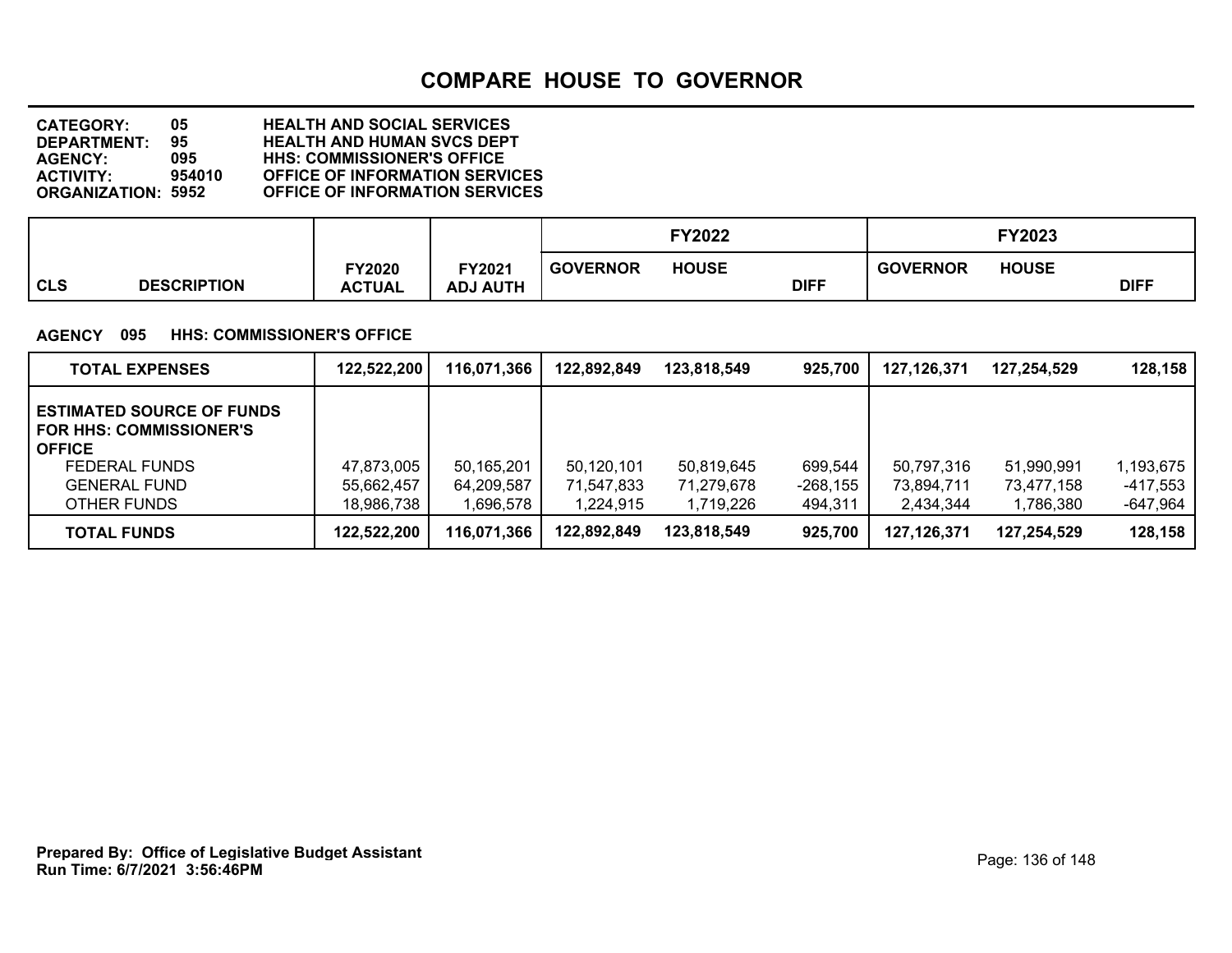**DEPARTMENT: 95 HEALTH AND HUMAN SVCS DEPT CATEGORY: 05 HEALTH AND SOCIAL SERVICES AGENCY: 095 HHS: COMMISSIONER'S OFFICE ACTIVITY: 954010 OFFICE OF INFORMATION SERVICES OFFICE OF INFORMATION SERVICES** 

|                           |                         |                           |                 | <b>FY2022</b> |             |                 | Y2023        |             |
|---------------------------|-------------------------|---------------------------|-----------------|---------------|-------------|-----------------|--------------|-------------|
| CLS<br><b>DESCRIPTION</b> | FY2020<br><b>ACTUAL</b> | FY2021<br><b>ADJ AUTH</b> | <b>GOVERNOR</b> | <b>HOUSE</b>  | <b>DIFF</b> | <b>GOVERNOR</b> | <b>HOUSE</b> | <b>DIFF</b> |

#### **DEPARTMENT 00095 HEALTH AND HUMAN SVCS DEPT**

| <b>TOTAL EXPENSES</b>                                                                                                       |                             | 2,592,978,717 2,898,982,492 2,937,246,892 2,875,081,815 |                               |                                                         |                           | -62,165,077 3,020,231,345 2,945,738,079 |                                         | -74,493,266               |
|-----------------------------------------------------------------------------------------------------------------------------|-----------------------------|---------------------------------------------------------|-------------------------------|---------------------------------------------------------|---------------------------|-----------------------------------------|-----------------------------------------|---------------------------|
| <b>ESTIMATED SOURCE OF FUNDS</b><br>FOR HEALTH AND HUMAN SVCS<br><b>DEPT</b><br><b>FEDERAL FUNDS</b><br><b>GENERAL FUND</b> | ,296,968,554<br>694,930,455 | 413,514,720<br>863.668.174                              | 11.451.523.917<br>872.101.618 | 1,418,172,334<br>866.437.735                            | -33.351.583<br>-5.663.883 | .479.127.982<br>922,172,439             | l.434.650.921<br>915,993,014            | -44,477,061<br>-6,179,425 |
| OTHER FUNDS                                                                                                                 | 601.079.708                 | 621,799,598                                             | 613.621.357                   | 590.471.746                                             | -23.149.611               | 618.930.924                             | 595.094.144                             | -23,836,780               |
| <b>TOTAL FUNDS</b>                                                                                                          |                             |                                                         |                               | 2,592,978,717 2,898,982,492 2,937,246,892 2,875,081,815 |                           |                                         | -62,165,077 3,020,231,345 2,945,738,079 | $-74,493,266$             |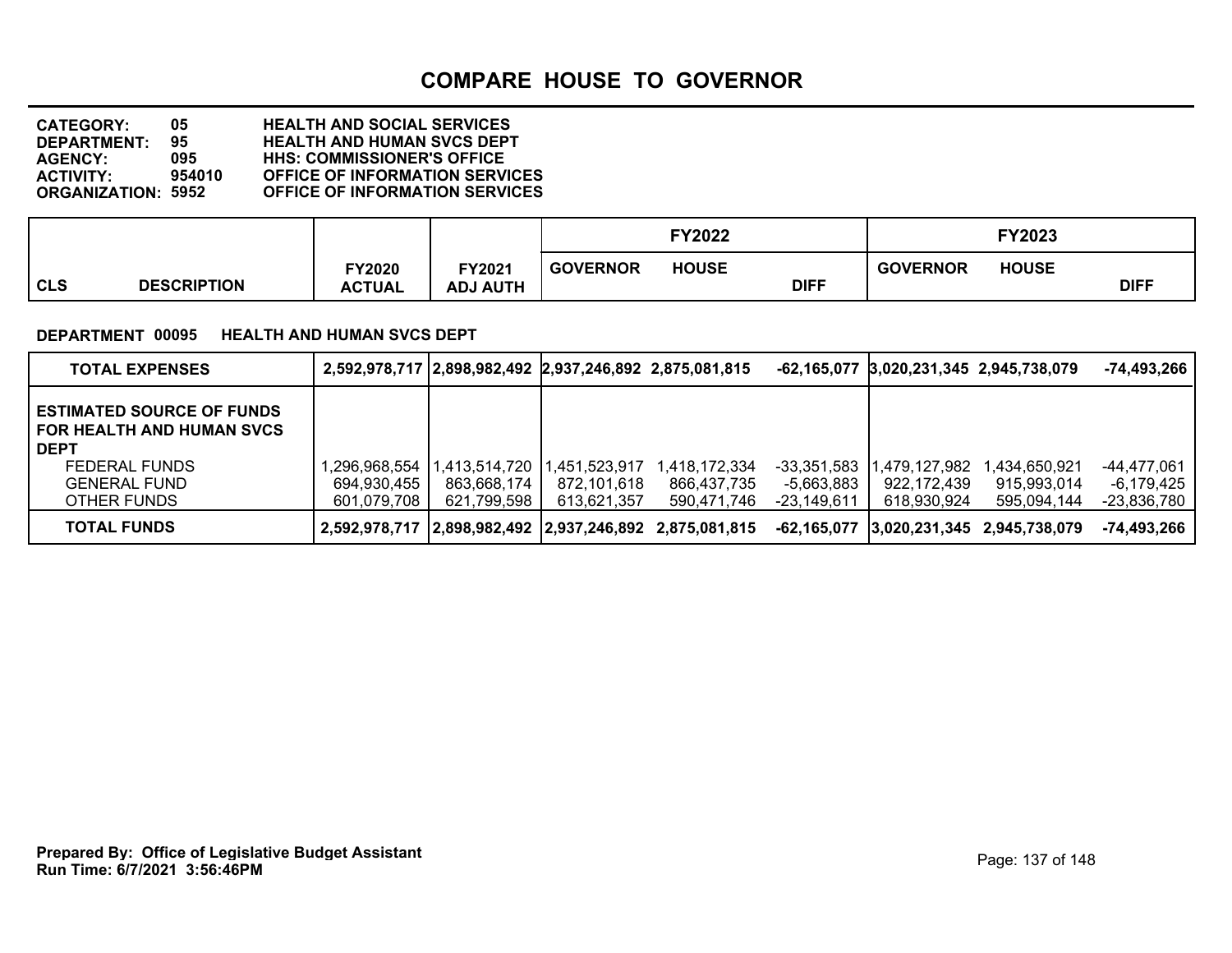**DEPARTMENT: 95 HEALTH AND HUMAN SVCS DEPT CATEGORY: 05 HEALTH AND SOCIAL SERVICES AGENCY: 095 HHS: COMMISSIONER'S OFFICE ACTIVITY: 954010 OFFICE OF INFORMATION SERVICES OFFICE OF INFORMATION SERVICES** 

|                                  |                                |                           |                 | FY2022       |             |                 | FY2023       |             |
|----------------------------------|--------------------------------|---------------------------|-----------------|--------------|-------------|-----------------|--------------|-------------|
| <b>CLS</b><br><b>DESCRIPTION</b> | <b>FY2020</b><br><b>ACTUAL</b> | FY2021<br><b>ADJ AUTH</b> | <b>GOVERNOR</b> | <b>HOUSE</b> | <b>DIFF</b> | <b>GOVERNOR</b> | <b>HOUSE</b> | <b>DIFF</b> |

#### **CATEGORY 05 HEALTH AND SOCIAL SERVICES**

| <b>TOTAL EXPENSES</b>                                                                                                                      |                                            | 2,624,767,811 2,938,011,375 2,975,780,099 2,913,615,022 |                                            |                                                         |                                          | -62,165,077 3,060,801,358 2,986,308,092     |                                            | -74,493,266                              |
|--------------------------------------------------------------------------------------------------------------------------------------------|--------------------------------------------|---------------------------------------------------------|--------------------------------------------|---------------------------------------------------------|------------------------------------------|---------------------------------------------|--------------------------------------------|------------------------------------------|
| <b>ESTIMATED SOURCE OF FUNDS</b><br><b>FOR HEALTH AND SOCIAL</b><br><b>SERVICES</b><br>FEDERAL FUNDS<br><b>GENERAL FUND</b><br>OTHER FUNDS | ,306,324,414<br>711.990.819<br>606.452.578 | 424,888,600, ا<br>882.073.268<br>631,049,507            | ,463,093,958<br>889,807,837<br>622.878.304 | 1,429,742,375<br>884,143,954<br>599,728,693             | -33,351,583<br>-5.663.883<br>-23.149.611 | 1,491,372,160<br>940.688.190<br>628.741.008 | ,446,895,099<br>934,508,765<br>604,904,228 | -44,477,061<br>-6,179,425<br>-23,836,780 |
| <b>TOTAL FUNDS</b>                                                                                                                         |                                            |                                                         |                                            | 2,624,767,811 2,938,011,375 2,975,780,099 2,913,615,022 |                                          |                                             | -62.165.077 3.060.801.358 2.986.308.092    | -74,493,266                              |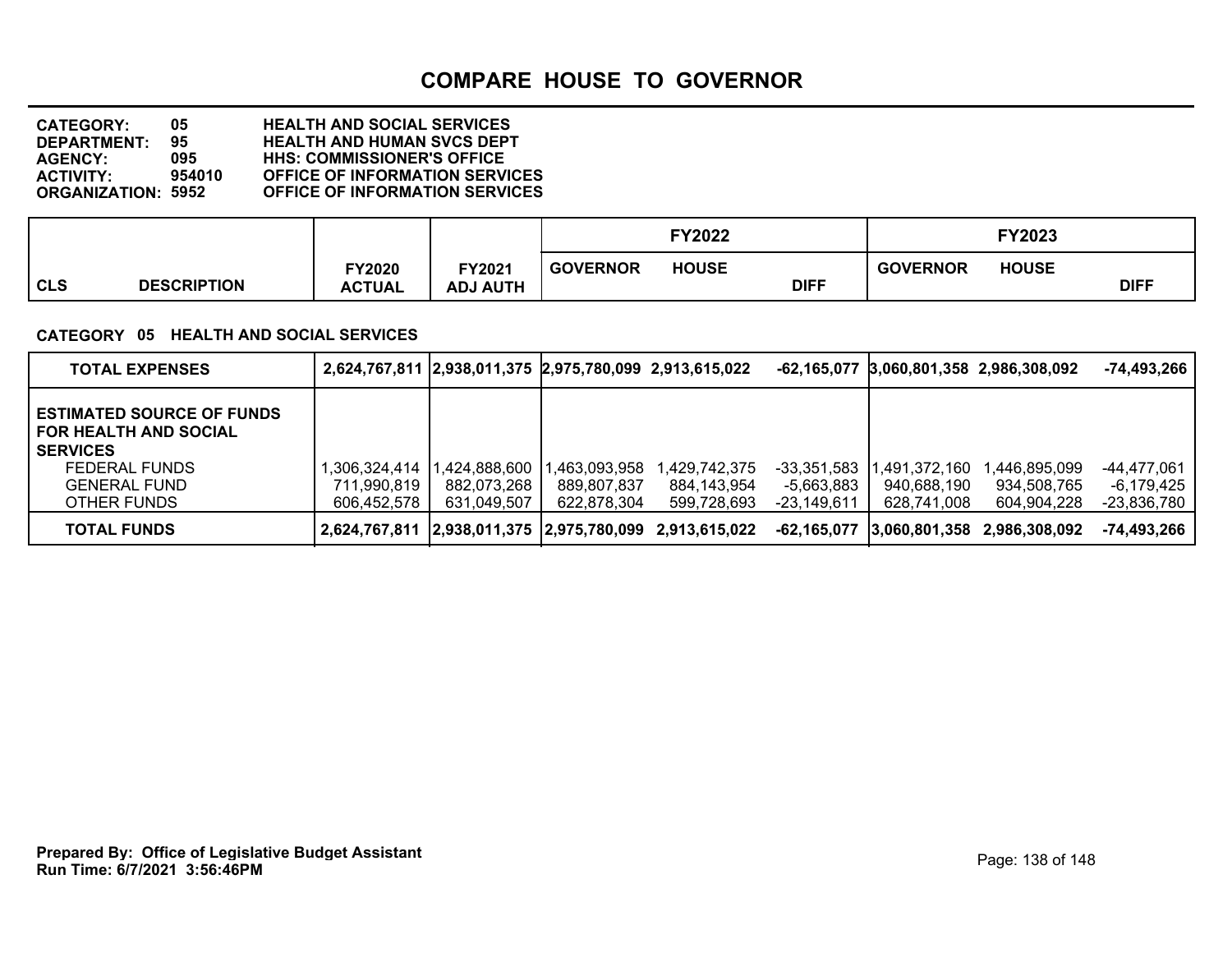**DEPARTMENT: 56 EDUCATION DEPT<br>AGENCY: 056 EDUCATION DEPT CATEGORY: 06 EDUCATION AGENCY: 056 EDUCATION DEPT ACTIVITY: 566510 EDUCATOR SUPPORT & HIGHER ED ORGANIZATION: 9008 EDUCATION CREDENTIALING**

|                                                                                      |                                |                           |                 | <b>FY2022</b> |             |                 | FY2023       |             |
|--------------------------------------------------------------------------------------|--------------------------------|---------------------------|-----------------|---------------|-------------|-----------------|--------------|-------------|
| <b>CLS</b><br><b>DESCRIPTION</b>                                                     | <b>FY2020</b><br><b>ACTUAL</b> | FY2021<br><b>ADJ AUTH</b> | <b>GOVERNOR</b> | <b>HOUSE</b>  | <b>DIFF</b> | <b>GOVERNOR</b> | <b>HOUSE</b> | <b>DIFF</b> |
| 010 Personal Services-Perm. Classi                                                   | 402,399                        | 493,437                   | 581,545         | 585,890       | 4,345       | 618,796         | 622,875      | 4,079       |
| 020 Current Expenses                                                                 | 33,690                         | 45,700                    | 36,250          | 42,250        | 6,000       | 41,250          | 47,000       | 5,750       |
| 027 Transfers To Oit                                                                 | 80,476                         | 123,394                   | 72,923          | 104,000       | 31,077      | 80,281          | 108,500      | 28,219      |
| 028 Transfers To General Services                                                    | 21,229                         | 24,374                    | 26,953          | 36,000        | 9,047       | 27,544          | 45,000       | 17,456      |
| 030 Equipment New/Replacement                                                        | 61,925                         | 1,000                     | 500             | 2,500         | 2,000       | 500             | 500          | 0           |
| 037 Technology - Hardware                                                            | 12,277                         | 6,000                     | 4,000           | 6,500         | 2,500       | 2,000           | 2,000        | $\Omega$    |
| 038 Technology - Software                                                            | 2,185                          | 3,500                     | 2,100           | 2,275         | 175         | 2,100           | 2,300        | 200         |
| Telecommunications<br>039                                                            | 7,429                          | 10,760                    | 10,407          | 11,664        | 1,257       | 12,038          | 13,497       | 1,459       |
| 040 Indirect Costs                                                                   | 59,240                         | 71,224                    | 83,570          | 98,524        | 14,954      | 86,223          | 103,927      | 17,704      |
| 042 Additional Fringe Benefits                                                       | 44,643                         | 51,702                    | 73,117          | 86,212        | 13,095      | 75,233          | 90,504       | 15,271      |
| 050 Personal Service-Temp/Appointe                                                   | 67,399                         | 88,749                    | 138,987         | 215,686       | 76,699      | 143,156         | 219,856      | 76,700      |
| Books, Periodicals, Subscripti<br>057                                                | 518                            | 100                       | 625             | 775           | 150         | 725             | 900          | 175         |
| 060 Benefits                                                                         | 222,799                        | 300,559                   | 395,424         | 397,891       | 2,467       | 416,055         | 417,598      | 1,543       |
| 066 Employee training                                                                | 5,616                          | 2,500                     | 12,000          | 15,000        | 3,000       | 11,500          | 14,500       | 3,000       |
| 070 In-State Travel Reimbursement                                                    | 813                            | 4,400                     | 4,400           | 4,900         | 500         | 4,400           | 4,900        | 500         |
| 080 Out-Of State Travel                                                              | 8,976                          | 10,030                    | 19,000          | 21,500        | 2,500       | 19,000          | 21,500       | 2,500       |
| 102 Contracts for program services                                                   | 288,809                        | 175,000                   | 196,700         | 313,700       | 117,000     | 196,700         | 324,280      | 127,580     |
| <b>TOTAL EXPENSES</b>                                                                | 1,372,532                      | 1,442,679                 | 1,725,278       | 2,012,044     | 286,766     | 1,805,587       | 2,107,723    | 302,136     |
| <b>ESTIMATED SOURCE OF FUNDS</b><br>FOR EDUCATION CREDENTIALING<br>009 Agency Income | 1,372,532                      | 1,442,679                 | 1,725,278       | 2,012,044     | 286,766     | 1,805,587       | 2,107,723    | 302,136     |
|                                                                                      |                                |                           |                 |               |             |                 |              |             |
| <b>TOTAL FUNDS</b>                                                                   | 1,372,532                      | 1,442,679                 | 1,725,278       | 2,012,044     | 286,766     | 1,805,587       | 2,107,723    | 302,136     |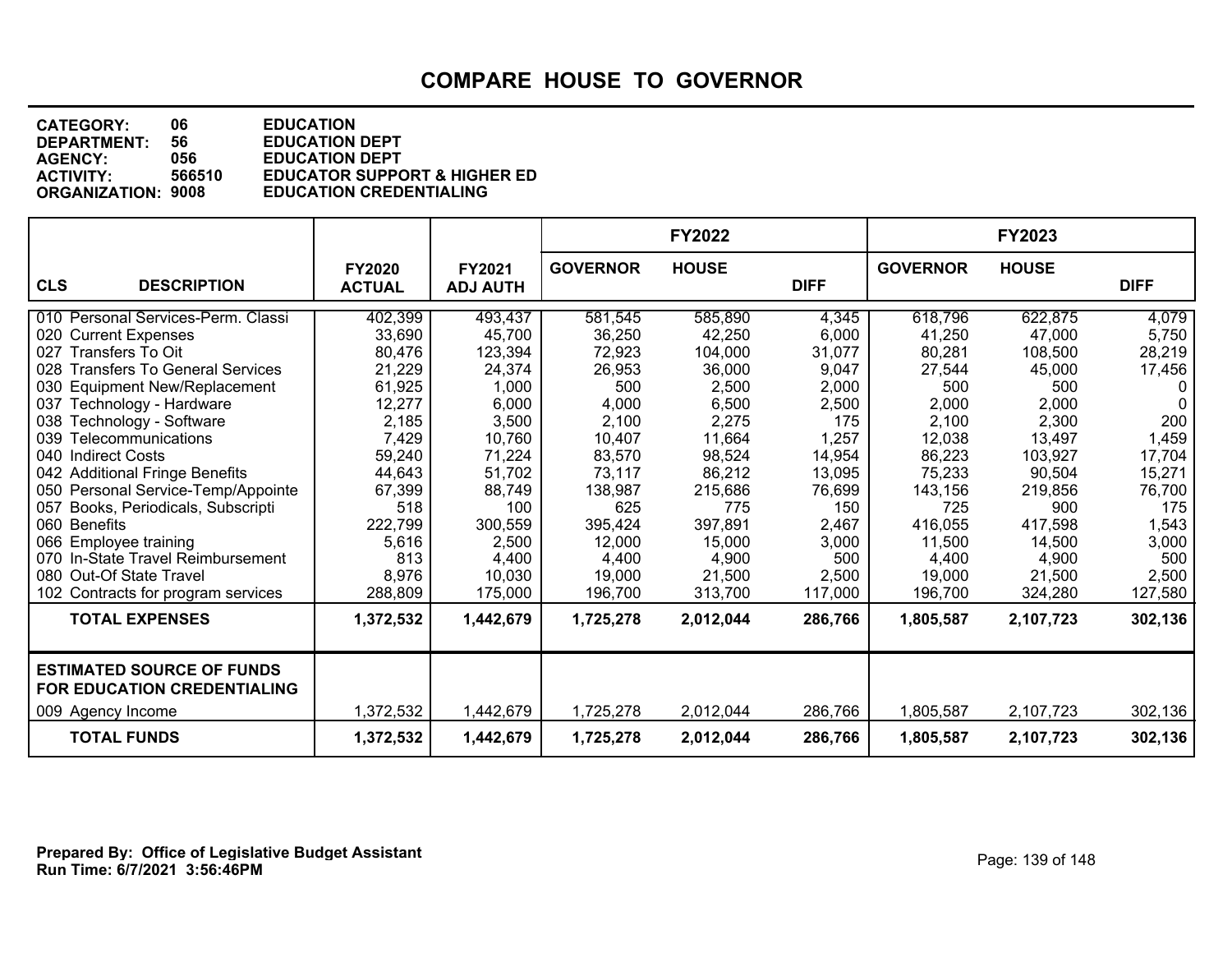**DEPARTMENT: 56 EDUCATION DEPT<br>AGENCY: 056 EDUCATION DEPT CATEGORY: 06 EDUCATION AGENCY: 056 EDUCATION DEPT ACTIVITY: 566510 EDUCATOR SUPPORT & HIGHER ED ORGANIZATION: 9008 EDUCATION CREDENTIALING**

|     |                    |                                |                           |                 | <b>FY2022</b> |             |                 | <b>FY2023</b> |             |
|-----|--------------------|--------------------------------|---------------------------|-----------------|---------------|-------------|-----------------|---------------|-------------|
| CLS | <b>DESCRIPTION</b> | <b>FY2020</b><br><b>ACTUAL</b> | FY2021<br><b>ADJ AUTH</b> | <b>GOVERNOR</b> | <b>HOUSE</b>  | <b>DIFF</b> | <b>GOVERNOR</b> | <b>HOUSE</b>  | <b>DIFF</b> |

#### **ACTIVITY 566510 EDUCATOR SUPPORT & HIGHER ED**

| <b>TOTAL EXPENSES</b>                                                                                    | 4.219.575 | 3.444.054 | 2.760.292 | 3.047.058 | 286.766 | 2.863.847 | 3.165.983 | 302,136 |
|----------------------------------------------------------------------------------------------------------|-----------|-----------|-----------|-----------|---------|-----------|-----------|---------|
| <b>ESTIMATED SOURCE OF FUNDS</b><br><b>FOR EDUCATOR SUPPORT &amp;</b><br><b>HIGHER ED</b><br>OTHER FUNDS | 1,807,991 | .805,789  | 2,088,010 | 2,374,776 | 286,766 | 2,169,609 | 2.471.745 | 302,136 |
| <b>TOTAL FUNDS</b>                                                                                       | 4,219,575 | 3,444,054 | 2,760,292 | 3,047,058 | 286,766 | 2,863,847 | 3,165,983 | 302,136 |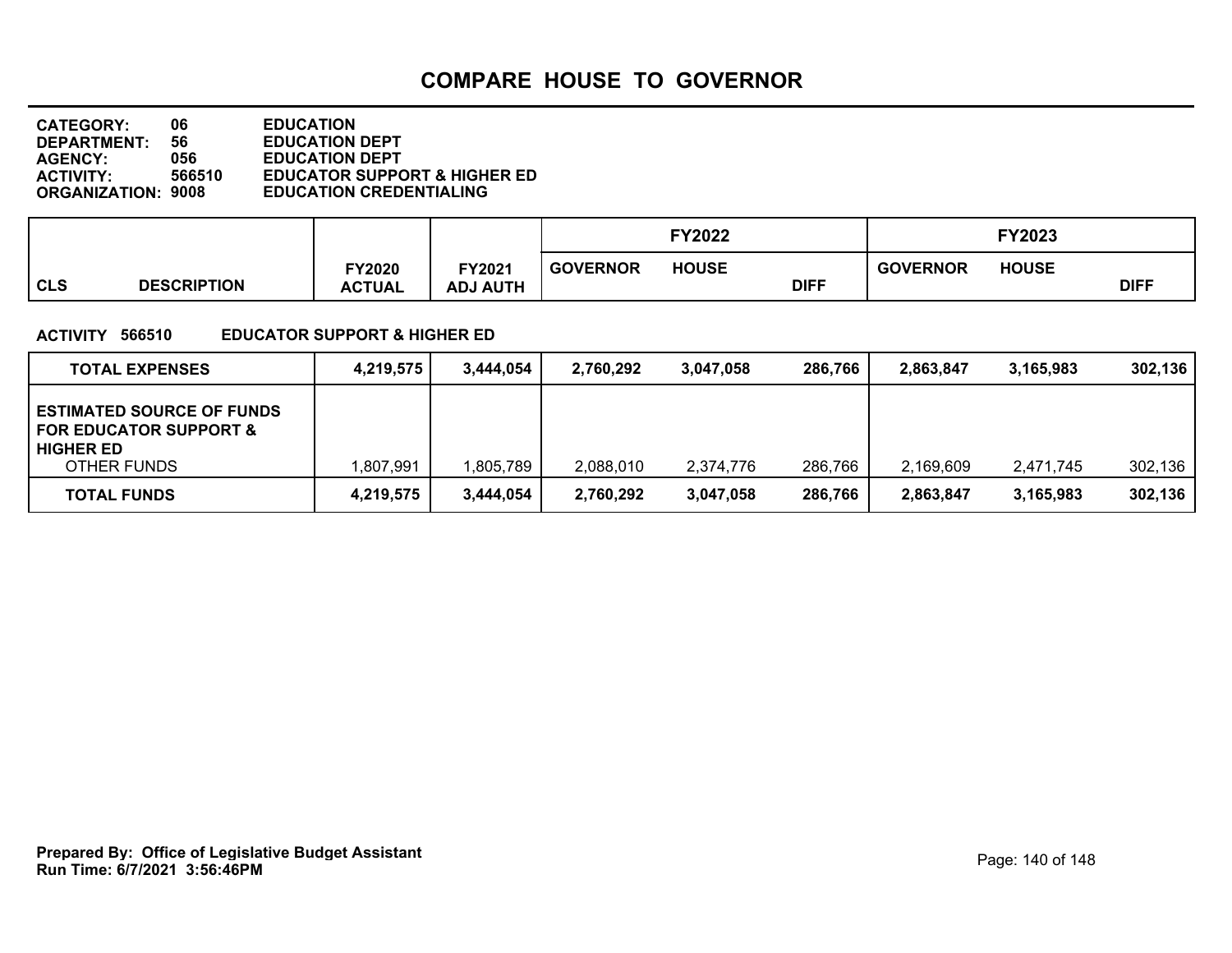**DEPARTMENT: 56 EDUCATION DEPT<br>AGENCY: 056 EDUCATION DEPT CATEGORY: 06 EDUCATION AGENCY: 056 EDUCATION DEPT ACTIVITY: 562010 LEARNER SUPPORT ORGANIZATION: 4021 ROBOTICS EDUCATION FUND**

|                                                                        |                                |                                  |                 | <b>FY2022</b> |             |                 | <b>FY2023</b> |             |
|------------------------------------------------------------------------|--------------------------------|----------------------------------|-----------------|---------------|-------------|-----------------|---------------|-------------|
| <b>CLS</b><br><b>DESCRIPTION</b>                                       | <b>FY2020</b><br><b>ACTUAL</b> | <b>FY2021</b><br><b>ADJ AUTH</b> | <b>GOVERNOR</b> | <b>HOUSE</b>  | <b>DIFF</b> | <b>GOVERNOR</b> | <b>HOUSE</b>  | <b>DIFF</b> |
| Grants-Non Federal<br>073                                              | 316,928                        | 750,100                          |                 | 750,000       | 750,000     |                 | 750,000       | 750,000     |
| <b>TOTAL EXPENSES</b>                                                  | 318,928                        | 750,100                          | 0               | 750,000       | 750,000     | 0               | 750,000       | 750,000     |
| <b>ESTIMATED SOURCE OF FUNDS</b><br><b>FOR ROBOTICS EDUCATION FUND</b> |                                |                                  |                 |               |             |                 |               |             |
| <b>General Fund</b>                                                    | 318,928                        | 750,100                          |                 | 750,000       | 750,000     | 0               | 750,000       | 750,000     |
| <b>TOTAL FUNDS</b>                                                     | 318,928                        | 750,100                          | 0               | 750,000       | 750,000     | 0               | 750,000       | 750,000     |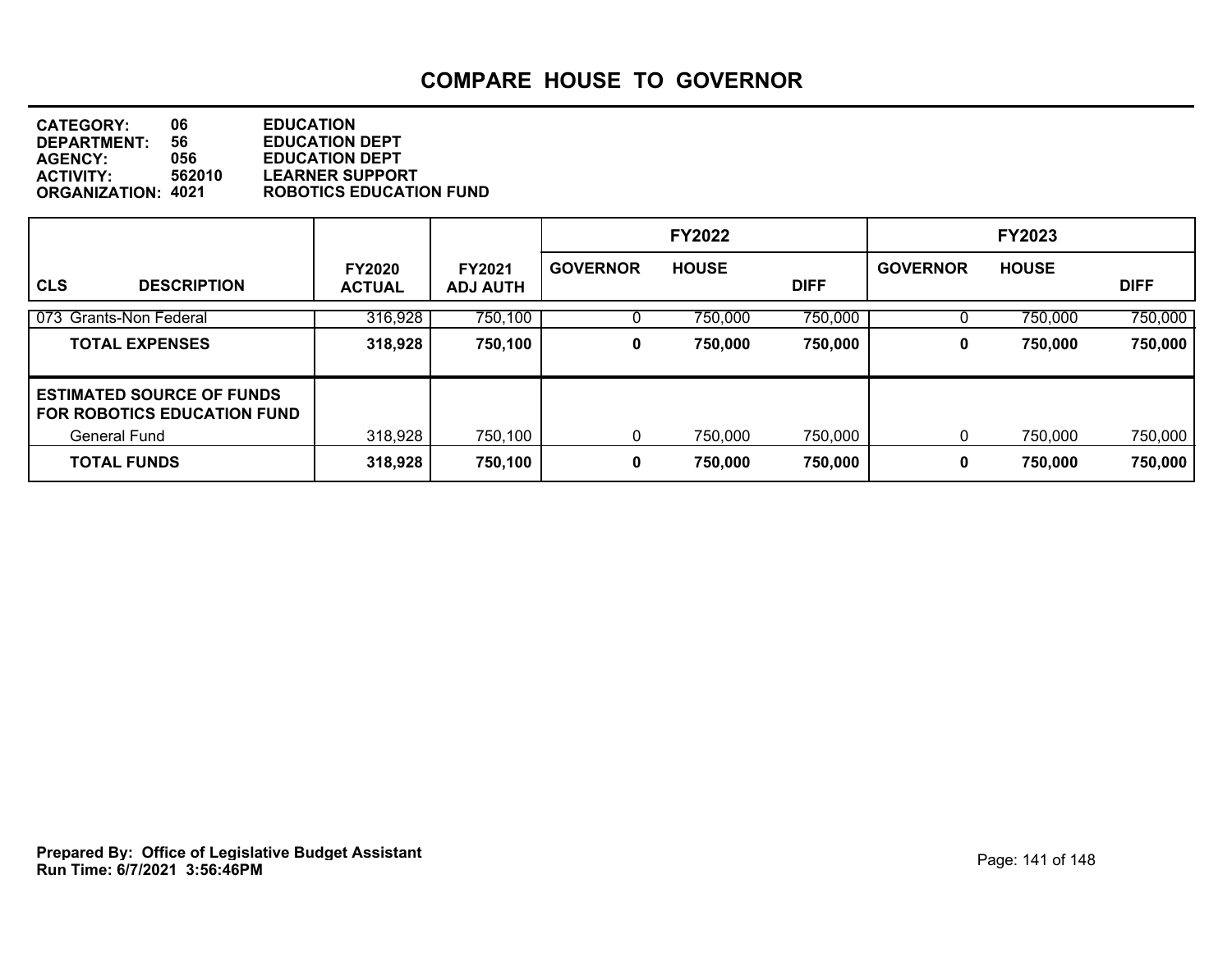| 06                        | <b>EDUCATION</b>                     |
|---------------------------|--------------------------------------|
| 56                        | <b>EDUCATION DEPT</b>                |
| 056                       | <b>EDUCATION DEPT</b>                |
| 562010                    | <b>LEARNER SUPPORT</b>               |
| <b>ORGANIZATION: 1573</b> | <b>OSEW-PROM FUT 2.0 GOV COMM FD</b> |
|                           |                                      |

|                                                                                                                                       |                                |                                  |                 | <b>FY2022</b>      |                    |                   | <b>FY2023</b> |                   |
|---------------------------------------------------------------------------------------------------------------------------------------|--------------------------------|----------------------------------|-----------------|--------------------|--------------------|-------------------|---------------|-------------------|
| <b>CLS</b><br><b>DESCRIPTION</b>                                                                                                      | <b>FY2020</b><br><b>ACTUAL</b> | <b>FY2021</b><br><b>ADJ AUTH</b> | <b>GOVERNOR</b> | <b>HOUSE</b>       | <b>DIFF</b>        | <b>GOVERNOR</b>   | <b>HOUSE</b>  | <b>DIFF</b>       |
| 073 Grants-Non Federal                                                                                                                |                                |                                  |                 | 500,000            | 500,000            |                   |               |                   |
| <b>TOTAL EXPENSES</b>                                                                                                                 |                                | 0                                | 0               | 500,000            | 500,000            | 0                 |               | 0                 |
| <b>LESTIMATED SOURCE OF FUNDS</b><br>FOR OSEW-PROM FUT 2.0 GOV<br>l COMM FD<br>001 Transfer from Other Agencies<br><b>TOTAL FUNDS</b> |                                | 0<br>0                           | 0<br>0          | 500,000<br>500,000 | 500,000<br>500,000 | $\mathbf{0}$<br>0 |               | $\mathbf{0}$<br>0 |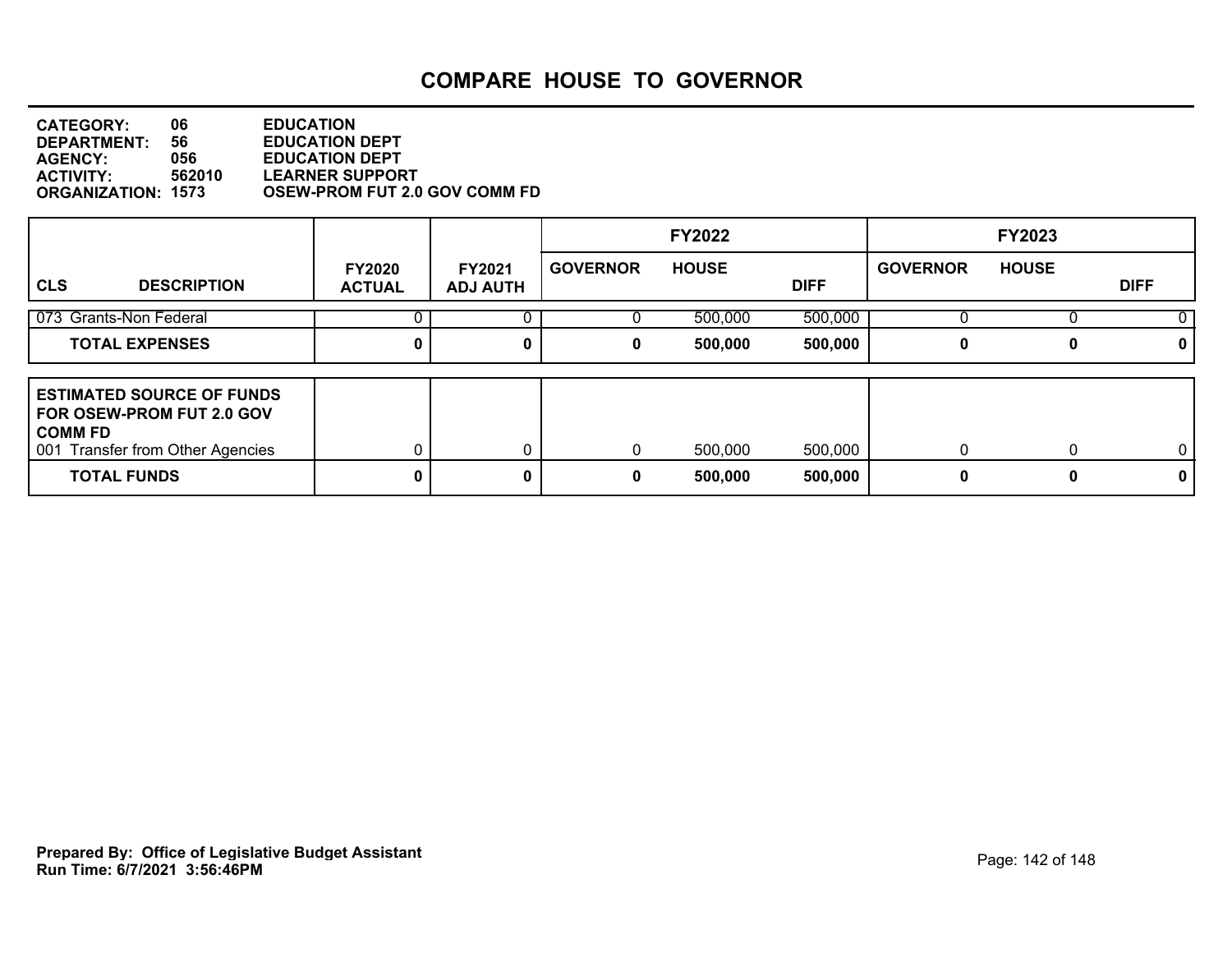| 06                        | <b>EDUCATION</b>                    |
|---------------------------|-------------------------------------|
| 56                        | <b>EDUCATION DEPT</b>               |
| 056                       | <b>EDUCATION DEPT</b>               |
| 562010                    | <b>LEARNER SUPPORT</b>              |
| <b>ORGANIZATION: 2426</b> | <b>OSEW-PURPLE STAR-GOV COMM FD</b> |
|                           |                                     |

|                                                                                                                    |                                |                                  |                 | <b>FY2022</b>     |                   |                 | <b>FY2023</b> |                |
|--------------------------------------------------------------------------------------------------------------------|--------------------------------|----------------------------------|-----------------|-------------------|-------------------|-----------------|---------------|----------------|
| <b>CLS</b><br><b>DESCRIPTION</b>                                                                                   | <b>FY2020</b><br><b>ACTUAL</b> | <b>FY2021</b><br><b>ADJ AUTH</b> | <b>GOVERNOR</b> | <b>HOUSE</b>      | <b>DIFF</b>       | <b>GOVERNOR</b> | <b>HOUSE</b>  | <b>DIFF</b>    |
| 073 Grants-Non Federal<br>102 Contracts for program services                                                       |                                |                                  |                 | 112,500<br>41,500 | 112,500<br>41,500 | U               |               | 0<br>0         |
| <b>TOTAL EXPENSES</b>                                                                                              |                                | 0                                | 0               | 154,000           | 154,000           | 0               | 0             | 0              |
| <b>ESTIMATED SOURCE OF FUNDS</b><br>FOR OSEW-PURPLE STAR-GOV<br><b>COMM FD</b><br>001 Transfer from Other Agencies |                                |                                  | $\mathbf{0}$    | 154,000           | 154,000           | 0               |               | $\overline{0}$ |
| <b>TOTAL FUNDS</b>                                                                                                 |                                | 0                                | 0               | 154,000           | 154,000           | 0               | 0             | 0              |

#### **ACTIVITY 562010 LEARNER SUPPORT**

| <b>TOTAL EXPENSES</b>                                          | 175,500,573 | 210,447,538 | 205.909.997 | 207,313,997 | 1,404,000 | 208,307,838 | 209,057,838 | 750.000 |
|----------------------------------------------------------------|-------------|-------------|-------------|-------------|-----------|-------------|-------------|---------|
| <b>ESTIMATED SOURCE OF FUNDS</b><br><b>FOR LEARNER SUPPORT</b> |             |             |             |             |           |             |             |         |
| <b>GENERAL FUND</b>                                            | 12,572,249  | 13,762,355  | 11,894,503  | 12,644,503  | 750,000   | 11.995.530  | 12,745,530  | 750,000 |
| OTHER FUNDS                                                    | 571,636     | 706,113     | 1.354.379   | 2,008,379   | 654,000   | 1,361,821   | 1.361.821   | 0       |
| <b>TOTAL FUNDS</b>                                             | 175,500,573 | 210,447,538 | 205,909,997 | 207,313,997 | 1,404,000 | 208,307,838 | 209,057,838 | 750,000 |

**Run Time: 6/7/2021 3:56:46PM Prepared By: Office of Legislative Budget Assistant** Page: 143 of 148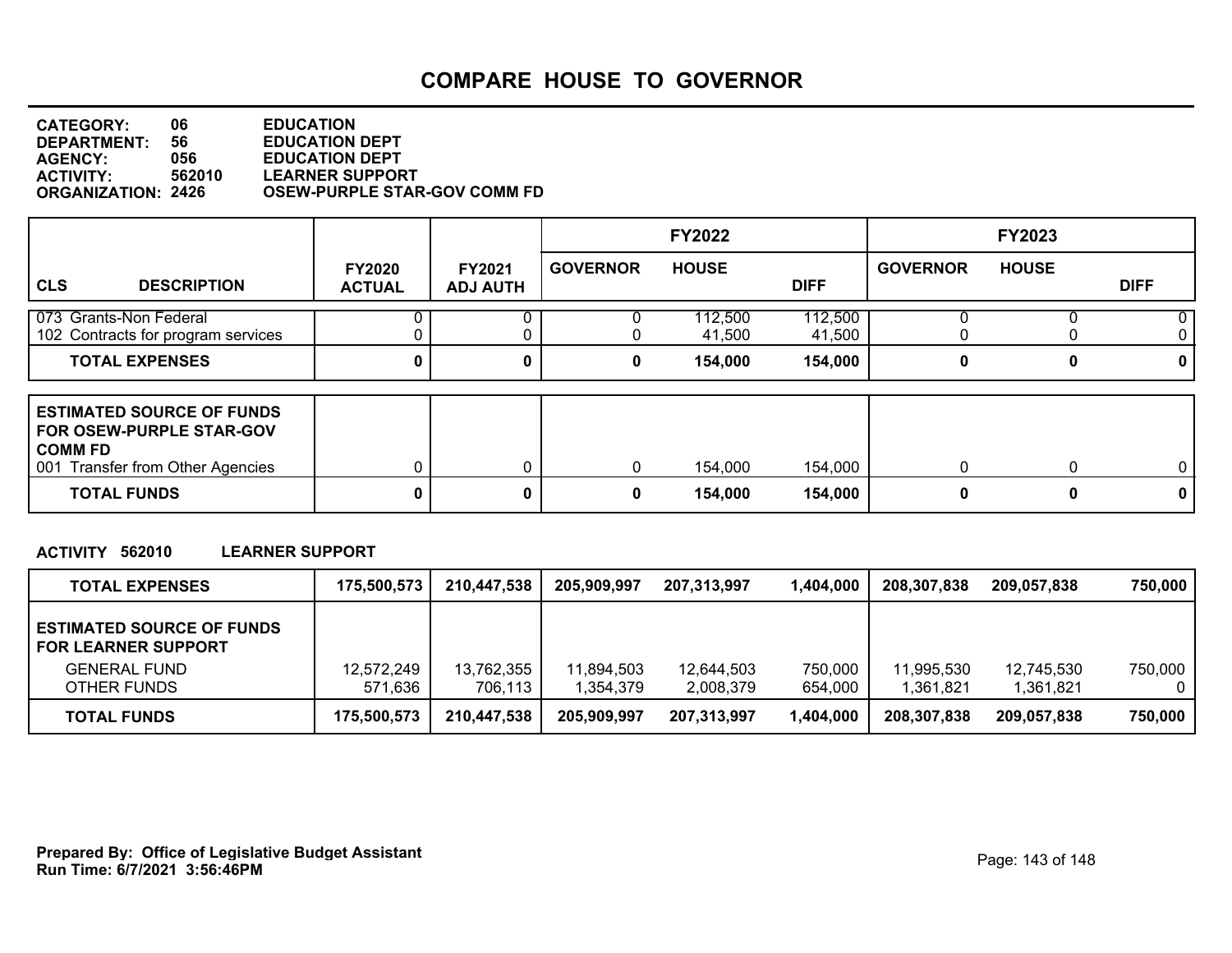**DEPARTMENT: 56 EDUCATION DEPT<br>AGENCY: 056 EDUCATION DEPT CATEGORY: 06 EDUCATION AGENCY: 056 EDUCATION DEPT ACTIVITY: 560040 EDUCATION EDUCATION TRUST FUND** 

|                                                                     |                                |                                  |                 | <b>FY2022</b>                  |             |                 | <b>FY2023</b> |             |
|---------------------------------------------------------------------|--------------------------------|----------------------------------|-----------------|--------------------------------|-------------|-----------------|---------------|-------------|
| <b>CLS</b><br><b>DESCRIPTION</b>                                    | <b>FY2020</b><br><b>ACTUAL</b> | <b>FY2021</b><br><b>ADJ AUTH</b> | <b>GOVERNOR</b> | <b>HOUSE</b>                   | <b>DIFF</b> | <b>GOVERNOR</b> | <b>HOUSE</b>  | <b>DIFF</b> |
| 629 Special Education Aid                                           | 30,800,000                     | 30,800,000                       | 30,800,000      | 33,252,000                     | 2,452,000   | 30,800,000      | 33,917,000    | 3,117,000   |
| <b>TOTAL EXPENSES</b>                                               |                                | 1,078,824,819  1,139,340,199     | ,053,115,629    | ,055,567,629                   | 2,452,000   | ,060,684,620    | ,063,801,620  | 3,117,000   |
| <b>ESTIMATED SOURCE OF FUNDS</b><br><b>FOR EDUCATION TRUST FUND</b> |                                |                                  |                 |                                |             |                 |               |             |
| <b>Education Trust Fund</b>                                         |                                |                                  | 1,053,115,629   | .055.567.629                   | 2,452,000   | .060,684,620    | ,063,801,620  | 3,117,000   |
| <b>TOTAL FUNDS</b>                                                  |                                |                                  |                 | $ 1,053,115,629$ 1,055,567,629 | 2,452,000   | 1,060,684,620   | ,063,801,620  | 3,117,000   |

#### **AGENCY 056 EDUCATION DEPT**

| <b>TOTAL EXPENSES</b>                                         |               |                                            |              |               |           | 4,142,766 1,334,538,239 1,338,707,375 |               | 4,169,136 |
|---------------------------------------------------------------|---------------|--------------------------------------------|--------------|---------------|-----------|---------------------------------------|---------------|-----------|
| <b>ESTIMATED SOURCE OF FUNDS</b><br><b>FOR EDUCATION DEPT</b> |               |                                            |              |               |           |                                       |               |           |
| <b>GENERAL FUND</b>                                           | 23,423,851    | 27,544,467                                 | 23,452,007   | 24,202,007    | 750,000   | 23,805,361                            | 24,555,361    | 750,000   |
| EDUCATION TRUST FUND                                          | 1,078,824,819 | 076,840,201,ا                              | ,053,115,629 | 1,055,567,629 | 2,452,000 | ,060,684,620                          | 1,063,801,620 | 3,117,000 |
| OTHER FUNDS                                                   | 4,268,877     | 68,074,781                                 | 6,232,136    | 7,172,902     | 940.766   | 6,342,565                             | 6.644.701     | 302,136   |
| <b>TOTAL FUNDS</b>                                            | 1,287,558,390 | 1,397,276,002  1,338,786,751 1,342,929,517 |              |               |           | 4,142,766 1,334,538,239               | 1,338,707,375 | 4,169,136 |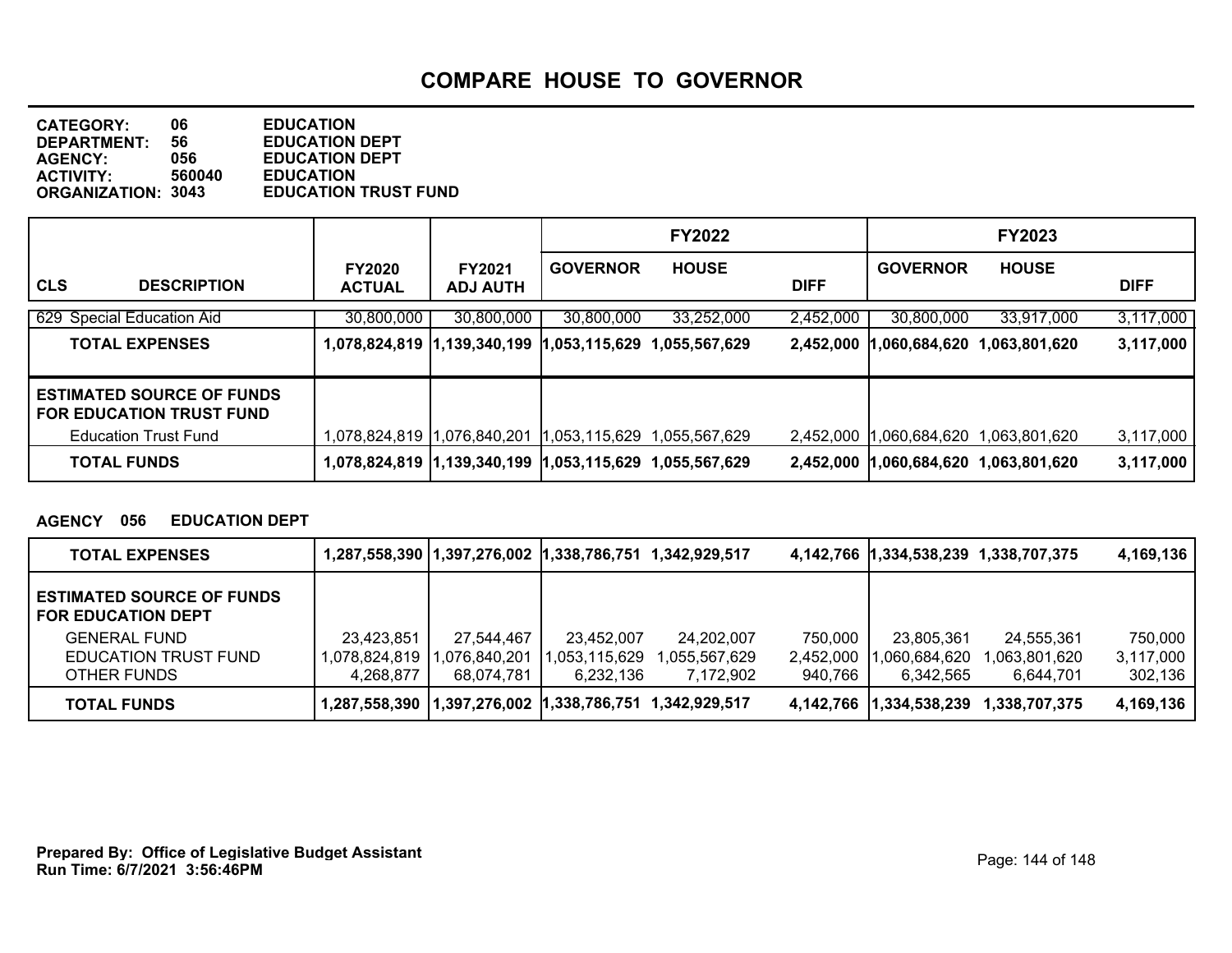| <b>CATEGORY:</b>          | 06.    | <b>EDUCATION</b>                          |
|---------------------------|--------|-------------------------------------------|
| <b>DEPARTMENT:</b>        | 78     | NH COLLEGE & UNIVERSITY SYSTEM            |
| <b>AGENCY:</b>            | 078    | NH COLLEGE & UNIVERSITY SYSTEM            |
| <b>ACTIVITY:</b>          | 780010 | <b>NH COLLEGE &amp; UNIVERSITY SYSTEM</b> |
| <b>ORGANIZATION: 3359</b> |        | NH COLLEGE & UNIVERSITY SYSTEM            |

|                                                                                                                    |                                |                                  |                          | <b>FY2022</b> |                                     |                 | FY2023       |                |
|--------------------------------------------------------------------------------------------------------------------|--------------------------------|----------------------------------|--------------------------|---------------|-------------------------------------|-----------------|--------------|----------------|
| <b>CLS</b><br><b>DESCRIPTION</b>                                                                                   | <b>FY2020</b><br><b>ACTUAL</b> | <b>FY2021</b><br><b>ADJ AUTH</b> | <b>GOVERNOR</b>          | <b>HOUSE</b>  | <b>DIFF</b>                         | <b>GOVERNOR</b> | <b>HOUSE</b> | <b>DIFF</b>    |
| 084 University System of NH Fundin<br>635 CCSNH of New Hampshire Fundir<br>666 NH College & University Funding     | 94,500,000<br>57,255,000       | 88,500,000<br>55,360,000         | 84,000,000<br>56,000,000 |               | $-84,000,000$<br>$-56,000,000$<br>0 | 138,000,000     |              | $-138,000,000$ |
| <b>TOTAL EXPENSES</b>                                                                                              | 151,755,000                    | 143,860,000                      | 140,000,000              | 0             | $-140,000,000$                      | 138,000,000     | 0            | $-138,000,000$ |
| <b>ESTIMATED SOURCE OF FUNDS</b><br><b>FOR NH COLLEGE &amp; UNIVERSITY</b><br><b>SYSTEM</b><br><b>General Fund</b> | 151,755,000                    | 143,860,000                      | 140,000,000              | 0             | $-140,000,000$                      | 138,000,000     | 0            | $-138,000,000$ |
| <b>TOTAL FUNDS</b>                                                                                                 | 151,755,000                    | 143,860,000                      | 140,000,000              | 0             | $-140,000,000$                      | 138,000,000     | 0            | $-138,000,000$ |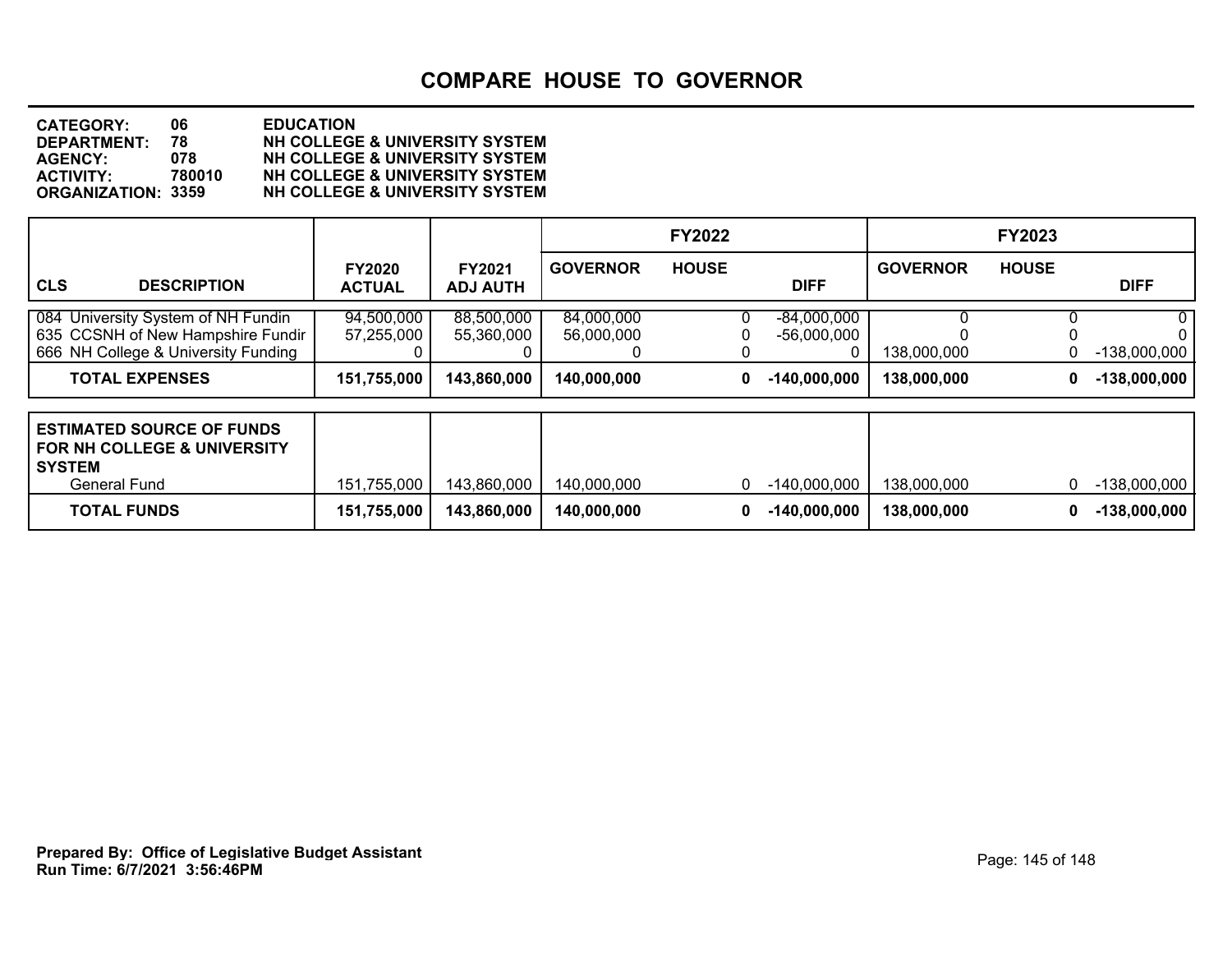| <b>CATEGORY:</b>          | 06.    | <b>EDUCATION</b>                          |
|---------------------------|--------|-------------------------------------------|
| DEPARTMENT:               | 87     | <b>POLICE STDS &amp; TRAINING COUNCIL</b> |
| <b>AGENCY:</b>            | 087    | <b>POLICE STDS &amp; TRAINING COUNCIL</b> |
| <b>ACTIVITY:</b>          | 871010 | <b>TRAINING</b>                           |
| <b>ORGANIZATION: 6639</b> |        | <b>LAW ENFORCEMENT TRAINING</b>           |

|     |                    |                                |                                  |                 | <b>FY2022</b> |             |                                                                                                                                           | <b>FY2023</b> |             |
|-----|--------------------|--------------------------------|----------------------------------|-----------------|---------------|-------------|-------------------------------------------------------------------------------------------------------------------------------------------|---------------|-------------|
| CLS | <b>DESCRIPTION</b> | <b>FY2020</b><br><b>ACTUAL</b> | <b>FY2021</b><br><b>ADJ AUTH</b> | <b>GOVERNOR</b> | <b>HOUSE</b>  | <b>DIFF</b> | <b>GOVERNOR</b>                                                                                                                           | <b>HOUSE</b>  | <b>DIFF</b> |
|     |                    |                                |                                  |                 |               |             | <p>Amounts appropriated in class 102 shall be<br/>expended for the purpose of funding crisis<br/>intervention team training programs.</p> |               |             |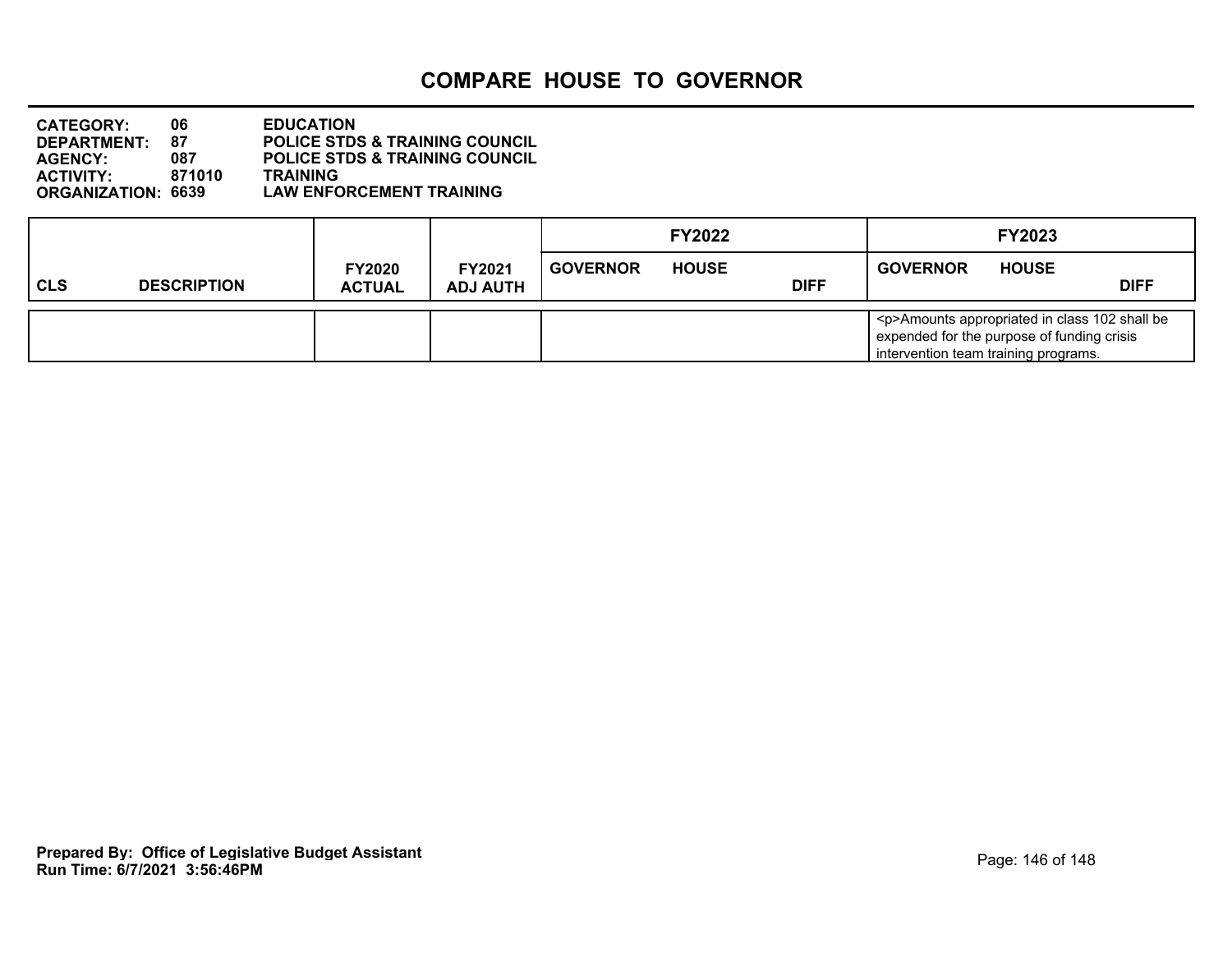**DEPARTMENT: 58 COMMUNITY COLLEGE SYSTEM OF NH CATEGORY: 06 EDUCATION AGENCY: 058 COMMUNITY COLLEGE SYSTEM OF NH ACTIVITY: 580010 NH COMM TECH COLLEGE SYSTEM ORGANIZATION: 5931 COLLEGE SYSTEM OFFICE**

|                                                                 |                                |                                  |                 | <b>FY2022</b> |             |                 | <b>FY2023</b> |             |
|-----------------------------------------------------------------|--------------------------------|----------------------------------|-----------------|---------------|-------------|-----------------|---------------|-------------|
| <b>CLS</b><br><b>DESCRIPTION</b>                                | <b>FY2020</b><br><b>ACTUAL</b> | <b>FY2021</b><br><b>ADJ AUTH</b> | <b>GOVERNOR</b> | <b>HOUSE</b>  | <b>DIFF</b> | <b>GOVERNOR</b> | <b>HOUSE</b>  | <b>DIFF</b> |
| 635 CCSNH of New Hampshire Fundir                               |                                | 0                                | U               | 56,000,000    | 56,000,000  |                 | 56,000,000    | 56,000,000  |
| <b>TOTAL EXPENSES</b>                                           | 0                              | 0                                | 0               | 56,000,000    | 56,000,000  | 0               | 56,000,000    | 56,000,000  |
|                                                                 |                                |                                  |                 |               |             |                 |               |             |
| <b>ESTIMATED SOURCE OF FUNDS</b><br>l FOR COLLEGE SYSTEM OFFICE |                                |                                  |                 |               |             |                 |               |             |
| General Fund                                                    |                                |                                  | 0               | 56,000,000    | 56,000,000  | $\Omega$        | 56,000,000    | 56,000,000  |
| <b>TOTAL FUNDS</b>                                              | 0                              | 0                                | 0               | 56,000,000    | 56,000,000  | 0               | 56,000,000    | 56,000,000  |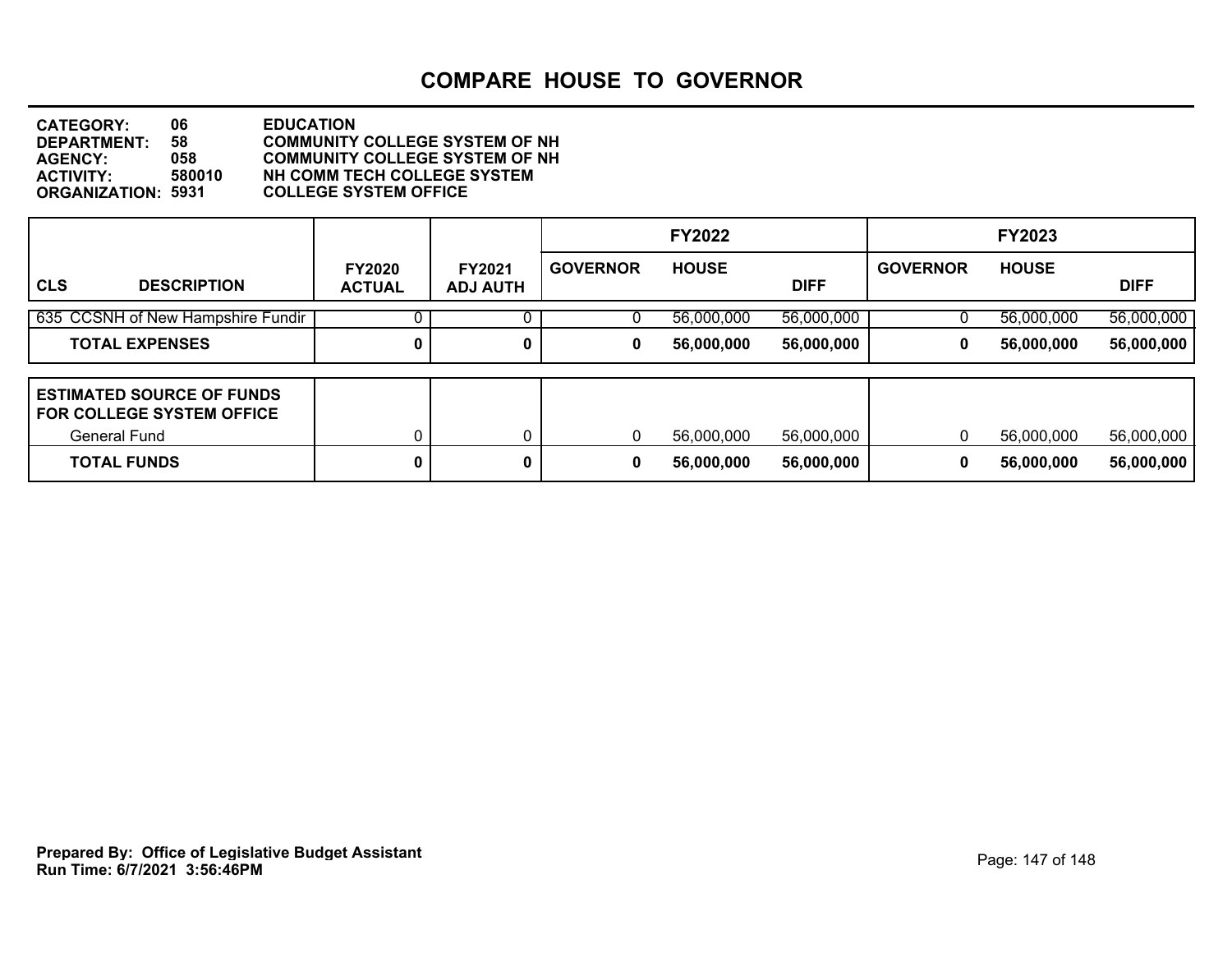**DEPARTMENT: 50 UNIVERSITY SYSTEM OF NH CATEGORY: 06 EDUCATION AGENCY: 050 UNIVERSITY SYSTEM OF NH ACTIVITY: 506010 UNIVERSITY SYSTEM OF NH ORGANIZATION: 1855 UNIVERSITY SYSTEM OF NH**

|                                                                                        |                                |                                  |                 | <b>FY2022</b> |             |                 | <b>FY2023</b> |             |
|----------------------------------------------------------------------------------------|--------------------------------|----------------------------------|-----------------|---------------|-------------|-----------------|---------------|-------------|
| <b>CLS</b><br><b>DESCRIPTION</b>                                                       | <b>FY2020</b><br><b>ACTUAL</b> | <b>FY2021</b><br><b>ADJ AUTH</b> | <b>GOVERNOR</b> | <b>HOUSE</b>  | <b>DIFF</b> | <b>GOVERNOR</b> | <b>HOUSE</b>  | <b>DIFF</b> |
| 084 University System of NH Fundin                                                     |                                |                                  |                 | 88,500,000    | 88,500,000  | U               | 88,500,000    | 88,500,000  |
| <b>TOTAL EXPENSES</b>                                                                  | 0                              | 0                                | 0               | 88,500,000    | 88,500,000  | 0               | 88,500,000    | 88,500,000  |
| <b>ESTIMATED SOURCE OF FUNDS</b><br>FOR UNIVERSITY SYSTEM OF NH<br><b>General Fund</b> |                                | 0                                | $\mathbf{0}$    | 88,500,000    | 88,500,000  | 0               | 88,500,000    | 88,500,000  |
| <b>TOTAL FUNDS</b>                                                                     |                                | 0                                | 0               | 88,500,000    | 88,500,000  | 0               | 88,500,000    | 88,500,000  |

**CATEGORY 06 EDUCATION**

| <b>TOTAL EXPENSES</b>                                    |               | 1,451,391,407   1,557,083,755   1,495,126,667 |               | 1,503,769,433  |           | 8,642,766 1,489,536,695 1,500,205,831 |               | 10,669,136 |
|----------------------------------------------------------|---------------|-----------------------------------------------|---------------|----------------|-----------|---------------------------------------|---------------|------------|
| <b>ESTIMATED SOURCE OF FUNDS</b><br><b>FOR EDUCATION</b> |               |                                               |               |                |           |                                       |               |            |
| <b>GENERAL FUND</b>                                      | 177,992,343   | 174,906,216                                   | 167,526,597   | 172,776,597    | 5,250,000 | 166,092,113                           | 173,342,113   | 7,250,000  |
| EDUCATION TRUST FUND                                     | 1,078,824,819 | ,076,840,201                                  | 1,053,115,629 | 055,567,629, ا | 2,452,000 | ,060,684,620                          | 063,801,620,ا | 3,117,000  |
| OTHER FUNDS                                              | 4.281.928     | 68.074.781                                    | 6,232,136     | 7,172,902      | 940,766   | 6.342.565                             | 6.644.701     | 302,136    |
| TOTAL FUNDS                                              | 1,451,391,407 | 1,557,083,755  1,495,126,667                  |               | 1.503.769.433  | 8.642.766 | 1,489,536,695                         | 1.500.205.831 | 10,669,136 |